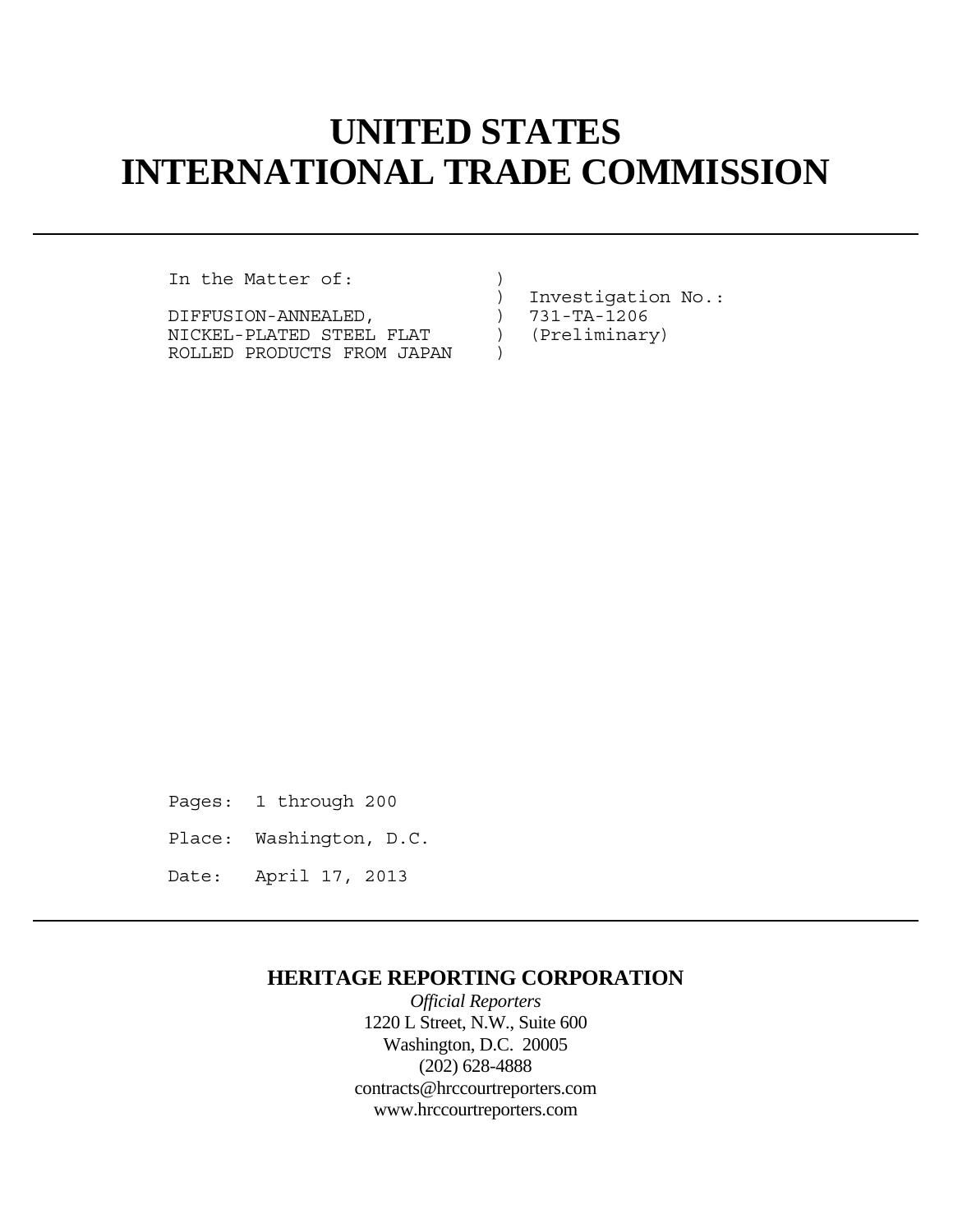#### THE UNITED STATES INTERNATIONAL TRADE COMMISSION

| In the Matter of:          |                    |
|----------------------------|--------------------|
|                            | Investigation No.: |
| DIFFUSION-ANNEALED,        | 731-TA-1206        |
| NICKEL-PLATED STEEL FLAT   | (Preliminary)      |
| ROLLED PRODUCTS FROM JAPAN |                    |

 Wednesday, April 17, 2013

 Hearing Room A U.S. International Trade Commission 500 E Street, S.W. Washington, D.C.

The preliminary conference commenced, pursuant to

Notice, at 9:30 a.m., at the United States International

Trade Commission, CATHERINE DeFILIPPO, Director of

Investigations, presiding.

APPEARANCES:

On behalf of the International Trade Commission:

Staff:

 WILLIAM R. BISHOP, SUPERVISORY HEARINGS AND INFORMATION OFFICER SHARON D. BELLAMY, HEARINGS AND MEETINGS ASSISTANT CATHERINE DeFILIPPO, DIRECTOR OF INVESTIGATIONS DOUGLAS CORKRAN, SUPERVISORY INVESTIGATOR NATHANAEL COMLY, INVESTIGATOR GERALD HOUCK, INTERNATIONAL TARDE ANALYST JOHN BENEDETTO, ECONOMIST DAVID BOYLAND, ATTORNEY/AUDITOR RHONDA HUGHES, ATTORNEY MICHAEL HABERSTROH, CASE MANAGER/ANALYST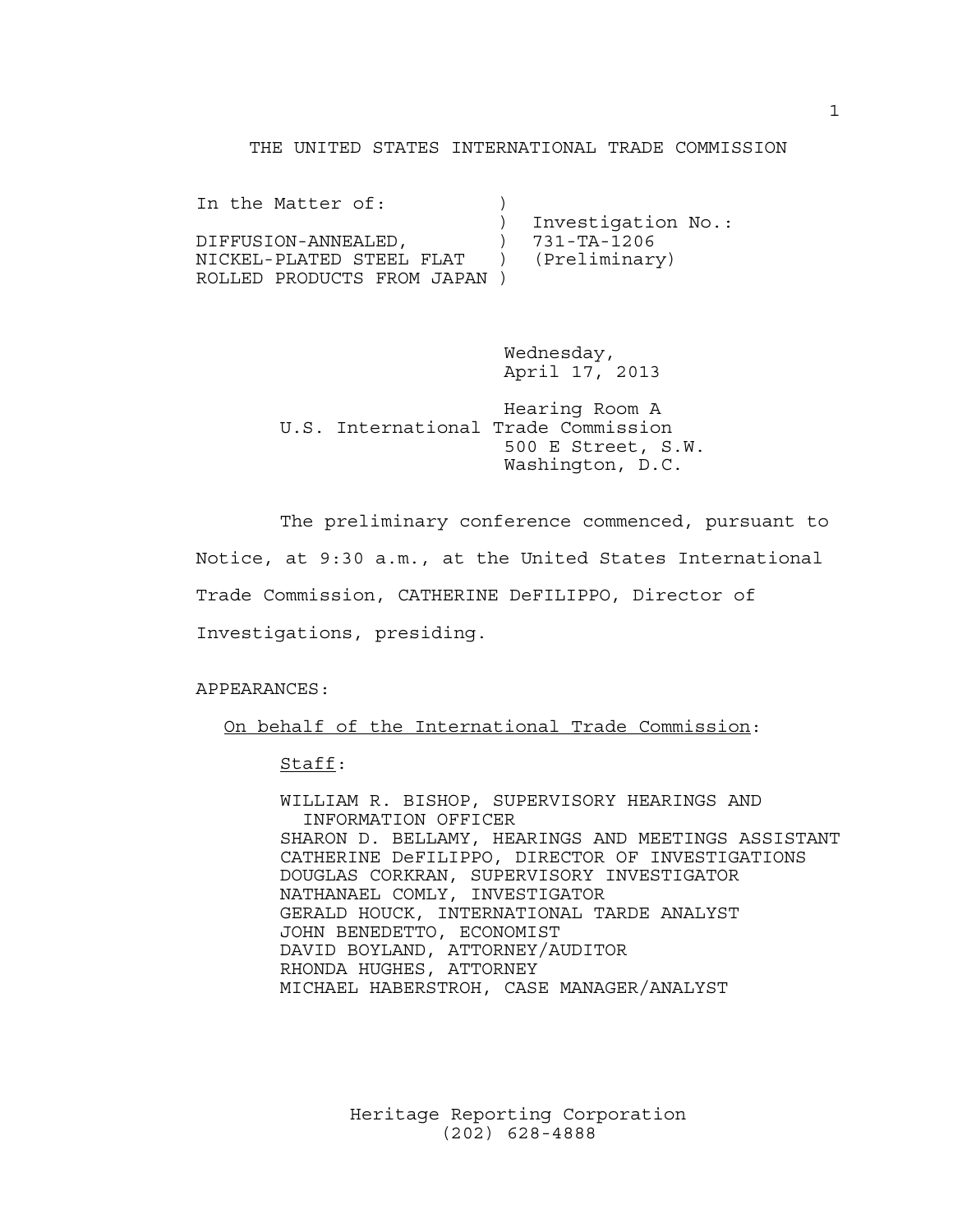APPEARANCES: (Cont'd.)

In Support of the Imposition of Antidumping Duty Order:

On behalf of Thomas Steel Strip Corporation:

 JONATHAN JARVIS, Vice President, Thomas Steel Strip Corporation MICHAEL C. HARTMAN, Director of Quality &

 Technical Services, Thomas Steel Strip Corporation STEPHEN WILKES, Director, U.S. Governmental &

 Regulatory Affairs, Thomas Steel Strip Corporation CARL P. MOYER, Director of Economic Analysis,

Cassidy Levy Kent (USA) LLP

 JAMES R. CANNON, JR., Esquire THOMAS M. BELINE, Esquire Cassidy Levy Kent (USA) LLP Washington, D.C.

In Opposition to the Imposition of Antidumping Duty Order:

On behalf of The Procter & Gamble Company (P&G):

 BRIAN MEDEIROS, Senior Purchasing Manager of Specialty Steel, P&G THUYEN MINH NGUYEN, Purchases Group Manager of Steel, Metals and Cells, P&G LINDA JACOBSEN, Associate Director of External Manufacturing Purchases, P&G

 DAVID GRACE, Esquire Covington & Burling, LLP Washington, D.C.

On behalf of Metal One America, Inc. (Metal One):

 TSUROTOSHI KAMEI, Assistant Manager, Tin Mill Products Section, Flat Products Global Marketing Department, Metal One SHINSUKE KATANO, General Manager, International Division, Metal One STEPHEN PHILIPSON, Sales Manager, International Division, Metal One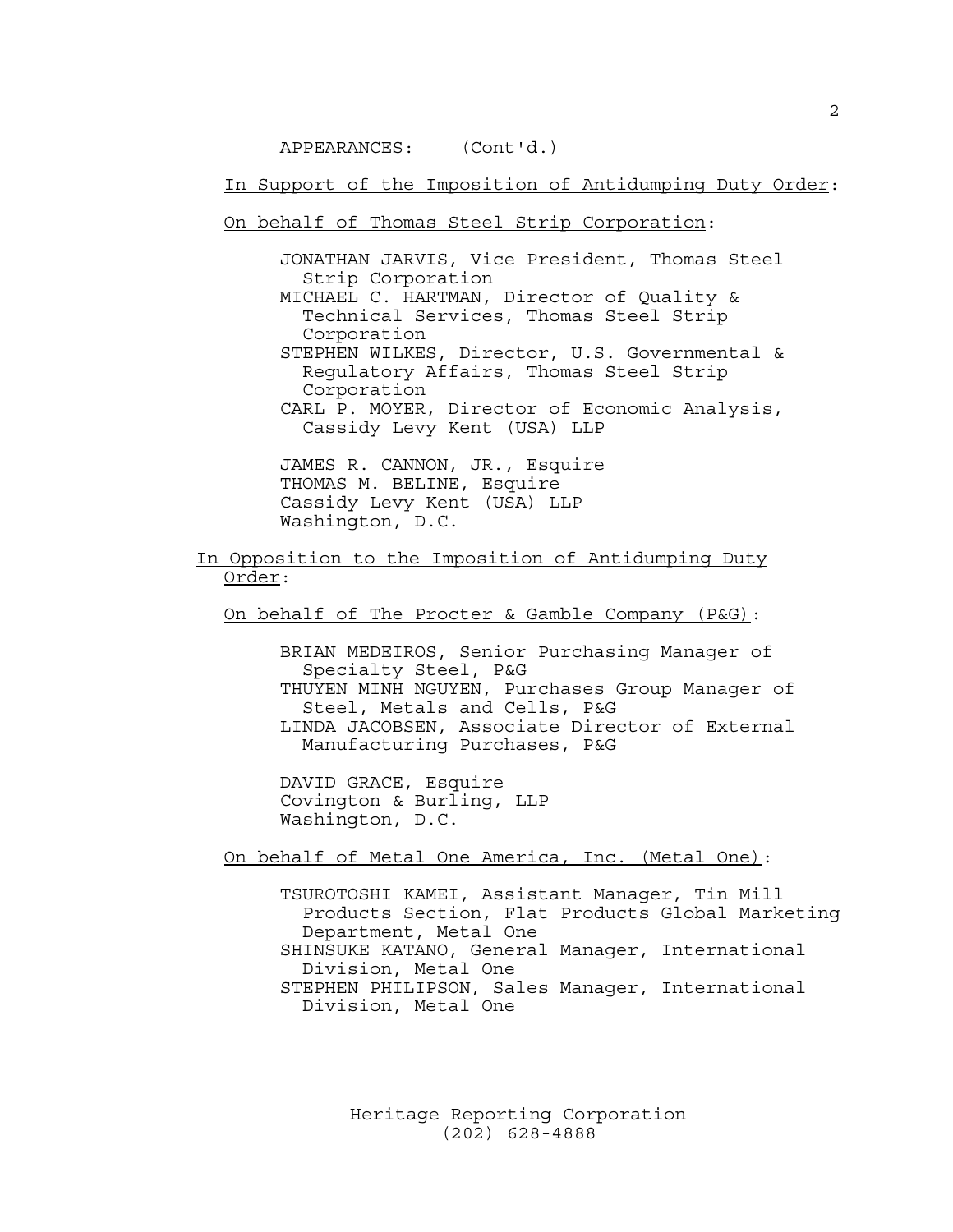APPEARANCES: (Cont'd.)

On behalf of Metal One America, Inc. (Metal One):

 ALEXANDER H. SCHAEFER, Esquire JINI KOH, Esquire Crowell & Moring Washington, D.C.

On behalf of Panasonic Energy Corporation of America:

 CARL WALTON, Director of Operations, Panasonic Energy Corporation of America (Material Division)

 MIKI NAKAI, Planning/Purchasing Manager, Panasonic Energy Corporation of American (Material Division)

 JAMES P. DURLING, Esquire DANIEL L. PORTER, Esquire Curtis, Mallet-Prevost, Colt & Mosle, LLP Washington, D.C.

On behalf of Nippon Steel & Sumitomo Metal Corporation (NSSMC) and Toyo Kohan Co., Ltd. (Toyo Kohan):

> MOTOKO YAMASHITA, Manager, Thin Sheet Sales Group, Toyo Kohan KAZUHIKO ISHIHARA, Group Leader, R&D Center, Toyo Kohan YOSHIHIRO HORI, Executive Vice President and General Manager, NSSMC

 J. CHRISTOPHER WOOD, Esquire Gibson, Dunn & Crutcher, LLP Washington, D.C.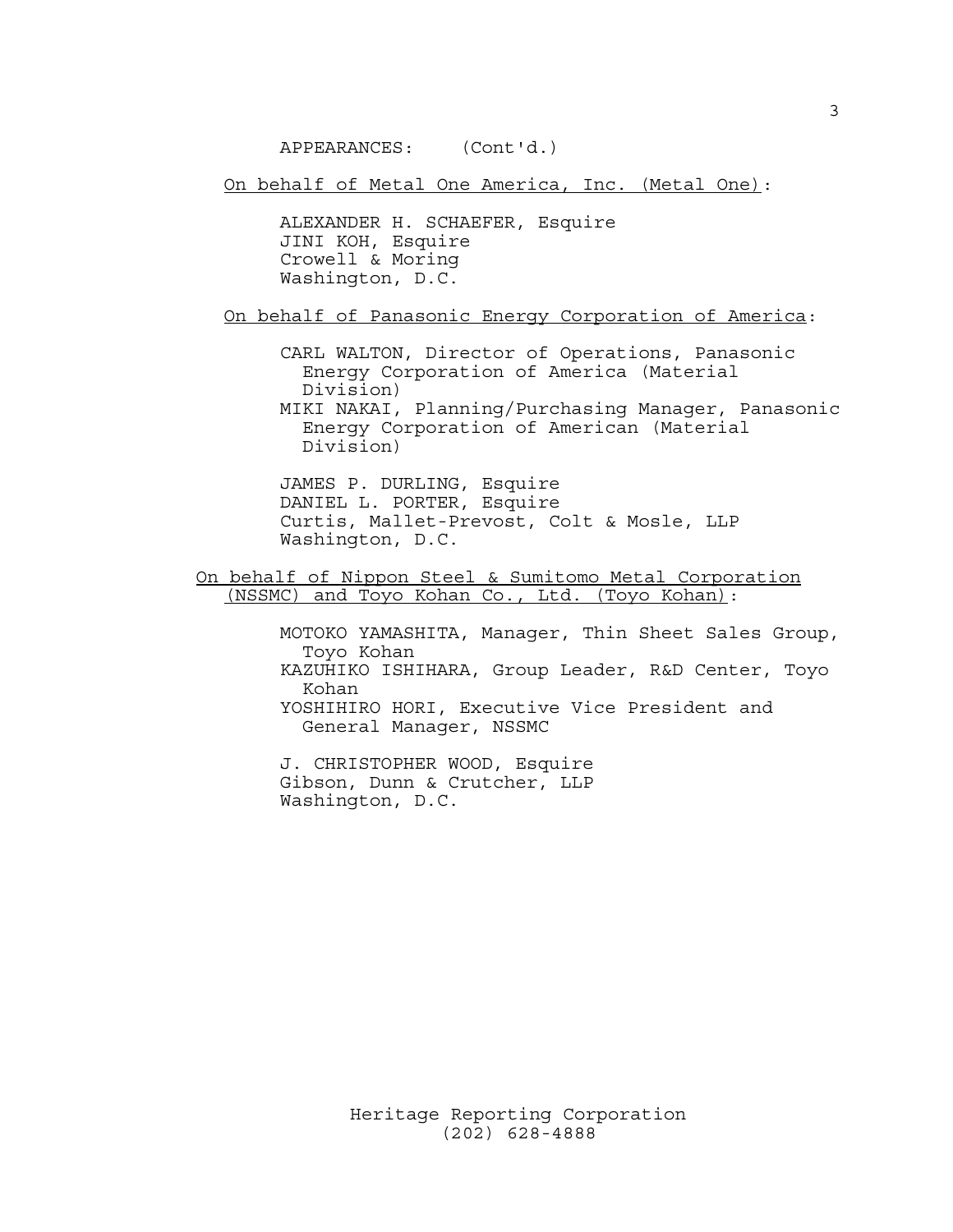### I N D E X

#### en de la provincia de la provincia de la provincia de la provincia de la provincia de la provincia de la provi

| OPENING STATEMENT OF JAMES R. CANNON, JR., ESQUIRE,<br>CASSIDY LEVY KENT, LLP                                       | - 6             |
|---------------------------------------------------------------------------------------------------------------------|-----------------|
| OPENING STATEMENT OF ALEXANDER H. SCHAEFER, ESQUIRE,<br>CROWELL & MORING, LLP                                       | 10              |
| STATEMENT OF JAMES R. CANNON, JR., ESQUIRE,<br>CASSIDY LEVY KENT (USA) LLP                                          | 12 <sup>°</sup> |
| STATEMENT OF MICHAEL C. HARTMAN, DIRECTOR OF QUALITY<br>& TECHNICAL SERVICES, THOMAS STEEL STRIP CORPORATION        | 12 <sup>°</sup> |
| STATEMENT OF JONATHAN JARVIS, VICE PRESIDENT,<br>THOMAS STEEL STRIP CORPORATION                                     | 31              |
| STATEMENT OF STEPHEN WILKES, DIRECTOR, U.S.<br>GOVERNMENTAL & REGULATORY AFFAIRS, THOMAS STEEL<br>STRIP CORPORATION | 54              |
| STATEMENT OF BRIAN MEDEIROS, SENIOR PURCHASING<br>MANAGER OF SPECIALTY STEEL, P&G                                   | 113             |
| STATEMENT OF STEPHEN PHILIPSON, SALES MANAGER,<br>INTERNATIONAL DIVISION, METAL ONE                                 | 135             |
| STATEMENT OF CARL WALTON, DIRECTOR OF OPERATIONS,<br>PANASONIC ENERGY CORPORATION OF AMERICA (MATERIAL<br>DIVISION) | 125             |
| STATEMENT OF MOTOKO YAMASHITA, MANAGER, THIN SHEET<br>SALES GROUP, TOYO KOHAN                                       | 140             |
| STATEMENT OF YOSHIHIRO HORI, EXECUTIVE VICE PRESIDENT<br>AND GENERAL MANAGER, NSSMC                                 | 144             |
| CLOSING STATEMENT OF JAMES R. CANNON, JR., ESQUIRE,<br>CASSIDY LEVY KENT, LLP                                       | 188             |
| CLOSING STATEMENT OF J. CHRISTOPHER WOOD, ESQUIRE,<br>GIBSON, DUNN & CRUTCHER, LLP                                  | 194             |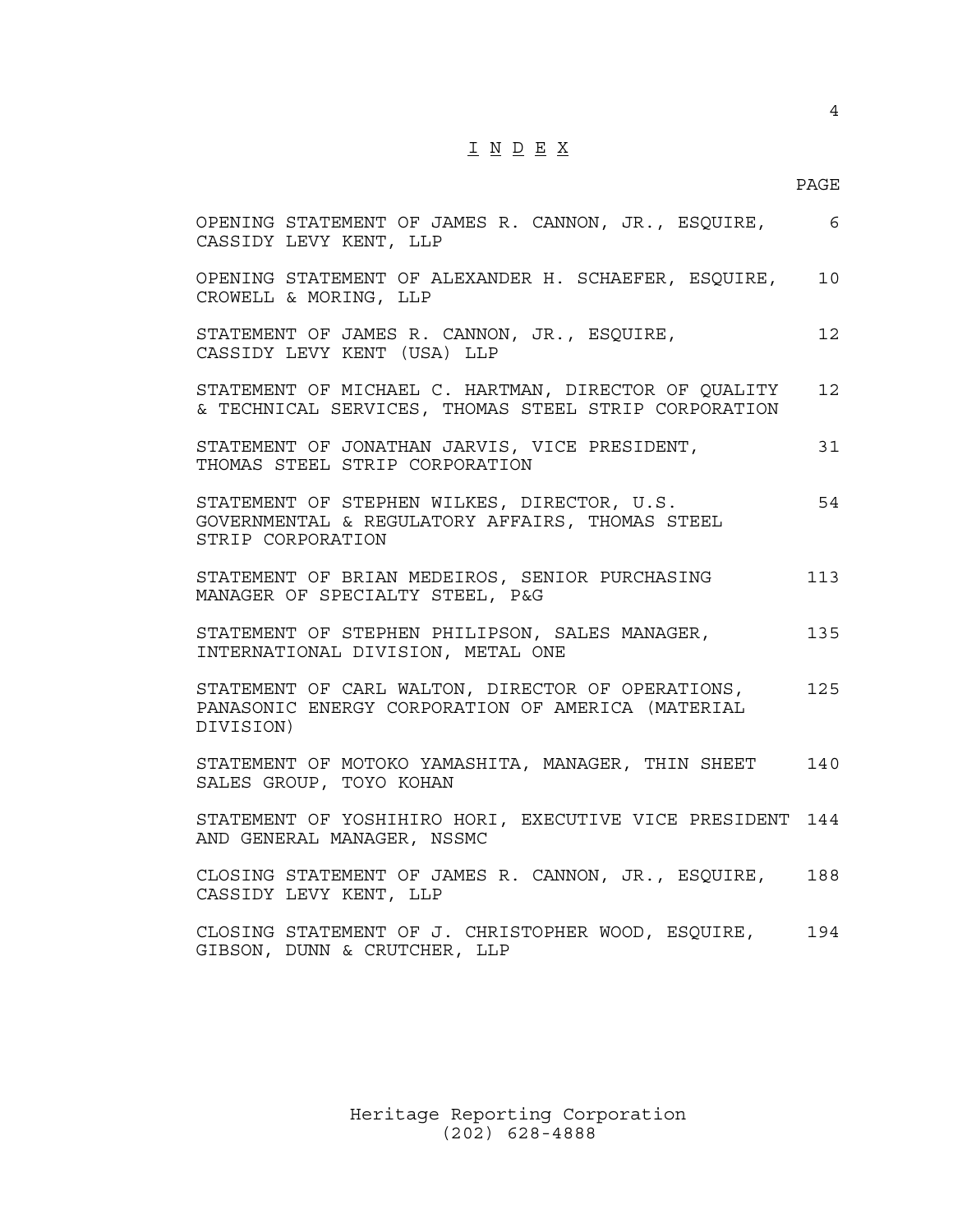| 1  | $\underline{P} \underline{R} \underline{O} \underline{C} \underline{E} \underline{E} \underline{D} \underline{I} \underline{N} \underline{G} \underline{S}$ |
|----|-------------------------------------------------------------------------------------------------------------------------------------------------------------|
| 2  | (9:30 a.m.)                                                                                                                                                 |
| 3  | MS. DeFILIPPO: Good morning and welcome to                                                                                                                  |
| 4  | the United States International Trade Commission's                                                                                                          |
| 5  | conference in connection with the preliminary phase of                                                                                                      |
| 6  | antidumping investigation No. 731-TA-1206 concerning                                                                                                        |
| 7  | imports of Diffusion-Annealed, Nickel-Plated Steel                                                                                                          |
| 8  | <u>Flat Rolled Products From Japan</u> .                                                                                                                    |
| 9  | My name is Catherine DeFilippo. I am the                                                                                                                    |
| 10 | Director of the Office of Investigation, and I will                                                                                                         |
| 11 | preside at this conference. Among those present from                                                                                                        |
| 12 | the Commission staff are, from my far right, Michael                                                                                                        |
| 13 | Haberstroh, case manager/analyst; Douglas Corkran, the                                                                                                      |
| 14 | supervisory investigator; Nate Comly, the                                                                                                                   |
| 15 | investigator; to my left, Rhonda Hughes, the attorney/                                                                                                      |
| 16 | advisor; John Benedetto, economist; David Boyland,                                                                                                          |
| 17 | accountant/auditor; and Gerry Houck, the industry                                                                                                           |
| 18 | analyst.                                                                                                                                                    |
| 19 | I understand that parties are aware of the                                                                                                                  |
| 20 | time allocations. I would remind speakers not to                                                                                                            |
| 21 | refer in your remarks to business proprietary                                                                                                               |
| 22 | information and to speak directly into the                                                                                                                  |
| 23 | microphones. We also ask that you state your name and                                                                                                       |
| 24 | affiliation for the record before beginning your                                                                                                            |
| 25 | presentation or answering questions for the benefit of                                                                                                      |

 Heritage Reporting Corporation (202) 628-4888

5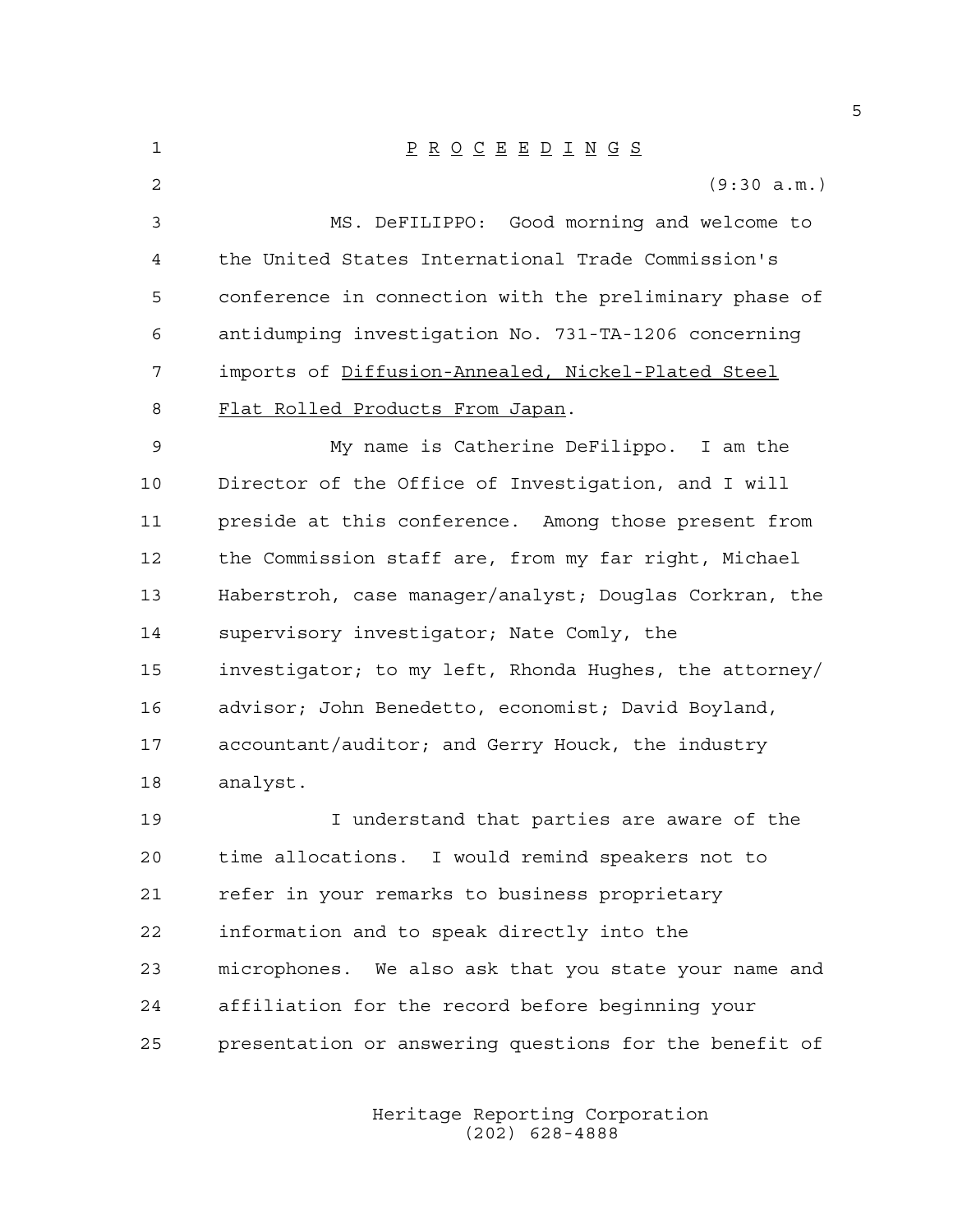1 the court reporter.

| 2  | Finally, speakers will not be sworn in, but            |
|----|--------------------------------------------------------|
| 3  | are reminded of the applicability of 18 U.S.C. 1001    |
| 4  | with regard to false or misleading statements and to   |
| 5  | the fact that the record of this proceeding may be     |
| 6  | subject to court review if there is an appeal. Are     |
| 7  | there any questions?                                   |
| 8  | (No response.)                                         |
| 9  | MS. DeFILIPPO: Hearing none, we will now               |
| 10 | proceed to the opening statements. Welcome, Mr.        |
| 11 | Cannon. Please begin your opening statement when you   |
| 12 | are ready.                                             |
| 13 | MR. CANNON: Thank you. I'm Jim Cannon,                 |
| 14 | counsel to Thomas Steel Strip Corporation, the         |
| 15 | Petitioner in this case. Very briefly, as established  |
| 16 | in the petition and in the record that I believe will  |
| 17 | develop in the course of more investigation and the    |
| 18 | staff report, you will find -- the Commission should   |
| 19 | find -- that the volume of imports is both significant |
| 20 | and increasing.                                        |
| 21 | In regards to significance, the market share           |
| 22 | of imports is clearly substantial. The Petitioner      |
| 23 | estimates imports are at least 20 percent or more of   |
| 24 | the domestic market. We also know that Petitioner has  |
| 25 | lost a major sale, a sale equal to 20 percent of their |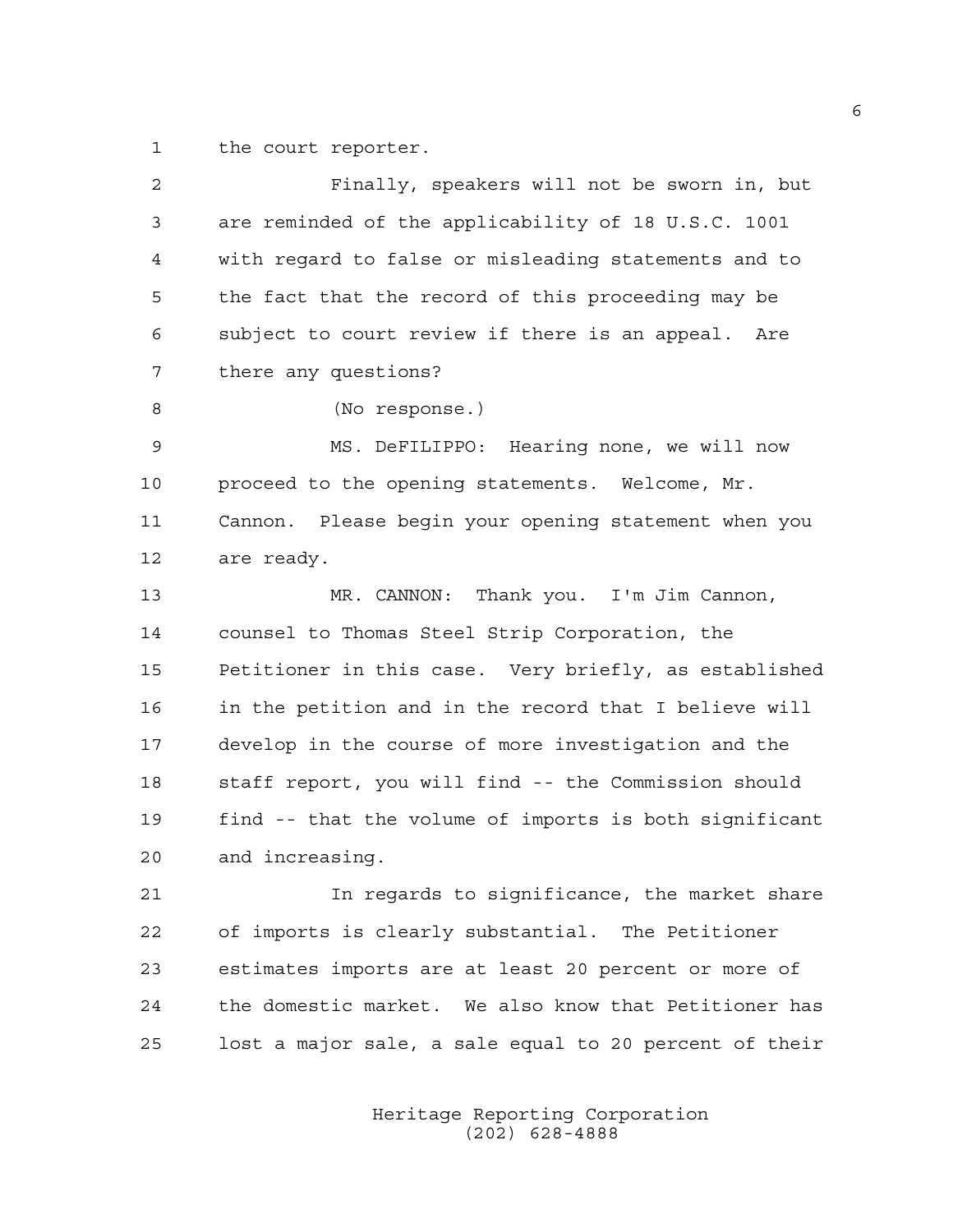1 output in 2012. The loss of that business means that 2 imports are increasing.

3 In the database there is somewhat of a 4 timing issue. The imports arrive at the end of the 5 year, and much of the volume does not show up until 6 the first quarter of 2013. Nevertheless, you can see 7 the domestic industry has lost market share in 2012 8 and was injured by that event. In 2013, it will only 9 get worse.

10 There are also price effects. Once these 11 producers are qualified to supply the market operates 12 on the basis of the lowest price, and in this case 13 there is underselling. There is underselling 14 throughout the period and in several of the quarters. 15 This has caused lost sales. I already referred to 16 one lost sale. It actually was repeated, and we have 17 shown in our information submitted to the Commission 18 in the petition multiple lost sales, as well as lost 19 revenues.

20 In addition to lost sales, the Commission 21 will find evidence of price depression. Over the past 22 two years, essentially for eight quarters in a row, 23 prices have steadily trended down as the low price 24 established in the market by imports has forced the 25 domestic industry to cut its prices.

> Heritage Reporting Corporation (202) 628-4888

7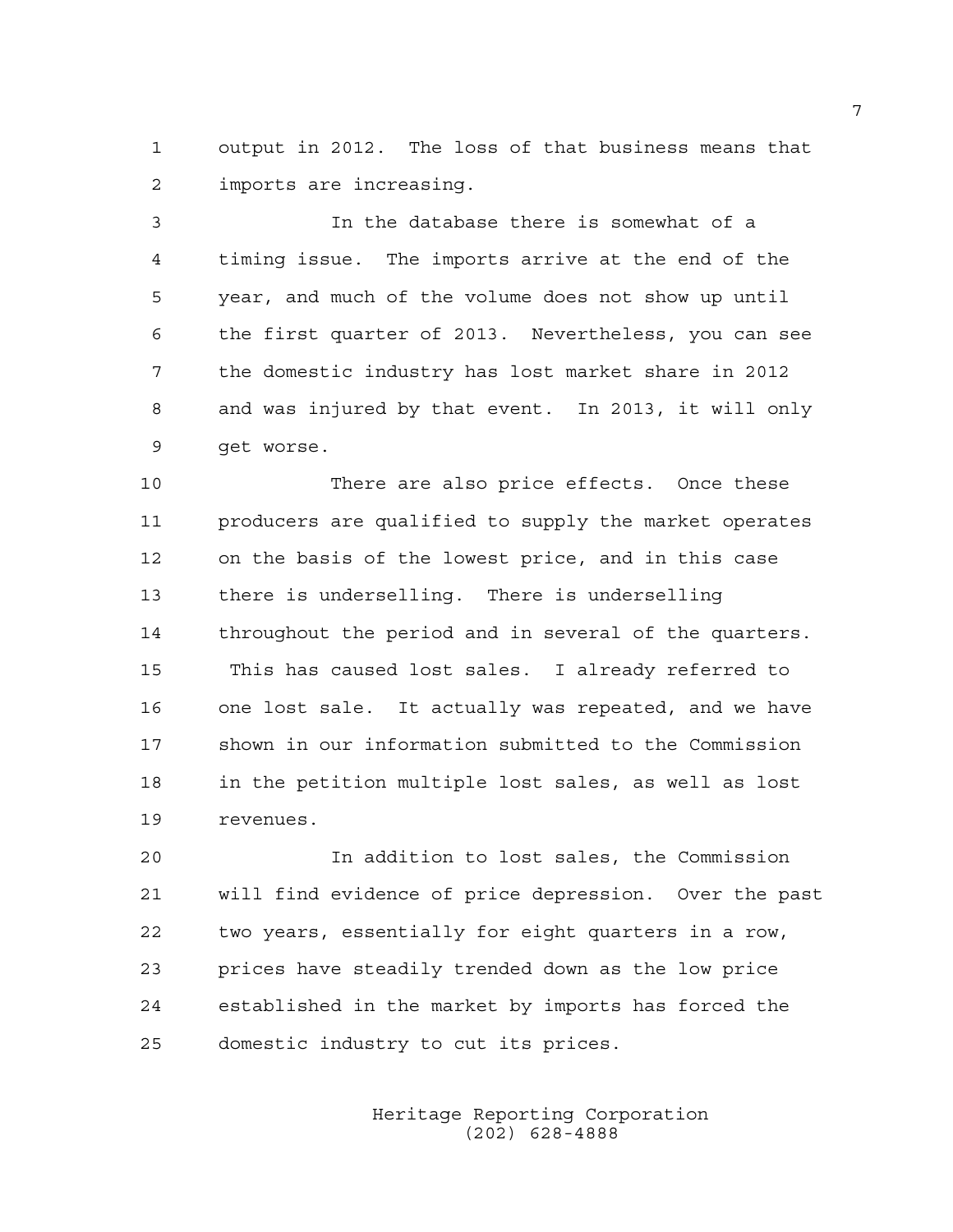1 In fact, having lost a large volume of sales 2 in December of 2011, having been signaled that it was 3 losing 20 percent of its business, the domestic 4 industry had no choice but to cut prices and go out to 5 the market and try to recover volume. It's a high 6 fixed cost business, and without that volume to 7 support their sales the domestic industry wouldn't 8 just lose money. It would be operating at 50 percent 9 or less capacity, and therefore its existence would be 10 threatened.

11 So, if we look at the impact of the subject 12 imports, there's been an impact on domestic industry 13 shipments. Shipments are down. Capacity utilization 14 is down, right? If shipments are down and production 15 is down, capacity utilization is now at the lowest 16 level in 10 years. It will fall again. Already in 17 the first quarter of 2013, capacity utilization is 18 barely 50 percent.

19 Employment is down. The domestic industry 20 had increased employment in 2011. However, in 2012, 21 because of the lost sales volume of a major sale, 22 employment has declined. In the first quarter of 23 2013, employment has gone down even further. We are 24 now looking at as much as roughly a 20 percent loss in 25 employment, and the company has undergone the first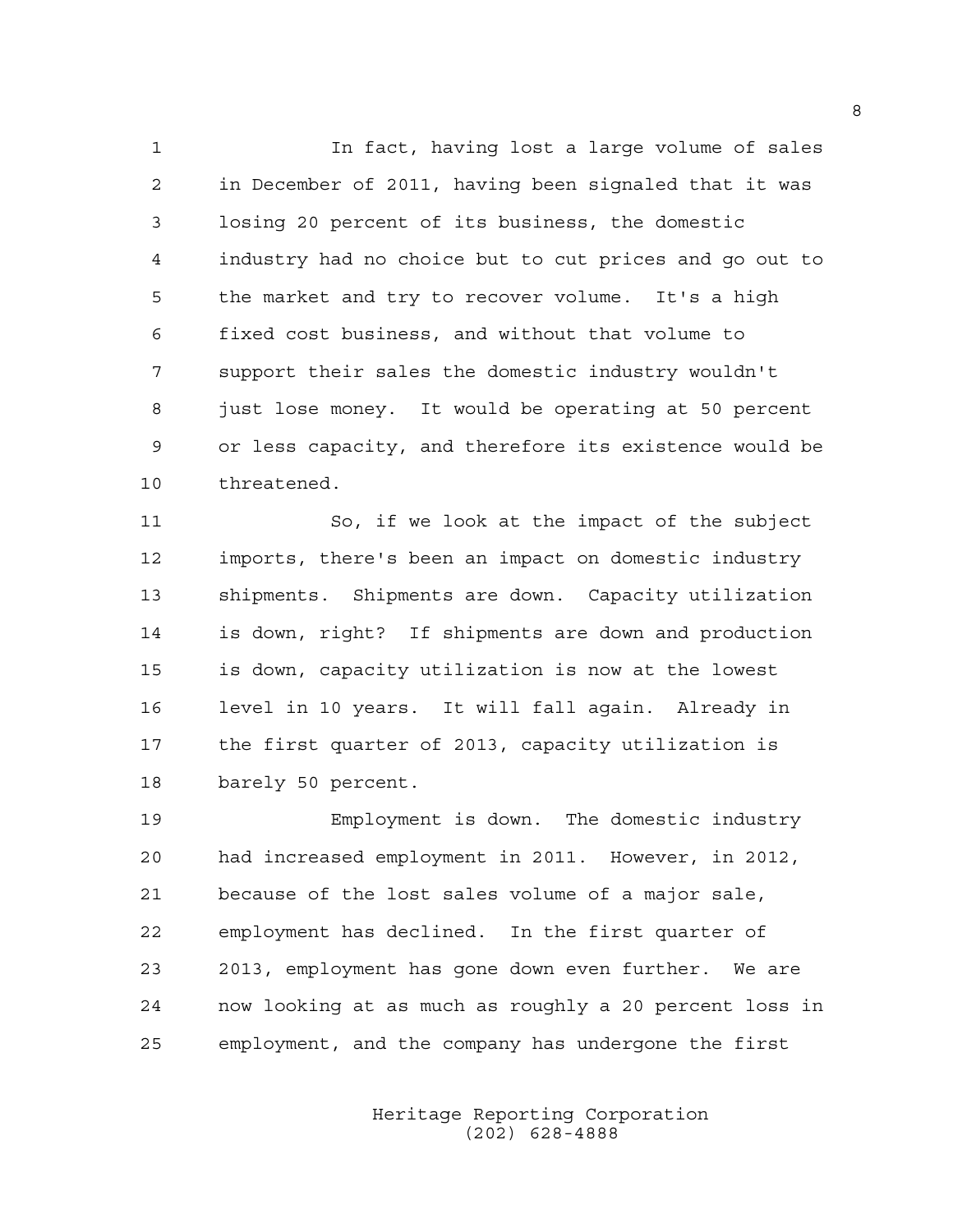1 shutdown in the spring in the history of the company. 2 Just a week ago in April, due to a lack of orders 3 Thomas Steel shut down the line.

4 Turning to profitability, both in 2010 and 5 2011 the company was profitable. However, with the 6 loss of sales volume, with the undercutting of their 7 prices and price depression, in 2012 the company 8 suffered losses, and in 2013 those losses are going to 9 be deeper. In fact, it looks like a disaster. Unless 10 the company is able to regain lost sales volume, 11 increase its shipments and increase its production and 12 load its capacity, it cannot spread fixed costs and it 13 will be suffering losses.

14 It also needs to stop price depression, the 15 constant downward decline of prices. We need to put a 16 floor on that. That is the purpose of the dumping 17 law, and for that reason the Petitioner asks the 18 Commission to make an affirmative decision.

19 I would add one note. I haven't yet 20 mentioned threat. We think this is a present material 21 injury case. We are certainly in 2012 and right now 22 as we sit here materially injured. However, there is 23 also massive capacity. There is a massive steelmaker 24 in Japan, Nippon Steel, who is showing new interest in 25 this market who is even now qualifying to supply U.S.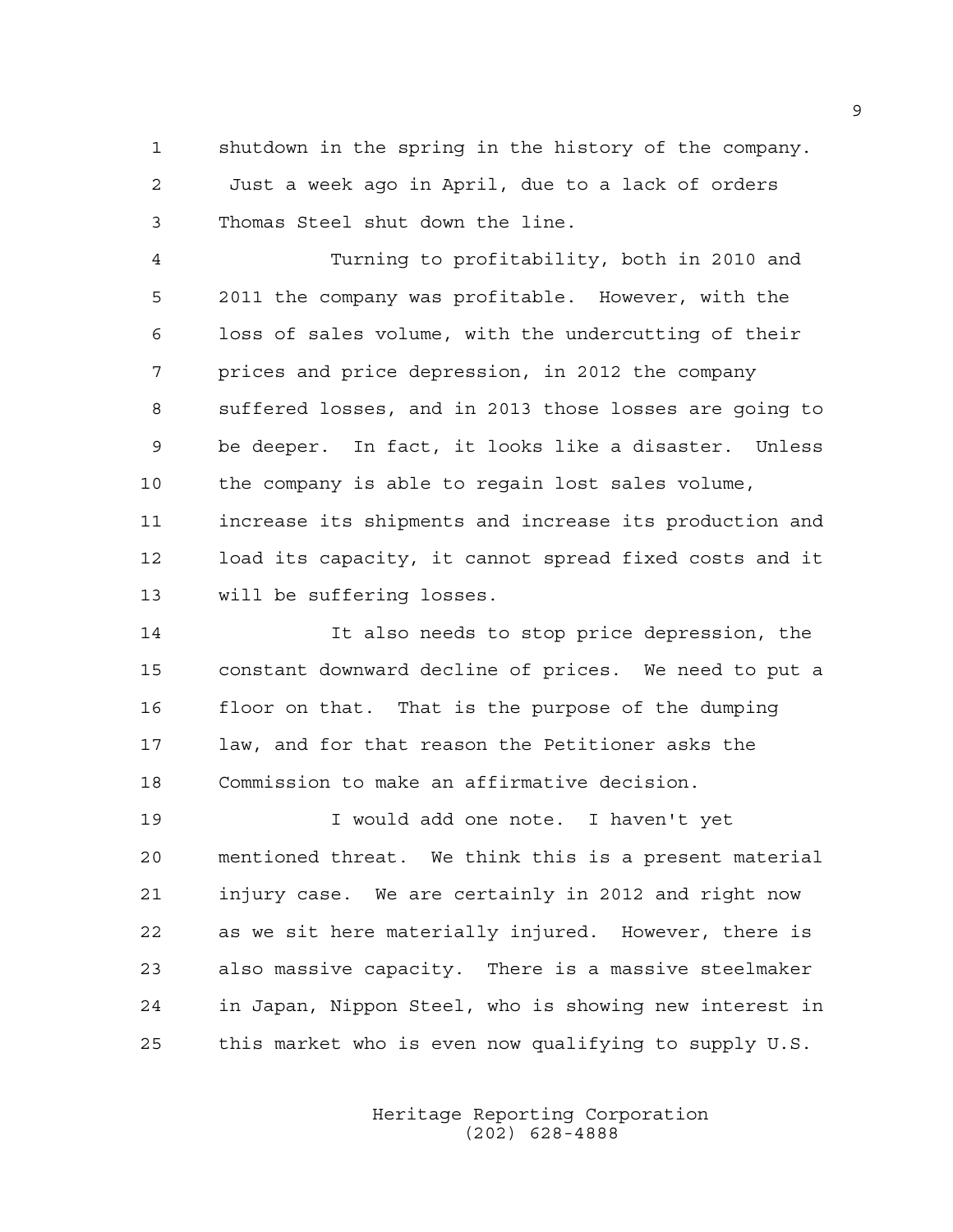1 accounts.

| 2  | There is the ability of both Nippon Steel              |
|----|--------------------------------------------------------|
| 3  | and Toyo Kohan to convert tin mill facilities to make  |
| 4  | nickel plate, and nickel plate sells at about twice    |
| 5  | the price of tin mill products. There's also been a    |
| 6  | surge in imports. You particularly see it in the       |
| 7  | first quarter, and for all these reasons we think that |
| 8  | the Commission could also find a threat of injury.     |
| 9  | Thank you very much.                                   |
| 10 | MS. DeFILIPPO: Thank you, Mr. Cannon.                  |
| 11 | We will now turn to opening remarks on                 |
| 12 | behalf of Respondents. Mr. Schaefer, I believe you     |
| 13 | are doing the honors, so once you get settled in       |
| 14 | please feel free to start.                             |
| 15 | MR. SCHAEFER: Thank you and good morning.              |
| 16 | I'm Alex Schaefer from the law firm of Crowell &       |
| 17 | Moring, here on behalf of Metal One America, Inc.      |
| 18 | This is sort of a rare situation in that               |
| 19 | you, the Commission, have the entire industry here     |
| 20 | before you or most of it. You have all of the key      |
| 21 | producers, you have the key importer, and you have     |
| 22 | most of the key customers. And because you have the    |
| 23 | whole industry you can get the whole story, and it's a |
| 24 | fairly interesting story. And I don't want to give it  |
| 25 | away because other folks who know a lot more about it  |
|    |                                                        |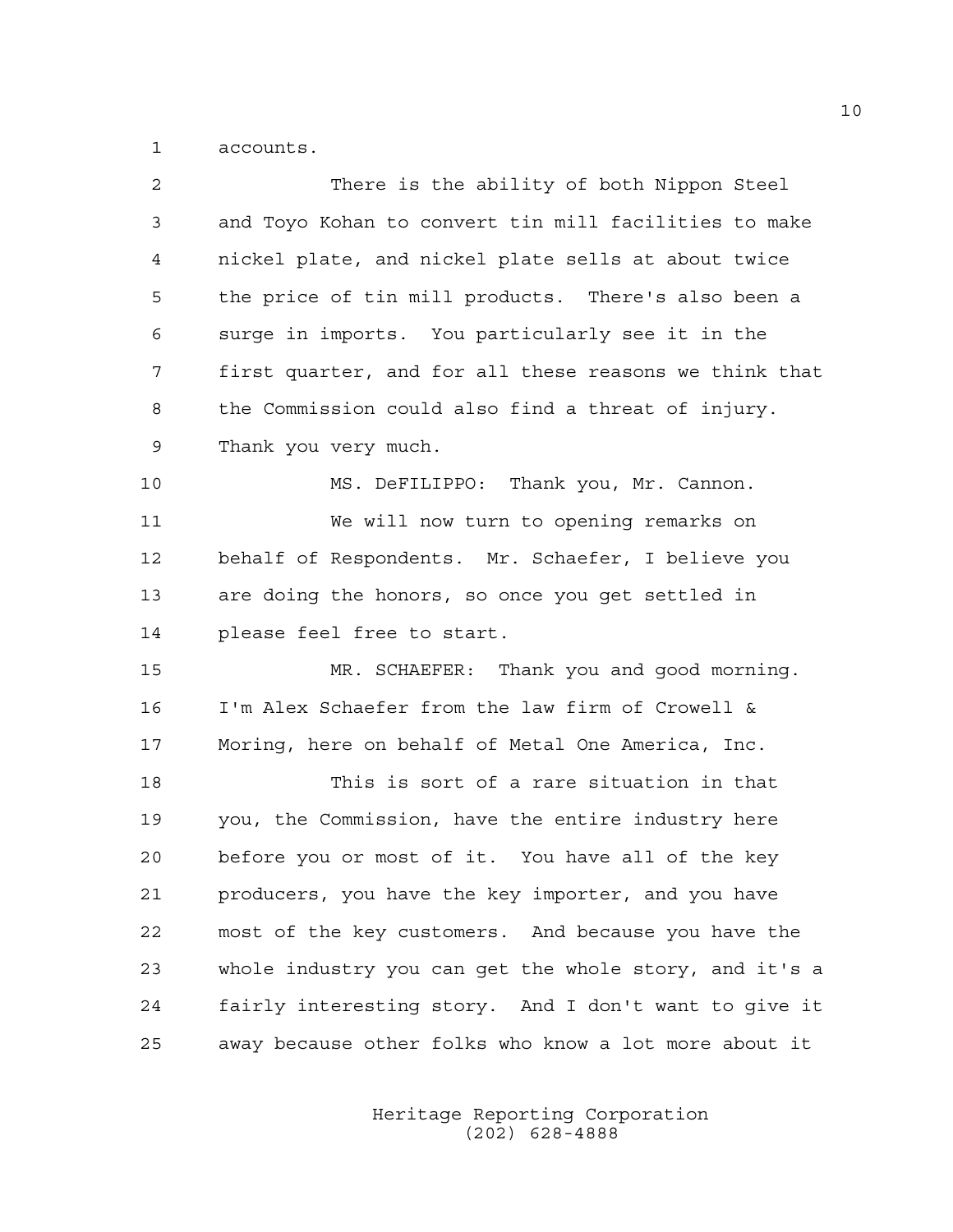1 are going to tell you how this industry is working, I 2 believe, but I'd like to highlight a couple of key 3 plot points.

4 Here's the first one. Mr. Cannon tells us 5 that once suppliers are qualified, the market operates 6 on the basis of price. He can't be right, though, 7 because his client tends to be the lowest price. A 8 pretty important plot point for our story.

9 Here's a second plot point. Tata, the 10 parent company of Thomas Steel, was confronted some 11 years ago with the question of how do you manage 12 commodity prices that fluctuate day-by-day when you 13 have to write contracts that go on for months at a 14 time. And they cooked up a pretty interesting 15 solution. Here's what they did. They cooked up a 16 pass through for commodity prices. They said we're 17 going to create an index that ties our pricing to the 18 levels of prices for iron ore and coking coal.

19 Now, Tata is a vertically integrated 20 company. They have mills that produce the substrate 21 to make this product and so in theory if iron ore 22 prices and coal prices go up, because those charges 23 are passed through they should never have a care in 24 the world about increasing raw material costs, and yet 25 we're left with the petition asserting that raw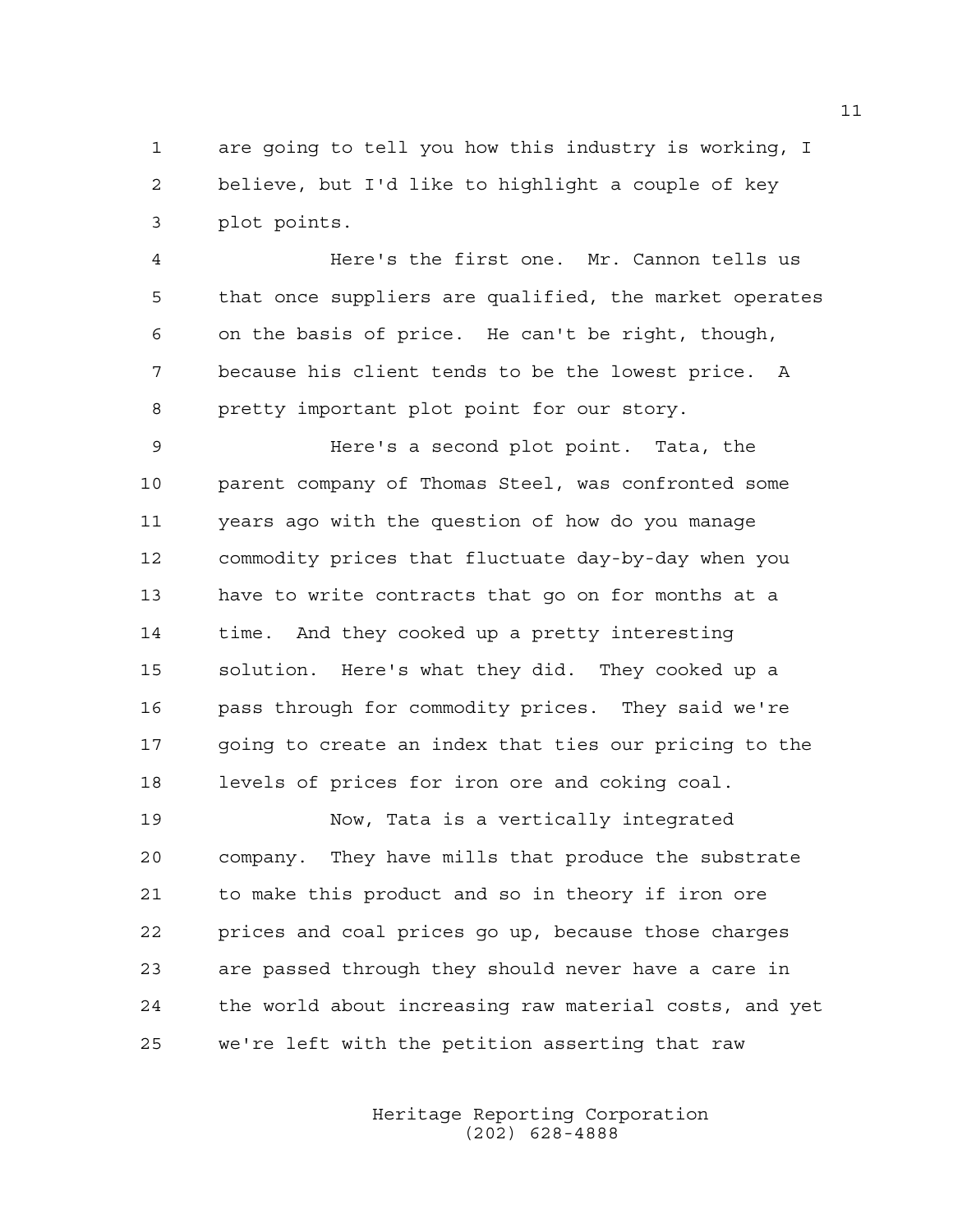1 material cost increases have led to and driven their 2 profitability problems. A pretty interesting plot 3 point.

4 As I say, I don't want to get in the way of 5 the folks who understand all the details and all the 6 minutia about this industry and I think we should let 7 them get up here, but for the reasons that I've laid 8 out, these plot points -- and for the other reasons 9 that you're going to hear from the witnesses on the 10 Respondents' side today -- we think you should make a 11 negative determination at the preliminary phase. 12 Thank you very much.

13 MS. DeFILIPPO: Thank you, Mr. Schaefer. 14 We will now turn to direct testimony in 15 support of the imposition of antidumping duty order. 16 Mr. Cannon, if you and your group would like to come 17 up and get settled, and please feel free to start once 18 you have done that.

19 MR. CANNON: Thank you. We'll proceed with 20 the remarks of Michael C. Hartman. Mike?

21 MR. HARTMAN: Good morning. I am Mike 22 Hartman, currently the Director of Quality & Technical 23 Services at Thomas Steel Strip Corporation. In my 24 career with Thomas, I have also been the Director of 25 Sales and was both the Technical Director of Sales and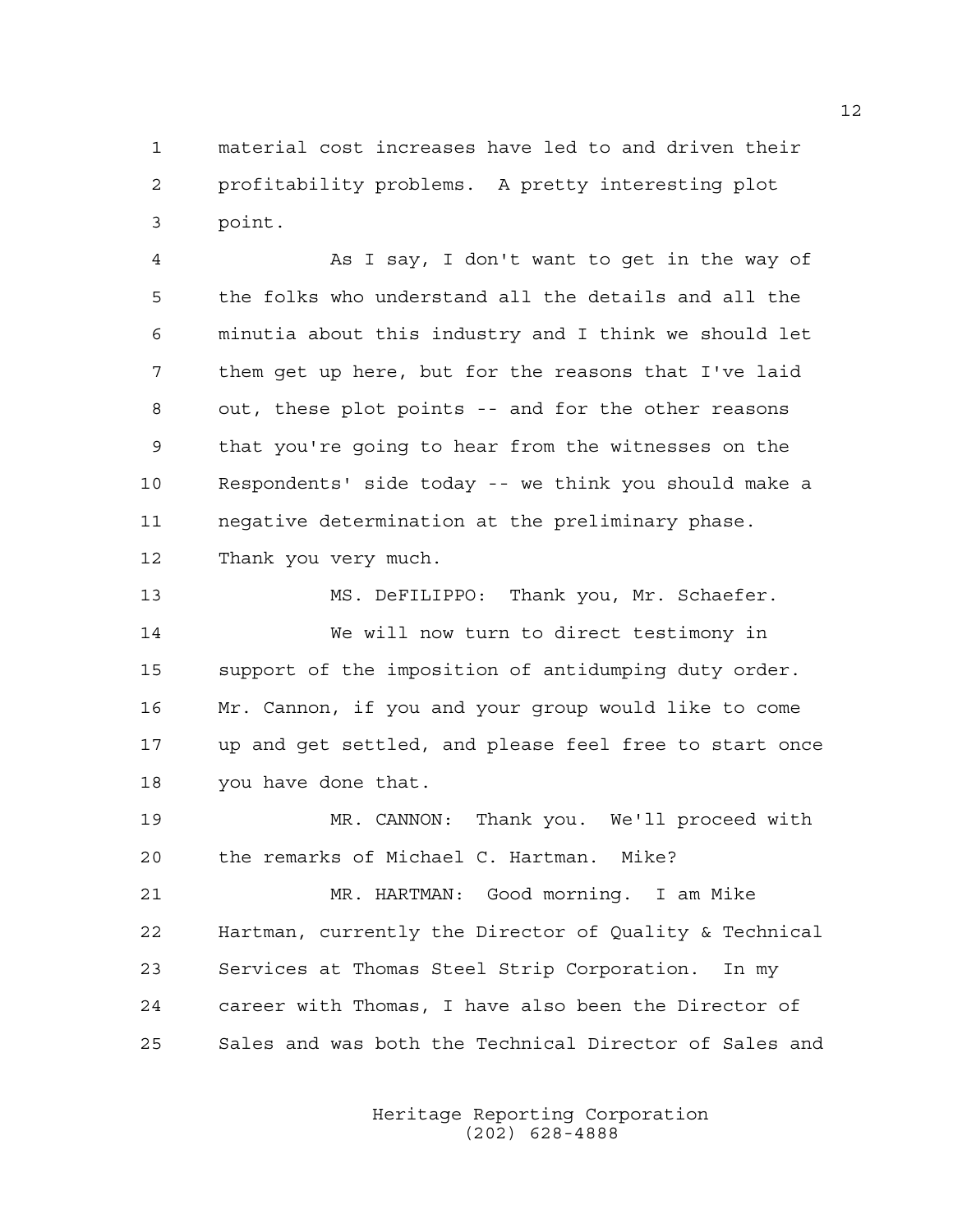1 Director throughout a large part of the past three 2 years. In my statement this morning I will address 3 the product under consideration, the conditions of 4 competition in our market, and our experience in 5 head-to-head competition with imports from Japan.

6 First, the product. Diffusion-annealed, 7 nickel-plated steel strip was first explored and 8 developed as a product by Thomas Steel in the 1940s. 9 Furthermore, our records indicate diffusion-annealed, 10 nickel-plated steel was tested by battery can 11 manufacturers and alkaline battery producers in the 12 1960s.

13 After the introduction of diffusion-annealed 14 nickel plate, battery manufacturers were able to 15 produce alkaline batteries with a much longer life. 16 After the benefits were discovered, Thomas Steel Strip 17 quickly converted our nickel plate production process 18 to manufacture diffusion-annealed nickel plate.

19 Perhaps the most significant difference 20 between diffusion-annealed nickel plate and other 21 types of nickel plate is the diffusion or nickel-iron 22 layer. Diffusion-annealed nickel plate is produced by 23 annealing after the strip is plated. As a result of 24 this process, the heat from the annealing causes the 25 nickel and iron to form an intermediate layer of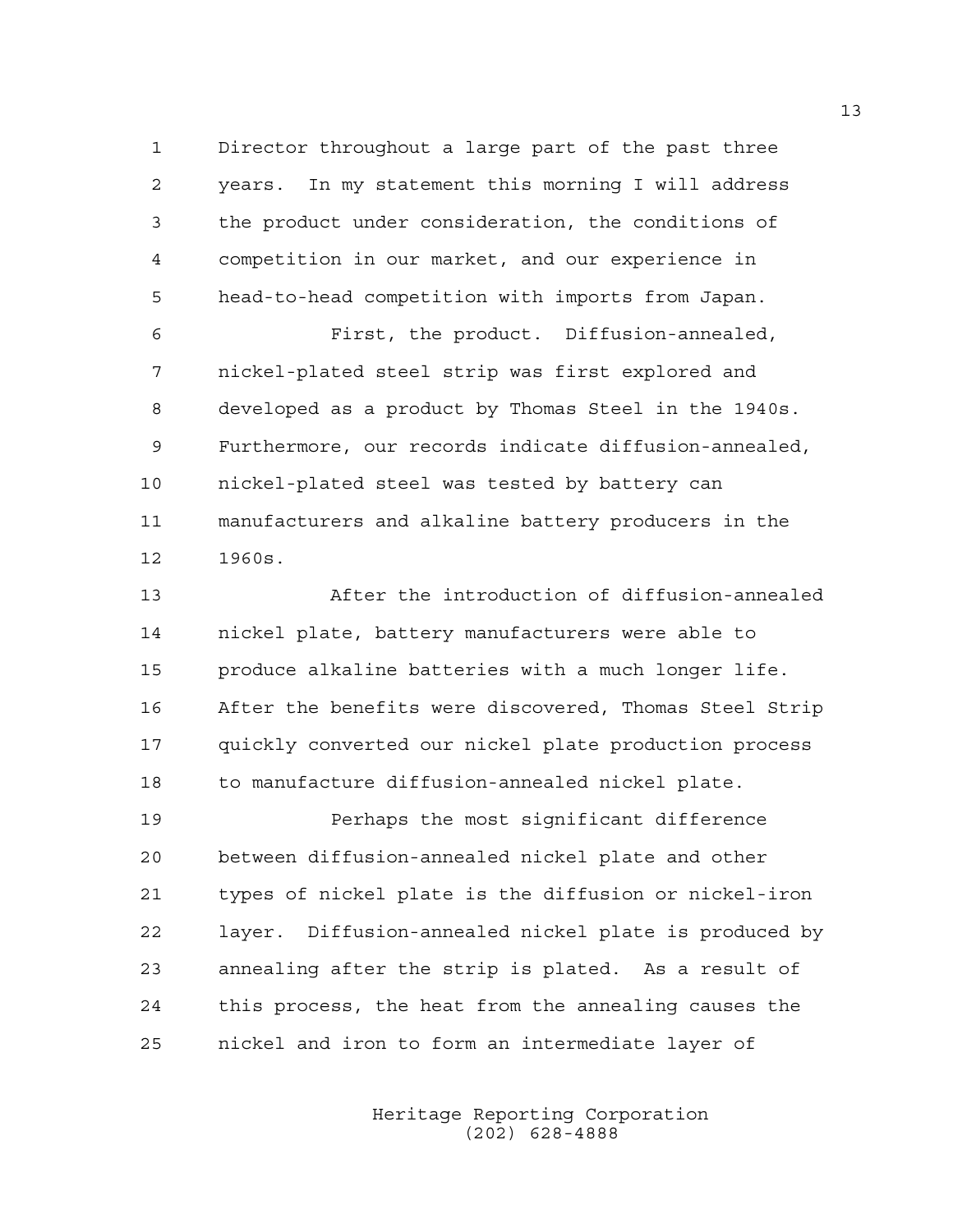1 nickel-iron alloy.

| $\overline{2}$ | As shown by Slide 1, if you look at the                |
|----------------|--------------------------------------------------------|
| 3              | schematic cross section of the diffused annealed       |
| 4              | nickel plate there is a layer of nickel-iron alloy     |
| 5              | that is not found in other types of nickel plate.      |
| 6              | Because the plating process is prior to the annealing, |
| 7              | diffusion-annealed nickel plate is plated first and    |
| 8              | annealed last. We refer to the nondiffused type of     |
| 9              | nickel plate as plated last product.                   |
| 10             | Turning to the physical characteristics of             |
| 11             | the product, diffusion-annealed nickel plate has       |
| 12             | better nickel adhesion, better corrosion resistance    |
| 13             | and more formability than a plated last flat-rolled    |
| 14             | product. Because of the overall consistency of the     |
| 15             | deposited nickel and the nickel-iron alloy layer, it   |
| 16             | is easier for a battery can maker to deep draw the     |
| 17             | diffusion-annealed nickel plate into the shape of a    |
| 18             | battery can. Also, the can will have better corrosion  |
| 19             | resistance because of the strong bond to the substrate |
| 20             | resulting from a process of diffusion annealing.       |
| 21             | I have brought some cans with me this                  |

22 morning. Stephen Wilkes will pass them around. These 23 cans represent samples produced from various can 24 making operations. There's a D&I can in there and 25 draw/redraw cans. The purpose of these are to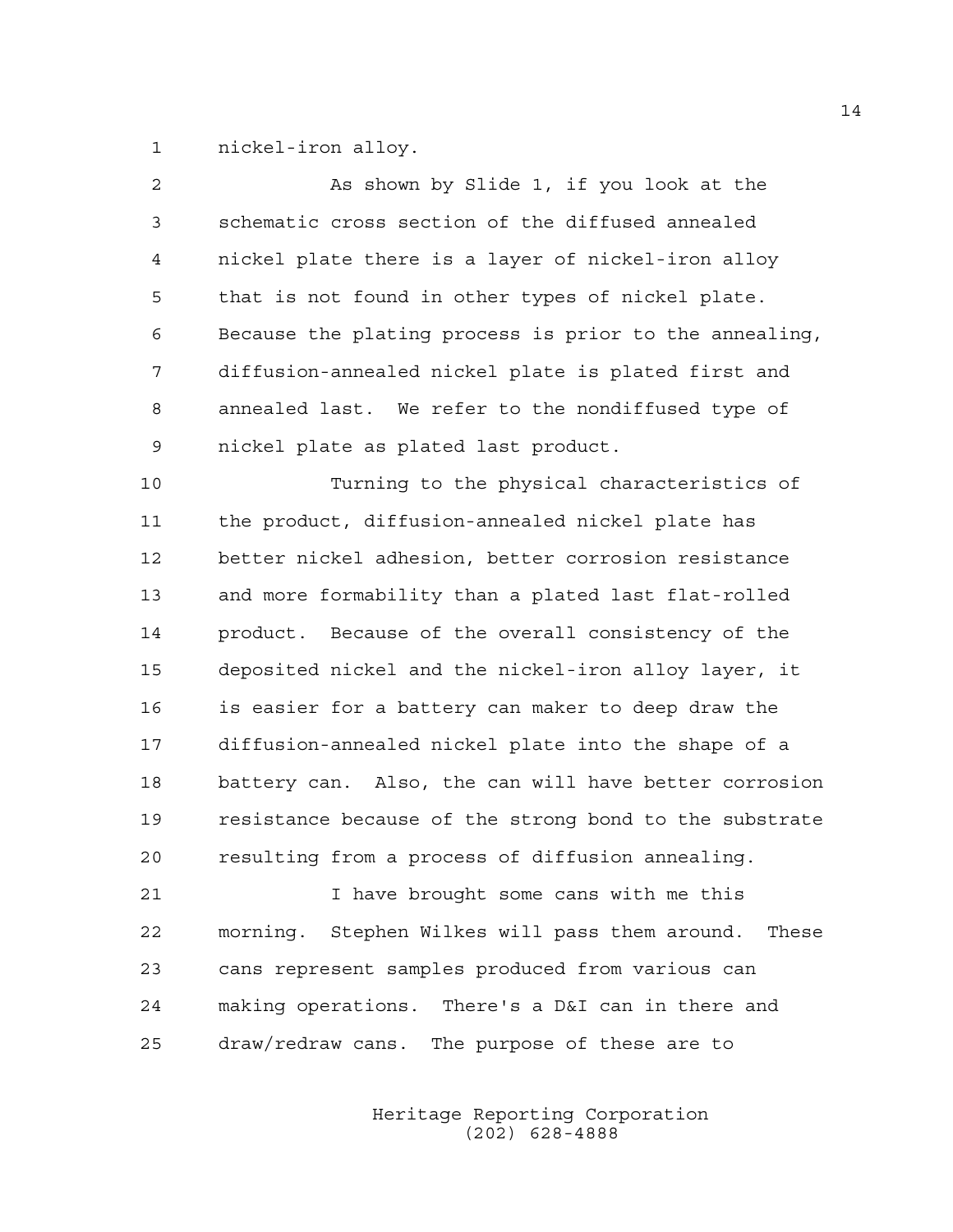1 demonstrate the functionality of our material. So 2 those cans that you have in front of you there are all 3 produced from Thomas Steel Strip.

4 If you can imagine that these cans started 5 as flat steel sheet, you can see that forming these 6 into a relatively tall and narrow can puts a great 7 deal of stress on the metal. During the forming 8 operations, the steel and the nickel layer are drawn 9 to form the battery can. As an end result, the nickel 10 layer serves as a protective layer to avoid direct 11 contact between the steel and the internal alkaline 12 battery components.

13 Our customers only specify diffusion-14 annealed nickel plate for use in alkaline batteries. 15 Also, for primary lithium batteries our customers only 16 specify diffusion-annealed nickel plate. For an end 17 user to change to another type of flat-rolled steel 18 would require significant investment and likely a 19 change in the entire battery design. Therefore, our 20 nickel plate does not compete with other materials for 21 these applications.

22 Similarly, in automotive fuel lines the 23 properties of diffusion-annealed nickel plate are very 24 desirable. Our nickel plate is corrosion resistant. 25 It has good formability. In a fuel line application,

> Heritage Reporting Corporation (202) 628-4888

15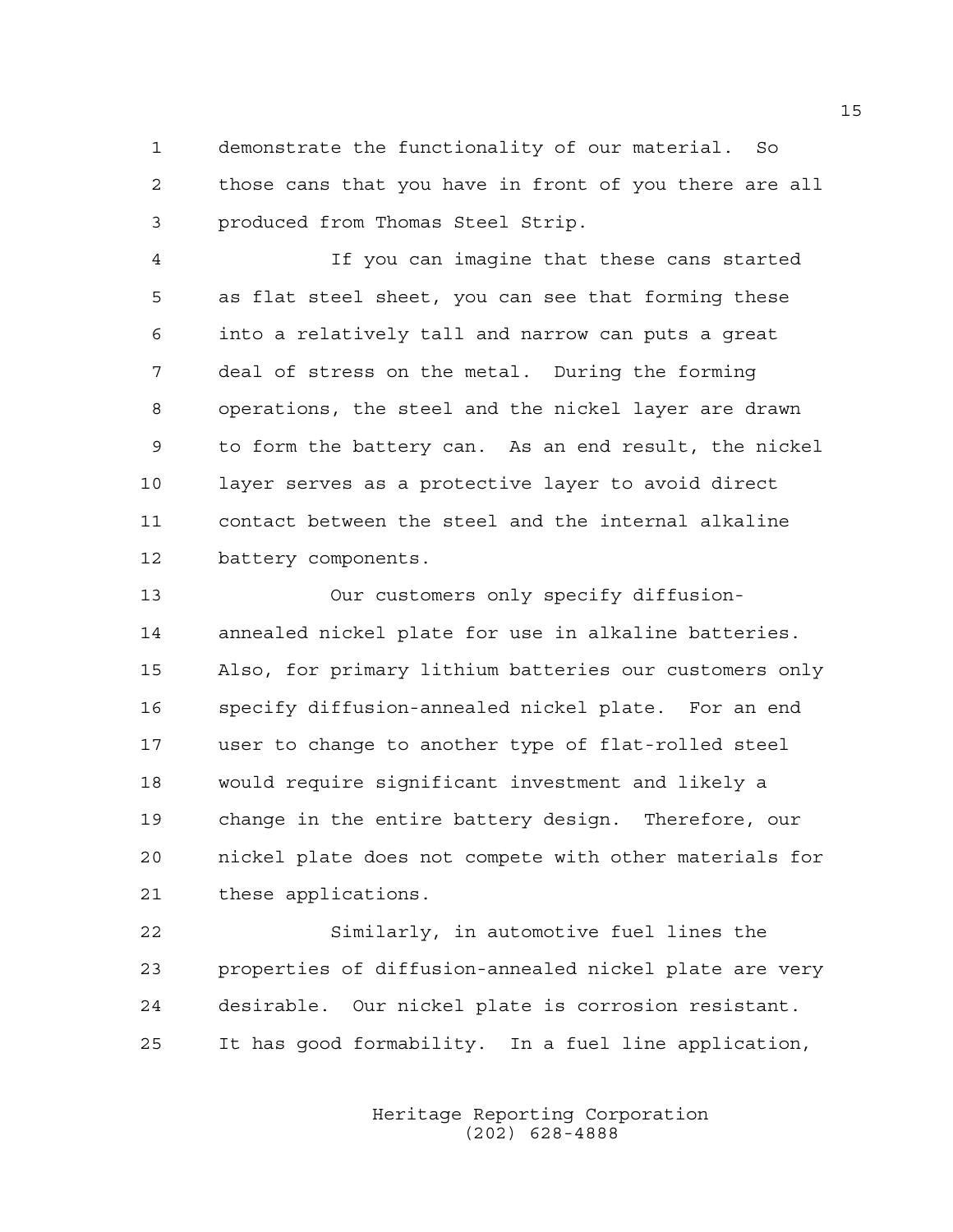1 the end user will roll and form the nickel plate into 2 a tube and weld the seam. The welding process, the 3 heat from the weld zone causes nickel to flow into the 4 weld seam. Because of the introduction of more 5 corrosive fuels like ethanol and the drive toward 6 longer automotive warranties, the need for diffusion-7 annealed, nickel-plate steel is expending in its 8 application.

9 Next I would like to outline some of the 10 conditions of the competition that characterize the 11 U.S. market. First, 95 percent of nickel plate is 12 sold to the battery manufacturers, including 13 Energizer, Duracell and Rayovac. Each of the battery 14 manufacturers uses nickel plate to produce battery 15 cans and end caps. In addition, there are three can 16 makers who produce certain battery cans for Energizer, 17 Duracell and Rayovac.

18 Slide 2 shows each of the alkaline battery 19 producers and can stampers. For example, Cly-Del 20 Manufacturing produces battery cans for Duracell, H&T 21 Waterbury produces battery cans for Energizer, and 22 Panasonic Energy Corporation of America produces 23 battery cans for Rayovac.

24 Second, nickel plate is typically sold on an 25 annual or six month basis. Once or twice a year we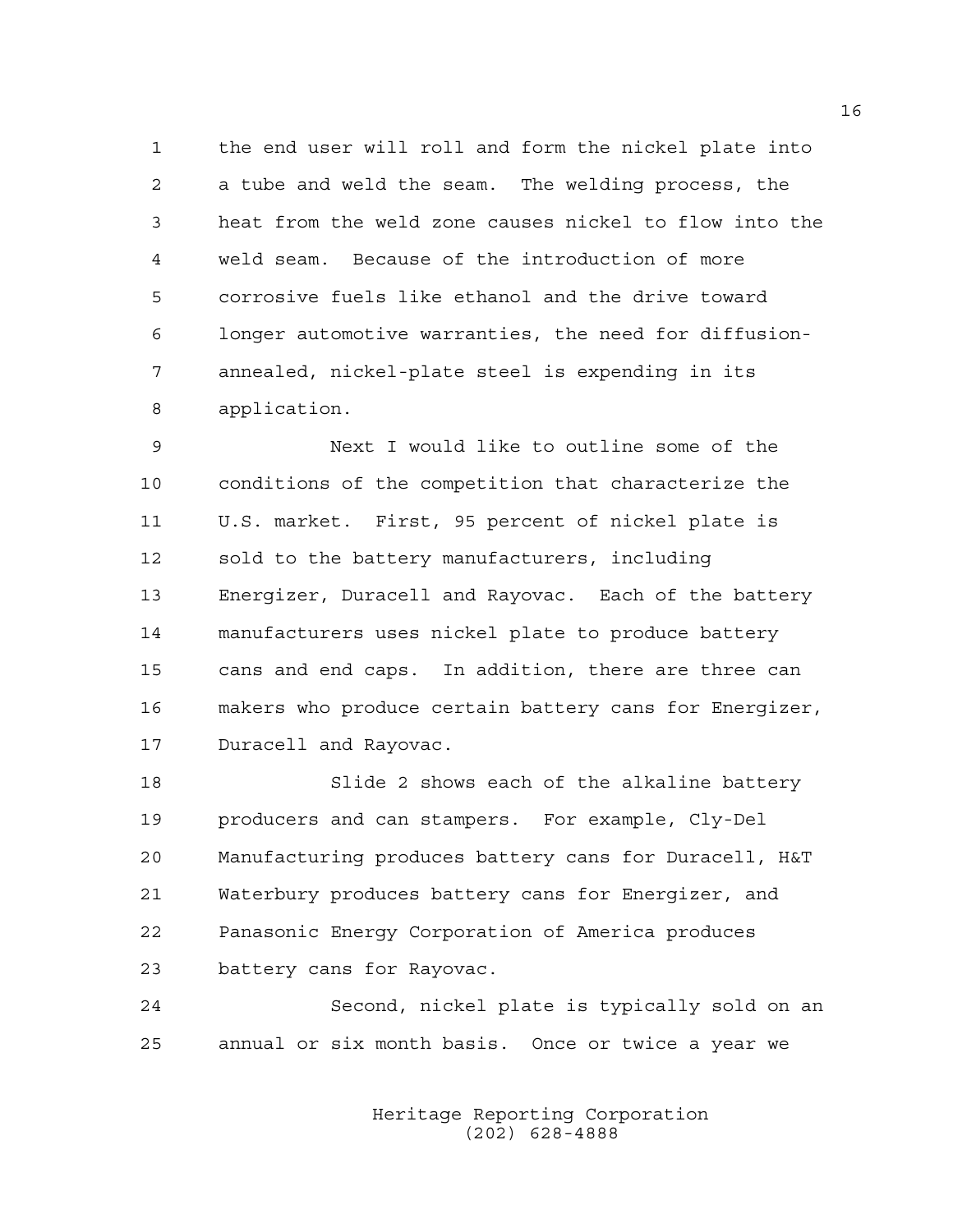1 will meet with customers to negotiate prices. In some 2 cases we negotiate with the battery company to set the 3 price for both the battery company and the can maker. 4 In other cases we may negotiate directly with the can 5 maker.

6 In any case, negotiations will result in an 7 agreed upon price that we will honor over the 8 established period. The customers do not agree to 9 fixed quantity. They provide us with a monthly 10 forecast so that we can plan production to deliver in 11 response to their purchase orders.

12 Third, the price itself will typically have 13 two components, a base price and a surcharge or raw 14 material mechanism or adjustment. For Thomas Steel 15 Strip, the raw material price adjustment is 16 automatically applied. The adjustment will go up or 17 down depending upon the change in the published price 18 indexes for iron ore, coking coal and nickel.

19 When we negotiate prices, we first compete 20 on the base price. In other words, at the time of our 21 price negotiations our customers compare our base 22 price with the base price offered by the Japanese. In 23 fact, one of our customers requires us to present our 24 pricing using a template or format. A copy of this 25 template is included in our confidential handouts.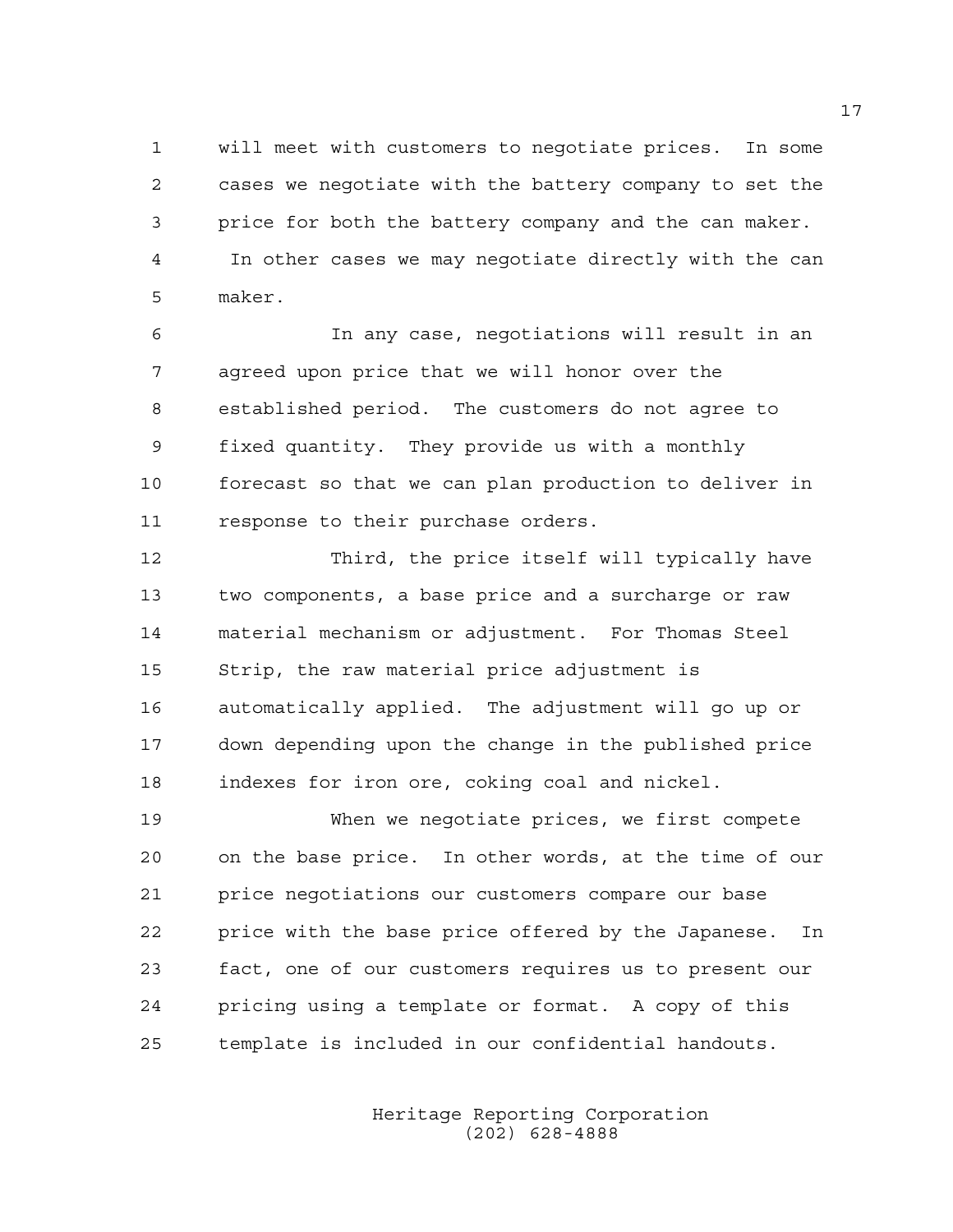1 If you'd turn to those handouts, I'll walk 2 you through a little bit about how those are designed. 3 It's Exhibit 1. In the upper left-hand quadrant is 4 the available volume that's put forth to us. In this 5 particular instance the example is defined in a six 6 month volume window or volume allocation if you will. 7 It lists the various regions that accompany volumes.

8 If you move over to the right-hand portion 9 of the top there are assumed price indexes that are 10 available to all nickel-plated steel producers that 11 are available to quote on this business, so that 12 levels the playing field of the base price. If you 13 scroll down then to the left-hand quadrant, there are 14 examples of where the material will get consumed and 15 shipped to. The specification of the particular 16 product is defined, along with the volume that 17 accompanies that particular spec.

18 And as you move over onto the right-hand 19 quadrant, the material offerings are broken out into 20 various categories, which include a base component, 21 which does not even include any nickel component, in 22 order to design a comparison, which is ultimately 23 insight into conversion cost. And then all the way on 24 the right-hand side is a total delivery aspect so that 25 various aspects or various angles can be compared from

> Heritage Reporting Corporation (202) 628-4888

18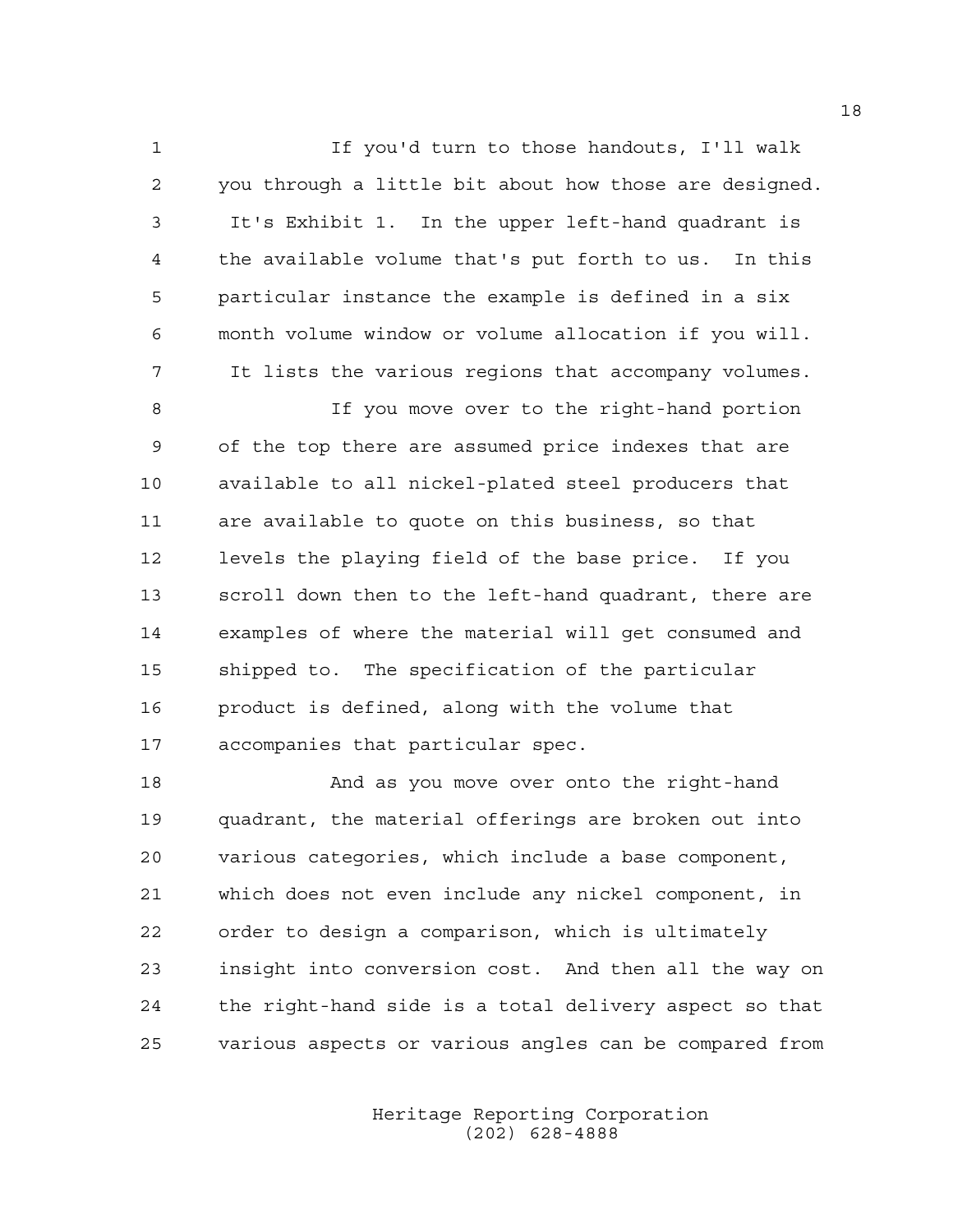1 one supplier to the next.

| 2  | MR. CANNON: So, Mike, while you're looking             |
|----|--------------------------------------------------------|
| 3  | at this if you look in the table in the middle and you |
| 4  | see the two highlighted items on the left, you see     |
| 5  | there's four of them with like a highlight. Next to    |
| 6  | that two columns over you see a gauge, okay? That's    |
| 7  | basically Product 1 in the pricing products.           |
| 8  | And then as you move to the right what you             |
| 9  | see is that for this product there's also a nickel     |
| 10 | here expressed as a ratio. In the pricing products we  |
| 11 | have the same type of ratio in terms of the amount of  |
| 12 | nickel plate on the product, and then as you move to   |
| 13 | the next column you see the quantity.                  |
| 14 | And all the columns that are blanked out,              |
| 15 | these are the columns that the customer has to fill in |
| 16 | when they make their bid, so this is a blank bid       |
| 17 | sheet. In other words, the Japanese get this and fill  |
| 18 | it out and so does Thomas. And you see in that first   |
| 19 | column to the left what the customer has done is       |
| 20 | forced them to quote without any raw material price.   |
| 21 | They have to take out the raw material.                |
| 22 | In fact, it was interesting in the opening             |
| 23 | counsel for the Japanese said that it was notable that |
| 24 | Tata had cooked up a pass-through for commodity        |
| 25 | prices. In fact, this customer requires the bidders    |
|    |                                                        |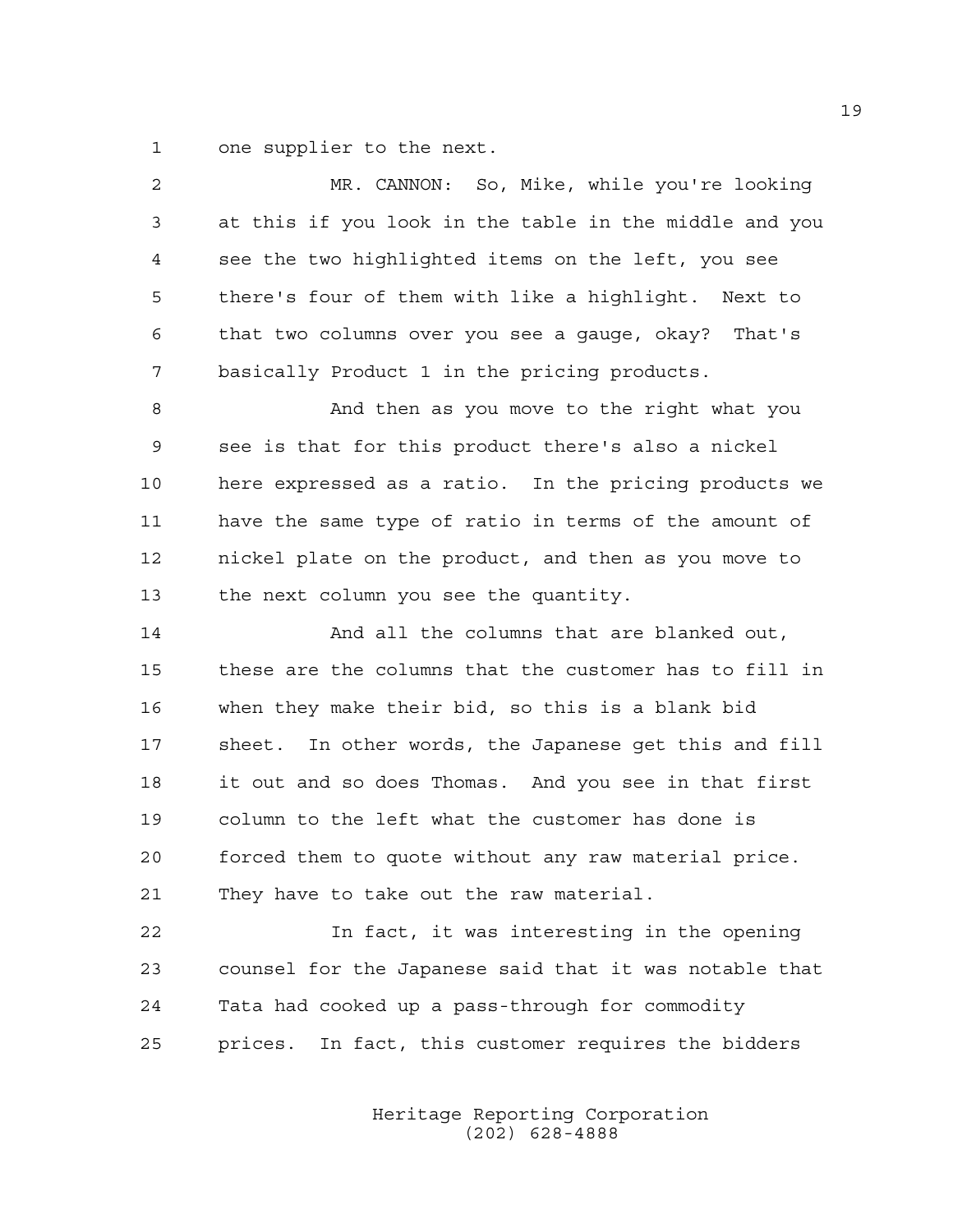1 to submit their prices without the commodity raw 2 material cost in them. This didn't come from the 3 domestic industry cooking something up. This came 4 from the customers forcing the suppliers to bid in a 5 way that lets the customer see what our production 6 costs are because they want to squeeze out the profit.

7 Now, in that first column then that's dark 8 they make Thomas take out the raw material prices. In 9 the next column next to that, Mike, and my eyes are 10 not that great so tell me here. What's in the second 11 column right here of the dark columns?

12 MR. HARTMAN: The second column is actually 13 a mechanism that we will be able to offer up a full-in 14 price that would include nickel and certainly the raw 15 material components in addition to our base.

16 MR. CANNON: So you're saying that's your 17 actual price?

18 MR. HARTMAN: Uh-huh. At the time of when 19 the quote is supplied, that would be an actual price. 20 MR. CANNON: Okay. And then what's in these 21 next two columns?

22 MR. HARTMAN: The next column over is a 23 price that would use the benchmarking supplied by the 24 customer, and the next column over is a total delivery 25 cost to the point of destination.

> Heritage Reporting Corporation (202) 628-4888

20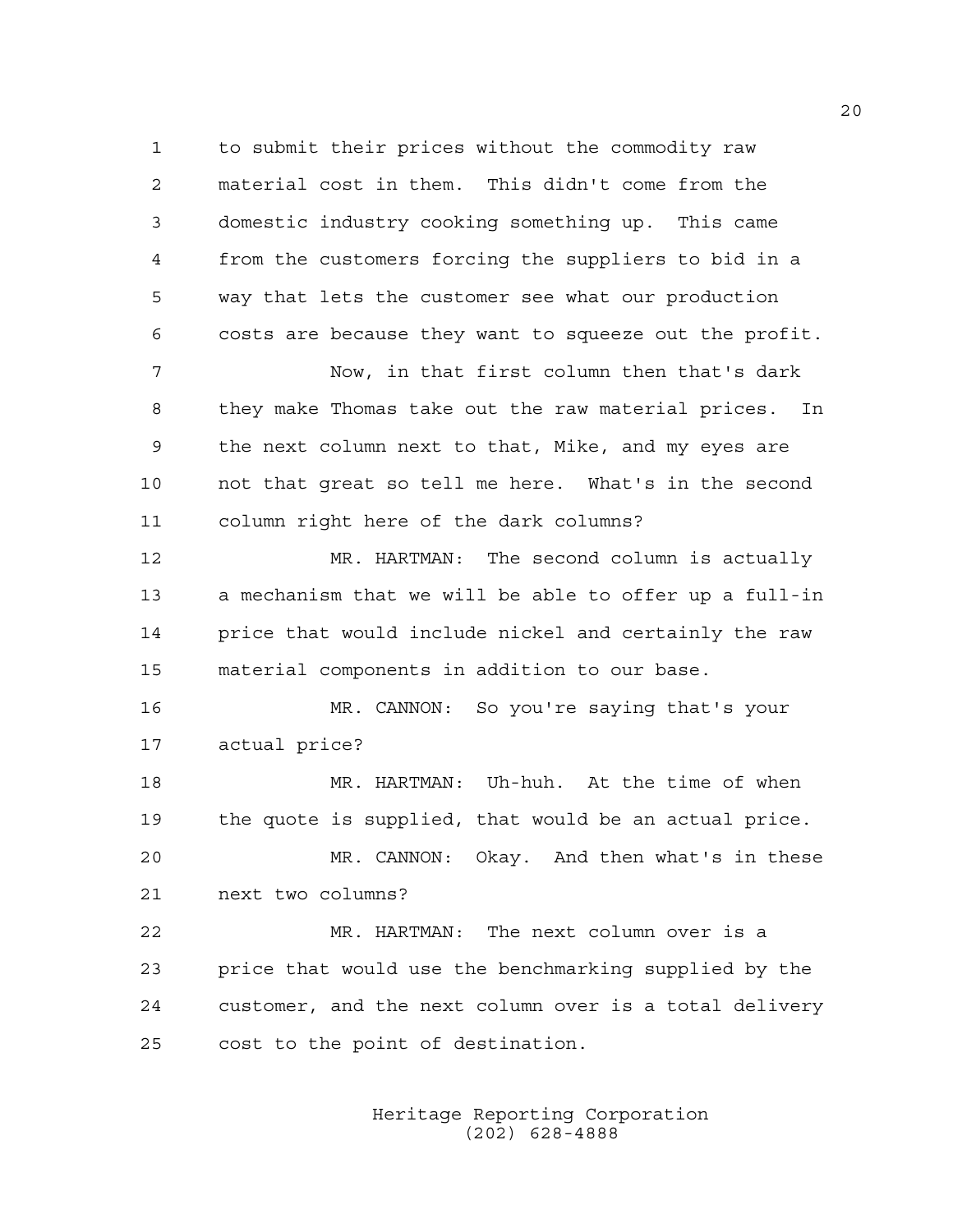1 MR. CANNON: And so what's the benchmarking 2 supplied by the customer?

3 MR. HARTMAN: At the top it would indicate 4 the commodity price that they would want us to use for 5 the price comparison.

6 MR. CANNON: So they're making an assumption 7 about what raw material costs will be?

8 MR. HARTMAN: It could be that, or it could 9 just be an established benchmark that they would use 10 for the comparison purposes of price.

11 MR. CANNON: Okay. So up above at the top 12 in this little box on the right-hand side you see it 13 says basically the three commodities that we index to, 14 right? Iron ore, coking coal and nickel. And there 15 the customer is giving them a "benchmark".

16 So in other words, it's forcing every 17 supplier who wants to bid to assume that they have the 18 same nickel, iron ore and coking coal prices as their 19 base, right, so it forces all of the nickel plate 20 manufacturers to compete on exactly the same basis, 21 and it really focuses down on what's your price. 22 Anyway, thanks.

23 MR. HARTMAN: Okay. So because we often 24 conclude our negotiations several months before the 25 agreement commences, as Jim noted, our effective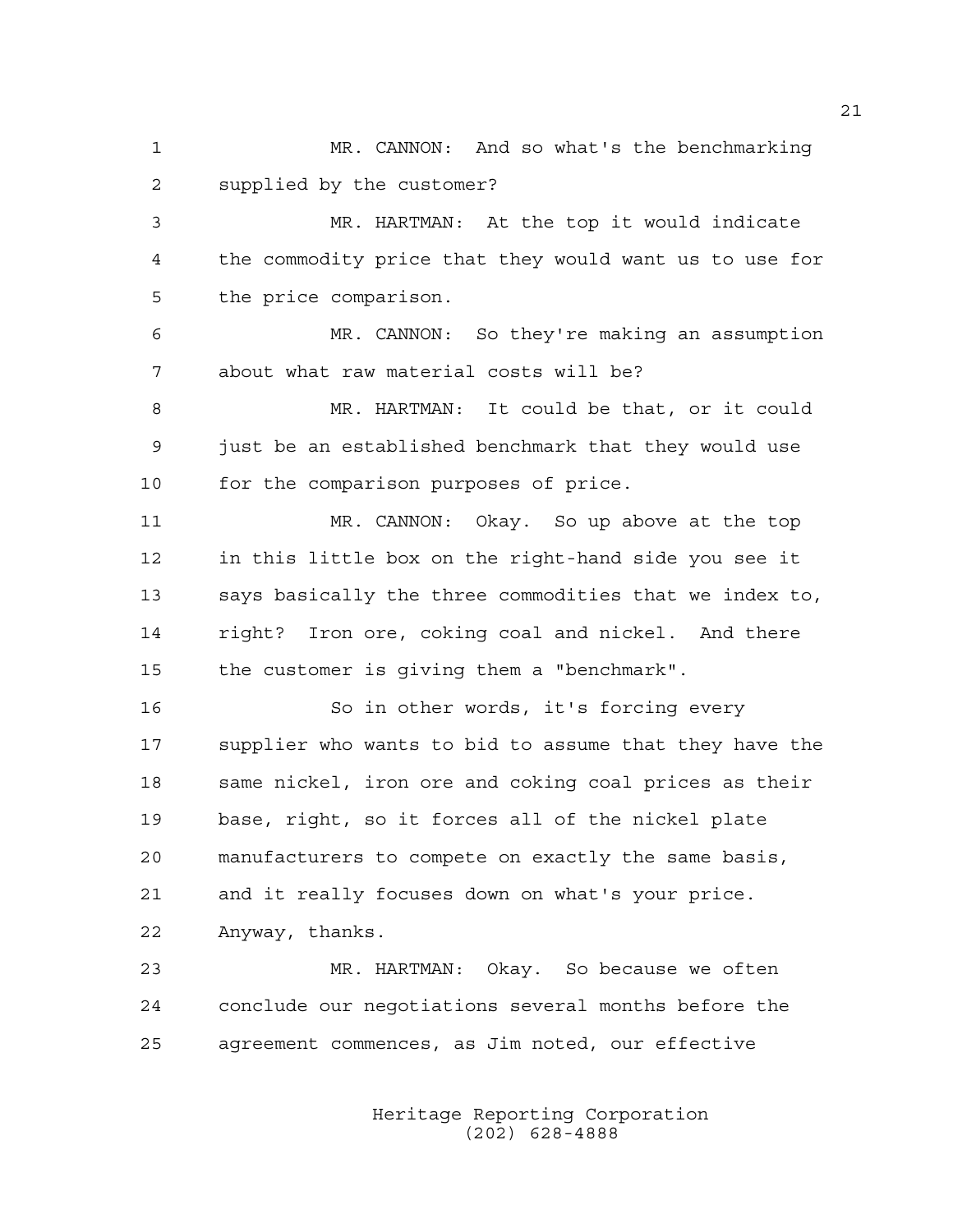1 prices during the agreement period may be higher or 2 lower than the base price established through the 3 negotiations.

4 Fourth, our customers are highly demanding 5 end users. Our customers visit the plant on a regular 6 basis. They perform periodic audits of our quality 7 systems and work together to consistently improve the 8 quality and consistency of our product. Contained 9 also in the confidential handouts are copies of 10 quality assessments performed by our customers.

11 So we don't spend a whole lot of time on 12 those, but certainly if you turn to the first page 13 after Exhibit 2 it lists the supplier who conducted 14 the assessment, and I'll draw attention to it's a 15 little bit up from the bottom of that page where it 16 actually will list who participated, and in this 17 actual instance it was not only the battery 18 manufacturer, but the can maker as well.

19 And then if you turn to the next page it 20 gives you an overall assessment rating at the top of 21 that. I'll just draw your attention to that. 22 Certainly we would view that as an acceptable rating, 23 as well as our customer did. So in subsequent pages 24 that you'll have in the document are included in other 25 suppliers that have visited our facility as well, so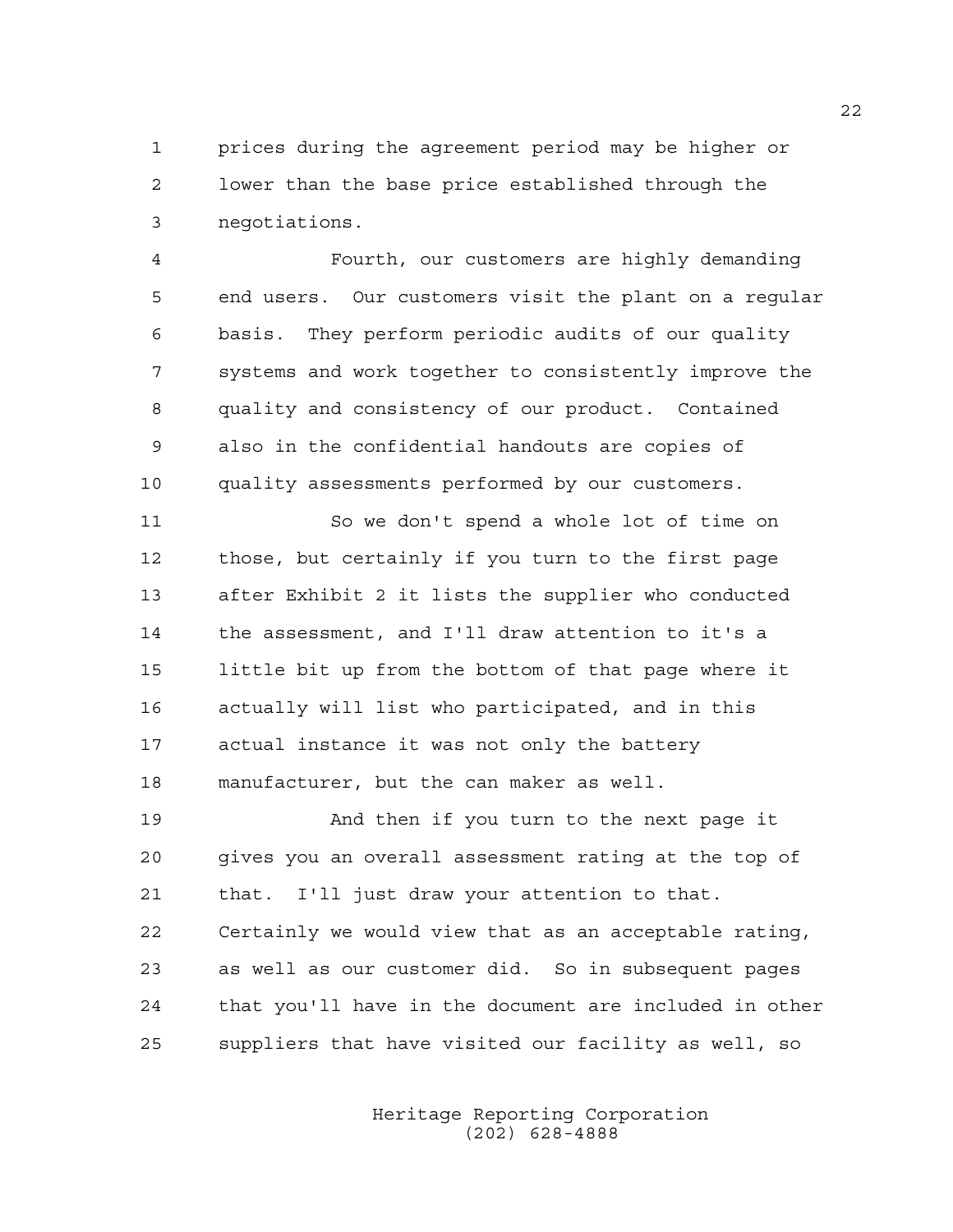1 you can browse through that at your leisure.

| $\overline{2}$ | In addition, any supplier must submit its              |
|----------------|--------------------------------------------------------|
| 3              | nickel plate for qualification. There are multiple     |
| $\overline{4}$ | stages to the qualification process. First, we submit  |
| 5              | a sample of nickel plate produced to the customer      |
| 6              | specification. The customer or its stamper will then   |
| 7              | produce parts using the sample nickel plate. The       |
| 8              | parts are then made and tested for performance.        |
| 9              | At this stage we would supply enough nickel            |
| 10             | plate to produce several thousand parts. Next, we      |
| 11             | supply larger volumes -- for example, 10 to 20 tons of |
| 12             | nickel plate -- and the process is repeated. The       |
| 13             | stamper and the battery maker will test whether the    |
| 14             | results are repeatable and the quality is consistent.  |
| 15             | First we submit a commercial quantity, for             |
| 16             | example, such as 100 tons, which may involve several   |
| 17             | coils of nickel plate. The can stamper or battery      |
| 18             | manufacturer will then produce batteries on a          |
| 19             | commercial scale. The batteries are subsequently       |
| 20             | tested for leakage and performance. The entire         |
| 21             | process from ordering the nickel plate to producing    |
| 22             | cans and then batteries to testing the performance of  |
| 23             | the batteries can take several months or will          |
| 24             | generally take about a year.                           |

25 However, if we are already qualified to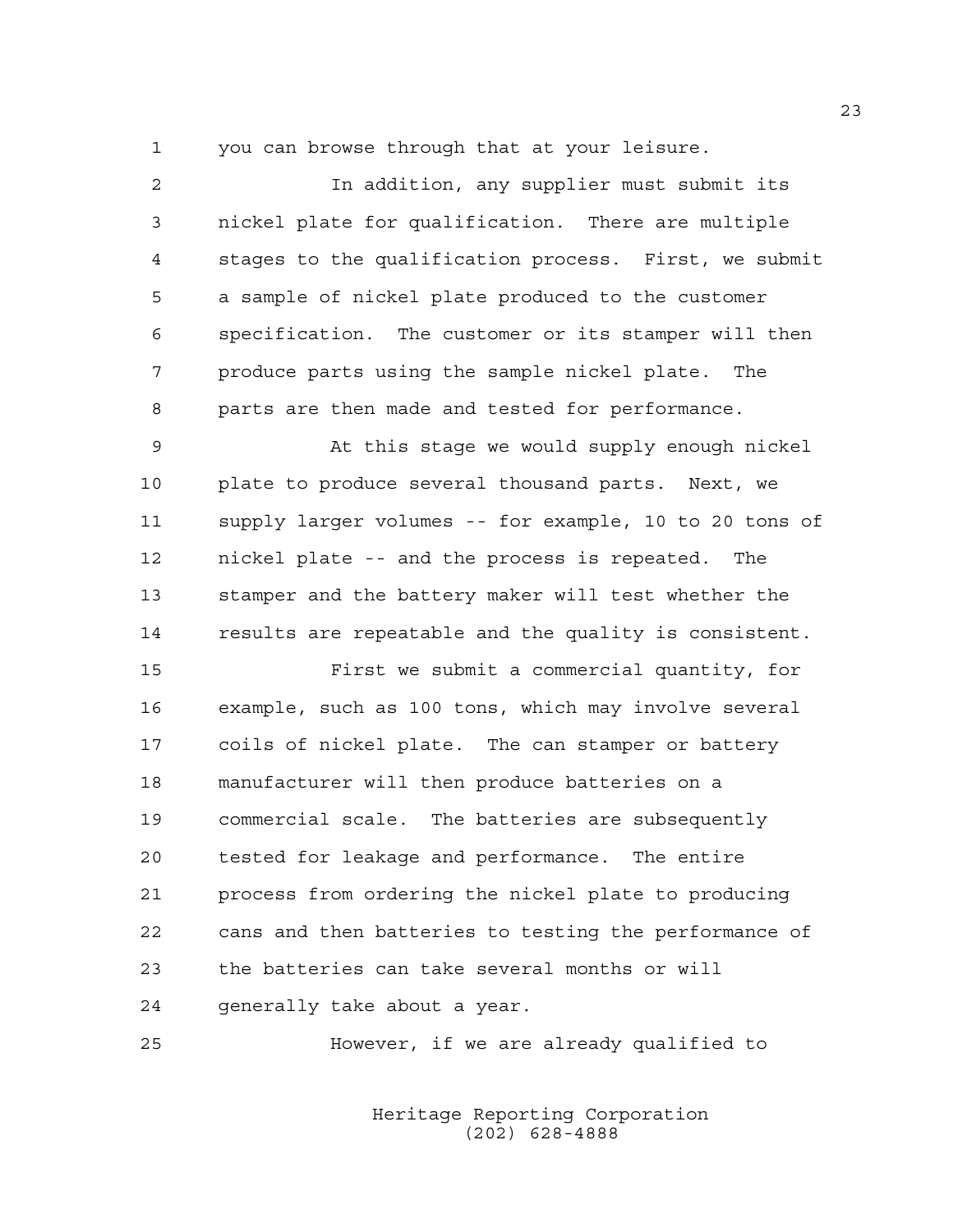1 produce a battery company in another country or plant 2 we can usually skip to an advanced phase of the 3 qualification process. In that case, the 4 qualification period is much shorter and may only last 5 a few months. In fact, we do not have to qualify in 6 advance to make any offer. That is, we may be invited 7 to bid by our customers even though we are not yet 8 formally qualified for a particular spec.

9 This would typically occur when we are 10 already qualified to produce a similar specification 11 such as where we are already qualified to produce C 12 can material and are invited to bid to supply D can 13 material. In the U.S. market, both Toyo Kohan and 14 Thomas Steel are either qualified in all of the major 15 battery producers or capable of qualifying in short 16 order.

17 To our knowledge, Toyo Kohan is not formally 18 qualified to supply all of Energizer's specifications. 19 However, they consistently call on Energizer and 20 submit competing offers. Likewise, we are not 21 formally qualified to supply all of Panasonic's 22 specifications, but are always invited to bid.

23 Turning to supply and demand, demand for 24 nickel plate is somewhat seasonal. Because demand for 25 batteries tends to peak during the holiday season,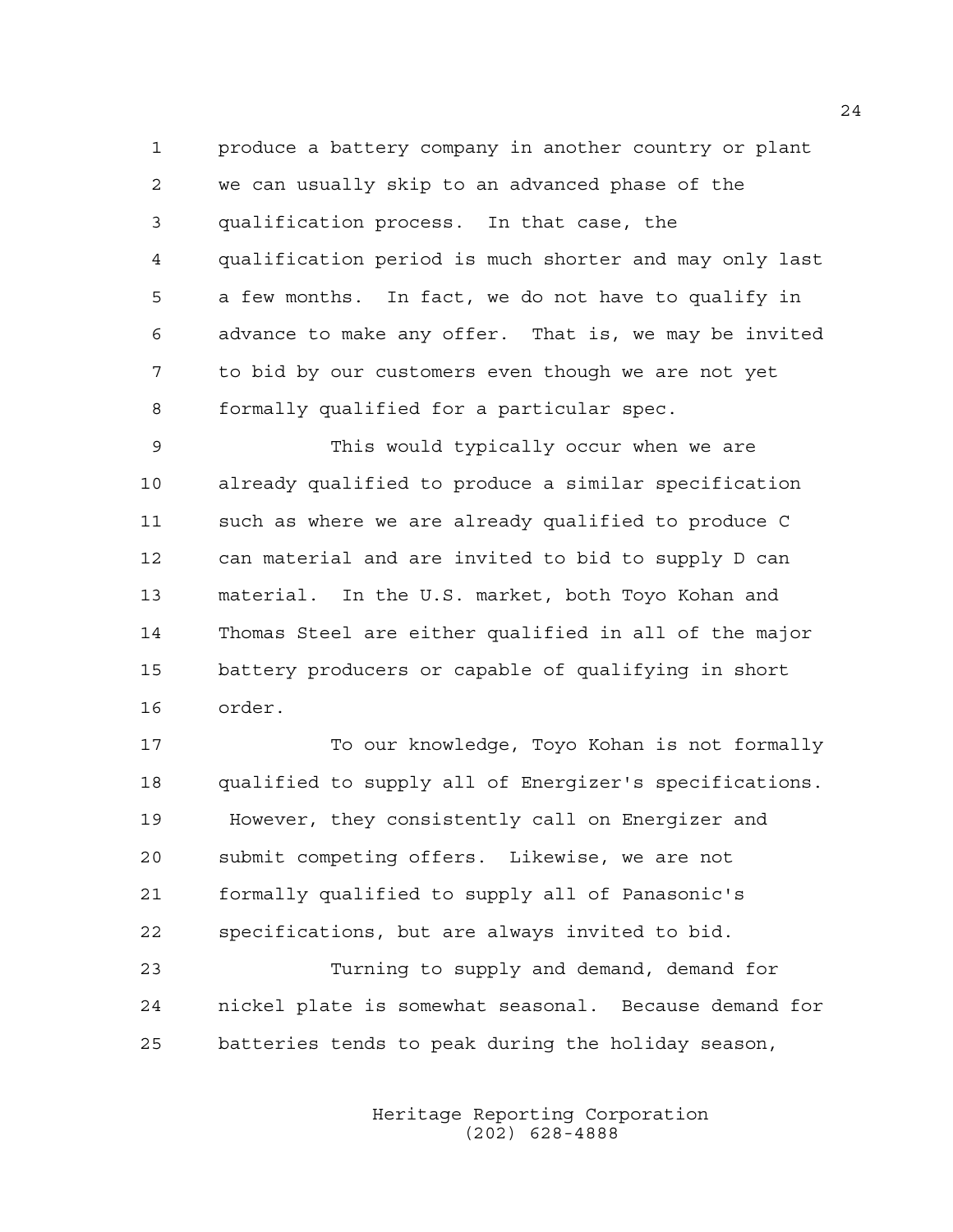1 demand for nickel plate tends to peak in mid June in 2 time to allow for can stamping and battery production, 3 so our shipments will rise month-by-month starting in 4 June, then level off through the end of the year.

5 On an annual basis, demand is relatively 6 stable. Over the long term, demand for batteries has 7 shifted towards smaller batteries, such as AA and AAA. 8 Because these batteries use less nickel plate by 9 volume, demand for nickel plate has gradually 10 declined. Also, the battery makers have shifted to 11 thinner and lighter specifications, meaning that over 12 time we are supplying thinner nickel plate for the 13 same specification.

14 Supply, on the other hand, is far higher 15 than demand and has increased. Slide 3 shows global 16 supply versus global demand. In total, global supply 17 is nearly double the volume of global demand. In 18 addition, because Toyo Kohan and Nippon Steel both 19 manufacture tin plate and nickel plate, they can 20 quickly convert tin plate lines to nickel plate 21 production.

22 Because nickel plate is a high value steel 23 product, it is very attractive to tin plate producers. 24 According to the Commerce Department, U.S. imports of 25 tin plate are currently selling for less than \$1,200

> Heritage Reporting Corporation (202) 628-4888

25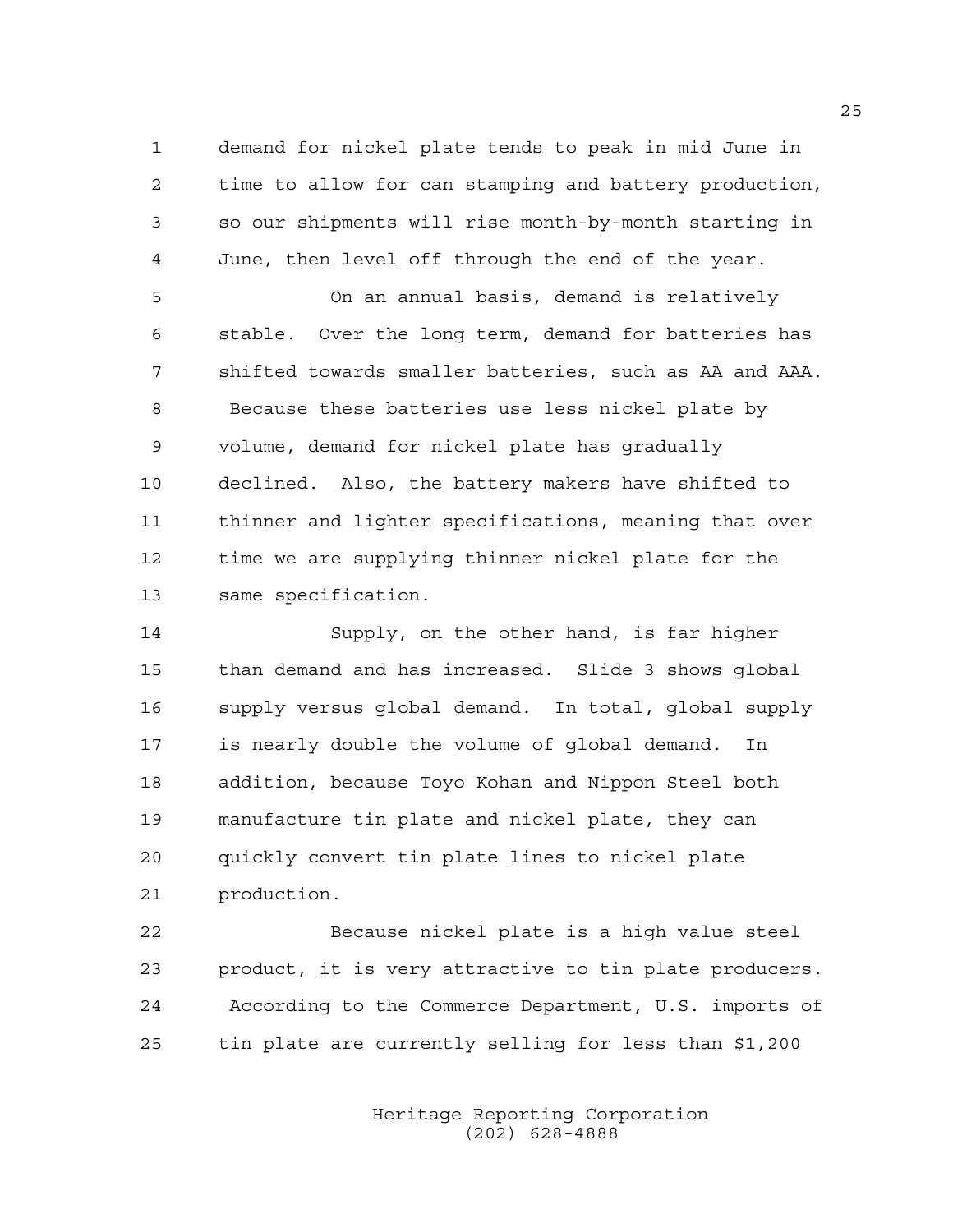1 per ton. By comparison, imports of nickel plate were 2 being sold at roughly \$2,000 per ton.

3 Thomas Steel was the first producer to 4 supply Energizer, Duracell and Rayovac with nickel 5 plate for alkaline batteries. Due to our quality and 6 performance, our nickel plate has been qualified to 7 supply all of these accounts. In fact, as shown by 8 Slide 4, our combined reject rate at all of the 9 battery accounts was 0.3 percent in 2012. In other 10 words, our product is qualified, and over 99.7 percent 11 of our shipments are accepted by our customers for 12 their use. At Thomas, we are proud of our quality.

13 By the same token, Toyo Kohan and Nippon are 14 capable manufacturers. Both are well-established, 15 qualified suppliers in the alkaline battery market. 16 Nippon Steel is widely qualified to supply the major 17 manufacturers in Asia. It has more recently qualified 18 a few specifications, and more are pending in the U.S. 19 Given that Thomas and the Japanese producers

20 are qualified suppliers within the battery market, 21 competition takes place on the basis of price. 22 Consider the bid template that I handed out in the 23 confidential exhibits. Example, Exhibit 1. This 24 customer forces all suppliers to express their prices 25 in identical terms so that they can pit us against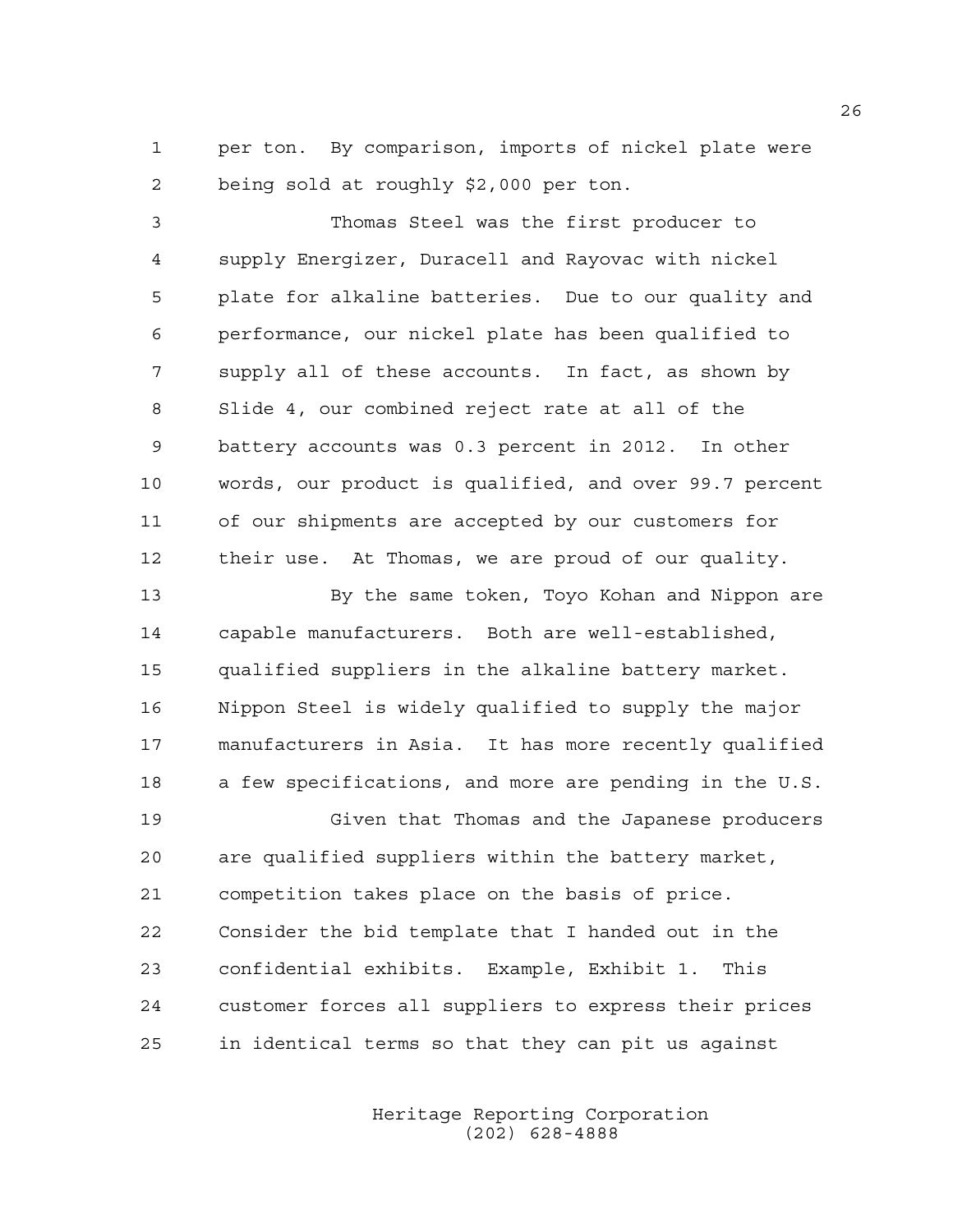1 each other. I have never been told that the customer 2 accepted a higher price from a competitor due to their 3 quality.

4 Slide 5. Our customers insist that we meet 5 the low prices offered by Japanese competition. Our 6 petition included email correspondence from one of our 7 customers flatly stating that we needed to cut prices 8 by \$250 per ton in order to secure any business. 9 Another customer is stating, and I quote, "due to lack 10 of competitiveness". In other words, we are awarded 11 business only for six months, and we have to rebid the 12 business.

13 Slide 6, 7 and 8 show the average quarterly 14 prices for three of the pricing products found in the 15 questionnaire. As shown, in each case Thomas 16 increased prices from 2010 to 2011 in order to keep up 17 with increasing costs. However, in each case Japanese 18 imports forced us to cut prices in 2012 in order to 19 maintain sales volumes. Slide 6 shows the trend in 20 the price and the quality with respect to Product 1.

21 In this testimony, Jon Jarvis will review 22 the sharp increase in cost that occurred in 2011. 23 This increase forced us to raise prices. However, in 24 negotiations in late 2011 for 2012 business, our 25 customers insisted that our prices were significantly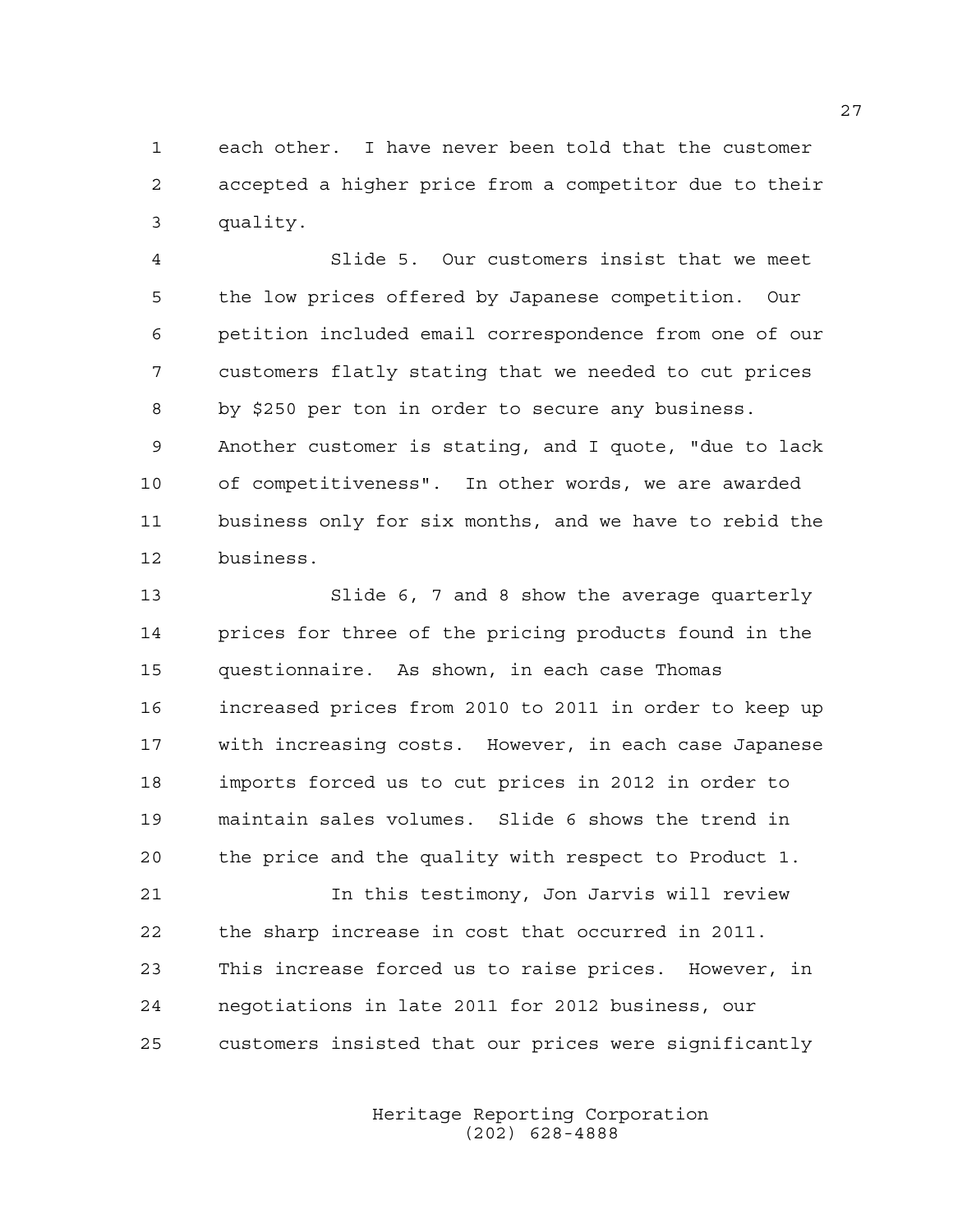1 higher than the prices for Japanese imports. One 2 customer bluntly told me that we were over 10 percent 3 higher than the Japanese price.

4 Slide 6 shows that not only did our prices 5 steadily fall, but we still lost volume. If you look 6 at the volumes in 2012, we had lower volumes of sales 7 of Product 1 in every quarter, and in the fourth 8 quarter our sales had fallen to a fraction of the 9 prior levels. This reflects the fact that we lost the 10 AA business to Toyo Kohan at a major customer account 11 in December 2011.

12 The largest segment of the battery business 13 is AA batteries. For a steel producer, this product 14 is important because it allows us to operate at high 15 volumes and efficient production. With a major 16 product like AA battery material, we can operate long 17 production runs without the need to change over 18 between products. As a result, we can better cover 19 our fixed costs.

20 Until December 2011, we were the largest 21 supplier of AA battery material to one of our major 22 customers. We supplied 80 percent of this business. 23 Toyo Kohan supplied 20 percent. Because of the large 24 volumes of sales, Toyo Kohan targeted the AA business 25 at this account. In December 2011, Toyo Kohan offered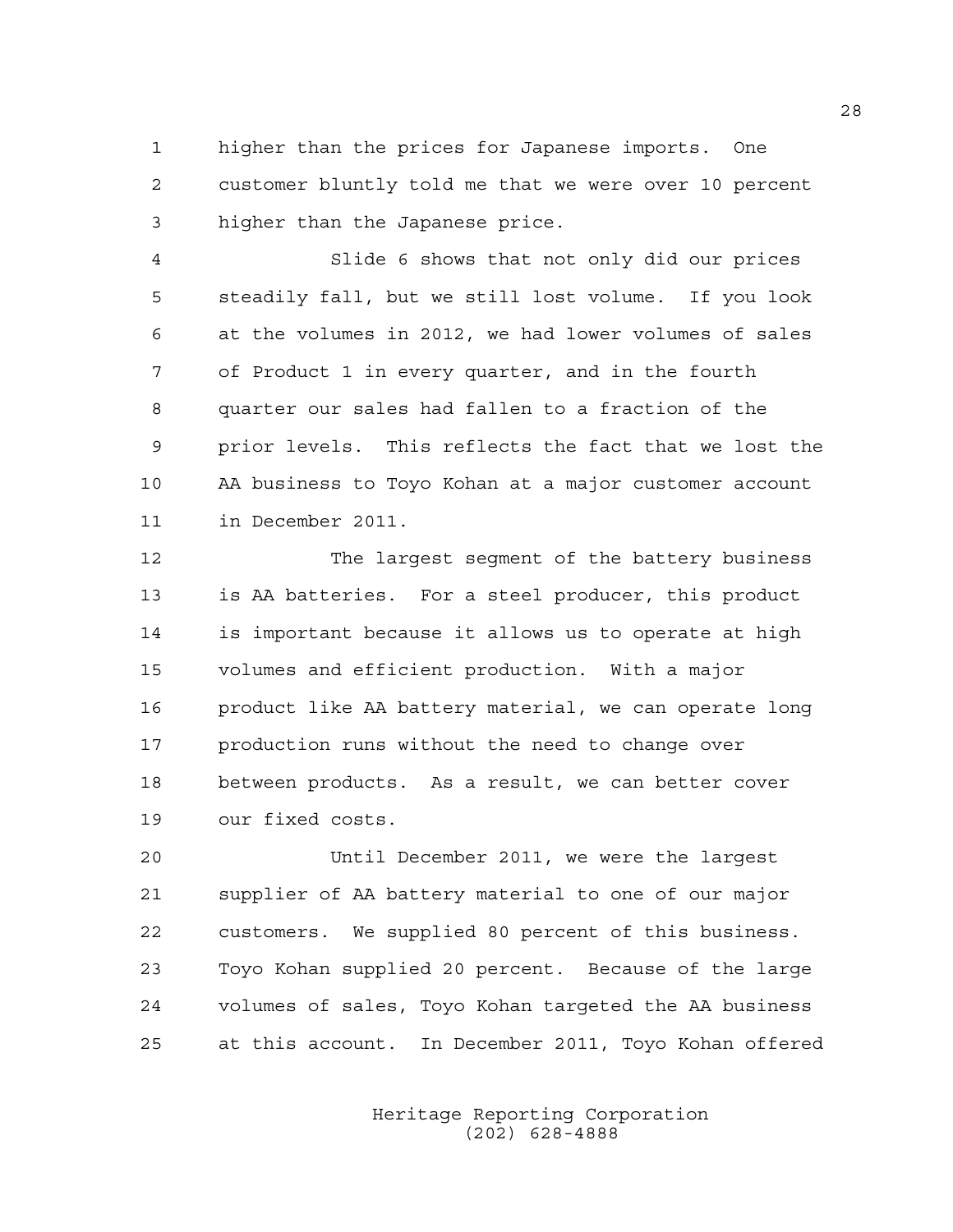1 prices for nickel plate for AA cans that were 2 substantially below our prices.

3 Because of the importance of this product in 4 terms of filling our capacity, we had to respond. We 5 offered to cut prices by nearly 10 percent in order to 6 keep our share of this customer. Despite these 7 reductions, however, Toyo Kohan captured the majority 8 of the volume and took our place. By the fourth 9 quarter of 2012, we were only supplying 20 percent of 10 the volume, and Toyo Kohan had 80 percent of the 11 volume.

12 This single lost sale item amounted to over 13 20 percent of our sales volume. When we learned of 14 this huge swing in volume in December 2011, we were 15 forced to cut prices across the market in order to 16 maintain our sales volume. By the end of 2012, our 17 sales volume had fallen 9 percent from 2011. Our 18 average revenue per ton had fallen 9 percent. Our 19 total revenues had fallen over 17 percent.

20 In December 2012, we again went back to the 21 same customer that we had lost in 2011 and attempted 22 to increase our share of the AA business. We again 23 reduced our price. However, Toyo Kohan requoted this 24 business and we lost the sales a second time. At this 25 point we have lost a substantial volume of AA business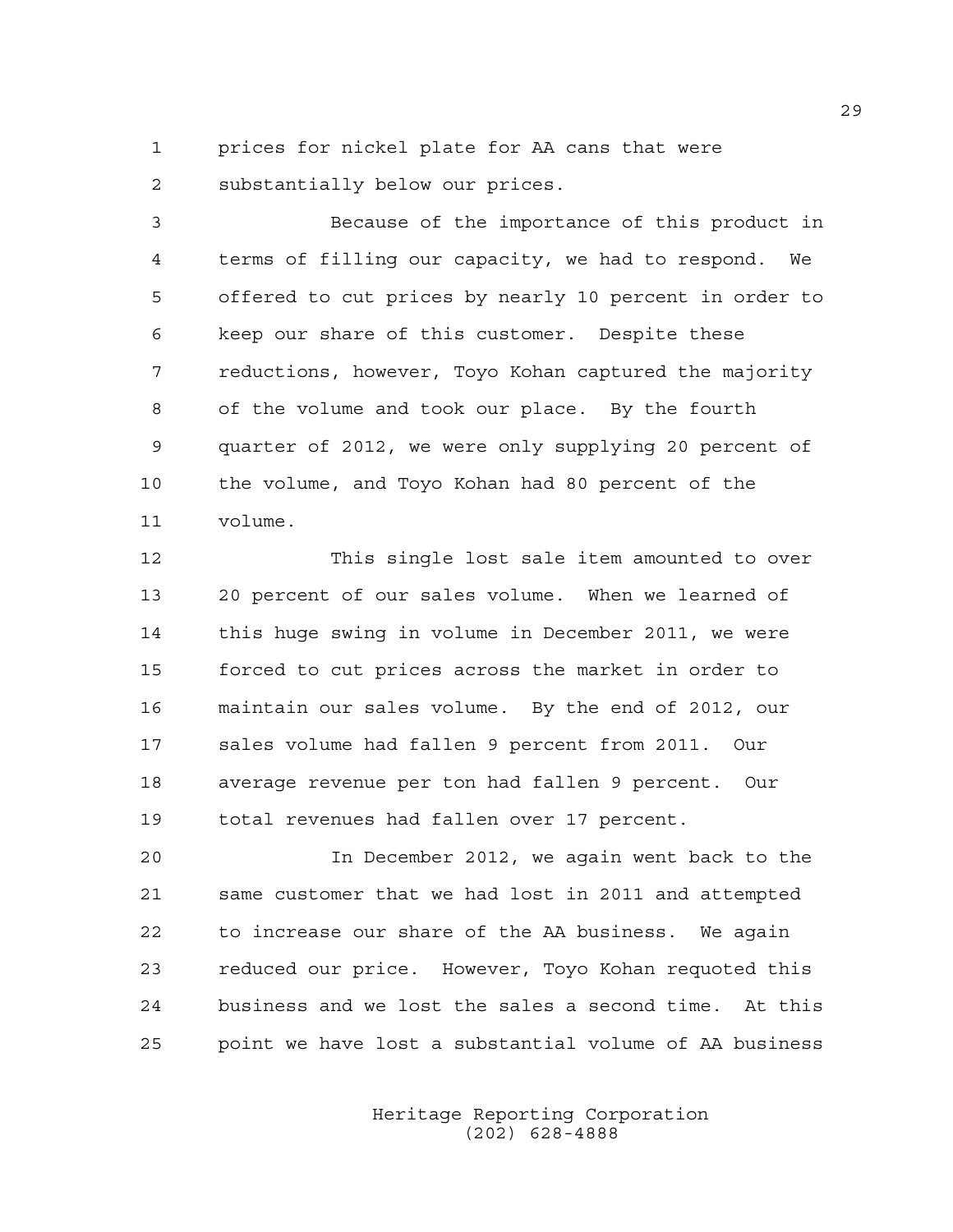1 through June of 2014.

| 2  | I should note that this customer has not               |
|----|--------------------------------------------------------|
| 3  | only compared Toyo Kohan's prices against our prices,  |
| 4  | but qualified another supplier, Nippon Steel, to       |
| 5  | increase the competition. In December 2012, we were    |
| 6  | notified that we lost at least half the volume on      |
| 7  | another battery specification to Nippon Steel. This    |
| 8  | lost sales volume will commence in July 2013.          |
| 9  | In short, we have been forced to cut prices            |
| 10 | across the board in order to secure enough sales       |
| 11 | volume to operate our plant. I thank you for your      |
| 12 | attention.                                             |
| 13 | MR. CANNON: Thank you, Mike. Next we'll                |
| 14 | hear from Jon Jarvis.                                  |
| 15 | MR. CORKRAN: Mr. Cannon, can I ask a quick             |
| 16 | question directed to Mr. Hartman?                      |
| 17 | Mr. Hartman, I just wanted to clarify. On              |
| 18 | page 6 of your testimony you said that, "Our shipments |
| 19 | will rise month-by-month starting in June." I just     |
| 20 | wanted to make sure I understood whether it was        |
| 21 | starting in June or whether it would rise month-by-    |
| 22 | month through June.                                    |
| 23 | MR. HARTMAN: Basically the peak production             |
| 24 | seasons start to peak in June through July, August,    |
| 25 | September and October. That's for two reasons.<br>One  |
|    |                                                        |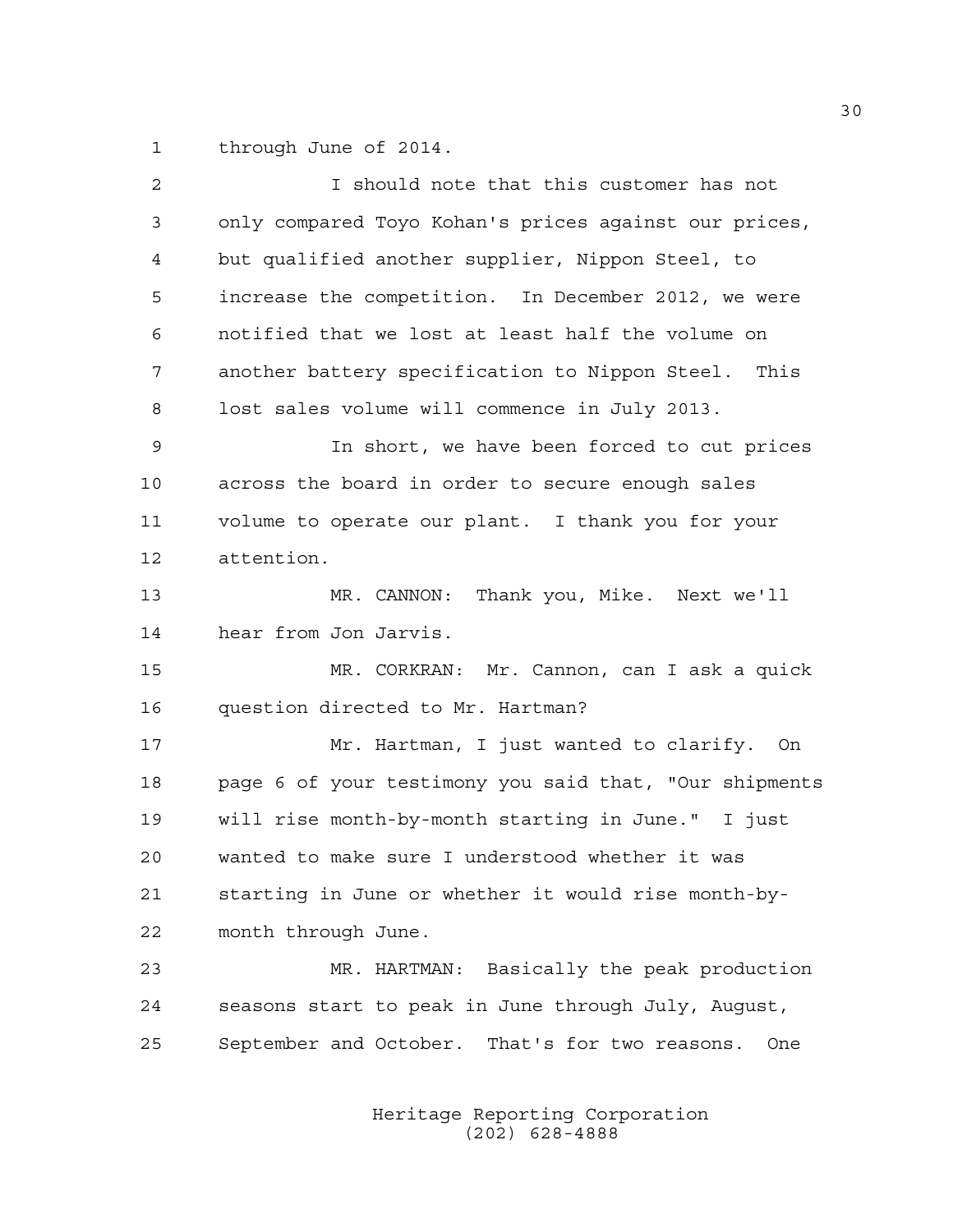1 is as battery manufacturers prepare for the Christmas 2 holiday season they will tend to go up; the second 3 point being the U.S. typically may have hurricane 4 activity across those months, and both of those drive 5 demand for increased batteries in the marketplace.

6 MR. CORKRAN: Thank you very much, and I 7 apologize for the interruption.

8 MR. JARVIS: Good morning. I'm Jon Jarvis, 9 Vice President of Finance for Thomas Steel Strip 10 Corporation. I've been the senior financial officer 11 for Thomas Steel Strip since 2004, and I've been in 12 the steel industry for 25 years in various accounting 13 positions.

14 14 In my statement this morning I will address 15 the impact of imports of diffusion-annealed nickel 16 plate from Japan on our business at Thomas. 17 Specifically, I will address the effect of declining 18 production -- that is, tonnage lost to import 19 competition -- on our bottom line and on our 20 workforce.

21 Next, I will address the dilemma that we 22 face when we are forced to choose between additional 23 sales volume or higher prices. Finally, I will 24 discuss the impact that dumped imports have had on our 25 profits, our return on investments and our ability to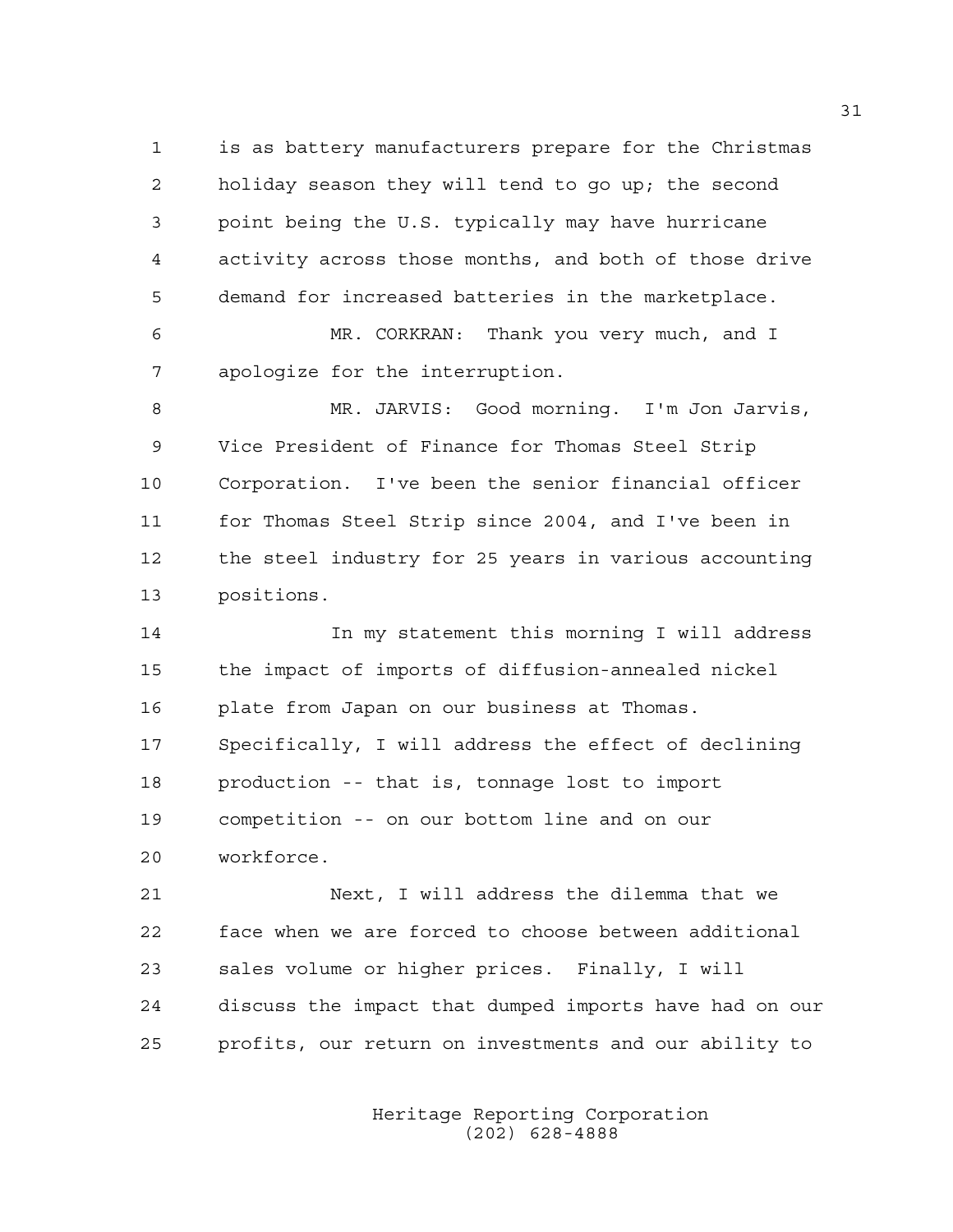1 invest in research and development and new equipment.

2 Slide 9 shows the long-term trend in 3 Japanese imports of nickel plate. Based on our 4 internal estimates, imports from Japan are shown by 5 the bars and measured by the left-hand access. 6 Apparent domestic consumption is shown by the line 7 measured on the right-hand access.

8 Since 2005, U.S. consumption has fallen by 9 roughly 20 percent. The major reason for this decline 10 was the decision by Panasonic Battery to cease 11 producing alkaline batteries in the United States in 12 2008. With the exit of Panasonic from the U.S. 13 market, consumption of nickel plate fell sharply in 14 2009, but has been relatively stable since that event.

15 Looking at imports from Japan, in 2005 16 imports by our estimates accounted for less than 10 17 percent of the U.S. market. At that time, the 18 majority of the imports from Japan were actually 19 consumed by Panasonic. For example, in 2005, Thomas 20 had the large majority of shipments to Duracell and to 21 Rayovac. Then, in 2009, imports from Japan doubled in 22 volume.

23 This surge in imports was caused by two 24 events. First, Toyo Kohan captured 100 percent of the 25 business at Panasonic. Thomas, which had been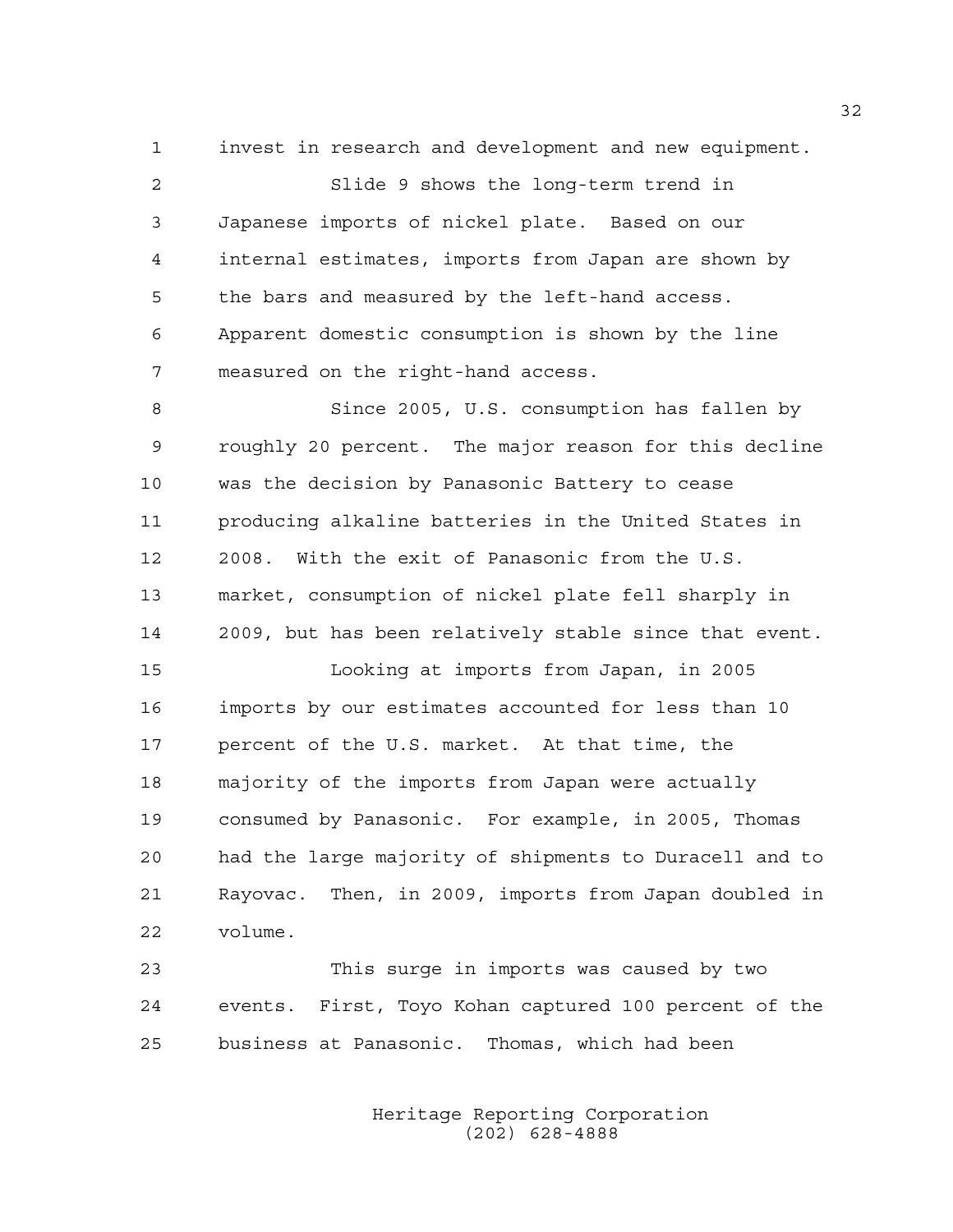1 supplying Panasonic produced battery cans for Rayovac, 2 lost essentially all that business. Second, also in 3 2009, Toyo Kohan captured a significant share of the 4 business at Duracell.

5 The increase in imports from Japan has had a 6 significant impact on our production of shipments and 7 our capacity utilization. Slide 10 shows the impact 8 in terms of capacity utilization. When I joined 9 Thomas in 2004 and for the next few years our capacity 10 utilization was over 80 percent. After Toyo Kohan 11 surged into the market in 2009, our capacity 12 utilization has been less than 70 percent, and in 2012 13 capacity utilization fell to less than 60 percent.

14 Turning to Slide 11, you can see our 15 capacity utilization in 2013 will be even worse. Once 16 we adjust our production to reflect the major customer 17 shift at 80 percent of its AA business to Toyo Kohan, 18 our capacity utilization in 2013 will be barely more 19 than 50 percent.

20 This decline in capacity utilization mirrors 21 the trend in our production and our U.S. shipments. 22 Our confidential questionnaire response includes these 23 data for the period under investigation. As you will 24 see, our production declined more than 10 percent 25 between 2011 and 2012 as Toyo Kohan began replacing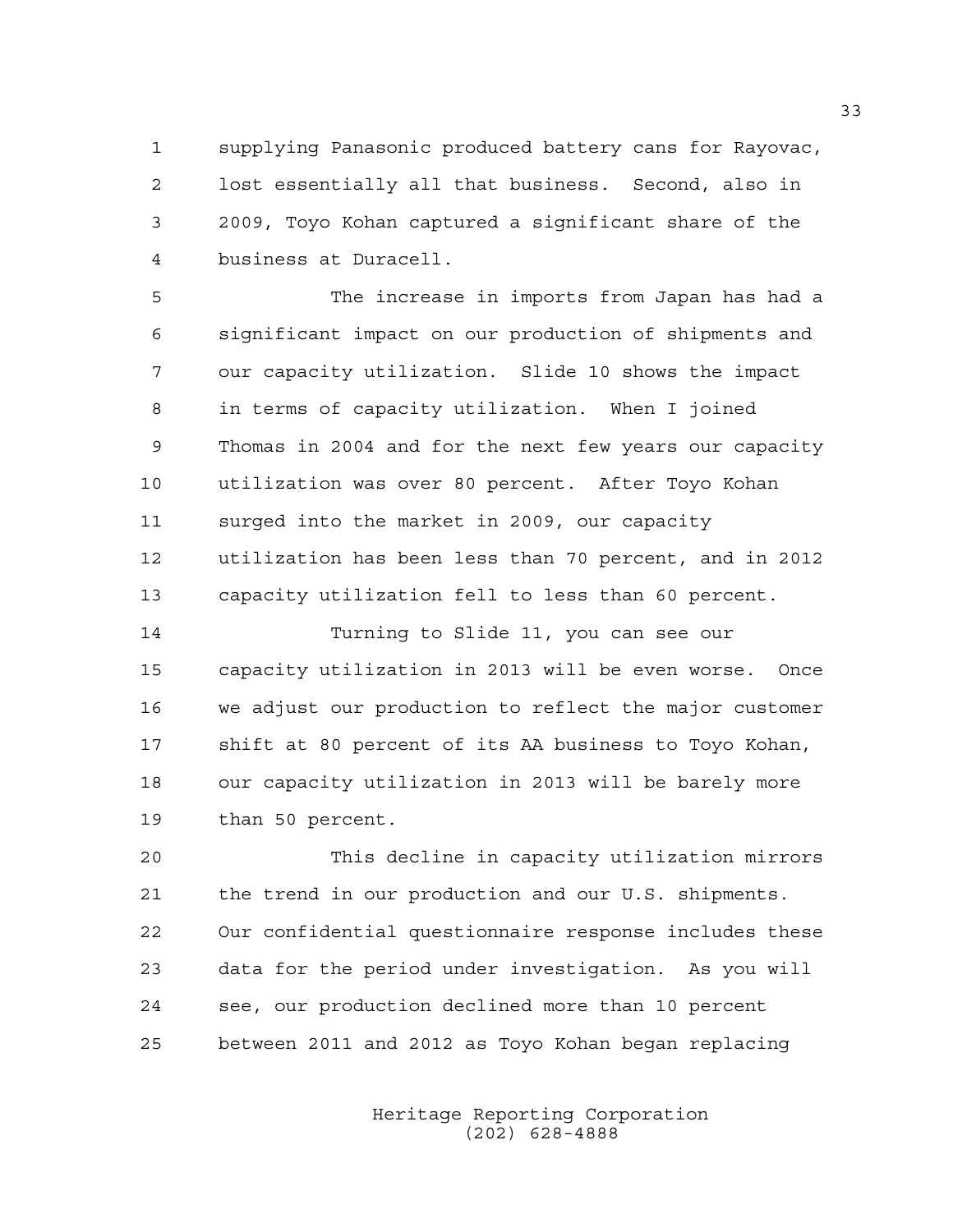1 our shipments to a major customer.

| 2  | The decline in production has a human                  |
|----|--------------------------------------------------------|
| 3  | dimension as well. Turning to Slide 12, you can see    |
| 4  | that our employment levels improved in 2011. When we   |
| 5  | were forced to cut production in 2012, however, we     |
| 6  | lost 8.5 percent of our workforce. Because Toyo Kohan  |
| 7  | is now supplying AA material to a major customer at    |
| 8  | least through 2014, we expect to lose more workers in  |
| 9  | 2013.                                                  |
| 10 | The chart shows our 2013 employment figures            |
| 11 | based on actual first quarter experience. In fact, we  |
| 12 | shut down our plant for one week in April this year    |
| 13 | for the first time in the history of the company due   |
| 14 | to lack of orders for nickel plate.                    |
| 15 | Capacity utilization is vital to our                   |
| 16 | business because our fixed costs are high. Slide 13    |
| 17 | shows our fixed costs excluding raw material costs.    |
| 18 | As shown by this chart, our fixed costs account for 75 |
| 19 | percent of our nonmaterial costs. As a result, it is   |
| 20 | essential for us to produce a healthy level of         |
| 21 | capacity utilization in order to spread those fixed    |
| 22 | costs.                                                 |
| 23 | So when Mike learned in December of 2011               |

24 that a major customer decided to switch 80 percent of 25 its AA volume to Toyo Kohan, we absolutely had to try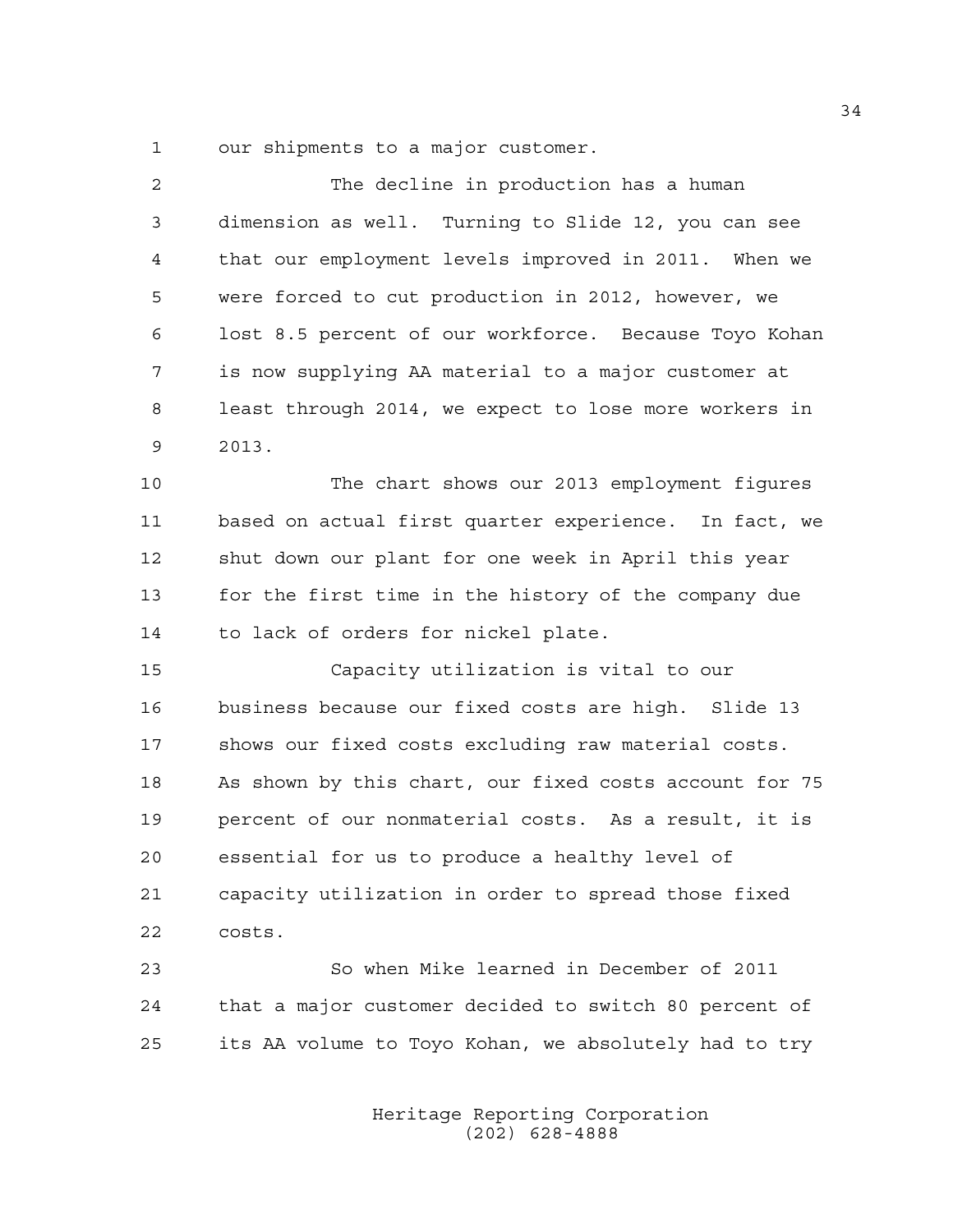1 to regain sales volume at other accounts and in other 2 battery sizes. By the end of 2012, although we had 3 regained a portion of the volume lost to Toyo Kohan, 4 our overall shipments were down. Our capacity 5 utilization was impaired, and we were suffering 6 operating losses.

7 At Thomas, we closely monitor our margin 8 over metal. The margin over metal refers to our net 9 sales revenues less the cost of materials, hot band 10 and anodes. So if our material costs rise, but we're 11 able to get higher prices, our margin over metal might 12 remain steady from year-to-year, but if our prices 13 fall faster than our material costs or if our material 14 costs rise faster than our prices, our margin over 15 metal will decline.

16 Slide 14 shows our margin our metal indexed 17 to 2010. As shown, our margin over metal did not 18 change much between 2010 and 2011. This reflects that 19 we were able to obtain higher prices in 2011 as our 20 material costs were increasing. So if you recall 21 Slide 6, our prices rose steadily through 2010 and the 22 first two quarters of 2011. Slide 6 illustrates this 23 trend for Product 1. You can see that our prices rose 24 through the second quarter of 2011 and remained 25 relatively high until the first quarter of 2012. At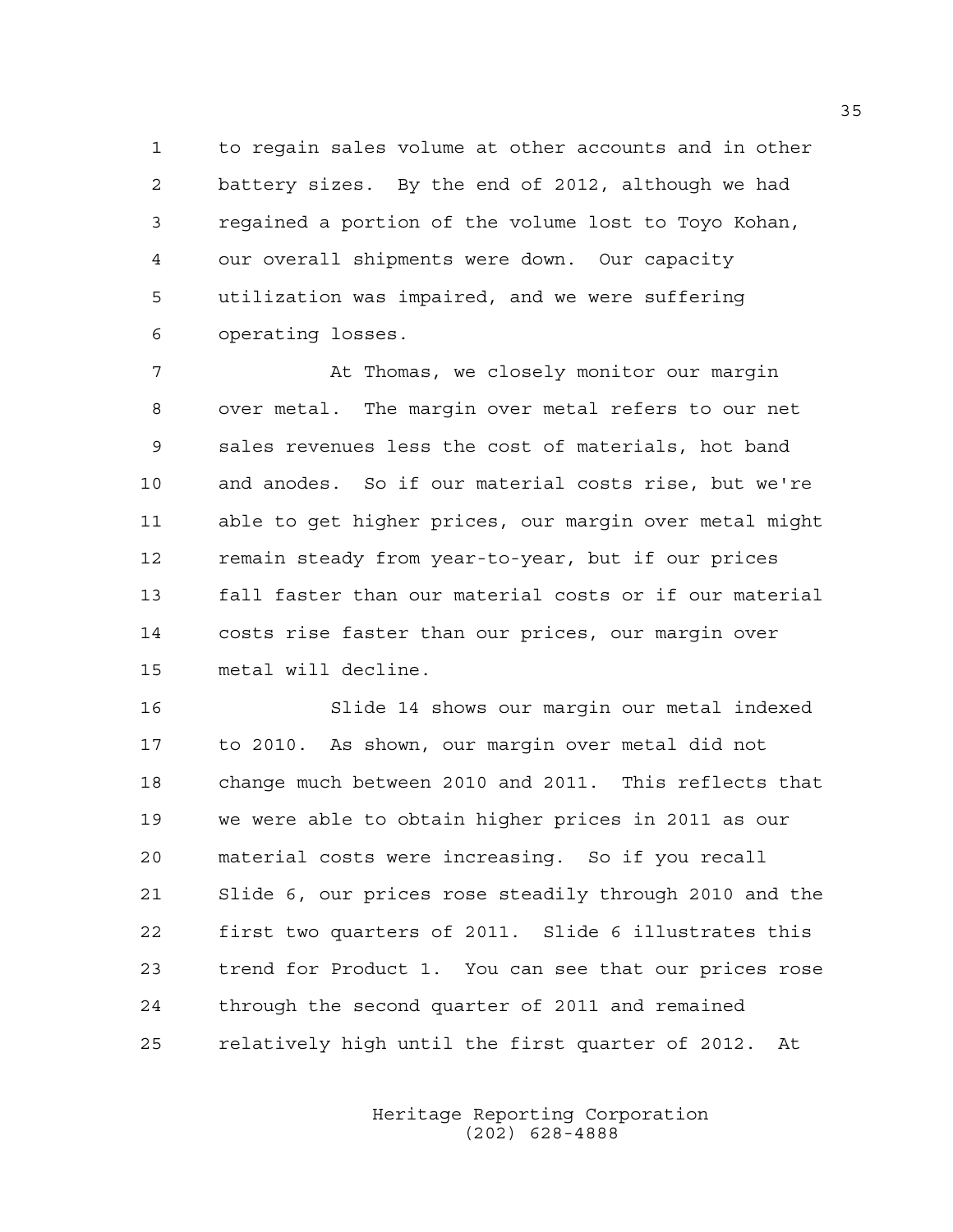1 this point our prices fell rapidly.

| $\overline{a}$ | Returning to Slide 14, our margin over metal             |
|----------------|----------------------------------------------------------|
| 3              | declined in 2011, even as our prices decreased.<br>This  |
| 4              | is because our material costs were increasing.           |
| 5              | However, in 2012, our prices were significantly          |
| 6              | depressed by import competition and the need to find     |
| 7              | additional volume to fill our capacity. The margin       |
| 8              | over metal is simply another way of looking at the       |
| 9              | relationship between prices and costs.                   |
| 10             | Slide 15 shows our average revenue return                |
| 11             | compared to our average cost of goods sold return.<br>As |
| 12             | shown, the falling prices in 2012 were not all           |
| 13             | warranted by falling costs. In fact, our cost of         |
| 14             | goods sold increased in 2012 versus 2011. However,       |
| 15             | because of the dumped prices quoted by Toyo Kohan and    |
| 16             | because of the pressure to increase our sales volume     |
| 17             | to fill our capacity, we were forced to cut prices in    |
| 18             | 2012.                                                    |
| 19             | Mike explained that our prices have two                  |
| 20             | elements, a base price and a surcharge. The base         |
| 21             | price is far more important in terms of profitability.   |
| 22             | When we are forced to reduce our base prices due to      |

Heritage Reporting Corporation

24 sufficient to cover losses or reduced profits caused

(202) 628-4888

25 by a lower base price.

23 import competition, the surcharge will not be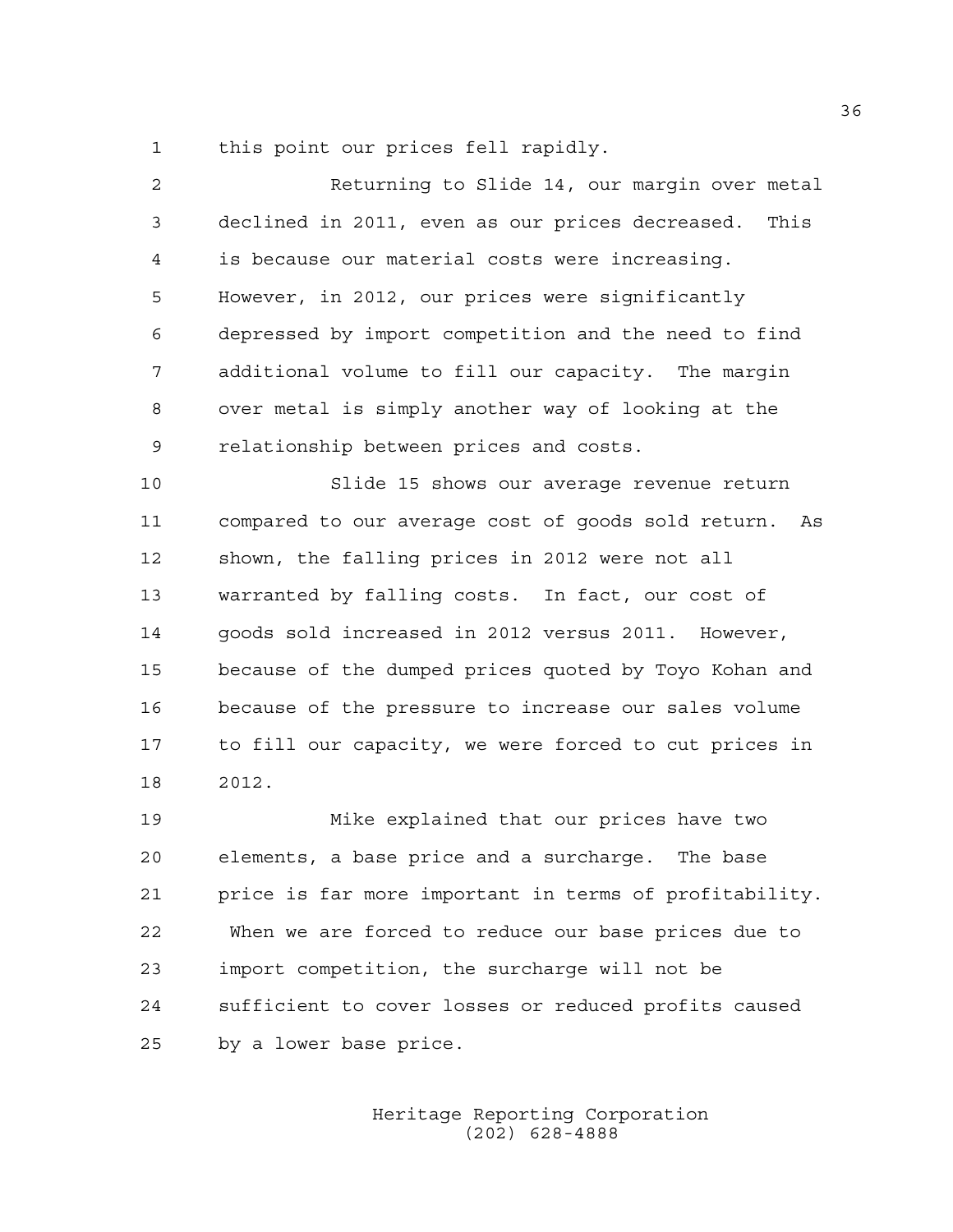1 Consequently, when Toyo Kohan seized the AA 2 business at a major customer we were forced to reduce 3 our base prices in an attempt to prevent further 4 volume loss. In other words, even though our 5 surcharge formula for some of the movements in raw 6 material costs, it is not sufficient to insulate the 7 business from depressed prices or rising costs.

8 The end result of the loss in volume and the 9 forced price cuts was losses. The next slide, Slide 10 16, shows the sharp decline in profits between 2010 11 and 2012. It is also constructive to break down the 12 declining profitability into each of its components. 13 Slide 17 separates the impact of declining shipments, 14 falling prices and rising costs. As shown in 2011, 15 our operating profits were nearly 8 percent. In 2012, 16 we incurred a 3 percent loss.

17 Roughly a third of that decline was due to 18 lost volume. Our shipments fell nearly 10 percent 19 between 2011 and 2012. Another third of that decline 20 was due to the decline in average revenues return. 21 Our prices fell by 9 percent. Finally, the last 22 portion of the graph shows the increasing cost of 23 goods sold. Taken together, these three factors 24 account for our losses in 2012.

25 Knowing that we had lost major sales volume

 Heritage Reporting Corporation (202) 628-4888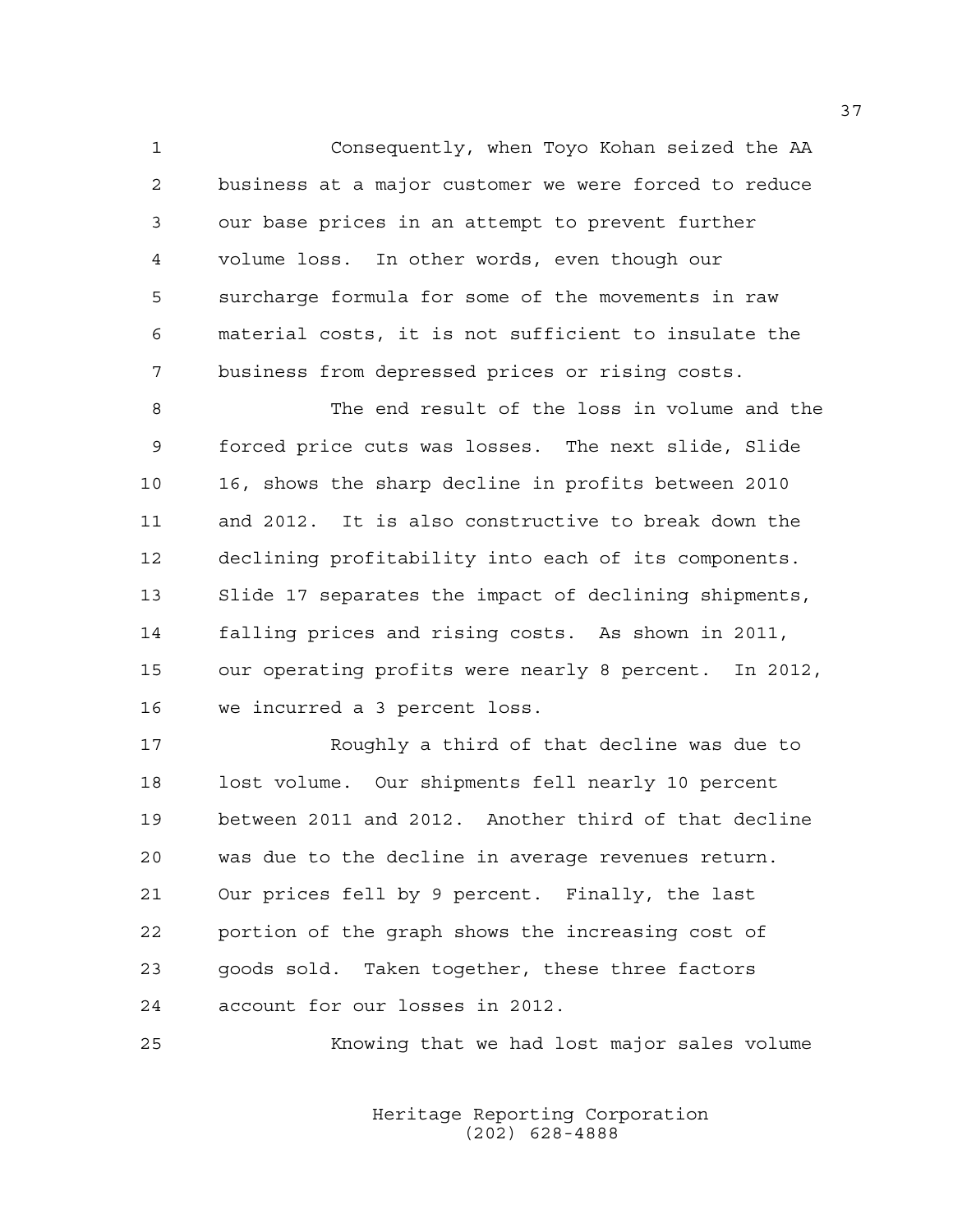1 to Toyo Kohan, we cut costs throughout 2012 to remain 2 competitive. For example, we cut back maintenance 3 over the course of 2012. Although this is hardly a 4 long-term solution, we also improved our energy 5 efficiency. In addition to reductions in the 6 workforce I have already identified, we subcontracted 7 shipping and IT support functions and shifted 8 logistics to a third party provider.

9 Quality control also reduces costs. At 10 Thomas, we practice operational excellence. This is a 11 program to manage safety, environmental control and 12 continuous quality improvements at the level of each 13 operational unit. In our factory, each production 14 stage is a unit. For example, the cold reduction mill 15 is an operational unit. Each nickel plating line is a 16 unit, and annealing furnaces are units.

17 Every day there is a management board review 18 for every unit in our factory. The operators on each 19 unit, the maintenance supervisor, a technical manager 20 from Mike's department and an operations manager meet 21 to review the performance statistics for their unit 22 for the previous day. Among other things, the 23 operators and managers focus on yield rates, 24 productivity, delays and, above all, quality. 25 Whenever there are customer visits,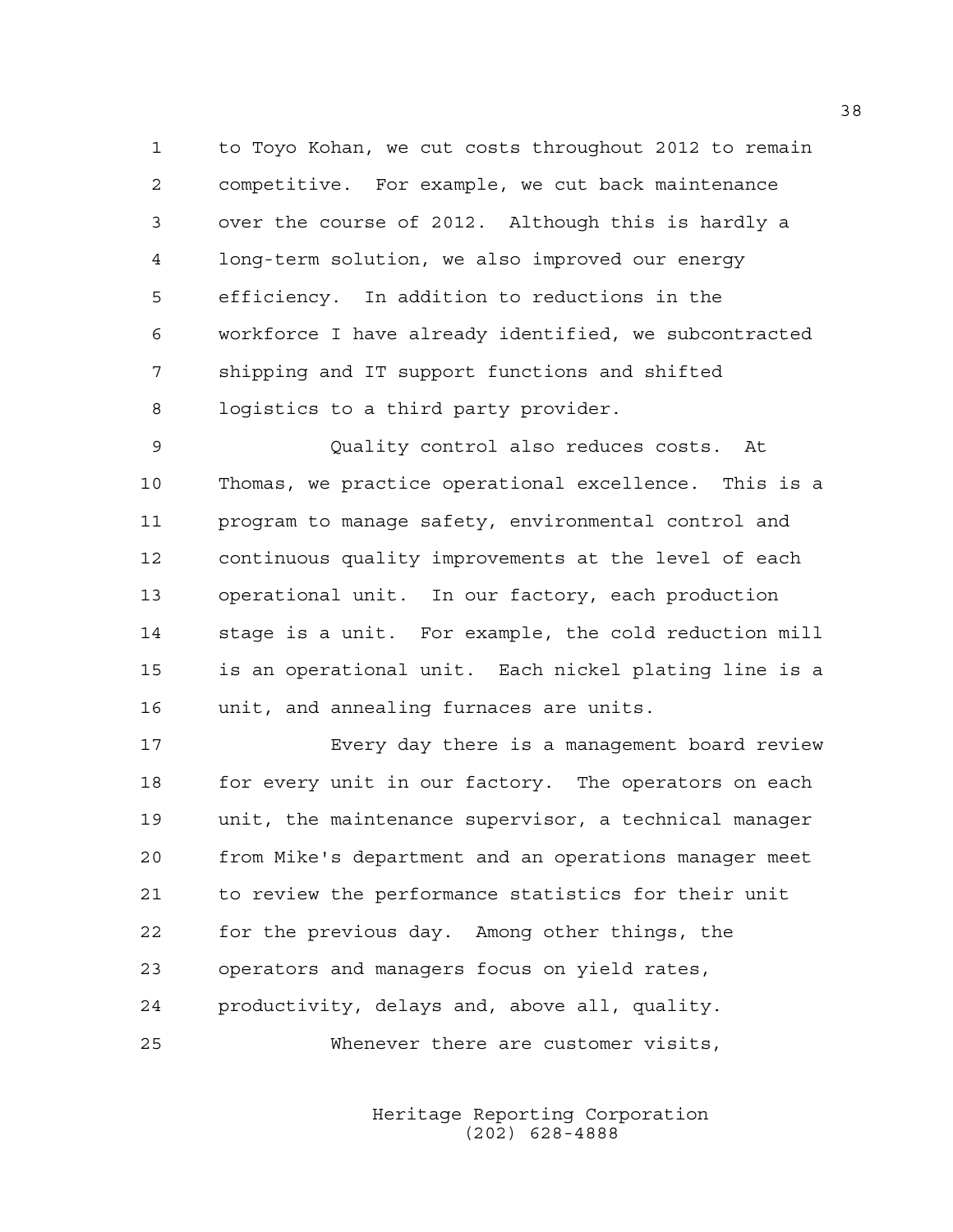1 communication or feedback is provided to the operating 2 crews. We use both good and bad feedback to 3 constantly identify best practices and areas for 4 improvement. As a result, over the past three years 5 we have improved our performance to the extent that 6 our customer rejects are at .3 of a percent and 7 customer satisfaction is at an all-time high.

8 These continuous improvements reduce 9 returns, improve our yields and cut costs. Despite 10 the continuous cost cutting, the operating losses in 11 2012 forced us to cut back on important functions. We 12 had to cut our PMD expenditure or product market 13 development costs. As in the case of maintenance, 14 though, we cannot cut product development costs over 15 the long term and remain competitive in the market.

16 Taken altogether, our cost cuts reduce our 17 break-even point. In fact, we have taken out fixed 18 costs in order to mitigate the impacts of falling 19 sales volume and revenues. Nevertheless, we suffered 20 losses in 2012, and those losses will increase in 2013 21 unless we can obtain higher prices or increase our 22 shipments.

23 As a consequence of these losses, our return 24 on investment is inadequate to fund necessary capital 25 projects. We have identified these projects in our

> Heritage Reporting Corporation (202) 628-4888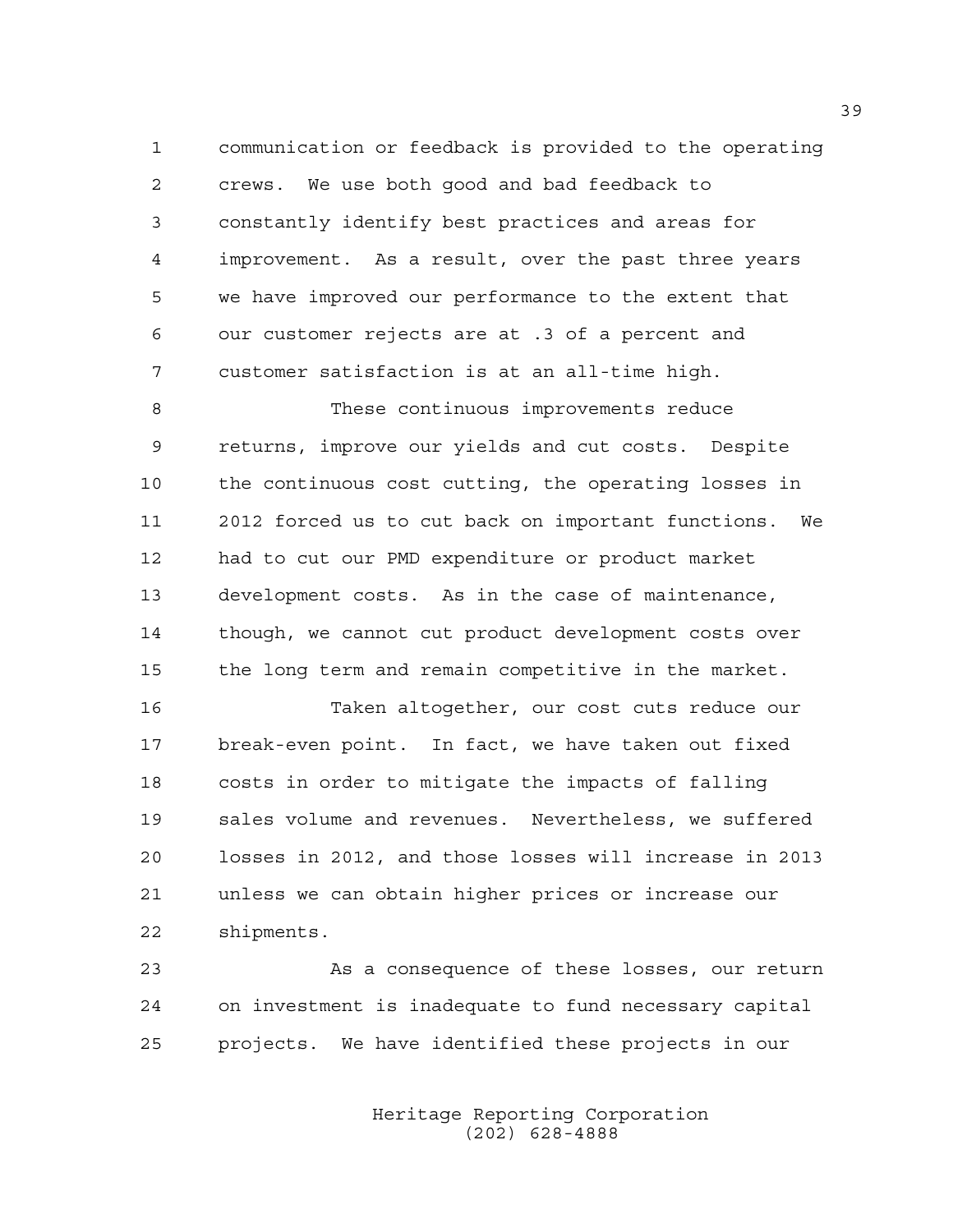1 questionnaire response. Among other items, we need to 2 make capital investments to our annealing furnace in 3 order to increase our yields. However, our capital 4 spent for 2013 will only be a fraction of the amount 5 needed for these projects alone.

6 Relative to depreciation and amortization, 7 our capital spending is not sufficient to refresh our 8 equipment and assets. We are not making sufficient 9 capital investments to maintain our asset value. In 10 short, in little more than two years we have seen our 11 production fall, our shipments decline, our prices 12 erode and our profits disappear.

13 In the U.S. market, the only qualified 14 experience and longstanding suppliers are Thomas Steel 15 and the Japanese producers. Our analysis shows that 16 the Japanese producers are dumping nickel plate by 50 17 to 70 percent. But for the low prices set by those 18 dumped imports in 2012, I have no doubt that we would 19 have been able to sell nickel plate and make a profit.

20 Low prices, coupled with a loss of AA 21 business to dumped imports, will certainly cause our 22 losses to increase in 2013. For those reasons, we 23 request that the International Trade Commission make 24 an affirmative determination and provide relief to our 25 industry. Thank you.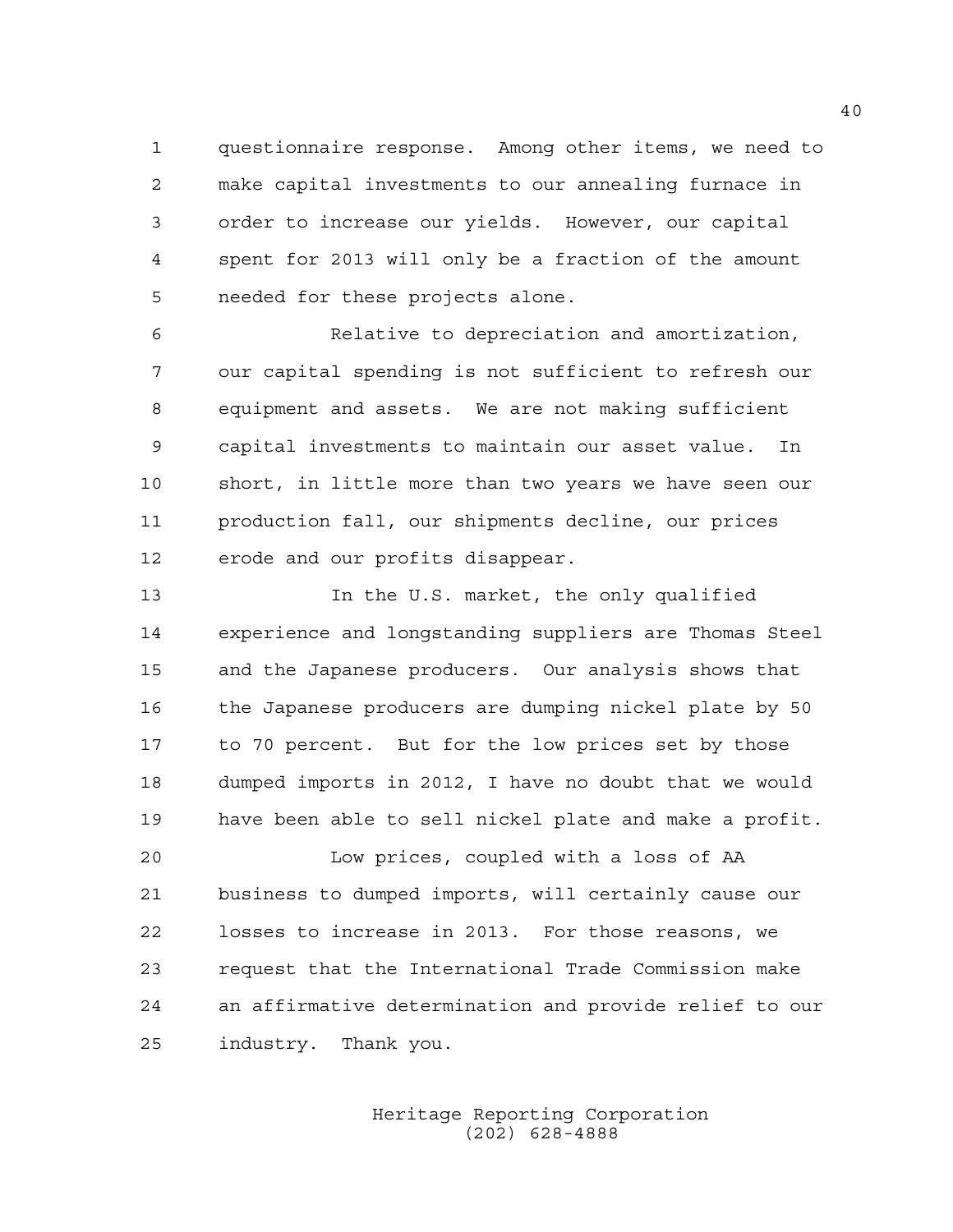1 MR. CANNON: Thank you, Jon.

2 I'd like to say just a few words for the 3 record. So we think there's one like product. We 4 think the like product is identical to the scope 5 language.

6 Secondly, we believe there's been material 7 injury in the period under investigation, but we also 8 believe there is an ongoing, deepening threat of 9 injury. We heard testimony. You saw the slides. 10 There's excess capacity around the world. There's 11 particularly excess capacity in Japan by our 12 estimation, and there is essentially another player, 13 Nippon Steel, a major Japanese steel company, now 14 showing brand new interest and taking our sales.

15 In addition to that, there's been a surge in 16 imports as shown by not only the import stats, but we 17 think as the record will be developed and what you'll 18 be able to find from the questionnaire responses, from 19 the order book data, already imports have taken a 20 substantial share of the U.S. market in 2013. Given 21 those factors, you have not only a present material 22 injury case, but an unusually strong threat case.

23 And finally, I would point out that in the 24 slide on profitability where it's broken down into its 25 three components those numbers index numbers, not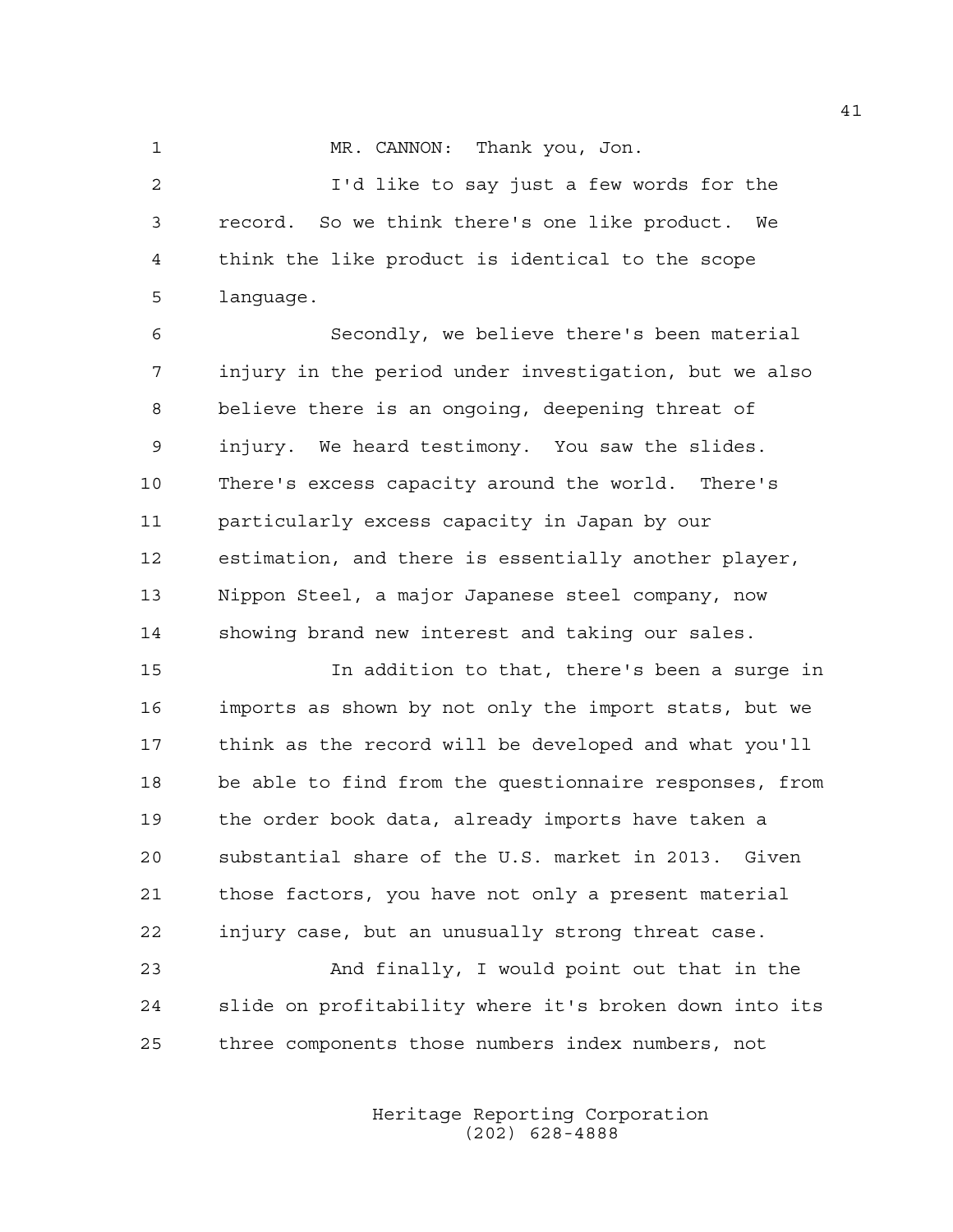1 percentages. And with that, thank you.

| 2  | MS. DeFILIPPO: Thank you, Mr. Cannon, and              |
|----|--------------------------------------------------------|
| 3  | thank you very much to the industry witnesses who came |
| 4  | today. I know it's difficult to take time off from     |
| 5  | your work and come here, but it's incredibly helpful   |
| 6  | for us to hear your testimony and then have you        |
| 7  | available for questions. It definitely helps us learn  |
| 8  | the industry more, and I very much appreciate that.    |
| 9  | With that, I will turn first to our                    |
| 10 | investigator, Mr. Comly, to see if he has questions    |
| 11 | for this panel.                                        |
| 12 | MR. COMLY: For the record, my name is Nate             |
| 13 | Comly, Office of Investigations. I will keep my        |
| 14 | questions at this point short so as not to steal the   |
| 15 | thunder from my colleagues, but I have a couple        |
| 16 | questions here.                                        |
| 17 | The first one would be I guess to Mr.                  |
| 18 | Cannon. Do you believe that the questionnaire data is  |
| 19 | a good representation of imports?                      |
| 20 | MR. CANNON: So it's difficult, because                 |
| 21 | there are so few companies, to talk about this         |
| 22 | publicly so I will talk about it in the posthearing    |
| 23 | brief, the postconference brief. I can briefly say     |
| 24 | that, as I mentioned, there is a timing issue.         |
| 25 | We are aware that when we lost a major sale            |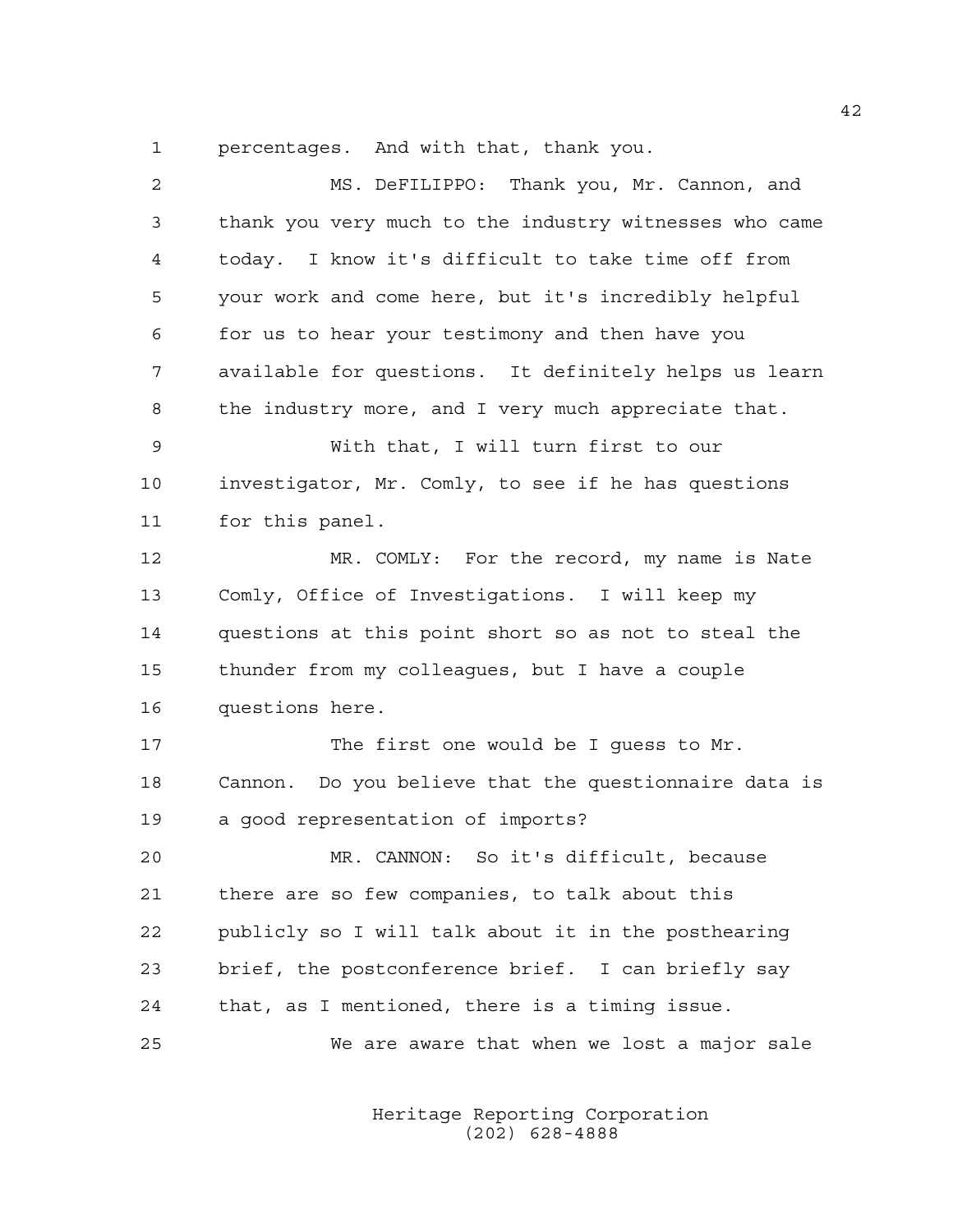1 -- at least one big one; there are others as well -- 2 the imports don't really start flowing in until the 3 fourth quarter and so there's a certain sell through 4 time or time in inventory at their importer. Their 5 importer maintains inventory in the U.S.

6 And so the import statistics may show a much 7 larger market penetration by the Japanese in the 8 fourth quarter than the shipments data do. Once we 9 get out into the first quarter of 2013, all that 10 product is going to hit the market -- in fact, it's 11 already being shipped -- so it will be much, much more 12 apparent that even as we sit here today they've 13 already captured substantially more market share. I 14 think I can show that in the postconference brief.

15 MR. COMLY: And when you do that, I think 16 you mentioned it in your closing remarks there for 17 your testimony about order books. Can you tie that to 18 order books too in your brief? That would be great.

19 MR. CANNON: Yes, we can. I mean, if you're 20 thinking of asking me do we want to just submit the 21 first quarter 2013 data, if you ask.

22 MR. COMLY: I'm not that cruel, but we'll 23 see.

24 Given the timing delay, and that may play a 25 part in the answer to this question, but I'm looking

> Heritage Reporting Corporation (202) 628-4888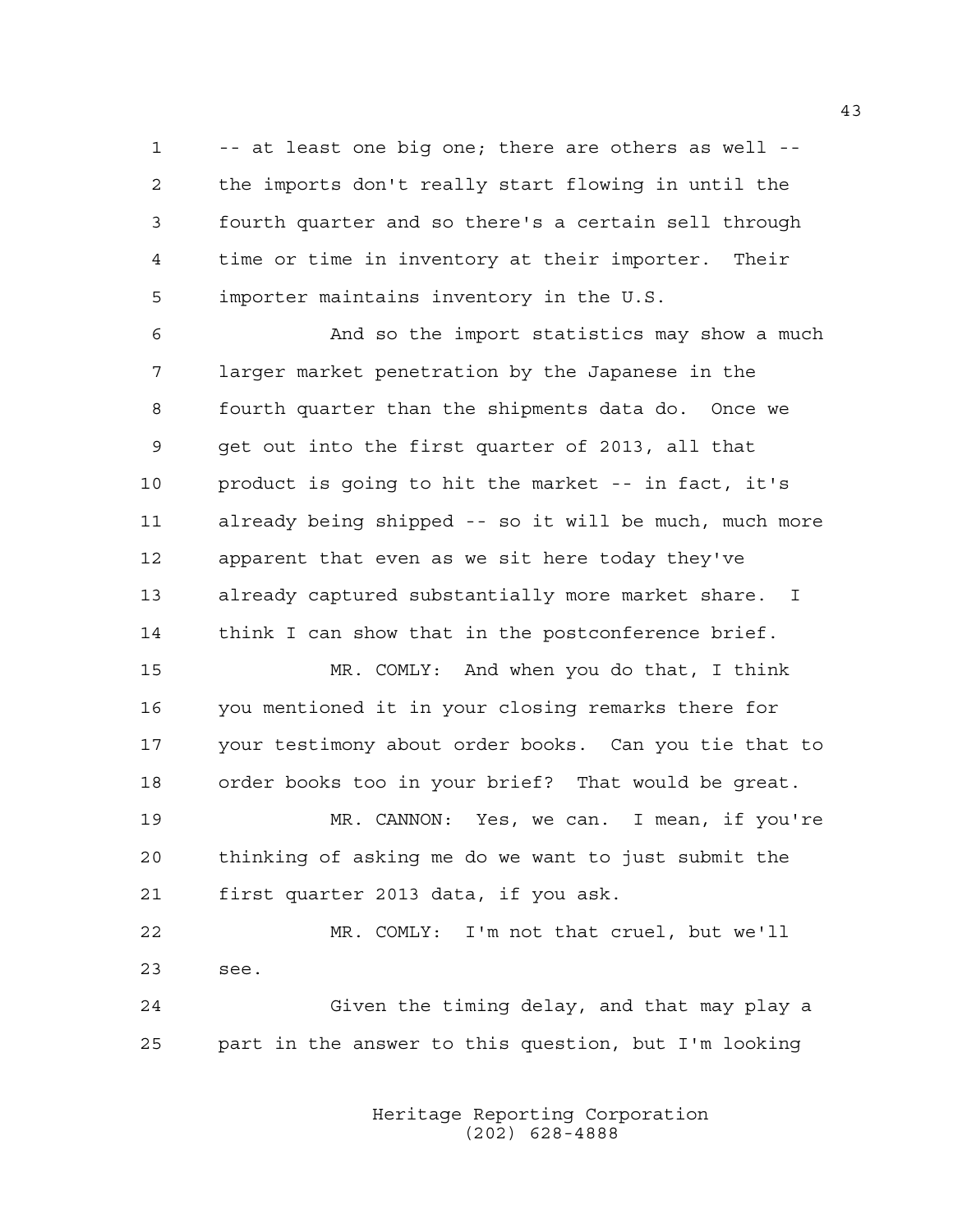1 at the data we have on the record, and I'll try to be 2 somewhere general here. You see U.S. producer 3 shipments, which are Thomas', going -- let's see. 4 They go up in 2011 and then down in 2012, whereas 5 imports do the opposite.

6 I know you addressed the 2011-2012 in your 7 testimony, but can you comment on why U.S. shipments 8 for the U.S. producers increased in 2011, whereas the 9 imports declined?

10 MR. HARTMAN: Do you want to pull that chart 11 back up that talks about that a little bit, the 12 imports and our shipments, the U.S. market? That one. 13 Yes.

14 The major change that occurred from 2011 to 15 2012 was we were actually able to obtain a little bit 16 of our business back from the competition in 2011. 17 There were also some major storms that had happened 18 that drove battery activity, but then certainly after 19 2011 we lost those sales and that's why you see the 20 trend reversing itself back, at least in our data, as 21 to what transpired there. So we only held that 22 business for a brief period of time.

23 MR. CANNON: So, Mike, you meant to say 24 between 2010 and 2011?

25 MR. HARTMAN: Right. Yes.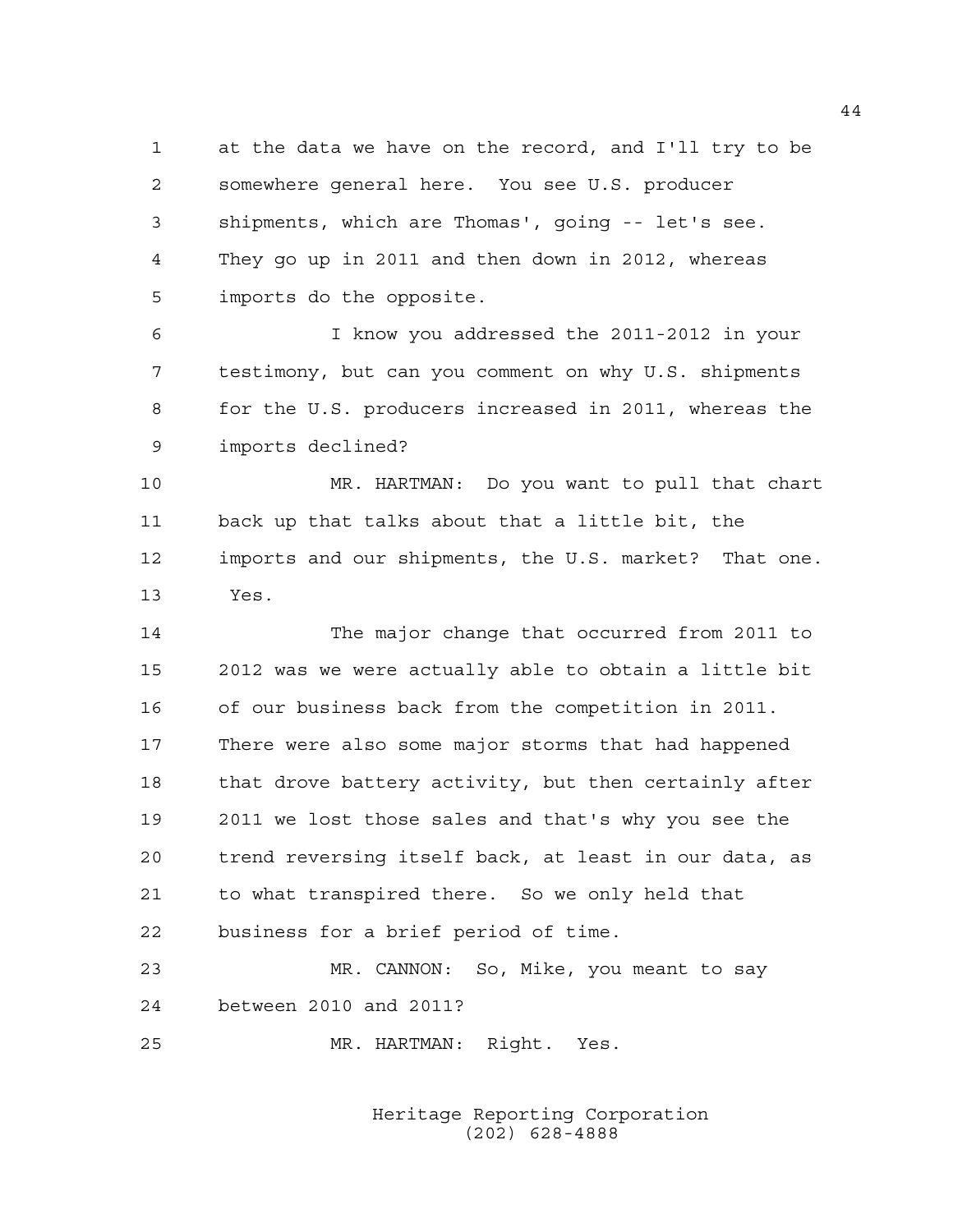1 MR. CANNON: Right? 2 MR. HARTMAN: Yes. 3 MR. CANNON: And what was the major storms 4 in 2011? This is Hurricane Sandy? 5 MR. HARTMAN: Yes. 6 MR. CANNON: Or is that '12? 7 MR. HARTMAN: I don't know what the names of 8 the storms were. I just know there were storms. 9 MR. CANNON: Okay. 10 MR. COMLY: Thank you. That does explain 11 it. 12 And I guess finally, and this probably will 13 have to be in your brief, but what level of capacity 14 utilization would you consider I think you called it 15 healthy? You can put that in your brief -- you do not 16 have to put that on the public record -- if you want. 17 MR. JARVIS: To break even, we think early 18 sixties -- 62, 63 percent. But we want to be more 19 than that so we can attract investments, so we need to 20 be in excess of 70 percent so that we can reinvest in 21 the equipment. 22 MR. COMLY: Okay. Thank you. I think 23 that's all the questions I have for now. 24 MS. DeFILIPPO: Thank you, Mr. Comly. Ms. 25 Hughes, questions from you for this panel?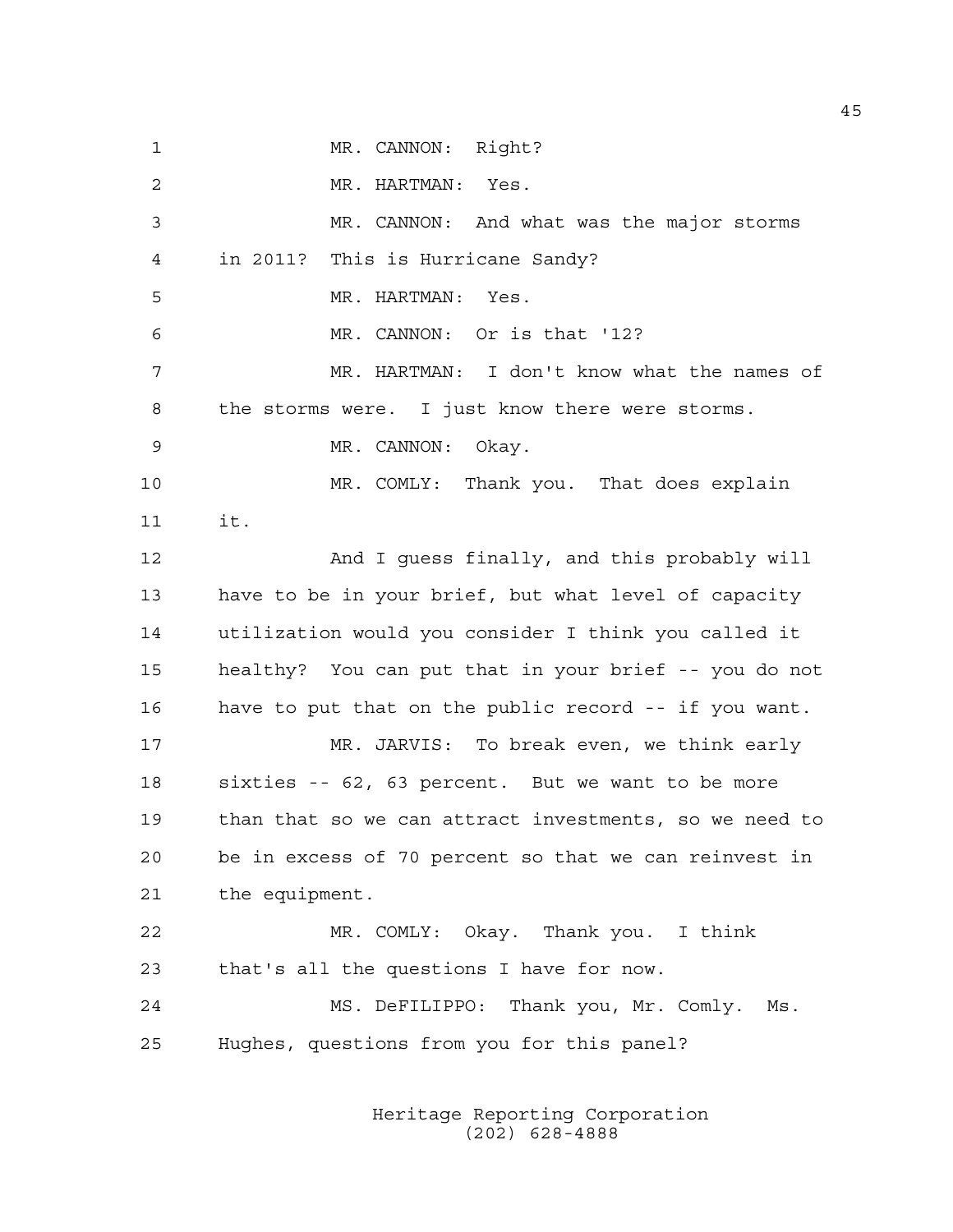1 MS. HUGHES: I won't be so kind as Mr. 2 Comly, part of the reason being we haven't had this 3 product before the Commission before so I have quite a 4 few questions about the nature of the product, so 5 please forgive the basic nature of the questions 6 because I'm sure they'd be very basic to you. 7 When you passed the cans around they were 8 labeled like -- well, first of all, Mr. Hartman, you 9 had said something about D&I cans and redraw cans. 10 Can you tell me what the difference between that is? 11 What's a D&I can in the first place? 12 MR. HARTMAN: Typically in a D&I process you 13 will start out with a thicker substrate, thicker 14 material, and the sidewall as you draw the can is 15 iron. Both sides are under compression so that it 16 qives it that very shiny appearance. 17 MS. HUGHES: The I is for iron in D&I? What 18 does it stand for? 19 MR. HARTMAN: Yes. Drawn and ironed. 20 Correct. 21 MS. HUGHES: Okay. 22 MR. HARTMAN: Yes. D&I. Right. Correct. 23 So that practice is used by certainly some of our 24 customers, and other customers use a draw/redraw, 25 which is the other cans that you see there in those

> Heritage Reporting Corporation (202) 628-4888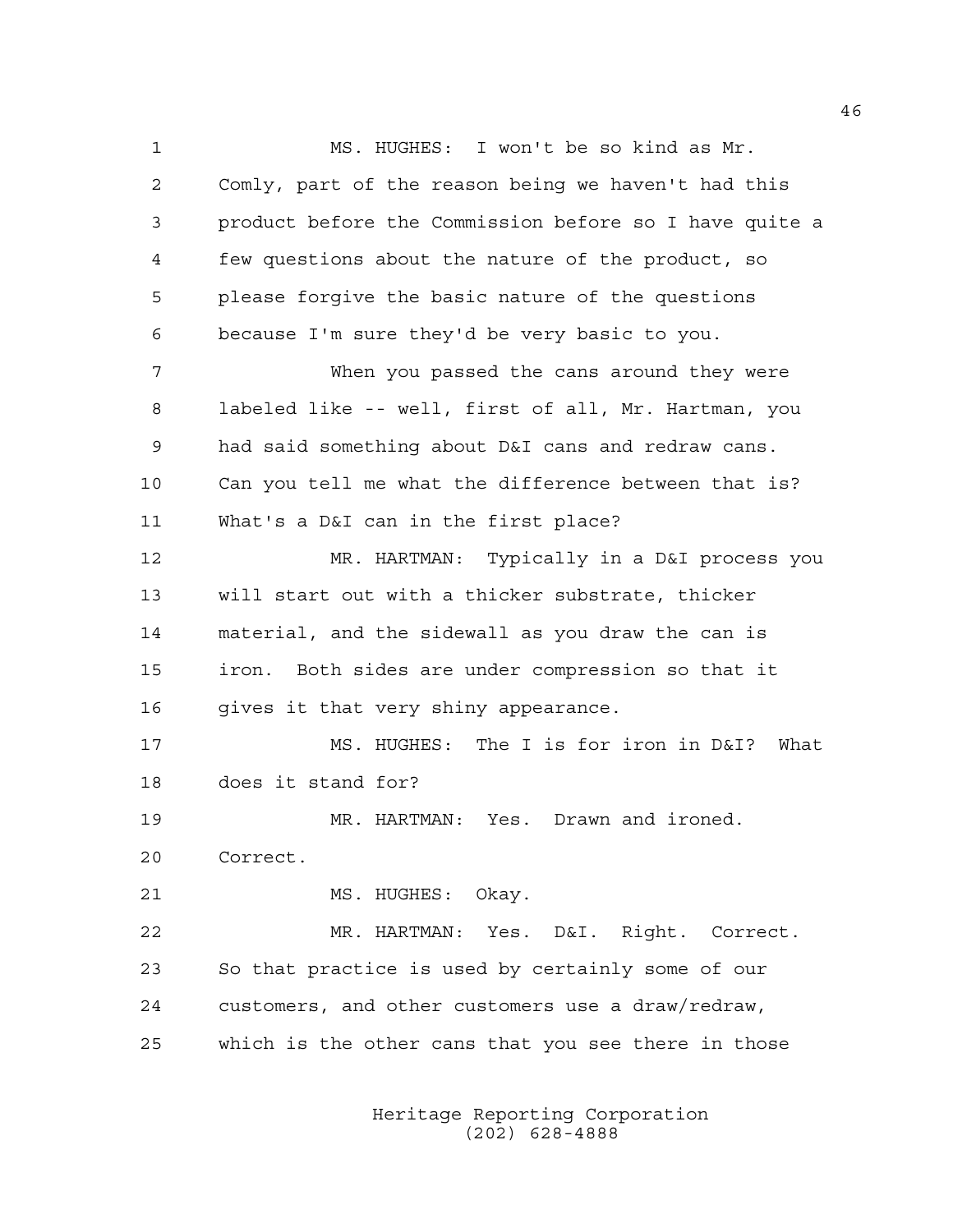1 examples. Those samples indicate not only lithiums, 2 but also alkalines within that sampling that you send 3 in there.

4 Our material is capable of producing both 5 varieties of material. It's just a different process 6 that is underway at the can manufacturers on how they 7 achieve their results. Some of them prefer to invest 8 their equipment in a drawn and ironed technology, and 9 other customers use a draw/redraw technique to form 10 the cans.

11 MS. HUGHES: So the diffusion-annealed 12 nickel plate that you're using for the D&I cans and 13 the lithium cans or whatever, it's the same product? 14 It's just the process is different?

15 MR. HARTMAN: Yes. For us it's all 16 diffusion-annealed, nickel-plated steel.

17 MS. HUGHES: Yes.

18 MR. HARTMAN: The differences that may exist 19 between the different parts that you see there would 20 be either material thickness or the plating thickness 21 that's specified, and those are designed or specified 22 by those customers that buy that product so some will 23 require more or less nickel in order to meet their 24 specifications and their products.

25 MS. HUGHES: Okay.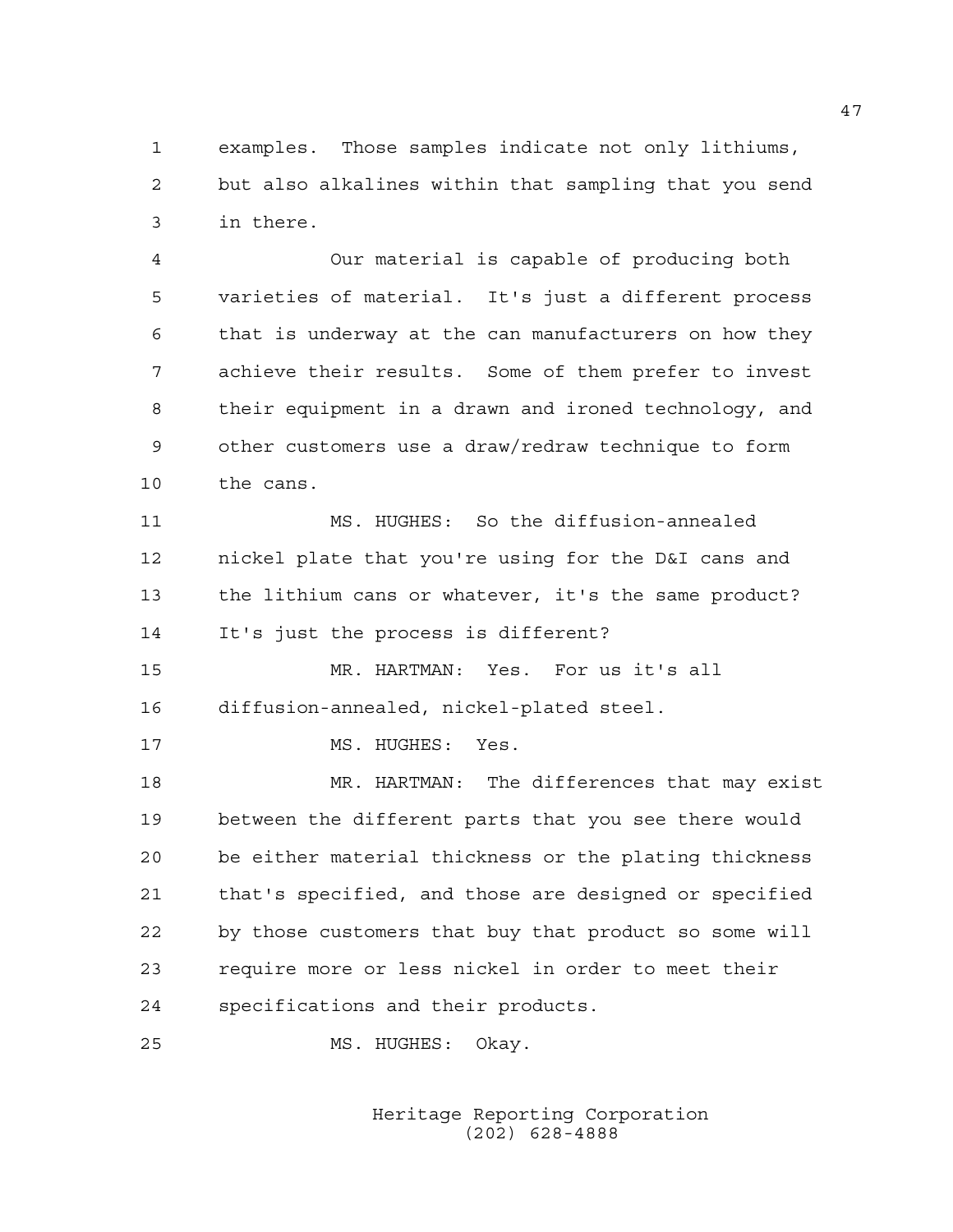1 MR. HARTMAN: So it's a combination of how 2 the can maker prefers to have material, but it's more 3 or less tied back into the battery manufacturers or 4 end users in general. 5 MS. HUGHES: Okay. Thank you. And also, 6 Mr. Hartman, then can you tell me what percentage -- 7 and if you don't know right off the bat you can 8 provide this in the post conference brief. 9 Roughly what percentage of the diffusion-10 annealed, nickel-plated steel is used for alkaline, 11 what percentage is used for lithium and so on, if you 12 would know? 13 MR. HARTMAN: Yes. I can give you like 14 general information, but if you want to be more 15 precise we'll get back to you in the brief. 16 MS. HUGHES: Okay. That would be fine. 17 MR. HARTMAN: Is that okay? I mean, I can 18 qive you an estimate. 19 MS. HUGHES: An estimate, and you can refine 20 it later. 21 MR. HARTMAN: An estimate would be probably 22 90 percent of the consumption would be in the alkaline 23 environment and then 10 percent would be on lithiums. 24 MS. HUGHES: Okay. 25 MR. HARTMAN: And when we talk about

> Heritage Reporting Corporation (202) 628-4888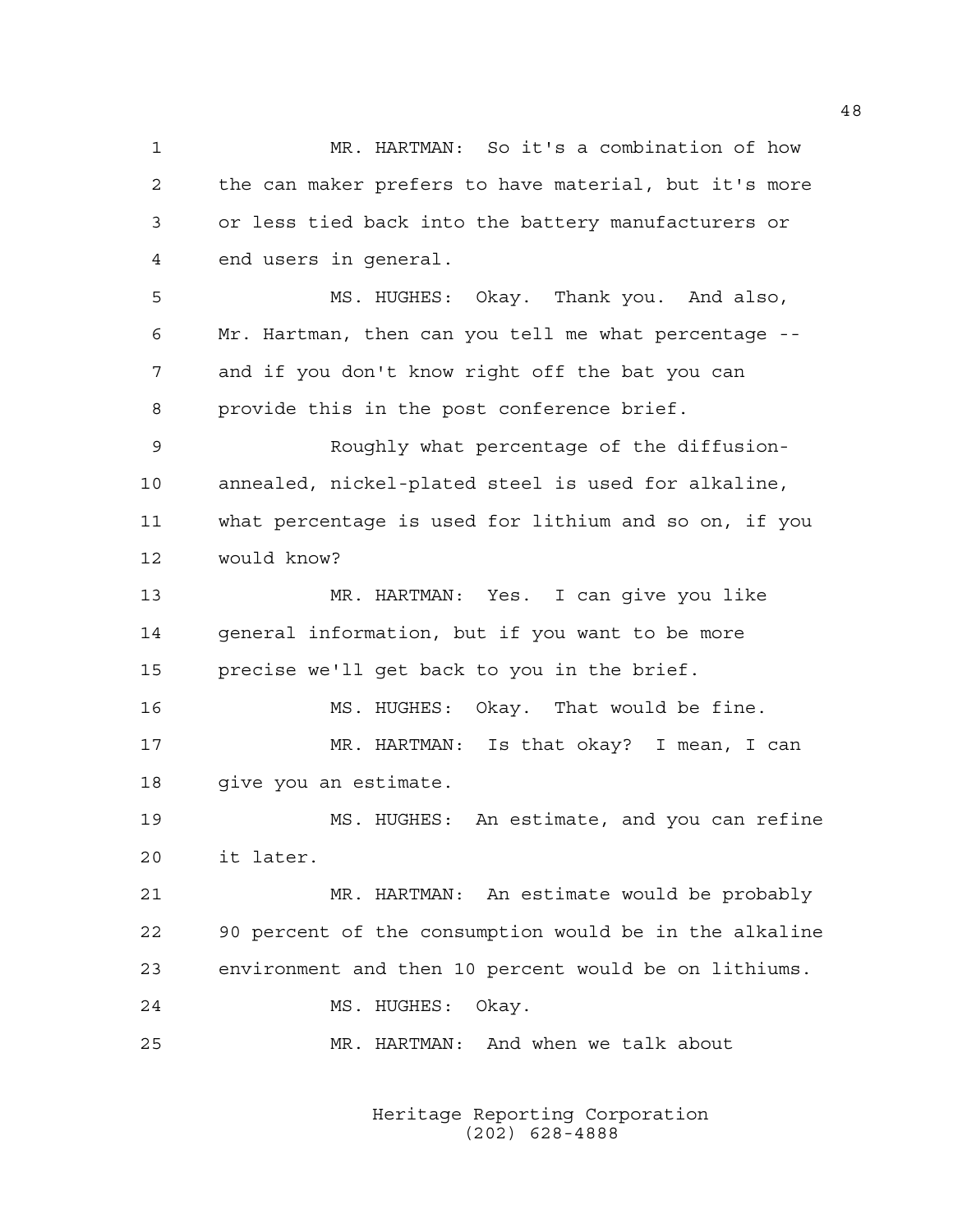1 lithiums in Thomas Steel's world, it's not the lithium 2 ion. It's not anything of that nature. These are 3 primary cells that are manufactured and they're not 4 rechargeable. They're a one-time use. 5 The can that you see there that had the 6 different bottom is actually used in military 7 applications, but it's just an example. They use them 8 and then they discard them. They do not recharge 9 them. It's not recharged. 10 MS. HUGHES: Is this used at all in 11 rechargeable batteries? 12 MR. HARTMAN: Yes. Right. 13 MS. HUGHES: It is? 14 MR. HARTMAN: Plated, diffusion-annealed 15 steel is in rechargeables. It's just not a market 16 that exists in the U.S. in terms of manufacturing. 17 MS. HUGHES: I see. 18 MR. HARTMAN: It's predominantly a Japanese 19 market. 20 MS. HUGHES: Okay. I see. Okay. And you 21 had mentioned something that made me think the C can 22 material is somewhat different than D can material 23 because you had said something about if you're 24 qualified to provide the C can material you could be 25 invited to qualify or something like that to provide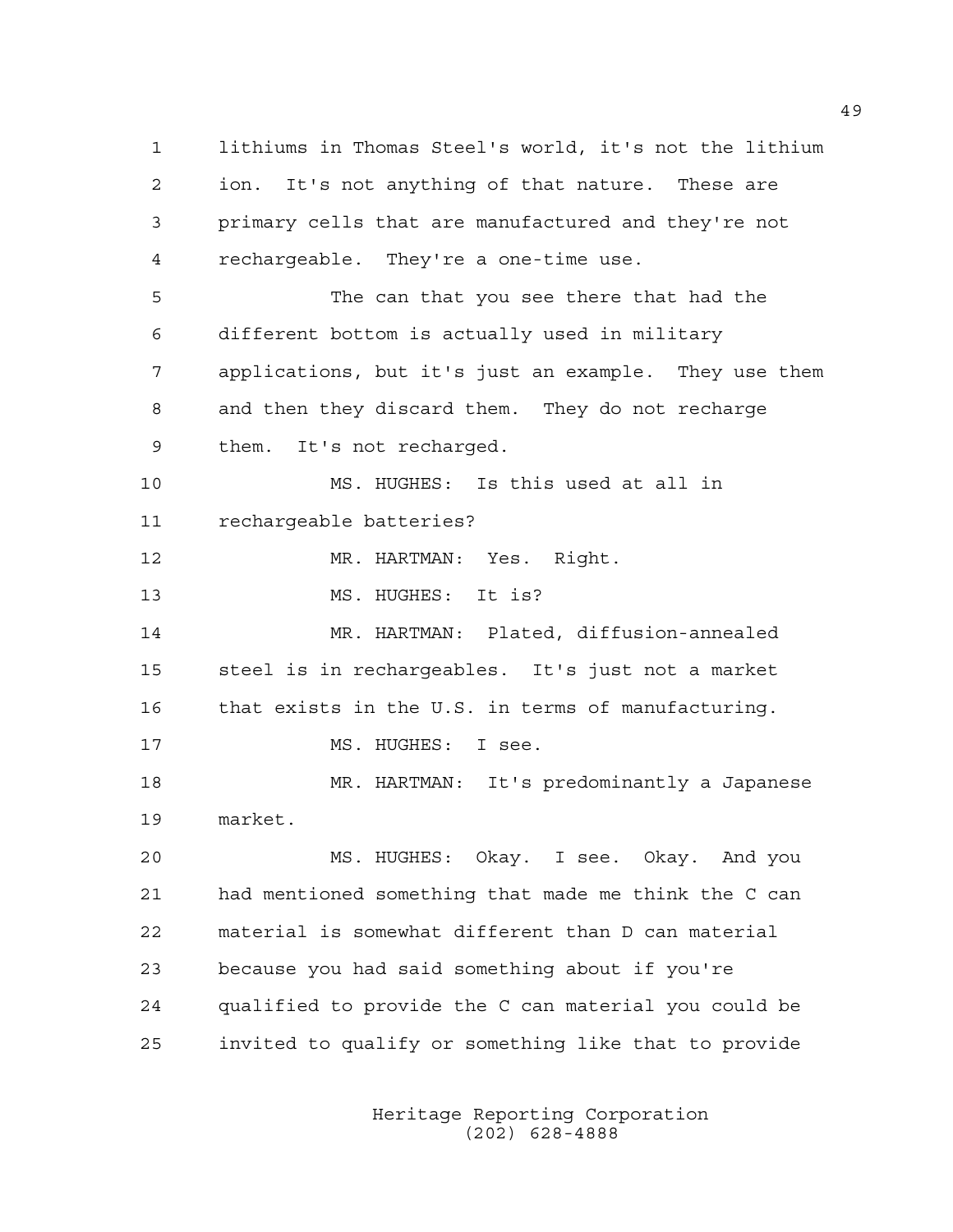1 the D can material. Did I get that right, or did I 2 misunderstand?

3 MR. HARTMAN: Yes. It was a general comment 4 designed around stating that certainly if you're an 5 approved battery producer, battery product supplier, 6 steel manufacturer such as ourselves, the 7 commonalities that exist between the various cans or 8 the various dimensions are really in the material 9 formability, in the ductility of how the material will 10 draw, and therefore if you look at the design 11 configuration I think there was actually even a 9-volt 12 example in there.

13 What's used on that is each cell is 1.5 14 volts. There's six of those in a 9-volt, so when you 15 buy a 9-volt those are connected in series. So the 16 draw characteristics of that and certainly a AAA and a 17 AA and a C and a D all have a little bit different 18 characteristics to it, but if you can make one, if you 19 can supply the steel for one of those applications 20 it's a matter of expanding it out and having can 21 makers or battery manufacturers just test your product 22 in that design.

23 So if someone can make and supply a C can 24 product, chances are they can supply a D or a 9-volt 25 or AA. It's just an example.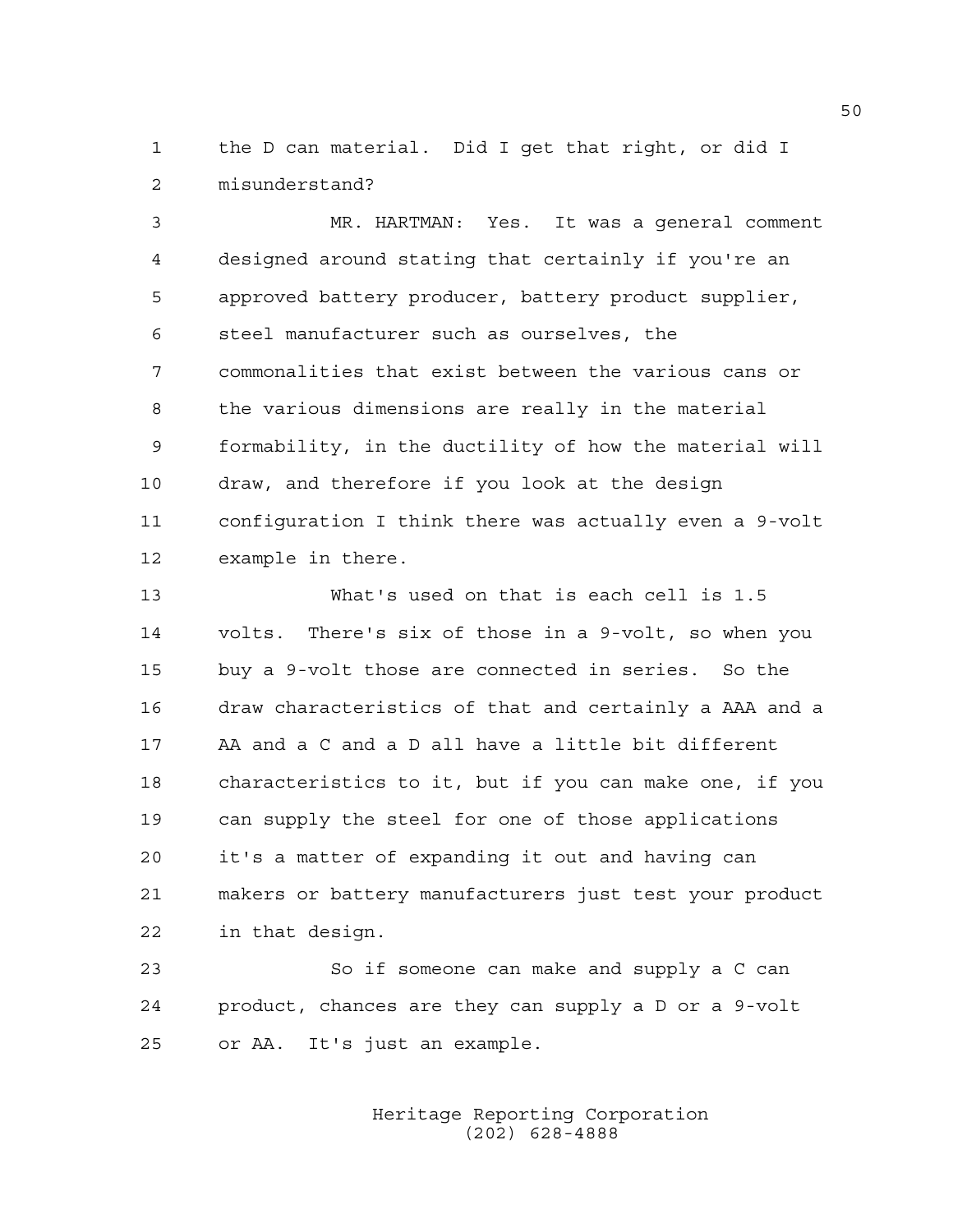1 MS. HUGHES: So the chemical composition 2 would be the same? We're just talking about 3 thickness? 4 MR. HARTMAN: Right. 5 MS. HUGHES: Size? 6 MR. HARTMAN: It's all low carbon steel. 7 MS. HUGHES: Okay. 8 MR. HARTMAN: And the way we manufacture 9 that is we will bring in raw material in the form of 10 hot-band, and then we cold reduce it and that's what 11 defines nickel-plated, diffusion-annealed steel is the 12 next step in that process is to actually nickel plate 13 the product and then we anneal it to bring ductility 14 back to it, and that results in that nickel-iron layer 15 that we showed in the chart. 16 But they're all the same starting 17 composition of substrate raw material for us and they 18 all have the same nickel anode. It's just a matter of 19 how it's applied at different thicknesses on that 20 specification. 21 MS. HUGHES: Okay. So it's not likely that 22 if you're qualified for one type you would not meet 23 the qualifications of another type? 24 MR. HARTMAN: Correct. 25 MS. HUGHES: And this one really shows my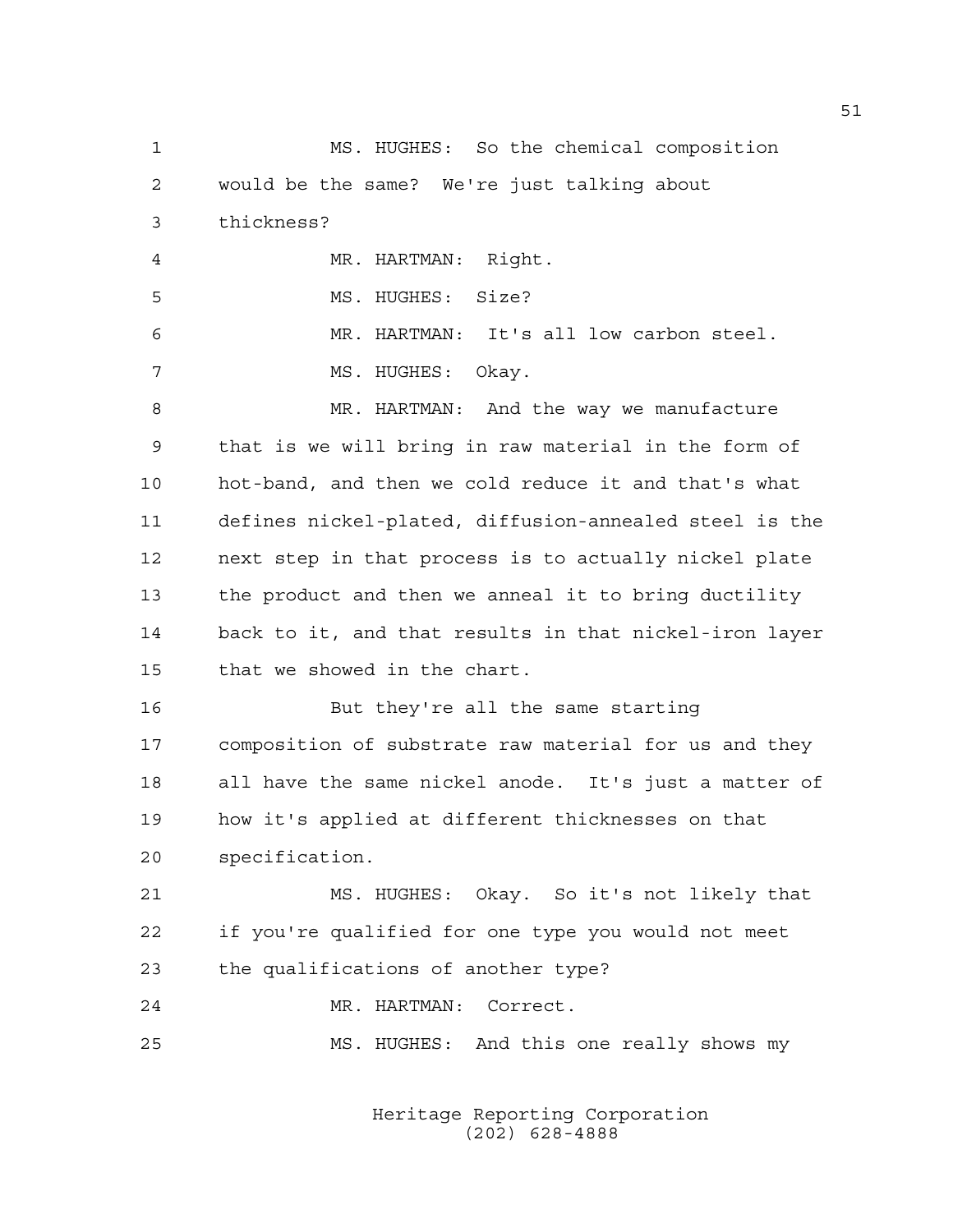1 ignorance. In your materials, and you just mentioned 2 one of the words. Could you explain what hot-band 3 means and what anodes means?

4 MR. HARTMAN: Certainly.

5 MS. HUGHES: Thank you.

6 MR. HARTMAN: In our industry, in the steel 7 industry, a hot-band or a hot-rolled coil is what is a 8 hot-strip, mill-rolled product. So in other words, in 9 the steel industry it's melted. It's refined from the 10 earth. Obviously we get steel to produce within our 11 own company, as well as we buy in the open market.

12 The hot-band process involves a slab of very 13 thick steel. Dimensions, it's maybe roughly twice the 14 size of two of these tables. It's usually nine inches 15 thick. And in the hot-rolling process we will roll a 16 thick, rectangular shape down into a coil. The only 17 way you can really do that is you have to heat up that 18 we call it a slab.

19 You have to heat up that slab, make it 20 extremely ductile, and then it passes through a series 21 of roughing stands and rolling mills to transform it 22 from a rectangular shape into a coil, a flat-rolled 23 coil of steel. And we call it hot-band or hot-rolled 24 coil because of the process.

25 It has to be rolled hot, as opposed to our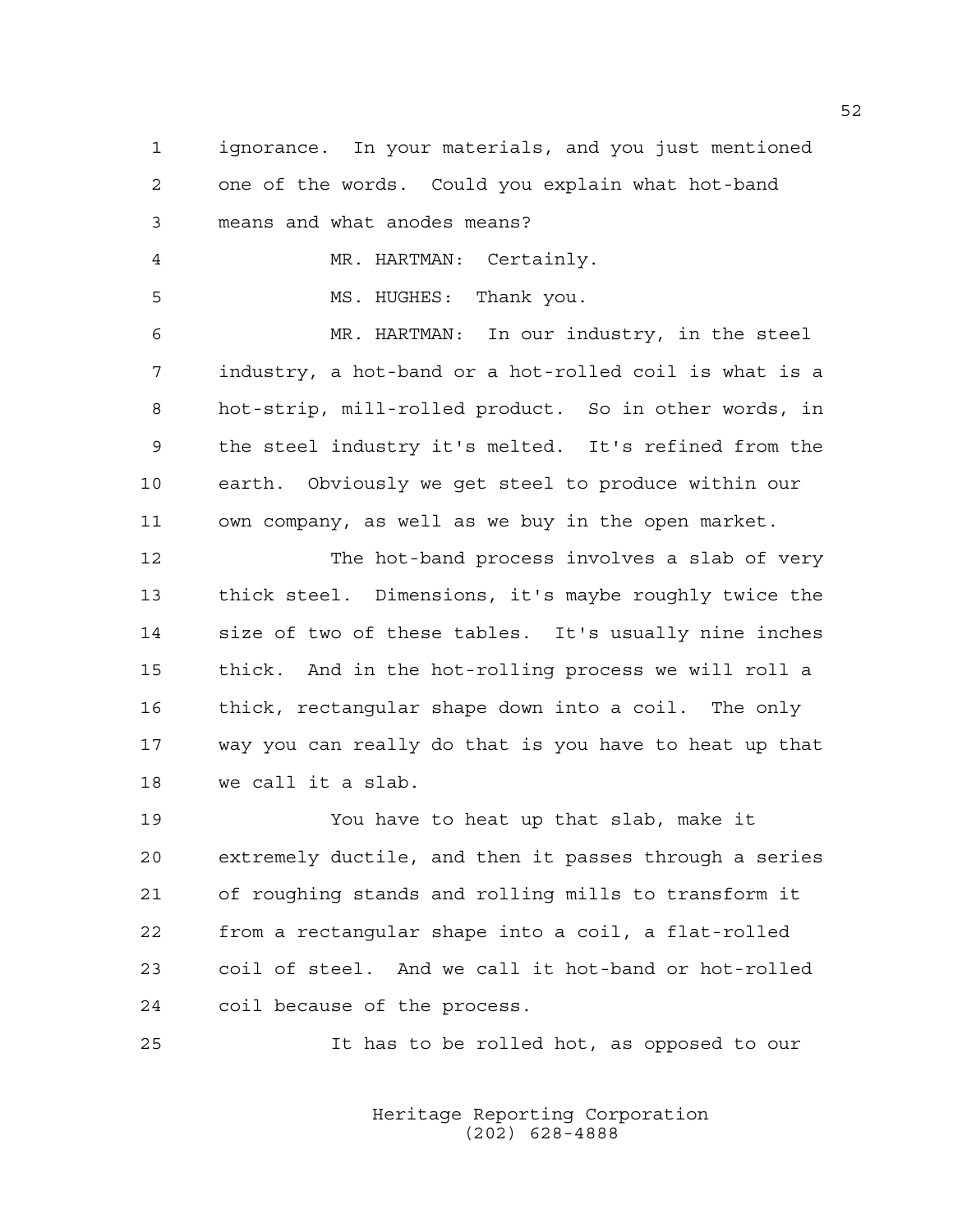1 operations on how we convert the hot-band into a 2 cold-rolled product is there's no temperature involved 3 in that. It's just pressure and roll forces and 4 speeds that are involved in reducing it from one 5 thickness to the next. 6 MR. CANNON: In the Commission's parlance 7 it's hot-rolled sheet. 8 MS. HUGHES: Gotcha. That I understand. 9 Thank you. Which is why you said that. 10 MR. CANNON: And also, Mike, did you want to 11 explain what an anode is? 12 MR. HARTMAN: Oh, sorry. 13 MS. HUGHES: Yes, an anode. 14 MR. HARTMAN: An anode is -- I had some. I 15 figured I might not take them through security. 16 They're just round BBs of essentially 100 percent pure 17 nickel, and what's designed around an anode or our 18 process, as Jon mentioned, we have nickel-plated, 19 designed units. 20 The anodes themselves are nickel, and 21 through the electro process on how we produce nickel-22 plated steel the anodes break down into a solution, 23 into an electrolyte and are deposited through current 24 applied in the process. The solutions will therefore 25 then attach themselves, if you will, to the steel and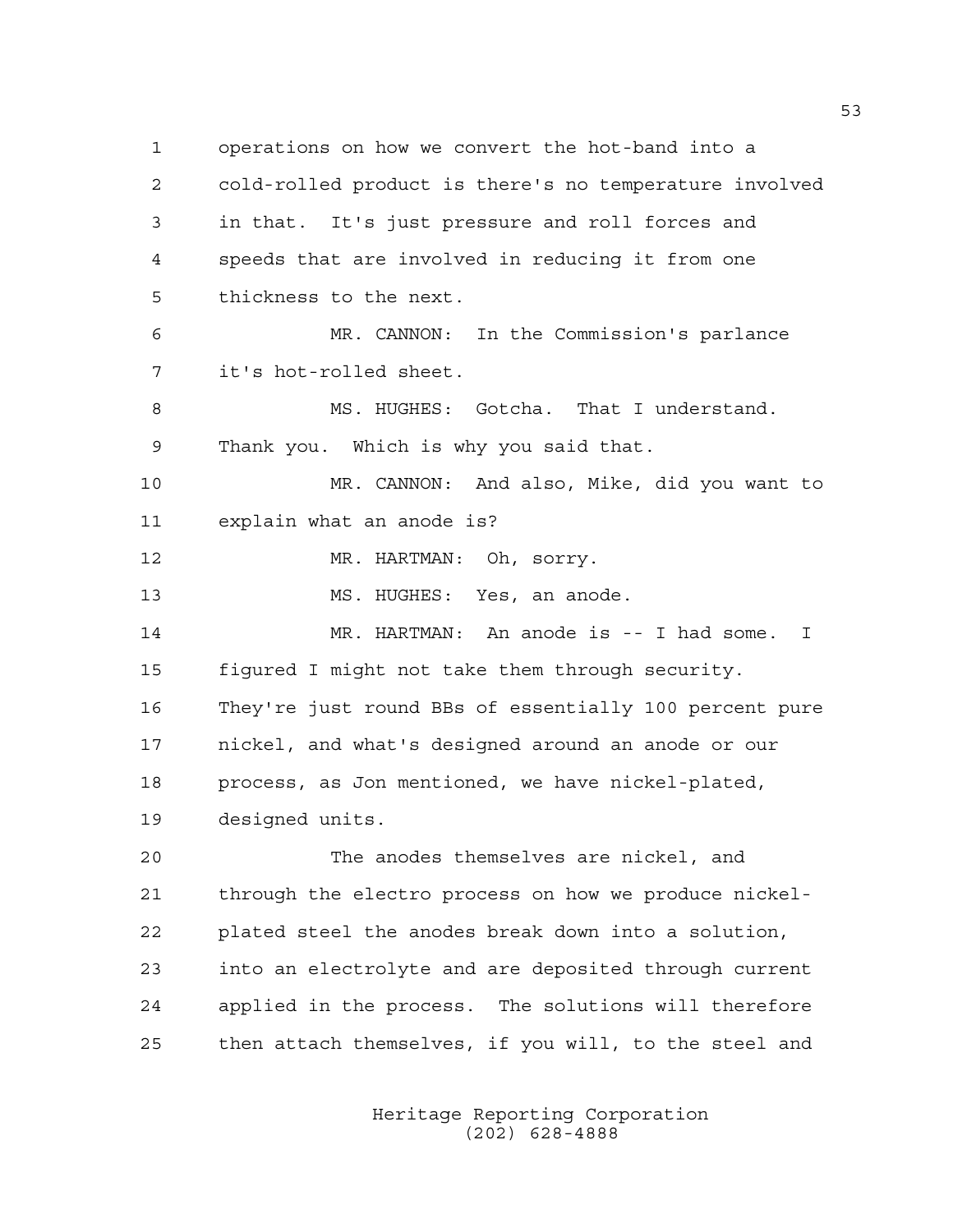1 they're plated on top of the steel, and therefore the 2 anodes break down into a liquid metal form. And that 3 liquid electrolyte, the anode is applied onto the 4 steel strip, thus creating a plated product.

5 MR. WILKES: So, Ms. Hughes, if I may add 6 that if the Commission has ever considered 7 electrogalvanized steel the process is very similar to 8 that.

9 MS. HUGHES: Okay. Thank you. That's very 10 helpful. Okay. You've mentioned -- oh, before I get 11 off of product I think I know the answer to this, but 12 I need to get it on the record. Would you consider 13 diffusion-annealed, nickel-plated steel to be a 14 commodity product or no?

15 MR. HARTMAN: Certainly our customers may 16 consider it a commodity steel. We view that product 17 as a specialized product that we have based on the 18 fact that it requires high standards. It's not 19 something that's generally available in the 20 marketplace. There's only a few producers of that.

21 And the requirements certainly in both the 22 automotive industry and the battery industry are very 23 high. If you consider your automotive vehicle, our 24 steels are used in the fuel lines and also industries 25 that we're involved with our business. To kind of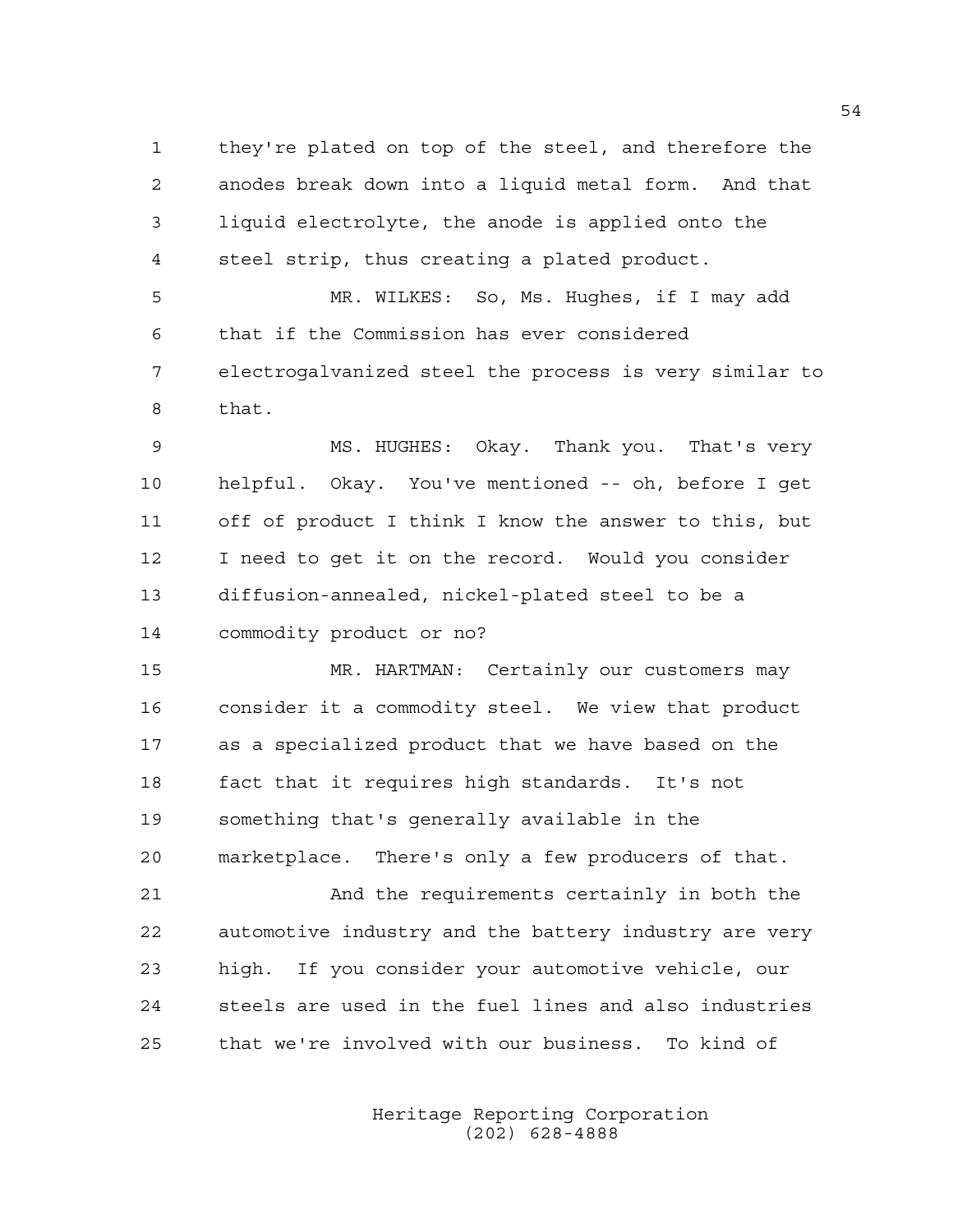1 give you a little background, we're involved in brake 2 lines as well. It uses a different product.

3 But when you get into specific materials 4 there's only a few companies that will manufacture 5 them because of the high demand and the high standards 6 that are required for those substrates. 7 MS. HUGHES: Okay. Thank you. 8 MR. CANNON: If I could add, so he's really 9 proud of his product and his market niche and how 10 wonderful it is, and it truly is and very difficult to 11 make. I, of course, being like a trade lawyer, think 12 everything is a commodity and it's all about price. 13 MS. HUGHES: Understood. Okay. You've 14 mentioned -- you as a group have mentioned -- a few 15 times the high fixed cost in your industry. Can you 16 break that down a bit for me? What fixed costs are we 17 talking about?

18 And I admit I'm not really familiar with 19 corrosion-resistant steel, so perhaps you're just 20 talking about fixed costs generally with that, but if 21 you could please just state what you mean I'd 22 appreciate it.

23 MR. HARTMAN: Well, let me maybe answer the 24 question before you get into that is we consider a 25 corrosion-resistant -- Stephen mentioned if you talk

> Heritage Reporting Corporation (202) 628-4888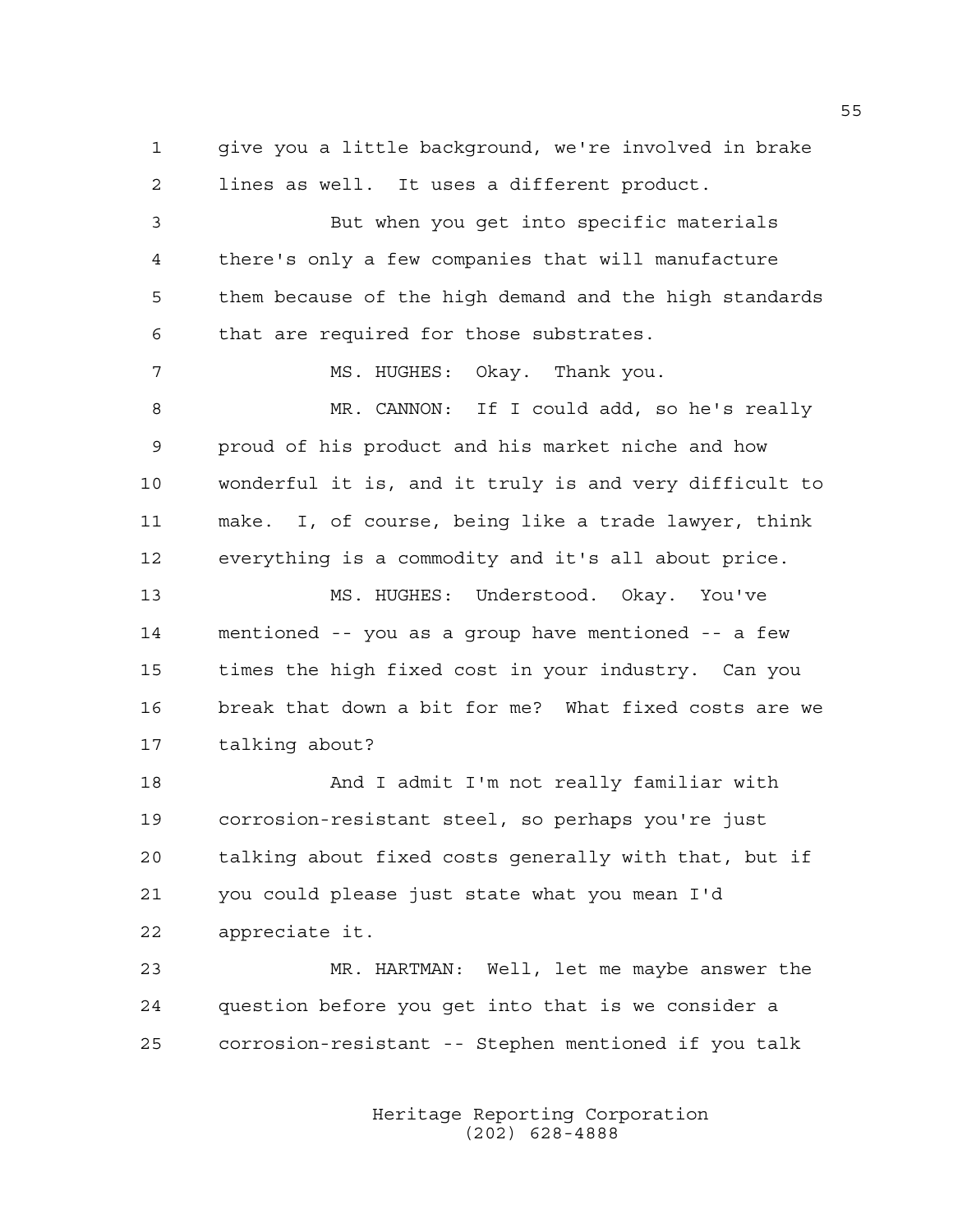1 about galvanized, the difference between the

2 corrosion-resistant and a galvanized material is that 3 nickel-plated steel, the nickel portion serves as a 4 barrier protection of the steel substrate. The nickel 5 itself will be inert to the steel substrate.

6 So in other words, if you look at those two 7 metals, if you put them out in a space out in the 8 country somewhere that's hot, humid, the steel will 9 actually start to corrode faster than the nickel, so 10 the steel will give itself, sacrifice itself to the 11 nickel.

12 In the case of a galvanized product, we call 13 those sacrificial coatings so that the coatings 14 themselves will sacrifice at the sake of preserving 15 the steel. So when we want to apply the coating, such 16 as nickel and tin, to somewhat also a barrier type 17 protection we look at those as barriers.

18 We don't want those to be permeable, if you 19 will, or have cracks or pinholes and things of that 20 nature, and that's why when we talk about there's 21 really no substitute for that product. The process of 22 diffusion annealing will allow that material to be 23 more ductile, more formable at that surface interface, 24 as opposed to another form of that. So that's the 25 difference between a corrosion type of material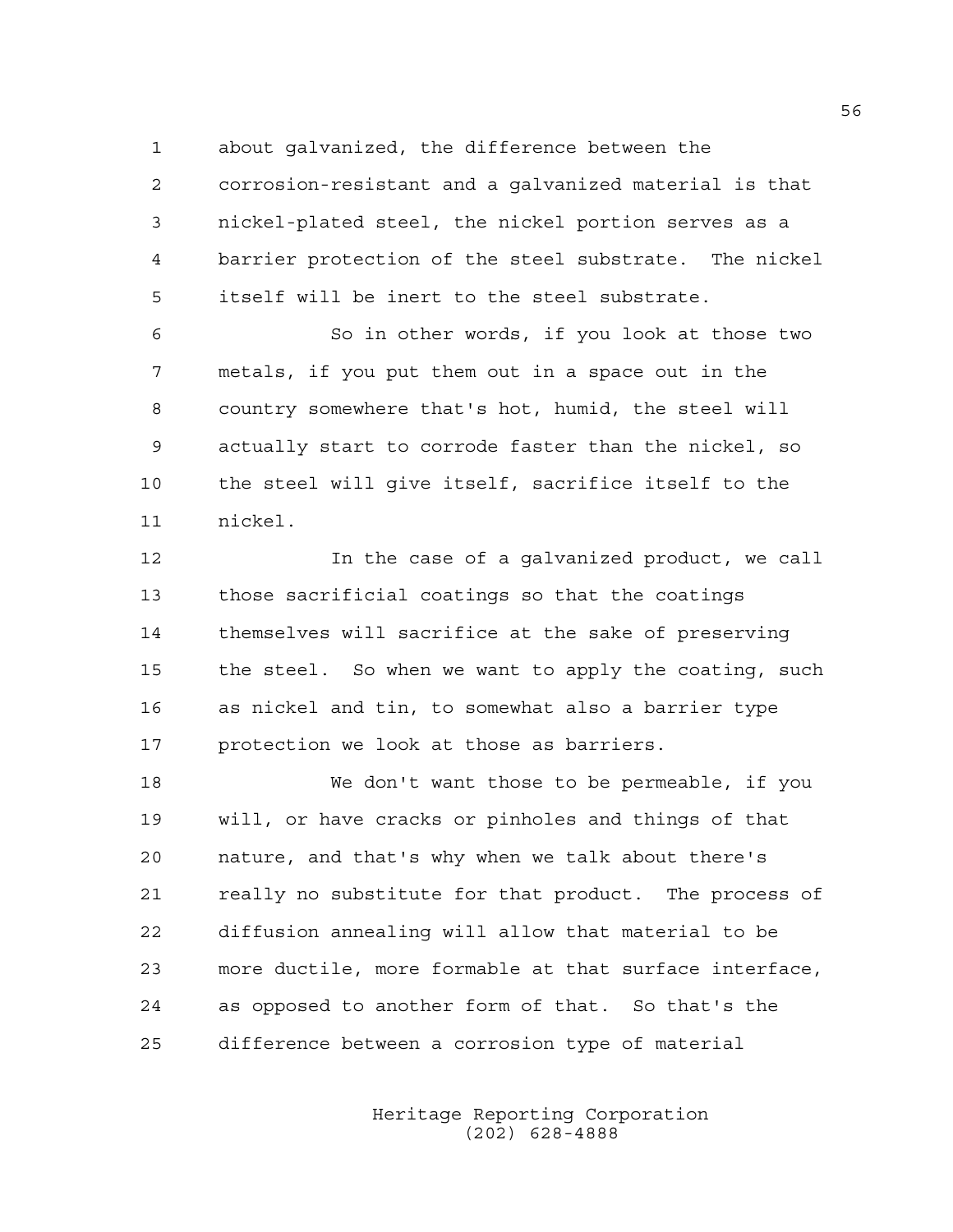1 resistant, as opposed to sacrificial, so I wanted to 2 give that clarity.

3 MR. JARVIS: A lot of our costs, employment 4 costs are fixed. Depreciation are fixed. A lot of 5 our external contracts that we have -- insurance, 6 property taxes we pay -- a lot of those are fixed. I 7 can give more details in the posthearing brief in 8 terms of a list of those and give the proportion of 9 those.

10 MS. HUGHES: Okay. Thank you. Yes. When 11 you give us your response in the postconference brief, 12 in addition to delineating the type of cost if you 13 could give a rough percentage or as close as you 14 could? Okay.

15 All right. Mr. Comly had asked what you 16 defined to be a healthy capacity utilization. I'd 17 like to know what you consider to be full capacity 18 utilization in this industry.

19 MR. JARVIS: When we schedule we look at 95 20 is as much as we can go. We don't want to schedule 21 beyond that. Because of the long lead times we can 22 have problems, and we want to be able to make sure 23 that we've got a bit of slack in there. Sorry.

24 VOICE: They can't hear you. 25 MR. JARVIS: Okay. Ninety-five percent.

> Heritage Reporting Corporation (202) 628-4888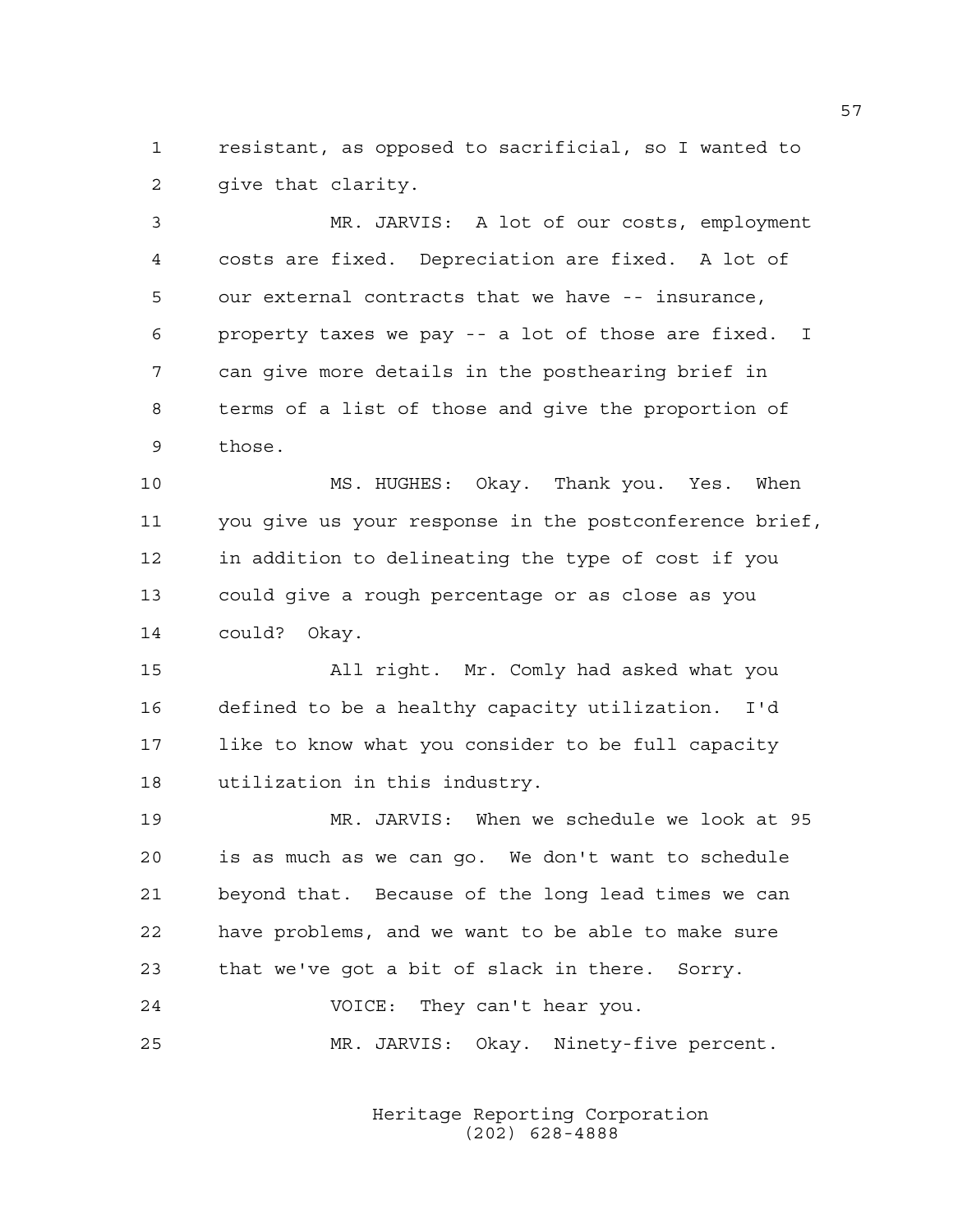1 That's what we would schedule to as a maximum. 2 MS. HUGHES: Okav. 3 MR. JARVIS: And determined in our capacity, 4 we take into account that we have down weeks. So we 5 have planned maintenance weeks during the year that we 6 will take out and certain units we will take down for 7 an eight hour turn each week, so that's factored in 8 our capacity, our ultimate capacity. 9 MS. HUGHES: And you had mentioned that you 10 had cut down on maintenance a bit -- 11 MR. JARVIS: Yes. 12 MS. HUGHES: -- to save cost. 13 MR. JARVIS: Yes. 14 MS. HUGHES: How so? 15 MR. JARVIS: We just put on the plant 16 engineer, we gave him a budget per month that he could 17 spend, which was considerably lower, so he had to 18 determine the priorities. Obviously we can do that 19 short term, but his list of work that he needs to do, 20 both essential replacements and also improvements, 21 that list is going to get longer and longer. 22 So you can do it for a short period of time, 23 but it's going to catch up with you. We talked a lot 24 about the quality. You know, we can't afford to mess 25 around with the equipment much and jeopardize the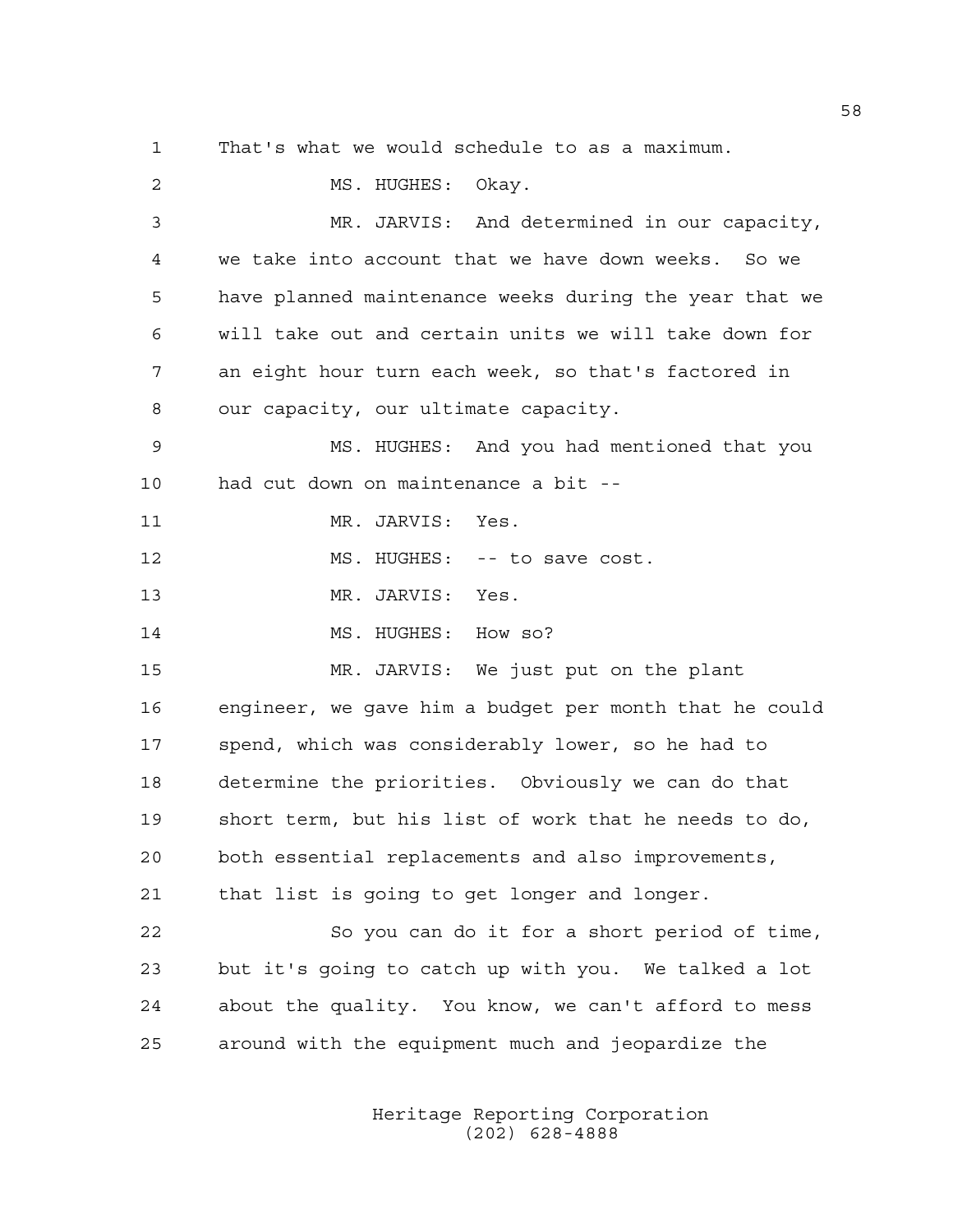1 quality, so if the equipment is not maintained in my 2 experience in the steel industry you can do it for a 3 short period of time, one year. Much more than that 4 you start having problems on the quality side.

5 MS. HUGHES: Okay. Thank you. Okay. Just 6 a couple more questions. Is there a business cycle in 7 this industry? There seems to be a seasonal component 8 it sounds like around Christmastime, people probably 9 buying heaps -- I know I do -- of AA batteries, and I 10 don't even have little kids.

11 So if you could confirm whether there is a 12 seasonal aspect to it and exactly when it starts and 13 ends and if you see that there's a general business 14 cycle at play I'd appreciate it.

15 MR. HARTMAN: Yes. In terms of a cyclical 16 market, the steel industry in general is classified as 17 a cyclical market. It will go up and down obviously 18 depending upon supply and demand.

19 We're further downstream in that process. 20 We're considered a finishing type entity. Because our 21 customer base is so much different than broad steel, 22 we're not exposed to the extent that those industries 23 are. That's one of the things that we've tried to 24 pride ourselves on is to take the ups and the downs 25 basically away from how we would approach that market.

> Heritage Reporting Corporation (202) 628-4888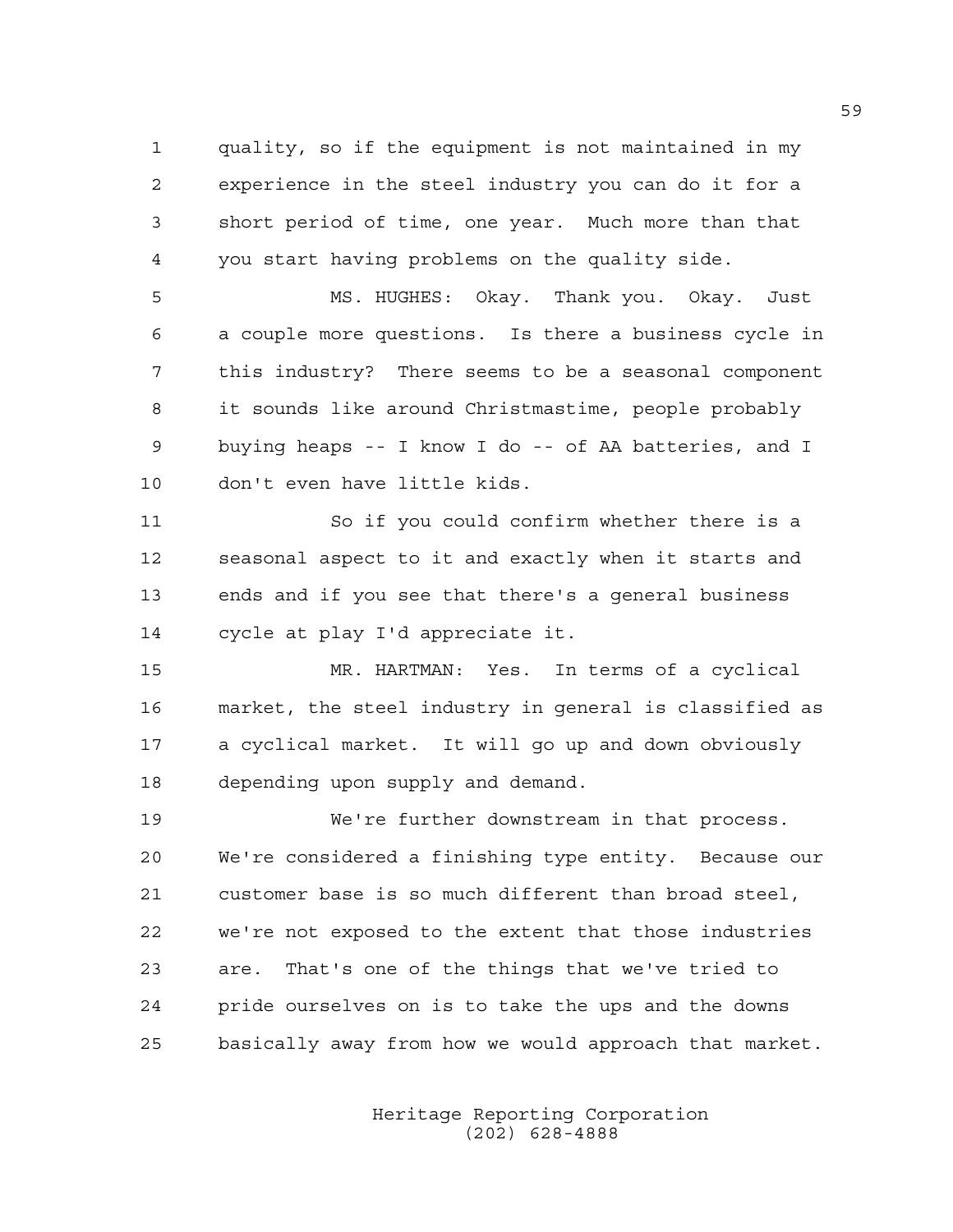1 Certainly if you go way back in time back 2 into the early 2000s we would operate and certainly 3 try to offer our customers a lot of transparency into 4 how we priced our materials. Therefore, we kind of 5 got away from that when the steel market in general in 6 2004 really spiked and supply and demand, really the 7 supply side of it was lower than the demand and prices 8 skyrocketed.

9 So we as an industry don't want to price our 10 products to where we would have high consumer type 11 products or automotive type contracts to where we'd 12 have to really increase the prices because the 13 tendency in our business is to have annual volumes 14 that are very steady.

15 And that's one of the reasons why over the 16 years basically we got away from that in 2004 as a 17 mechanism to always have a flat price, if you'd look 18 at it from that perspective, and that was one of the 19 reasons why both our customers and us worked together 20 on devising a mechanism that we touched upon earlier 21 in the pricing component to allow transparency to them 22 as costs would rise and fall from our end. We would 23 have that transparency in the marketplace.

24 The alternative to how we would do that is 25 what you talked about, the cyclical end of it. We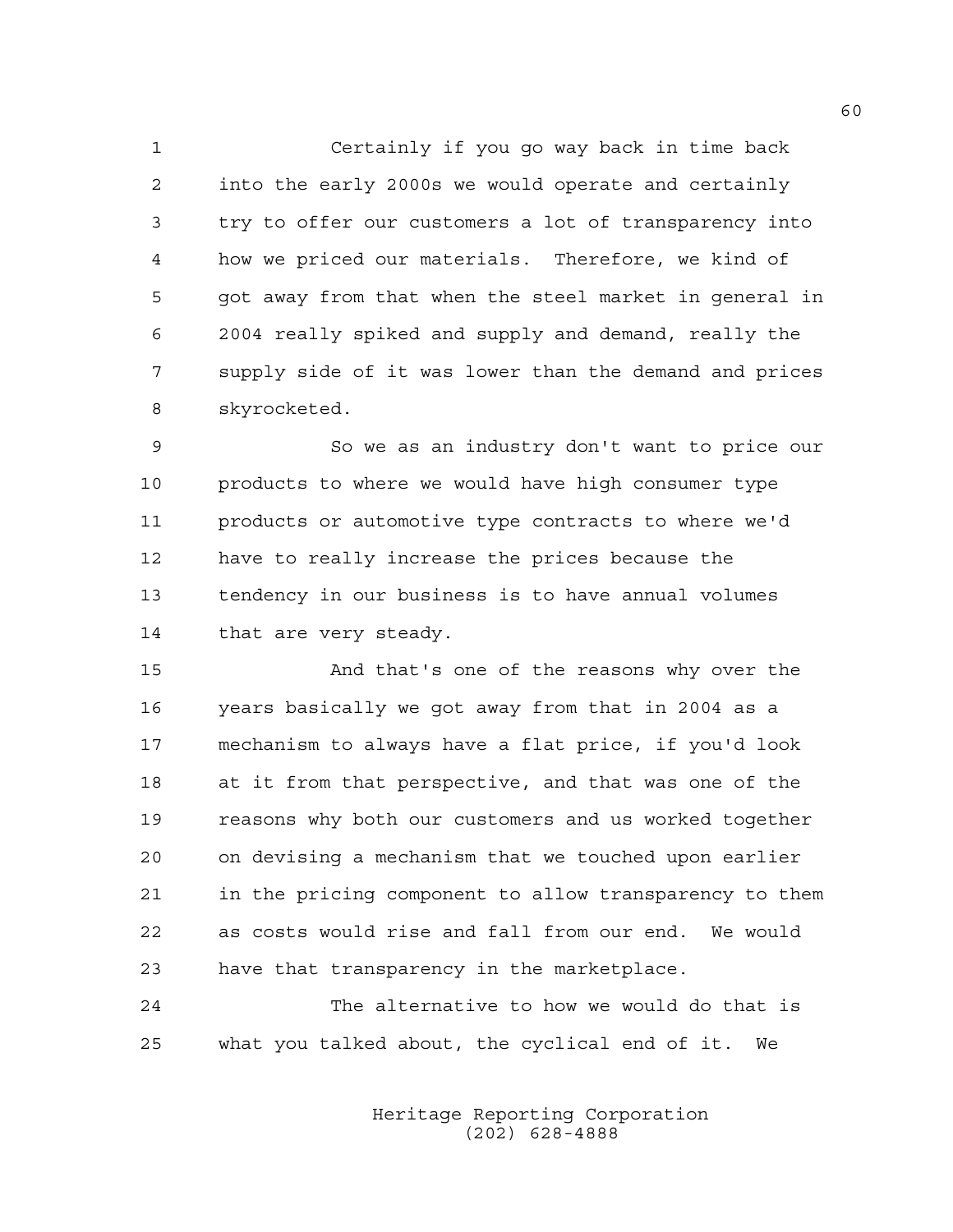1 would buy hot-band and then we would price our product 2 to our customers in relationship to how we bought that 3 hot-band, and if we did that on the open market in the 4 steel industry we would see the same rollercoaster 5 rides, the same cyclical pricing mechanism that exists 6 in the big steel industry. And it's really not how 7 our business model is set up, but we needed some 8 mechanism to basically take that into account.

9 MR. WILKES: This is Stephen Wilkes for 10 Thomas Steel. If I might add to that, Ms. Hughes? I 11 think that you've heard a little of the seasonal 12 aspect to our business driven by the holiday season, 13 by weather-related events, but I do believe that of 14 course our industry is subject, the diffusion-15 annealed, nickel-plated steel industry is subject to 16 business cycles.

17 Compared to perhaps the larger part of steel 18 products that the Commission has a great deal of 19 familiarity with, we're a little closer to consumer 20 drivers so that the way the broad economic business 21 cycle might impact this might be a little different 22 from let's say an industrial driven demand.

23 MS. HUGHES: Okay. So hurricane season then 24 would be a big deal for you perhaps?

25 MR. HARTMAN: Right.

 Heritage Reporting Corporation (202) 628-4888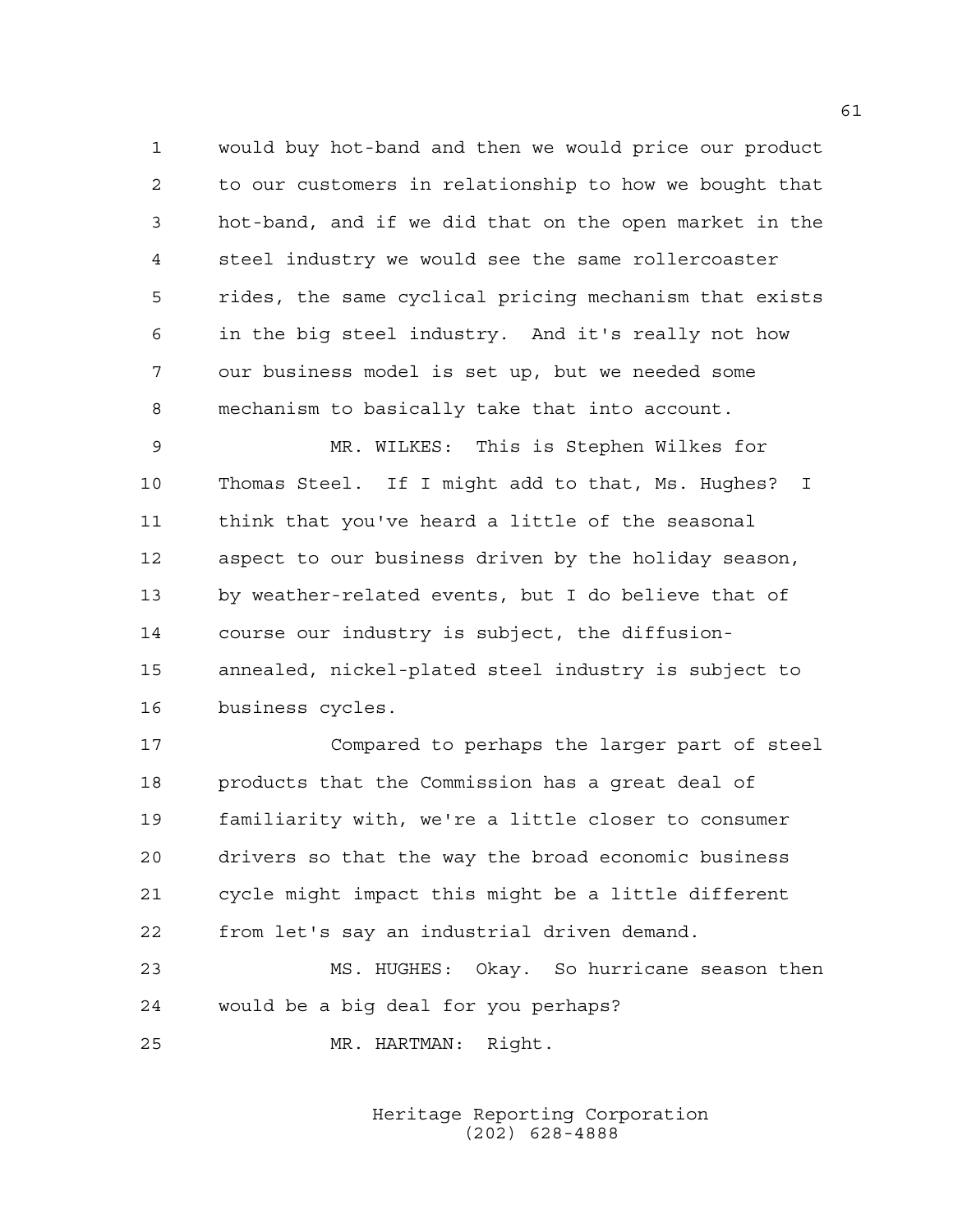1 MS. HUGHES: And what, that starts 2 October-ish? 3 MR. HARTMAN: Yes, really October. 4 MS. HUGHES: August? 5 MR. HARTMAN: Yes. So how we would 6 certainly prepare ourselves for that is we want to 7 have more flexibility in our operations. We would 8 potentially build a little bit more stock levels to be 9 available on a short-term basis to be able to respond 10 to changes in market demands, and it's really a 11 practice that's worked well. 12 MS. HUGHES: And this would be for however 13 your product is formulated for the As, the Cs, the Ds? 14 You'd stock them all up or whatever you're doing to 15 prepare for that? 16 MR. HARTMAN: Right. Right. And certainly 17 our customers would also let's say raise their level 18 of inventories to coincide with the potential increase 19 in their demands as well, so it's more or less a total 20 industry upswing that occurs during certain seasons, 21 and other times of the year it doesn't quite need that 22 level of inventory. It's not as busy. 23 And automotive is somewhat similar to that 24 too; that although it's flat and the products that we 25 sell -- I mean, the car sales and the industry there

> Heritage Reporting Corporation (202) 628-4888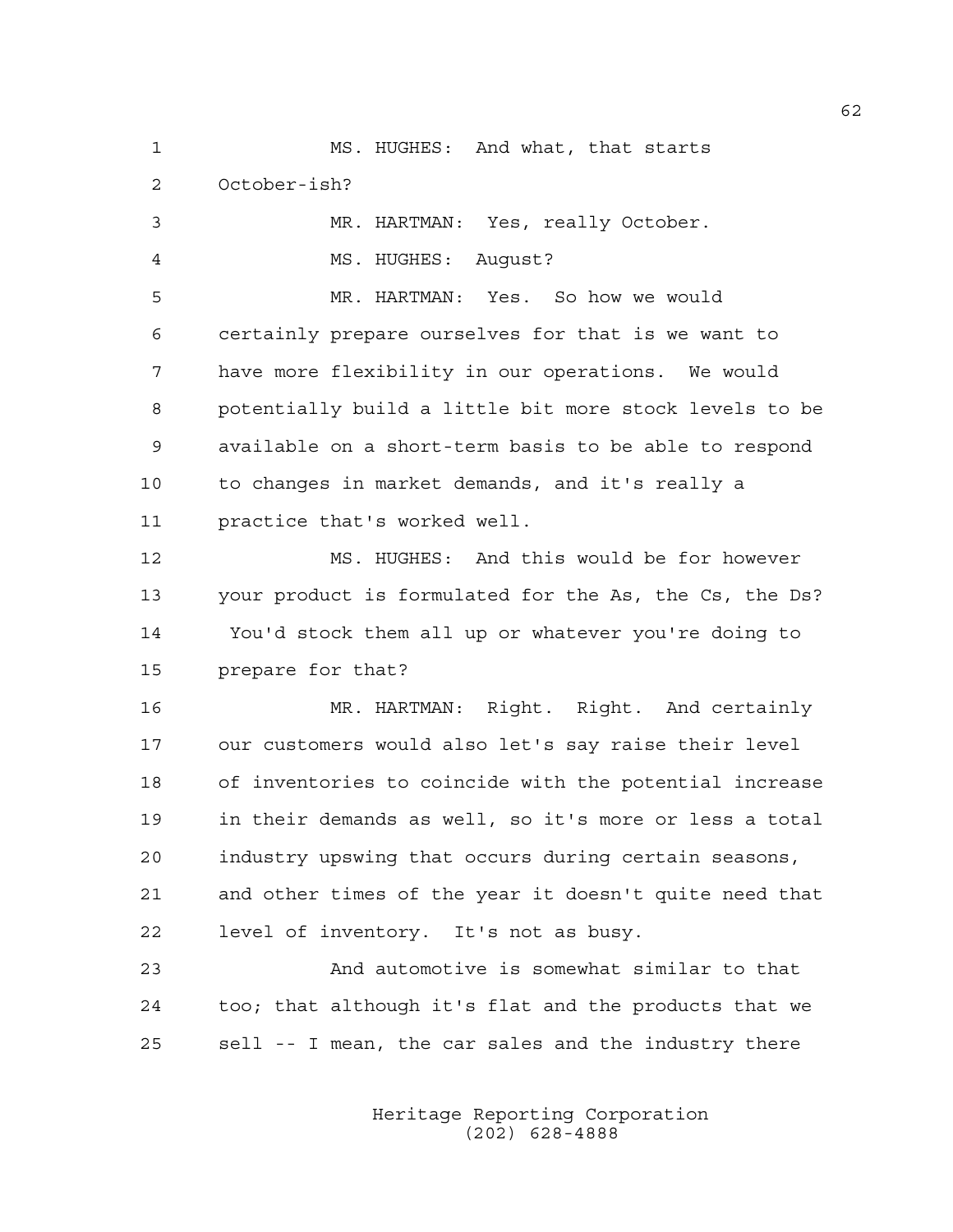1 -- will have an impact on that.

| 2  | MS. HUGHES: Okay. Thank you. Just one                  |
|----|--------------------------------------------------------|
| 3  | more question, and I apologize to my colleague, Mr.    |
| 4  | Benedetto, because I know this is really his area, but |
| 5  | I'm old and I forget things and in case he doesn't ask |
| 6  | I want to make sure I find out what the answer is.     |
| 7  | So, it sounds like there's some give and               |
| 8  | take when prices are negotiated. It sounds like it's   |
| 9  | over a period of time. So when you're negotiating      |
| 10 | prices with your customer are the customers also       |
| 11 | negotiating with another supplier kind of at the same  |
| 12 | time, or are they just kind of trying to get the best  |
| 13 | price from you and have some notion or maybe there's   |
| 14 | industry chatter or something that goes on and they    |
| 15 | stop with you if they get a good price, or is there a  |
| 16 | bunch of give and take going back and forth kind of    |
| 17 | thing over a period of time?                           |
| 18 | MR. HARTMAN: Yes. That's a good point. It              |
| 19 | really comes down to the actual prices on how those    |
| 20 | are constructed and offered to them.<br>There is a     |
| 21 | little bit of give and take, if you will, but          |
| 22 | certainly it's much more competitive now than it ever  |
| 23 | was.                                                   |
| 24 | You know, the fact that there's more                   |
| 25 | competitors that we see in that industry forcing the   |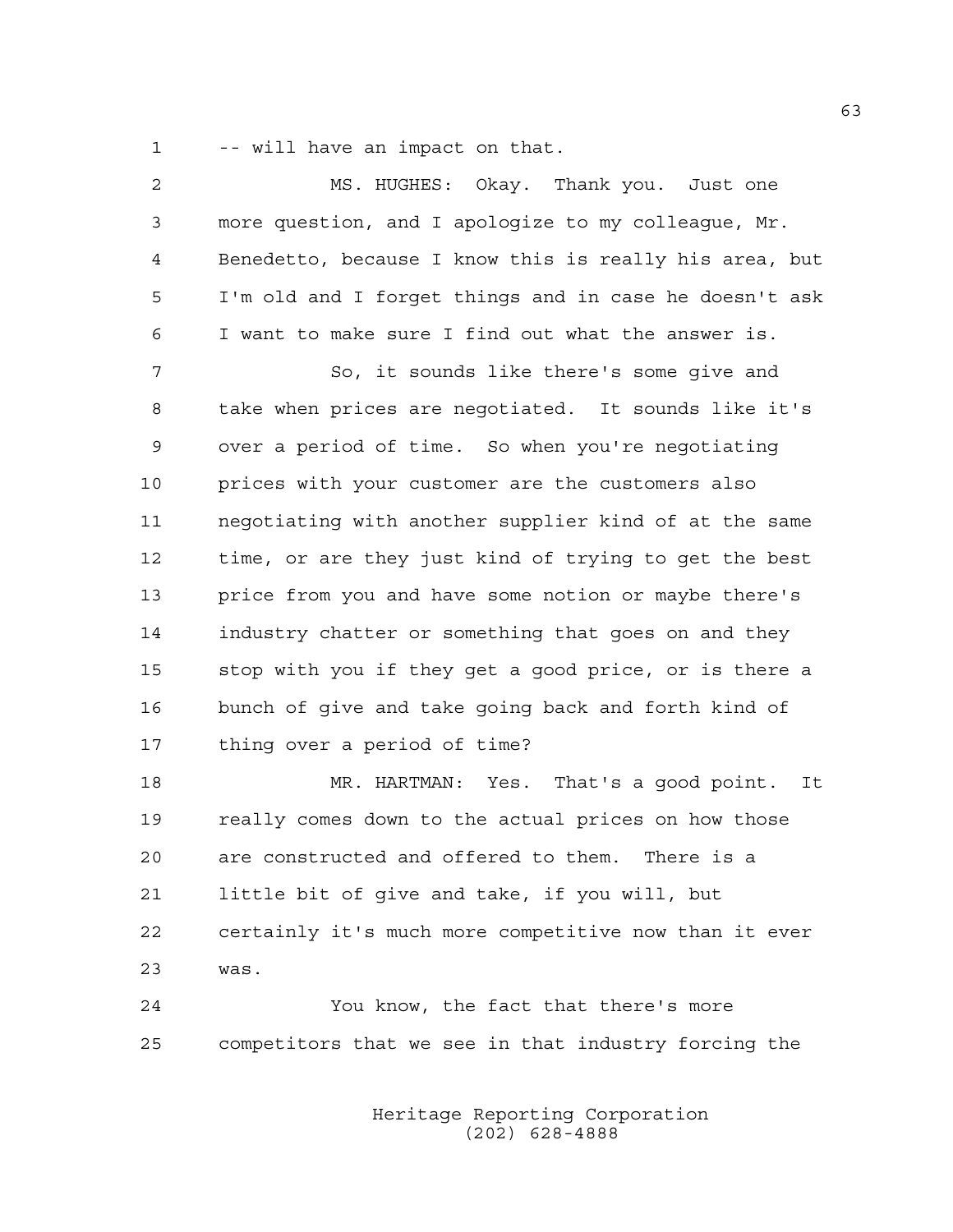1 pressure on us, it's really become here's your office. 2 You make your decisions based on that more so than 3 what it ever has been.

4 MS. HUGHES: Okay. Okay. I'm sorry. One 5 more question. So being that you just said that 6 there's more competition than there had been, but 7 there's still a small amount of number of competitors. 8 So would you be aware of who your competitors would 9 be when you're negotiating for a certain chunk of 10 business?

11 MR. HARTMAN: For the most part, yes. 12 MS. HUGHES: Yes. Okay.

13 MR. HARTMAN: Yes. We look at the industry. 14 We look at certainly the marketplace. We get 15 feedback that certainly they're going to pursue other 16 supply, potential routes, things of that nature. So 17 we have a good pulse, if you will, of what's going on 18 in our industry.

19 MS. HUGHES: So your buyer comes back to you 20 and says look, I think you can do better on price 21 because I've talked to someone else. You've got an 22 idea who someone else is?

23 MR. HARTMAN: Sure.

24 MS. HUGHES: Okay. Thank you for all your 25 answers.

> Heritage Reporting Corporation (202) 628-4888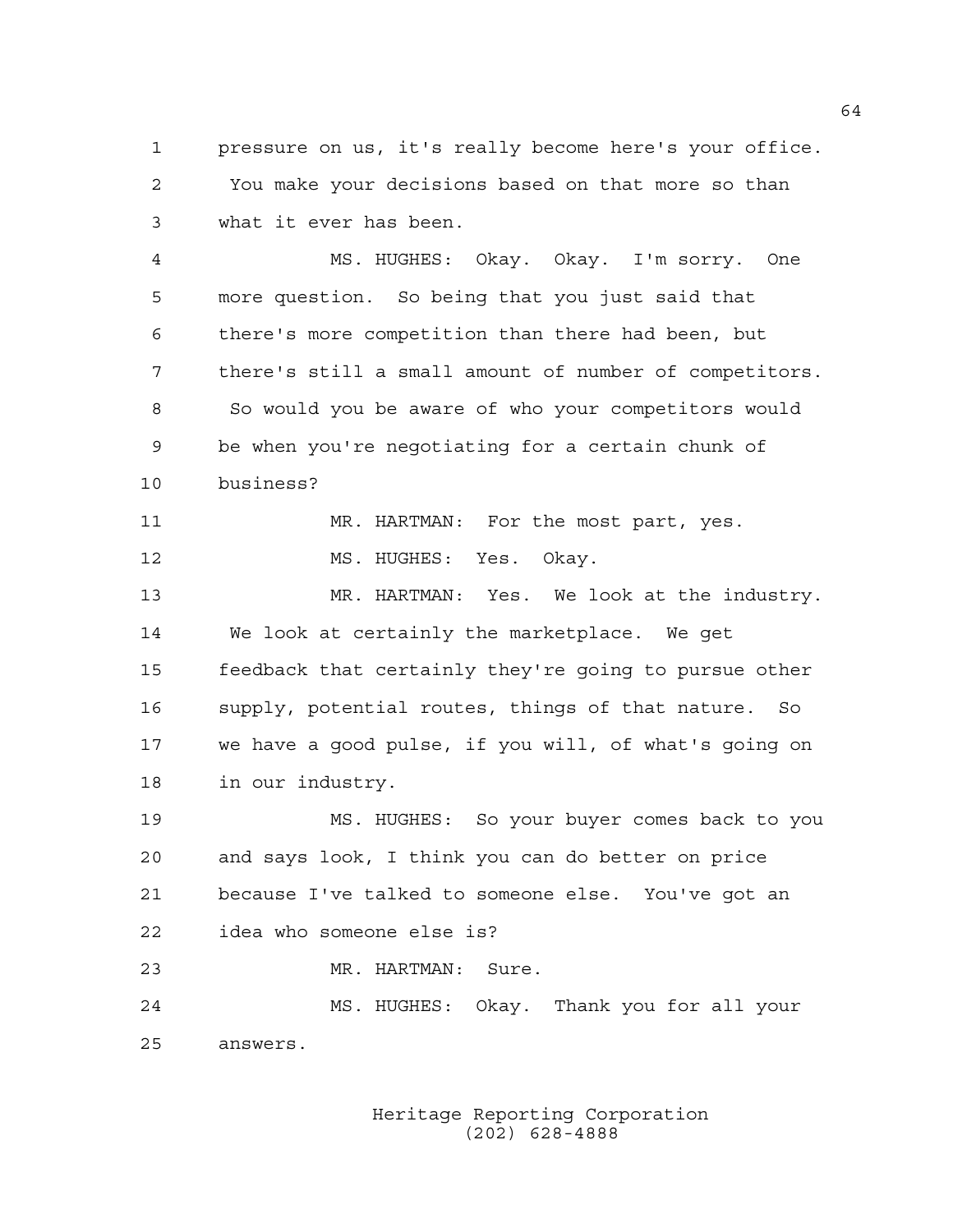1 MS. DeFILIPPO: Thank you, Ms. Hughes. 2 We'll now turn to our economist, Mr. Benedetto, and 3 see if he has any questions left after Rhonda asked 4 them.

5 MR. BENEDETTO: Thank you all very much for 6 coming here today. I think some of my questions are 7 going to touch on confidential information, so if they 8 do please just say so and answer them in your brief 9 later.

10 My first question is do you sell product 11 that's already slit for the purchaser, or does the 12 purchaser slit it? And if so, how does that impact? 13 In our pricing data we asked for particular products, 14 but we didn't say anything about how wide they would 15 be. So are some sellers selling a product that's 16 already slit while others are selling something that's 17 wide? I mean, does that affect the price that people 18 are getting?

19 MR. HARTMAN: Yes. Yes. Those are all 20 included as part of our sale. The capabilities exist 21 within our facility, as well as our competitors. The 22 market as it's constructed and pretty much how we do 23 business is we will do those components. We will have 24 a full product offering. So if somebody wants to buy 25 something that's wide that's unslit we can offer that.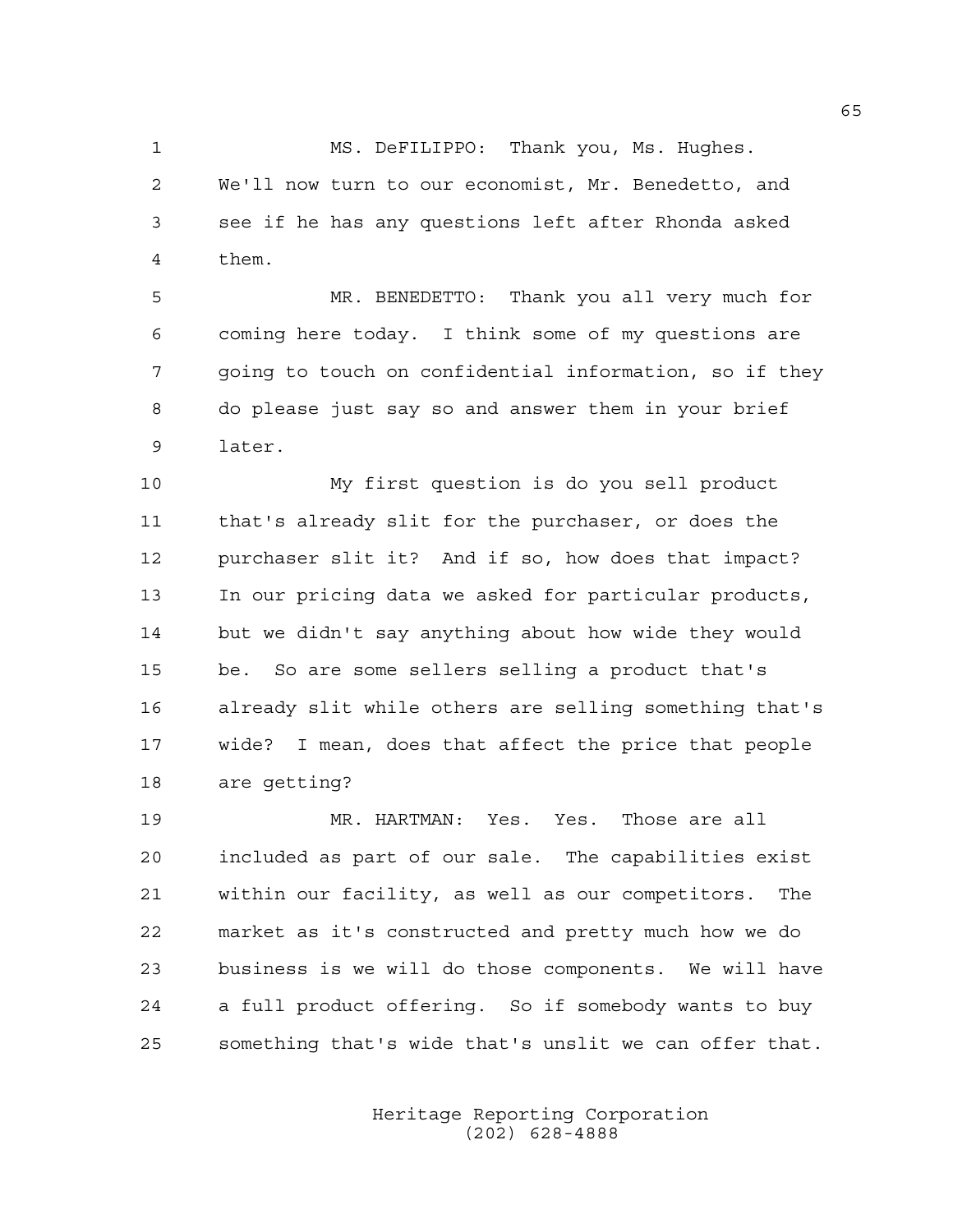1 We just bypass that operation. But we don't utilize 2 the services of an outside entity to do any of the 3 slitting.

4 To give you a little bit of insight into how 5 we would look at our pricing or how it's priced in the 6 industry is it's pretty much tied into the material 7 thickness and the nickel thickness are the main 8 drivers for cost. Certainly there's a slitting 9 component cost to that, but it's relatively small in 10 the grand scheme of how that price is constructed. 11 MR. BENEDETTO: Okay. Anything else here? 12 MR. CANNON: Mike, our products that we 13 reported and the pricing products. Is it slit or 14 unslit material? 15 MR. HARTMAN: Those are slit products. 16 MR. CANNON: Great. 17 MR. BENEDETTO: Okay. Thank you. 18 MR. CANNON: Do we do the slitting? It 19 doesn't have to be slit by someone else, correct? 20 MR. HARTMAN: Correct. Yes. We have 21 capability entirely within us. 22 MR. CANNON: Is that what you wanted to 23 know? 24 MR. BENEDETTO: Yes. That's another part of 25 it, yes. Thank you.

> Heritage Reporting Corporation (202) 628-4888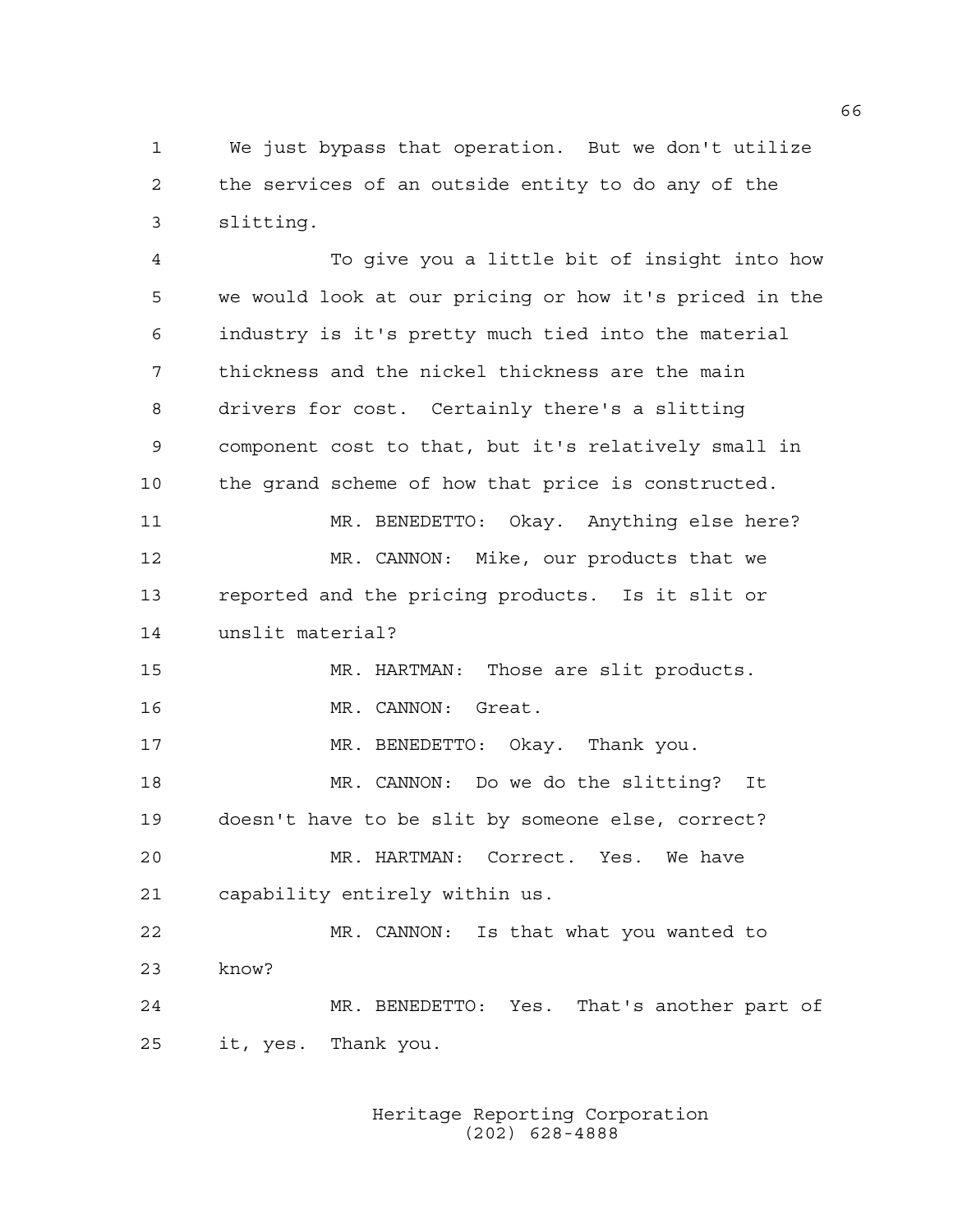1 So this morning we heard that this idea of 2 having surcharges might have come from you all and you 3 all denied it sort of in your testimony. When did you 4 start using formulas, and is that something that has 5 gone on for a long time in the market, including from 6 other places other than yourself?

7 MR. HARTMAN: We've used surcharges, yes, 8 for as long as I've been at Thomas Steel. Sometimes 9 they become in effect. Nickel has been one that's 10 certainly been around for many, many years; the 11 hot-band aspect. As I mentioned, we had movements 12 that were tied in to WEFA, right, Stephen?

13 MR. WILKES: Yes We had index movements at 14 one point in our price construction.

15 MR. HARTMAN: Right. So they've been around 16 for quite some time. The mechanism that we're using 17 right now is really one that we started to develop in 18 let's say the 2009 timeframe, and by the time it came 19 to fruition it was in the 2010-2011 timeframe.

20 MR. BENEDETTO: That you're saying is pretty 21 similar to what happened before? In other words --

22 MR. HARTMAN: Yes. They're all designed 23 around tying it back to an index, whether it's iron 24 ore, coke and coal. Those drivers would have been 25 very similar I guess to what we had before.

> Heritage Reporting Corporation (202) 628-4888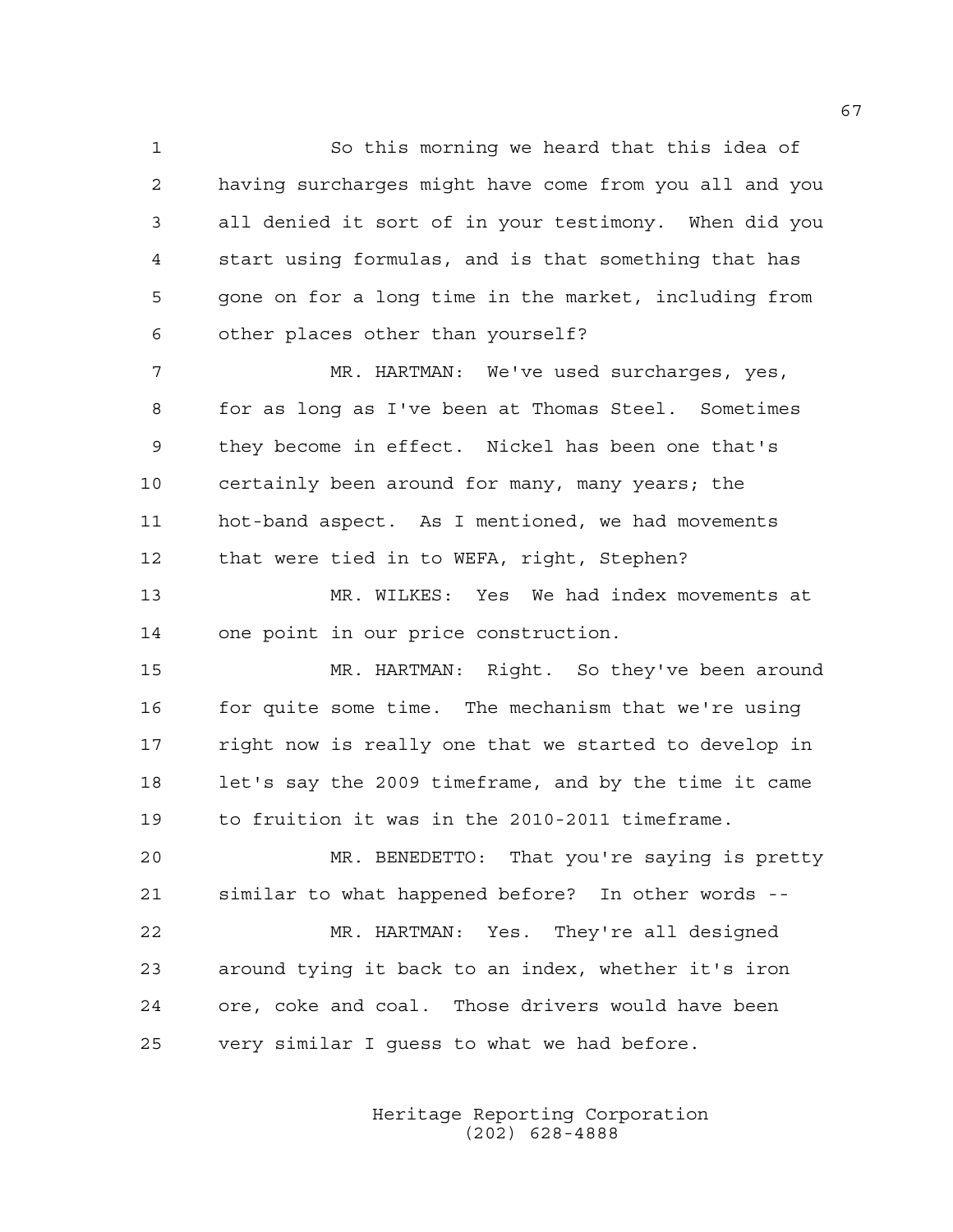1 MR. CANNON: Correct me if I'm wrong, but 2 isn't this something that's pretty common in 3 corrosion-resistant like in template you see 4 surcharges? 5 MR. HARTMAN: Yes. There's surcharges that 6 exist on almost all metals to a certain extent. I 7 mean, I guess in an ideal case you would just have an 8 all-in price and you wouldn't need to have the 9 fluctuations that exist there. 10 It depends a little bit on how extensive 11 those movements may be and how much transparency does 12 the customer really want to see in various aspects of 13 those drivers. 14 MR. WILKES: Mr. Benedetto, Stephen Wilkes 15 for Thomas Steel. If I might add? And Mike can 16 correct me if I'm wrong here. 17 The surcharge that is being spoken about 18 relating to coking coal price movements and iron ore 19 price movements, that was instituted at a time when 20 hot-band prices, because of movements in raw 21 materials, became extremely volatile and the concept 22 behind it was to try to reduce the exposure to that 23 kind of volatility. Would that be a correct 24 statement, Mike? 25 MR. HARTMAN: Yes. That's correct.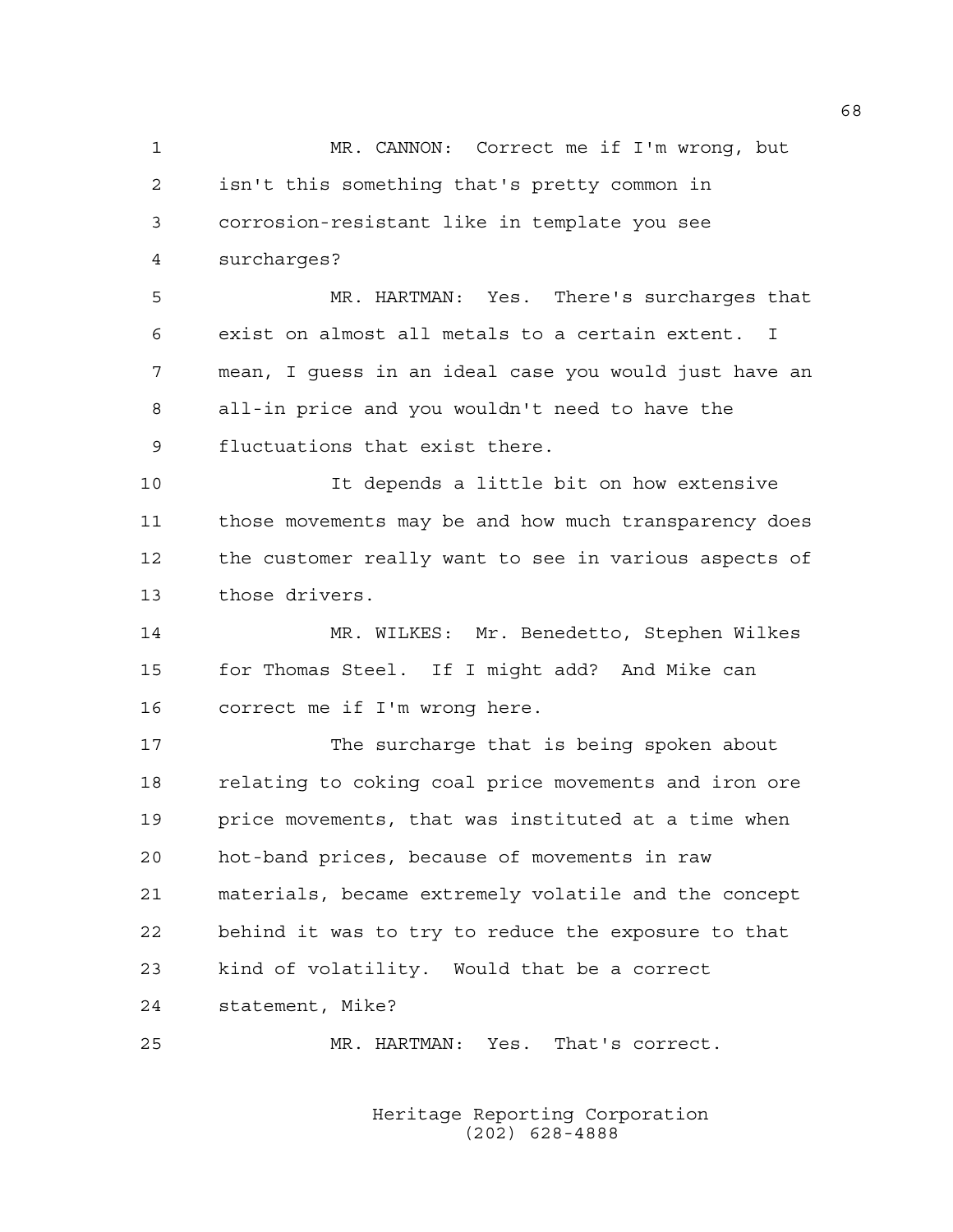1 MR. BENEDETTO: Okay. Thank you. And I 2 think also this morning we heard that I think what was 3 being said was that you buy your raw materials from a 4 related party, and I think your response was well, 5 look at the pricing. The surcharges cover this or the 6 surcharges are given to us based on some outside 7 indexes.

8 And this is probably a confidential 9 question, but are you basically saying that this is 10 true; you do buy raw materials from a related party, 11 but the surcharges then are given to us from outside 12 or given to us from the customer?

13 MR. HARTMAN: At Thomas Steel we manufacture 14 a multitude of different products and we have domestic 15 sources for hot-band, as well as our own parent 16 company for hot-band. We have similar mechanisms that 17 exist for raw material adjustments in everything that 18 we do.

19 So it's not only in the nickel-plate 20 product. It's in a nickel-zinc product that we have. 21 It's in a cold-rolled product that we have. So it's 22 not unique just to the battery industry on how we 23 would have a surcharge applied as movements go up and 24 down related to either anodes or raw materials, i.e. 25 hot-band.

> Heritage Reporting Corporation (202) 628-4888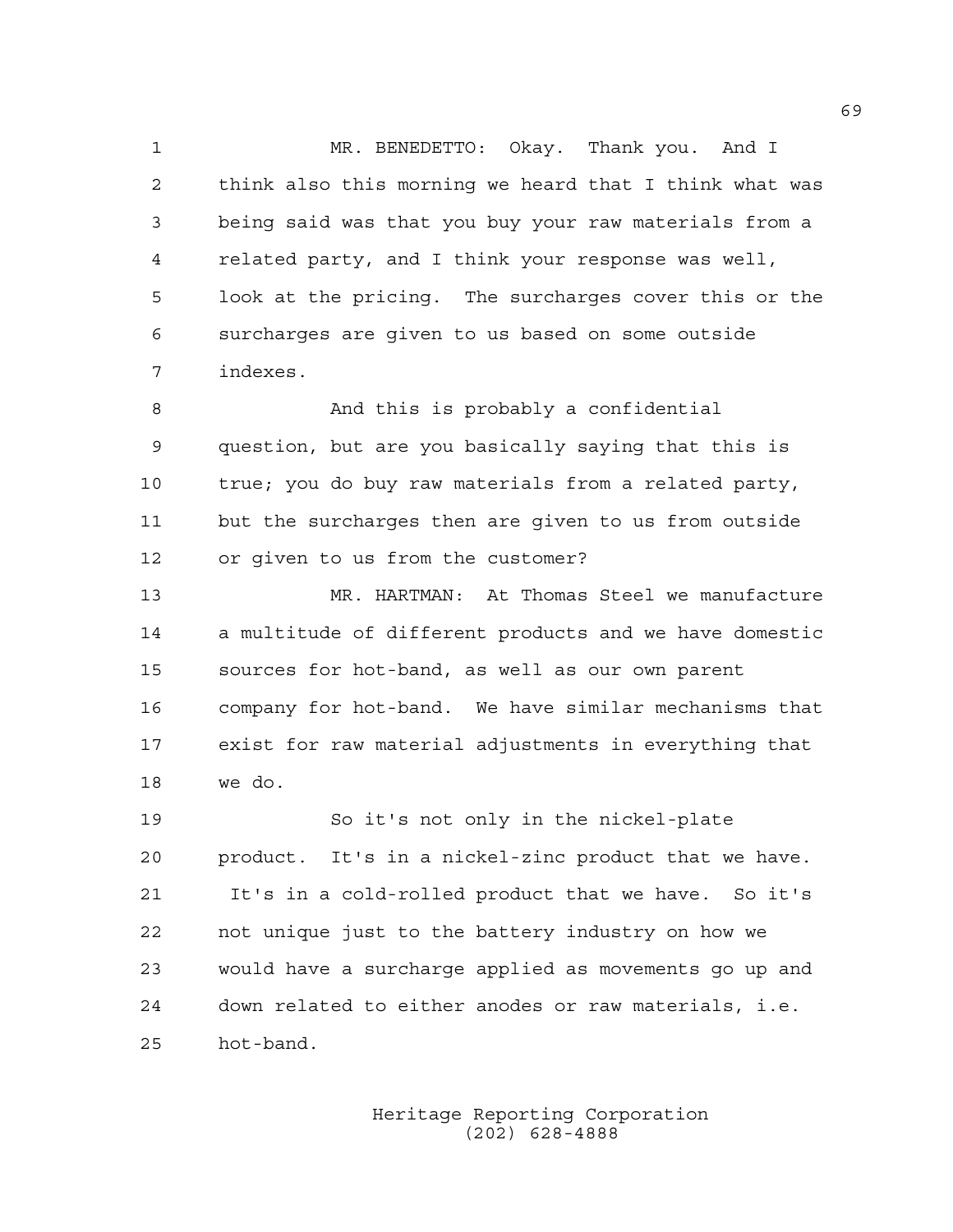1 So to answer the question directly, we buy 2 material from domestic entities for diffusion-3 annealed, nickel-plated steel end users and we buy our 4 parent company material for diffusion-annealed, 5 nickel-plated steel as well.

6 MR. CANNON: So I think we can try to 7 elaborate in the postconference, but the surcharge 8 mechanism is like a formula and it's sort of 9 fractional, it's a small amount, adds on to the price. 10 It's driven by changes in a published index for iron 11 ore and for coking coal. The actual costs that our 12 related party has making hot band might not move 13 exactly the way iron ore and coking coal do.

14 So if what you're asking is are those the 15 same, not necessarily. In other words, our costs 16 could be, our actual costs could be different than the 17 prices for iron ore and coking coal, which are driven 18 by a market, right, but they move, they tend to move 19 in the same way, generally, and so that sort of 20 protects them from big changes in hot band costs, 21 right? They're buying hot band. This surcharge helps 22 to protect them from a movement, right?

23 Now, the customer doesn't necessarily set 24 the surcharge. I don't think that's really accurate. 25 They propose it. It's part of the negotiation. Like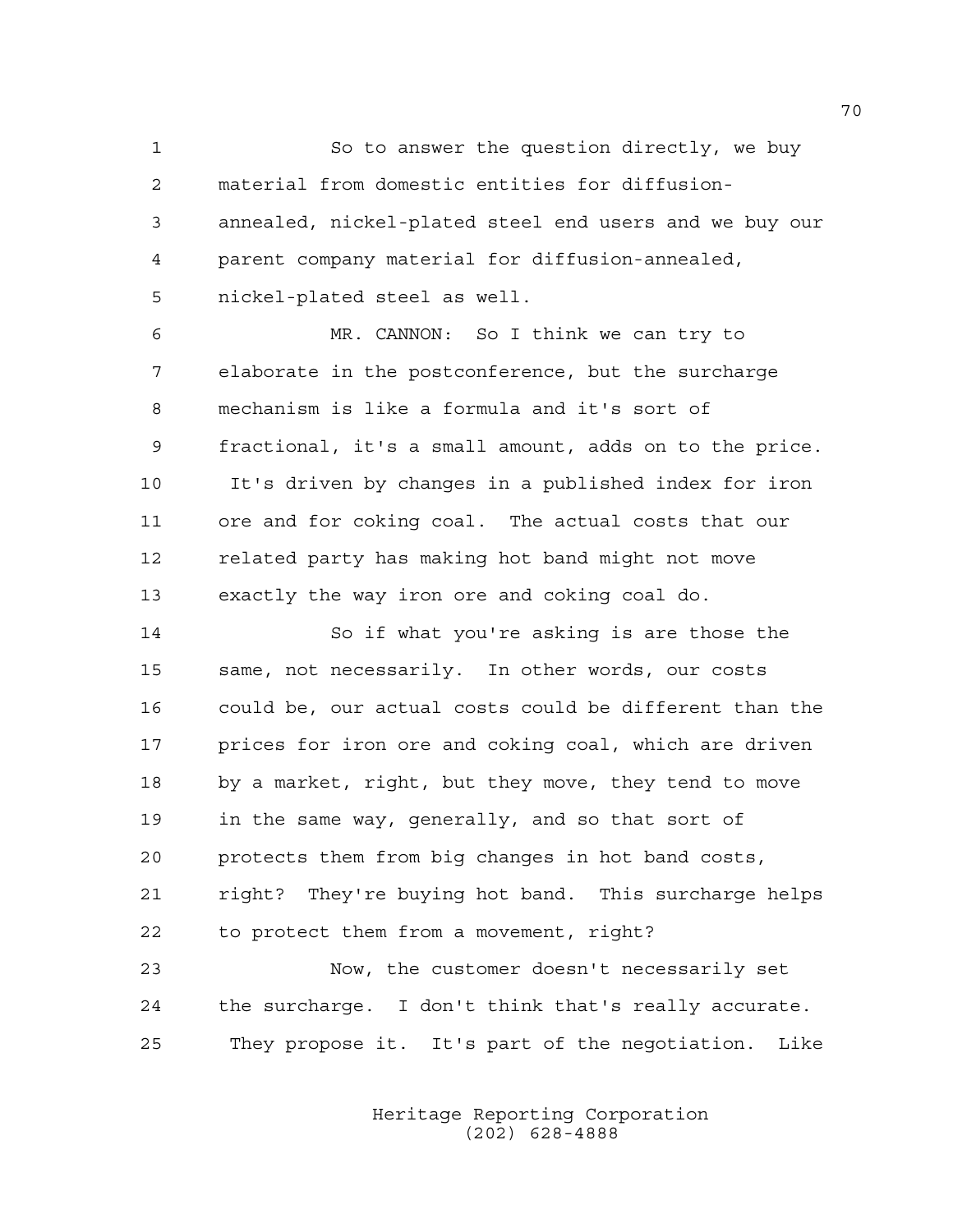1 what will the formula be, right?

| 2              | What the customer does in terms of our                 |
|----------------|--------------------------------------------------------|
| 3              | example, like the template, the confidential sheet,    |
| $\overline{4}$ | that's a different issue. They're asking us to         |
| 5              | essentially, they want to be able to see what the      |
| 6              | price is with all of that stripped out, right, because |
| 7              | they want to be able to compare what our base price is |
| 8              | without a surcharge, without these factors, to what    |
| 9              | the Japanese price is on an equivalent basis. I mean   |
| 10             | that's what that's about and not that exhibit, right?  |
| 11             | It's not that they are dictating the                   |
| 12             | surcharge to us. We are proposing a base and a         |
| 13             | surcharge, a formula. We come to them with this.       |
| 14             | MR. BENEDETTO: Actually, that builds to                |
| 15             | another question I was going to ask. From that         |
| 16             | template, and I realize again this may get into        |
| 17             | confidential information, from my understanding from   |
| 18             | what you're saying is most of the negotiation centers  |
| 19             | on the base price and not on the surcharge. Is that a  |
| 20             | correct characterization of what you're saying?        |
| 21             | MR. HARTMAN: Yeah. As we've referenced                 |
| 22             | there, the base price is really the bulk of what will  |
| 23             | construct our overall pricing, and then the surcharge  |
| 24             | or the adjustment mechanisms will move up and down,    |
| 25             | but it's certainly a portion or a fraction of what     |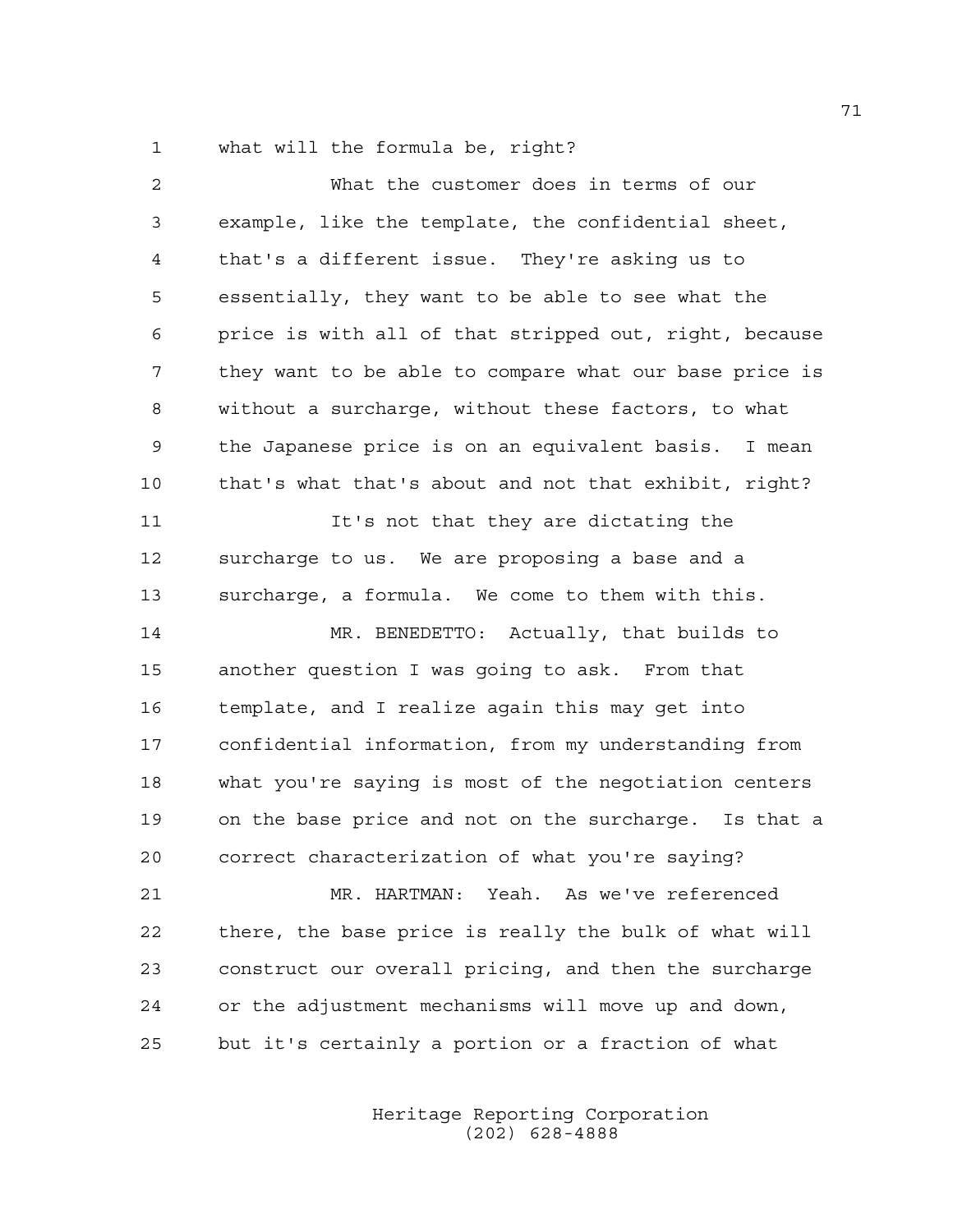1 that base price is established at.

| 2  | MR. BENEDETTO: Okay. To switch gears a                 |
|----|--------------------------------------------------------|
| 3  | little bit, I heard a couple different numbers today   |
| 4  | so let me make sure I understand this correctly.       |
| 5  | You're saying that -- and these are all in the rough   |
| 6  | -- roughly 95 percent of the market for nickel plate   |
| 7  | is batteries and roughly five percent goes to autos,   |
| 8  | and of that battery market, 90 percent of it is        |
| 9  | alkaline and 10 percent of it is lithium. Was that     |
| 10 | the right break out of those two numbers? Okay. I'm    |
| 11 | seeing people nodding yes, so.                         |
| 12 | MALE VOICE: That's correct.                            |
| 13 | MR. BENEDETTO: Okay. Then one other thing              |
| 14 | about that template. I'm sorry to come back to the     |
| 15 | template for a second, and you can answer this         |
| 16 | confidentially, but do you price delivered? Because I  |
| 17 | think that fourth column was talking a little bit      |
| 18 | about delivery. You don't have to answer that here if  |
| 19 | that -- please answer that in your brief.              |
| 20 | MR. CANNON:<br>We'll answer that.                      |
| 21 | MR. BENEDETTO: Okay. Two more questions.               |
| 22 | So you mentioned that other Japanese tin mill          |
| 23 | producers could consider getting into this industry.   |
| 24 | Have other U.S. tin mill producers, to your knowledge, |
| 25 | considered getting into this industry as well?         |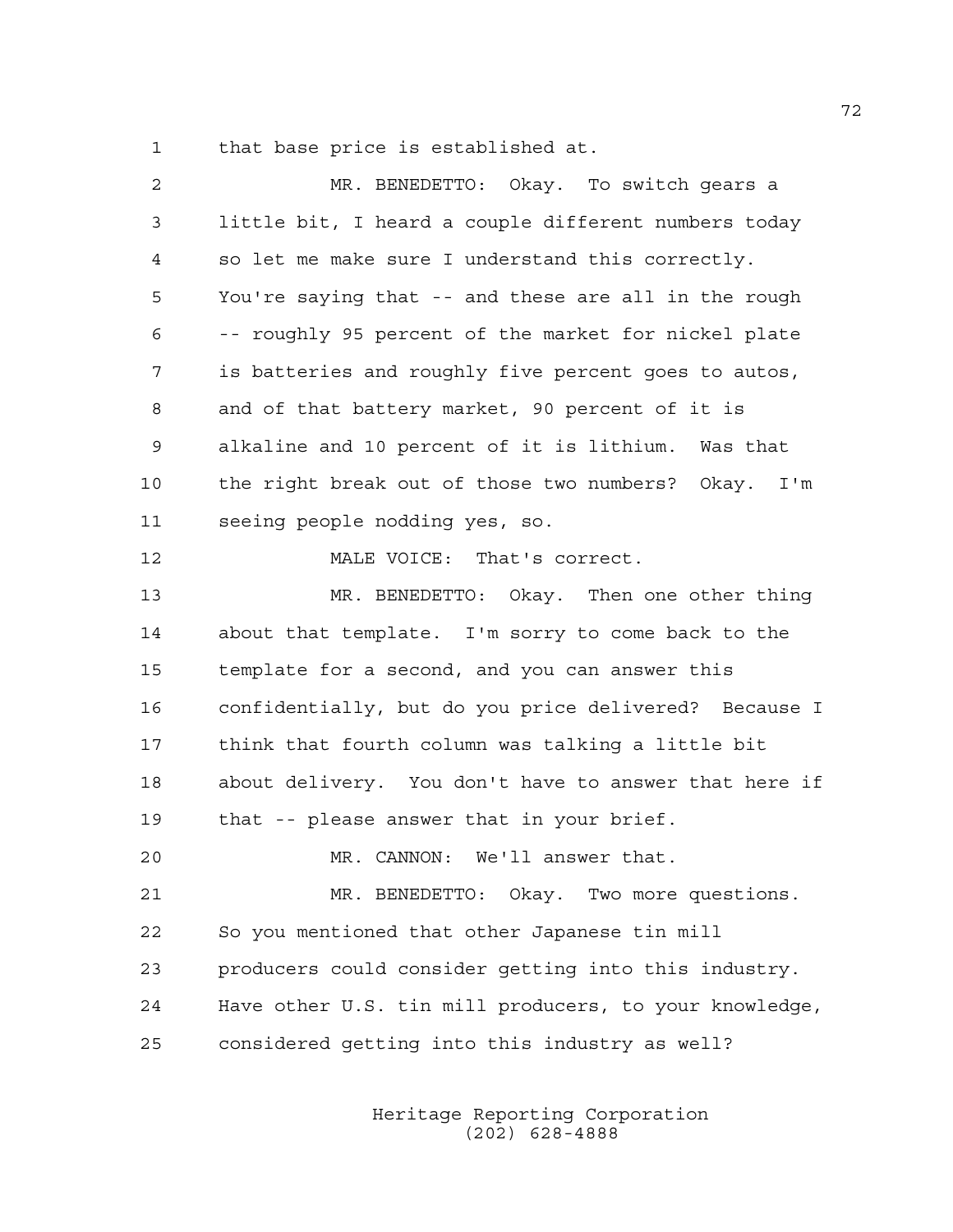1 MR. WILKES: Not to our knowledge. No, sir. 2 MR. BENEDETTO: Okay. Then final question, 3 you mentioned that the battery makers are now using 4 thinner gauges of nickel plate and I'm just wondering, 5 when they do this do you think product quality is 6 dropping or is there something different about the 7 nickel plate you're selling them now that allows them 8 to use a thinner gauge and get the same result from 9 it?

10 MR. HARTMAN: In those instances, product 11 quality is actually increasing. The demands on 12 materials as they go thinner and thinner are higher 13 than they are on thicker materials, but in general, 14 the quality levels of the production of nickel-plated 15 steel need to be extremely high.

16 It's a high value add product, if you will, 17 in relationship, as we've stated, to tin, for example, 18 and certainly therefore it allows the battery 19 manufacturers or, in general, automotive industries to 20 reduce weight or increase performance, if you will, 21 with thinner materials, so it's actually a higher -- 22 MR. BENEDETTO: So it's actually as it gets 23 thinner, the product quality goes up. Does that make 24 it more difficult for you to make then, or more 25 expensive to make?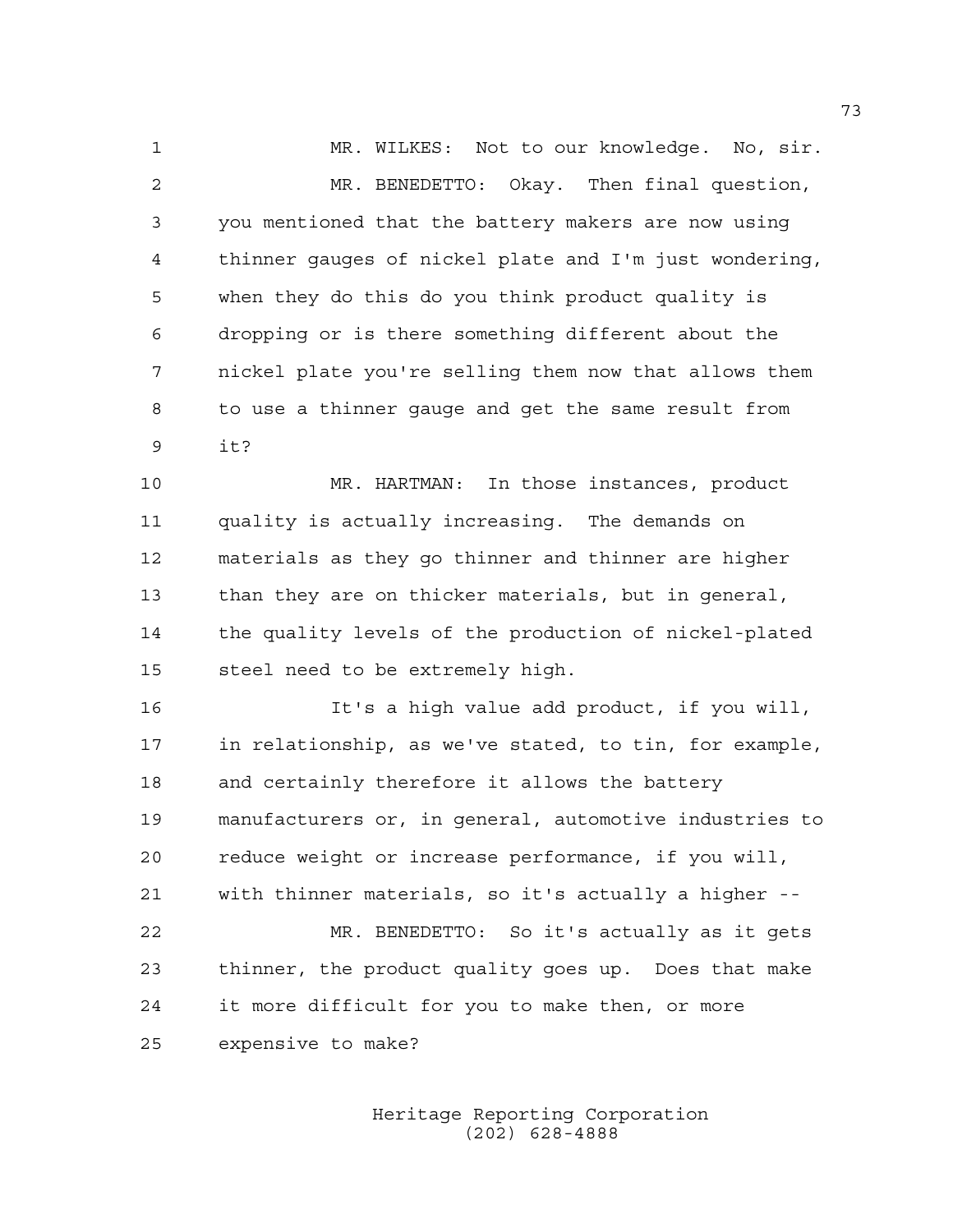1 MR. HARTMAN: It's certainly more expensive 2 for us to make. Right. 3 MR. BENEDETTO: Thank you very much for your 4 time, and I appreciate all your answers. 5 MS. DEFILIPPO: Thank you, Mr. Benedetto. 6 Mr. Boyland? 7 MR. BOYLAND: Good morning. Thank you for 8 your testimony. I've already sent the company follow-9 up questions which I appreciate your time considering 10 and responding to. A couple of questions, one that 11 John sort of brought up regarding the nickel and the 12 steel component of the raw material. 13 The company in the petition submitted 14 information which broke out raw material cost into the 15 nickel and the steel component. When I look at public 16 pricing indices for nickel and hot-rolled steel what I 17 see, and again, this is all confidential, but the 18 general pattern and the averages that I'm calculating 19 for nickel appear to be in about the same range of 20 what's being reported, the same trend. 21 So the question is for the steel component 22 I'm seeing a slightly different trend, and this is, 23 you know, to what extent you want to answer the 24 question now or later, but the question is what 25 accounts for that difference?

> Heritage Reporting Corporation (202) 628-4888

74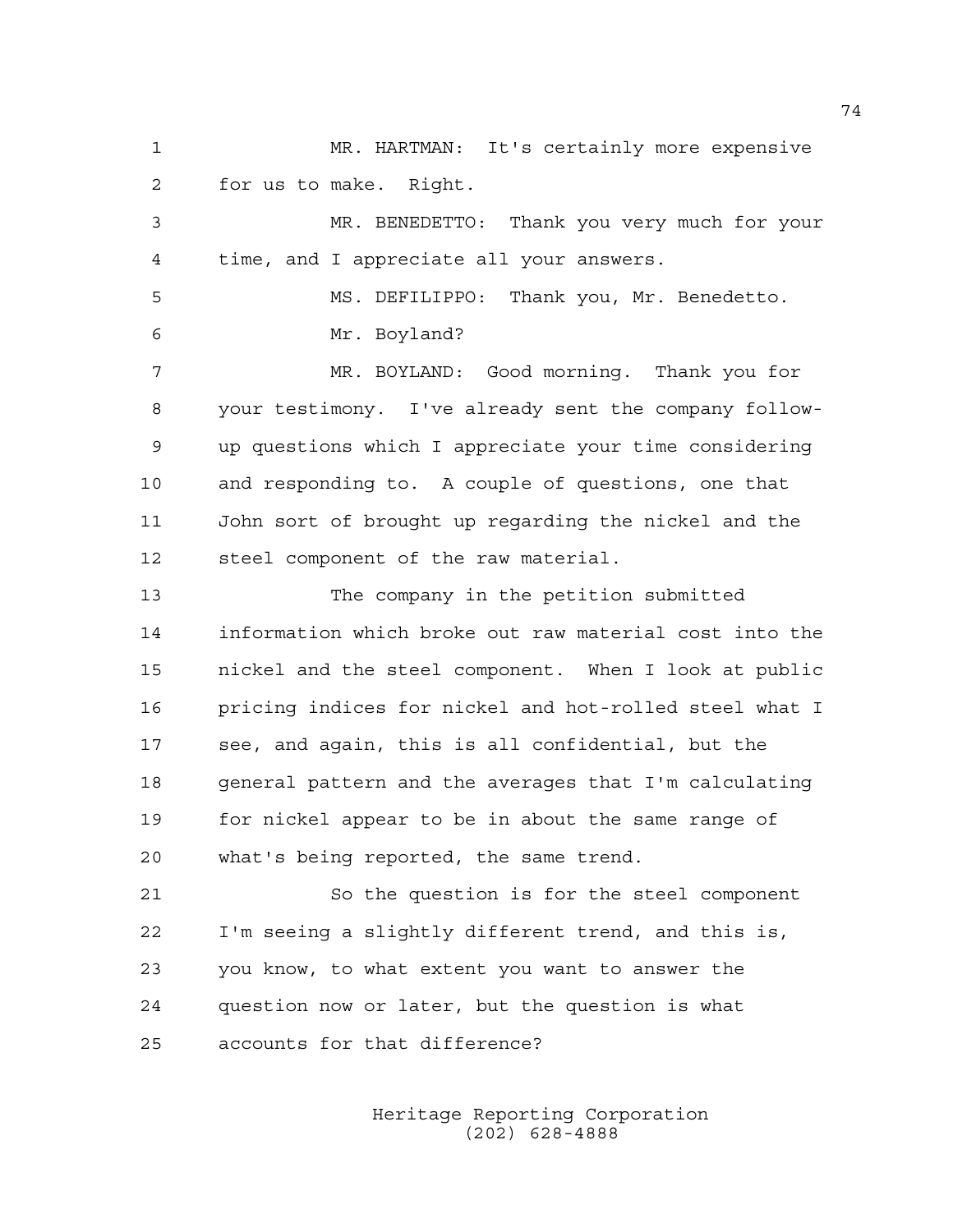1 MR. CANNON: So the index, and the index I 2 was referring to also for iron ore and coke, is based 3 on what's happening with market prices, but our raw 4 material cost, certainly the steel component, is based 5 on essentially the cost of production of our supplier, 6 right, because following the methodology in the 7 corrosion-resistant when we did the questionnaire we 8 essentially eliminated any intercompany profits, and 9 so to the extent our costs to make steel rose, even 10 though the price of hot-rolled in the market fell, our 11 prices rose and it doesn't have to do with that index. 12 Do you follow me? 13 MR. BOYLAND: Yes. 14 MR. CANNON: Or maybe there's dumping hot-

15 rolled, too.

16 MR. BOYLAND: You'd attribute this mainly to 17 an accounting issue in terms of you're recognizing 18 historical costs that aren't necessarily going to 19 correspond to the current spot price or the index that 20 we're looking at. I'm looking at a hot-rolled -- 21 sorry -- I'm not even looking at the coke and coal and 22 iron ore component. I'm just sort of looking at what 23 does American metal market say the hot-rolled coil was 24 on average? What was the trend?

25 So I guess that's sort of the next question

 Heritage Reporting Corporation (202) 628-4888

75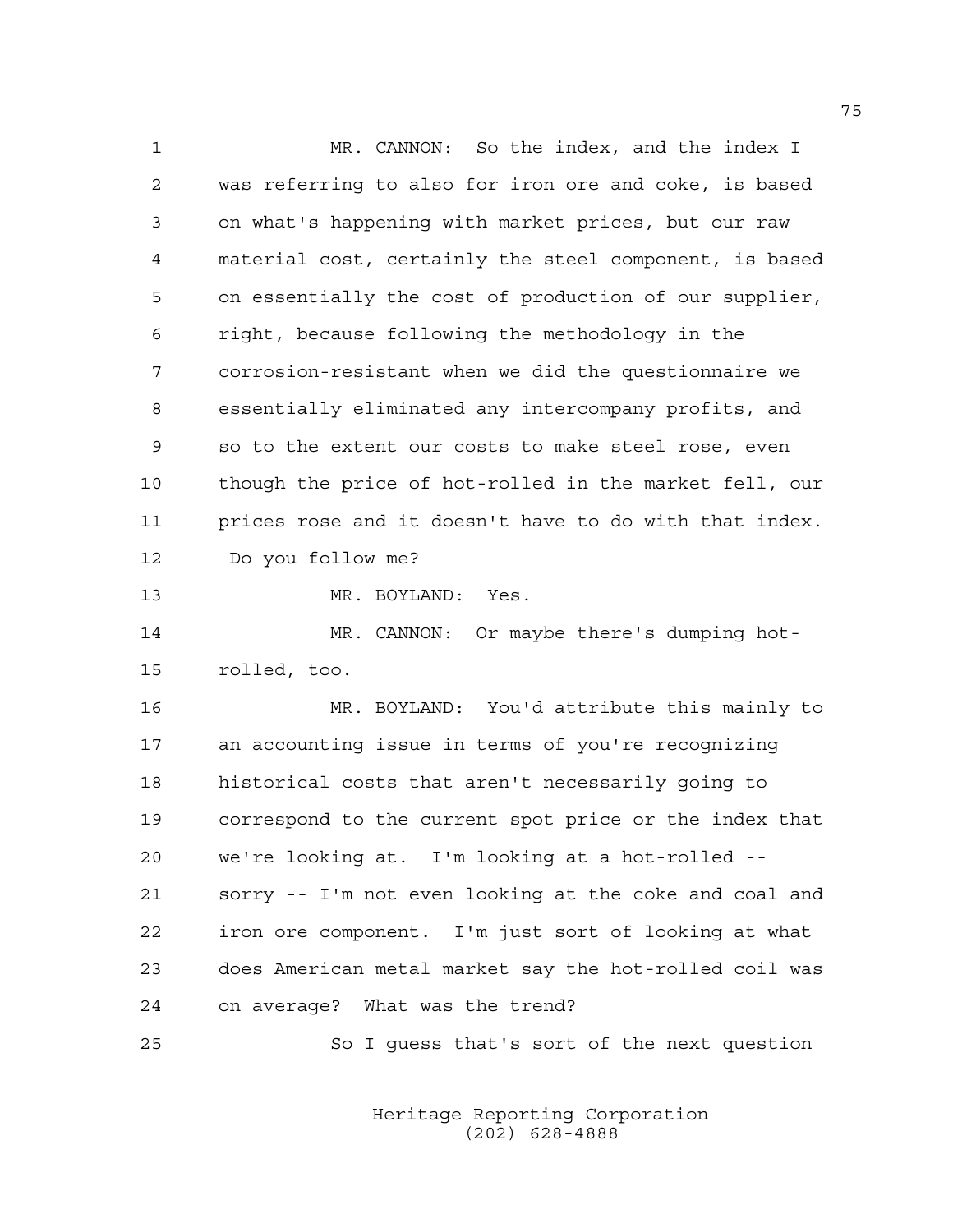1 would be there's a decline in volume in 2012, and I 2 mean I'm sort of interpolating here, but was the 3 company left with more inventory in 2011, that it had 4 forecasted more volume in 2012? I guess I would sort 5 of expect the trend to catch up with the public prices 6 more if maybe you had less inventory in hand in 2011 7 going forward. Again, this is sort of just a general 8 question.

9 MR. CANNON: Are you referring to inventory 10 of the hot band or are you referring to finished 11 goods?

12 MR. BOYLAND: The hot band. Specifically 13 the hot band. The nickel component -- again, this may 14 get to why you had more inventory of one than the 15 other, but could you indicate whether that is the 16 case, that you had more inventory, more working 17 capital in general?

18 MR. JARVIS: I'd have to look at the data, 19 but generally, we're ordering on a cycle like two, 20 three, 10 weeks or so, like that, so we can get 21 caught. I'll have to look at the specifics at the 22 year ends to see if we were holding more. 23 MR. BOYLAND: Okay.

24 MR. JARVIS: We look at our working capital 25 pretty tight.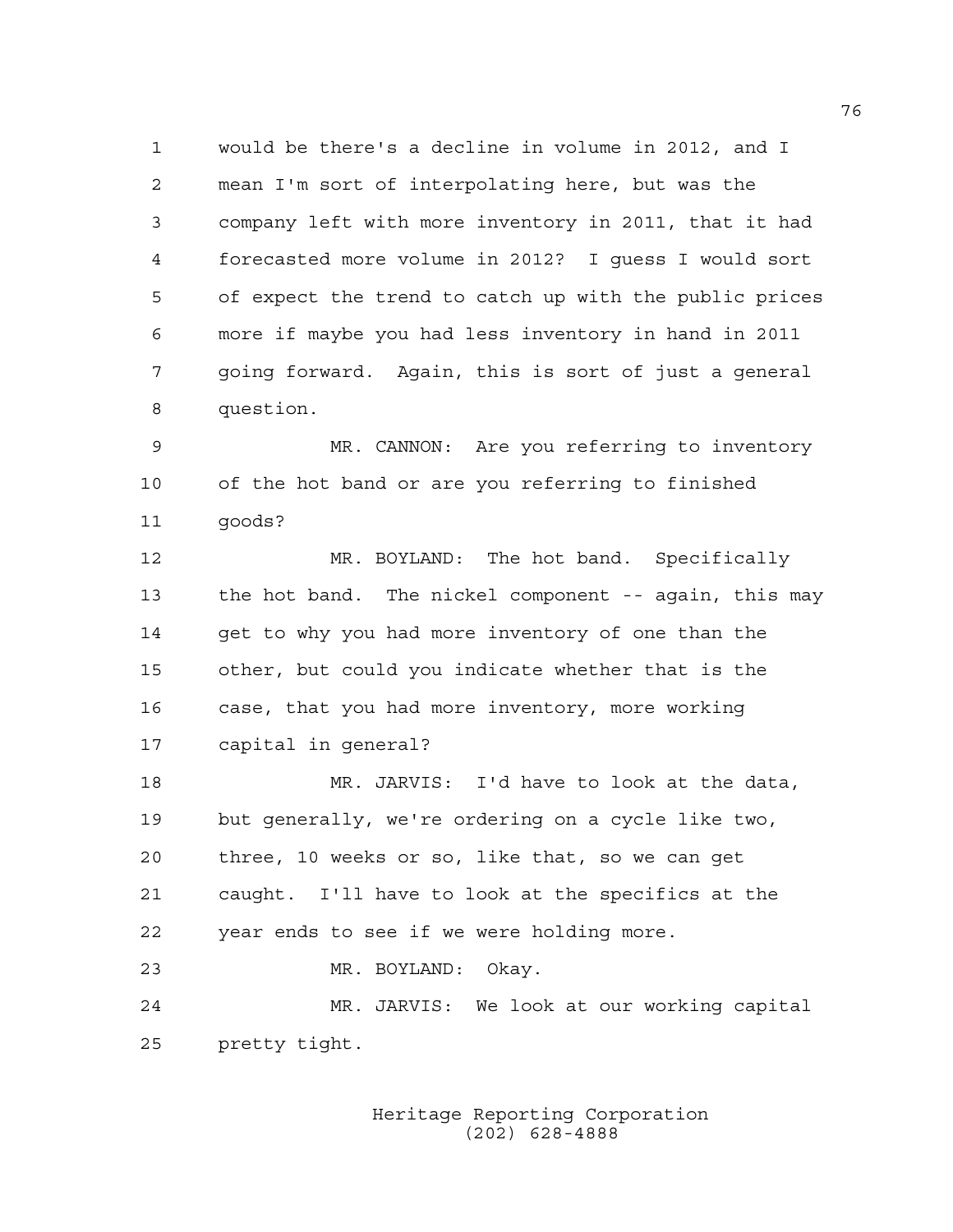1 MR. BOYLAND: Is it fair to say -- did you 2 recognize any lower cost to market adjustments for 3 inventory in 2012? 4 MR. JARVIS: A little bit. A little bit. 5 Not significant. Yeah, we did see -- 6 MR. BOYLAND: Okay. Could you quantify that 7 in the postconference? 8 MR. JARVIS: Yeah. Yeah, we can quantify 9 that. 10 MR. BOYLAND: Okay. You've talked about the 11 metal margin in your testimony. Would 2011 or 2010 be 12 sort of a more normal metal margin from your 13 perspective? 14 MR. JARVIS: From our perspective, yes. 15 Yeah. 16 MR. BOYLAND: Okay. You also talked about 17 rejection rates and the graph that you showed 18 indicated it was slightly above one percent and 19 declined. 20 MR. JARVIS: Yeah. It was 1.2 percent in 21 2010. 22 MR. BOYLAND: And then it went down pretty 23 significantly, at least on that basis. 24 MR. JARVIS: .3 percent we're down to in 25 2012.

> Heritage Reporting Corporation (202) 628-4888

77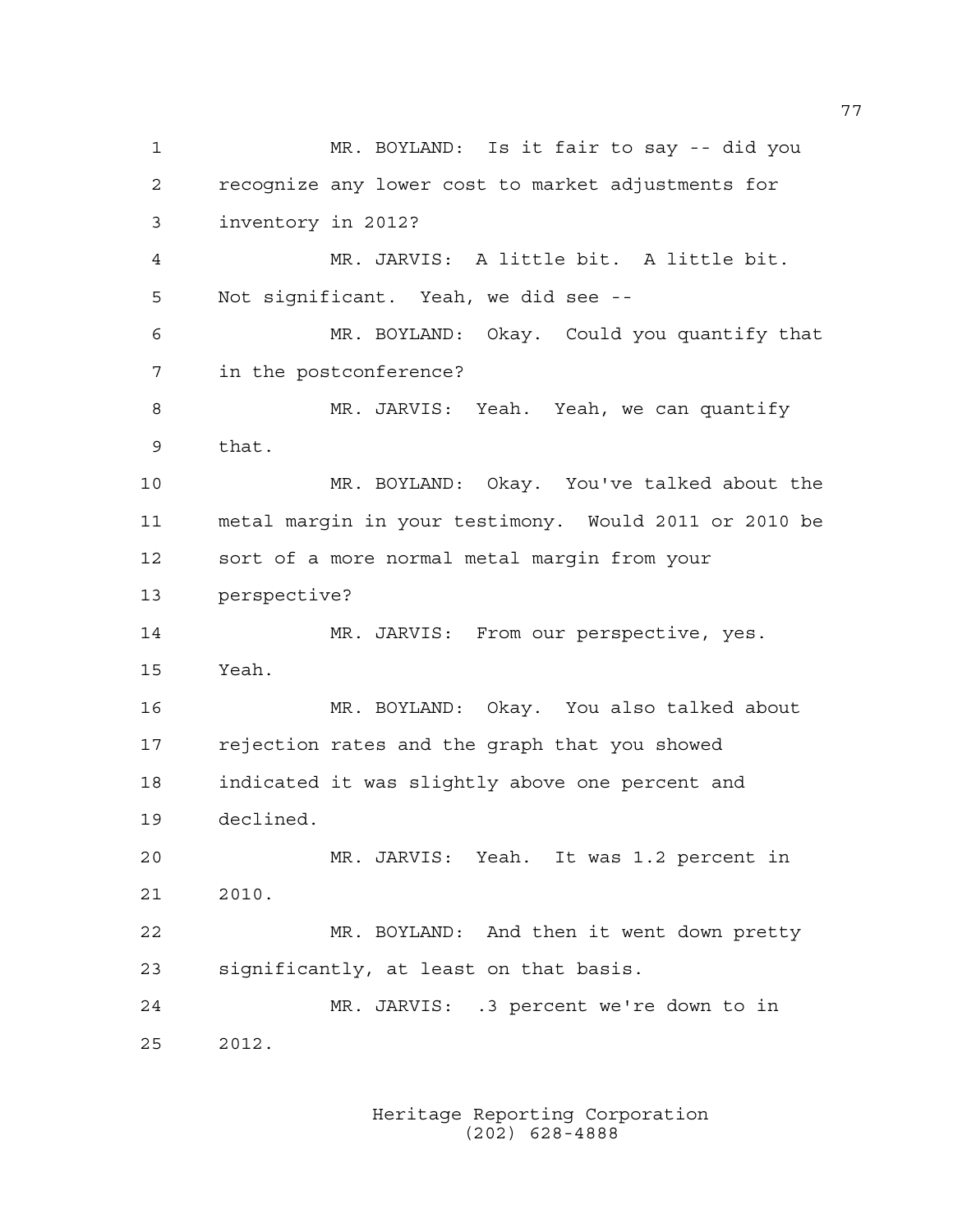1 MR. BOYLAND: What were the main drivers for 2 that reduction, and what would a rejection reflect, 3 from your standpoint, for the customer's standpoint? 4 MR. HARTMAN: Yeah. I'll answer that. The 5 attributed benefits that we saw were based on some of 6 the comments that John raised earlier, this 7 operational excellence approach where we look at each 8 unit as an individual entity within our operations. 9 We get the operators themselves involved in actions 10 and the maintenance department, which is why it's 11 critical that, you know, we maintain that aspect of 12 it.

13 They will address what's going on at that 14 unit from the perspective of the operator. It's 15 really through a joint approach that involves 16 continuous improvement and corrective actions, and 17 preventive actions, really, as they occur in our 18 process.

19 So when we look at what we did internally, 20 it certainly translated into the benefits that the 21 marketplace was able to realize, and therefore we hope 22 that in 2013 we'll also see another further decline in 23 that, but certainly it's attributed to a combination 24 of all those activities but really getting down to the 25 basics that are occurring, you know, at every step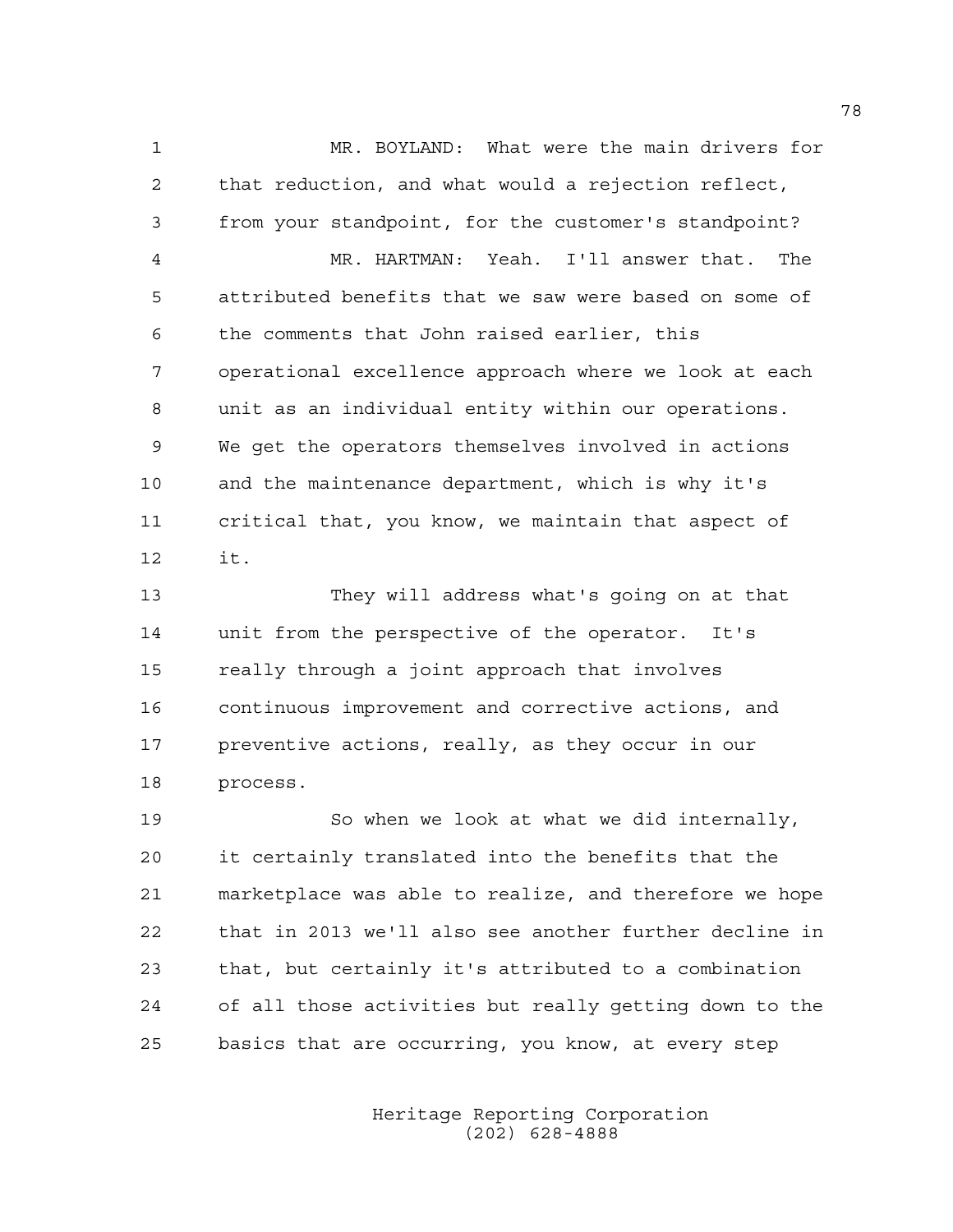1 within our operation.

2 MR. BOYLAND: Okay. 3 MR. HARTMAN: In addition to that, you've 4 got to have a high quality incoming raw material, so 5 we've worked with our hot band suppliers to improve 6 consistency on that side as well. 7 MR. WILKES: Mr. Boyland, Stephen Wilkes for 8 Thomas Steel. If I can just add from kind of an 9 umbrella perspective there, it's really a part of our 10 quality policy at Thomas Steel: continuous 11 improvement and betterment. You've seen that in the 12 charts, and you've seen it in the way -- and as part 13 of our confidential exhibits -- our customers rate our 14 performance. 15 MR. BOYLAND: Okay. Just from the 16 customer's standpoint, a rejection is simply it didn't 17 meet the specifications, it was outside of whatever 18 parameter, and from an accounting standpoint, how do 19 you deal with the rejection? 20 MR. JARVIS: We give credits back for the 21 full amount and there will be an allowance. Sometimes 22 the company, the customer will scrap it on site and 23 we'll reduce the credit for that sometimes. We'll 24 bring the material back as well. So it's included in 25 the net sales amounts and netted off there in terms of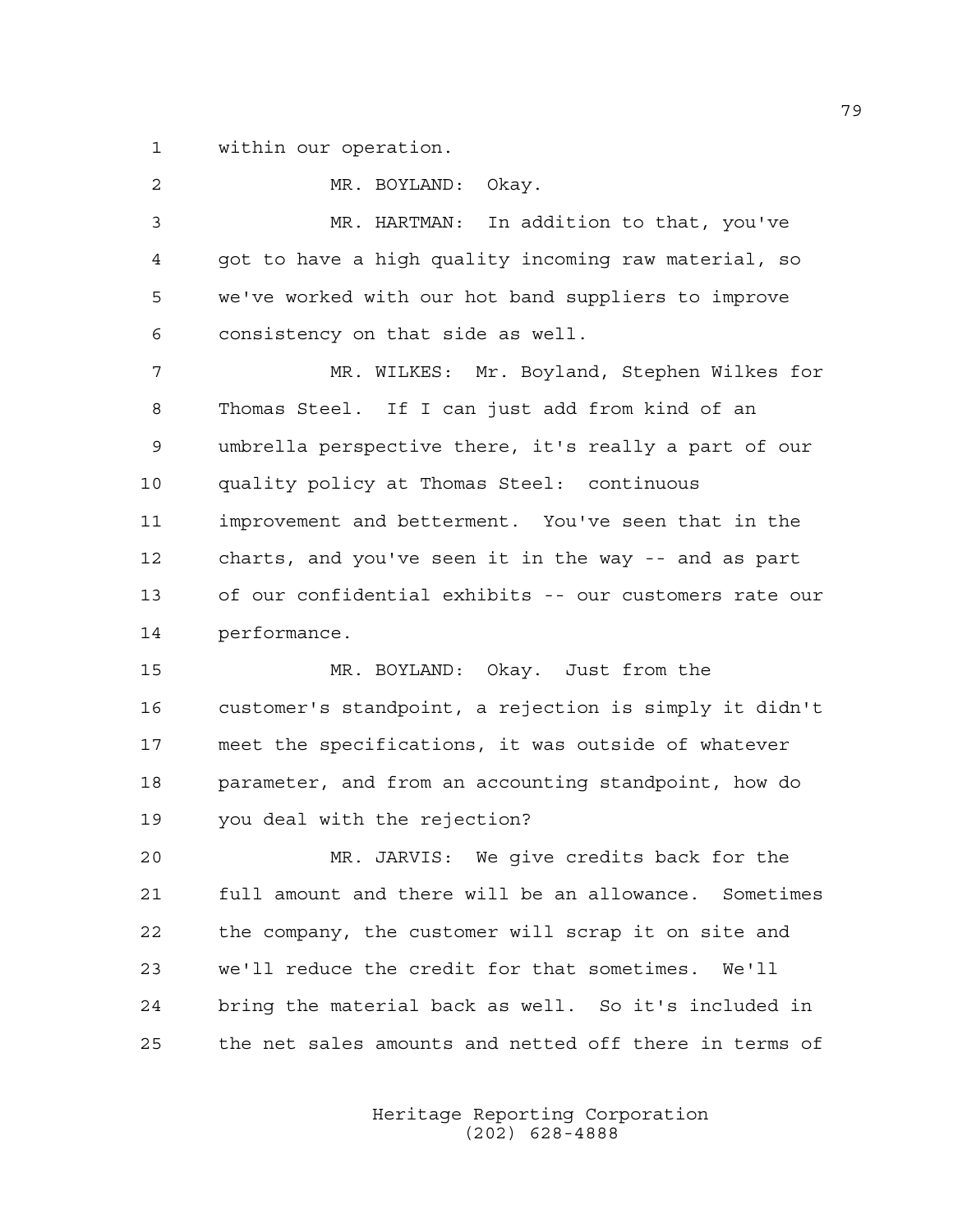1 both volume and value.

2 MR. BOYLAND: Okay. In terms of the 3 maintenance expense that you were discussing 4 previously, is that correct, to assume this is going 5 to be showing up in overhead? 6 MR. JARVIS: I think it will probably be in 7 other factory -- 8 MR. BOYLAND: Other factory costs? 9 MR. JARVIS: I think. I'll double check 10 that, but I think it's in other factory. 11 MR. BOYLAND: Okay. Again, I did ask you a 12 lot of follow-up questions. I mean I don't want to 13 repeat those at this point, so thank you for your 14 testimony. 15 MS. DEFILIPPO: Thank you, Mr. Boyland. 16 Mr. Houck, questions for you? From you? 17 MR. HOUCK: Thank you. We've spent most of 18 the morning talking about the battery applications but 19 I wanted to ask a couple questions about the 20 automotive applications also. 21 Mr. Hartman, why is diffusion-annealed 22 product required for the automotive applications? 23 MR. HARTMAN: Yeah. That particular product 24 is valuable in the automotive application, 25 particularly the fuel line component. As we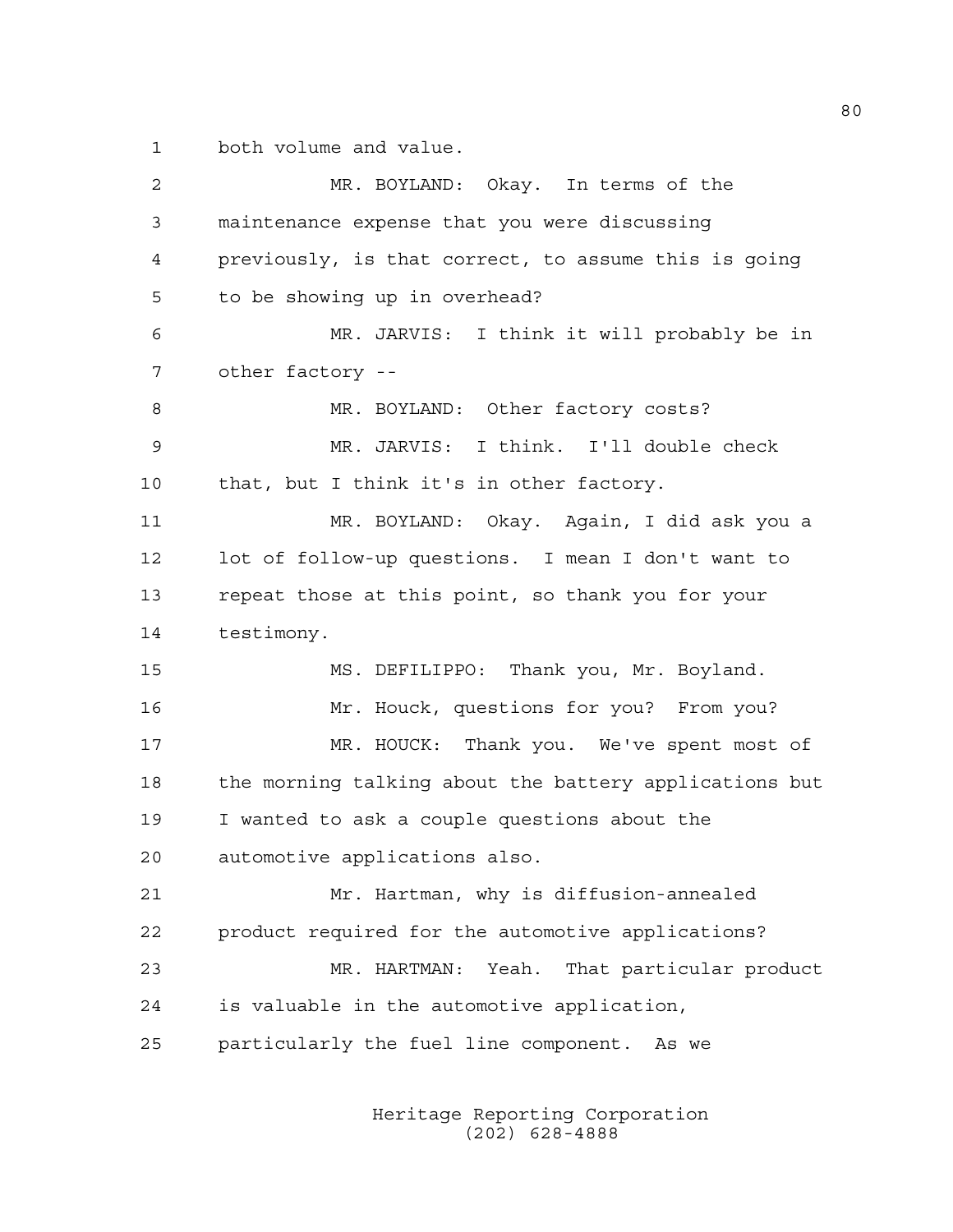1 referenced before, the introduction of the ethanols 2 into the gasolines, if you will, have created a more 3 corrosive environment that the fluid will have on the 4 tube itself and the nickel is, as we talked about 5 before, a barrier protection in that design; 6 therefore, there's other techniques that you can use. 7 You can use just stainless steels, you can

8 use cold-rolled with some other internal house 9 operations that some of the customers would use. We 10 really don't compete head to head with those because 11 you're either going to choose one design, one 12 concept --

13 MR. HOUCK: Excuse me. Maybe I didn't make 14 my question clear enough. I'm specifically asking why 15 is diffusion-annealed preferred over annealed last for 16 that application?

17 MR. HARTMAN: The corrosion aspects of 18 diffusion-annealed steel are higher than a plated last 19 product. We've done testing, we believe our 20 competitors also do testing along those lines, but 21 it's a better performing product than a plated last 22 material, and therefore it really comes down to the 23 market acceptance or the preference of the customer to 24 use that material. But it relates back to the 25 corrosion resistance of diffusion-annealed because of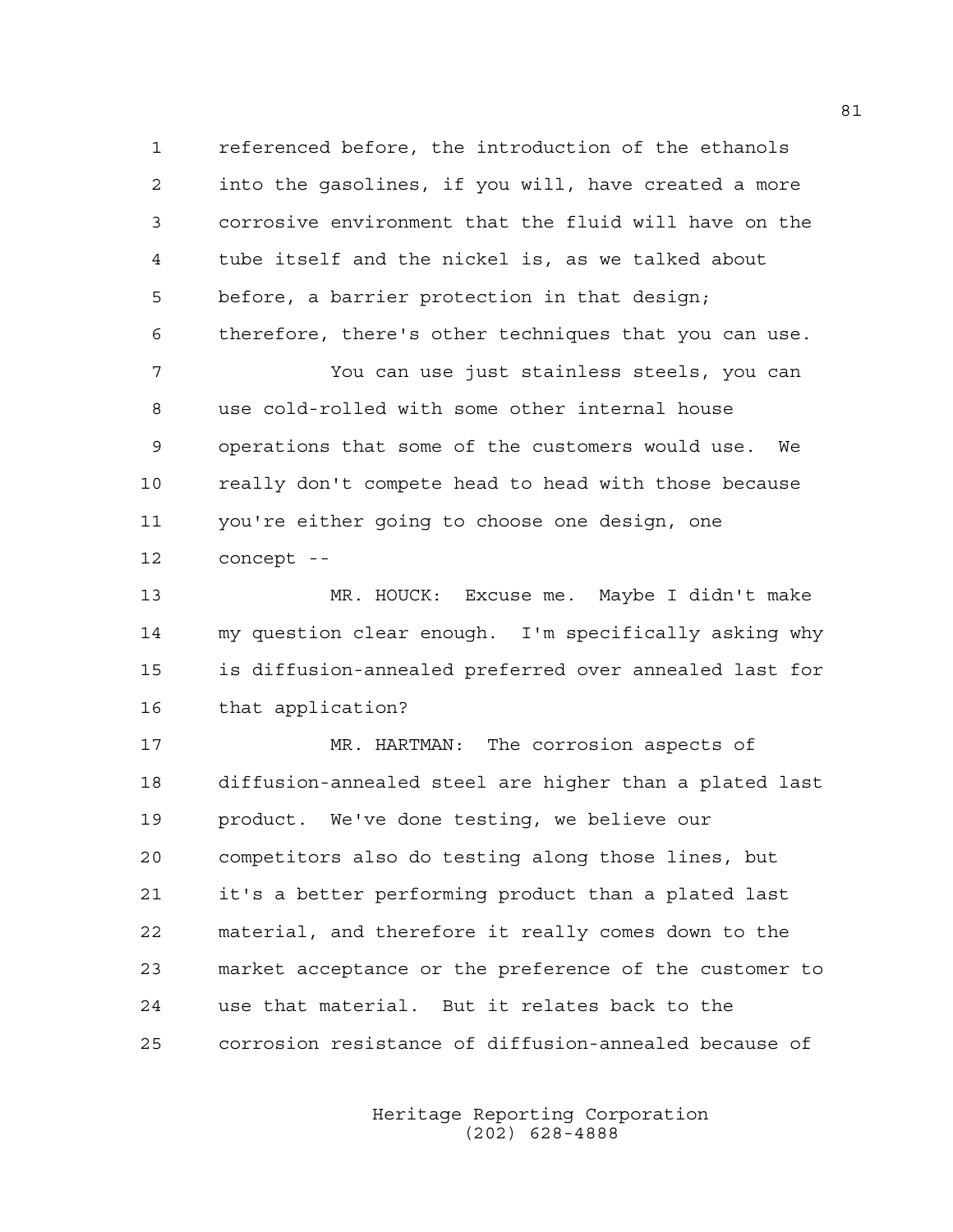1 that alloy layer that's created.

2 MR. HOUCK: There are some other automotive 3 tubing applications other than fuel lines, are there 4 not?

5 MR. HARTMAN: Correct. There is brake line. 6 We call that entire sector from our behalf fluid 7 handling. The fuel component is nickel, the brake 8 line component is copper, and we service both those 9 markets, but yes, there's a great deal of tubing used 10 in automotive vehicles.

11 MR. WILKES: Mr. Houck, Stephen Wilkes for 12 Thomas Steel. If I might add that, in summary, your 13 question about plated last versus diffusion-annealed 14 and why that's used in the automotive application, and 15 I'll ask my colleague to correct me if I'm wrong here, 16 but I think it's very similar to the reasons you've 17 heard about its use in battery can manufacturer 18 because the diffusion-annealing has a very beneficial 19 effect in terms of adhesion of the nickel protein to 20 the substrate, and therefore its performance under 21 deformation and its corrosion resistance thereafter is 22 substantially superior to the plated last product.

23 Have I stepped out of line there, Mike? 24 MR. HARTMAN: No. That's correct. 25 MR. HOUCK: Well, with respect to the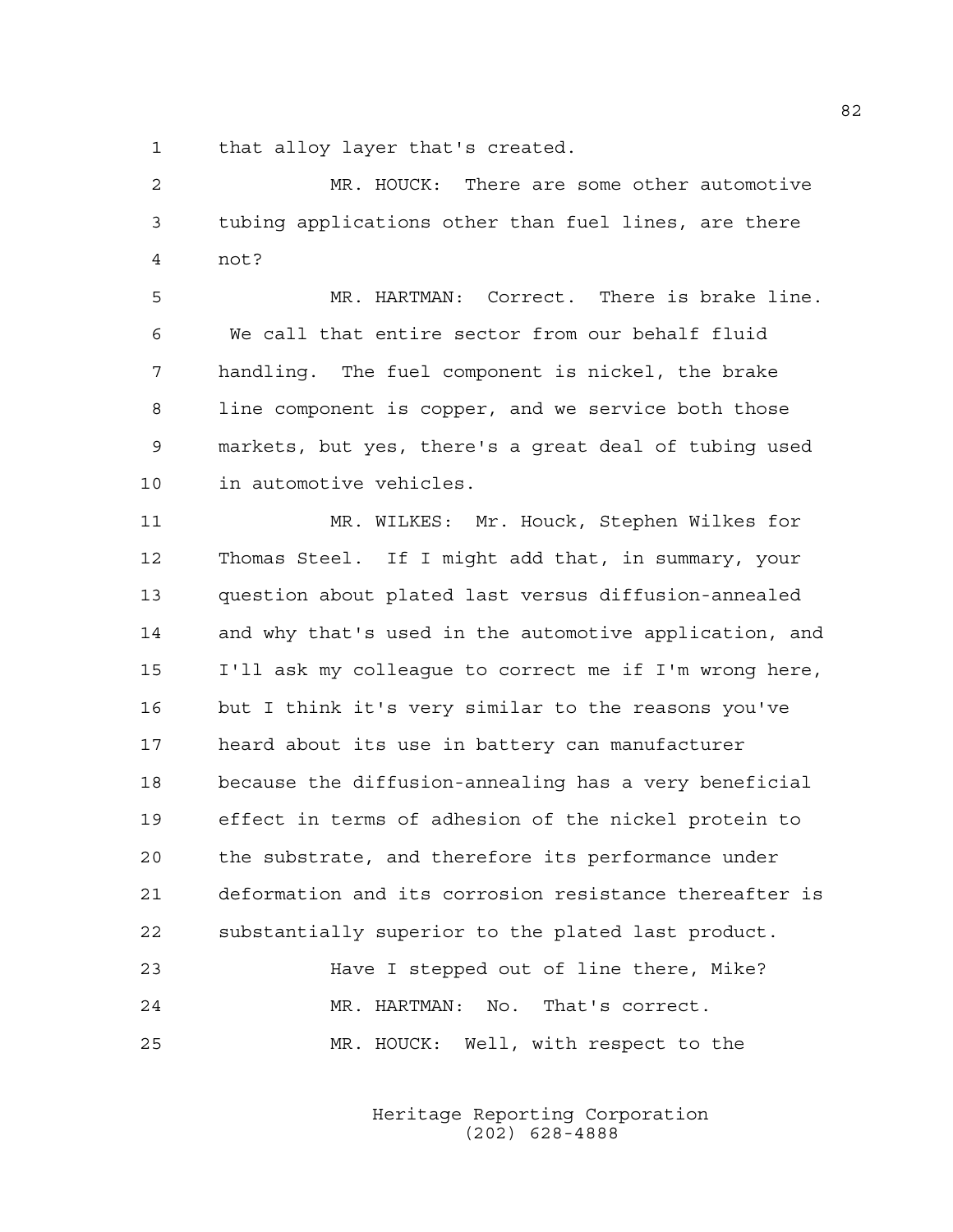1 automotive applications, is there more potential for 2 other competitors to enter that part of the market as 3 opposed to the battery market?

4 MR. HARTMAN: Yeah. Those are roll-formed 5 applications, not deep drawn applications. The tubes 6 themselves I believe are tested 100 percent for 7 leakage. They don't want to have any pinholes in 8 that. Although they're a high quality, certainly we 9 see a different competitor in that market than we do 10 in the battery market. So we do have increased 11 competition in that sector of the business and that's 12 predominantly from another Asian supplier.

13 MR. HOUCK: Well, the product is produced on 14 electrolytic line that is very similar to a tin 15 plating line, is it not? Indeed, there have been 16 instances of manufacturers switching lines between the 17 two products, between tin and nickel.

18 MR. HARTMAN: You're correct that they're 19 both produced on electroplating lines. The major 20 competitor that we see in that automotive sector is 21 also a tin plater that, to the best of my knowledge, 22 they converted a tin line also, or, as you referenced, 23 may have modular cells. I don't know. I haven't seen 24 the line. Certainly they are a tin plater as well 25 that have gotten into nickel.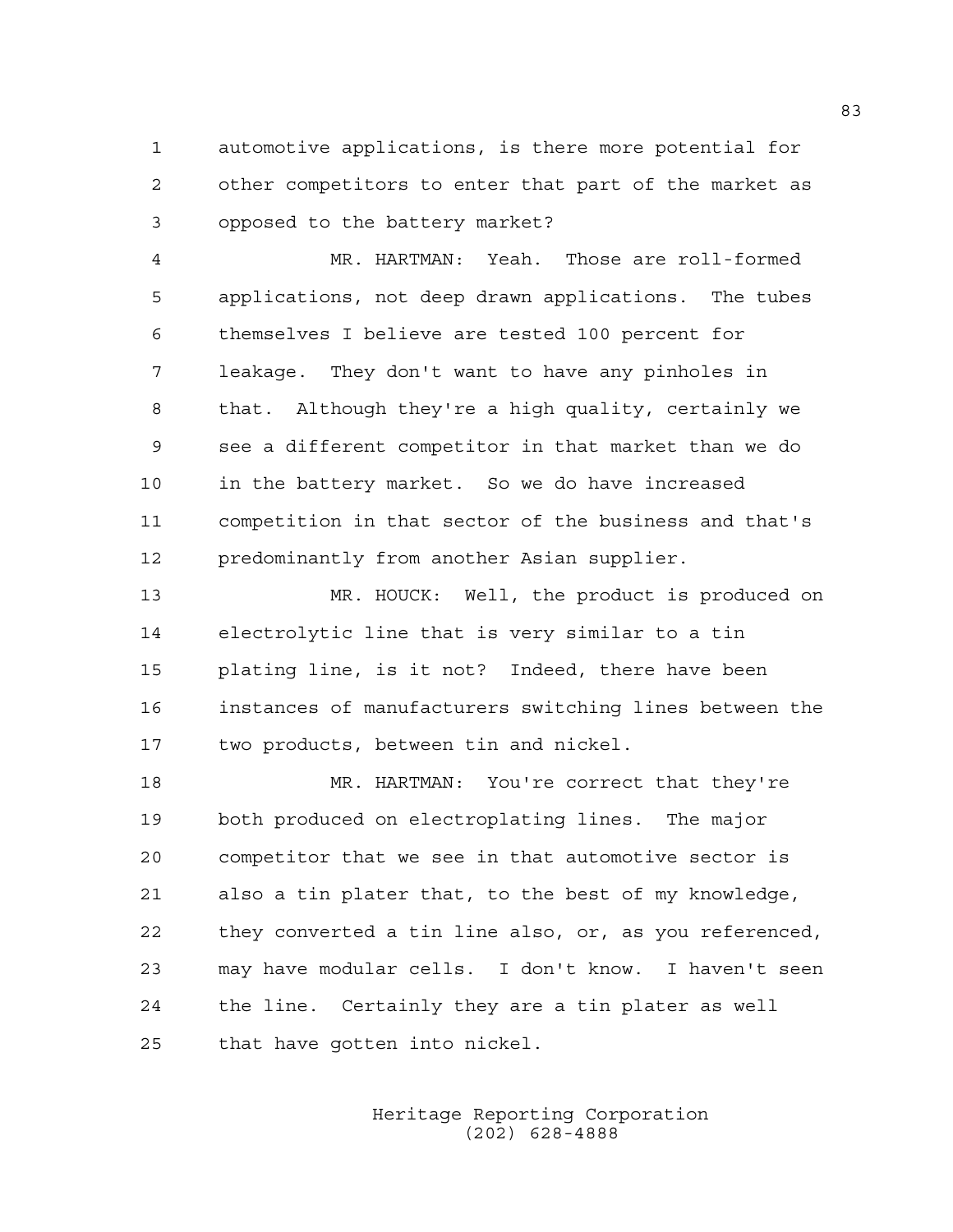1 MR. HOUCK: How much of a problem, how long 2 does it take, is it an expensive operation, to switch 3 from let us say tin to nickel? 4 MR. HARTMAN: Yeah. I don't know. Yeah. 5 I'm not sure we know the answer to that. 6 MR. CANNON: So Tata has looked at that 7 issue in other plants in Europe and we can provide 8 that in a postconference brief. We can give you those 9 figures. 10 MR. HOUCK: Maybe I wasn't listening 11 earlier, Mr. Cannon, but did you say that your 12 proposed domestic like product is the same as the 13 scope? 14 MR. CANNON: Yes, sir. 15 MR. HOUCK: I have no further questions. 16 MS. DEFILIPPO: Thank you. 17 Mr. Haberstroh, any questions from you? All 18 right. Then we will turn to Mr. Corkran for 19 questions. 20 MR. CORKRAN: Douglas Corkran, Office of 21 Investigations. First off, I wanted to thank you all 22 for appearing here today. Your testimony and the 23 responses to your questions have been extremely 24 helpful. Most of my questions will be just going 25 through different elements of the testimony.

> Heritage Reporting Corporation (202) 628-4888

84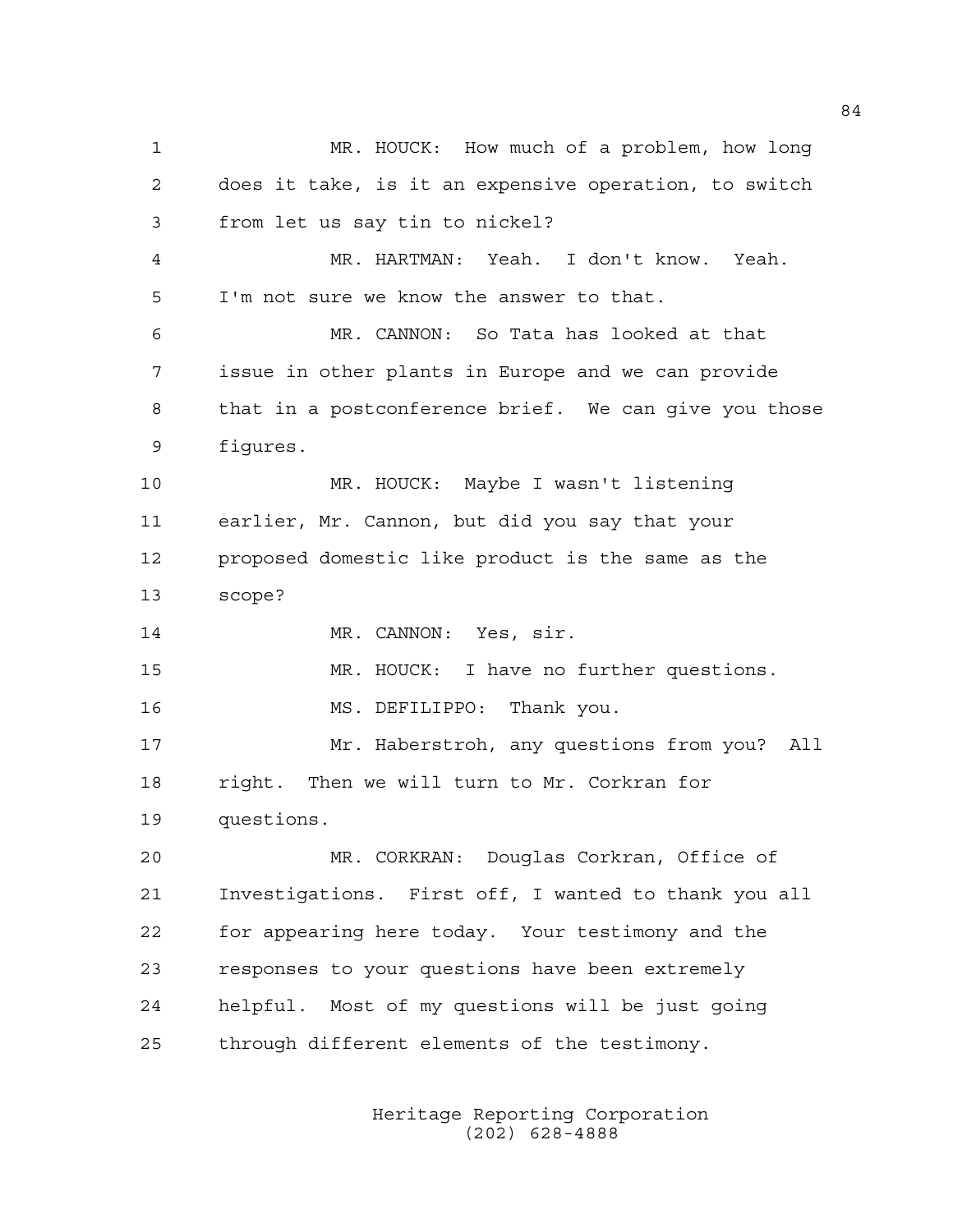1 First, you provided customer quotes that 2 have come to you, and I was wondering if you could 3 elaborate a little bit more on the feedback mechanisms 4 you get for pricing. You've given one example where a 5 customer provided targets and targeted reductions, and 6 you gave another example of a customer who explained 7 why they were shifting volume. How do those customer 8 quotes and that customer feedback, how does that get 9 to you?

10 MR. HARTMAN: Certainly if we're bidding on 11 business and we don't achieve the sale ultimately, 12 it's pretty common to ask, well, why did we lose the 13 sale? So in some regards -- that's the first example 14 that we have there -- we made a bid, certainly we were 15 unsuccessful in obtaining that business, and when 16 asked the question, you know, why, that was the 17 response that we got.

18 In the second occurrence it was an example 19 of feedback that we had gotten after we had actually 20 got the sale in terms of, you know, how we may lose 21 the sale in the future.

22 Both instances really are examples of 23 commercial interactions that we would have with our 24 accounts on a regular basis.

25 MR. CANNON: So if your question is,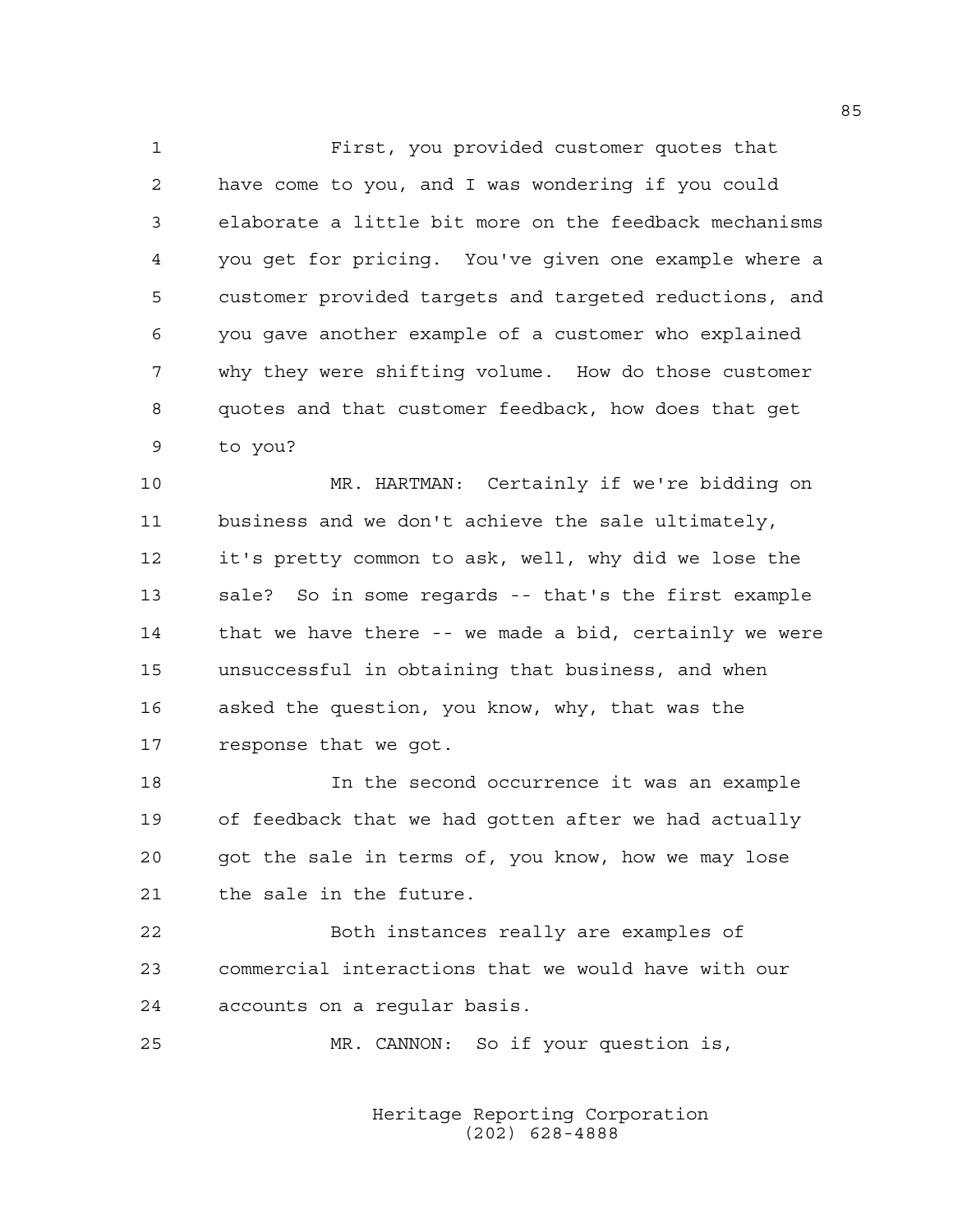1 physically, what are these things, one quote was from 2 an email and the other quote was from like an award 3 letter or correspondence, written correspondence, so 4 both of those formats, as well as telephone 5 conversations in the declarations, and so we will 6 submit the actual documents that the quotes came from 7 in our postconference.

8 MR. CORKRAN: Thank you. That's very 9 helpful. You've provided a presentation of the major 10 producers of this product worldwide and it did include 11 a couple of producers from China. How much have you 12 seen of Chinese origin product in your market? Is 13 that a product that, is that a competitor or are these 14 competitors that you're familiar with in the U.S. 15 market?

16 MR. HARTMAN: Thus far we've not seen 17 presence of them so it's, that was basically an 18 internal chart that we had developed based on market 19 intelligence. Certainly website analysis we do. We 20 look at generally what's out there, available to us. 21 But yeah, to answer the question directly, we have not 22 seen Chinese competition in the U.S. on this 23 particular product.

24 MR. CORKRAN: Okay. Thank you. In your 25 presentation you point to 2008 in which Panasonic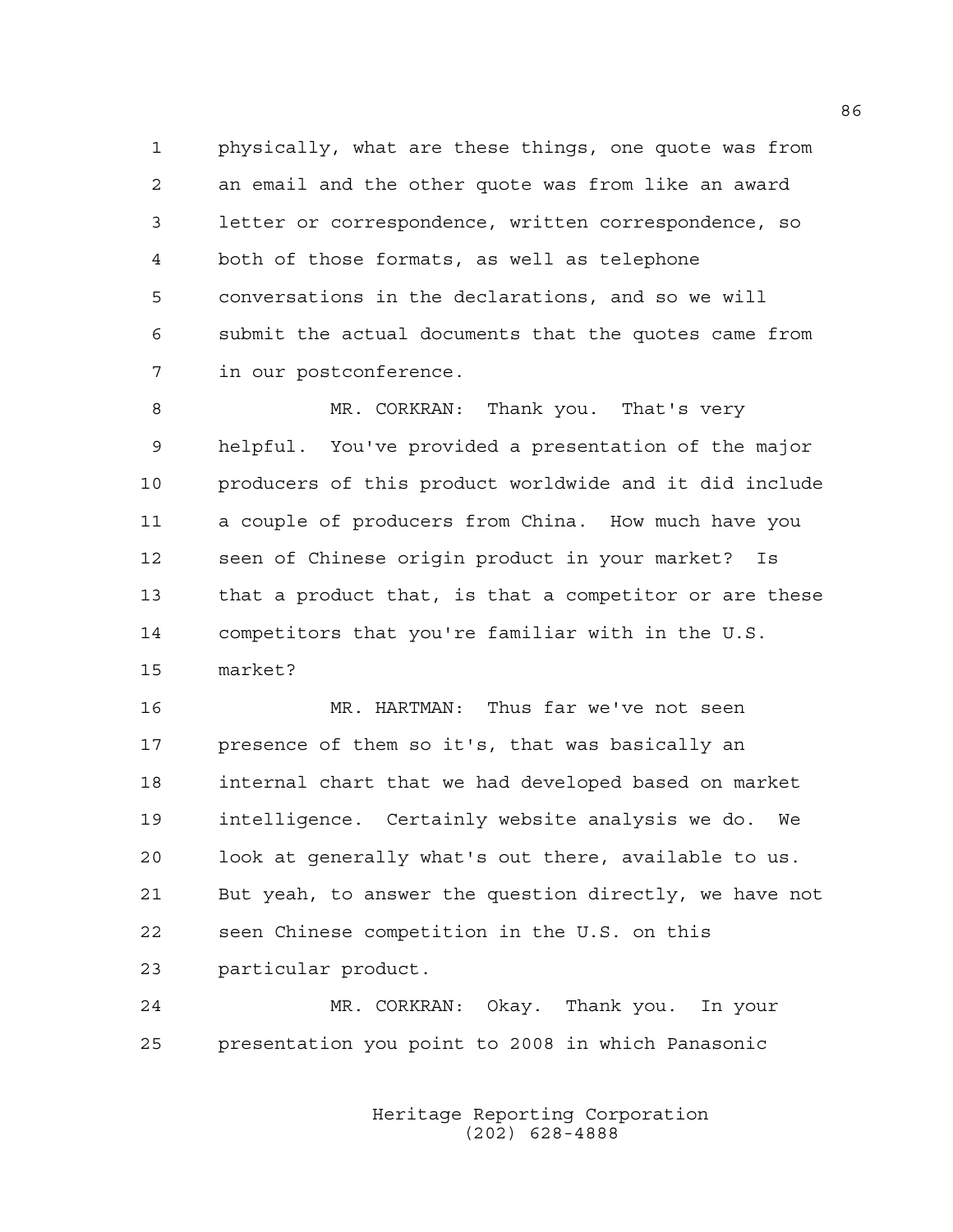1 ceased production in the United States. What was 2 happening with Panasonic's overall battery production? 3 Were they continuing to produce outside the United 4 States, and, if so, what regions were their 5 production, was their production concentrated in?

6 MR. HARTMAN: I don't know certainly all 7 those details, but Panasonic is certainly a Japanese 8 brand of battery. Would assume that they produced 9 material in Japan, and basically Asia, in general. We 10 could maybe try to do some research to answer that 11 question more directly.

12 In the U.S. that facility was operated as 13 kind of a joint venture and certainly one of the 14 entities was going to back out of that plant, 15 operational plant. That was taking place, and costs 16 certainly were a factor in why that facility did not 17 continue to manufacture batteries. Probably also a 18 little bit of market presence, advertising, if you 19 will, or just general sales of that product in the 20 U.S. as to why that ceased to exist.

21 MR. CORKRAN: Thank you. Maybe to put that 22 question in additional context if you provide 23 additional information on that, I was wondering 24 because the implication seemed to be that with the 25 cessation of production by Panasonic, that eliminated

> Heritage Reporting Corporation (202) 628-4888

87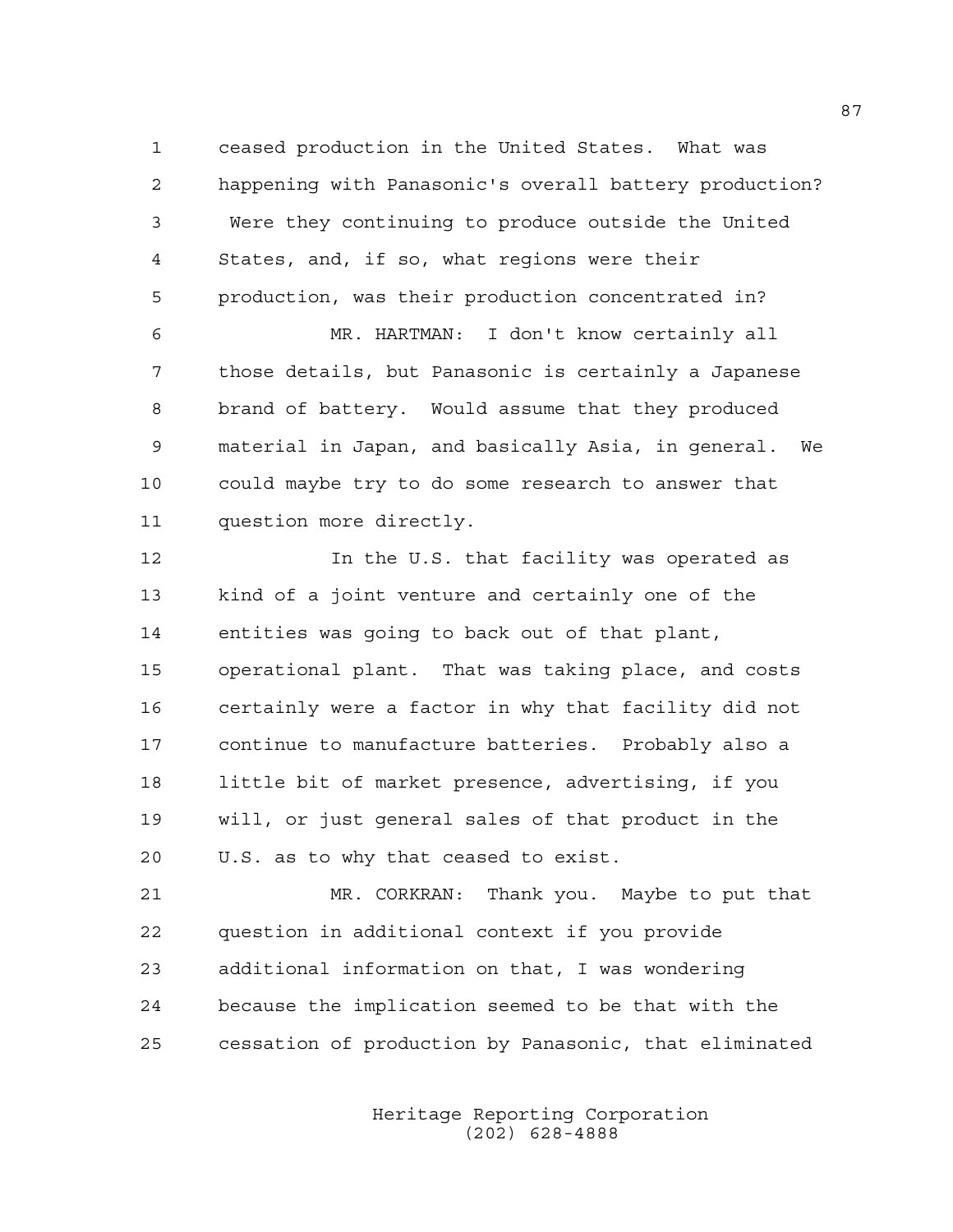1 a portion of demand for Japanese product. I guess my 2 question was did that demand essentially still exist, 3 just simply outside of the United States? At least 4 that's what I was driving at with my question.

5 MR. HARTMAN: Yeah. I'd just answer that 6 question a little bit differently. The consumption of 7 batteries was probably absorbed by other U.S. 8 producers at that point in time. That shelf space, if 9 you will, in the retail outlets that might have had 10 that battery was probably offset by another brand.

11 I think the significance that we wanted to 12 come back to on that point was when that transition 13 took place, we were then displaced 100 percent with 14 our production volumes at that location, which was a 15 significant occurrence if you look at that chart as to 16 what was the major difference between 2008 and 2009. 17 It was basically that added significant contribution 18 of that.

19 MR. CORKRAN: I'm glad you've got that chart 20 up because my next question went directly to that.

21 There's an influxion point in 2009, but 22 setting that aside, the consumption levels are 23 relatively stable over multi year periods. What is 24 the impact of the overall economy, particularly 25 periods of recession, on demand for batteries? Is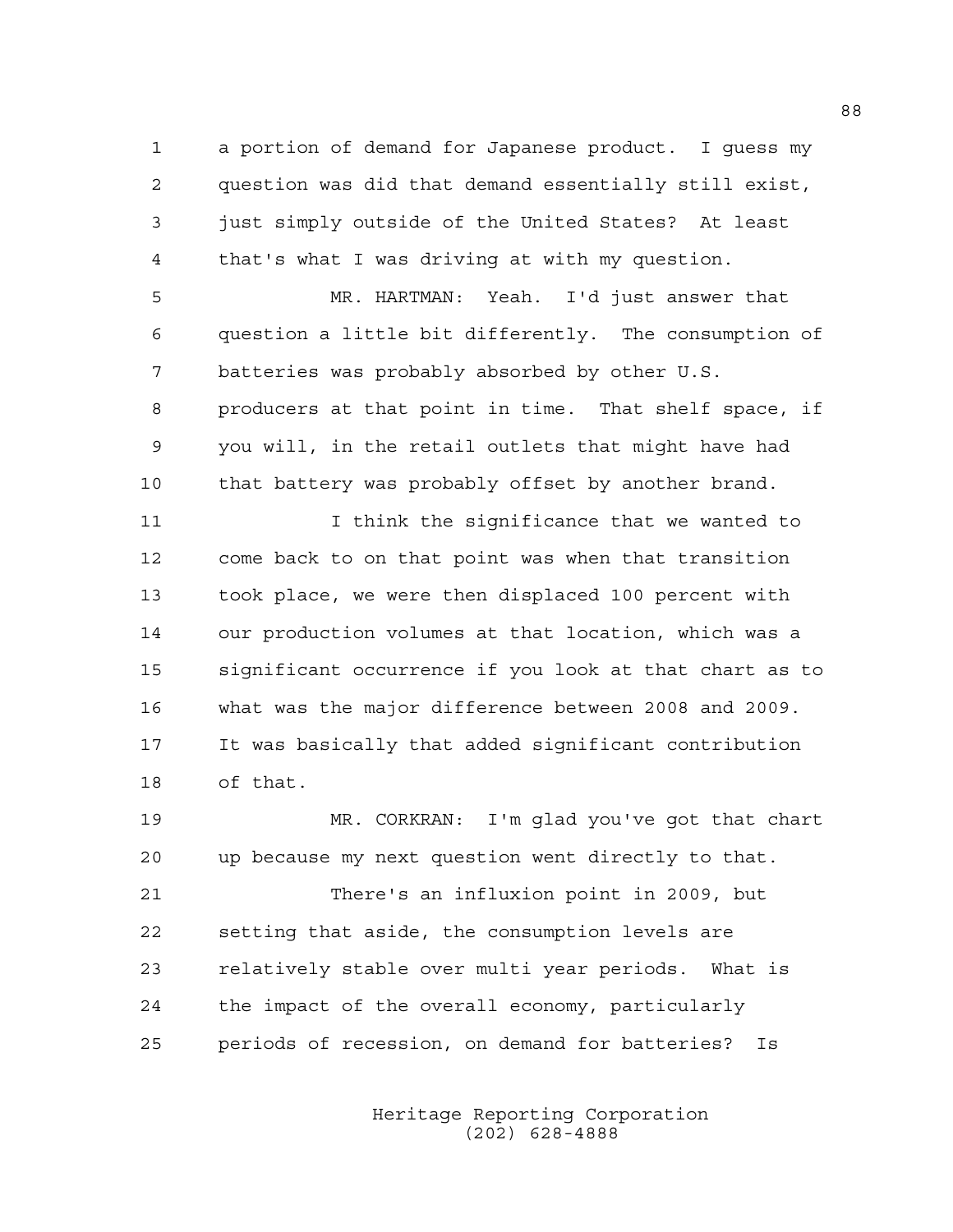1 that what we're seeing in 2009?

| 2  | MR. HARTMAN: Yes, that's directed at Ms.                |
|----|---------------------------------------------------------|
| 3  | Hughes' question where she referred to is our business  |
| 4  | cyclical or not. You can see that the demand, you       |
| 5  | know, going back in 2005, you know, to 2008 let's say   |
| 6  | is relatively the same. Also occurring in that          |
| 7  | timeframe, to your point, Mr. Corkran, is the 2008-9    |
| 8  | crisis that occurred that basically, you know, drew     |
| 9  | down almost everything.                                 |
| 10 | So we've kind of resettled in at these other            |
| 11 | layers, other levels, if you will, right now where we   |
| 12 | feel that the market for nickel plate now has reset     |
| 13 | itself from let's say a 50,000 ton level to a mid-      |
| 14 | 40,000 ton layer.                                       |
| 15 | MR. CORKRAN: Thank you very much. That was              |
| 16 | very helpful. My next question goes to inventories of   |
| 17 | this product. In this particular industry, in this      |
| 18 | particular market, who tends to hold inventories? Is    |
| 19 | it the producer, the can manufacturer, the battery      |
| 20 | producer, or is it a combination of all?                |
| 21 | MR. HARTMAN: Yeah. I'll try and address                 |
| 22 | The inventory will reside at various locations<br>that. |
| 23 | throughout any supply chain. On our end, we will        |
| 24 | maintain a certain level of safety stock, as I          |
|    |                                                         |

25 referenced before, that will be adjusted depending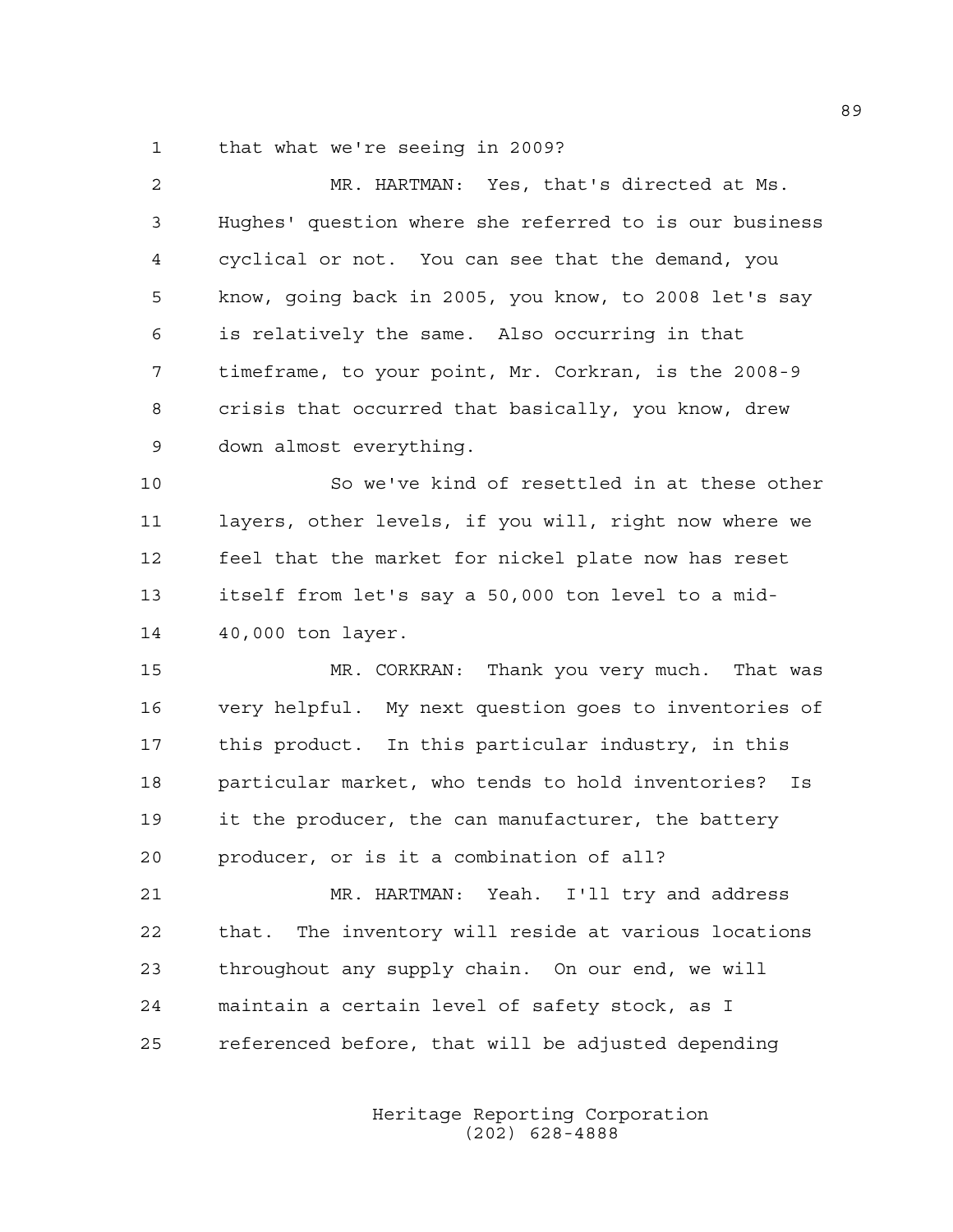1 upon the season that we're in, seasonality effects.

2 I would say in general, though, the bulk of 3 the inventory would reside -- because of the lead 4 times that are involved with the production process, 5 we would certainly have a lot more -- and we refer to 6 it as tonnage -- a lot more inventory in our 7 particular domain than it would be in certainly the 8 can stamper, or battery manufacturing plant, or 9 automotive plant, if you will.

10 So, you know, we carry that, and it's 11 basically a component of the lead times that are 12 involved with that, that you can make a battery can, 13 or a battery cell, or automotive fuel line much faster 14 than you can a diffused nickel-plated steel product.

15 MR. CORKRAN: Thank you. That was very 16 helpful. My next question goes to the very useful 17 diagram you provided on the supply chain for 18 batteries.

19 So my question is with whom are you 20 negotiating prices? Is it with the stampers that 21 you've identified? Is it with the battery producers 22 that you've identified? Is it a combination of the 23 two? To the extent that this is confidential, you're 24 certainly, please put in your brief, but at least in 25 general if you could give us an overview of who --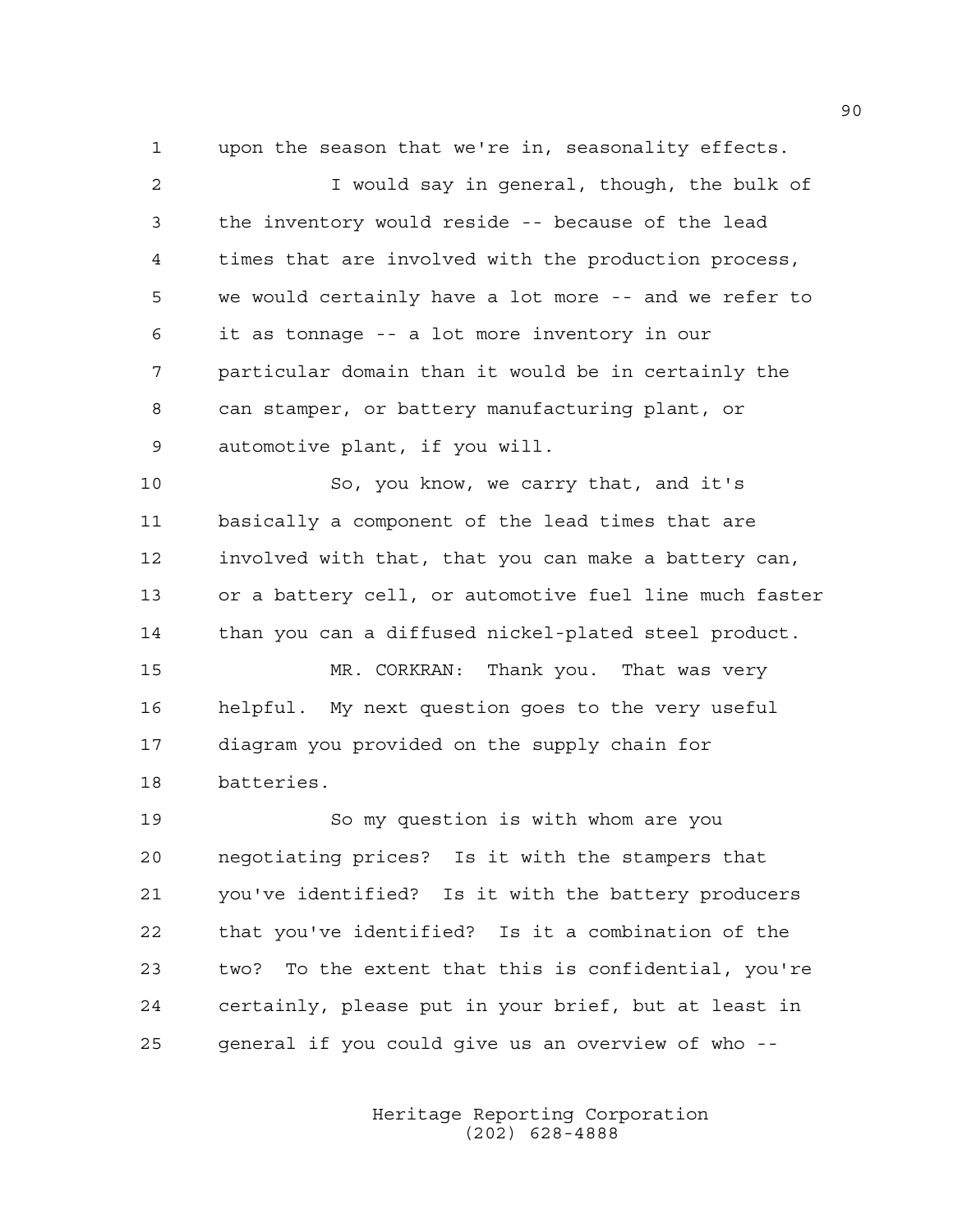1 MR. HARTMAN: Yeah. The specifics we'll 2 address in a postconference brief, but this is an 3 oversimplification of what goes on. We actually, as 4 steel producers, would have direct sales to the can 5 stampers and direct sales of coils to each one of the 6 battery manufacturers.

7 So in terms of how those negotiations are 8 constructed, we'll address that later, but the market 9 dynamics are that we would negotiate, certainly 10 dependent upon, in our opinion, on who might have the 11 most leverage, if you will, on obtaining the lowest 12 price, and that kind of is where that decision is 13 held.

14 So whoever has the, in our opinion, bulk of 15 the volume may say, okay, well, I'm going to take 16 over, I'm going to take the lead on that negotiation 17 because I think I can achieve the lowest price point 18 of the material I'm buying.

19 MR. CORKRAN: Please correct if I 20 misunderstood this, but does that mean that you are 21 selling strip to the stampers and sheet to the battery 22 producers? Was that your testimony?

23 MR. HARTMAN: No. I apologize. We use 24 those terms interchangeable, sheet or strip. They're 25 nickel-plated steel coil sales to all the entities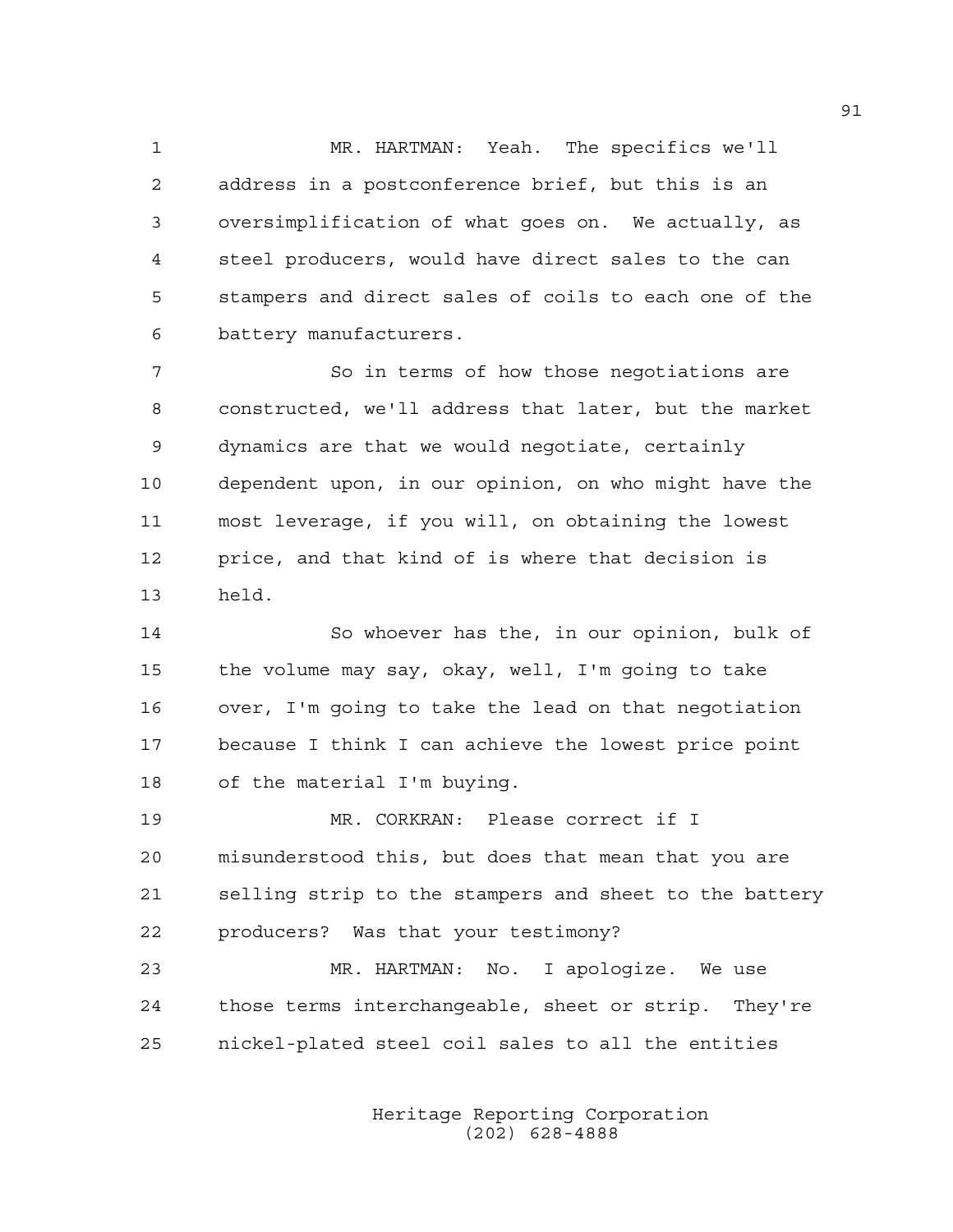1 that you see up in the slide.

| $\overline{2}$ | MR. CORKRAN: You had mentioned using                   |
|----------------|--------------------------------------------------------|
| 3              | published indexes for various input prices. If you     |
| 4              | could identify those indexes, that would be very       |
| 5              | helpful. You can either do it publicly or              |
| 6              | confidentially, but that would be helpful.             |
| 7              | MR. CANNON: Sure. We'll do that.                       |
| 8              | MR. CORKRAN: My last question is a general             |
| 9              | one. Basically, who assumes the risk for the           |
| 10             | commodity price variations? Do you do any sort of      |
| 11             | hedging or are you largely purchasing internally       |
| 12             | within Tata and on the spot market?                    |
| 13             | MR. JARVIS: We will hedge on the customer's            |
| 14             | request for nickel. So we have the ability to hedge,   |
| 15             | we have nickel agreements with some of the customers   |
| 16             | that are mentioned on the slide that we just looked    |
| 17             | at. So we will engage in nickel on the -- sorry. On    |
| 18             | nickel, at the customer's request, we will hedge       |
| 19             | nickel on their behalf. Not all customers take up      |
| 20             | The nickel is pretty neutral in terms of from<br>that. |
| 21             | our perspective. So we won't hedge ourselves on        |
| 22             | nickel at all, but if the customer requests it, we     |
| 23             | will do it.                                            |
| 24             | MR. CANNON: I think he also asked you who              |
| 25             | assumes the risk. In other words, by virtue of your    |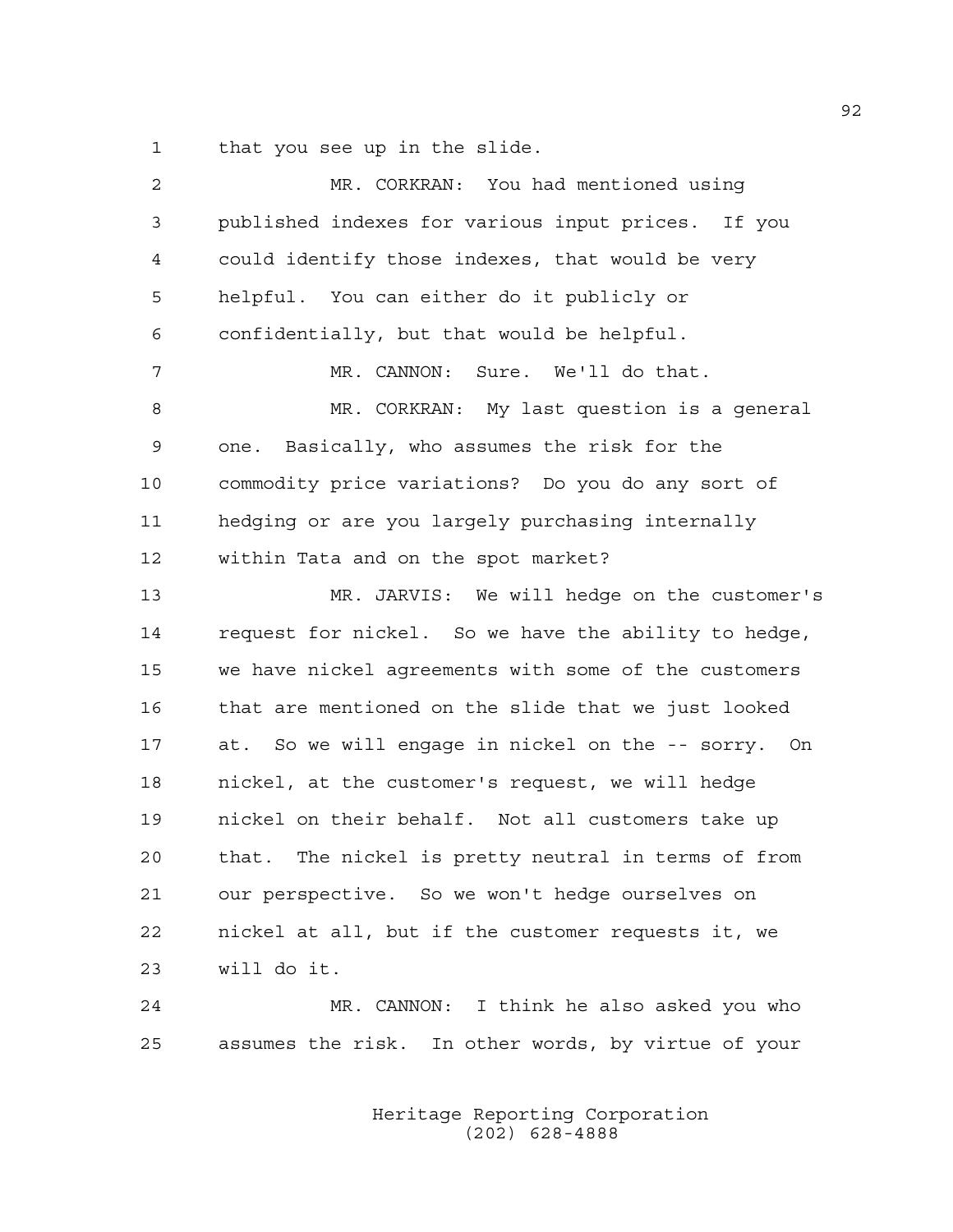1 pricing surcharge mechanism, who's assuming the risk 2 on the raw materials?

3 MR. JARVIS: The customer. The customer is 4 generally assuming the risk, certainly on the raw 5 material side.

6 MR. CORKRAN: Okay. So the customer 7 generally assumes the risk. Okay. Thank you all very 8 much for your testimony.

9 MR. CANNON: So on that point, so you 10 understand, the negotiation takes place for the price 11 say in December and the award is given. The product 12 doesn't ship until maybe July when the period starts, 13 maybe a six month period. For the first quarter the 14 base price is fixed. They can't change. The second 15 quarter, the surcharge can kick in.

16 So when we're talking about assuming the 17 risk, the risk is essentially on us for that first 18 quarter for that delay of six months, and then for 19 that second quarter of the contract period the risk is 20 on the customer.

21 Moreover, if you think of the pricing data 22 and the way it's spread out, the lost sale could have 23 happened in December but your pricing data are actual 24 prices in the quarters when we shipped. So there is 25 this kind of a lag in which this surcharge sort of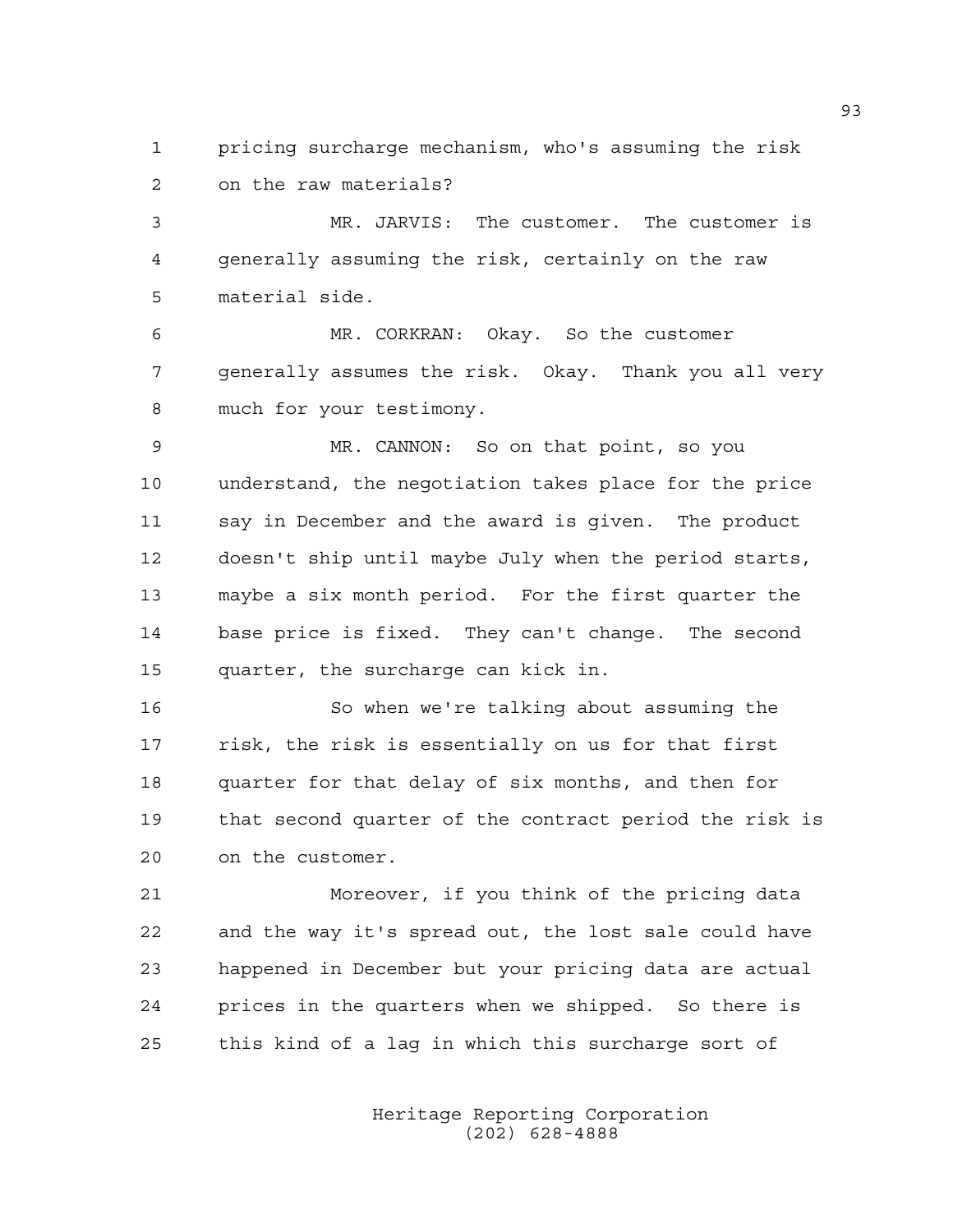1 kicks in in order to help us on the price.

2 MR. HARTMAN: We have one more comment along 3 those lines. If there was no mechanism, that risk 4 would be 100 percent on the steel supplier is another 5 way to look at that. 6 MR. CORKRAN: Thank you all very much for 7 your testimony today. It's been extremely helpful. 8 MS. DEFILIPPO: Thank you, Mr. Corkran. 9 I actually just have a couple quick follow-10 ups as staff has done a great job of asking questions. 11 I'm going to just follow up on this just to make sure 12 I understand with the pricing. 13 We talked earlier, I believe, about prices 14 being, the base price being set for the length of a 15 contract, six months or a year, and then the surcharge 16 can vary in that time. If you feel more comfortable 17 dealing with this in a postconference, please do. 18 Mr. Cannon, you were just talking about sort 19 of a quarterly analysis of in this quarter if this was 20 what it was, next quarter we would make up for it or 21 it would kick in. To the extent you could -- either 22 comment here or in your brief -- explain, are there, 23 does the contract contain specific timing clauses on 24 when that surcharge can kick in, or are there any sort 25 of levels, if it goes above *X* percent, then it kicks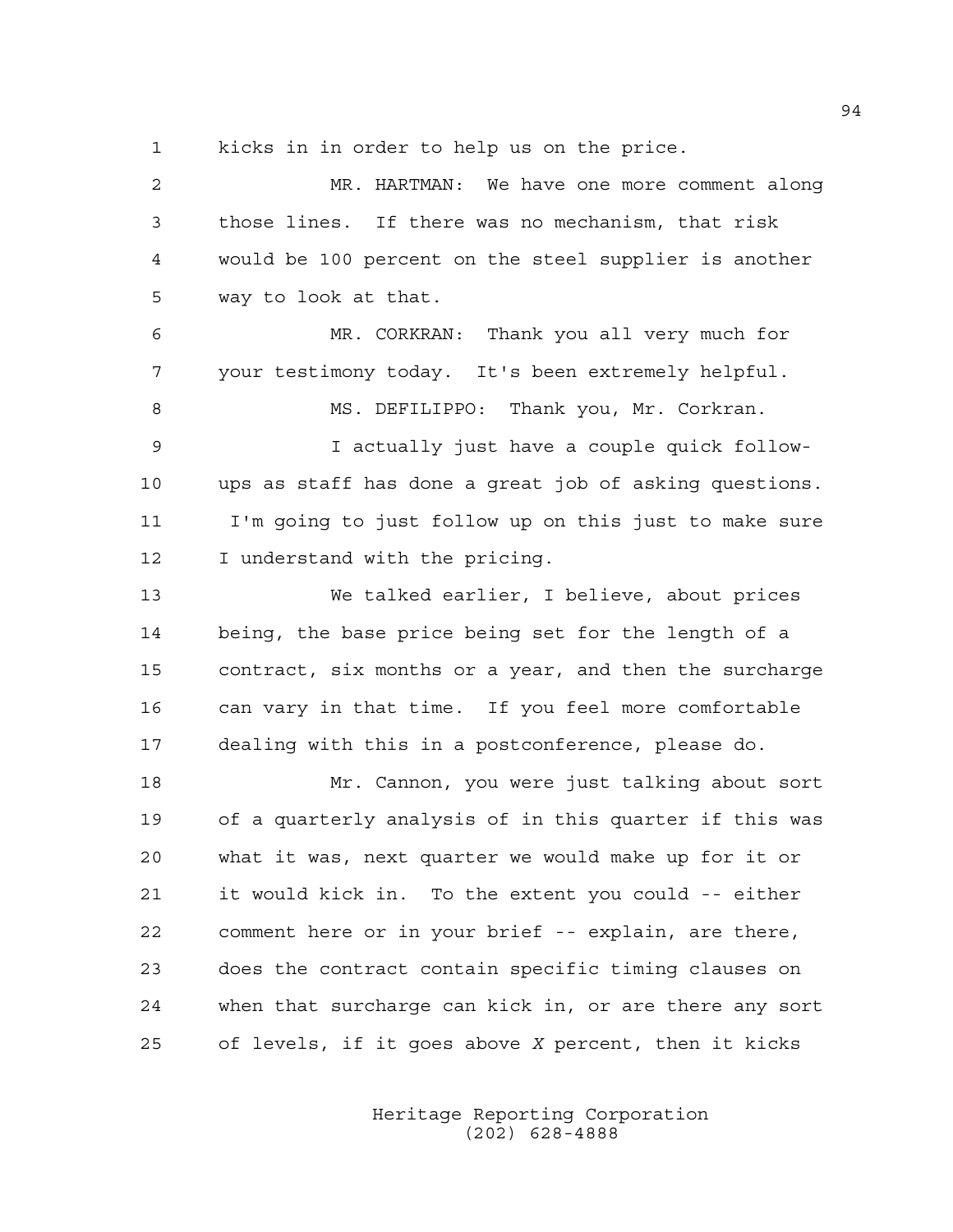1 in. So any additional information on that would be 2 helpful.

3 MR. CANNON: So it is complex. 4 MS. DEFILIPPO: Figured. 5 MR. CANNON: My understanding is nickel, for 6 example, goes monthly, hot band goes quarterly, and it 7 varies by customer on the timing. Yeah, we can sort 8 this out with some examples. In the big picture, 9 because during the period the nickel wasn't moving 10 much, correct, in this period it's really about the 11 hot band, the hot-rolled sheet in terms of the index. 12 That's the only kind of impact. But with that in 13 mind, I think we'll focus on that when we try to 14 illustrate how this works.

15 MS. DEFILIPPO: And surcharge I think 16 automatically puts in your brain an additional charge, 17 but it can be a downward movement, also. If it goes 18 up one period and then goes down, the surcharge would 19 be going in the other direction then? Down?

20 MR. CANNON: Right, and I forgot to mention 21 that. It's not like in some other steel products, the 22 surcharge, where it has to move a certain amount 23 before it kicks in and otherwise the price just stays 24 the same.

25 Mike testified it's automatic, right, so it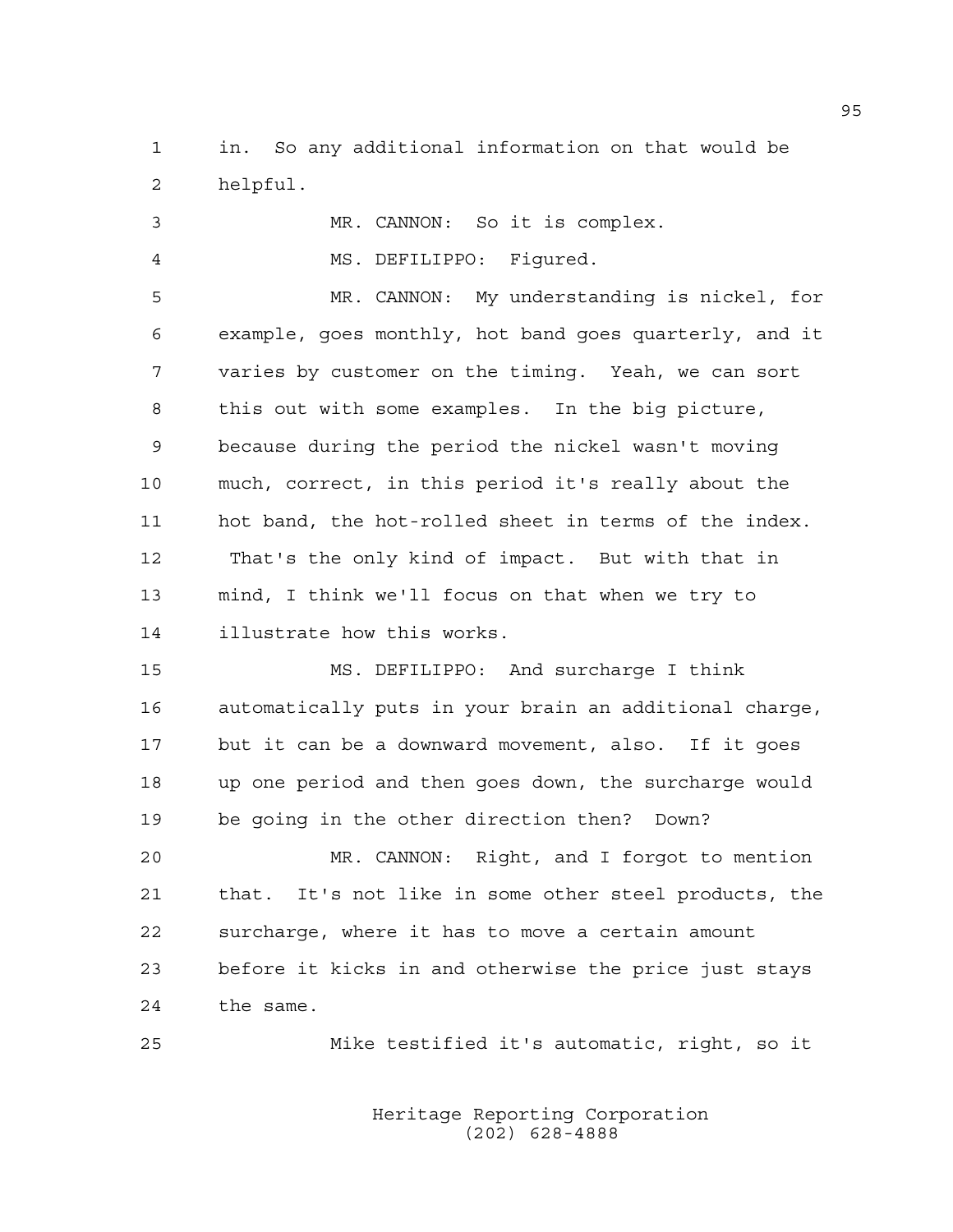1 automatically goes in at any movement, and it does go 2 down, right? So as the commodity prices went down it 3 would cause our actual prices in those quarters to 4 have to fall, too. 5 MR. WILKES: So surcharge, Ms. DeFilippo, is 6 not perhaps a very good nomenclature. Adjustment 7 mechanism might be a better way for us to characterize 8 it. 9 MS. DEFILIPPO: Very good. Thank you. 10 Sorry. Earlier this morning I think the statement was 11 made that Thomas had shut down a line recently. Did I 12 hear that correctly? 13 MR. JARVIS: Yes. 14 MS. DEFILIPPO: Is it still down? And how 15 easy, or difficult, is it to bring that back on line? 16 MR. JARVIS: We shut down the whole plant 17 for one week. All the units were closed down. We 18 didn't have the orders, basically, so we took a whole, 19 shut the whole plant down for the whole week. 20 MS. DEFILIPPO: Okay. Then I believe Ms. 21 Hughes was asking questions about, or it came up in 22 her comments about rechargeable batteries, and I think 23 I heard that this diffusion-annealed nickel-plated 24 steel is used in the rechargeable batteries, as well 25 as nonrechargeable.

> Heritage Reporting Corporation (202) 628-4888

96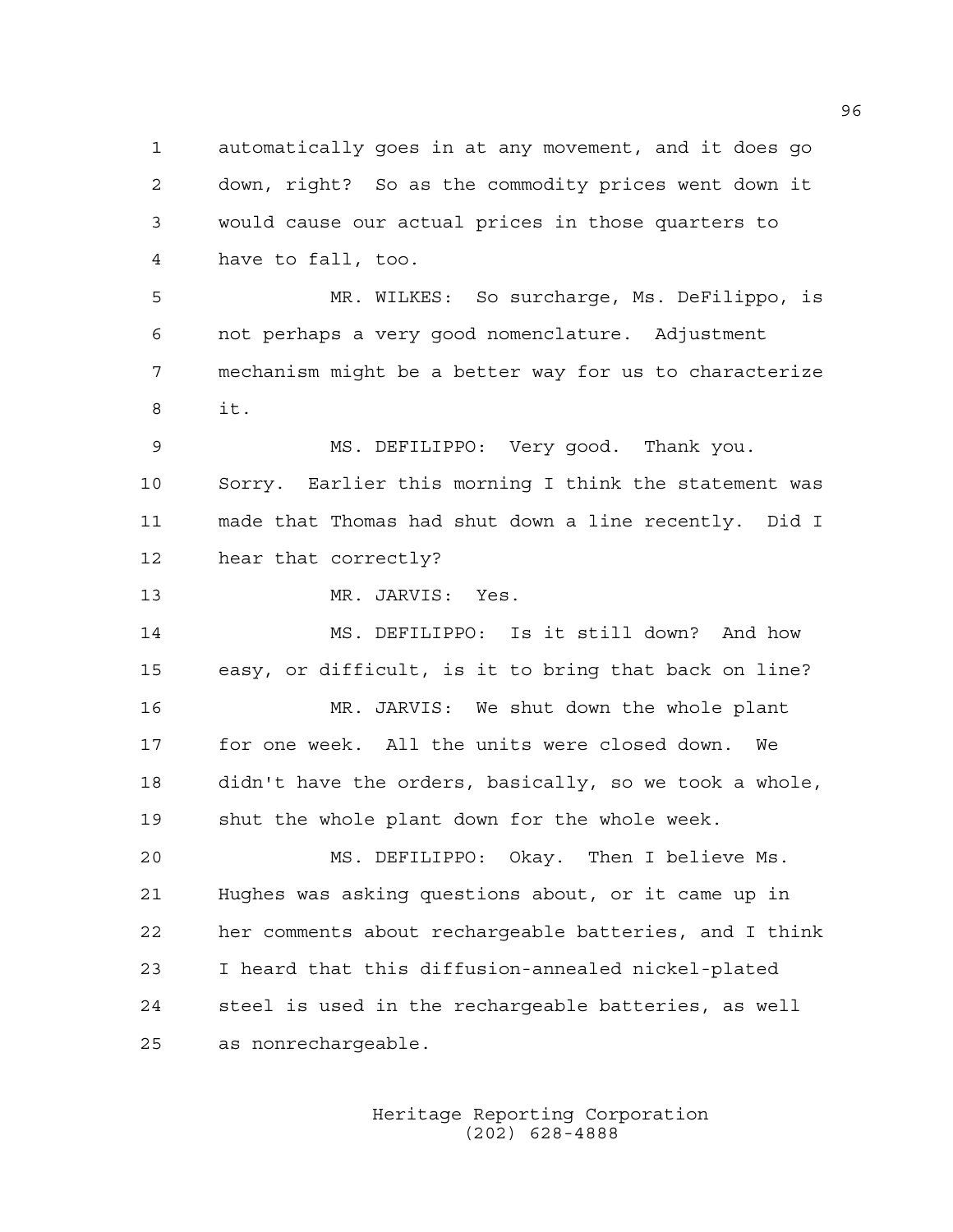1 MR. HARTMAN: Yes. That's correct. Yeah. 2 They're just not produced in the United States. 3 MS. DEFILIPPO: Okay. The automotive 4 applications were referred to as I think being a 5 small, but growing portion. To the extent that there 6 is growth, it's still going to be predominantly the 7 main end use by far would be batteries in the 8 foreseeable future? 9 MR. HARTMAN: That's correct. 10 MS. DEFILIPPO: The last, it's not a 11 question, it's actually a housekeeping issue for Mr. 12 Cannon. So for the presentation that was up on the 13 screen, we'll include that as an exhibit with the 14 conference transcript, but this, the pink, we will put 15 into the confidential record? 16 MR. CANNON: Your choice. I could also 17 submit it, if you'd prefer that. This afternoon I can 18 file it and it will go into your system, or you can 19 put it in. 20 MS. DEFILIPPO: That would be great. 21 MR. CANNON: Okay. So we'll do -- assuming 22 we get home in time. 23 MS. DEFILIPPO: We'll keep it moving. 24 MR. GRACE: My name is David Grace. I'm 25 counsel for Procter & Gamble.

> Heritage Reporting Corporation (202) 628-4888

97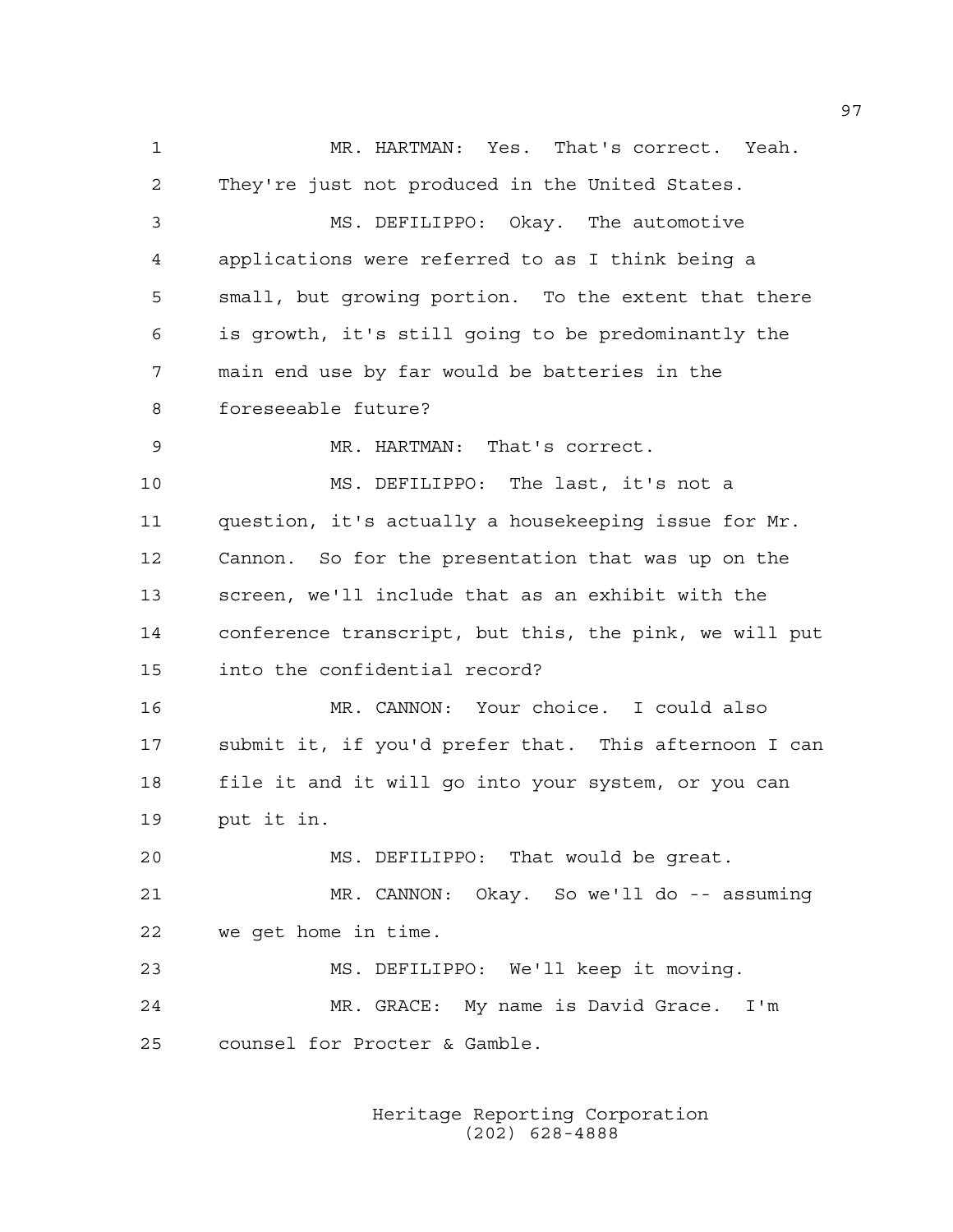1 MS. DEFILIPPO: Can you come up to use a 2 microphone just so we can have it on the transcript, 3 please.

4 MR. GRACE: My name, again, is David Grace. 5 I'm counsel for Procter & Gamble, which sells the 6 Duracell brand. We understand that one of those 7 confidential exhibits is, or possibly is, an exhibit 8 of our, my client, of Duracell.

9 We do not have access to the confidential 10 record, but we would like to comment or review the 11 document that's been submitted because if it's our 12 document, we should have access to it. I guess I 13 would move that it be released to us or provided to us 14 by Petitioners.

15 MS. HUGHES: As the Commission's attorney, 16 let me make sure I understand the procedure on that 17 and I'll get back to you in the afternoon session, 18 okay?

19 MR. GRACE: Thank you very much.

20 MS. DEFILIPPO: Thank you. Yes? It's a 21 free for all. No, I'm just kidding.

22 MR. DURLING: James Durling, counsel for 23 Panasonic. We have the same issue, so whatever ruling 24 the Commission makes in response to Mr. Grace's 25 request, we also would like the opportunity to discuss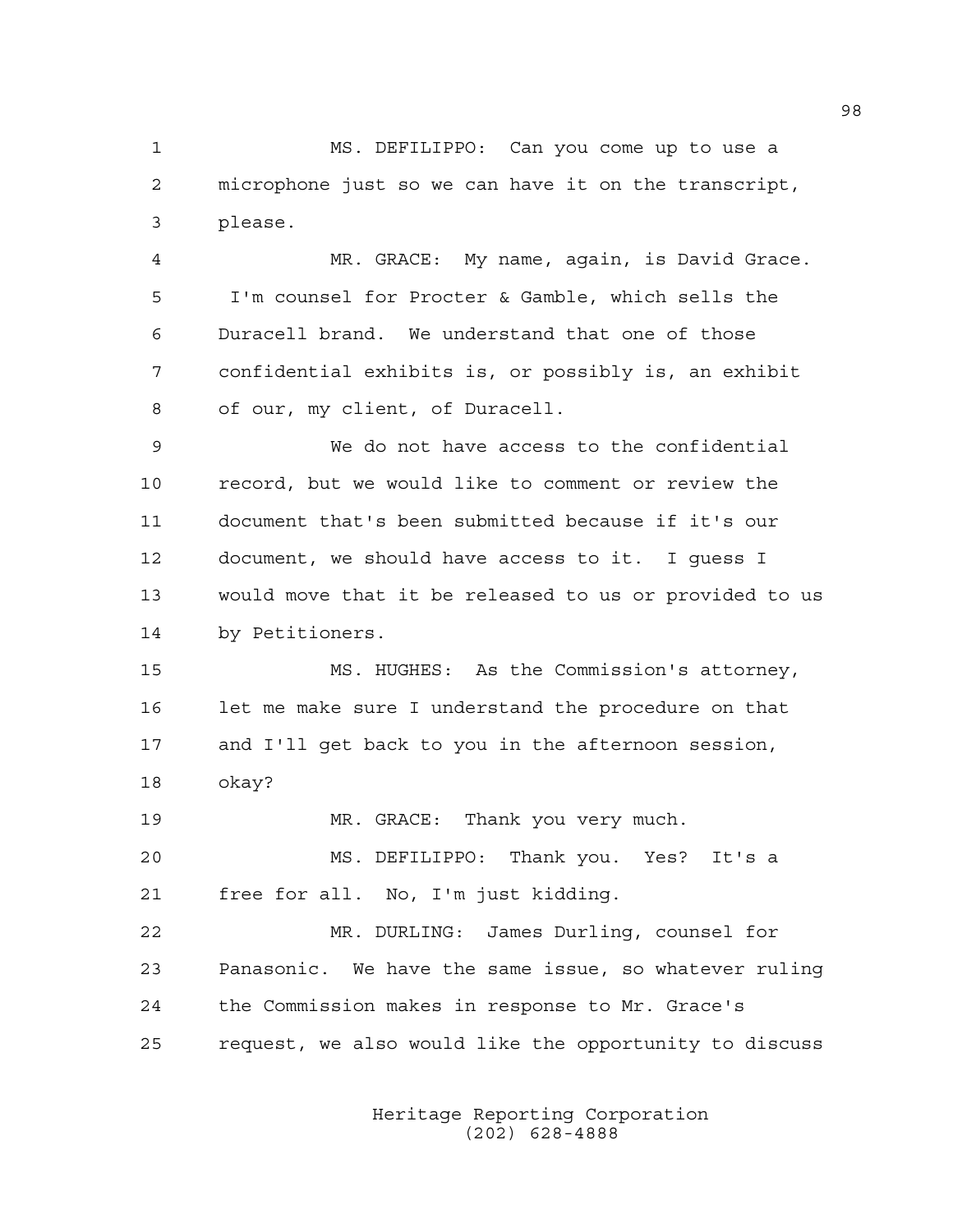1 any documents specific to our client with our client 2 so that we can give you a response.

3 Obviously the challenge is in theory they 4 have the document, but we can't even confirm for them 5 which document we're actually talking about. So given 6 that the document came from the company, it certainly 7 seems reasonable that the company whose document it 8 was in the first place ought to be able to look at it 9 and then offer comments.

10 MS. DEFILIPPO: We will confer this 11 afternoon after this and get back to all of you with 12 how we will proceed with regard to that. I will look 13 up and down the line. I will laugh.

14 Mr. Boyland, please go ahead.

15 MR. BOYLAND: Just one additional question 16 -- it's kind of more for clarification -- regarding 17 this issue of the raw material costs. Cathy brought 18 up the issue of, you know, the surcharges can work in 19 both directions, and I guess, you know, again, not 20 getting into any confidential information, but the 21 pattern itself in terms of what was reported in the 22 petition in terms of steel cost and that reconciles to 23 what was reported in the questionnaire, I guess the 24 question would be given the directional trend of the 25 steel cost that I'm seeing in 2012 and what I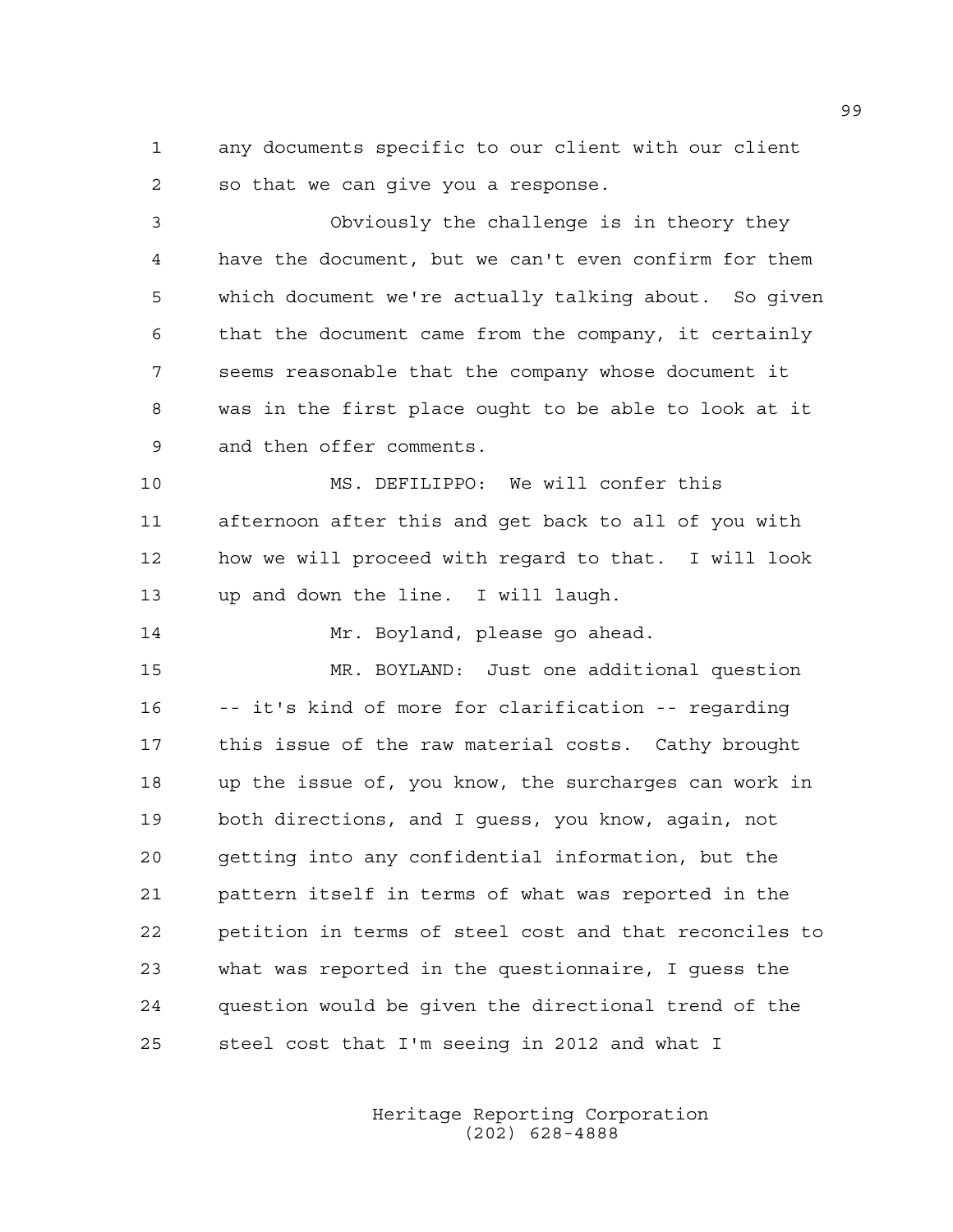1 understand to be the basic public indices, the 2 directions are different.

3 I would suggest that based on your testimony 4 regarding the surcharge, and you indicated in the 5 petition itself there's a discount mechanism as well, 6 it doesn't work both ways, so I guess the question 7 would be is it correct to interpret the trend in steel 8 costs at the end of the period, the average, is 9 essentially the opposite of the public indices, which 10 would themselves be tied to the surcharge, and 11 essentially moving against each other.

12 12 I mean in terms of one aspect of the 13 profitability, could you discuss that in the 14 posthearing or postconference?

15 MR. CANNON: Sure, we could.

16 MR. BOYLAND: Thank you.

17 MR. JARVIS: You'll understand that in terms 18 of the cost side we have to bring the steel over, cold 19 roll it, nickel plate it, so there's going to be 90 20 days maybe, so our inventory cost of the steel, right, 21 will not keep up with the falling prices in these 22 market indices.

23 MR. BOYLAND: And that's exactly what I was 24 trying to maybe articulate a little better was that 25 I'm, you know, interested in the trend, but also the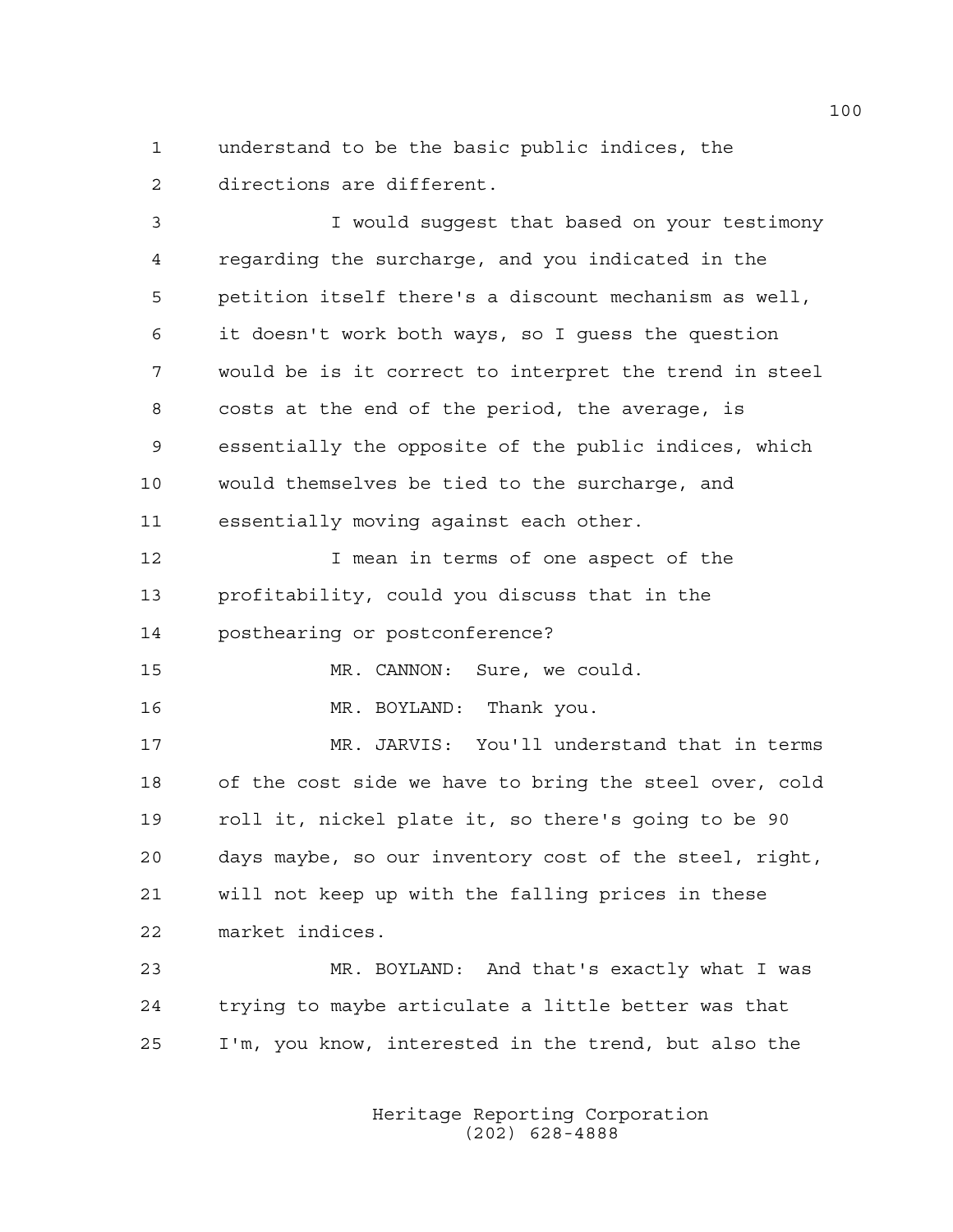1 timing issues, et cetera. Okay. Thank you very much. 2 MS. DEFILIPPO: Mr. Comly, I think you have 3 one more question or questions? Do you? 4 MR. COMLY: Questions. Yes, I do. 5 MS. DEFILIPPO: Okay. 6 MR. COMLY: Since I let you off easy the 7 first time around, although there's not that many 8 questions. Let's see. 9 You stated that you have a peak production 10 given the seasonality and other factors, like 11 hurricanes. Would you expect a similar trend in 12 imports, and, if so, when would you expect those 13 imports to come into the U.S.? 14 MR. HARTMAN: I would say for the most part 15 the imports might have a similar type trend but it 16 would be more so related to the specifications that 17 we've supplied let's say over the recent years because 18 we would have let's say two out of the three major 19 battery manufacturers that would be using our 20 products, as opposed to our competition using let's 21 say one routing of that. It really gets down to a 22 little bit of market share on who has what in the 23 battery world, but certainly our ability to react to 24 short-term opportunities for battery manufacturers to 25 service that market, two-thirds of it, like I said,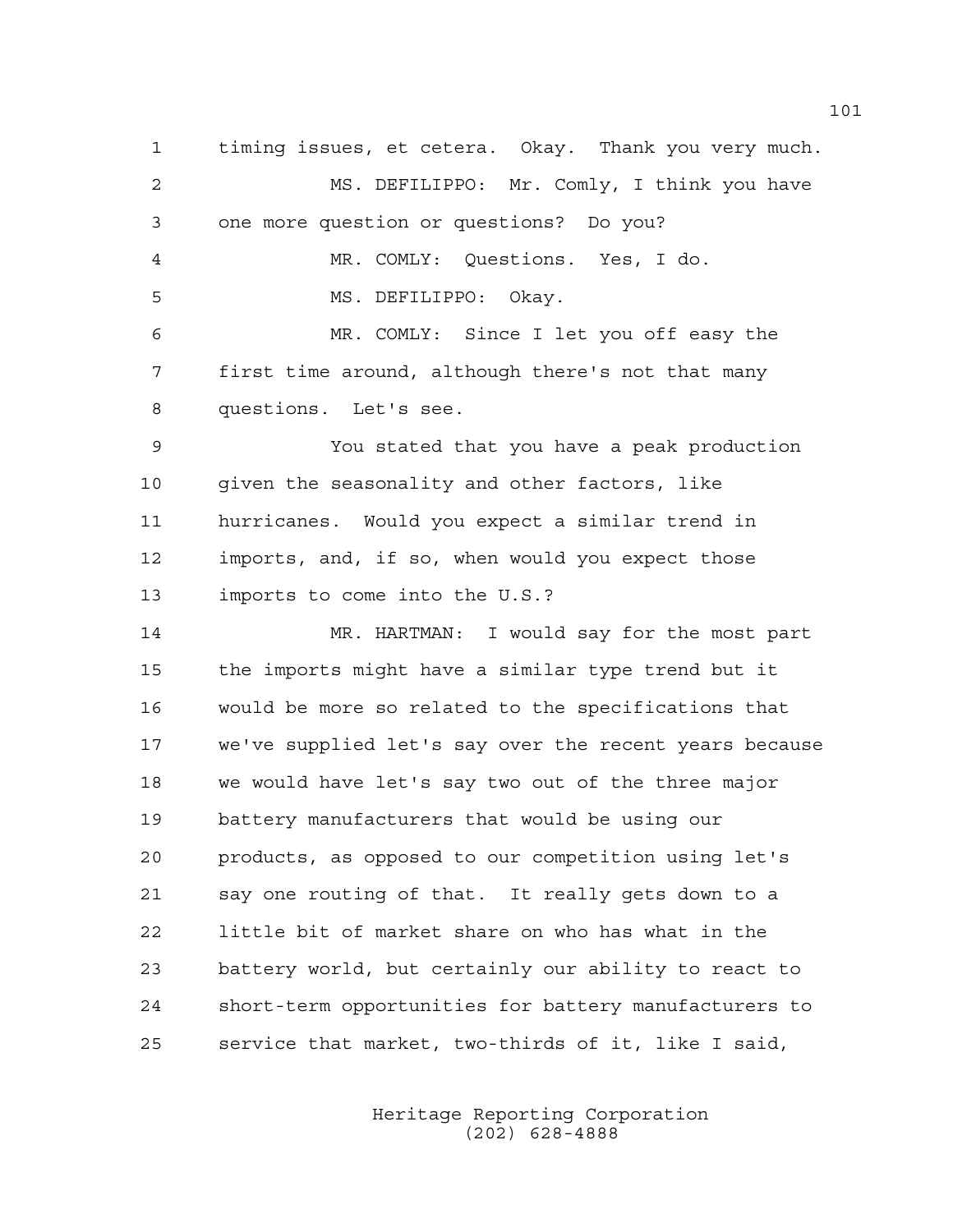1 would be on us and maybe one-third on our competitors, 2 but they would counter that spike by just pulling down 3 their existing inventories that they would have in 4 warehouses here, in the U.S.

5 In fact, one of the things that we noted in 6 I think it was 2011, we were actually able to step in 7 in the third supply route and make up a shortfall that 8 existed, you know, through our competitor's supply 9 chain.

10 So the ability to react to certainly 11 hurricanes or stormy seasons, if you will, is a value 12 that we feel we have in the U.S., and certainly our 13 customers, we would think, would concur with that.

14 MR. COMLY: Okay. Thank you. Getting back 15 to the automotive application, being a layperson, can 16 you describe to me the differences between the 17 diffusion-annealed nickel-plated steel produced for 18 battery cans versus automotive applications such as 19 in, you know, thicknesses, tolerances, things like 20 that.

21 MR. HARTMAN: Yeah. Just real general -- 22 MR. COMLY: Yeah. Real general. 23 MR. HARTMAN: -- those answers? The 24 automotive tubing applications would be thicker 25 material gauges than really any of the five products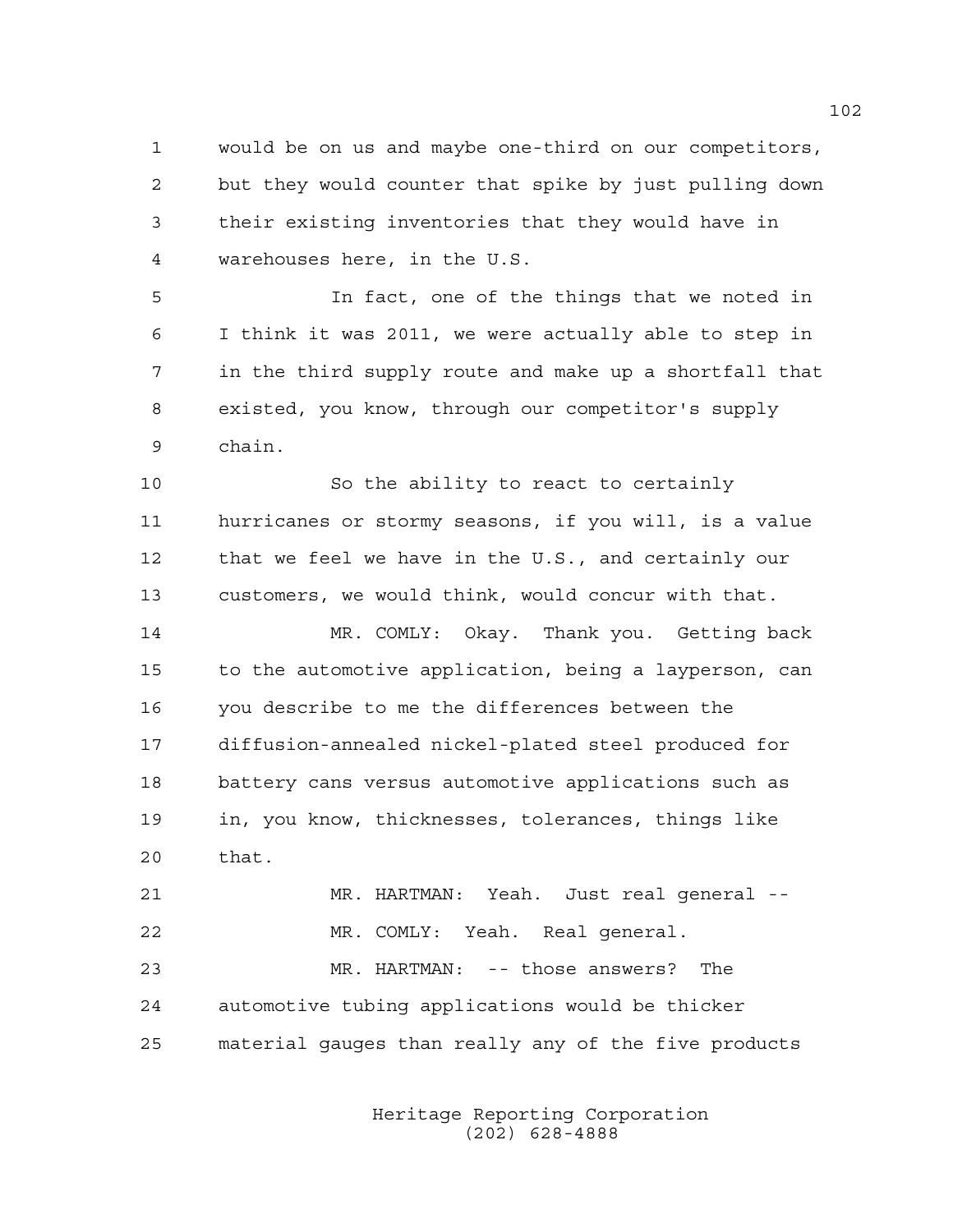1 that we've had specified in the petition. The plating 2 thicknesses as a whole are relatively comparable, but 3 the differential nature of the requirements of the 4 fuel line applications require a much heavier plating 5 thickness on one side of the strip as opposed to the 6 opposite side.

7 If you think of it and why would that be the 8 case, the answer to that would be that the fuel is 9 only passing through the inside so the inside of the 10 tube would really be where you would want the nickel.

11 The outside of those tubes are coated with 12 other materials that are really more corrosion 13 protection in the overall system. They may be exposed 14 to atmospheric conditions, and therefore the fuel line 15 components again tend be thicker than battery 16 materials. Battery materials tend to be thinner, 17 which also require thinner gauges of steel, and 18 thinner thicknesses of nickel as it relates to the 19 fuel line.

20 MR. COMLY: To your knowledge, can other 21 producers produce for both applications? 22 MR. HARTMAN: Correct. Yeah. 23 MR. COMLY: How easy is it to shift from one 24 application to another? Is it similar to moving from 25 one battery type to another battery type or battery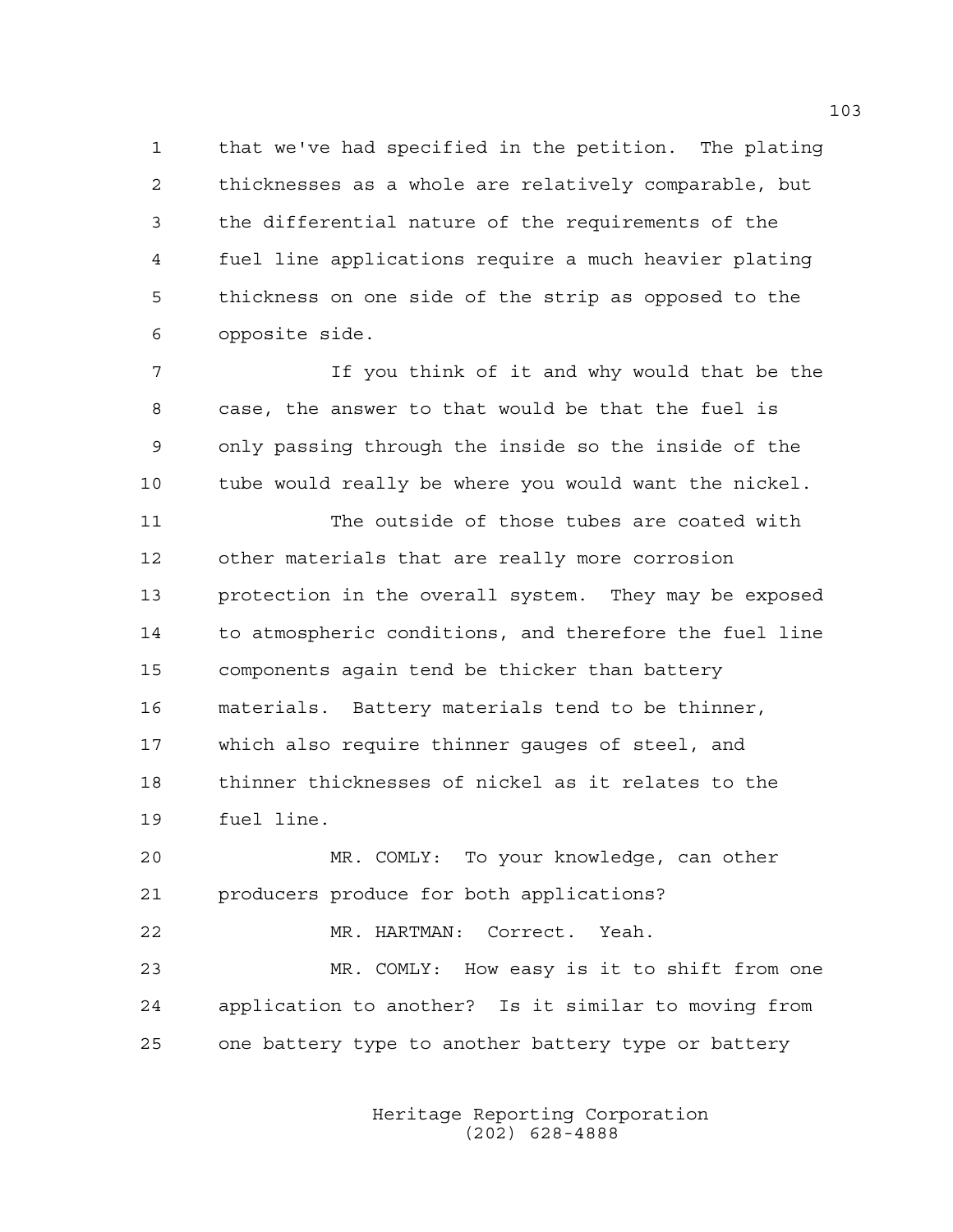1 specification?

| $\overline{2}$ | MR. HARTMAN: Yeah. If it's within your                |
|----------------|-------------------------------------------------------|
| 3              | realm of capabilities to produce thin gauges or       |
| 4              | thicker gauges of steel, certainly the producers are  |
| 5              | capable of moving back and forth coil by coil, if you |
| 6              | will, order by order.                                 |
| 7              | MR. COMLY: Different subject. You                     |
| 8              | mentioned wider coils. Does this affect how much you  |
| 9              | can produce? So the tonnage, so the -- well, I quess  |
| 10             | I should say, let's see. If I'm looking at my         |
| 11             | production data, with a production of increased wire  |
| 12             | coils should I be seeing more production, or is that  |
| 13             | such a small part of your actual production that you  |
| 14             | don't really see that translating into a larger       |
| 15             | tonnage?                                              |
| 16             | MR. HARTMAN: In general, if we were to                |
| 17             | supply very extremely narrow products into            |
| 18             | applications, and I'll talk about maybe can stamping  |
| 19             | in general, a very narrow coil would have a higher    |
| 20             | scrap rate in producing parts than certainly a wide   |

21 coil in producing. It's just more efficient.

22 So in that reference, if you look at demand, 23 or sales, or import stats, or our sales in general, 24 it's basically geared towards how many parts does 25 someone need to produce in order to satisfy that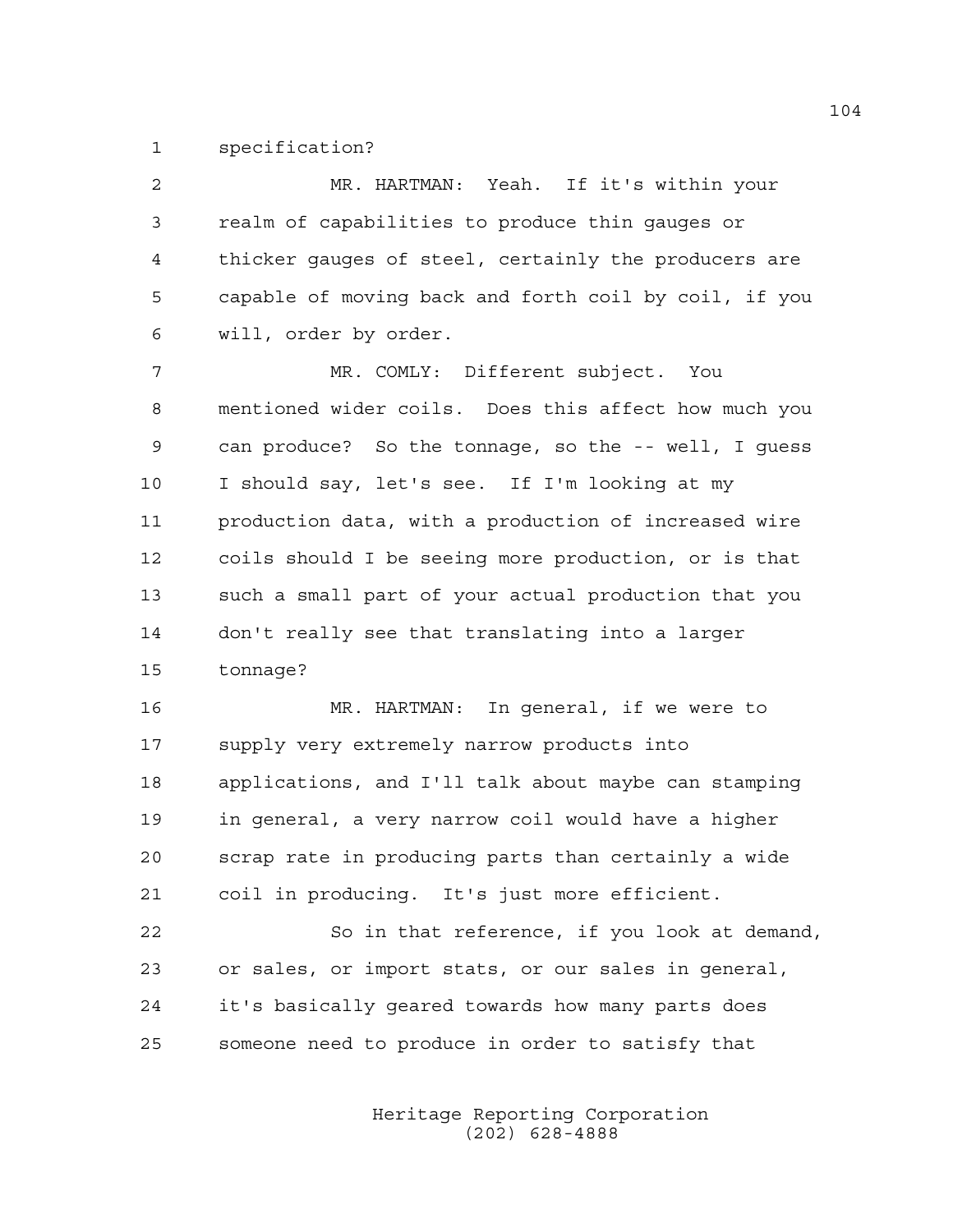1 demand.

| $\overline{c}$ | In terms of consumption, would not really              |
|----------------|--------------------------------------------------------|
| 3              | have a significant impact on that, although it does    |
| 4              | factor into stamping part or component yield factors,  |
| 5              | yield rates. Does that somewhat answer the question?   |
| 6              | MR. WILKES: If I might add, Mr. Comly.                 |
| 7              | Stephen Wilkes for Thomas Steel. I think you're        |
| 8              | correct, and you heard that from Mike, that were the   |
| 9              | demand to be concentrated in all very narrow widths or |
| 10             | all very wide widths, that would ultimately and        |
| 11             | potentially affect capacity.                           |
| 12             | In the real world, sadly for us right now,             |
| 13             | our capacity utilization is at such a low level that   |
| 14             | it really has no impact or provides no constraint to   |
| 15             | capacity.                                              |
| 16             | MR. COMLY: That does answer the question.              |
| 17             | Thank you. You also mentioned the thickness, or        |
| 18             | rather the thinness shall we say, of the material      |
| 19             | produced. Are you reaching your limits, and do you     |
| 20             | know if the limits are being reached at other          |
| 21             | producers, foreign producers?                          |
| 22             | MR. HARTMAN: No.<br>The products are still             |
| 23             | well within our capabilities to produce. We go         |
| 24             | extremely light. Certainly our competitors will go     |
| 25             | light. Yeah, it's certainly well within the realm of   |
|                |                                                        |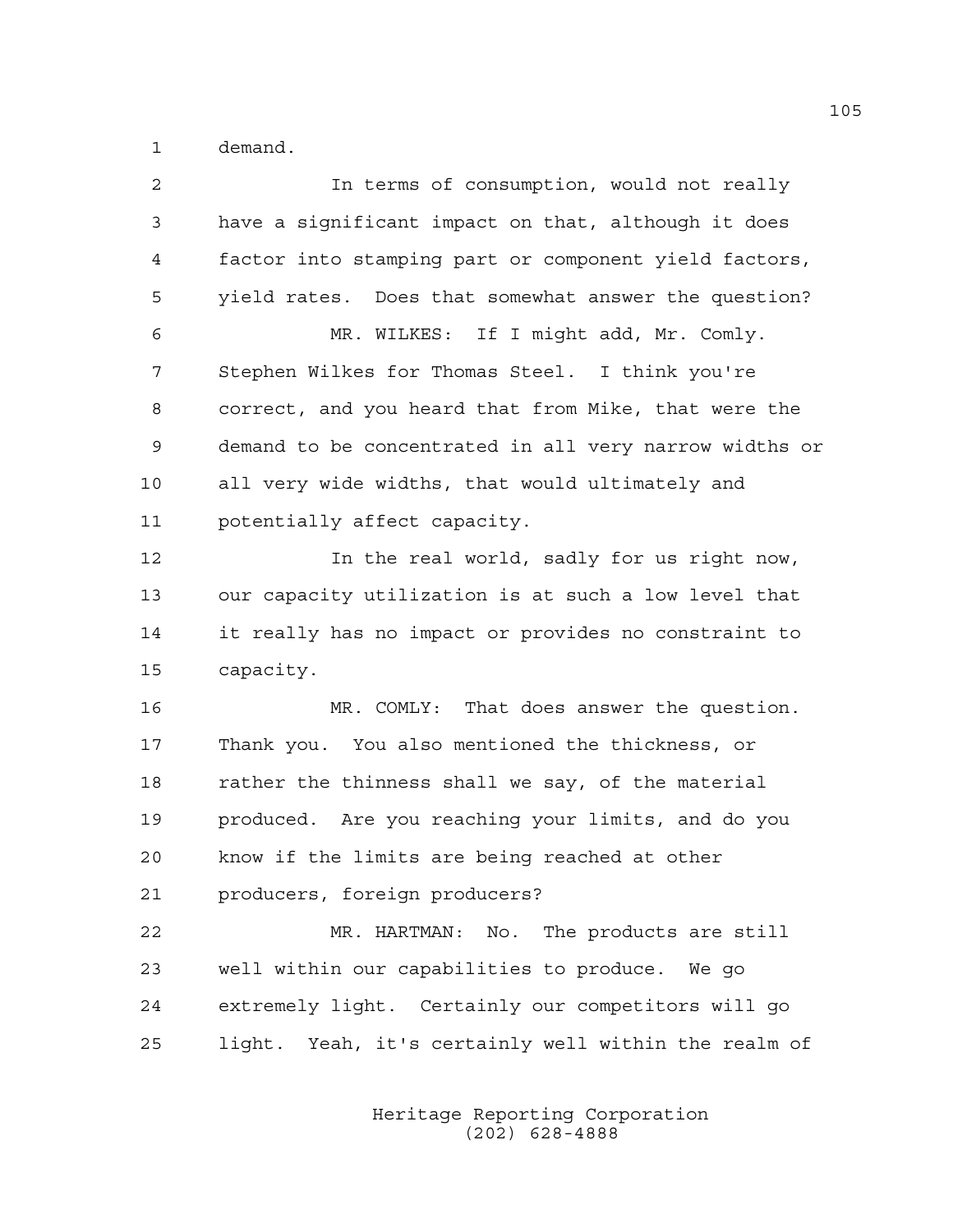1 production. If the market wants to go thinner or 2 thicker, we have the capability to do that. Thinner 3 nickel, you know, certainly if you can produce a 4 higher nickel thickness, you can go down. Just take 5 more off. Though we're not really anywhere close to 6 our bottom end of the capabilities of our equipment 7 yet.

8 MR. COMLY: As far as you know, that's true 9 for the other, your competitors.

10 MR. HARTMAN: Yeah. It more so may come 11 down to what are the physical dimensions of a product 12 that can be produced into a can, for example. If that 13 is a driver, we're trying to achieve cost savings 14 through innovation, if you will, and those are always 15 opportunities for improvement.

16 MR. COMLY: You mentioned that, I think it 17 was Mr. Jarvis that mentioned that you're moving, you 18 have moved or you are moving to subcontract out 19 several functions, including shipping, et cetera. I 20 guess my first question is when, have you done this, 21 or are you going to do this? 22 MR. JARVIS: We've done it already.

23 MR. COMLY: And, I'm sorry, what year? 24 MR. JARVIS: We did the IT in 2010/11. We 25 did the shipping in 2012. A lot of it's, you know,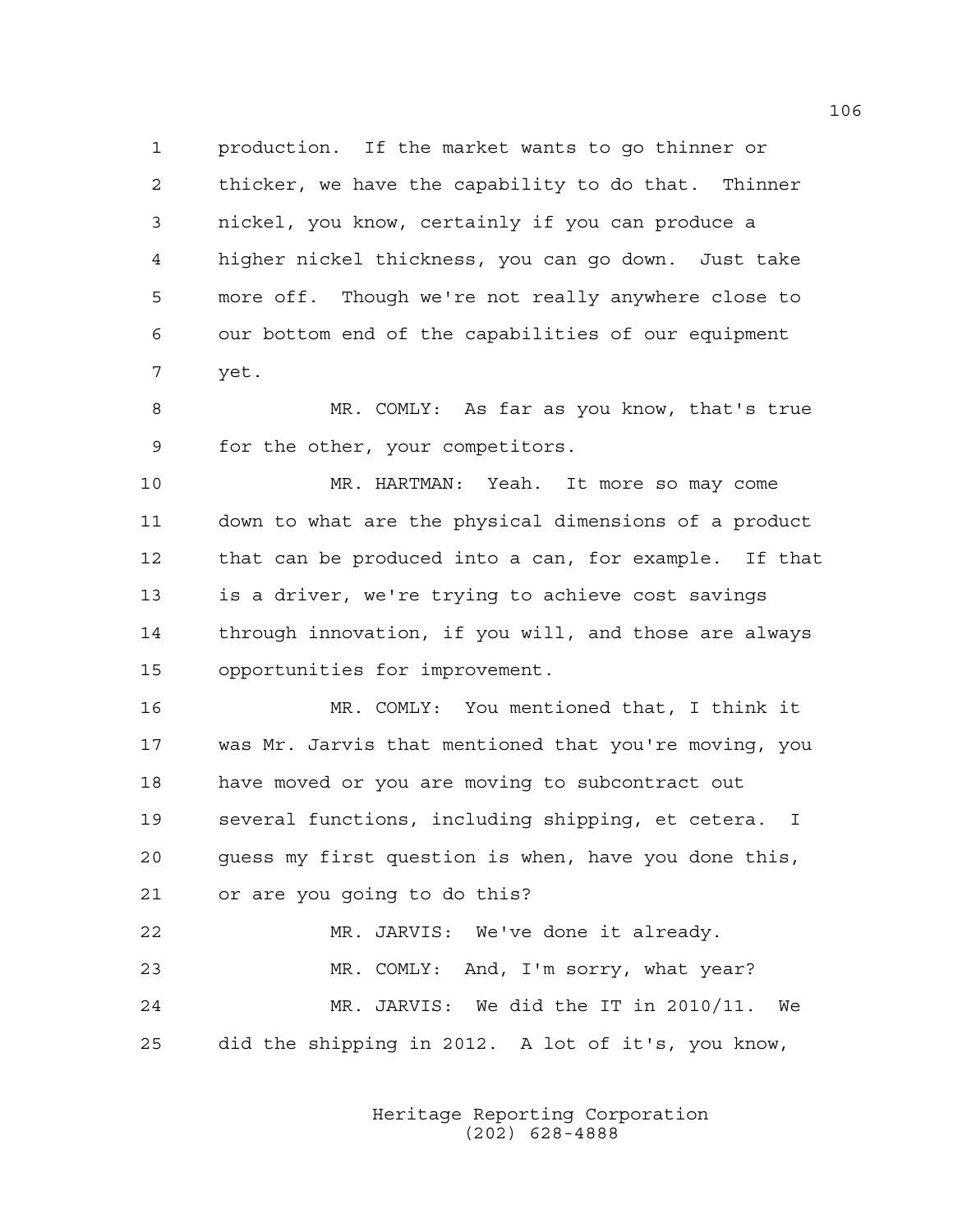1 cost reduction, and also, the shipping makes the cost 2 variable. You see a heavy dependency on fixed costs. 3 We pay so much per load now so it makes it variable 4 to us. So we don't have the overhead that we used to 5 have with the shipping departments. So both those are 6 implemented now.

7 MR. COMLY: Have you received any feedback 8 from your customers, and has this factored into 9 purchasing decisions?

10 MR. JARVIS: In those two areas?

11 MR. COMLY: In those two areas. Sure. And 12 you can address this in your brief, if you'd like. 13 So, and another question I guess on top of that would 14 be have you lost any sales due to your shift to a 15 third party supplier?

16 MR. JARVIS: No. No. We had some teething 17 problems, yes, but we haven't lost any customers.

18 MR. HARTMAN: Yeah. I think the main 19 objective obviously in shipment of material is you've 20 got to complete it up to the warehouse dock, if you 21 will, and then what we've done is we've utilized more 22 or less hourly involvement, expanded out their roles a 23 bit to absorb basically the salary reduction that took 24 place there.

25 So the physical dynamics of loading the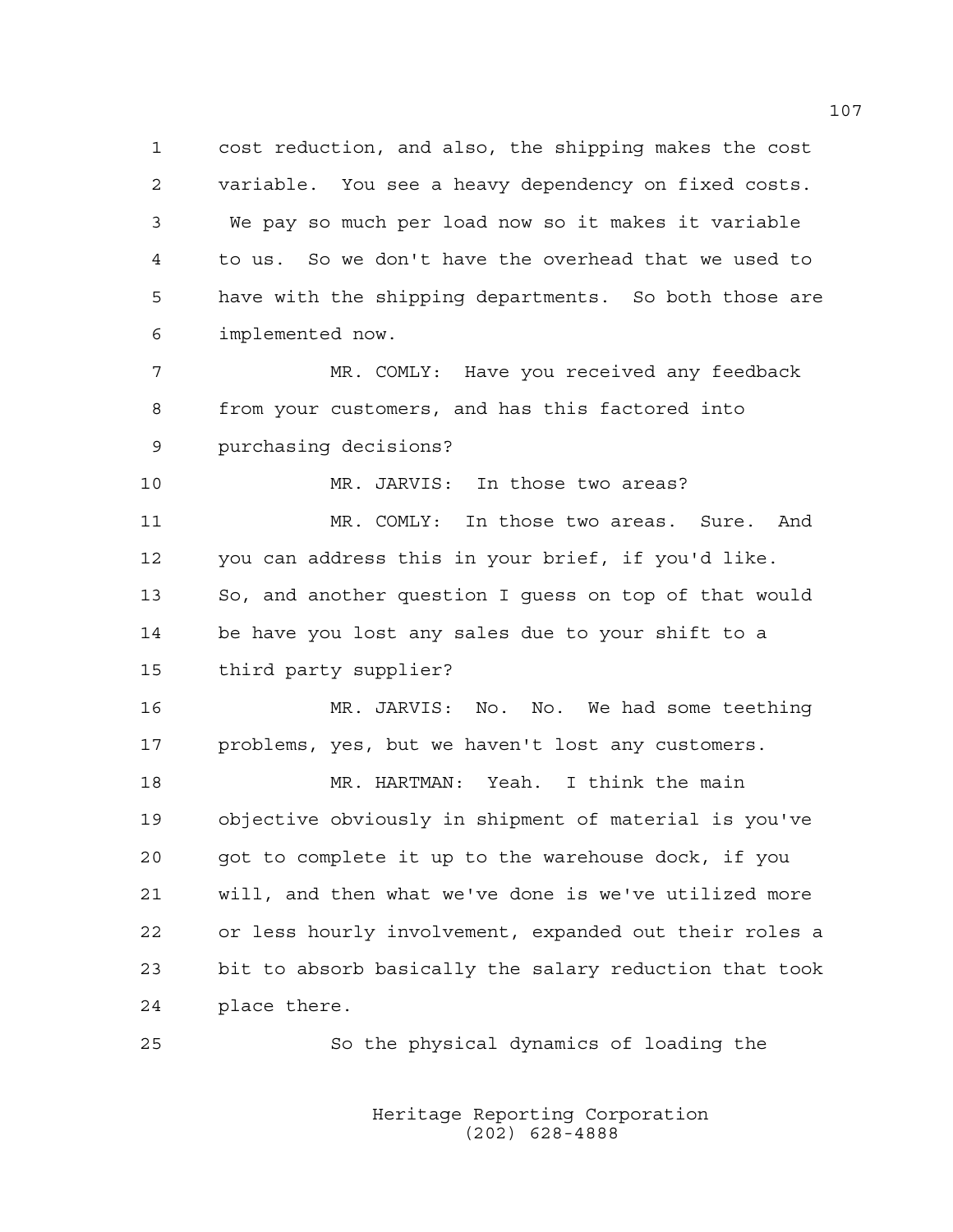1 truck is still occurring, as it did somewhat similar 2 in the past, and we, you know, as John mentioned early 3 in the stages, as that transition took place, it's a 4 learning opportunity for some of our employees, but 5 the name of the game is to get that load out the door.

6 You know, we pride ourselves on getting the 7 material to the floor and then getting it out. So it 8 really was transparent in terms of the customers' end 9 of what they saw. It was more or less just internal 10 to us on how we operated.

11 MR. WILKES: Mr. Comly, Stephen Wilkes for 12 Thomas Steel. I might add that we have a mix of 13 delivery terms in our business, so some of our 14 business is *X* works and some is delivered, so the 15 impact of outsourcing shipping clearly would not -- 16 movement from the plant to a customer would only 17 impact those circumstances where we're delivering. 18 MR. COMLY: That was all the questions I

19 have for now. Thank you.

20 MS. DEFILIPPO: Actually, I have one last 21 one. Sorry. Mr. Hartman mentioned something that 22 made me think of something. You referenced picking up 23 a shortage in terms of supplying. My understanding is 24 when you're negotiating on the quantity side you're 25 not setting quantity as you do price. Is it more of a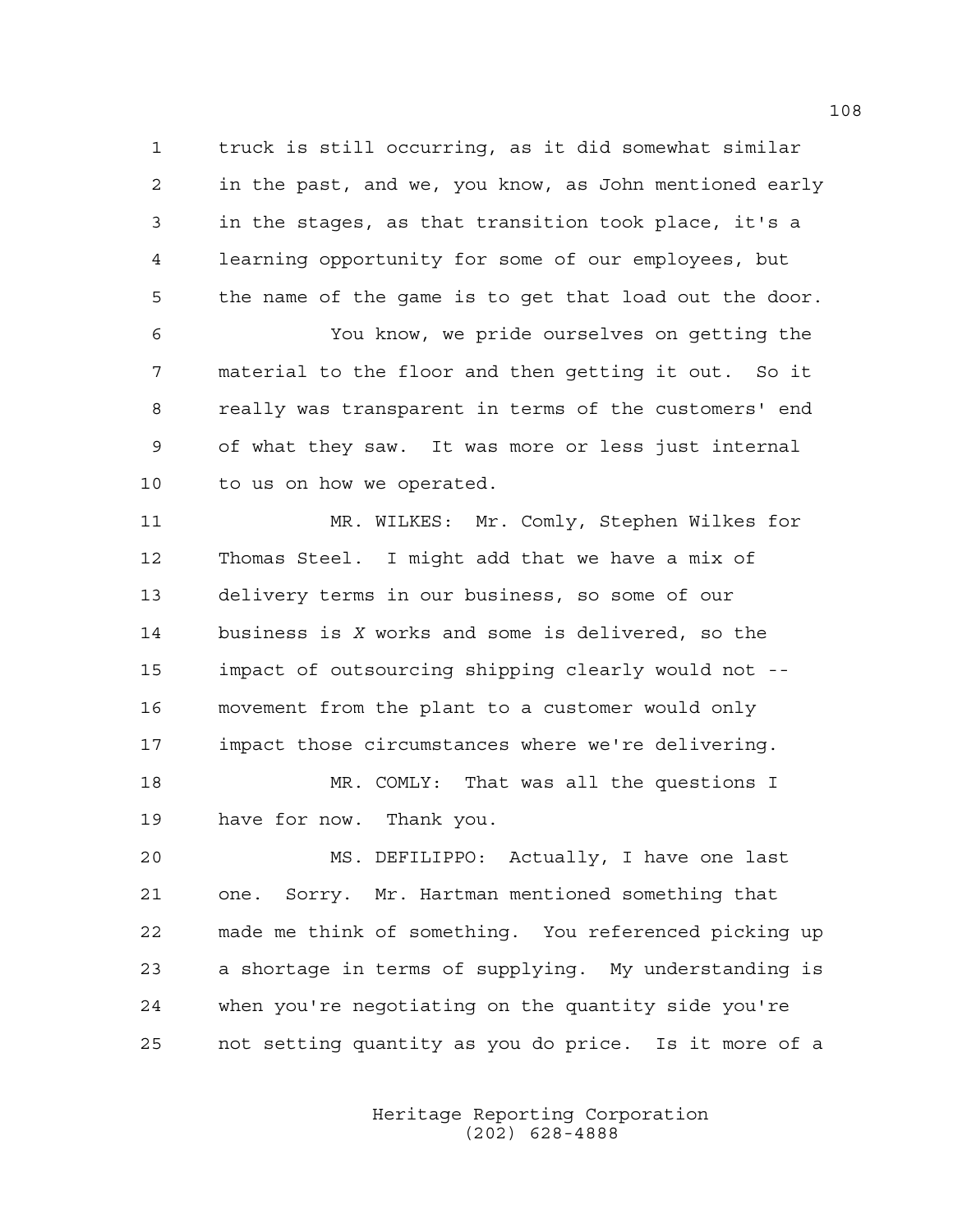1 percentage of that person's business for the given 2 year?

3 MR. HARTMAN: Yes. That's correct. They 4 have an indication on how much they will produce, but 5 certainly market dynamics could influence. In any of 6 the markets we deal with that would not be beneficial 7 for our customers, to lock in an exact quantity, if 8 something were to happen and we've produced that 9 material. That's why we operate under a forecast, a 10 very tight forecast window.

11 Certainly it's an indicator. Certainly the 12 percentages that they offer us or certain 13 specifications, if you will, are really designed 14 around that aspect. It's not an absolute hard number.

15 MS. DEFILIPPO: Are the percentages that you 16 are generally sort of awarded, are those harder in the 17 sense that, you know, after a given year, if you won 18 30 percent of the business, you generally got 30 19 percent, or is that flexible?

20 I mean I can understand how the sort of 21 overall quantity number would be an unknown based on, 22 you know, the estimates that that battery producer is 23 making on what the demand for their product would be, 24 but in general are you, is the percentage that you are 25 awarded, per se, does that hold true sort of after the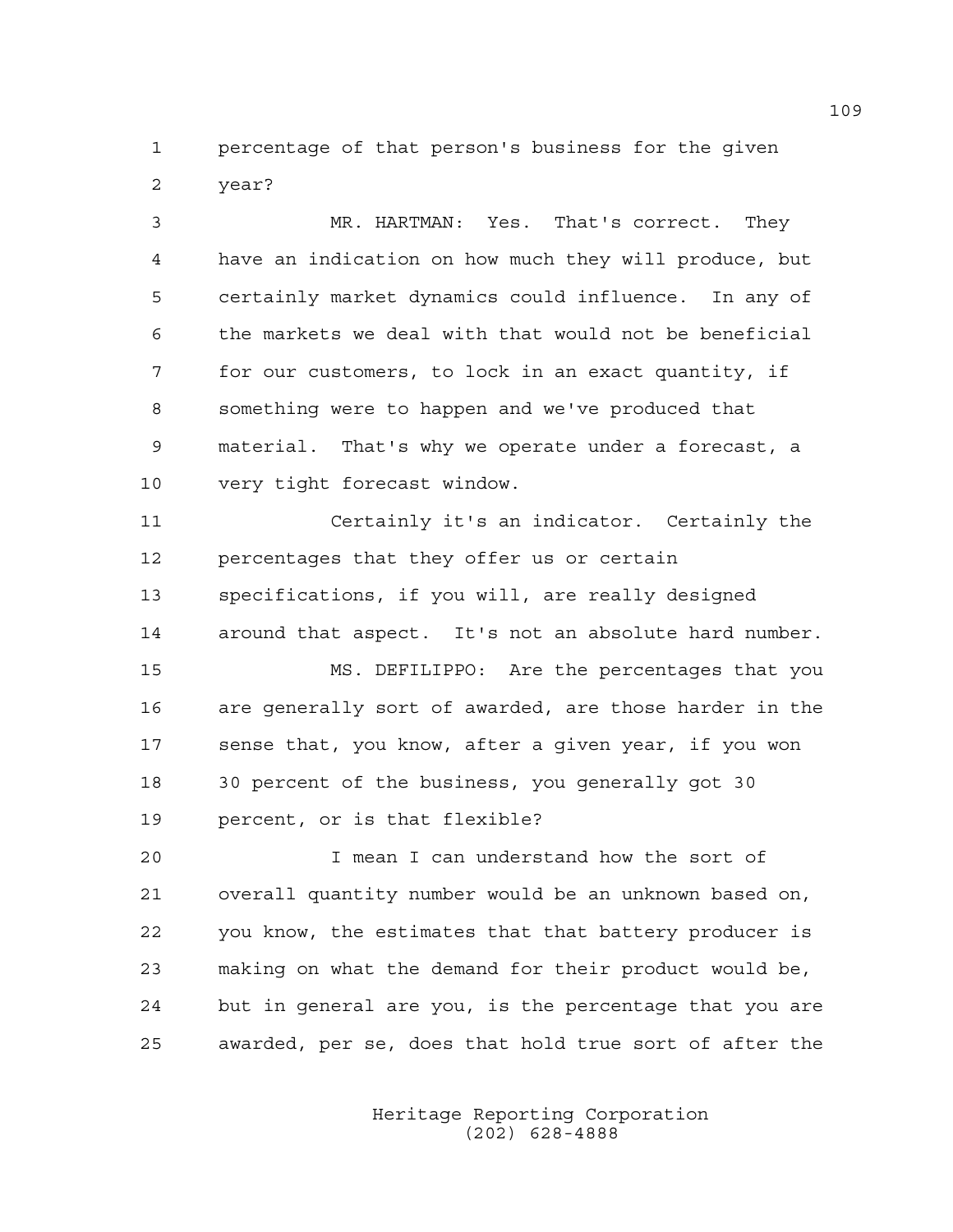1 fact?

| $\overline{2}$ | MR. HARTMAN: To our knowledge, they, you               |
|----------------|--------------------------------------------------------|
| 3              | know, all supply receive type relationships, at least  |
| 4              | in the way we operate, that is true. They typically    |
| 5              | -- if it's 30 percent, we'll get 30 percent. If it's   |
| 6              | 100 percent, obviously you're going to get 100 percent |
| 7              | of that.                                               |
| 8              | MS. DEFILIPPO: Are there opportunities                 |
| 9              | where you have, to your knowledge -- and this could be |
| 10             | in the postconference briefs -- picked up additional   |
| 11             | business because of difficulties getting product from  |
| 12             | another supplier?                                      |
|                |                                                        |
|                | MR. HARTMAN: Yes. That's correct. Yeah.                |
|                | From time to time if let's say, as I referenced, a     |
| 13<br>14<br>15 | forecast, if demand were to increase by 70 percent, 80 |
| 16             | percent, the production lead times that are involved   |
| 17             | in that may force certain things to happen in the      |
| 18             | marketplace, and therefore, you know, as I referenced  |
| 19             | before, we've had to step in. Obviously that can go    |
| 20             | both ways.                                             |
|                | If there's inventory that exists from our              |
| 21<br>22       | competitors, if it resides in the U.S. and again       |

25 may have other specifications. So it can go both

24 order to support other businesses that that customer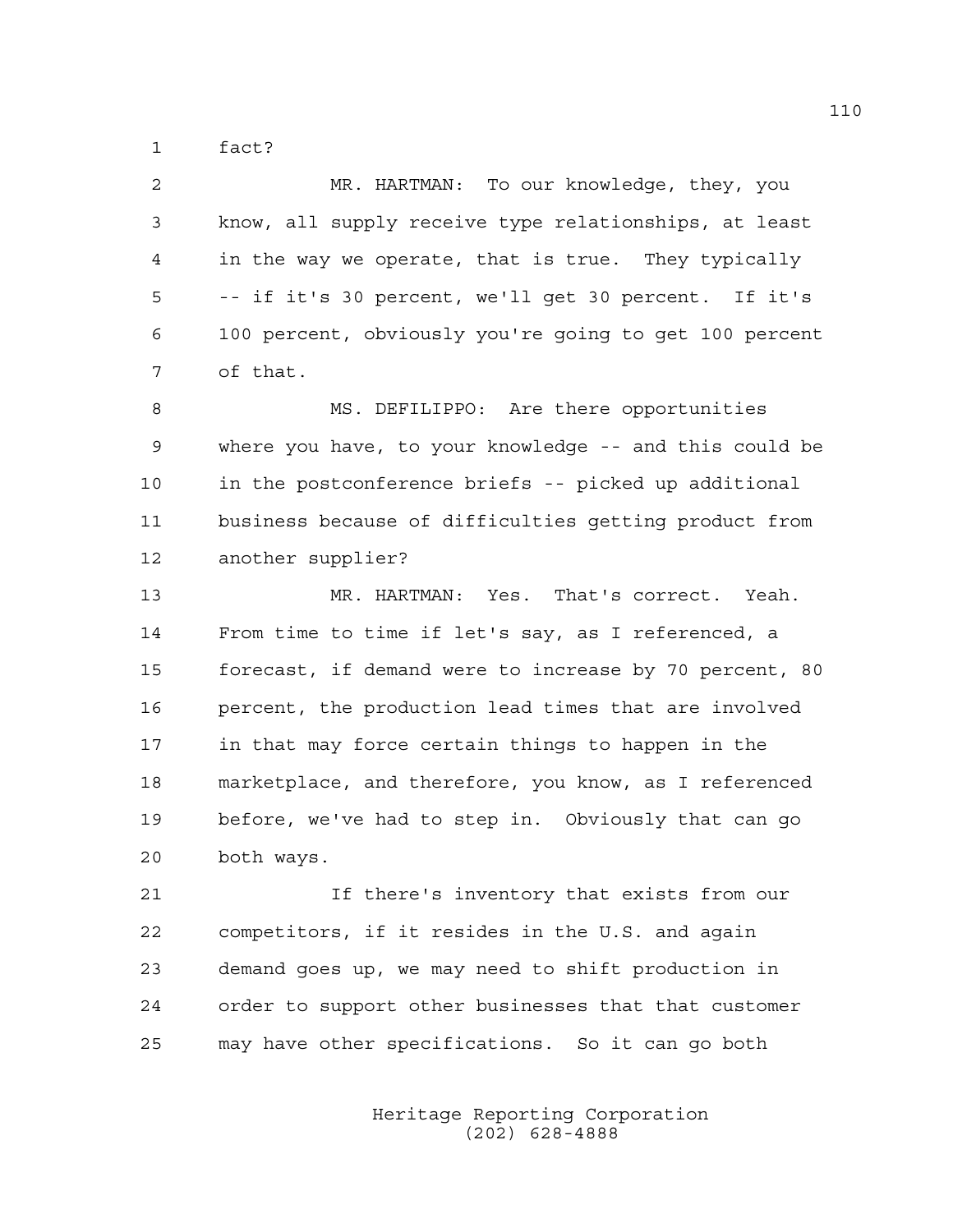1 ways.

| $\mathcal{L}$ | MS. DEFILIPPO: Would it ever balance out on          |
|---------------|------------------------------------------------------|
| 3             | a flip? Let's say next month you got, they needed    |
| 4             | additional product from you and you were at a 30     |
| 5             | percent level for the year. They say, well, you got  |
| 6             | 60 percent last month, so we need less from you this |
| 7             | month, or is that not, is the shortage more of an    |
| 8             | exception and it just is in that month you would be  |
| 9             | able to supply more?                                 |

10 MR. HARTMAN: It's really an exception. It 11 doesn't happen that often. Certainly if there's 12 opportunities in a marketplace, you know, regardless 13 of what product it is, then certainly we're all, you 14 know, looking forward to take advantage of those sales 15 opportunities not only from our perspective, but to 16 serve, you know, consumers.

17 MS. DEFILIPPO: Thank you very much. One 18 quick last look. I think everyone has satisfied their 19 curiosity with their questions.

20 Again, I thank you all very, very much for 21 being patient with us through the questioning period. 22 I think we've all learned a lot, and I appreciate 23 that.

24 We will take 10 minute break just to sort of 25 stretch legs and then we'll come back at 12:10 to do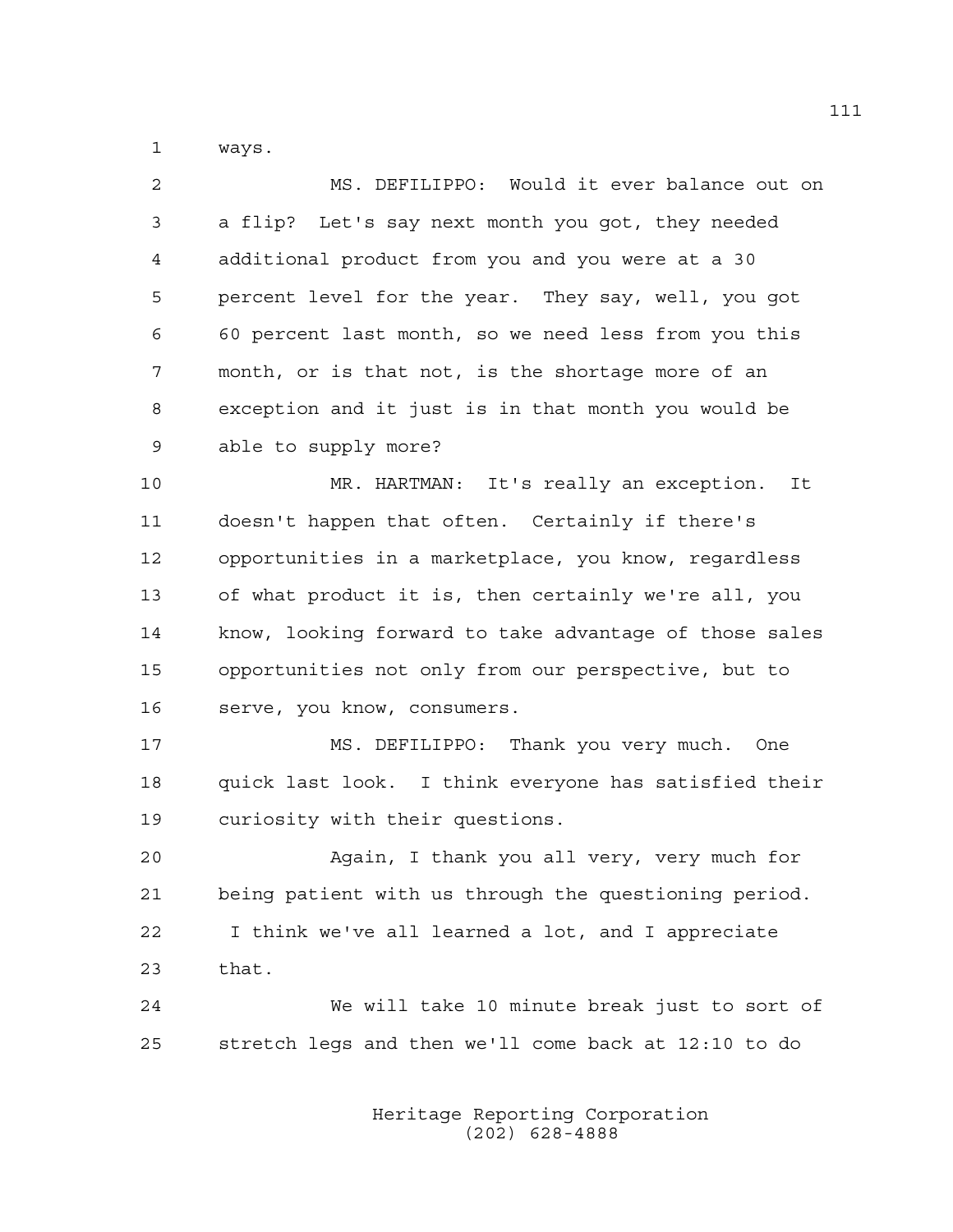1 Respondents' testimony. Thank you.

| 2              | (Whereupon, a short recess was taken.)                 |
|----------------|--------------------------------------------------------|
| $\mathfrak{Z}$ | MS. DEFILIPPO: Direct testimony from those             |
| $\overline{4}$ | in opposition to the imposition of antidumping duty    |
| 5              | order. I will note that I'm very pleased to see a      |
| 6              | very large panel. That's always great. In a prelim     |
| 7              | we often don't have panels this size. So I welcome     |
| 8              | you all, but in particular, because of that, it will   |
| 9              | be helpful to make sure that you do state your name    |
| 10             | when you begin to speak, and then particularly in the  |
| 11             | questioning round because I think it's hard for the    |
| 12             | court reporter to see all the name tags.               |
| 13             | With that, I welcome you all and I throw it            |
| 14             | out to whoever wants to start the ball rolling.        |
| 15             | MR. WOOD: Hi. Good afternoon. Thank you.               |
| 16             | I'm Chris Wood, counsel for the Japanese Respondents   |
| 17             | in this case, Nippon Steel and Sumitomo Metal and Toyo |
| 18             | Kohan. We're also very pleased to have a large and     |
| 19             | distinguished panel with us this afternoon. I think    |
| 20             | we'll be able to answer, I think we have a good        |
| 21             | representation that should be able to answer virtually |
| 22             | all of your questions.                                 |
| 23             | We're going to start with testimony from our           |
| 24             | purchaser colleagues, so I'm going to kick it off by   |

25 turning it over to Brian Medeiros from Procter &

 Heritage Reporting Corporation (202) 628-4888

112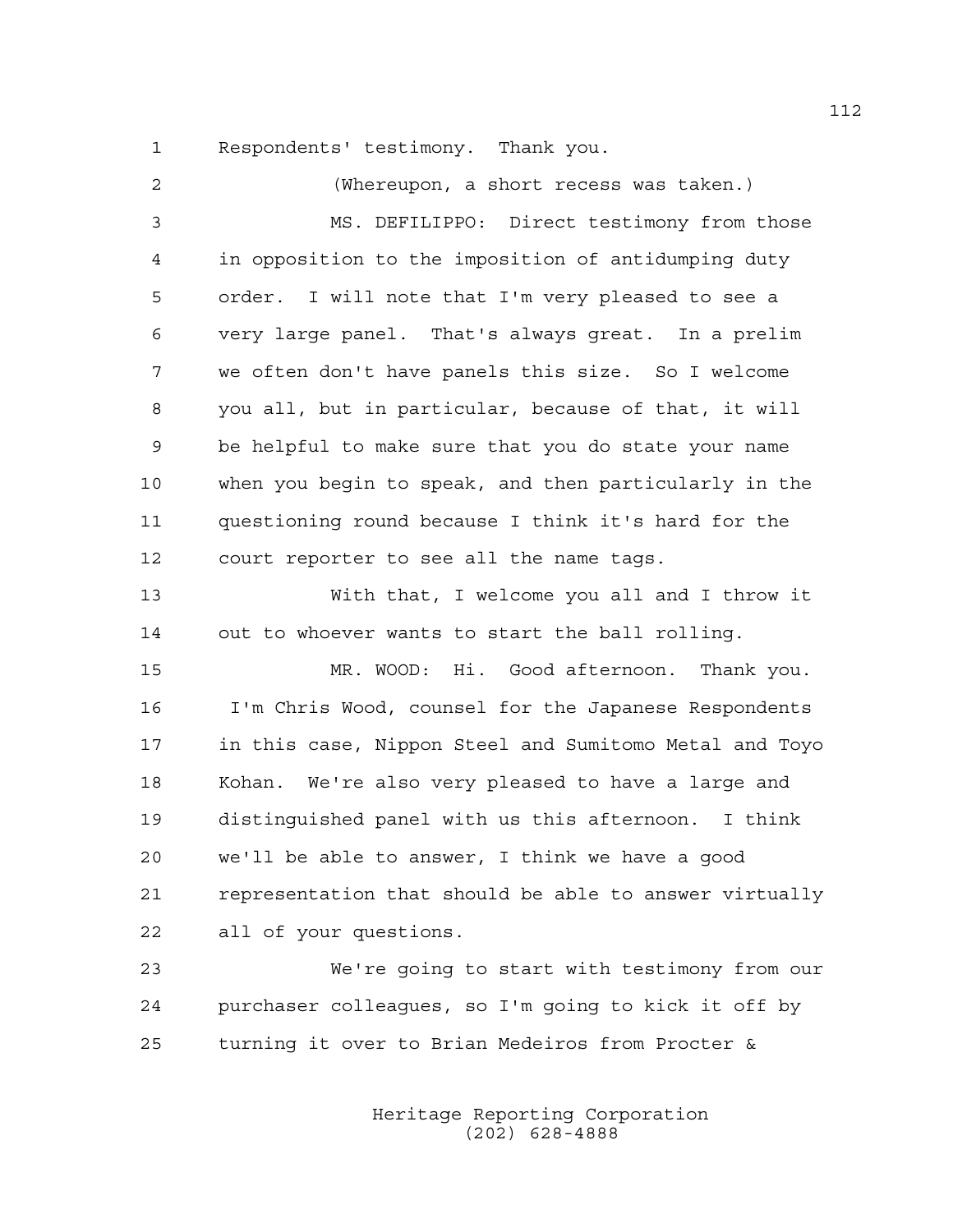1 Gamble.

2 MR. MEDEIROS: Good afternoon. Thank you 3 for the opportunity to speak today. I am Brian 4 Medeiros. I'm the Senior Purchasing Manager for 5 Global Specialty Steel and Steel Components at Procter 6 & Gamble.

7 P&G sells batteries under the Duracell 8 brand. The product covered by this proceeding is used 9 to make battery cans and is known informally within 10 the industry as battery steel.

11 P&G makes purchasing decisions for battery 12 steel using a bid process. The bid process addresses 13 P&G's anticipated needs for battery steel on a global 14 basis. In other words, our bid request recovers not 15 only P&G's anticipated battery steel volume in the 16 United States, but also the anticipated needs for our 17 facilities in Europe and China.

18 In addition to steel purchased directly by 19 P&G, the bid request covers battery steel that is 20 routed through independent metal formers, such as Cly-21 Del.

22 In regards to the question earlier regarding 23 whether the buyer holds multiple rounds of 24 negotiation, we typically operate as first bid, best 25 bid during the period of interest. This means that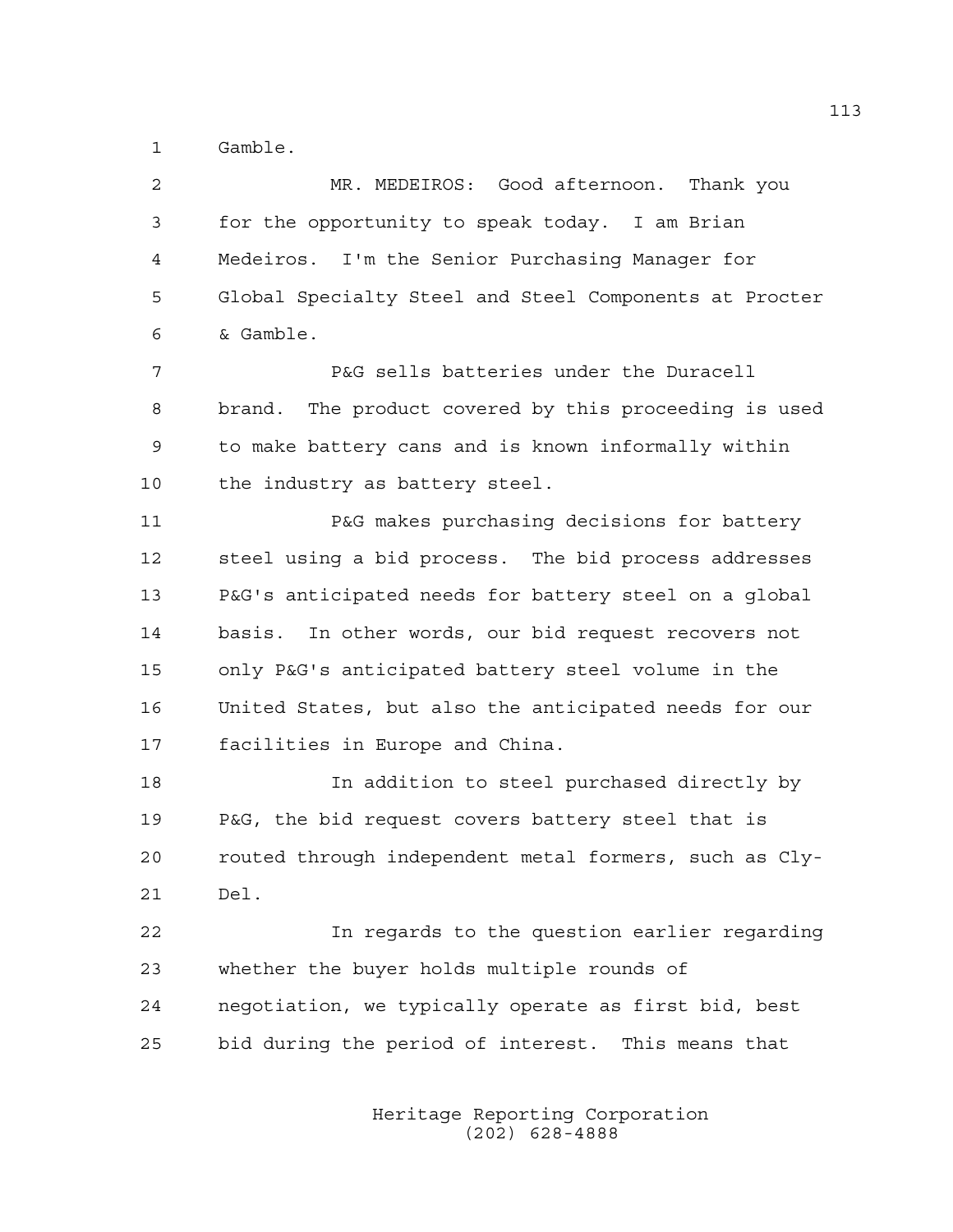1 there's no back and forth negotiation on pricing. We 2 will be submitting a detailed description on the bid 3 process in our response to the lost sales 4 questionnaire. However, one point is critical.

5 P&G makes awards on a percent allocation 6 basis. A successful bidder may be awarded 100 percent 7 of the projected sales of volume of a particular 8 battery steel grouping, such as the double *A* can, 9 during the time period in the bid request. However, 10 P&G is moving away from this sole sourcing approach 11 and there have been several instances in which volume 12 has been allocated on a percentage basis. For 13 example, a 20 percent, 80 percent or 50 percent, 50 14 percent split.

15 By definition, this means that P&G is 16 intentionally awarding business to suppliers for 17 reasons other than price. Otherwise, P&G would always 18 award 100 percent of the business to the party 19 providing the lowest bid price. I'll discuss a few of 20 the relevant nonprice factors later in this 21 presentation.

22 Our business is big globally because there 23 is a single global market for batteries and battery 24 steel. This is perhaps best illustrated by the 25 Petitioner itself. Thomas Steel was a wholly owned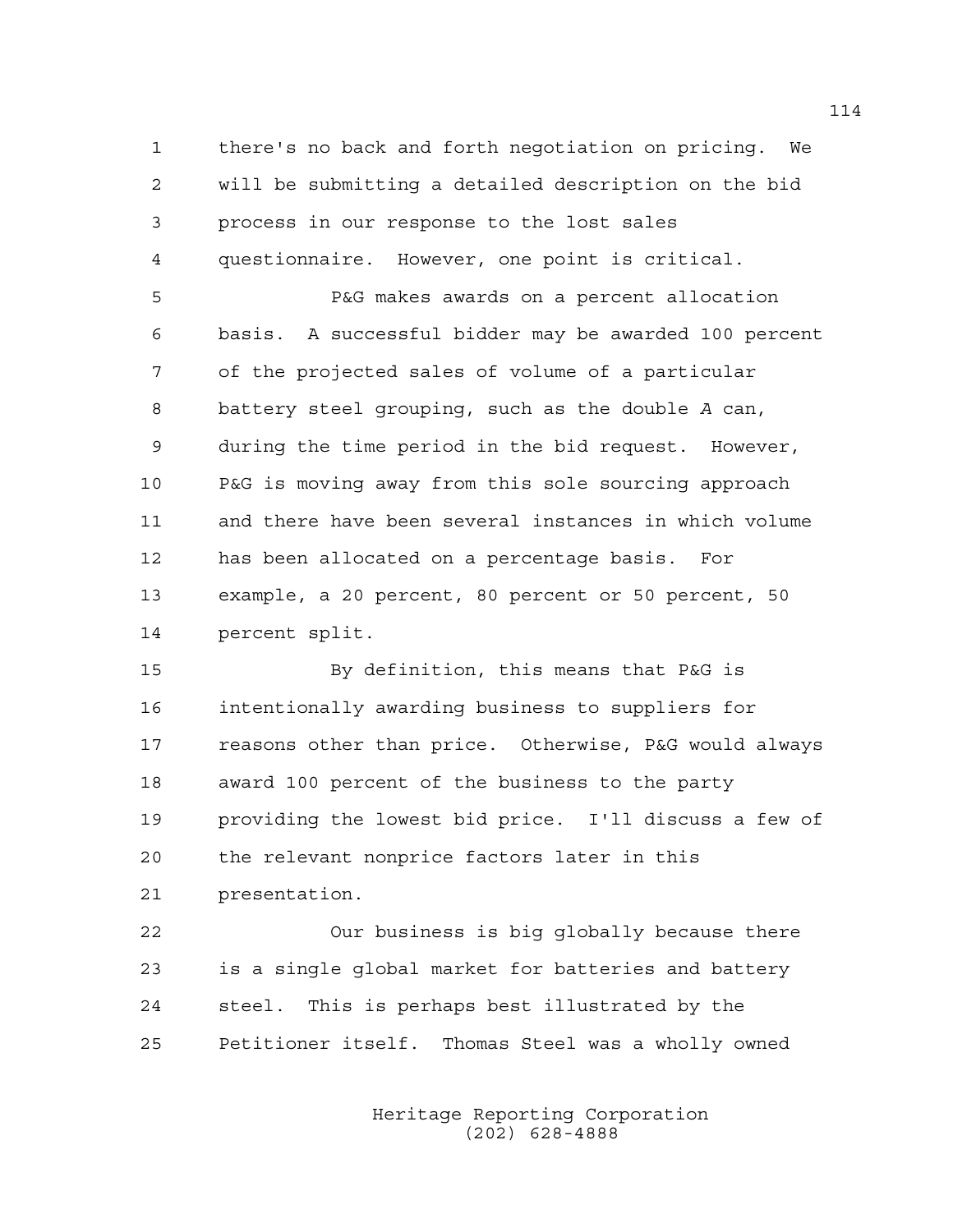1 lower tier subsidiary of Tata Steel Europe Limited, 2 formerly the Corus Group.

3 Thomas Steel has described the production 4 process of battery steel in the petition. The key 5 starting input is high quality hot-rolled steel coil. 6 It is our understanding that Thomas obtains 100 7 percent of its coil from Tata Steel Europe for all 8 Duracell products.

9 The Tata group clearly views the production 10 of the starting coils and finished battery steel as 11 two halves of an integrated operation, and indeed, for 12 the vast majority of U.S. sales during the period of 13 investigation, we interacted directly not with Thomas, 14 but with Tata's commercial director of global markets 15 for steel plating, an employee who is physically 16 located outside of the U.S. at a Tata affiliate, Hille 17 Mueller in Germany, and who is not present here today.

18 It was the commercial director for global 19 markets who signed the bid quotations and various 20 other commercial documents, some of which were issued 21 in the name of Thomas Steel. To my knowledge, we have 22 never negotiated commercial terms with any of the 23 individuals who testified on behalf of Thomas today. 24 Tata Steel Europe indicates which of its 25 plating subsidiaries in the U.S. or Germany will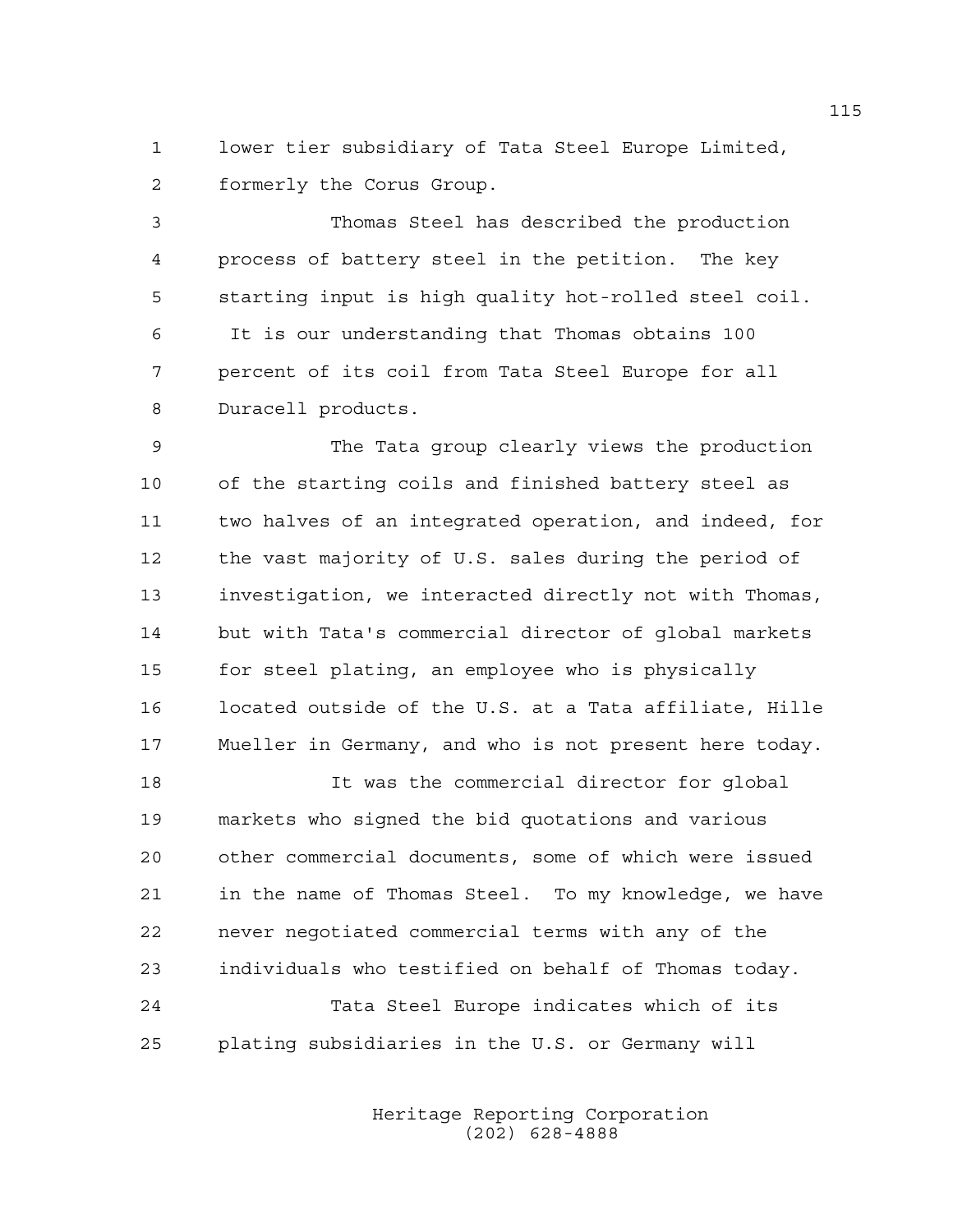1 supply P&G's global volume awarded to the Tata group, 2 and we believe that Tata approaches the bid process by 3 seeking to maximize the overall profit of the group, 4 not Thomas as a standalone entity.

5 The key point here is that Tata has the 6 ability to shift business and profits within the 7 group, including profit on U.S. sales where the 8 reported Thomas raw material cost data is directly 9 affected by related party transfer prices for hot-10 rolled steel coil.

11 Tata Steel is the dominant supplier of 12 battery steel in the United States and Europe. To 13 further illustrate the global nature of this market, 14 Tata Steel offers the lowest battery price in China, 15 even though they have no production in Asia.

16 In 2010, Tata insisted that P&G modify its 17 buying process to include their price change mechanism 18 tied to movements in the prices of iron ore, coking 19 coal and nickel. Please note that Tata mentioned 20 earlier that this was a mechanism that was customer-21 driven. I can say that this was not Duracell-driven, 22 and please ask yourself why a customer would request a 23 pass-through in 2010 or 2011 when these commodities 24 rose to record levels. This mechanism was put in 25 place to protect the supplier.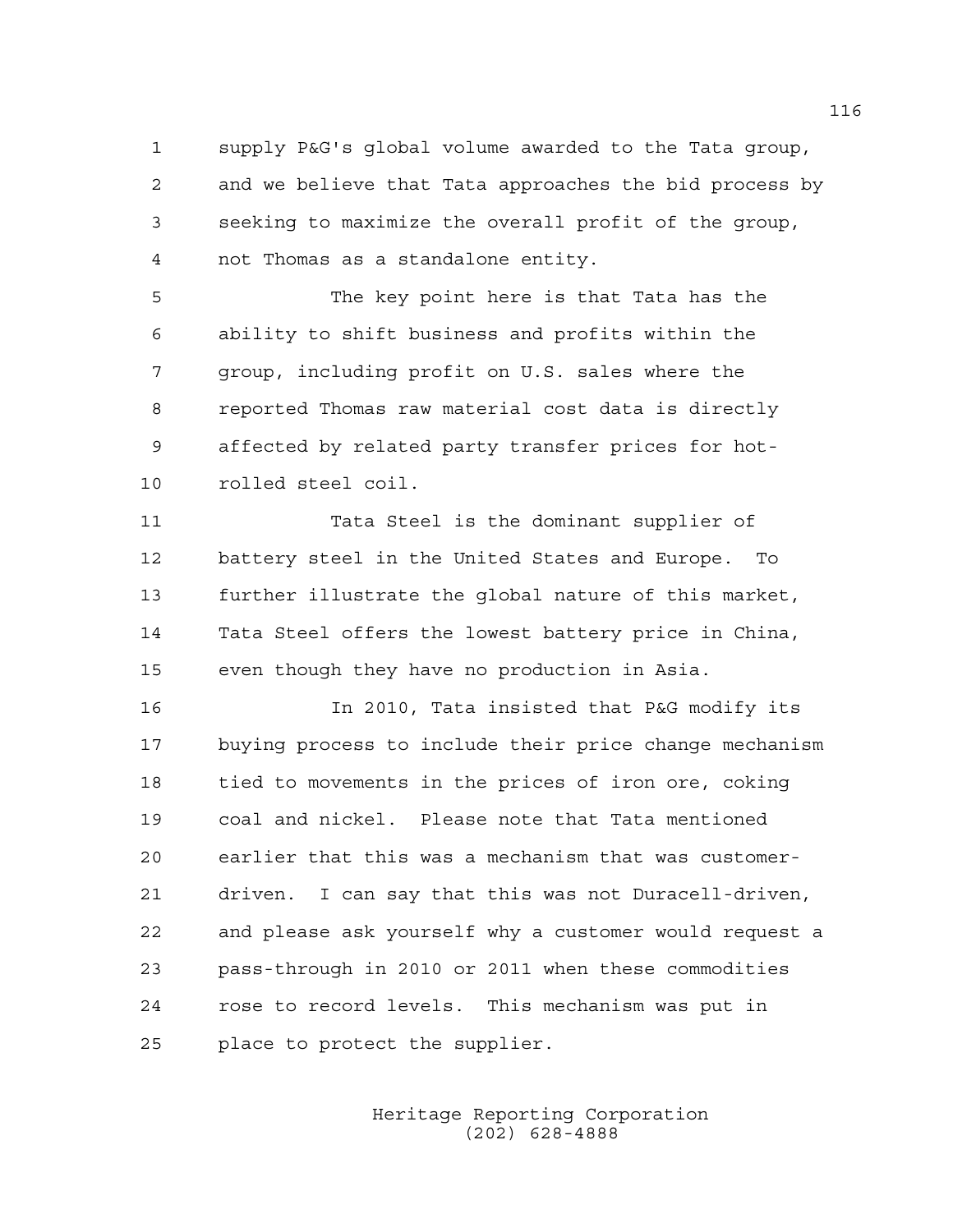1 Iron ore and coking coal are key inputs for 2 hot-rolled steel coil. Nickel is used in Thomas' 3 plating process. If the prices of these commodities 4 increase, Tata is entitled to add a monthly or 5 quarterly surcharge to the price of P&G's battery 6 steel. Conversely, if the prices of the raw materials 7 fall, P&G is entitled to a price reduction. In other 8 words, the risk of key commodity price movements are 9 shifted from Tata to P&G. Since this cost is passed 10 through to P&G, Tata cannot be injured by increasing 11 raw materials.

12 As an initial matter, it is interesting that 13 Tata insisted that iron ore and coking coal be 14 included in this mechanism since these inputs are 15 directly relevant to steel coil manufacturers rather 16 than platers, such as Thomas. One would have thought 17 that if the mechanism had been constructed to protect 18 Thomas it would have focused on the prices of nickel 19 and hot-rolled steel coil, Thomas' key inputs. It 20 appears that Tata was trying to protect its upstream 21 European coil producers rather than Thomas.

22 The raw material price change mechanism is 23 also important because P&G thereafter required 24 Japanese suppliers of battery steel to follow with 25 similar mechanisms in their bid proposals so that P&G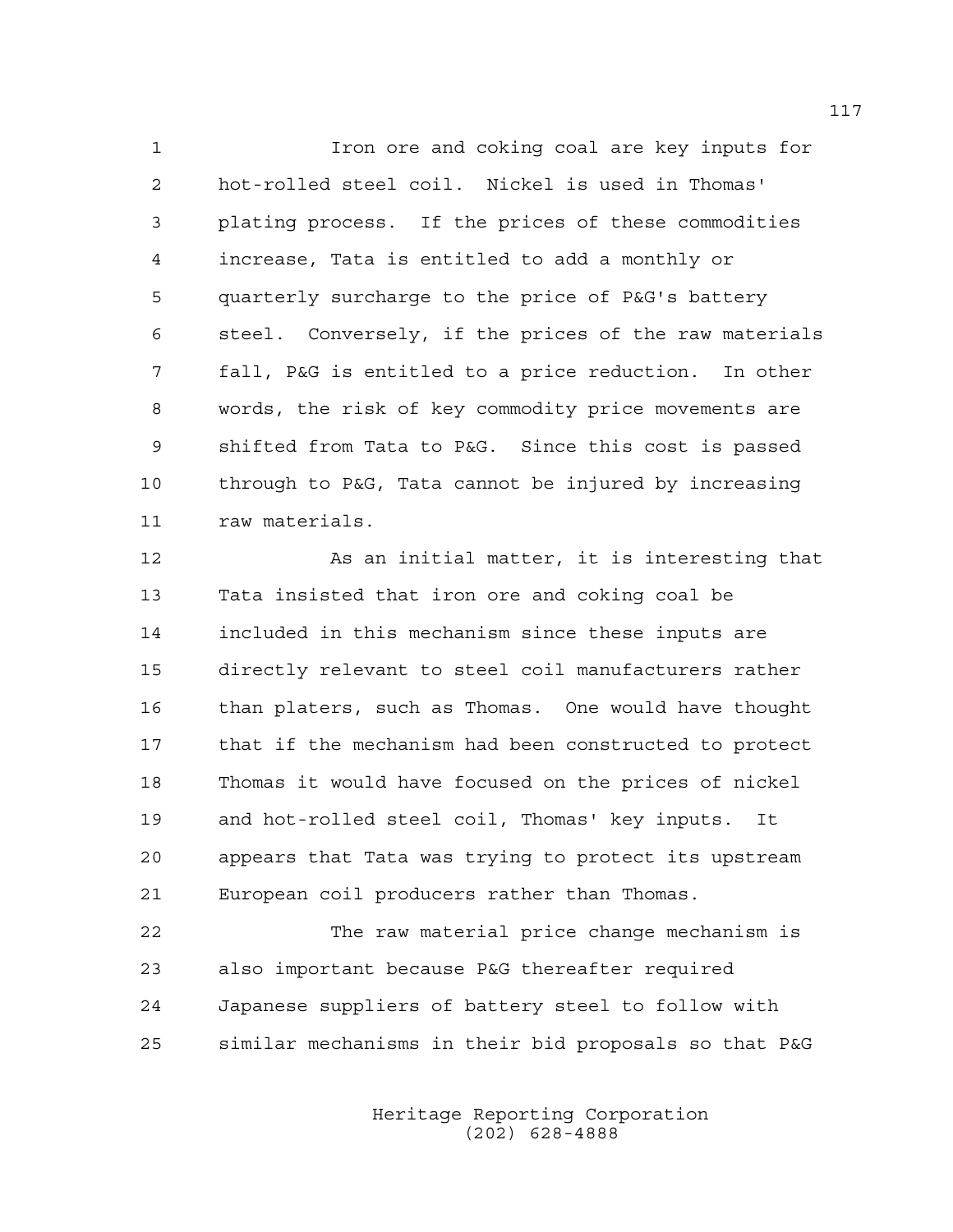1 can make apples to apples comparisons.

| 2  | Price movements due to commodities became a           |
|----|-------------------------------------------------------|
| 3  | nonfactor in our bid analysis and business award      |
| 4  | decisions. During 2010 and 2011, the prices for iron  |
| 5  | ore and coking coal increased dramatically, reaching  |
| 6  | all time highs. The price for nickel also reached     |
| 7  | very high levels in 2011. The higher raw material     |
| 8  | prices were reflected in higher prices for battery    |
| 9  | steel.                                                |
| 10 | In the first half of 2011, the trend in               |
| 11 | commodity prices reversed in response to lower steel  |
| 12 | production levels in China. As a result of the        |
| 13 | falling global commodity prices, global prices for    |
| 14 | battery steel also declined during the second half of |
| 15 | 2011 and calendar year 2012.                          |
| 16 | The impact was significant. For example,              |
| 17 | the price for Tata battery steel purchased by Cly-Del |
| 18 | during the quarter October through December 2012 was  |
| 19 | several hundred dollars per metric ton lower than     |
| 20 | October through December 2010 solely as a result of   |
| 21 | the raw material pricing mechanism that Tata itself   |
| 22 | forced on P&G.                                        |
|    |                                                       |

23 This change has nothing to do with 24 competition from Japanese suppliers, and P&G urges the 25 Commission to back out these adjustments to obtain a

> Heritage Reporting Corporation (202) 628-4888

118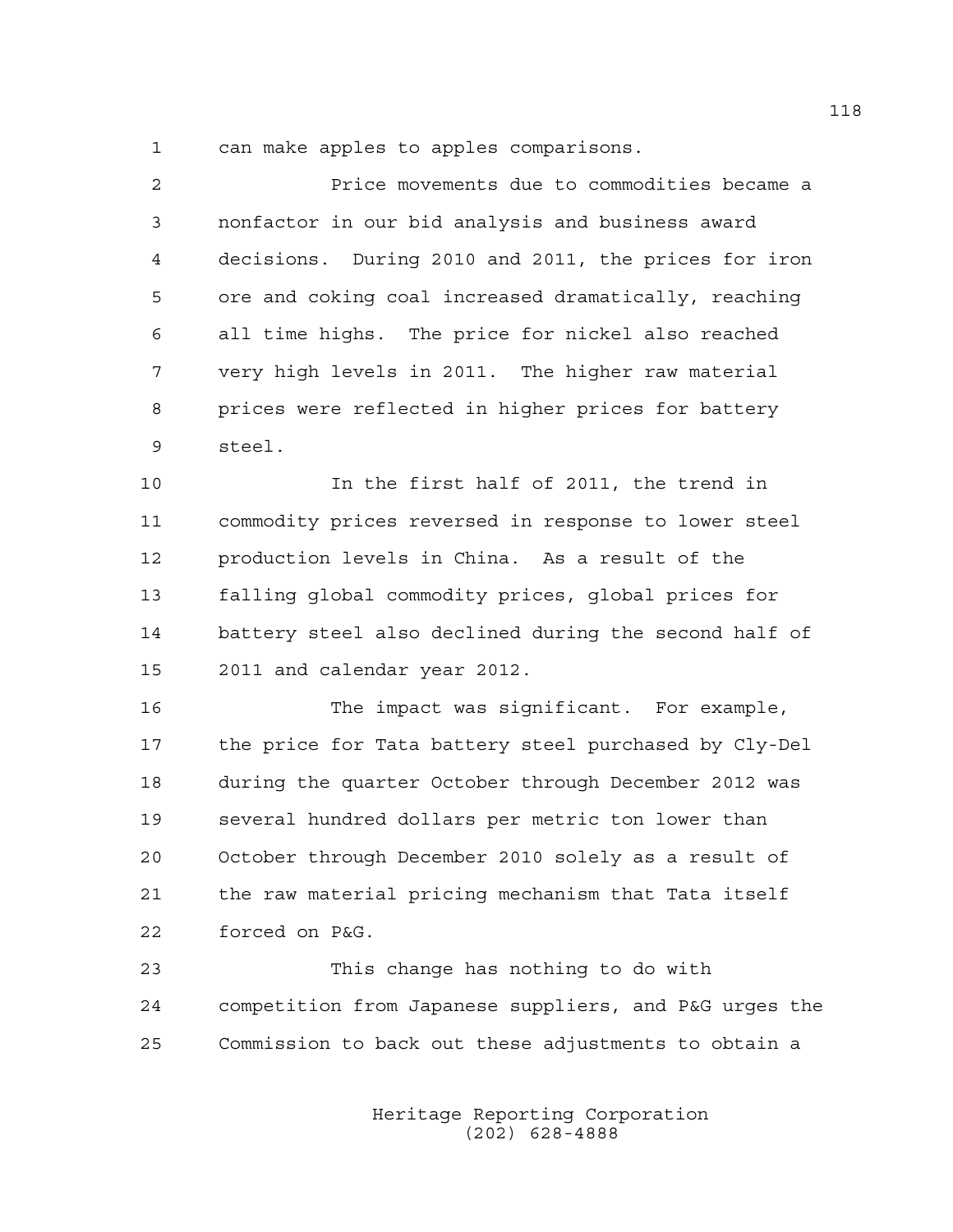1 true picture of Tata pricing trends. When this is 2 done, P&G believes that the Commission will find that 3 the portion of prices attributable to manufacturing 4 operations of hot-rolled steel coils by Tata Steel 5 Europe and nickel plating by Thomas actually increased 6 substantially over the same time period. Such an 7 increase is inconsistent with Thomas' injury 8 allegations.

9 Moreover, our data indicates that Thomas' 10 share of Duracell total U.S. battery steel purchases 11 fell by less than five percent, from approximately 79 12 percent to approximately 75 percent, over the three 13 year period of investigation, hardly the dire picture 14 painted by the petition.

15 We will be submitting the supporting data on 16 both points in confidence to the staff.

17 Thomas Steel has been an important Duracell 18 supplier for over 40 years. It continues to supply a 19 significant majority of P&G's overall requirements for 20 battery steel and is the sole source for certain 21 battery steel products. We envision that Thomas will 22 continue to play an important role in our future as 23 long as P&G can produce batteries in the United States 24 that are competitive with foreign source batteries. 25 However, Tata does not have the right to a monopoly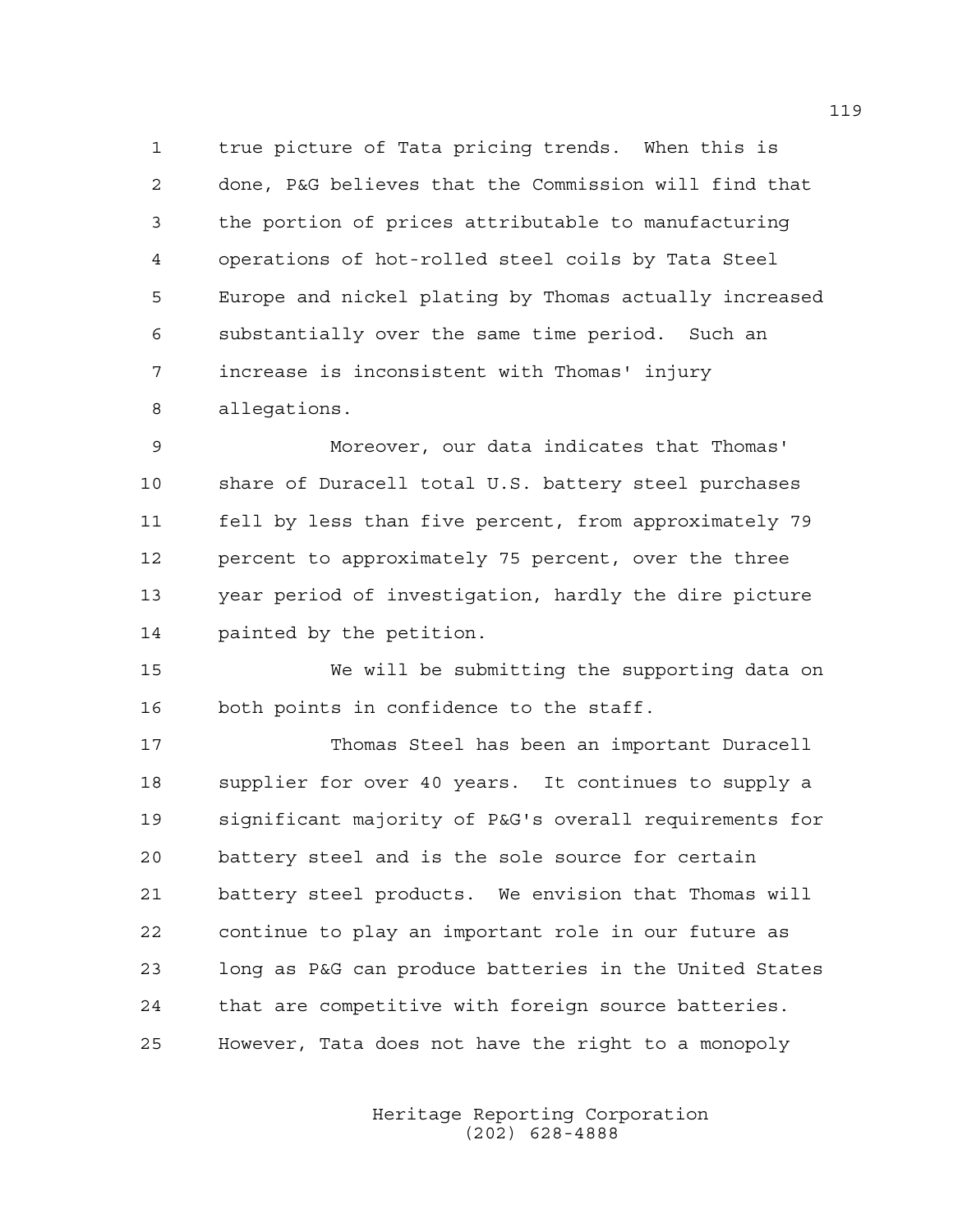1 position in the U.S. market.

| 2  | Our data shows that over the period of                 |
|----|--------------------------------------------------------|
| 3  | investigation Tata typically made the first move up or |
| 4  | down with respect to prices across the majority of our |
| 5  | spend, only to be followed thereafter by one, or both, |
| 6  | of the Japanese suppliers. This does not mean that     |
| 7  | Tata always submitted the lowest bids.                 |
| 8  | Because there are no published price lists             |
| 9  | or other definite public information on battery steel  |
| 10 | prices, price movements are directional in nature and  |
| 11 | not necessarily perfectly identical in size.           |
| 12 | Nevertheless, it is clear to us that Tata was          |
| 13 | generally the leader and the Japanese suppliers were   |
| 14 | generally the followers during the period of           |
| 15 | investigation. We anticipate that the data collected   |
| 16 | by the Commission will support this characterization   |
| 17 | of the relationship.                                   |
| 18 | I want to emphasize that while it is                   |
| 19 | important, price is not the only factor that P&G       |
| 20 | considers when making purchase decisions.<br>As an     |
| 21 | initial matter, there are important nonprice regions   |
| 22 | preferring multiple sources of steel. This we do both  |
| 23 | within the U.S. market and globally.                   |
| 24 | At present, only three companies are                   |
| 25 | qualified to supply battery steel to P&G. When making  |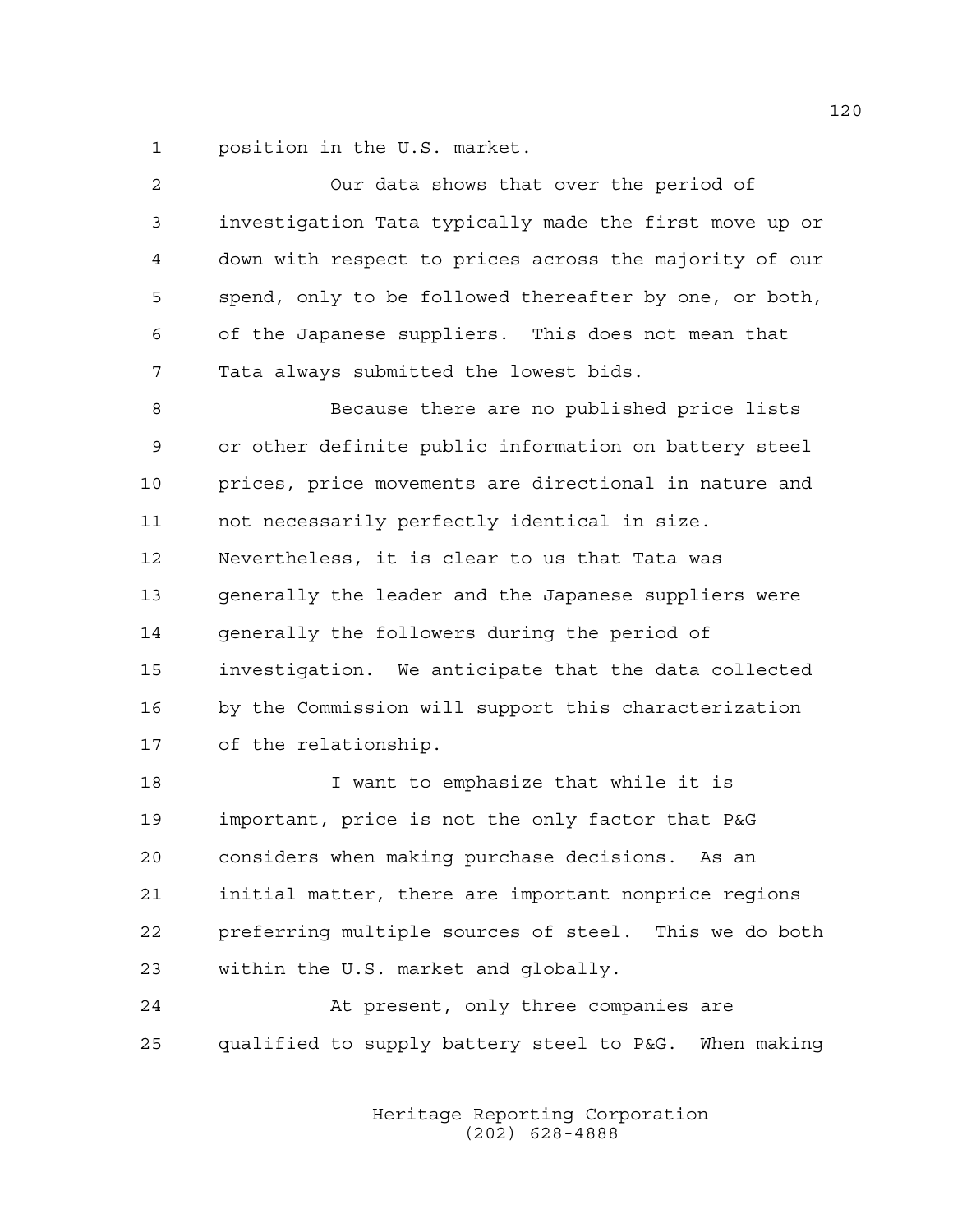1 global purchasing decisions we work to ensure that all 2 three companies have sufficient business to help all 3 three remain viable suppliers for this specialty 4 product. Thus, for example, if the Tata group loses 5 market share in Europe or Asia, we might award Tata a 6 greater share of our business in the United States 7 than their bid prices would otherwise justify. This 8 same approach is also true with respect to the two 9 Japanese sources.

10 We also have a policy of seeking dual 11 sourcing for individual products within a particular 12 market for business continuity reasons. This concern 13 is perhaps best illustrated by recent experiences at 14 our Cleveland, Tennessee plant which produces *C* and *D* 15 batteries. Thomas currently supplies 100 percent of 16 the steel at this facility.

17 In 2012 we could not operate the Cleveland 18 plant at full production for 10 out of 14 weeks during 19 our peak demand season because Thomas could not 20 provide sufficient battery steel due to lack of hot-21 rolled steel coils from Tata Europe. I'm not 22 presenting this to fault Thomas as the forecasting 23 changes were P&G's responsibility; however, it 24 illustrates the dangers on relying on a sole source 25 and underscores our policy decision to seek dual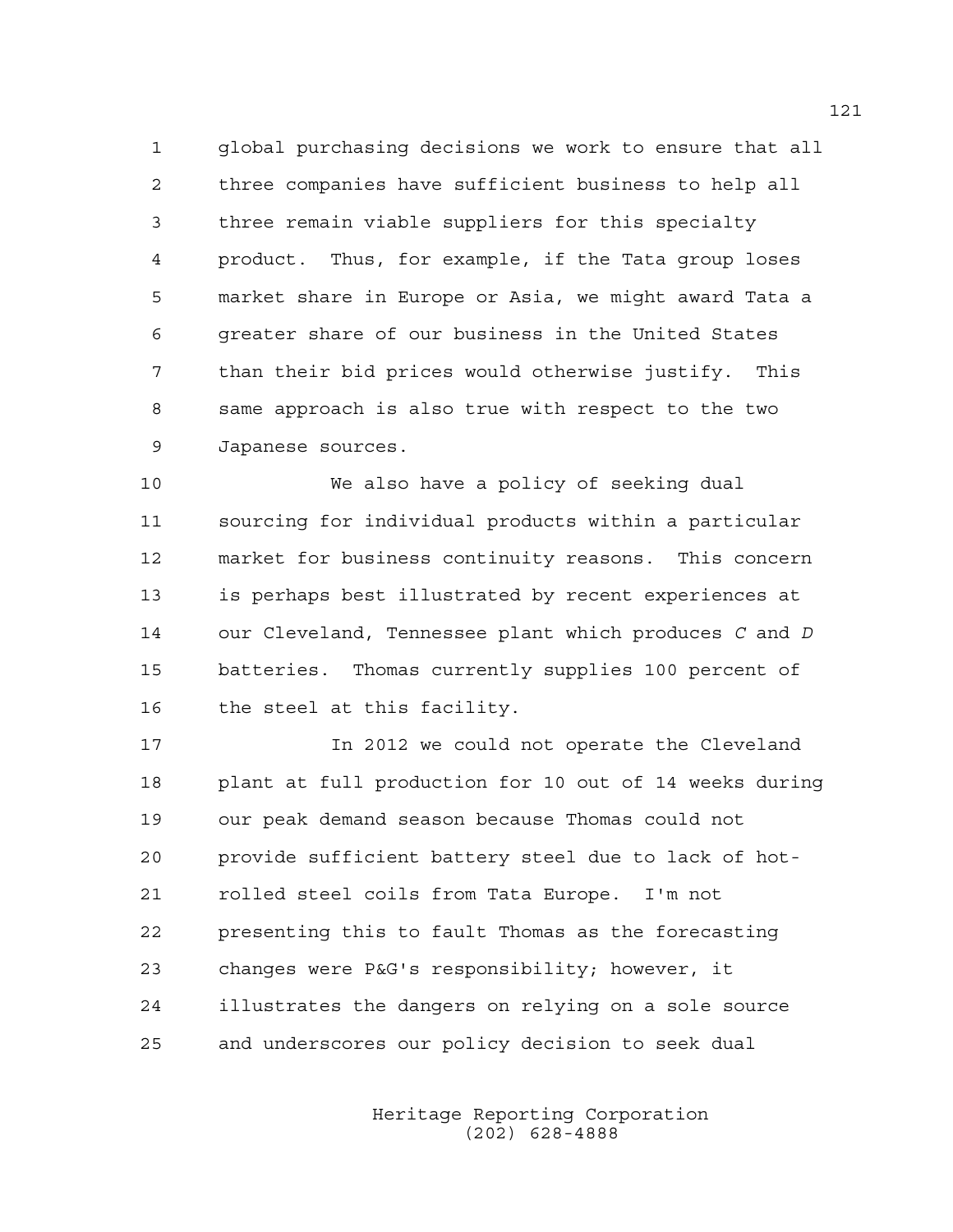1 sourcing, even though a second supplier is not the low 2 cost alternative.

3 Finally, in considering purchase allocations 4 we take into account opportunities for collaboration 5 with our suppliers. By this, I mean collaboration to 6 improve steel quality, shipping logistics, battery can 7 production and other potential efficiencies. This is 8 akin to the collaborative relationships that the 9 automotive manufacturers have developed with many of 10 their suppliers.

11 11 In order to participate in such 12 collaborative efforts, suppliers need to sign 13 confidentiality agreements. These agreements enable 14 us to share confidential information regarding P&G 15 business specifications, volumes and planned future 16 developments.

17 Our Japanese suppliers signed P&G standard 18 confidentiality agreements in 2010. However, P&G was 19 forced to negotiate with Tata Steel for several years 20 before it finally agreed to a modified P&G

21 confidentiality agreement in February 2012.

22 As a separate matter, even after over five 23 years of negotiation, Tata has still not signed P&G's 24 standard purchase agreement and this agreement covers 25 such nonprice issues as warranties, indemnification,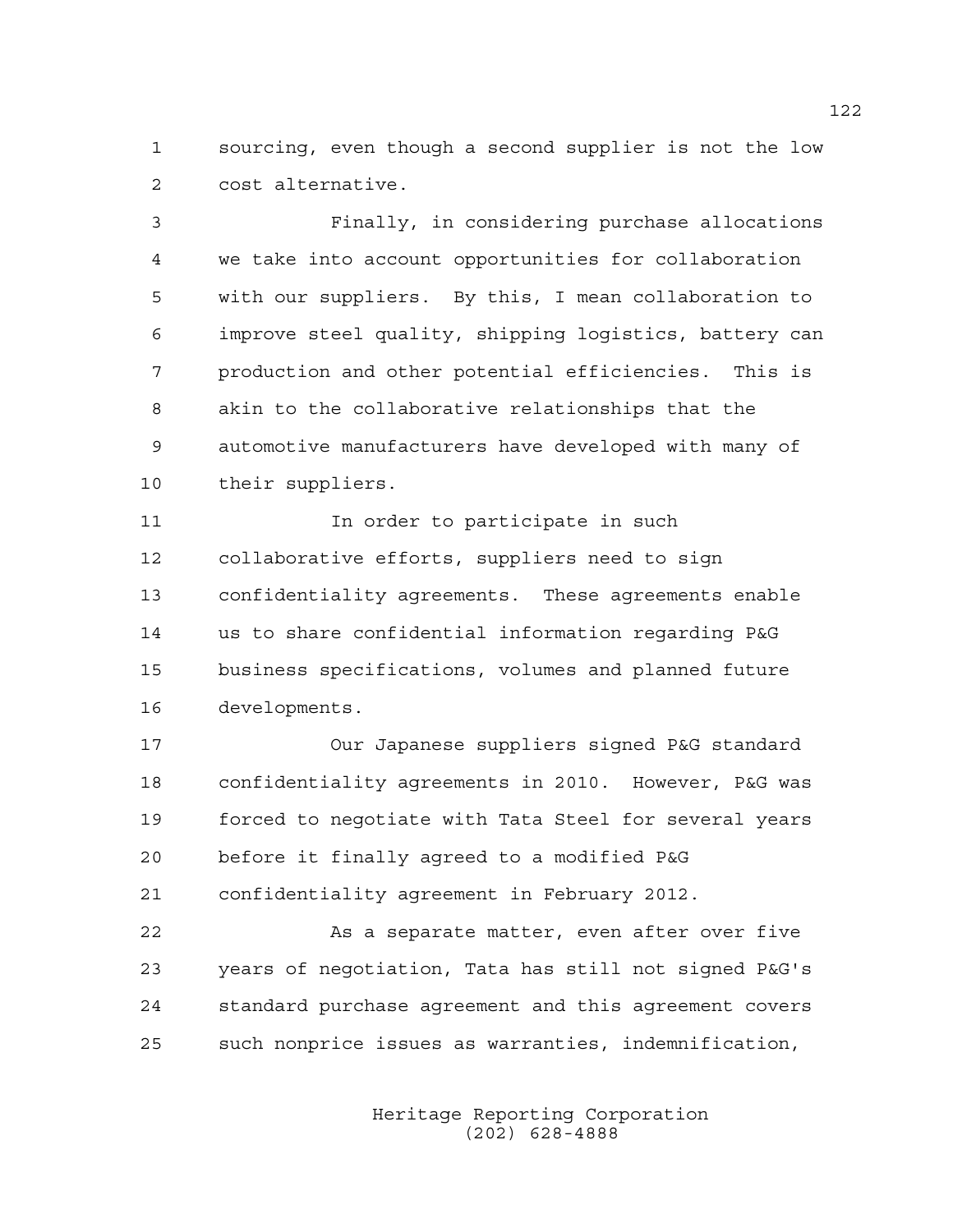1 inspections, assignment, return of goods, et cetera. 2 P&G's purchasing policy is that if suppliers that 3 spend levels of Tata Steel do not agree to mutually 4 acceptable terms, alternative sources of supply should 5 be pursued. This has been made clear to Thomas and 6 their parent company.

7 Given our difficulty with Thomas on these 8 subjects it is not surprising that P&G rated Thomas as 9 far below average in our fiscal year '09/'10 annual 10 supplier review, highlighting such issues as lack of 11 customer focus, lack of collaboration and slow 12 response times.

13 During fiscal year '10/'11 and fiscal year 14 '11/'12 Thomas was rated as an average supplier; 15 however, lack of collaboration and lack of long-term 16 process improvements continued to be identified as 17 problems. These reviews were shared with Tata and 18 Thomas Steel at the time and were taken into 19 consideration when allocation future business.

20 In summary, we are of course quite familiar 21 with the bid template presented as a confidential 22 exhibit by Thomas. The template was developed as a 23 direct response to the raw material price change 24 mechanism pushed by Tata, and it allows us to obtain 25 apples to apples comparisons where P&G bears the risk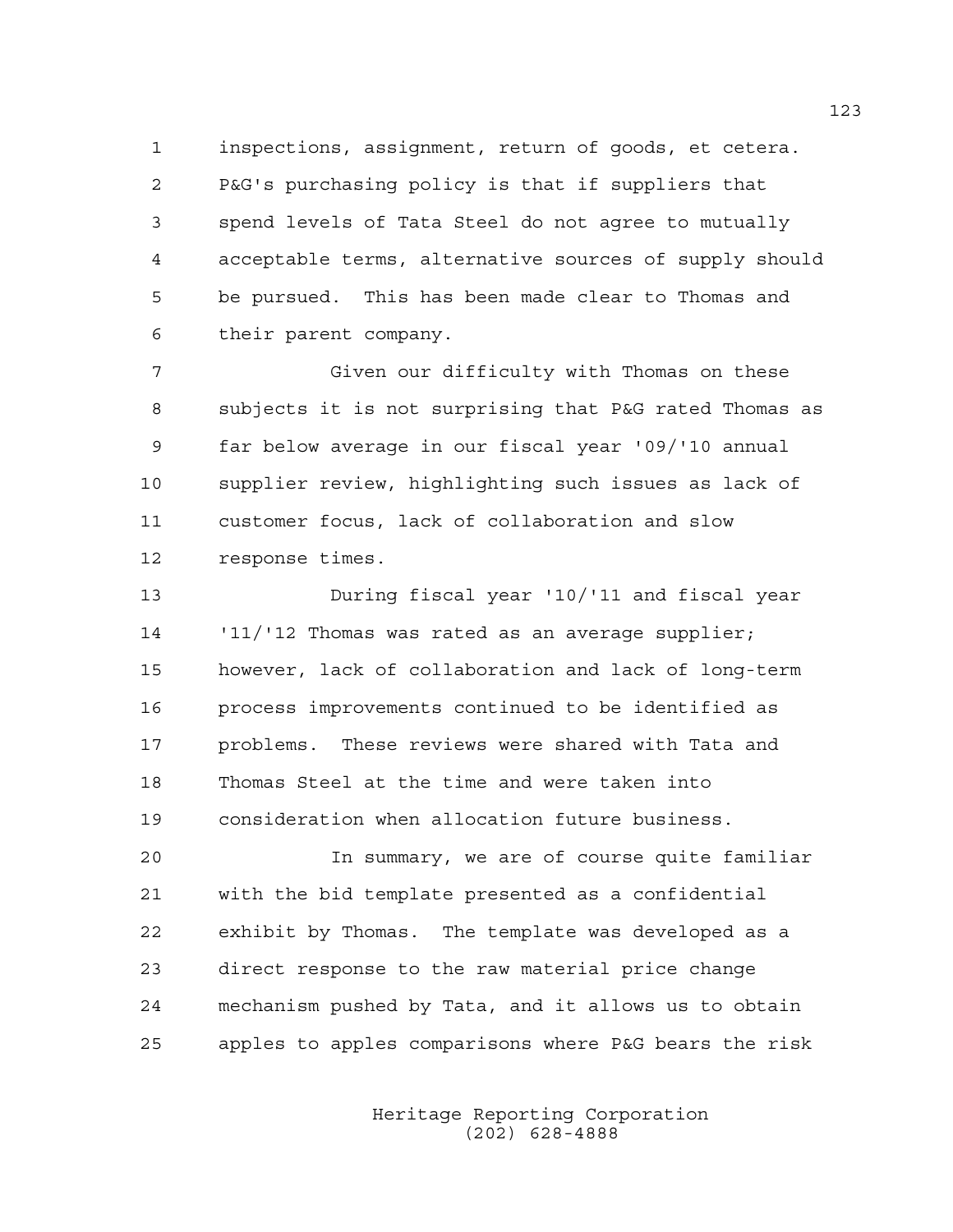1 of changes in raw material costs.

| 2  | As discussed above, price is only one factor          |
|----|-------------------------------------------------------|
| 3  | in our bid allocation decisions. We obtain            |
| 4  | information on price via our bid template, but the    |
| 5  | suggestion that this is the only factor is not        |
| 6  | correct.                                              |
| 7  | In summary, the markets for batteries and             |
| 8  | battery steel are global in nature. Tata is a         |
| 9  | dominant supplier of battery steel in both the United |
| 10 | States and globally, in addition to being the general |
| 11 | price leader in the market segment during the period  |
| 12 | of investigation. In developing bids for steel awards |
| 13 | it is our perception that Tata focuses on the overall |
| 14 | profitability of Tata group, not Thomas Steel as a    |
| 15 | standalone entity.                                    |
| 16 | Our data indicates that the portion of the            |
| 17 | prices attributable to manufacturing costs at Tata    |

23 Under these circumstances and given the 24 various nonprice factors that play critical roles in 25 P&G's purchasing decisions, we respectfully submit

18 Steel Europe and Thomas Steel increase materially

19 during the time of most concern in the petition, and

20 that Tata's overall share of Duracell battery steel

21 business was relatively flat during the period of

22 investigation.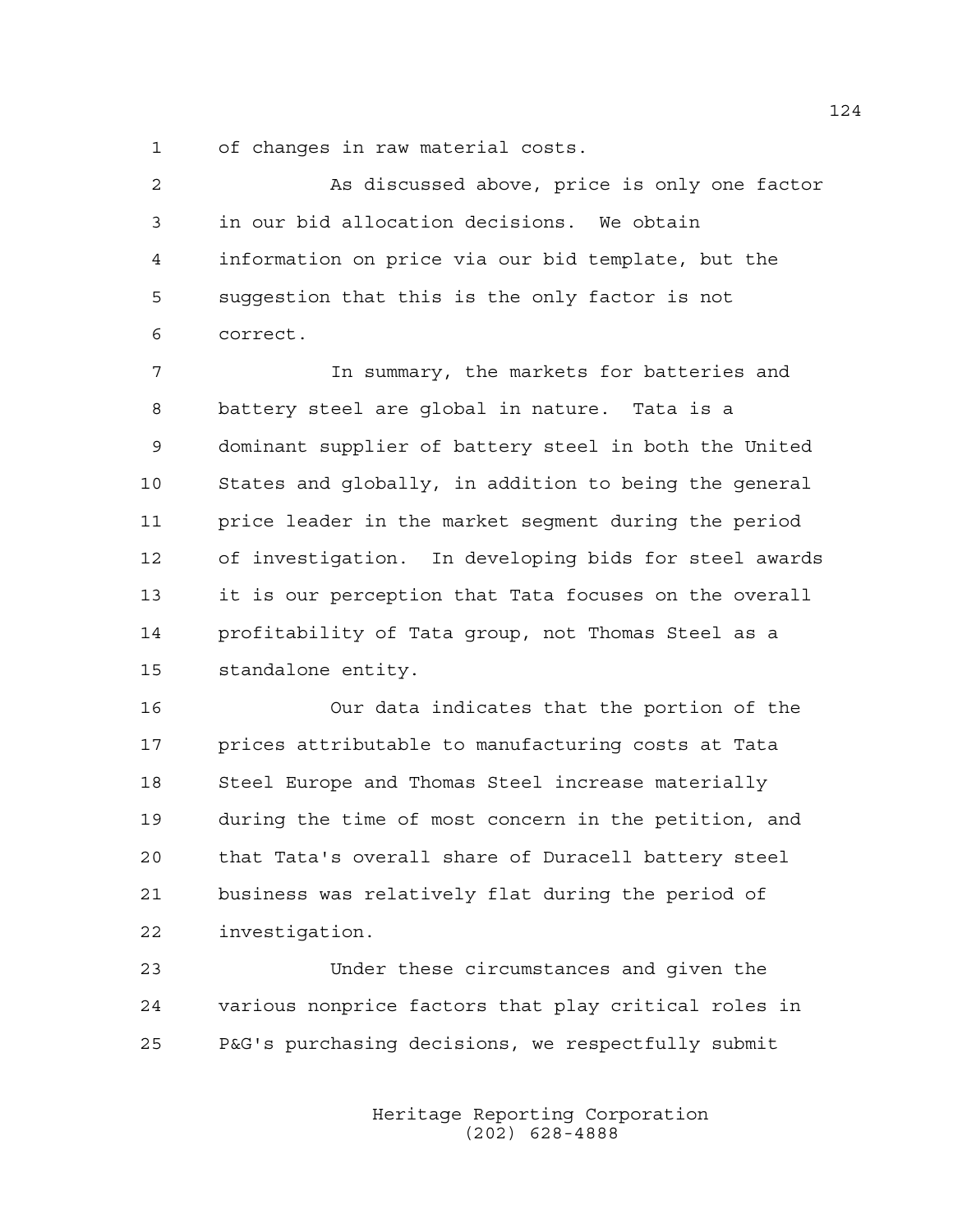1 that the Petitioner has not met its burden of proof. 2 In contrast to other battery manufacturers 3 that have consolidated or closed U.S. operations over 4 the past several years or may do so in the future, P&G 5 continues to invest in U.S. production and now has 6 over 1,350 employees directly in our Duracell 7 facilities in several states, including Connecticut, 8 Georgia, North Carolina and Tennessee.

9 However, in order to stay and compete in the 10 very tough global markets for batteries, we cannot be 11 placed in an untenable position by unwarranted 12 antidumping duties on a critical input. Thank you.

13 MR. WALTON: Good afternoon. My name is 14 Carl Walton. I'm the Director of Operations at 15 Panasonic Energy Company of America's Material 16 Division, or MD for short. We are a can stamper that 17 specializes in producing steel cans for battery 18 makers.

19 I began working as a manufacturing engineer 20 with MD in 2001 and later became a production manager 21 before assuming my current role of plant manager in 22 2009. Previous to working at MD, I worked at 23 Panasonic Battery Company for close to nine years 24 designing production machinery for making alkaline 25 batteries. So all total, I have around 21 years in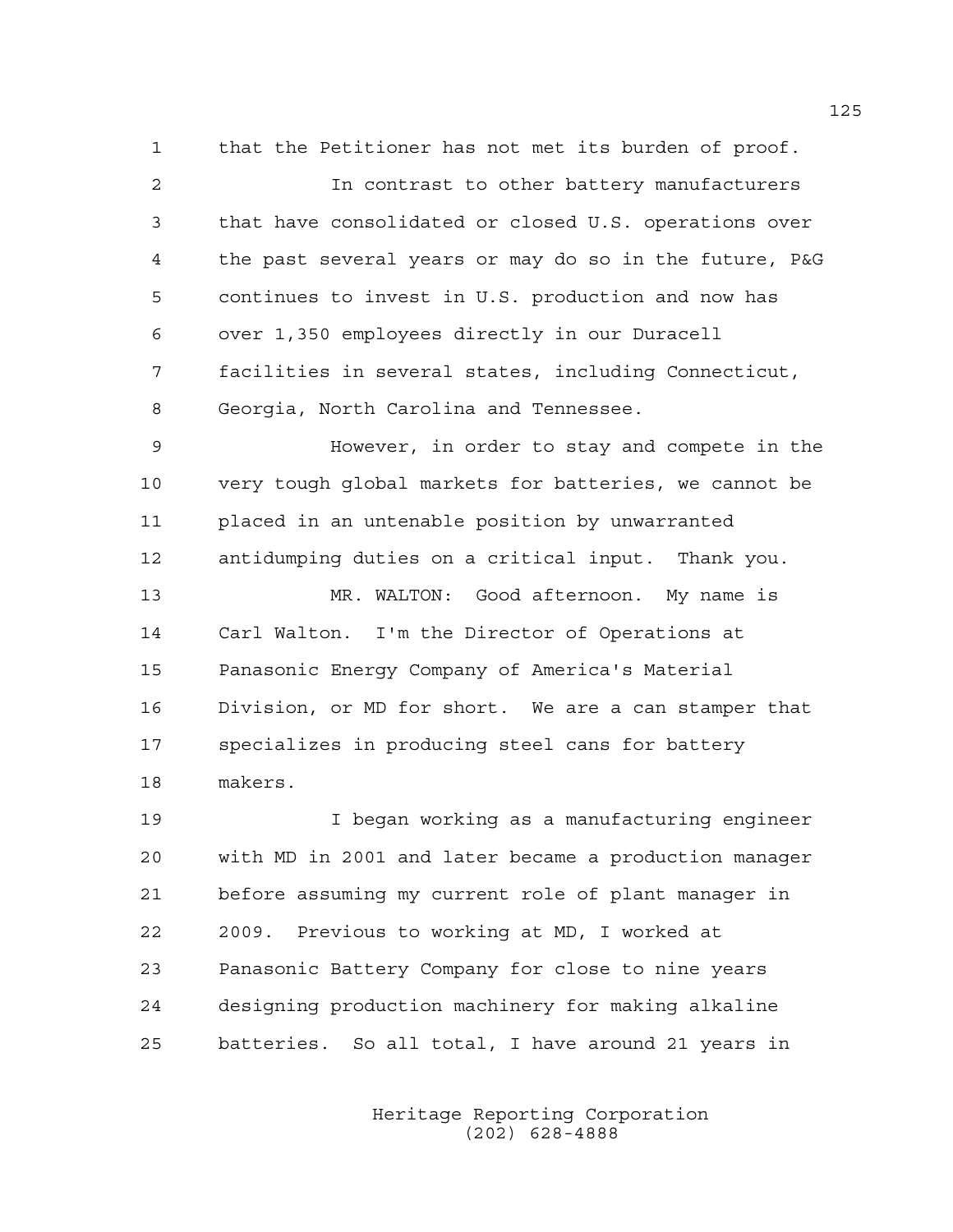1 the battery making business.

| 2  | I'm joined today by my colleaque, Miki                 |
|----|--------------------------------------------------------|
| 3  | Nakai, sitting two seats over, the purchasing manager  |
| 4  | for my company. She has been with MD since it was      |
| 5  | founded in 1995 and has served in the purchasing and   |
| 6  | planning role the entire time. She is knowledgeable    |
| 7  | about all aspects of our purchase of the steel product |
| 8  | subject to this investigation.                         |
| 9  | Let me jump right to the most important                |
| 10 | fact. Although Thomas has been one of our suppliers    |
| 11 | in the past, during the entire time period of your     |
| 12 | examination for this trade case, Thomas was not a      |
| 13 | qualified supplier. Therefore, we did not purchase     |
| 14 | commercial quantities from Thomas because the material |
| 15 | was not qualified by our customers or us.              |
| 16 | Let me now explain our history of nickel-              |
| 17 | plated steel sourcing. As a part of Panasonic Energy   |
| 18 | Corporation of America, the materials division was     |
| 19 | founded in 1995 and began producing battery cans in    |
| 20 | 1996 at a production factory located in Columbus,      |
| 21 | Georgia. The battery can production operation was      |
| 22 | originally established to supply battery cans to our   |
| 23 | Panasonic sister factories that produced batteries in  |
| 24 | North and South America. One of our major customers    |
| 25 | was a Panasonic/Kodak joint venture to produce         |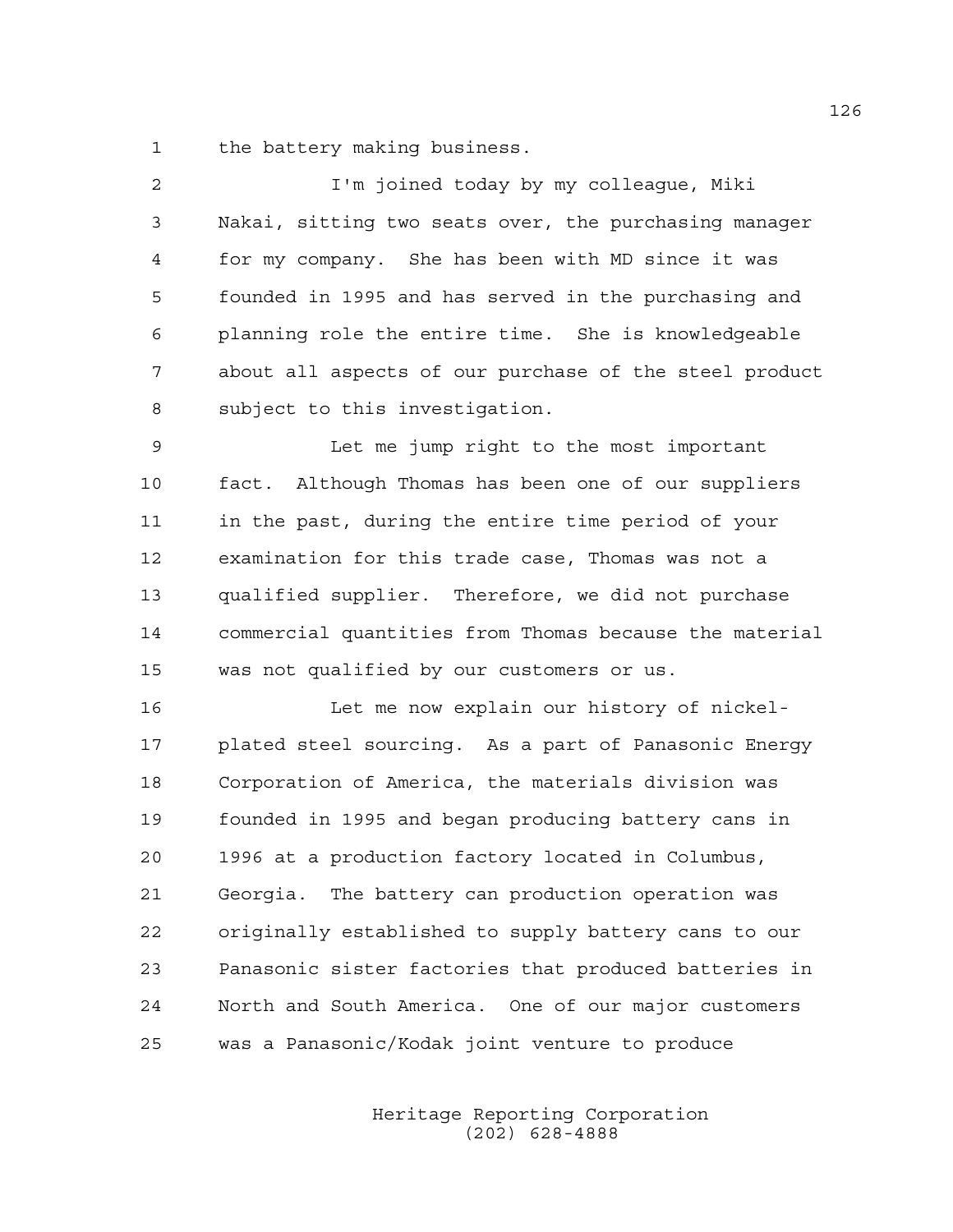1 batteries and was located right next door to us.

2 In 1999, after increasing our battery can 3 production capacity, we also began supplying battery 4 cans to one of the three major battery producers in 5 the U.S. Additionally, over time we also supplied to 6 other Panasonic sister factories located in Europe and 7 Asia.

8 On average, we produce over one billion 9 battery cans a year, or slightly more than 20 percent 10 of the steel cans for the alkaline battery market in 11 North America.

12 When we began production in 1996 we sourced 13 the steel used to make our battery cans from 14 Worthington Steel located in Pennsylvania. At that 15 time they were one of two nickel platers in the U.S. 16 producing nickel-plated steel for the battery 17 industry.

18 Worthington Steel would purchase special 19 cold-rolled steel from NKK, a Japanese steel producer, 20 and then apply the nickel plating to the steel. 21 However, near the end of 2001 Worthington Steel 22 announced it was closing its facility for nickel-23 plated steel. As a result of that closure, we needed 24 to find a new source for steel to make our battery 25 cans.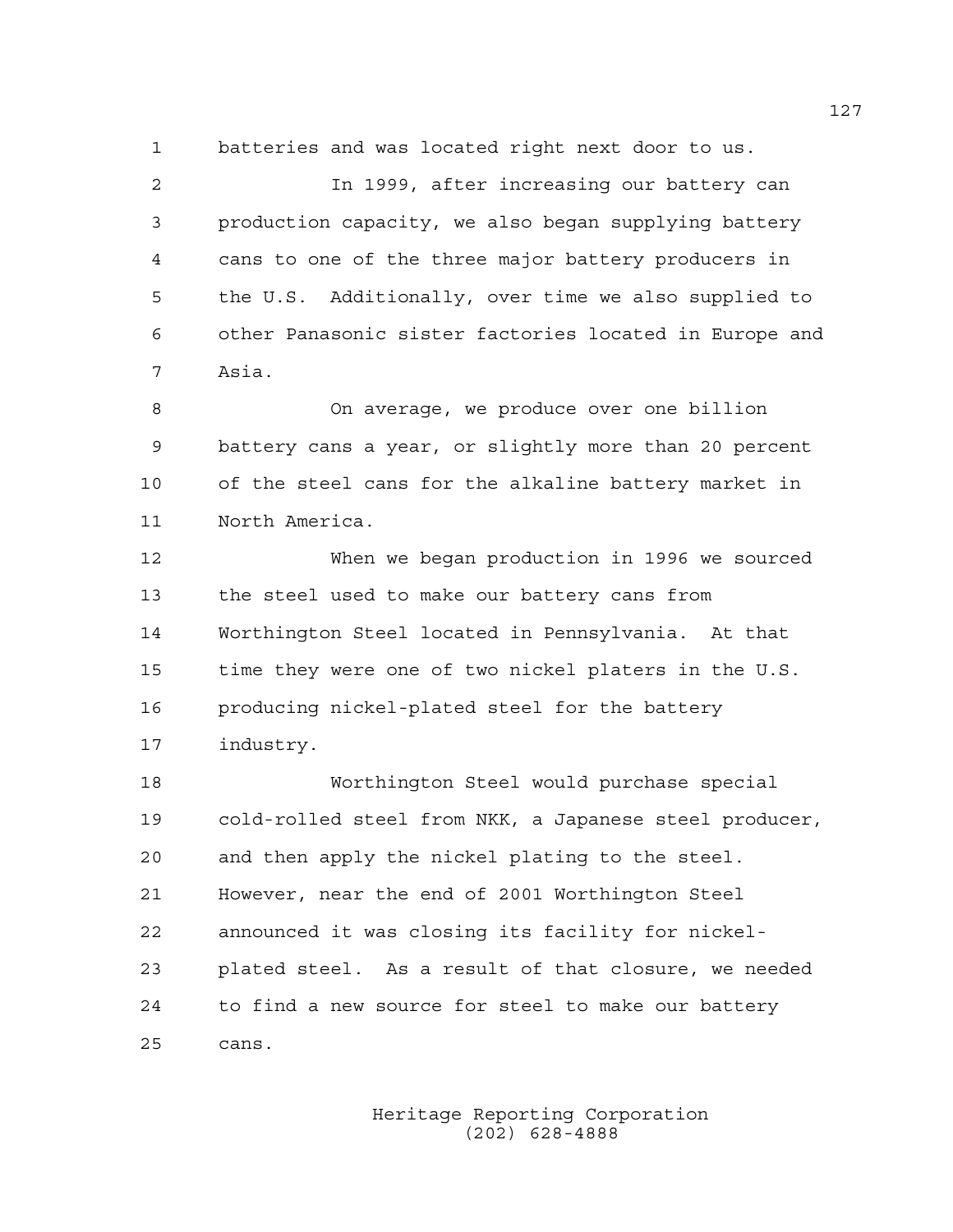1 At that time we decided to employ a dual 2 sourcing strategy. The decision to switch to sourcing 3 steel from two suppliers rather than a single supplier 4 was based in large part on the increased production 5 that we were experiencing at that time.

6 By 2002 our annual production of battery 7 cans had increased six fold since our first full year 8 of production and had exceeded the one billion can 9 mark for the first time. Given that large volume it 10 made business sense to explore dual sourcing and so to 11 replace Worthington Steel we chose to purchase from 12 two producers, Thomas located in Ohio, and Toyo 13 located in Japan.

14 Our steel from Toyo was imported through the 15 trading company Metal One. At this time these were 16 the only two viable sources for us to purchase battery 17 grade steel. From 2002 to 2008 we sourced steel from 18 both Thomas and Toyo in roughly a 50/50 ratio.

19 In the fall of 2007, due to declining sales 20 Panasonic decided to close our sister alkaline battery 21 factory located right next door to us. Our joint 22 venture partner, Kodak, wanted out of the battery 23 production business and Panasonic decided it could not 24 support the joint venture facility alone.

25 When they closed the battery factory next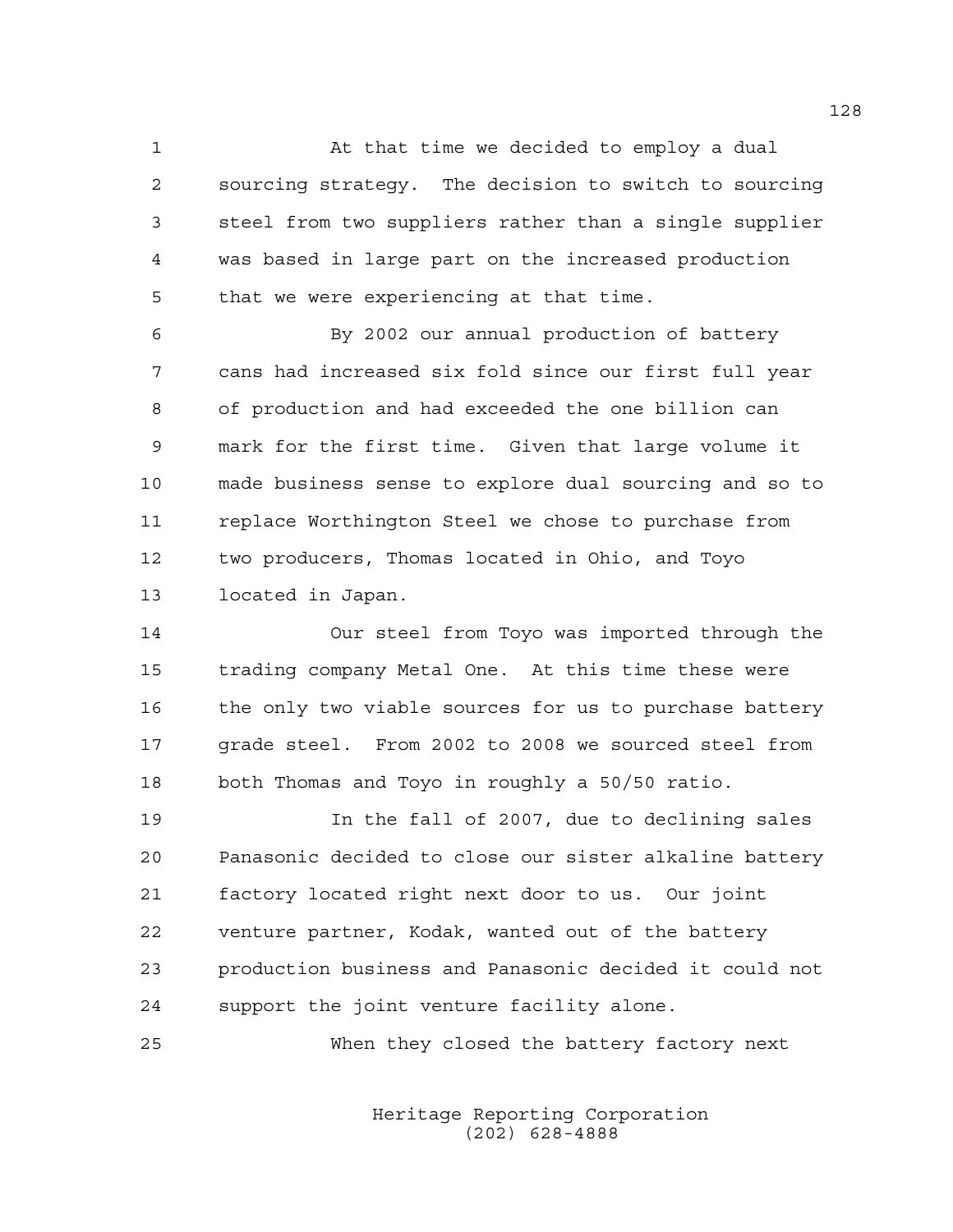1 door to us some of the equipment was transferred to 2 other Panasonic battery factories in other countries, 3 some packing equipment was retained locally for a 4 distribution center, and much of the remaining 5 equipment was scrapped. Losing this customer caused a 6 huge reduction in our production volume of battery 7 cans.

8 Around the same time our other large U.S. 9 customer which comprised around 50 percent of our 10 sales at the time had begun shifting part of their 11 battery production to offshore as well.

12 These two events, the closing of our sister 13 factory and the offshoring of battery production by 14 our other major customer, resulted in a significant 15 decrease in the amount of steel we required to make 16 battery cans, and so faced with the significant 17 decrease in sales and production of battery cans in 18 the 2007 to 2008 timeframe we decided that we needed 19 to switch to a single steel supplier.

20 With the reduced volume, it no longer made 21 business sense to continue dual sourcing since the 22 reduced purchasing volume would have given us less 23 bargaining leverage with either of the two suppliers. 24 We ultimately decided to continue sourcing 25 steel only from Toyo. There are various reasons. One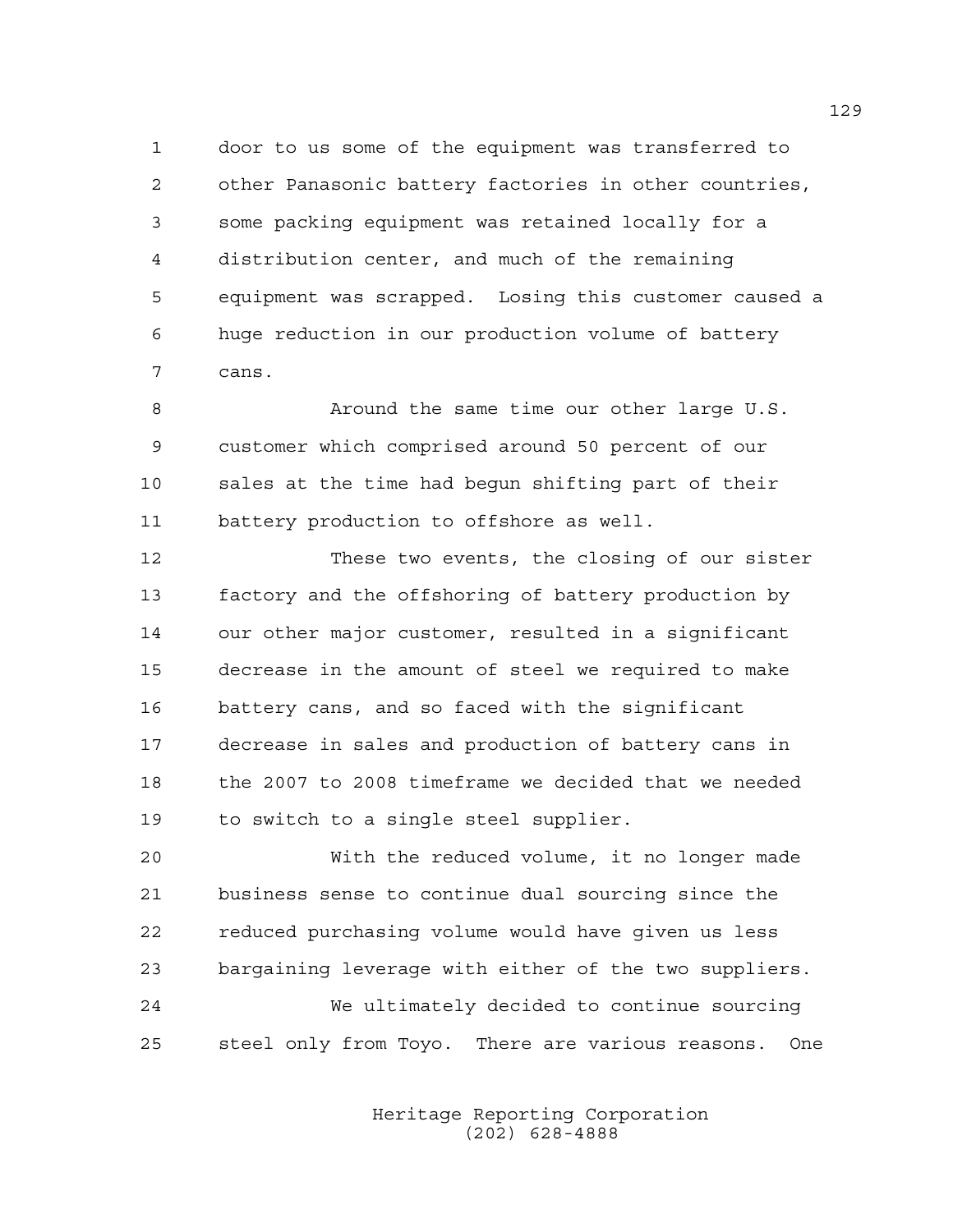1 key factor was that Toyo was already supplying most of 2 the other Panasonic battery can production factories 3 around the world and we would be able to utilize the 4 leverage of Panasonic's global sourcing and not just 5 our own now limited production volume.

6 Another key factor in selecting a single 7 supplier for the steel were quality considerations. 8 As you can easily understand, defects in the steel 9 such as holes and other types of material defects can 10 result in serious accidents and personal injury when 11 used in batteries. Additionally, inconsistencies in 12 the mechanical properties and surface finishes create 13 very challenging production conditions for can makers.

14 The decision to choose Toyo as our sole 15 supplier was also based on our experience with quality 16 levels from Thomas and Toyo over the six years that we 17 had dual sourced from them. Our data from that time 18 period clearly showed that Toyo was by far the more 19 reliable supplier in terms of supplying defect-free 20 steel.

21 On average, with steel sourced from Thomas, 22 for every 100 coils used -- which is equivalent to 23 four to five days of production run time for us -- we 24 would have one defective coil that resulted in a 25 production interruption and material being rejected.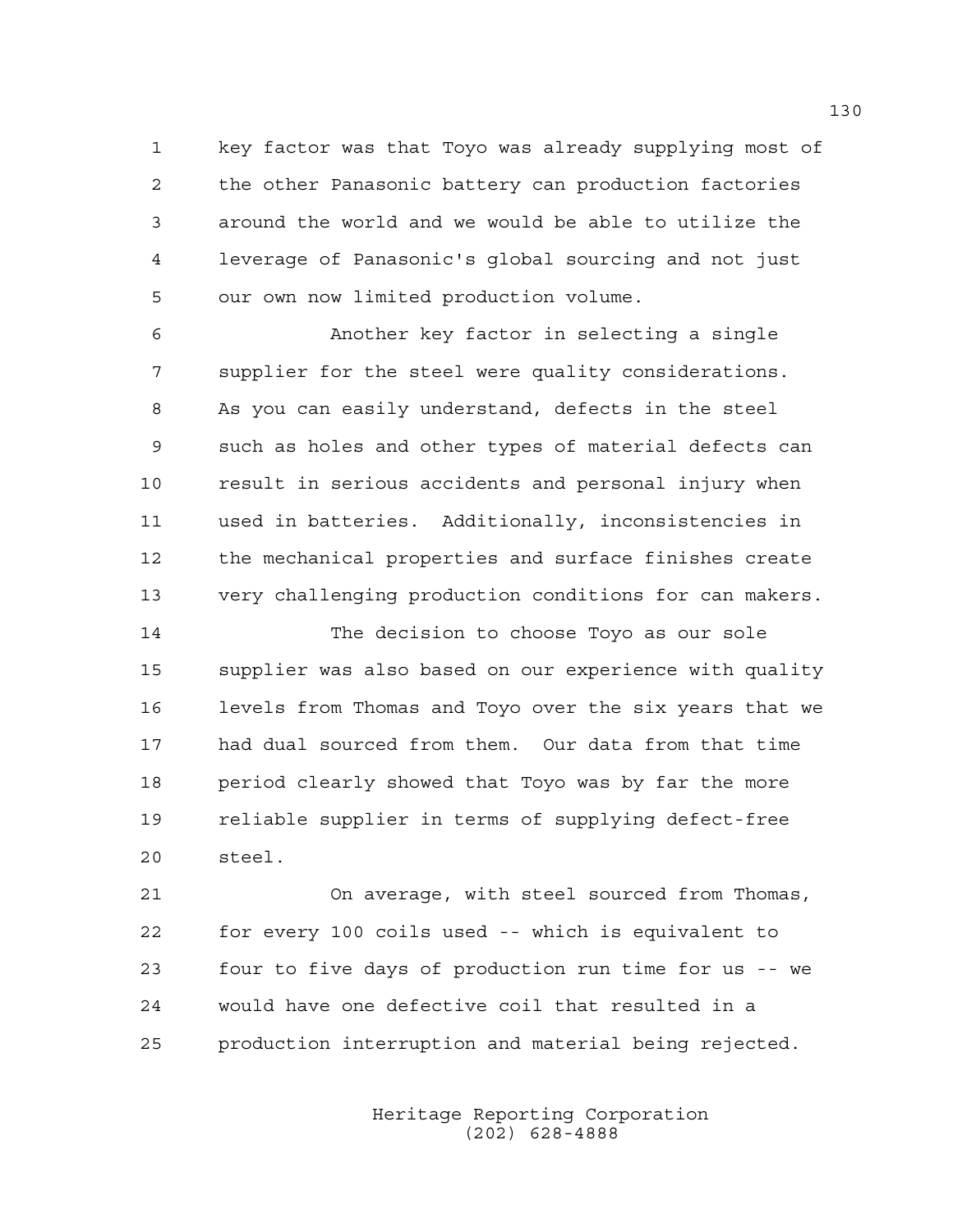1 This was a huge burden for our limited staffing.

2 On the other hand, the defect rate for steel 3 from Toyo is significantly less. There were numerous 4 years where we only had one defective coil the entire 5 year. As you can imagine, a defective coil once a 6 week is very different than a defective coil once a 7 year.

8 This difference in quality defects, once per 9 week versus once per year, was very important to us. 10 Even though both of the steel suppliers were qualified 11 by our customers during our dual sourcing period, that 12 does not make their quality equivalent. Battery 13 producers expect us, the can maker, to make sure the 14 quality of the battery cans meet their needs.

15 If defective coils stop our production we 16 have to fix the problem and remove the defects from 17 our production process. That our customers receive a 18 high quality battery can does not mean that the 19 defective steel that we had to deal with was not a 20 very serious problem for us as a battery can maker.

21 So the combination of being able to leverage 22 the larger volume purchase from Toyo by Panasonic 23 factories around the world and the superior quality of 24 the steel from Toyo supported our decision to select 25 Toyo as our only source for steel beginning in 2008.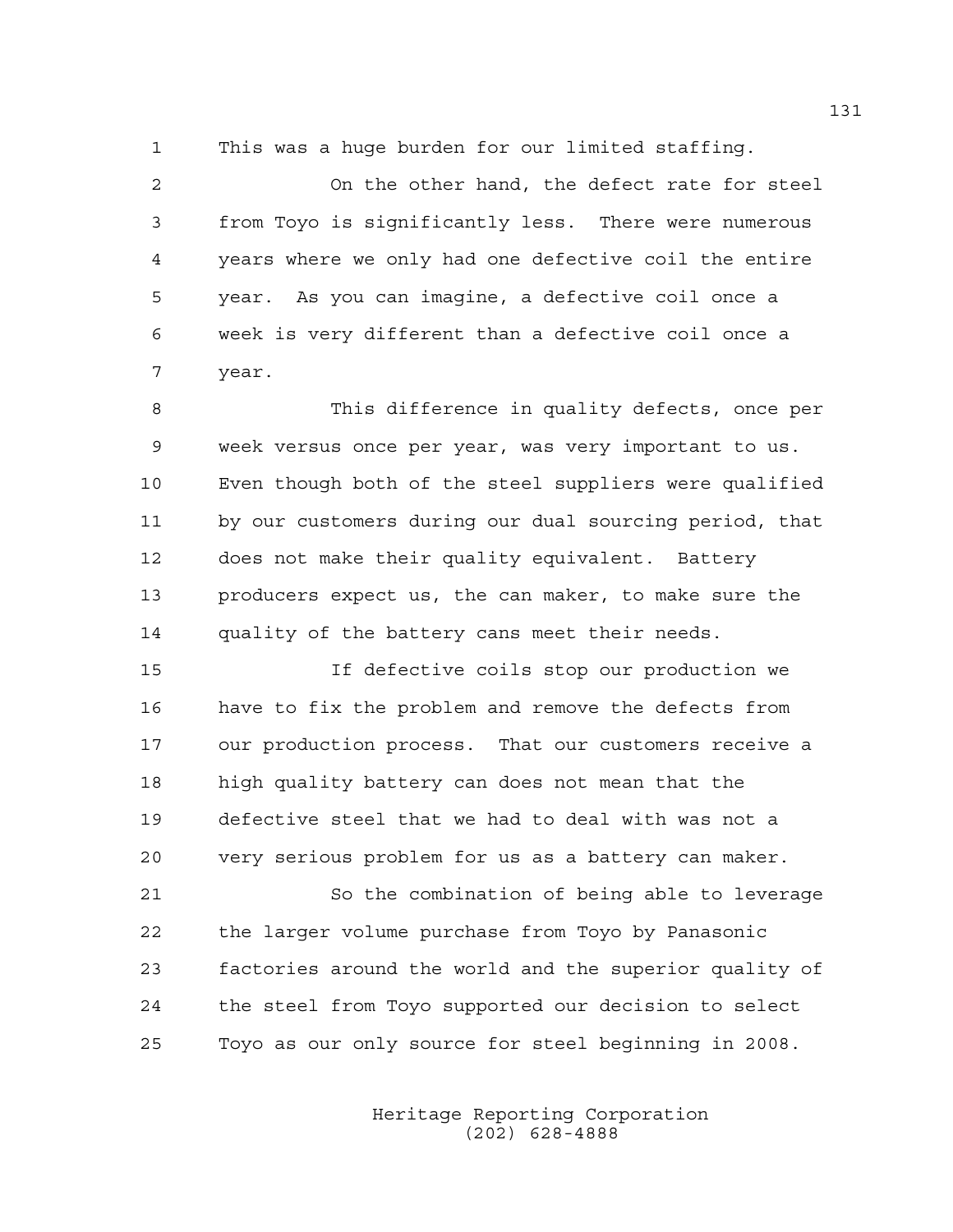1 After 2008, as our sales and production 2 volume bounced back over the next couple of years, we 3 began studying dual sourcing for our steel again. We 4 cannot just start buying steel from a supplier. In 5 the battery industry, as it has been explained, it is 6 necessary to requalify materials that have not been 7 used for some time. Requalification is necessary to 8 account for changes in battery specifications and our 9 changes in steel production.

10 Indeed, from 2009 to 2012 our can 11 specifications for alkaline batteries underwent a 12 significant change in the required specifications for 13 the steel. These changes include the thinner gauge. 14 Accordingly, our steel supplier had to requalify for 15 each item to ensure that they could produce acceptable 16 steel with a new gauge. I note that this change in 17 gauge specification is reflected in the pricing 18 products established for this case. Product 5 is the 19 older, thicker gauge product, and Product 4 is the 20 new, thinner gauge product.

21 In the case of steel for battery cans, the 22 qualification and lead time for sourcing new steel 23 generally takes 12 to 18 months. The reason that it 24 takes so long is that testing is a multistep process. 25 For quality reasons, our company and our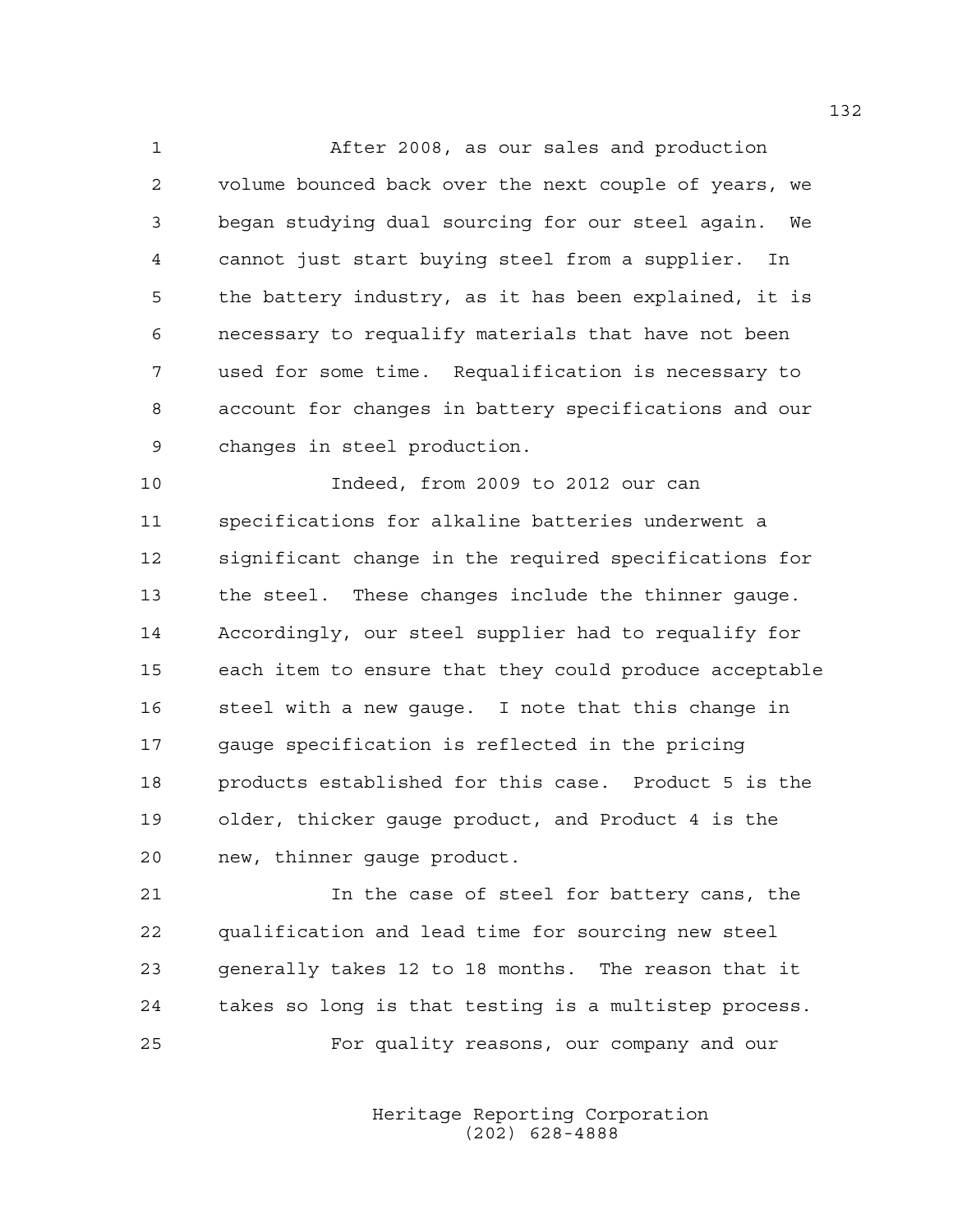1 customers require testing of separately produced steel 2 coils. For each steel coil we need to produce and 3 evaluate the cans, and then have them made into 4 batteries and evaluated by our customers. That is the 5 reason why the qualification process takes so long.

6 So beginning in 2010 we began testing small 7 quantities of Thomas material. Unfortunately, we 8 again experienced quality issues with the steel from 9 Thomas. We have documentation from 2010 indicating 10 that Thomas had difficulty meeting the new 11 specifications for the thinner gauge steel. 12 Unfortunately, we were not able to qualify the Thomas 13 material in 2010 and so we were not able to purchase 14 more than test quantities.

15 As you know, a large earthquake and tsunami 16 occurred in Japan in 2011. This provided additional 17 motivation for us to resume our plan to qualify a back 18 up supplier for our steel despite the quality 19 challenges that we had with Thomas in the past. In 20 this regard, Panasonic was like all manufacturers 21 around the world that saw the earthquake and tsunami 22 as a reason to reevaluate sourcing strategies.

23 In 2012 we again tested a small quantity of 24 Thomas material. As a part of our requalification 25 process, we even traveled to the Netherlands to visit

> Heritage Reporting Corporation (202) 628-4888

133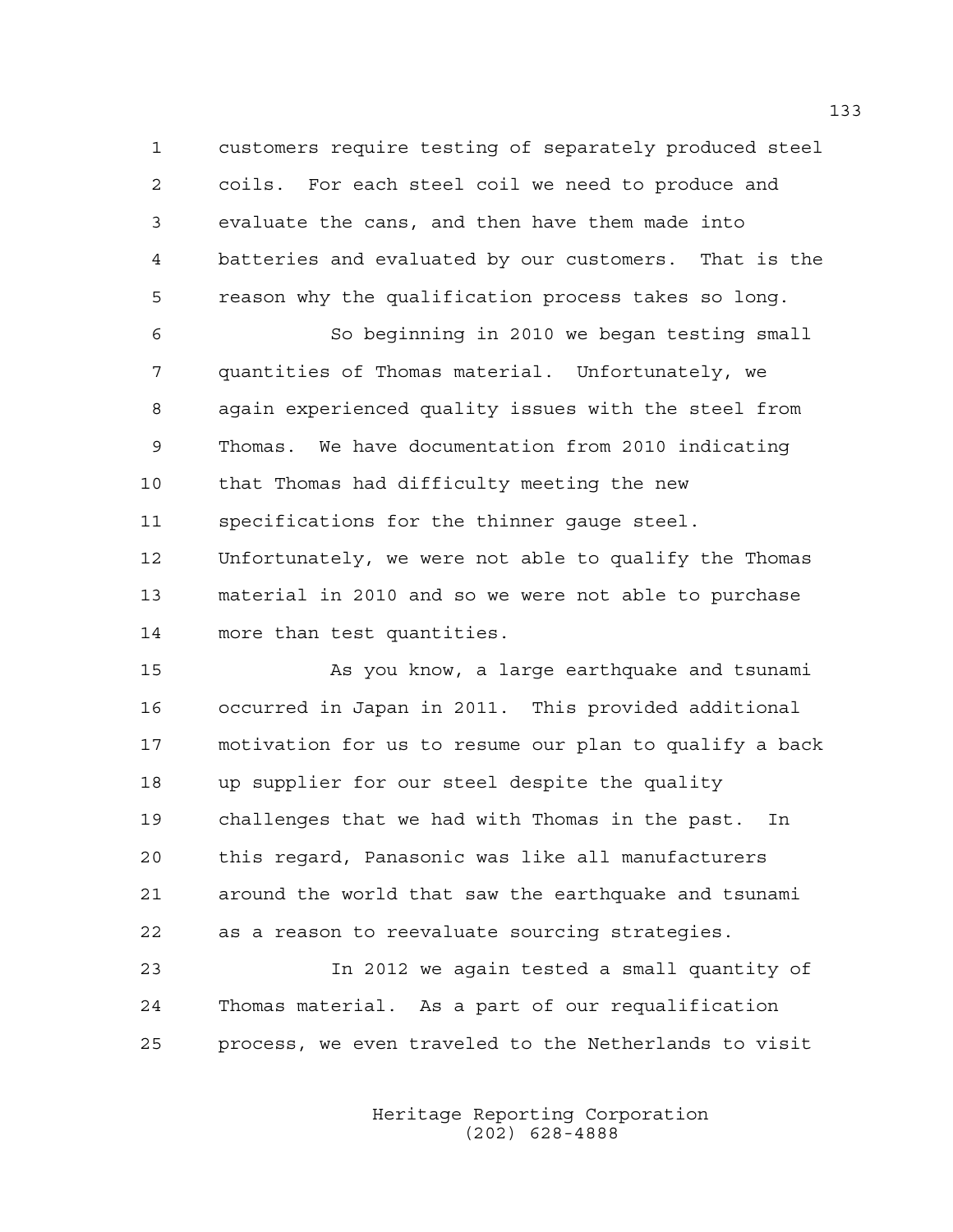1 Thomas' parent company where the base steel is

2 produced. Unfortunately, when we ran the test, once 3 again there were problems with the test coils supplied 4 from Thomas.

5 During this effort to requalify Thomas, the 6 quality problems that we experienced were very 7 concerning. Our customers, the battery makers, have 8 been demanding battery cans with thinner steel in the 9 side wall portion of the battery cans. In other 10 words, to remain competitive in the U.S. market the 11 battery makers need to reduce the cost of making their 12 batteries. One way of doing this is by reducing the 13 amount of steel needed to make each can, and this is 14 achieved by making the can material thinner.

15 However, this also means that defects in the 16 steel may result in more batteries leaking, 17 potentially causing personal injuries to consumers. 18 Therefore, there is a need for superior quality steel 19 in the U.S., which unfortunately is only produced 20 overseas.

21 From the business standpoint, we still 22 believe it is necessary to source steel from two 23 suppliers. Despite the quality challenges we had with 24 Thomas in the past, we have not changed our position 25 on this sourcing strategy to this date.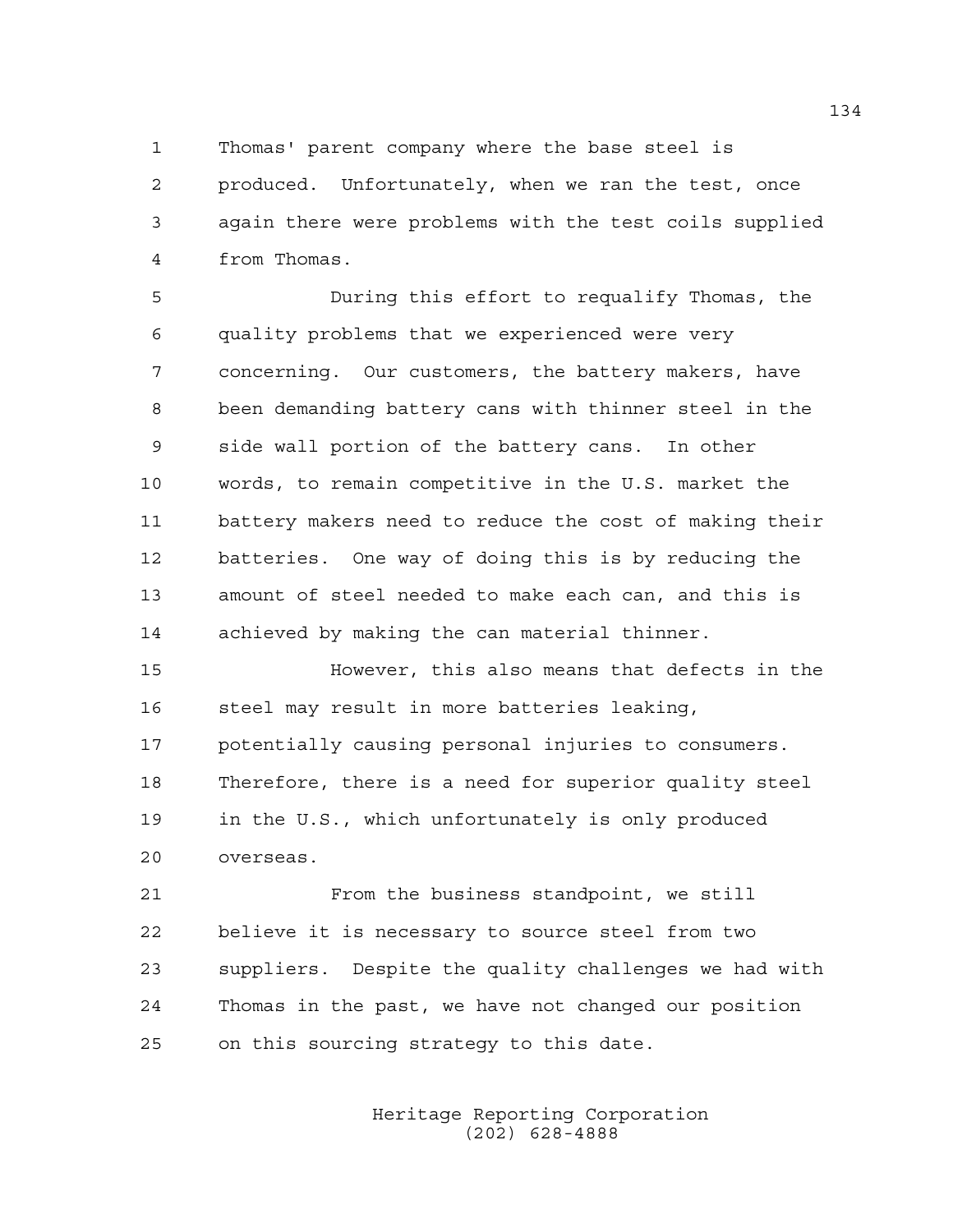1 However, to be clear, during the three year 2 period you are examining we tested steel from Thomas 3 in an attempt to requalify them and each time their 4 steel had significant problems, and so at no time 5 during the three year period did Thomas become a 6 qualified steel supplier for us. So please consider 7 this information in your investigation. 8 This concludes my testimony. Thank you. 9 MR. PHILIPSON: Good afternoon. My name is 10 Stephen Philipson and I'm the Sales Manager for the 11 International Division of Metal One America, 12 Incorporated. Here with me today are Shinsuke Katano,

14 Tsurutoshi Kamei, Assistant Manager of our Tin Mill 15 Products Section in our Flat Products Global Marketing 16 Department of Metal One Corporation.

13 our General Manager of Metal One America, and Mr.

17 Let me begin by expressing our appreciation 18 to the Commission and staff for providing us this 19 forum to share our views about the United States' 20 diffusion-annealed nickel-plated steel, or DNP, 21 market.

22 I'd like to provide a brief background about 23 our company and then discuss our thoughts and 24 reactions to this case, which, I confess, has caught 25 us by surprise.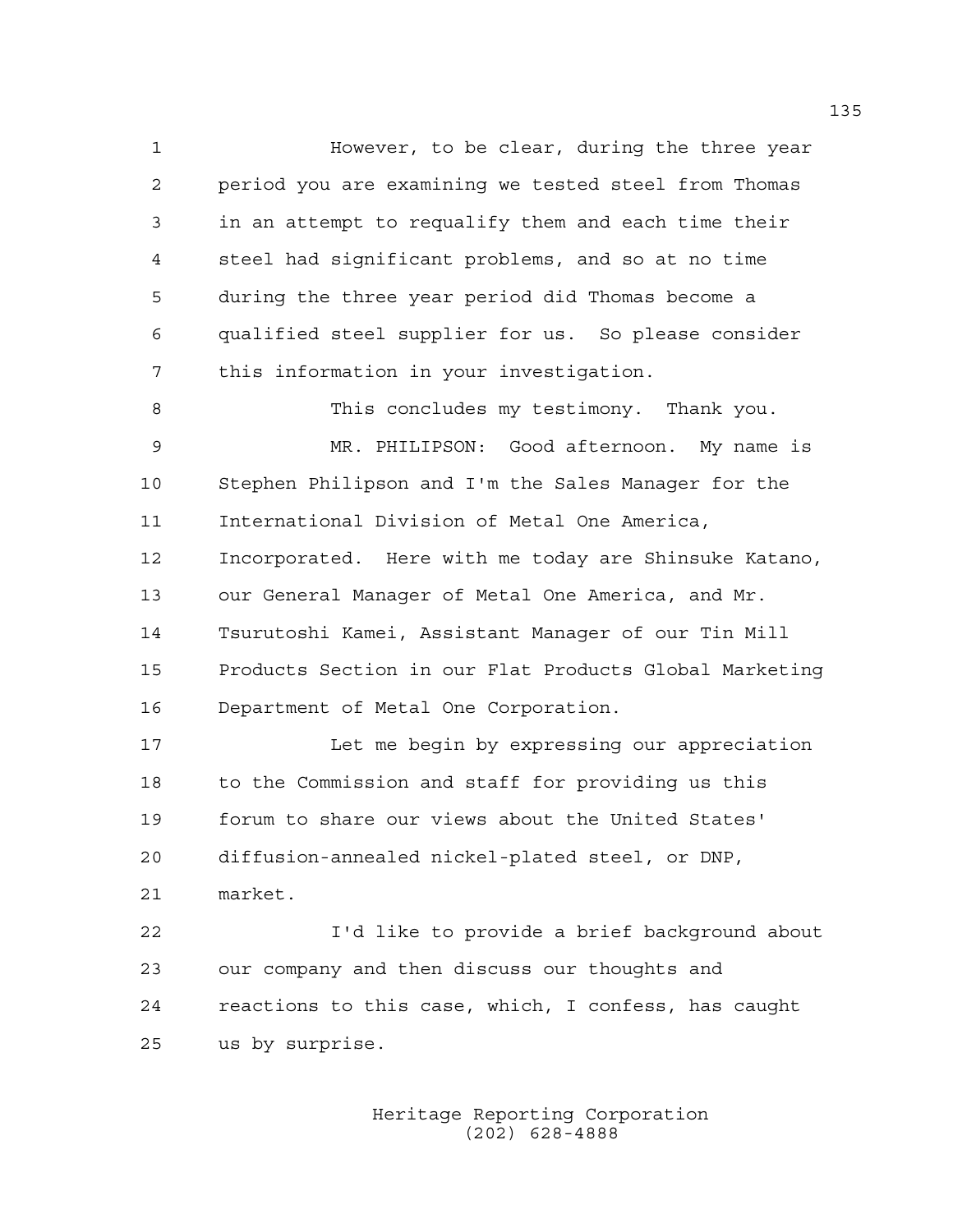1 Metal One Corporation was formed in 2002 via 2 a merger between steel divisions of Mitsubishi 3 Corporation and what was then Nissho Iwai and is now 4 Sojitz Corporation. In 2003, Metal One America was 5 formed to meet the needs of the North American market. 6 We provide our customers with global steel solutions, 7 both offshore and domestic, logistics, finance and 8 program management. Our comprehensive service allows 9 our customers to focus on their core competencies 10 which are directly linked to their success.

11 11 In the U.S. we provide a variety of 12 products, including wire rod and bar, structural steel 13 products, stainless products, and the flat products of 14 hot-rolled, cold-rolled and coated. Included in 15 coated is, of course, diffusion-annealed nickel-plated 16 steel.

17 The DNP which we supply in the U.S. is 18 manufactured by Toyo Kohan. We echo our customers' 19 comments regarding Toyo Kohan's extremely high quality 20 products. Toyo represents the state of the art DNP to 21 the battery and battery components industries.

22 We work in close collaboration with Toyo 23 Kohan and are the seller and U.S. point of contact for 24 our customers, as well as our colleagues in Japan. I 25 believe we are uniquely positioned to provide insight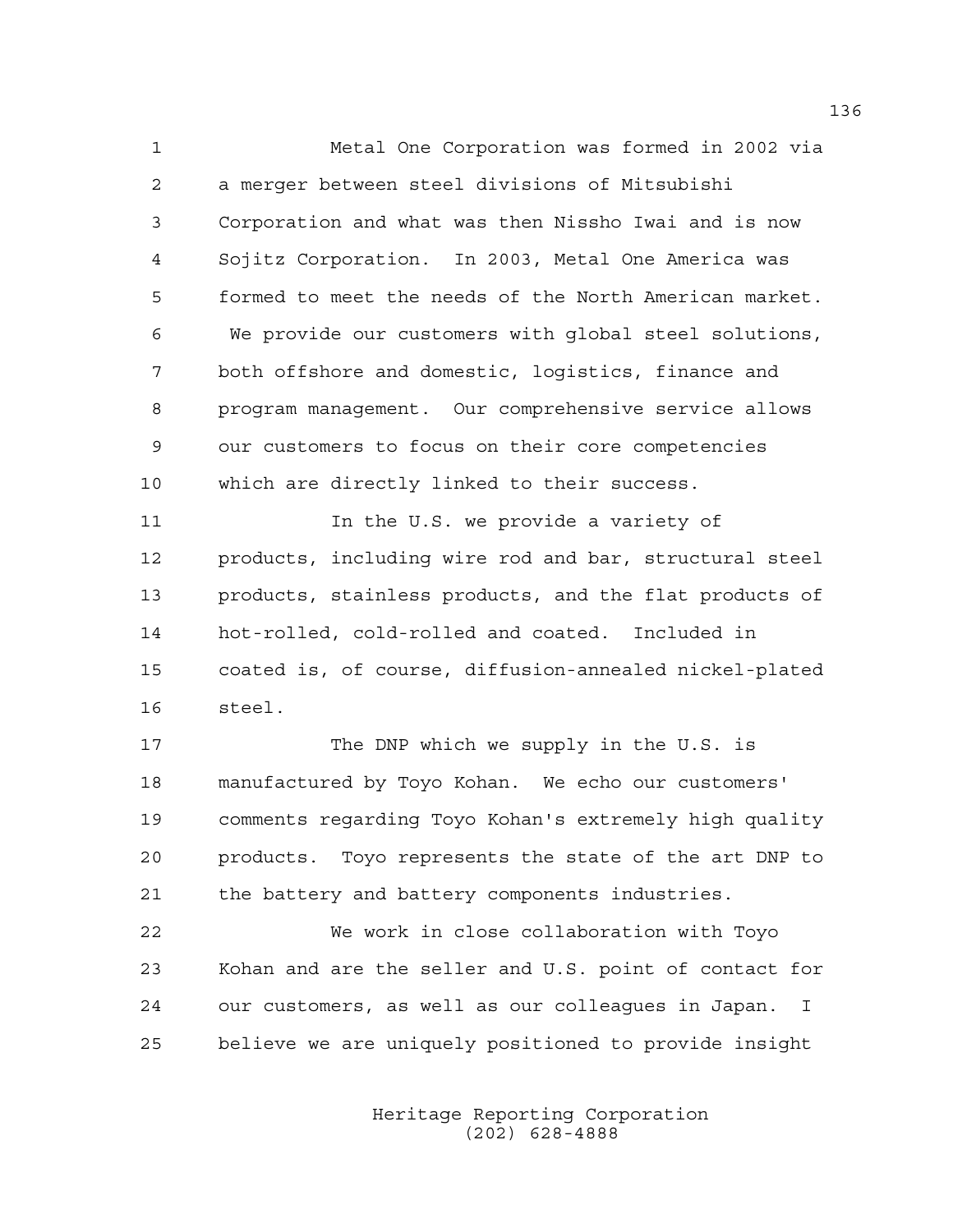1 into the current state of the U.S. market.

2 We are anxious to do so here today because, 3 in reality, there's an enormous difference between the 4 market which we see on one hand and the narrative 5 which Thomas Steel has created in its petition on the 6 other. I'd like to touch briefly on some of the key 7 differences because we think that these, that they 8 bear directly on the analysis which I understand you 9 all will have to undertake.

10 First, the simple fact is that our import 11 volumes have remained more or less flat. In our 12 importers' questionnaire response you'll note that 13 Metal One America's import volumes increased 14 relatively little from 2010 to 2012. Our shipments to 15 our customers actually decreased in this same period. 16 We did have -- we did not -- did not -- have a 17 massive surge into the U.S.

18 Second, the petition points to price-19 depressing effects of our imports that they've had on 20 the market. We, again, were totally surprised to see 21 this language coming from Thomas Steel, the reason 22 being that customer feedback we received has been that 23 our prices are and have not been -- excuse me -- have 24 not been the lowest and in some cases are not 25 competitive at all. In fact, we have been directly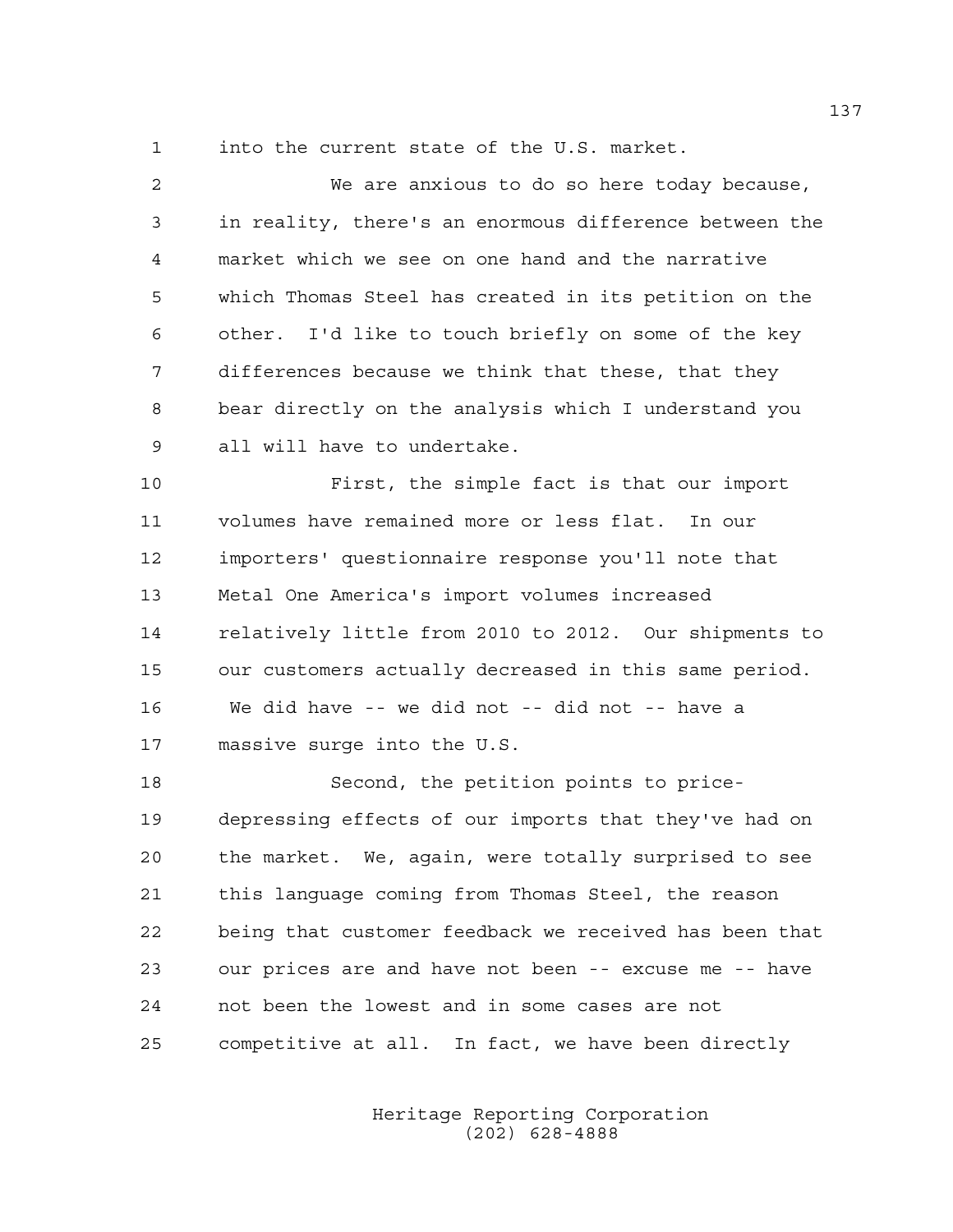1 informed that our prices have been higher than Thomas 2 Steel.

3 Third, we've received feedback from all 4 major battery component stampers in the U.S., Cly-Del, 5 H&T Battery Components, and Panasonic, which supply to 6 the U.S. battery producers, Duracell, Energizer and 7 Rayovac, that Toyo Kohan produces the highest level of 8 quality for DMP in the marketplace. Toyo Kohan's 9 quality is so high that as part of a total global 10 strategy some are willing to pay higher prices that 11 this material commands in the U.S.

12 But at another major U.S. and global 13 customer, and despite our best efforts, and the 14 unparalleled quality of Toyo Kohan's product, we have 15 been unable to sell D&P in commercial quantities to 16 this key account. The reason we're given is that our 17 price levels are too expensive to justify qualifying 18 our material versus the material supplied by Thomas 19 Steel.

20 So, the notion that our imports could be 21 having price depressing effects on Thomas when Thomas, 22 in our view, the clear price leader is one which we 23 don't agree at all.

24 Finally, and we've pointed this out in our 25 submission at the end of last week, we're further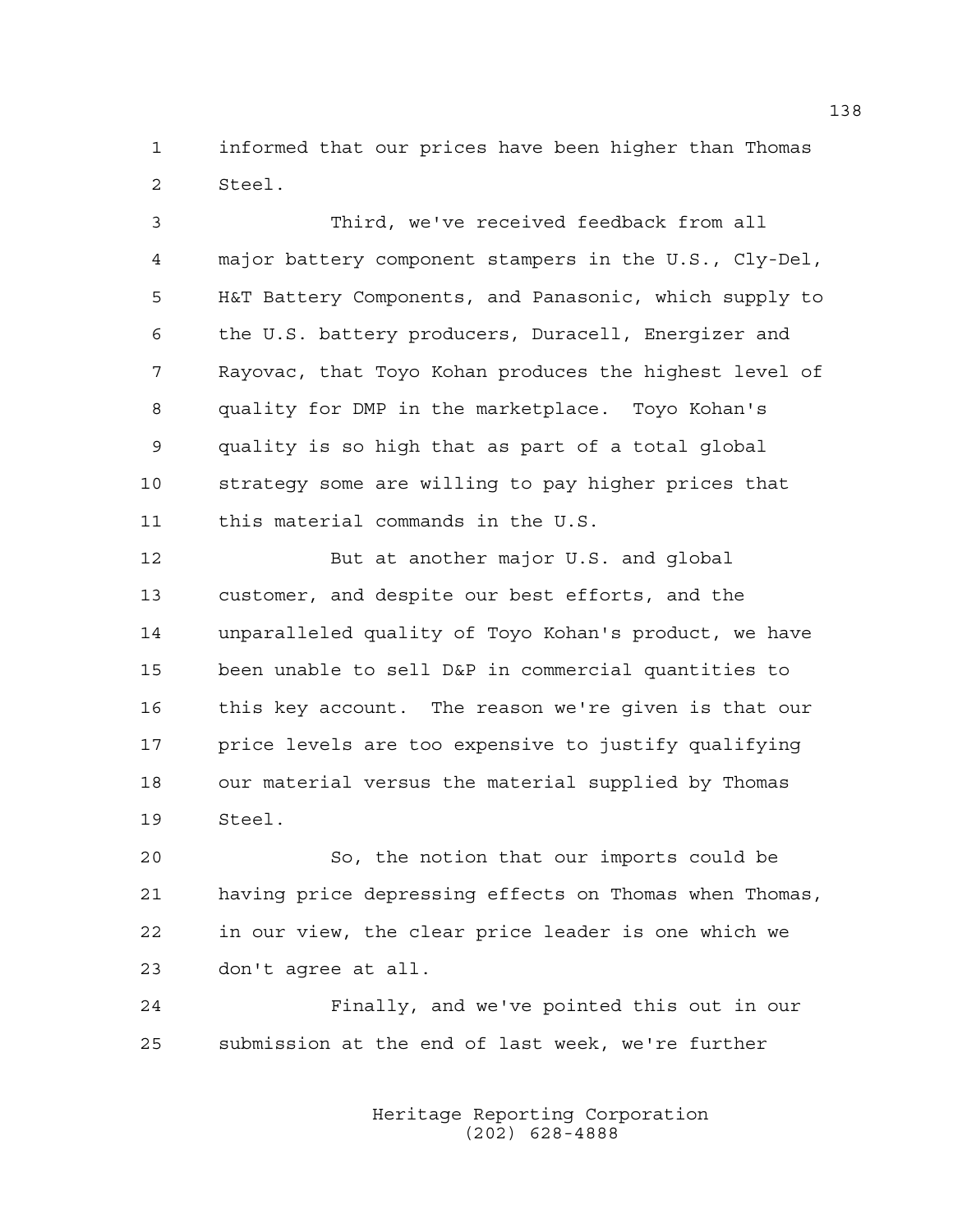1 surprised by the allegation that rising raw material 2 costs have contributed to Thomas's financial 3 difficulties. The raw material costs in the D&P 4 manufacture are driven almost entirely by two inputs: 5 hot-rolled coil and nickel.

6 At a major customer we were informed and 7 requested three years ago to match a price model for 8 hot-rolled coil which Thomas Steel initially 9 introduced. The model was developed to remove market 10 fluctuations in a hot-roll coil and tie prices of D&P 11 to the cost of primary raw materials used to make hot-12 rolled coil. These are iron ore and coking coal.

13 Based on publicly-available data and based 14 on our own market experience, the cost for both of 15 these items have dropped significantly from early 16 2011. Regarding nickel, published London Metal 17 Exchange data for nickel also reflects significant 18 decreases in this same timeframe. So, from our 19 perspective neither ingredient for a cost-price 20 squeeze is present here. We're certainly not exerting 21 downward pressure on prices. As we are informed, our 22 prices are higher than Thomas Steel's, and there is no 23 upward pressure in the form of raw material cost 24 increases because, in fact, raw material costs have 25 decreased.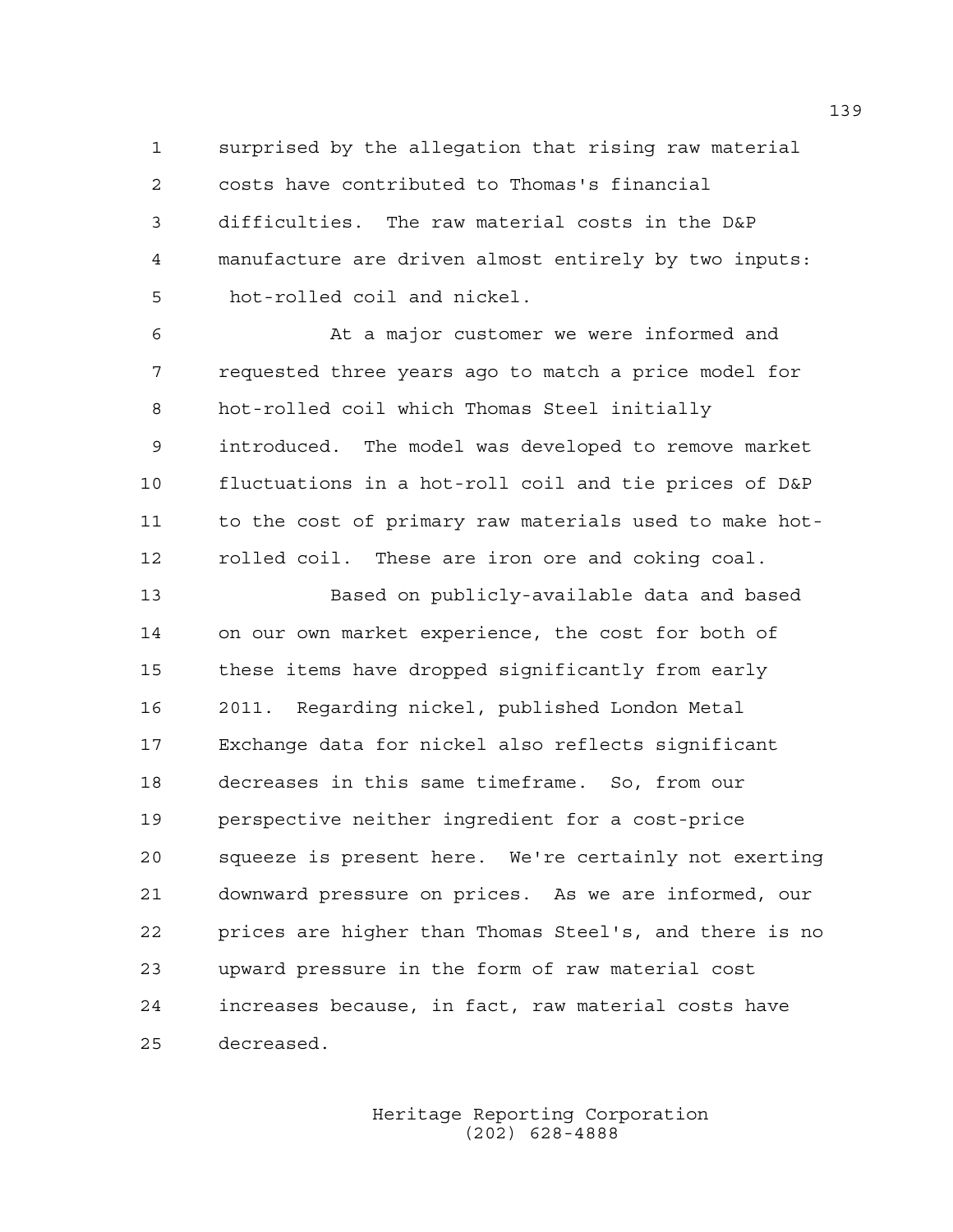1 In summary, the market which we compete in 2 looks very different from the market which Thomas 3 Steel has portrayed in its petition. Thomas Steel 4 alleges a volume surge, but the data in our response 5 suggests flat import levels. Thomas alleges price 6 depression, but we're being turned away by customers 7 because we're too expensive, and Thomas alleges rising 8 material costs, but in fact raw material prices have 9 decreased.

10 It is Metal One's sincere hope that the 11 Commission will closely review the differences between 12 the real U.S. D&P market and the one which Thomas as 13 ought to portray. Once again we thank you for the 14 opportunity to present our views today. Mr. Katano, 15 Mr. Kamei, and I will be happy to answer any questions 16 that you have of us.

17 MS. YAMASHITA: Good afternoon. My name is 18 Motoko Yamashita. I am the manager of Toyo Kohan's 19 Thin Sheet Sales Group which includes diffusion-20 annealed nickel-plated steel. I appreciate the 21 opportunity to be here today to tell you about our 22 products and sales strategy, and to answer any 23 questions you may have. I am joined by my colleague, 24 Mr. Kazuhiko Ishihara, who is very familiar with the 25 technical aspects of our products.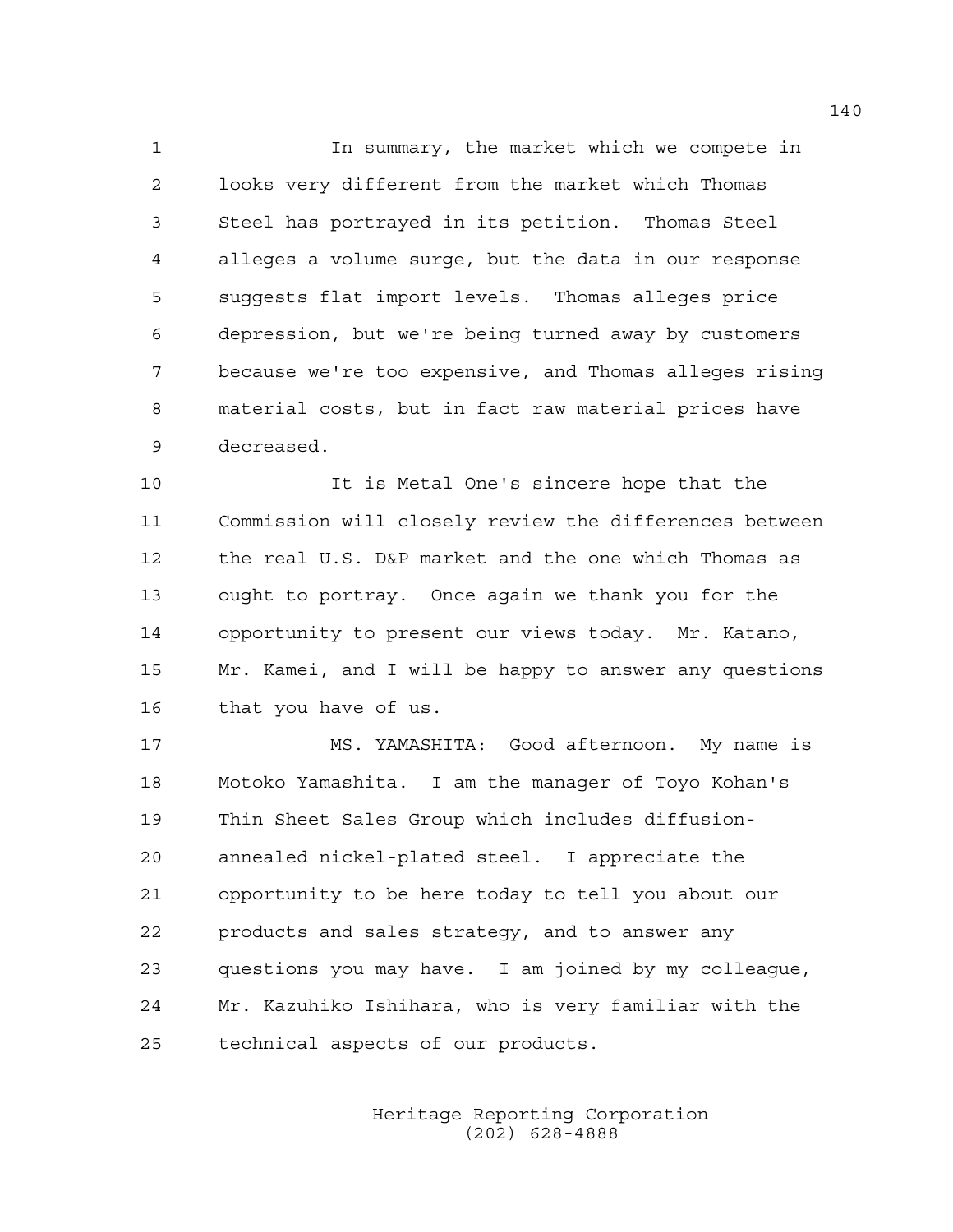1 Toyo Kohan has been a reliable supplier of 2 high-quality nickel-plated steel to the U.S. market 3 for many years. Our company started as a producer of 4 tin mill products in 1934. Tin mill and nickel-plated 5 steel share many core technologies, including 6 electroplating, rolling technologies, and surface-7 treatment technologies. We believe that our customers 8 value our expertise in these areas and view Toyo Kohan 9 has quality standard in the market for nickel-plated 10 steel.

11 We know that our battery customers operate 12 in a very competitive environment. Increasingly, our 13 customers have told us that they want us to come 14 forward with solutions to help increase the efficiency 15 of their stamping operations, and to think of creative 16 options to reduce overall costs. This does not mean 17 simply lowering of prices, but involves a deeper 18 partnership with our customers over longer term.

19 For example, we have started to supply 20 extra-wide coils which allows stampers to get more 21 production from a single coil of steel. The technical 22 changes to maintain consistent product quality, like 23 good flatness, uniform plating appearance, and low 24 surface defects throughout the wider coil are 25 considerable, but we believe these efforts can reduce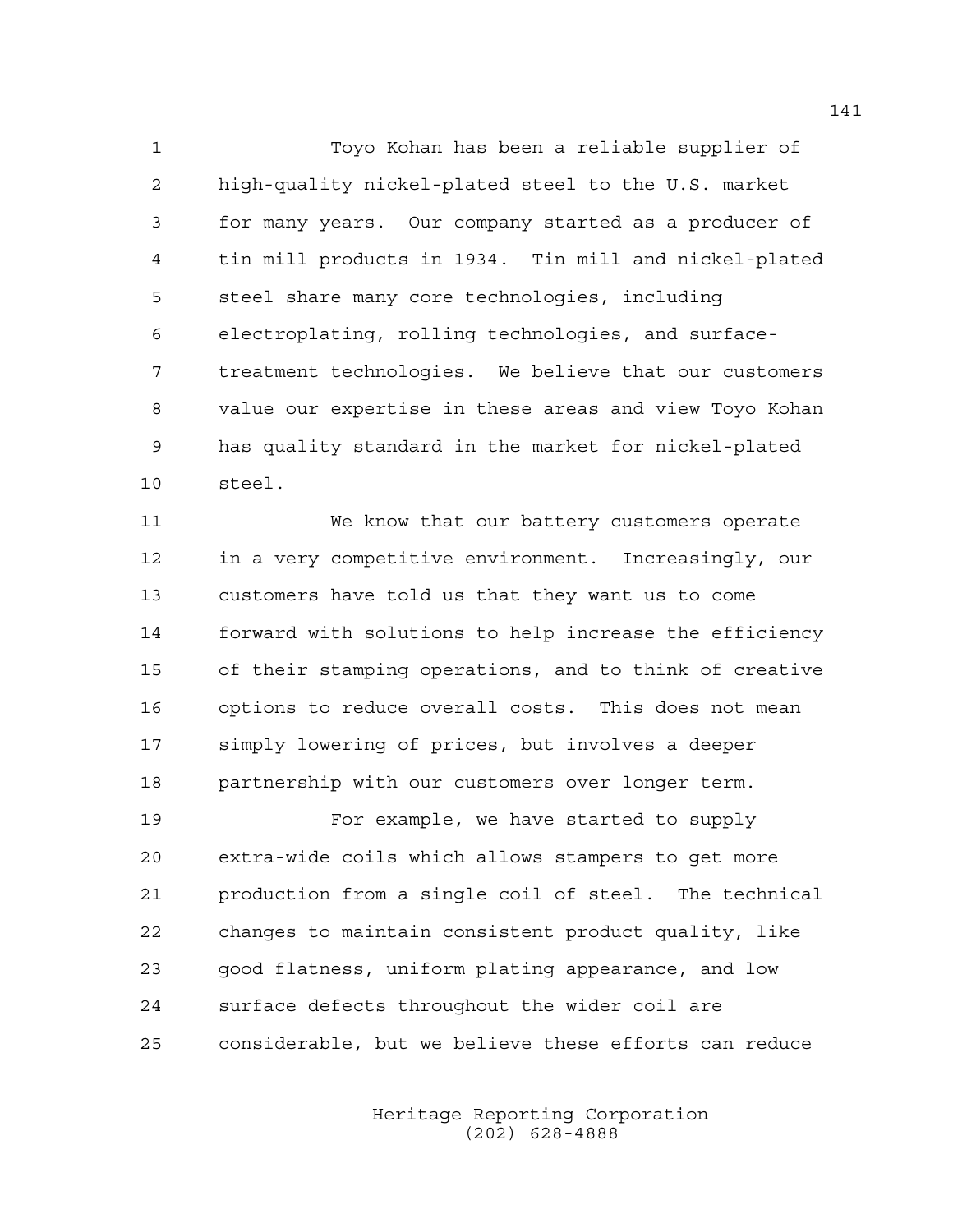1 our customer's overall cost of production.

2 We are also working on other initiatives 3 such as thinner gauge steels for battery cans and 4 reduced coating weights. Even though our sales prices 5 for this material may increase with these product 6 developments, the resulting efficiency gains produce 7 an overall cost savings for our customers. We believe 8 that this type of technical collaboration and 9 partnership is critical to our long-term success and 10 is a key reason why customers choose to work with Toyo 11 Kohan.

12 We were very surprised to learn of this 13 antidumping suit, and we do not believe that our sales 14 activities have been the cause of any injury to Thomas 15 Steel. You will see from the data we have provided 16 that our exports to the United States have not 17 increased substantially since 2010. Our customer base 18 has remained stable. We also do not foresee any 19 significant increase in sales to the United States 20 over the next two years. Our volume projections are 21 based on specific forecasts from our customers, which 22 we would be glad to share with you in our post-23 conference brief.

24 In general, pricing for nickel-plated steel 25 is closely correlated to prices for hot-rolled steel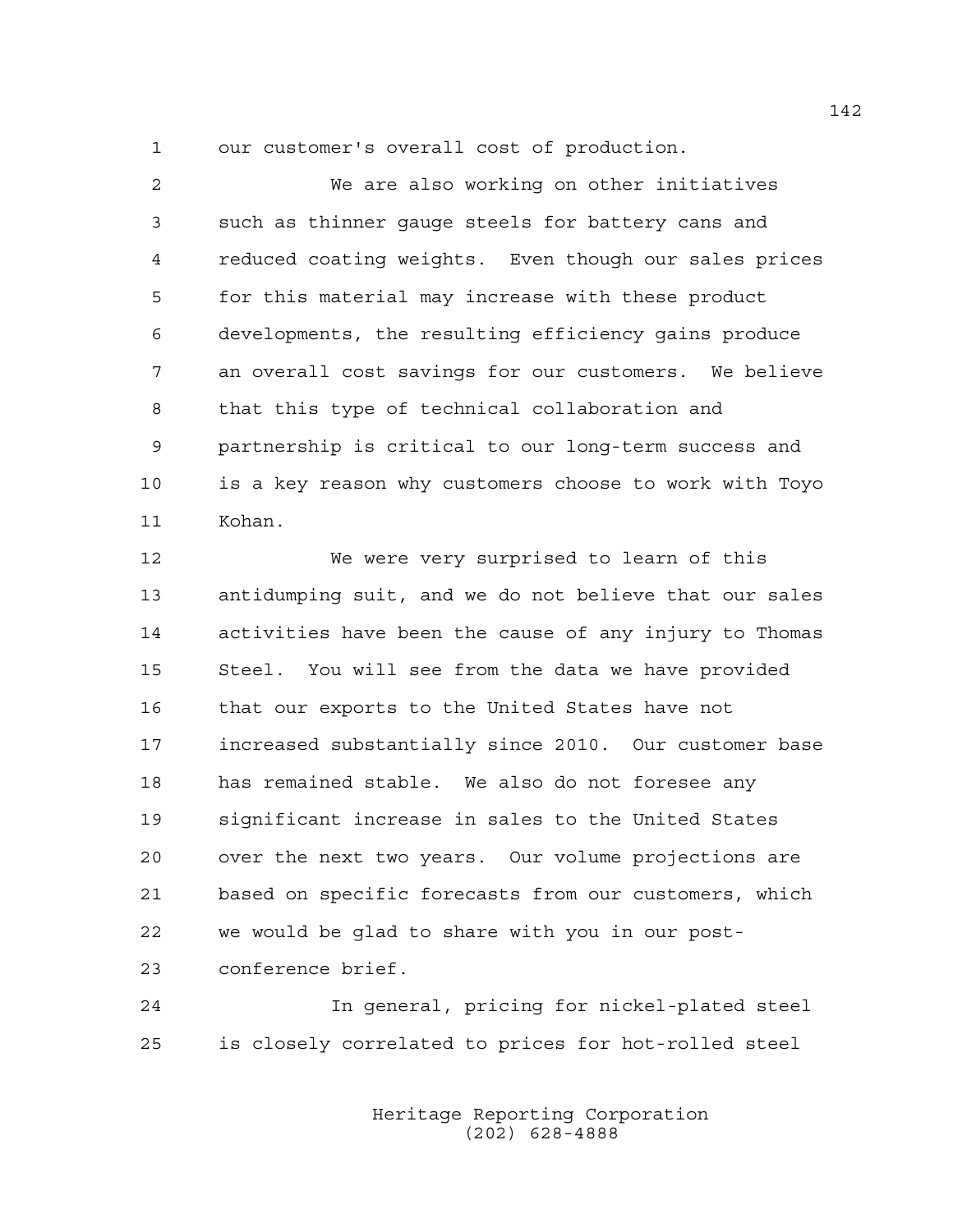1 and nickel, the two largest inputs into the products. 2 Toyo Kohan is not an integrated steel producer so we 3 buy hot-rolled steel from unrelated suppliers. We are 4 directly subject to fluctuations in the price for hot-5 rolled steel, as well as changes in nickel pricing.

6 Within the U.S. market, the consistent 7 feedback that we receive from our customers is that 8 they rate the quality of our products very highly, but 9 that we are not very competitive on price relative to 10 our competition. We have been and continue to be a 11 much smaller players than Thomas Steel in the U.S. 12 market largely because we have been unwilling to make 13 the price concessions that would be necessary to win 14 additional businesses.

15 Toyo Kohan would like to continue to support 16 our current U.S. customers, contributing to them 17 through technical collaboration and partnership, but 18 we do not see the likelihood of gaining additional 19 business in the United States. Currently, we are not 20 qualified to supply any steel to very large customer 21 in the United States, and are qualified for only a 22 limited number of products at another purchaser.

23 Qualification is an expensive process for 24 customers, and even with our reputation for quality 25 not all customers have felt it is worthwhile to

> Heritage Reporting Corporation (202) 628-4888

143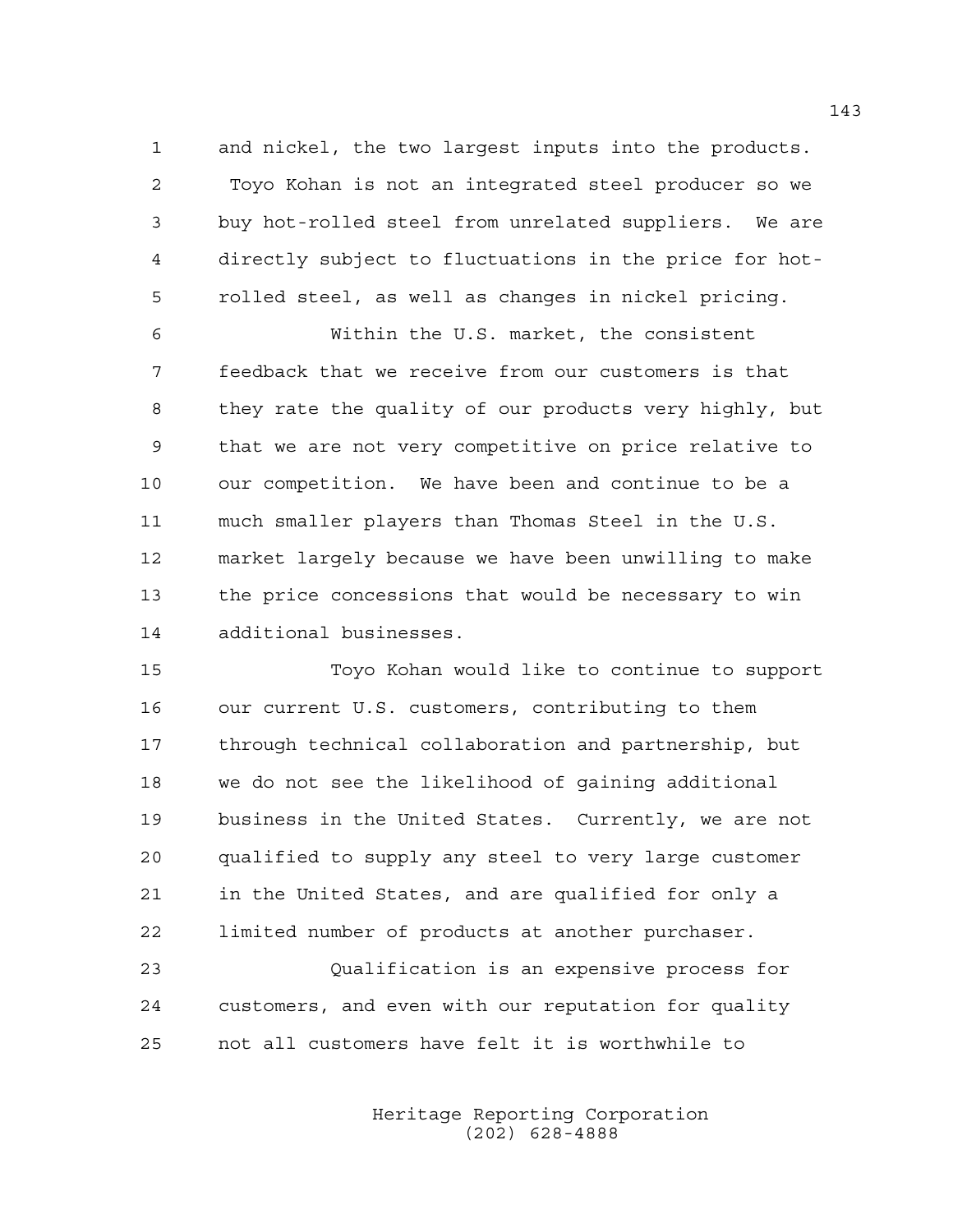1 qualify our material. We can provide further detail 2 on our status in our post-conference brief.

3 We believe that Asia will be the main area 4 of growth for nickel-plated steel for the foreseeable 5 future. Our business goals center on expanding our 6 sales to customers in Asia, and capitalizing on this 7 rising market opportunity. We think that Toyo Kohan 8 is well-positioned to compete for sales in Asia due to 9 our proximity to the market, our recent joint venture 10 in China, and because many material producers are 11 expanding their production in Asia.

12 While we value our customers and business in 13 the United States very highly, our expectation is that 14 our future sales gross will come mostly from Asia, and 15 that there will not be a significant increase in our 16 sales to the United States.

17 Thank you, and Mr. Ishihara and I will be 18 pleased to respond to any questions.

19 MR. HORI: Good afternoon. My name is 20 Yoshihiro Hori. I am the Executive Vice President and 21 General Manager of Nippon Steel & Sumitomo Metal, USA. 22 I have been in our Chicago office for three and a 23 half years, and supporting NSSMC's customers in the 24 United States, mainly for flat-rolled product. This 25 is my first time to testify before the ITC, and I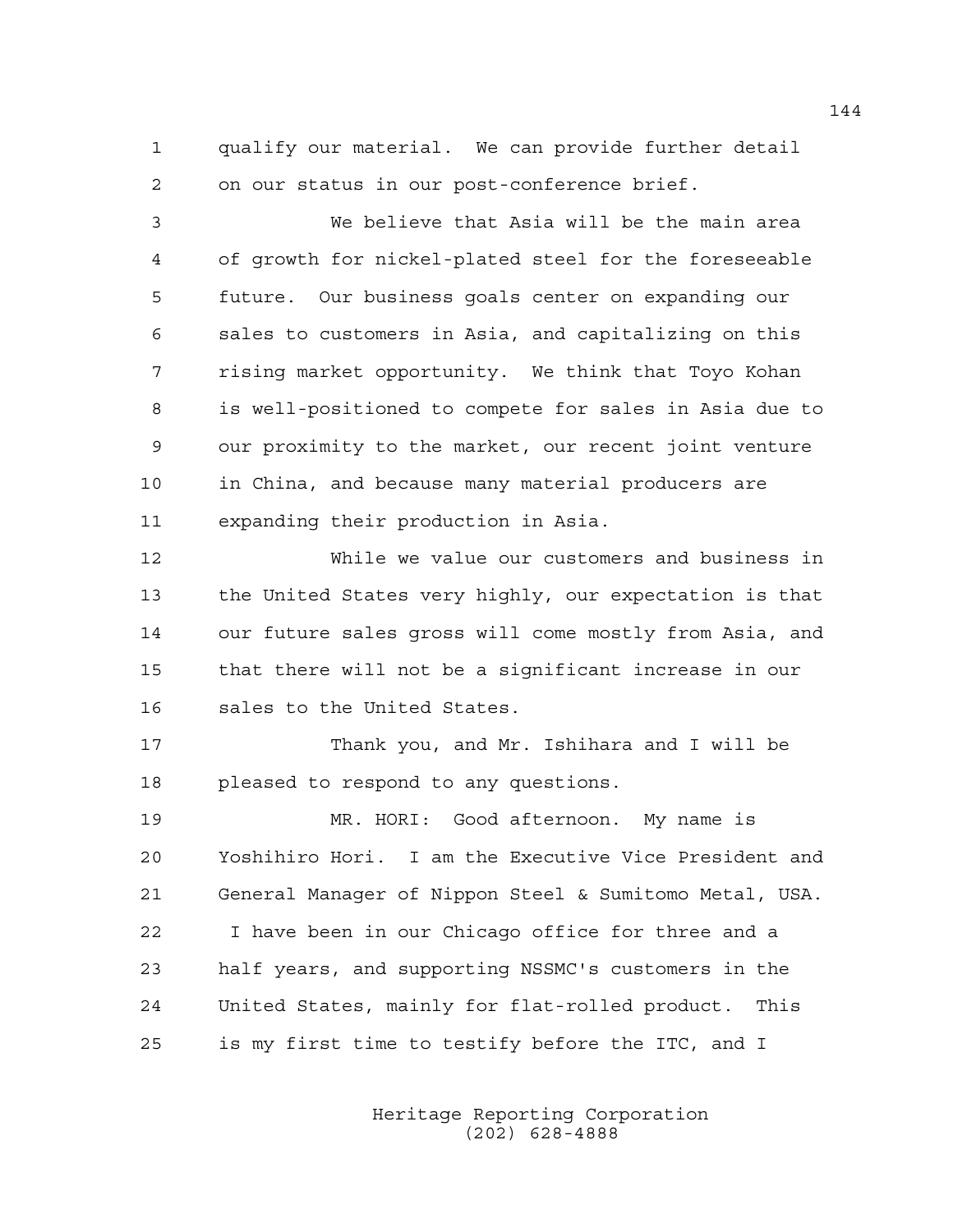1 appreciate the opportunity to be here today.

2 As you may know, NSSMC is the largest 3 integrated steelmaker in Japan. We offer diffusion-4 annealed, nickel-plated steel sheets under our 5 Supernickel product line. These Supernickel products 6 offer a superior corrosion-resistance and are used 7 principally for battery production, and some 8 electronic appliance applications. Supernickel is not 9 a high volume product line for us but it is a good fit 10 within our overall portfolio of corrosion-resistant 11 steel products. We have very strong technical 12 capabilities in our electroplating, annealing and 13 surface treatment technologies used in this and other 14 corrosion-resistant steel product, and so are able to 15 make high-quality nickel-plated steel for our 16 customers.

17 Our participation in the U.S. market with 18 Supernickel is extremely limited. Our overall segment 19 of these products are on the order of a few hundred 20 ton per year, and there has been no significant change 21 in our U.S. business since 2010. We cannot see any 22 possibility that our very limited export of 23 Supernickel to the United States have been the cause 24 of any injury to Thomas Steel.

25 We also do not anticipate any significant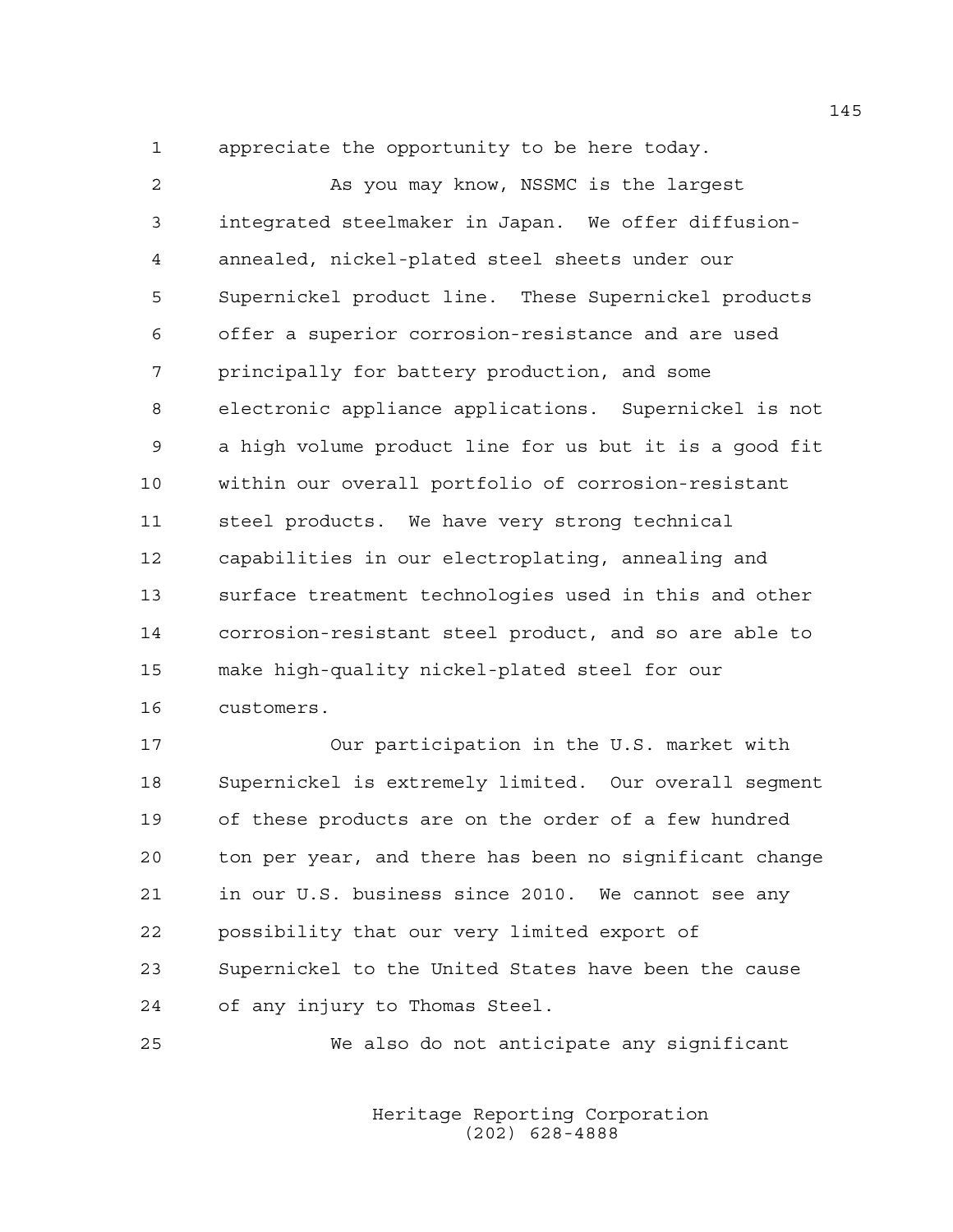1 change in our future Supernickel business in the 2 United States. Our overall business plan for the 3 Super Nickel are focused on participating in the gross 4 and demand for nickel-plated steel in Asia as battery 5 production increases in China and other Asian 6 countries. If you review our questionnaire response, 7 I think you will see the priority we are placing on 8 this Asian market, and the relative lack of emphasis 9 on the United States market.

10 I would like to make one final point 11 relating to qualification to supply nickel-plated 12 steel, specifically relating to the fact that nickel-13 plated steel must be qualified by the battery 14 manufacturer or can-stamper before these companies 15 will use the product. The qualification process 16 typically involves multiple steps and can take a year 17 or more to complete. We were very surprised to read 18 the statement in the petition that the major Japanese 19 suppliers are "currently qualified across a wide range 20 of specification."

21 At least for NSSMC, this is simply not the 22 case with respect to U.S. customers. We will supply 23 other details regarding the qualification of NSSMC 24 products in connection with our post-conference brief, 25 but this qualification circumstance is another reason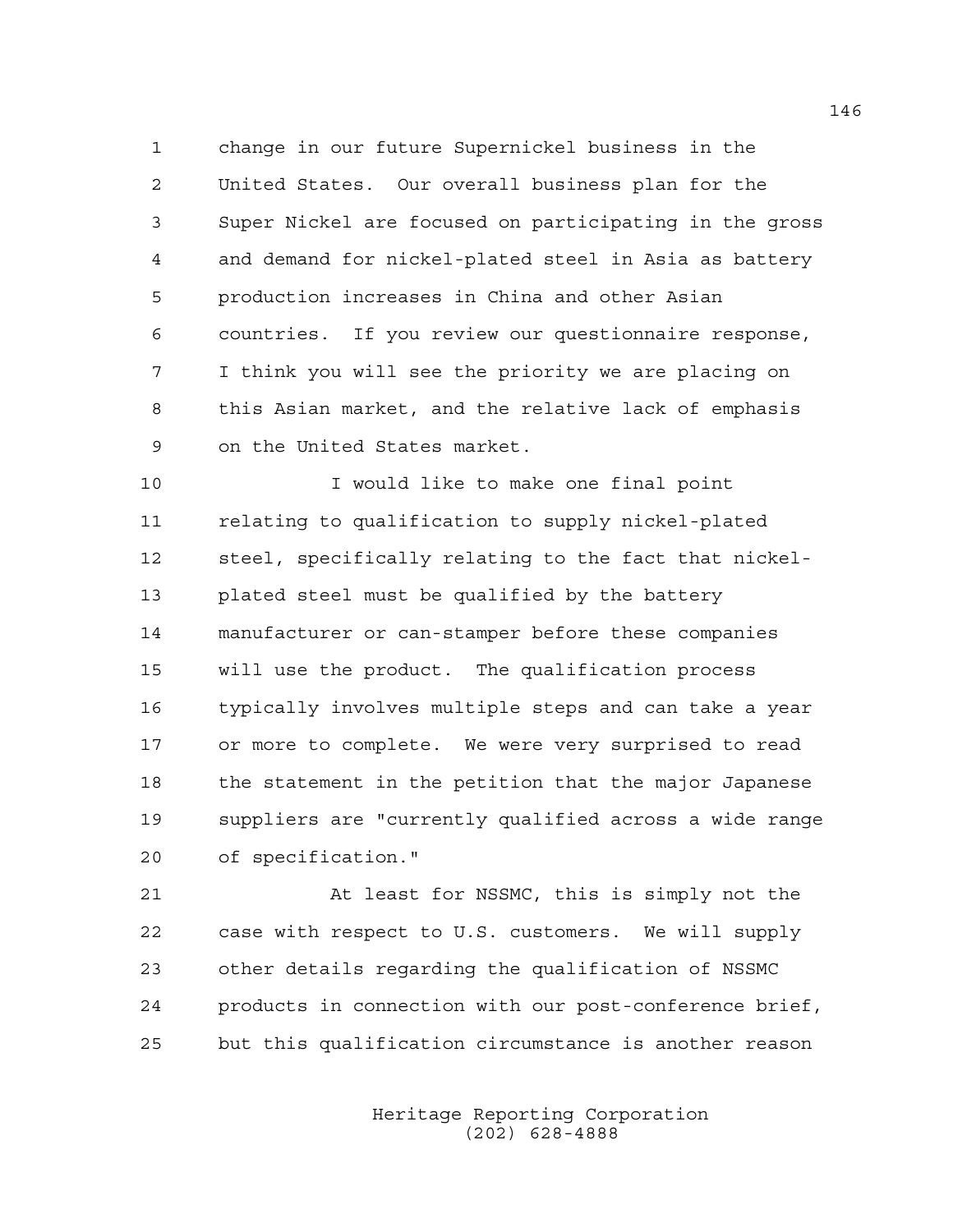1 why our exports of the subject nickel-plated steel to 2 the United States are unlikely to increase for the 3 foreseeable future.

4 Thank you very much for your attention. 5 MR. WOOD: Okay, I think that concludes our 6 prepared testimony unless any of my colleagues have 7 any comments to add at this point. I see heads 8 shaking around the room. I think we can turn it over 9 for questions. Thank you.

10 MS. DEFILIPPO: Excellent. Thank you very 11 much, and again thank you to all of you for coming 12 today. As I mentioned, it is a very impressive group. 13 We don't often get this many respondents in a prelim. 14 and it's extremely helpful, and as I mentioned this 15 morning, I do know how hard it is to take a day away 16 from you to come here, but it is very, very helpful to 17 us, and with that I will start with the one that ended 18 as. I think I ended but we will turn to Mr. Comly for 19 questions for this panel.

20 MR. COMLY: Thank you. This is Nate Comly, 21 Office of Investigations. I will again go easy on my 22 first round of questions. Let me start by asking the 23 same question that I asked the Petitioners.

24 Do you believe that the questionnaire data 25 is a good representation of the general imports?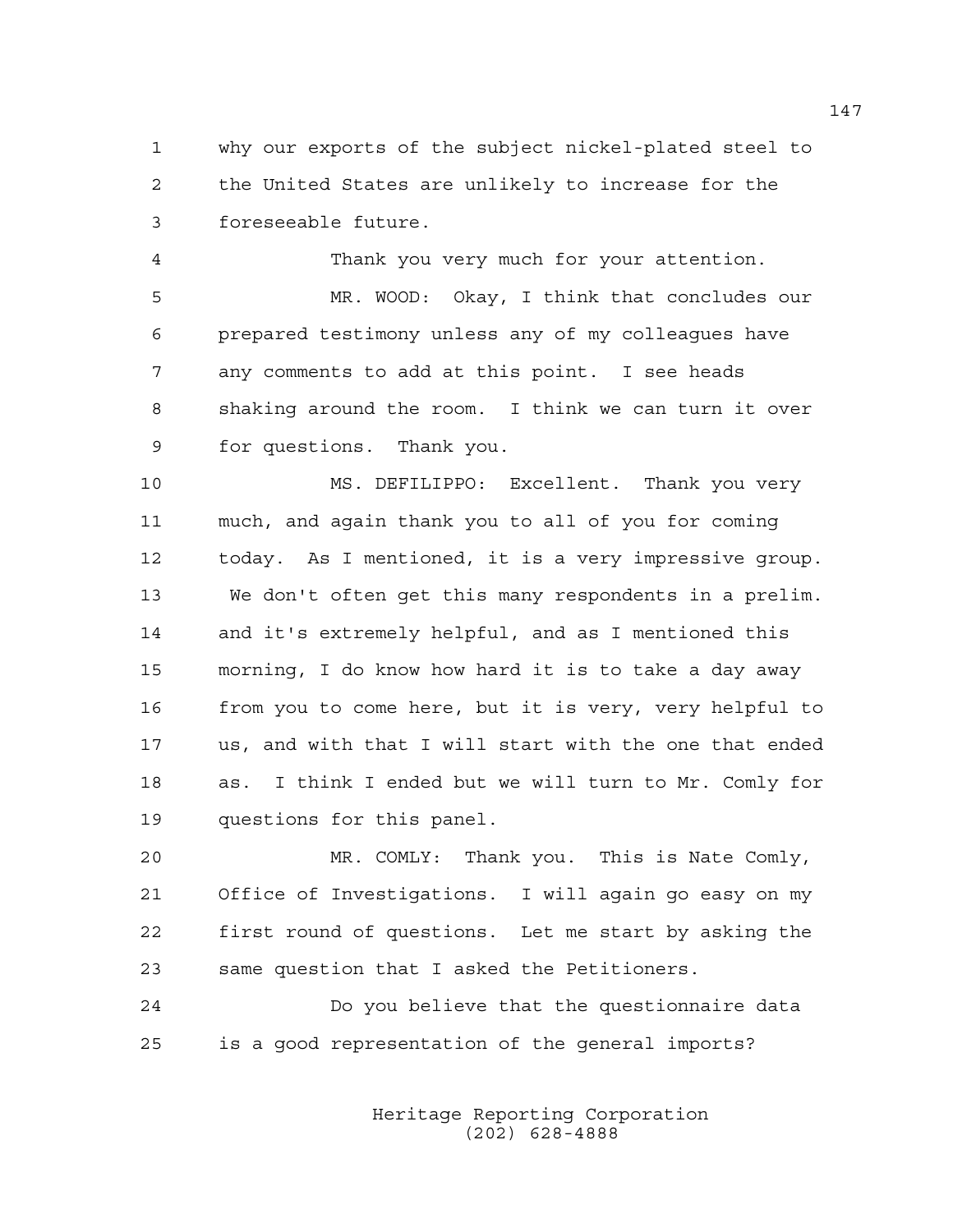1 Getting too close.

| 2  | (Loud noise.)                                          |
|----|--------------------------------------------------------|
| 3  | MR. COMLY: Is this working? That one is                |
| 4  | working. Okay. Let me try my question again.           |
| 5  | Do you believe, I'm not sure who will answer           |
| 6  | this, I'll leave it to the counsel to decide, is the   |
| 7  | questionnaire data a good representation of imports of |
| 8  | this product coming into the U.S.?                     |
| 9  | MR. WOOD: This is Chris Wood from Gibson               |
| 10 | Dunn again.                                            |
| 11 | I think I can speak at least for the                   |
| 12 | Japanese industry and say that the questionnaire data  |
| 13 | are a good representation of the imports. You have     |
| 14 | everything from both Nippon Steel and from Toyo Kohan. |
| 15 | There is a third producer in Japan, which we don't     |
| 16 | represent, but our information at least is that they   |
| 17 | do not export to the United States, have never         |
| 18 | exported, and so would not change the data in any way  |
| 19 | anyway.                                                |
| 20 | MR. COMLY: Okay, going off of that, I                  |
| 21 | assume we're talking about Katayama Special Industries |
| 22 | in Osaka?                                              |
| 23 | MR. WOOD: That's correct.                              |
| 24 | MR. COMLY: To your knowledge, do they                  |
| 25 | actually product this product? Is that what you        |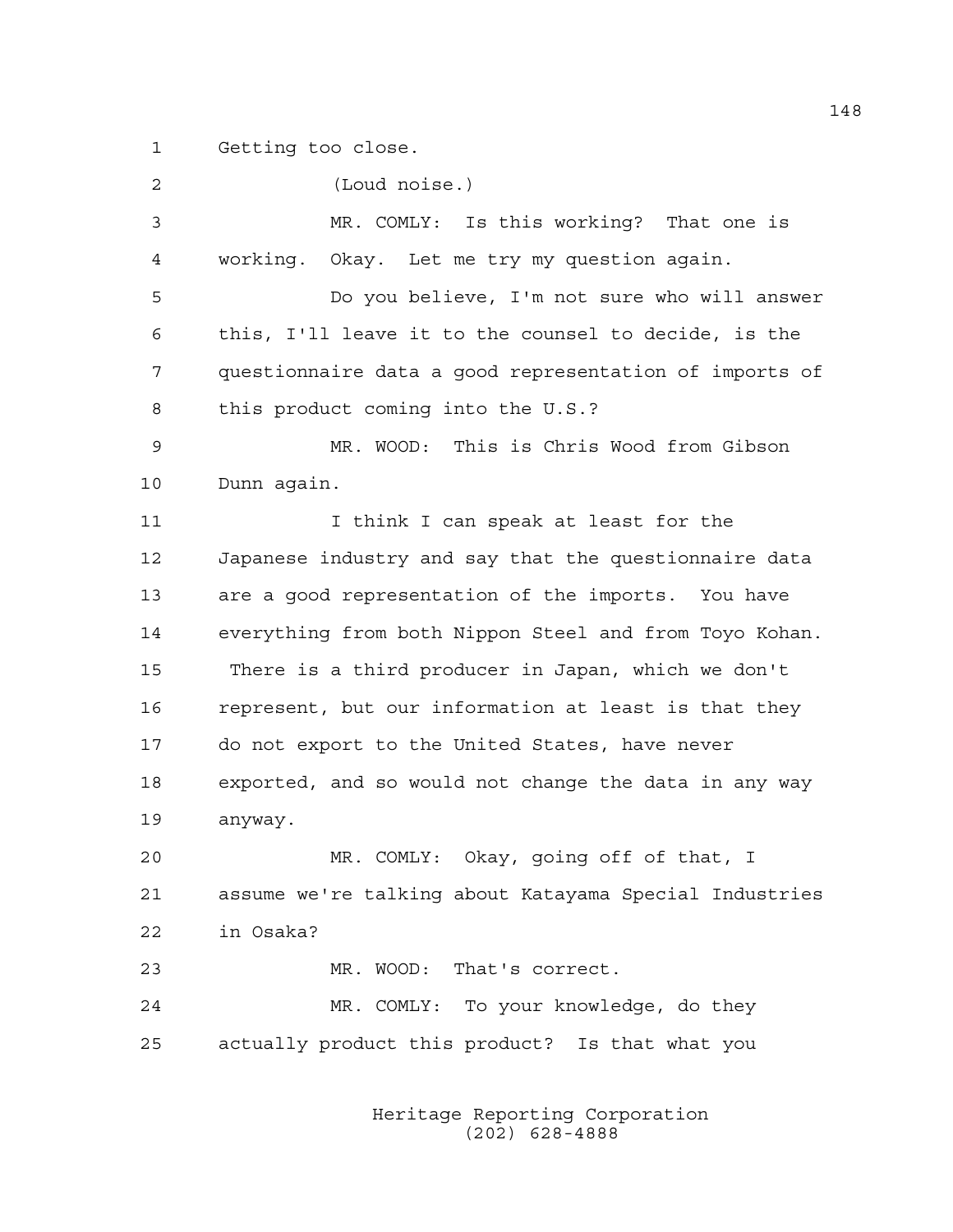1 stated?

| 2  | MR. WOOD: Again, Chris Wood.                           |
|----|--------------------------------------------------------|
| 3  | My understanding is that Katayama is a                 |
| 4  | producer, that they serve mostly the domestic market,  |
| 5  | and perhaps some exports to Asia, but I can't speak to |
| 6  | that directly. But again, we don't know very much      |
| 7  | about them but we don't have any information to        |
| 8  | suggest that they have sold to the U.S. or are         |
| 9  | currently exporting.                                   |
| 10 | MR. COMLY: Okay. And what about the other,             |
| 11 | the petition listed several other producers around the |
| 12 | world. Do you agree with those numbers? My             |
| 13 | understanding there is a limited number of producers   |
| 14 | outside of the U.S. in Japan such as in Germany,       |
| 15 | Korea. Do you agree with those numbers, is that        |
| 16 | correct?                                               |
| 17 | MS. YAMASHITA: Motoko Yamashita for Toyo               |
| 18 | Kohan.                                                 |
| 19 | Incorporating steelmakers German, one German           |
| 20 | and one Korean, and I don't know the number but maybe  |
| 21 | a few Chinese including our joint venture, I think,    |
| 22 | and three Japanese mills.                              |
| 23 | Thank you.<br>MR. COMLY:                               |
| 24 | And then for the Chinese producers, do you             |
| 25 | compete with them directly on the similar, I guess,    |
|    |                                                        |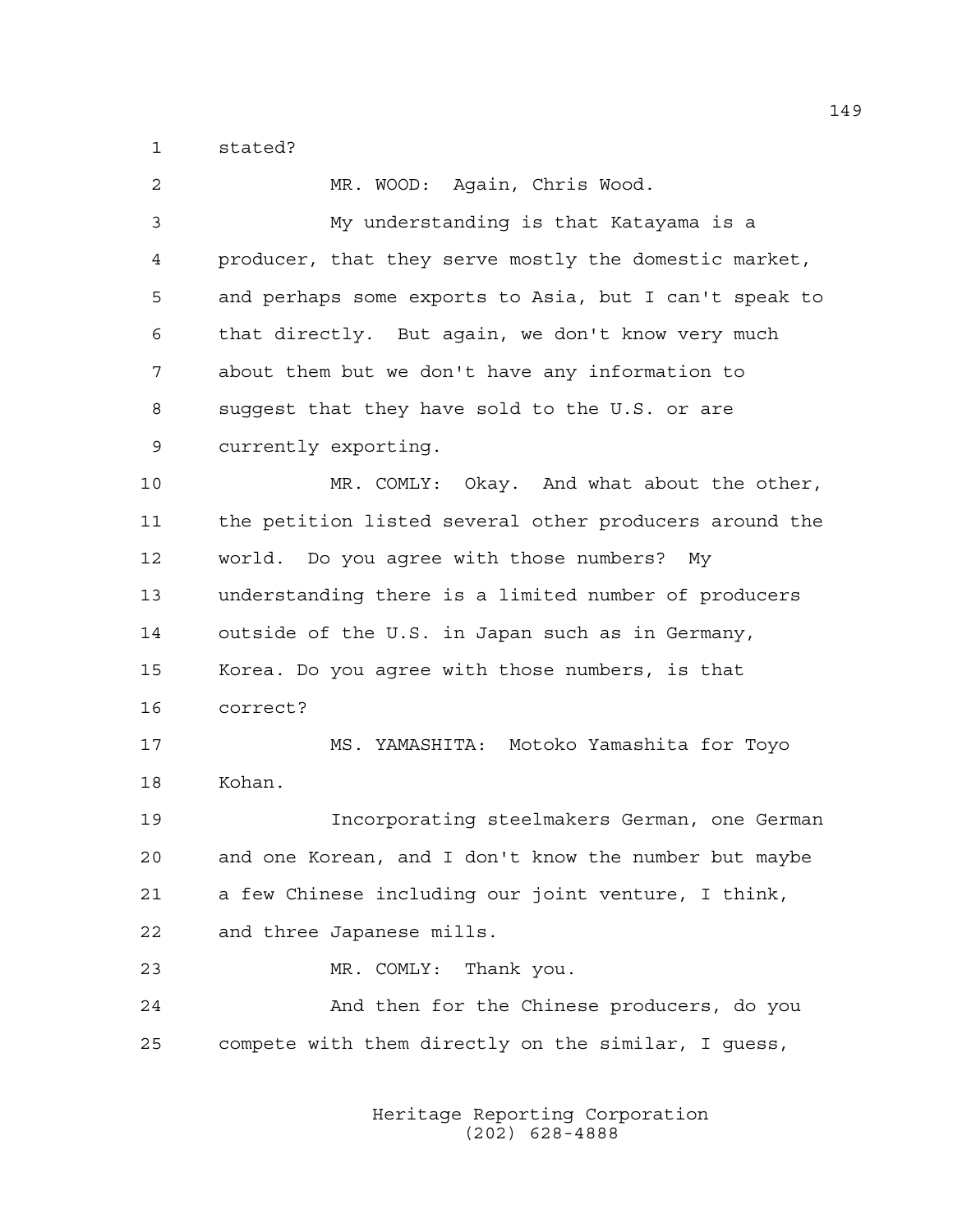1 applications or end uses? My understanding and I'm a 2 layperson is that the Chinese producers produce a 3 lower quality and cannot be used by major purchasers 4 such as Duracell, et cetera, is that correct?

5 MS. YAMASHITA: As much as I know, the 6 Chinese makers sell their products only domestic to 7 Chinese customers.

8 MR. NGUYEN: Hi, my name is Thuyen Minh 9 Nguyen. I represent Procter & Gamble as a Purchasing 10 Clerk Manager, and I maybe can add a little color to 11 your second point for clarity.

12 In China, a lot of the alkaline or other 13 battery producers use what is called post-plated cans. 14 So they are taking the steel making the can first and 15 then plating it. That does not preclude that being 16 the only location that does that since in Japan they 17 also have post-plating.

18 MR. COMLY: Does it make a difference? I 19 mean, from your perspective?

20 MR. NGUYEN: This is Thuyen Nguyen.

21 I cannot -- I can confirm that that is what 22 I hear from my technical folks, but let us put that in 23 writing with technical folks.

24 MR. COMLY: If you could add to whether or 25 not you actually purchase that product.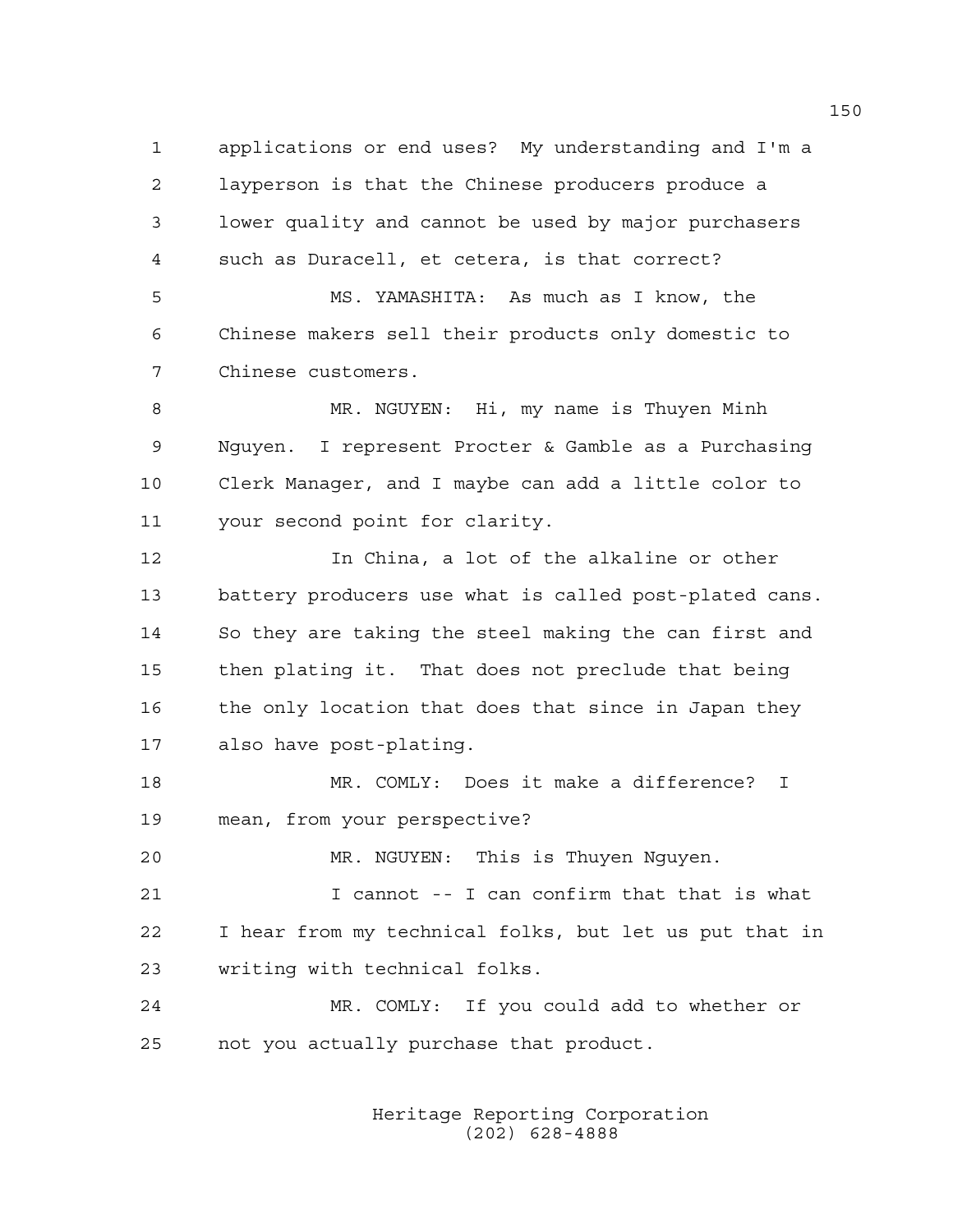1 MR. NGUYEN: I'm sorry. Duracell does not 2 purchase post-plated cans. 3 MR. PORTER: This is Dan Porter on behalf of 4 Panasonic. 5 I'm told by the Panasonic folks that 6 Panasonic, Japan, has tested, I believe, some China 7 stuff and may be able to provide some additional 8 information in the post-conference brief. 9 MR. COMLY: Thank you. 10 This is more directed to the producers in 11 Japan represented here. Do you provide tin mill 12 products on equity that could be used for or converted 13 to the production of diffusion-annealed, nickel-plated 14 steel? 15 MR. HORI: So we used to produce -- 16 Yoshihiro Hori, Nippon Steel & Sumitomo Metal. We 17 used to produce both items, both product in the same 18 line but two years ago we modified the line to 19 exclusive line for nickel products. 20 MS. YAMASHITA: This is Motoko Yamashita. 21 Our production line, nickel-plating line 22 don't make tin mill products. 23 MR. COMLY: I will try another question 24 again for the record. 25 Do you produce thicker gauge nickel-plated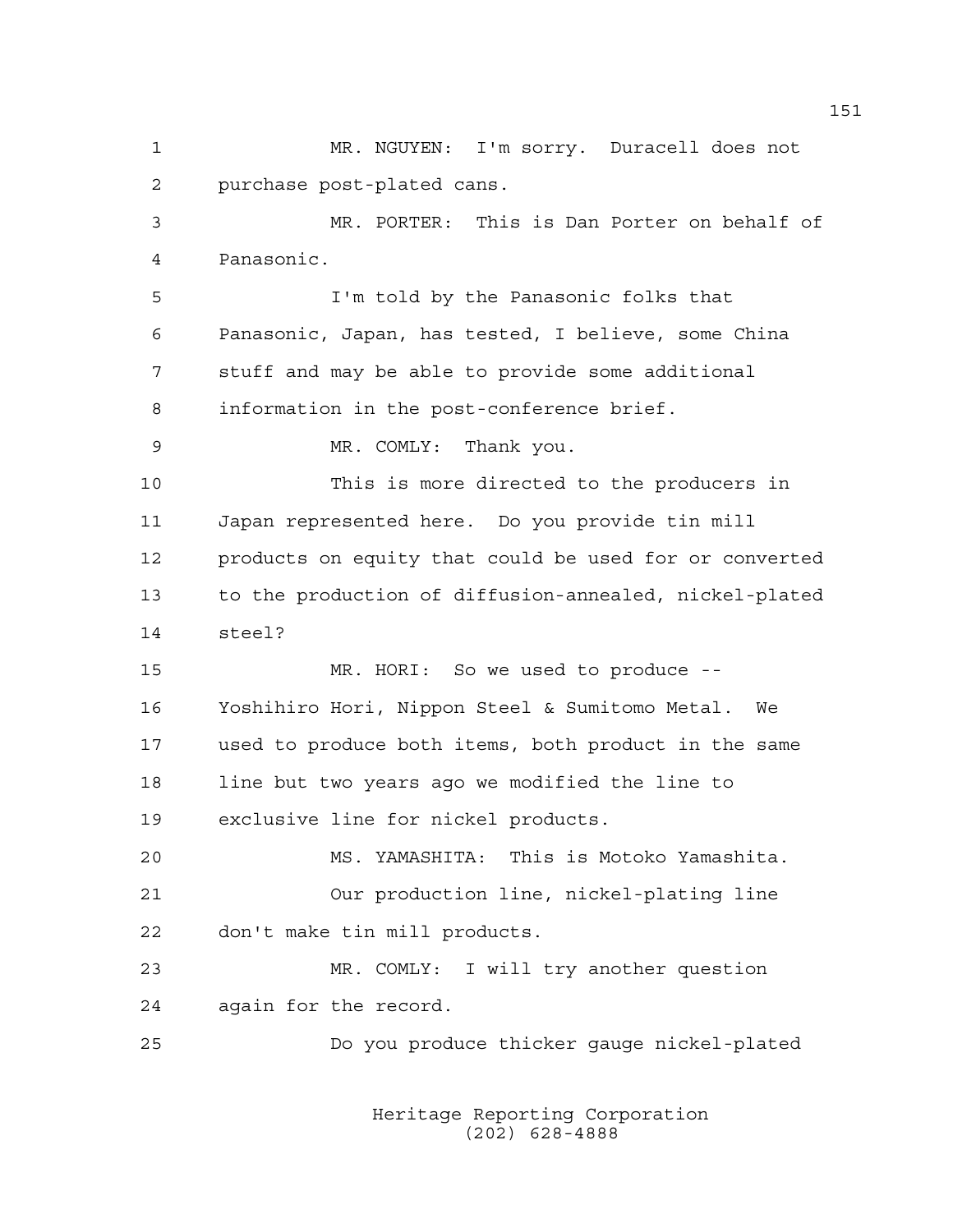1 steel on equipment that could be used, is currently 2 being used, could be used, or could be converted for 3 the production of diffusion-annealed, nickel-plated 4 steel?

5 MR. WOOD: This is Chris Wood. Let me make 6 sure I understand that question. Maybe Mr. Hori or 7 Ms. Yamashita did.

8 When we say thicker gauge nickel-plated 9 steel are we talking nickel-plated steel that is not 10 diffusion-annealed or what?

11 MR. COMLY: No. I guess the substrate is 12 thicker.

13 MR. WOOD: So, if we say the substrate is 14 thicker, like not cold-rolled steel or are we talking 15 plate? I'm sorry. I'm trying to figure out how it 16 differs from the scope of what -- because it sounded 17 like you were trying to contrast it with this product 18 that's within the scope, and I'm not sure what the 19 difference is that we're searching for.

20 MR. COMLY: I'm asking the question about 21 something that is outside of the scope that could be 22 used to make something inside the scope. It's 23 equipment that's --

24 MR. WOOD: Okay. Well, again, I will -- 25 this is Chris Wood again. I will confirm with our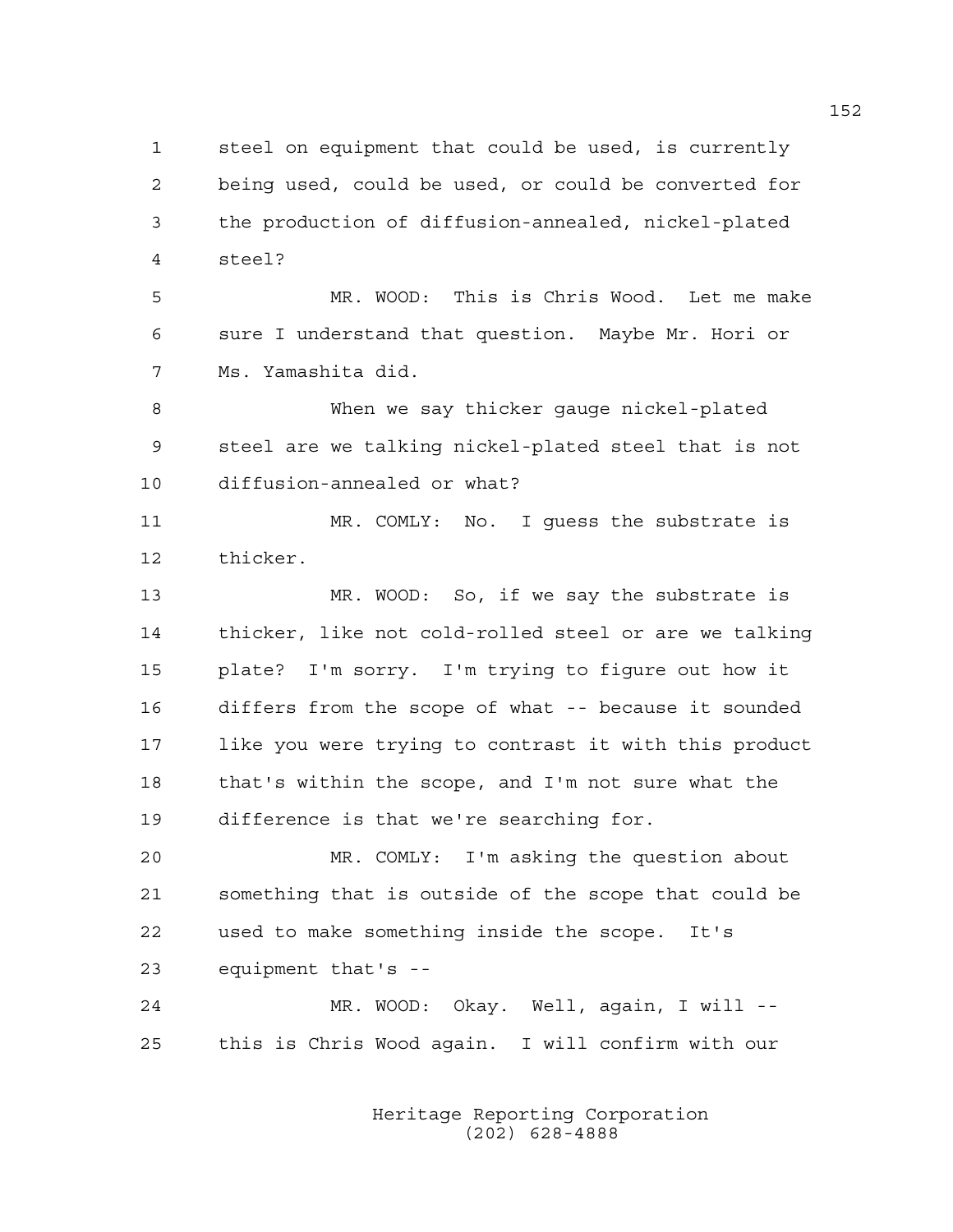1 folks here but my understanding is that the only 2 instance of sort of dual production on the same 3 equipment that we have or had during the period of 4 investigation is the production of tin mill and the 5 diffusion-annealed, nickel-plate on the same line at 6 Nippon Steel for some period of time, and that no 7 longer takes place, but let me check.

8 MR. COMLY: And my other part of the 9 question before you ask is not was there, but is there 10 currently some out there that could be, and then I 11 guess along with that, how easy would it be to convert 12 it to produce subject product?

13 (Pause.)

14 MR. WOOD: Okay, it's Chris Wood from Gibson 15 Dunn again.

16 Just to clarify, for Toyo Kohan, the only 17 other products that are made on the line are nickel-18 plated, but not diffusion-annealed, and so we're 19 outside the scope on that basis, and they don't 20 believe that there is anything else that it could 21 easily be converted to produce, but we will check 22 further with our technical folks, and if there is 23 anything further to supply on that we will do so in 24 the post-conference brief.

25 MR. COMLY: Great. Thank you.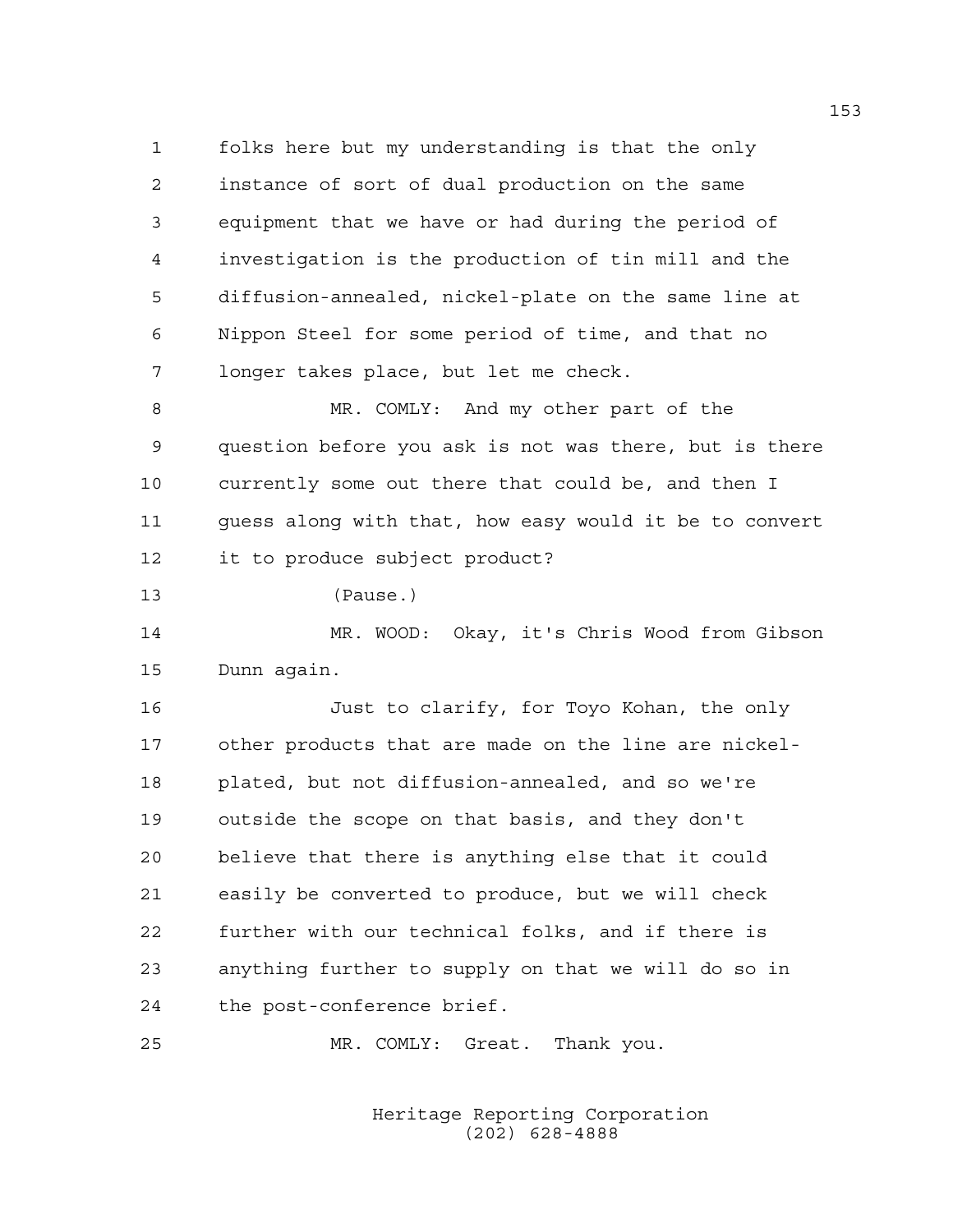1 And my last question is, was there any 2 effect on imports by Sudami in 2011? Was there a 3 decrease in imports as there was in say the automobile 4 industry, we saw that. 5 MR. PHILIPSON: This is Steve Philipson with 6 Metal One. 7 We really saw no change in imports after the 8 tsunami. It didn't affect our shipments because the 9 mill was in Kutamatsu and it's much further south than 10 where the earthquake and tsunami took place. 11 MR. HORI: Yoshihiro Hori. 12 Also, our mill which produced this item is 13 located in the western part of Japan, so no disruption 14 for production of this item. 15 MR. COMLY: Great, thank you. That's all 16 the questions for now. 17 MS. DEFILIPPO: Thank you, Mr. Comly. 18 Ms. Hughes, questions? 19 MS. HUGHES: More questions on like product. 20 So, I think predominantly my questions would be 21 addressed to Mr. Wood and Mr. Schaefer but please, 22 anyone else who would like to respond please do so. 23 Okay, Petitioner has told us that they 24 believe the Commission should find one domestic-like 25 product co-extensive with the scope. I'd like to know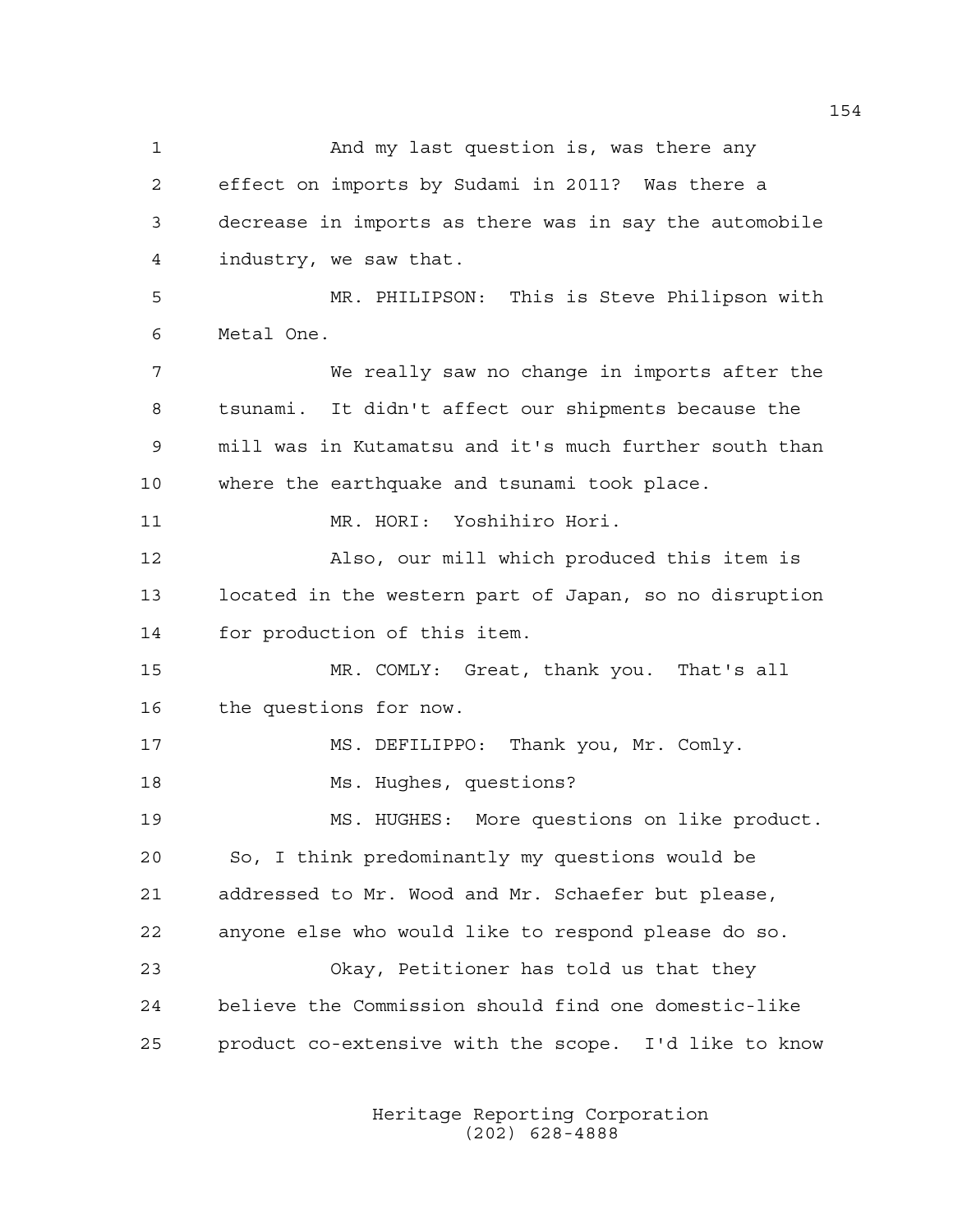1 if you agree with that assessment or that proposal. 2 MR. WOOD: This is Chris Wood again. 3 I think that for the purposes of this 4 preliminary phase we're willing to go with the like 5 product that they've defined, and partially that's 6 because we do have such good coverage of the industry 7 that we have here today. I think we've got the record 8 that we need to reach the decision that we think you 9 ought to reach with the like product as they defined 10 it, so we're not going to contest that at this point. 11 If this should move forward to a final phase 12 proceeding, then we may have some further things to 13 say about the like product. 14 MS. HUGHES: Okay, qreat. 15 MR. SCHAEFER: And this is Alex Schaefer for 16 Metal One. 17 **I** concur, subject to the same caveat that 18 Mr. Wood identified. 19 MS. HUGHES: Okay, thank you. I won't 20 borrow trouble and ask you more specific questions 21 then. 22 As I asked Petitioner, would you term 23 diffusion-annealed, nickel-plated steel as a commodity 24 product, and why or why not? And if you guys are more 25 comfortable addressing something in your post-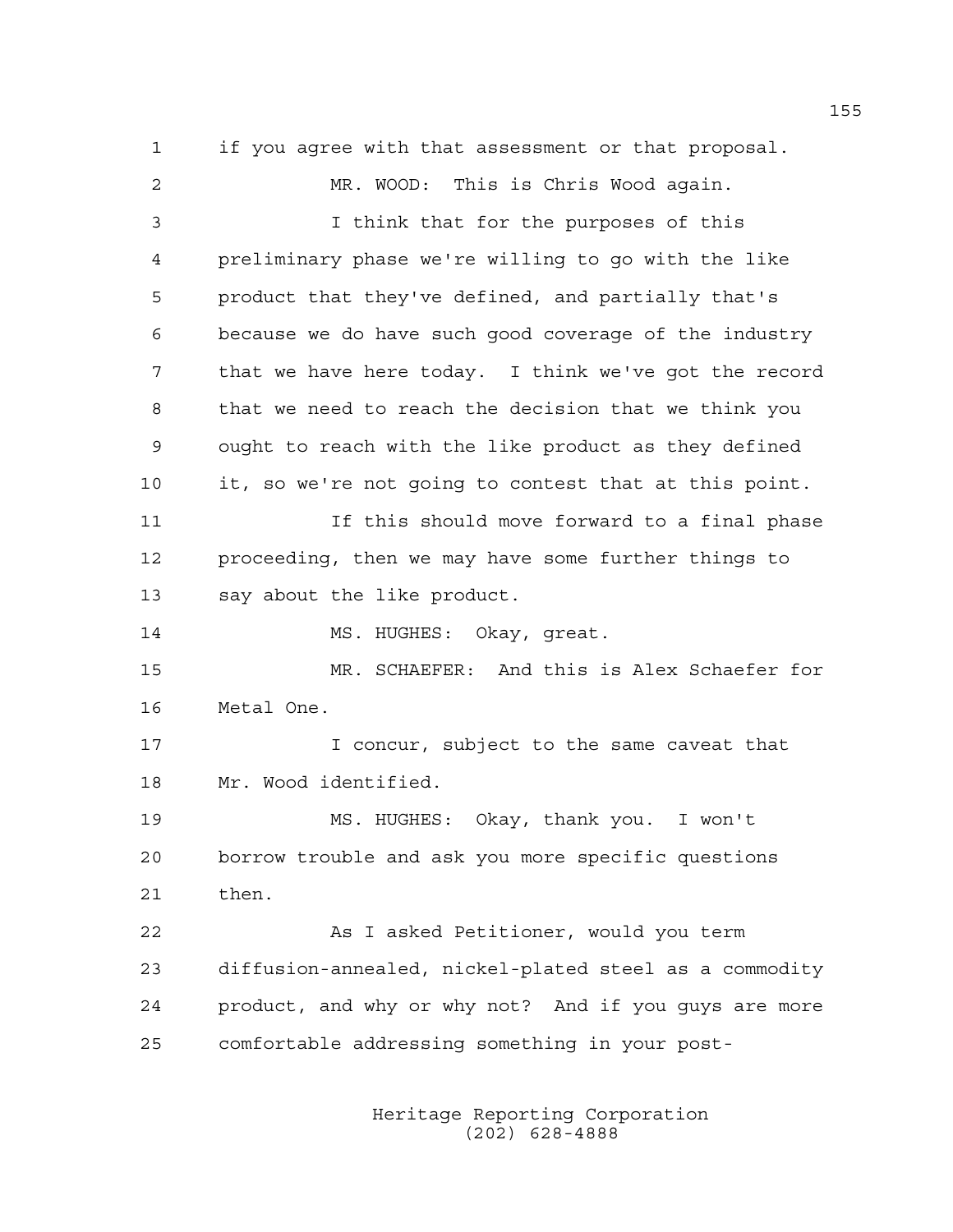1 conference brief that's fine. Just say so. We're 2 okay with that.

3 MR. NGUYEN: This is Thuyen Nguyen from 4 Procter & Gamble.

5 The way we look at the market is it's a 6 global market and a specialty steel product.

7 MS. HUGHES: Okay.

8 MR. WOOD: And this is Chris Wood from 9 Gibson Dunn.

10 I think speaking for our clients, I mean, we 11 also view this as a pretty high value-added product on 12 the technical end. I mean, there is quite a lot of 13 expertise that goes into making this product.

14 And I think even more so as -- you know, as 15 the battery makers are changing their specifications 16 and looking for ways to take costs out of the process. 17 It puts more demands on the steel. So, I don't think 18 it's a commodity product in the sense that you can go 19 out on the market and buy it from anyone at anytime at 20 some, you know, price that is visible to everyone.

21 MS. HUGHES: Okay, thank you. 22 MR. WALTON: If I may just add -- I'm Carl 23 Walton from Panasonic. We also believe, especially 24 being a can maker, that the steel is a specialty steel 25 and is not available anywhere or, you know, very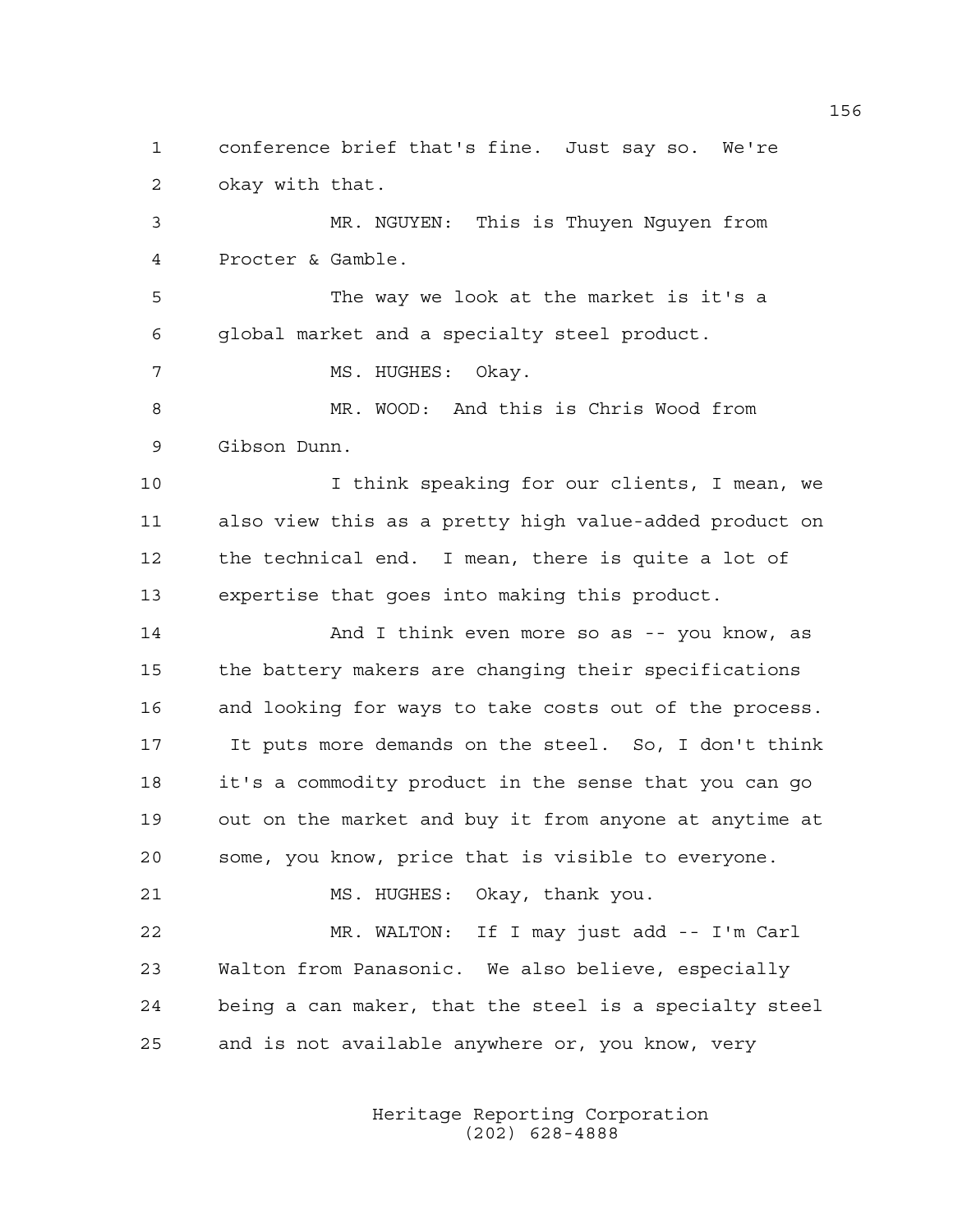1 easily from different places.

| $\overline{c}$ | MS. HUGHES: Okay. Thank you. In your                   |
|----------------|--------------------------------------------------------|
| 3              | post-conference brief, if you could address what you   |
| $\overline{4}$ | believe the conditions of competition the Commission   |
| 5              | should analyze and make in its injury determination,   |
| 6              | we'd greatly appreciate it. And also, if you could     |
| 7              | discuss the matter of threat of material injury in     |
| 8              | your post-conference brief, addressing each threat     |
| 9              | factor. And I'm assuming, of course, you will address  |
| 10             | the factors for present material injury. So I just     |
| 11             | didn't want threat to fall by the wayside.             |
| 12             | Okay. Regarding the question posed by Mr.              |
| 13             | Comly regarding the product shifting, which we were    |
| 14             | wrestling with, I'm just thinking that you might find  |
| 15             | something to add in the post-conference brief. And if  |
| 16             | you do, could you also state whether you believe it    |
| 17             | would be cost-effective to stop producing or convert   |
| 18             | facilities, or whatever you have to do with respect to |
| 19             | tin mill in order to make the diffusion in the old     |
| 20             | nickel-plated steel, the ease of doing it, the time it |
| 21             | would take to do it, the cost-effectiveness of doing   |
| 22             | That's I think what I would like to see anyway,<br>it. |
| 23             | and I think the Commission would want to see as well.  |
| 24             | And whether that's something that you might do in the  |
| 25             | near future, like imminently, or is it something       |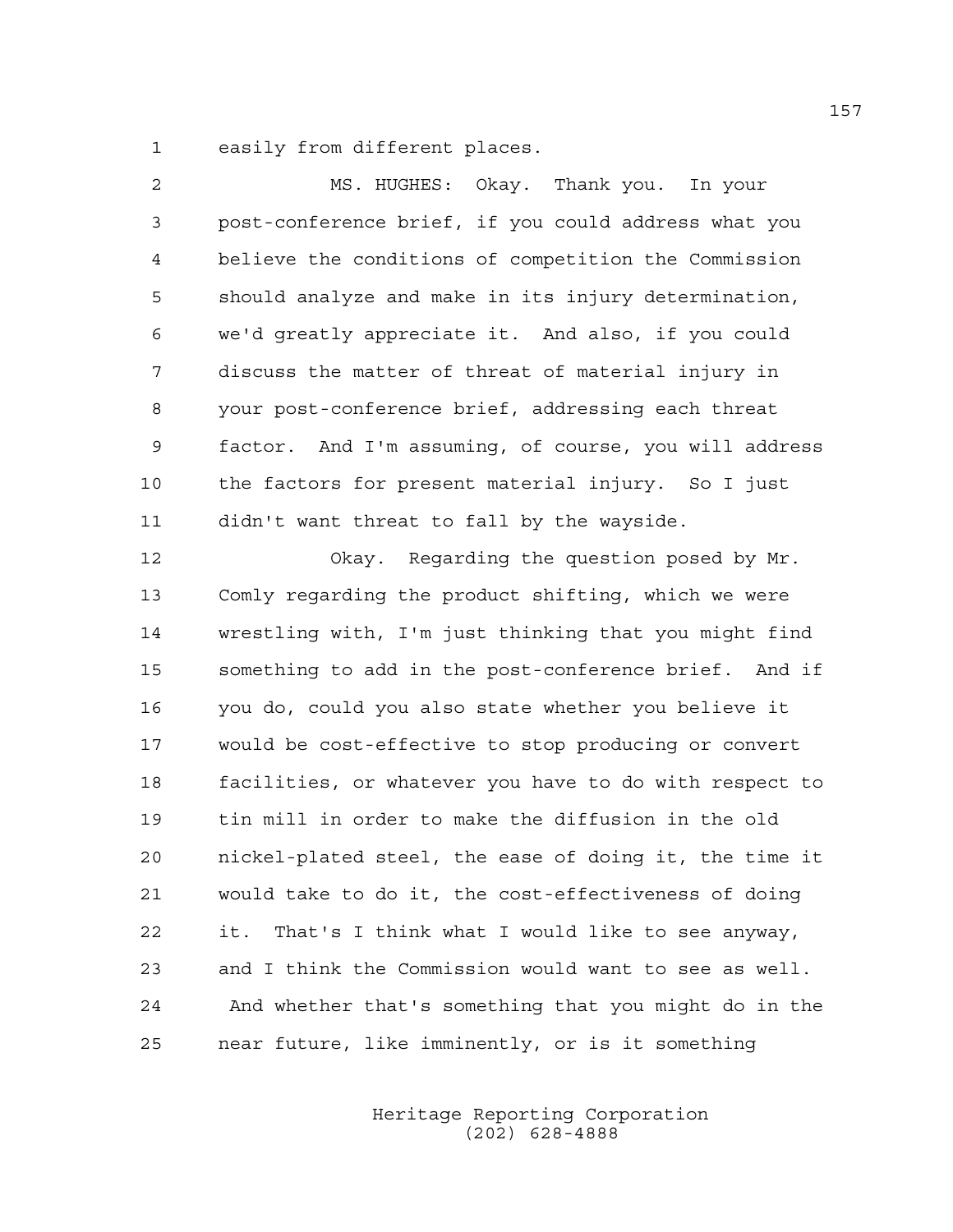1 that's more -- I assume it's more geared to the market 2 because I remember Petitioner saying something about 3 diffusion-annealed, nickel-plated steel being more 4 profitable than the tin mill.

5 I don't know if that's all the time. I 6 don't know if that's current market conditions due to 7 current demand or whatever. If you could flesh that 8 out for us, that would be a little helpful. Whatever 9 you can provide.

10 MR. WOOD: Okay. Chris Wood. Thank you. 11 We'll undertake to do that in the post-conference 12 brief.

13 MS. HUGHES: Okay. And in one of the slides 14 we saw that it indicated there were capabilities of 15 all three Japanese producers, one of which, of course, 16 isn't here, to supply the product to the United 17 States. And obviously two of you are or you wouldn't 18 be here.

19 Do you know if the third producer is doing 20 so? And the name is escaping me at the moment. Yeah. 21 If you have any insight on that, that would be 22 helpful, in terms of whether they are doing so. And 23 if you can give us like a percentage breakdown of 24 whatever imports they may be supplying, if there are 25 any.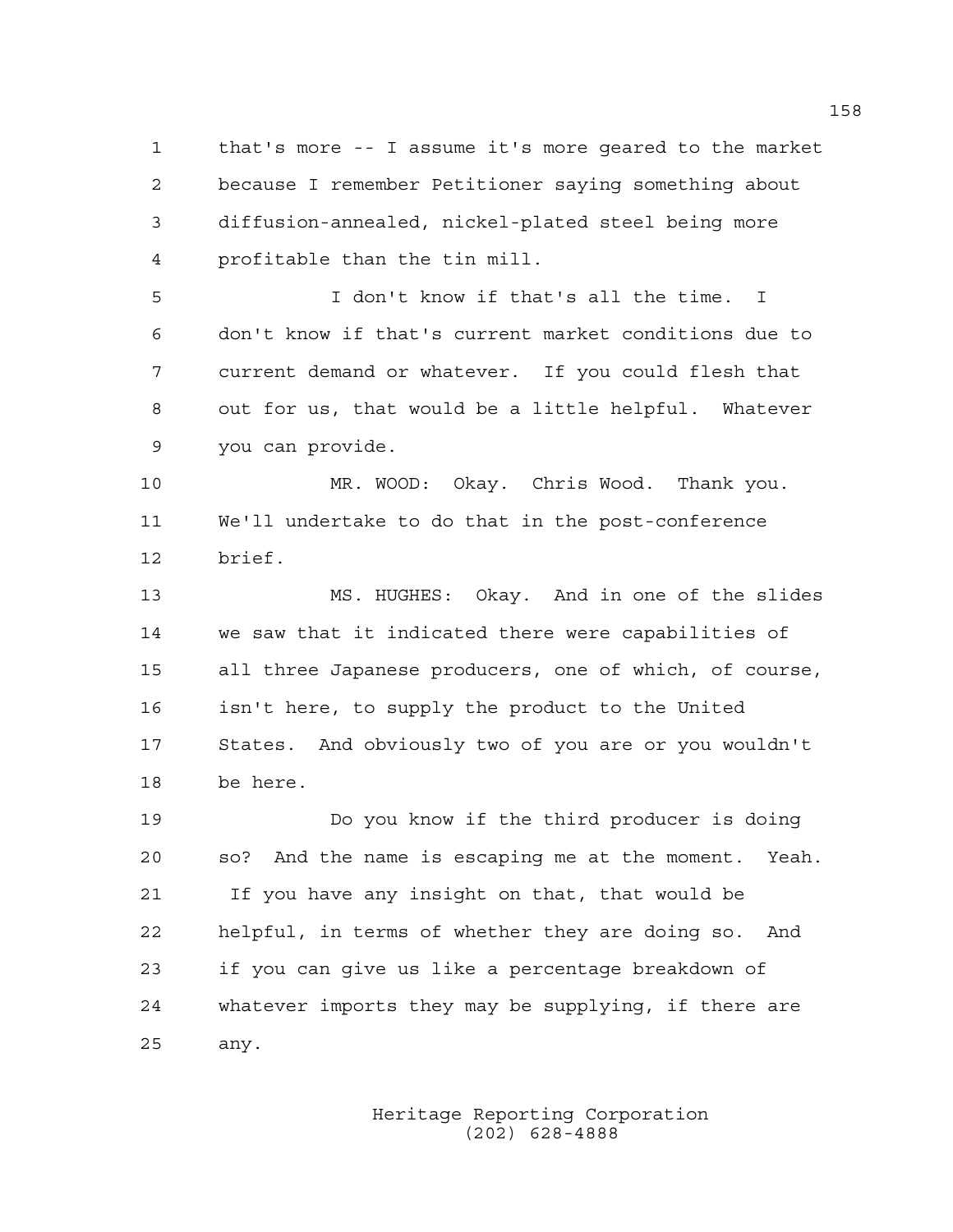1 MR. MEDEIROS: Brian Medeiros from Procter & 2 Gamble. And I can just say that the third party isn't 3 qualified to supply us. 4 MS. HUGHES: Okay. So if anyone else has 5 any information on that, we'd like to hear it. 6 MR. WALTON: Also -- Carl Walton from 7 Panasonic. The same comment. We have not used them. 8 They are not qualified for us or our customers. 9 MS. HUGHES: Have they tried to negotiate 10 sales with you, tried to qualify? 11 MR. WALTON: No, we have not. 12 MS. HUGHES: You have virtually no contact 13 with them? 14 MR. MEDEIROS: I have had a discussion with 15 them in the past, but we have never talked about 16 qualifying them for any North American business or 17 global business, for that matter. 18 MS. HUGHES: Okay. All right. Thank you. 19 And believe that or not, that's the conclusion of my 20 questions. 21 MS. DeFILIPPO: Thank you, Rhonda. Mr. 22 Benedetto, your turn. 23 MR. BENEDETTO: Thank you all very much for 24 coming. Some of my questions are probably going to 25 address confidential information, so please feel free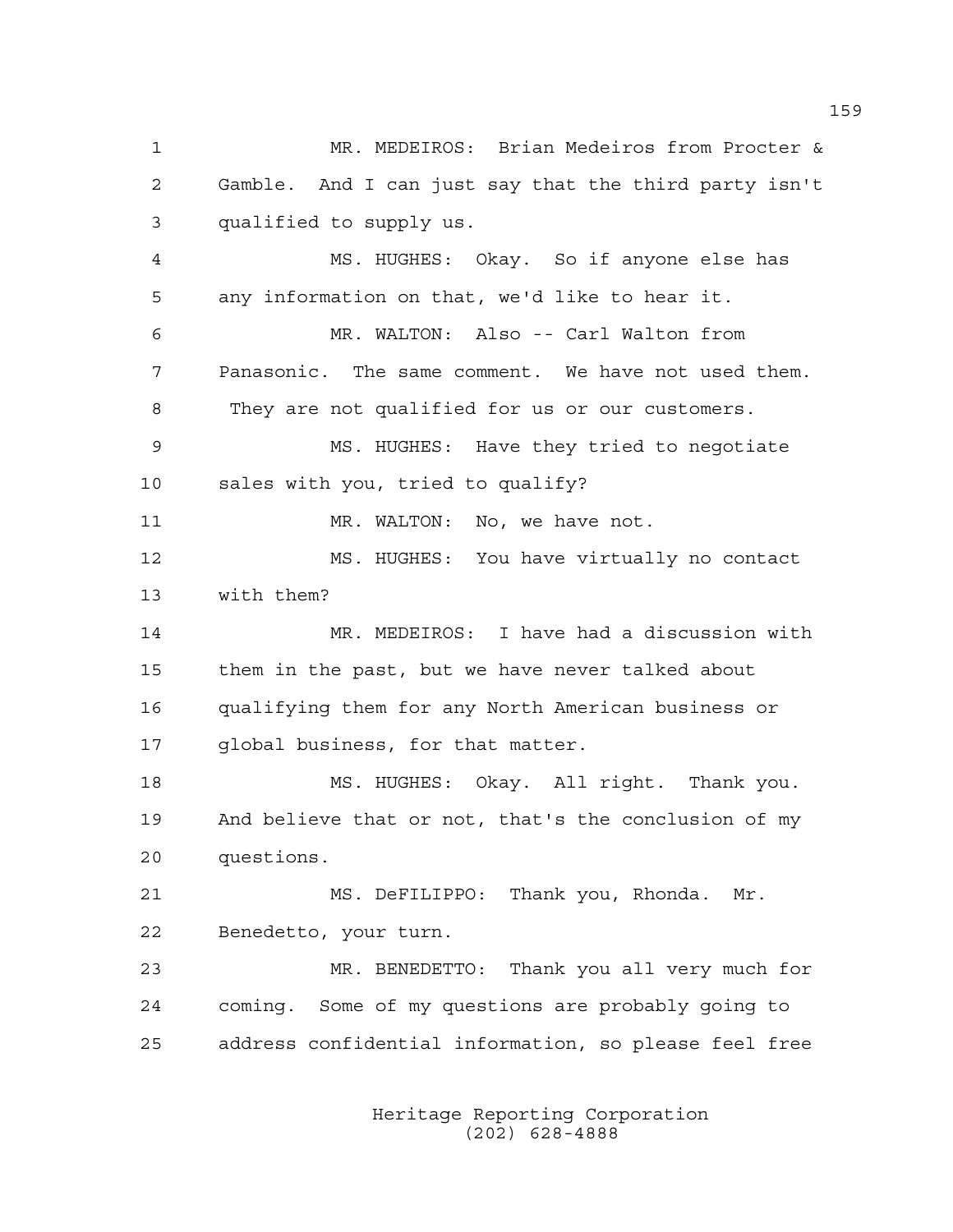1 just to say that you'll answer it in the written post-2 conference brief.

3 So my first question has to do with this 4 public exhibit that we saw this morning, which sort of 5 shows the market from Thomas' point of view. So my 6 first question is do you basically agree with that, or 7 is it missing something or leaving something out? 8 MR. MEDEIROS: Is your question on the 9 supply chain or on price negotiations? 10 MR. BENEDETTO: I think it's their second 11 slide. It's the one that just sort of shows Thomas 12 Steel, then supplying stampers, which then supply 13 battery makers. 14 MR. MEDEIROS: As Thomas had described 15 earlier, it doesn't give the full picture. There are 16 different situations where suppliers might be 17 supplying battery manufacturers direct that are 18 simplified, and this as well. 19 MR. BENEDETTO: And actually, that's sort of 20 my larger question. I'm just -- if someone knows, why 21 did the market develop this way? Why do we have this 22 some direct sales to battery makers, some sales to 23 stampers? Do the stampers ever supply more than one 24 battery producer, or do they just supply that one 25 battery producer? And if so, why is that?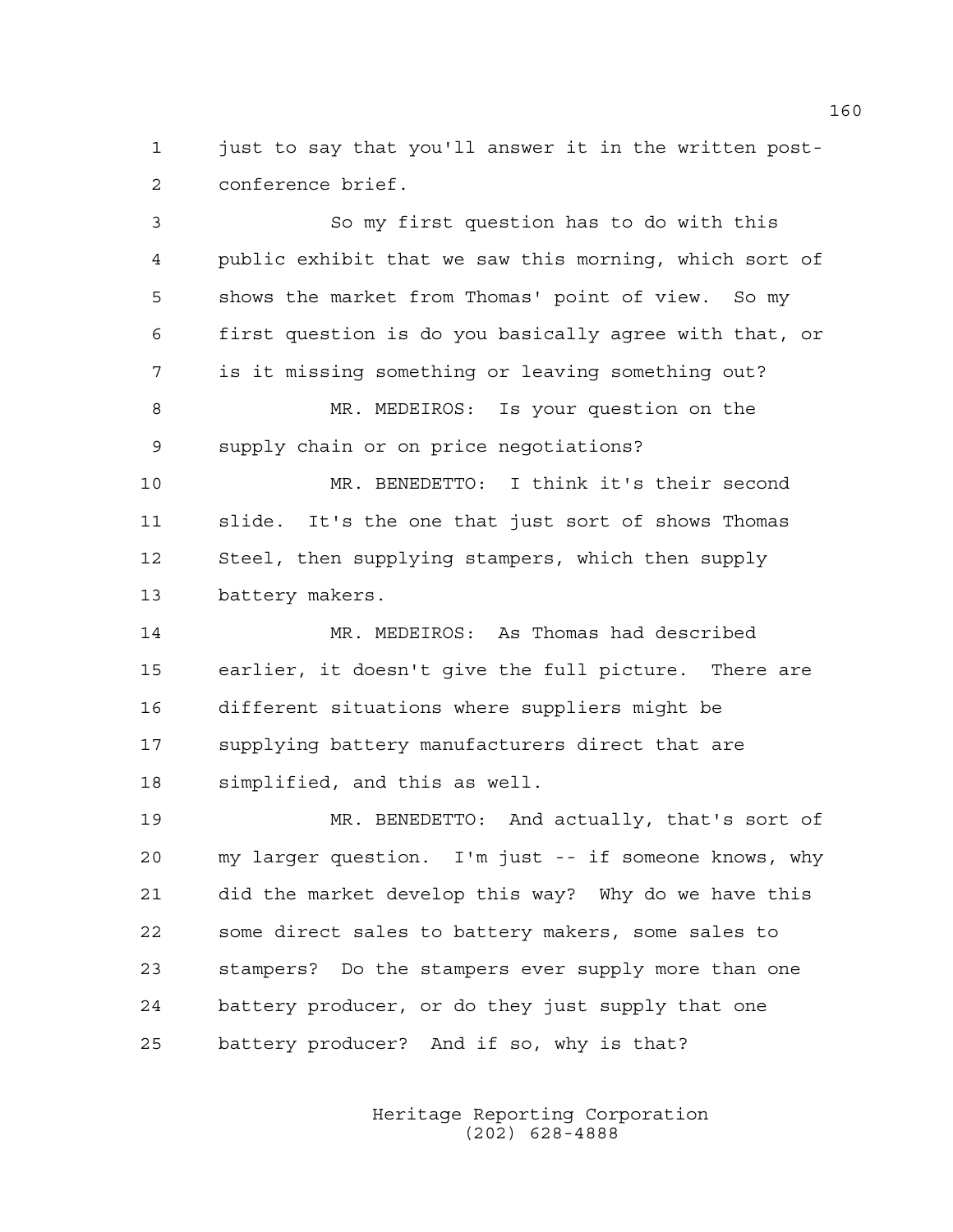1 So I know that's a bunch of questions, but 2 sort of how did this market structure develop, or why 3 is it the way it is?

4 MS. JACOBSEN: This is Linda Jacobsen, 5 Procter & Gamble. Like they said, this is a very 6 generalized view, and it really shouldn't have names 7 associated with it. This is not accurate as far as 8 being very one-dimensional on showing Thomas to H&T to 9 Energizer being a linear process. That's not correct.

10 So I would just use this as a very general 11 the steel to the people who make the cans to the 12 battery makers. It's not -- the process is not 13 absolute. So don't show this as these are the only 14 people who supply to these battery makers. And we can 15 supply more information on a confidential basis if 16 you'd like to see more of our supply chain.

17 MR. BENEDETTO: Yes, I would be very 18 interested in that. And I think what you're saying 19 sort of -- is related to that other part of the 20 question I was asking, which is it sounds to me like 21 from what some people have said that maybe some of the 22 battery producers can also make the cans.

23 MS. JACOBSEN: Yes. 24 MR. BENEDETTO: And so I guess I'm wondering 25 then why do you use a can maker sometimes versus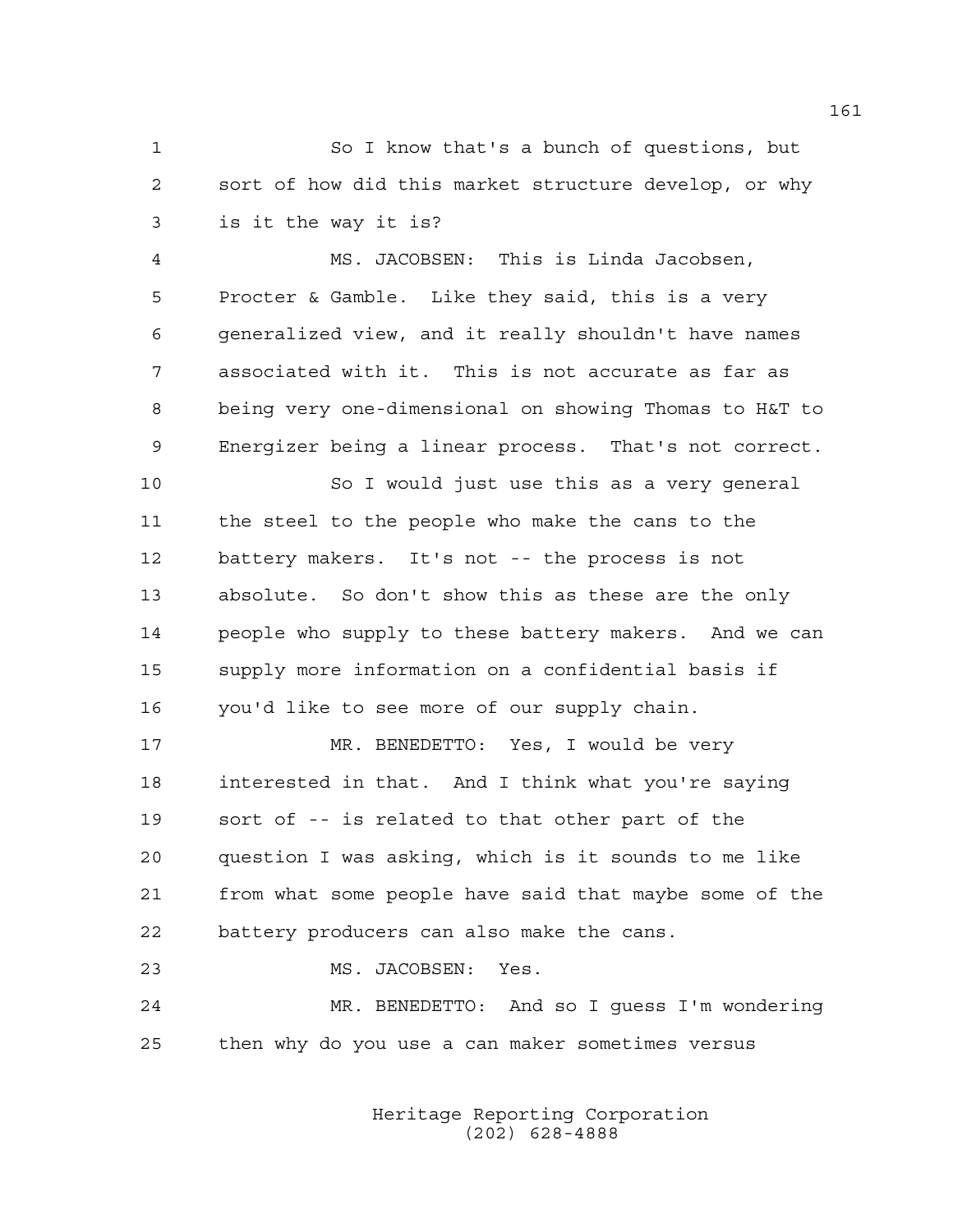1 making your own cans other times. Why is the market 2 structured that way and --

3 MS. JACOBSEN: It depends on how the 4 industry was developed over the years and how it was 5 structured, and really the best value on how we've 6 decided to produce our batteries over the years and 7 where the expertise lies.

8 MR. BENEDETTO: Thank you. Does anyone else 9 have any --

10 MR. WALTON: This is Carl Walton from 11 Panasonic. Just to add also that we agree this sketch 12 here that they have is very one-dimensional. There 13 are some different lines going in different 14 directions, but most of that is confidential with 15 different supply chains.

16 MR. BENEDETTO: Yeah. I'd appreciate 17 anything else that can be added to that 18 confidentially.

19 MR. PORTER: Excuse me. Just so we can -- 20 this is Dan Porter with Curtis on behalf of Panasonic. 21 Just so we can be sure to fully answer your question 22 in our post-conference, are you asking about physical 23 distribution or negotiation of the sale? Because as 24 we heard earlier testimony, you know, that's a very 25 different question.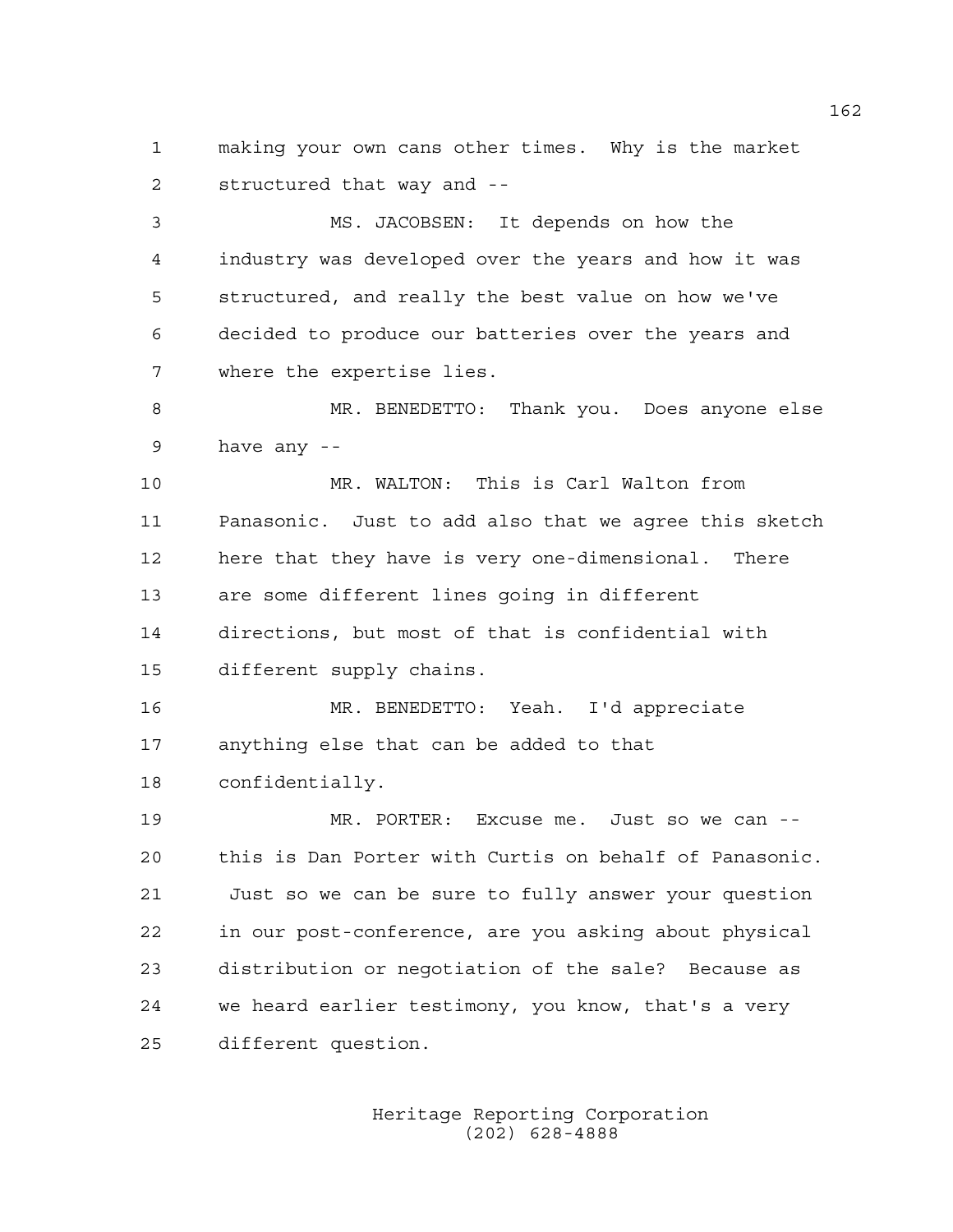1 MR. BENEDETTO: I was asking right there 2 about physical distribution. I'm also interested in 3 any other question, so thank you for adding that. But 4 my first question is just why would it be that 5 sometimes a battery producer would do this job on 6 their own versus other times having someone else do it 7 for them. And then are these associations -- you 8 know, is it always on this chart. It's one battery 9 producer with one stamper. Is that always the case, 10 or do the can makers sometimes supply multiple battery 11 producers or battery producers go to multiple can 12 makers, that kind of thing.

13 And so at that level, it's a physical 14 question. But then also if there is any negotiating 15 wrinkles to that too, I'd also be interested in that. 16 And then to add one more thing to that, if that's 17 changing over time at all, if we're moving away from 18 can makers or toward more can makers or anything like 19 that.

20 MR. PORTER: You heard -- again, Dan Porter. 21 You heard from Panasonic that of course they were 22 supplying their sister battery maker, and then the 23 battery decided they're no longer produced in the 24 United States, so then decided to supply another 25 battery maker. So, of course, over time all of these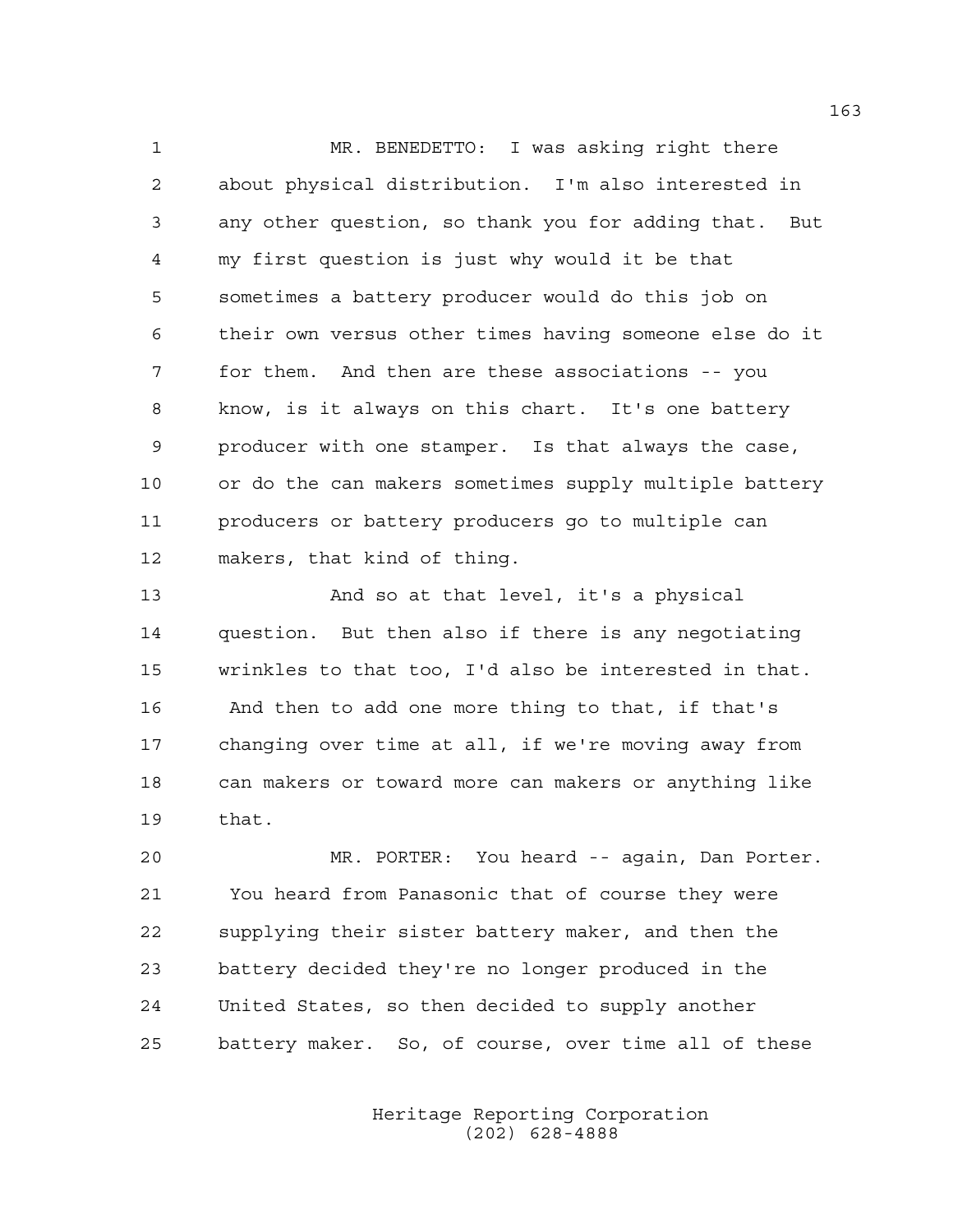1 pictures, pictures change.

| $\overline{2}$ | MR. BENEDETTO: Okay. Now, I know we asked              |
|----------------|--------------------------------------------------------|
| 3              | in the questionnaire that we sent out to you all how   |
| 4              | much -- what percentage of a battery cost comes from   |
| 5              | the nickel-plated steel. Is that any different in the  |
| 6              | United States than in other countries where they make  |
| 7              | batteries? Is the nickel plate a larger or smaller     |
| 8              | portion in the United States than anywhere else? Is    |
| 9              | nickel-plate more expensive in the United States than  |
| 10             | elsewhere, or the other parts of the battery-making    |
| 11             | process less expensive?                                |
| 12             | MR. NGUYEN: This is TJ from Procter &                  |
| 13             | Gamble. Let me answer part of that question and the    |
| 14             | rest in confidence. For nickel-plated steel, even      |
| 15             | though it is a global market, the market leader drives |
| 16             | regional pricing. And you will have to ask the market  |
| 17             | leader on that question.                               |
| 18             | With regards to cost, relative cost, it's              |

19 probably relative, but that really depends on the 20 chemistry, the quality of the battery, the performance 21 of the battery that would dictate if the can itself is 22 the number one or the number two or the number three 23 cost input.

24 MR. BENEDETTO: Does anyone else have any 25 comment on that? And then since we've got the battery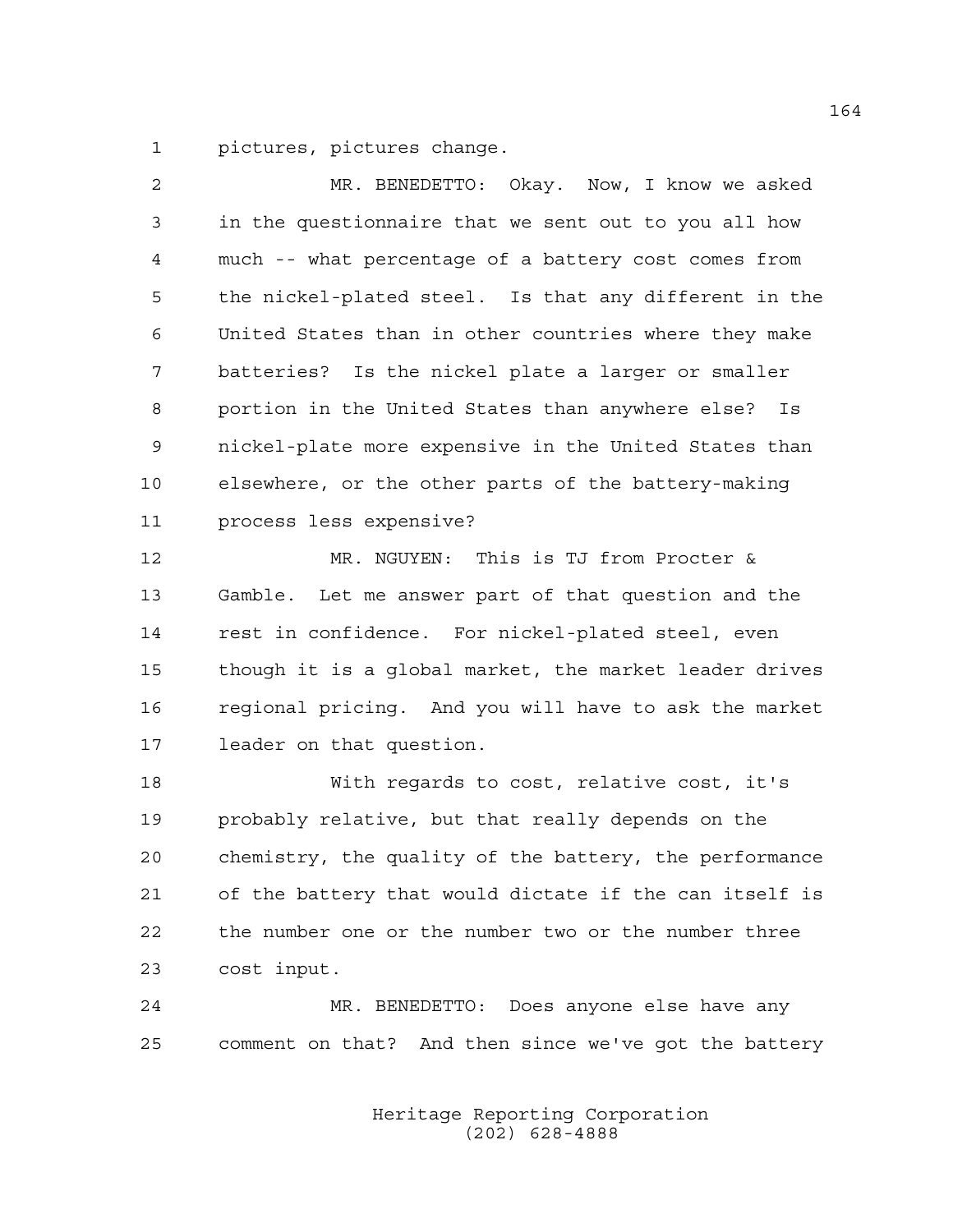1 makers here, I'd love it if you could provide some 2 sort of general basic background on what battery 3 demand in the United States is like. What are the 4 trends? Are we seeing increased demand? Are we 5 seeing decreased demand? 6 This morning we heard that we were seeing 7 increased demand for AA and AAA. Is that also your 8 experience? If you could tell me a little bit about 9 battery demand in the United States? 10 MS. JACOBSEN: We'll have to supply that in 11 confidence. 12 MR. BENEDETTO: In confidence? Okay. 13 MS. JACOBSEN: Thank you. 14 MR. BENEDETTO: Is there anyone else who can 15 provide anything publicly? Confidence is absolutely 16 fine. I don't mean to pressure anyone. Okay. 17 And then secondly, I think we heard today 18 that -- so we heard that Panasonic closed a plant, and 19 I think someone else said that there was some import 20 pressure, I mean on batteries, not on nickel-plate. 21 Is that in general true in the U.S. battery market, 22 that as U.S. battery producers, you're seeing pressure 23 from imports of batteries? And how big an issue is 24 that? 25 MS. JACOBSEN: Well, I mean, in general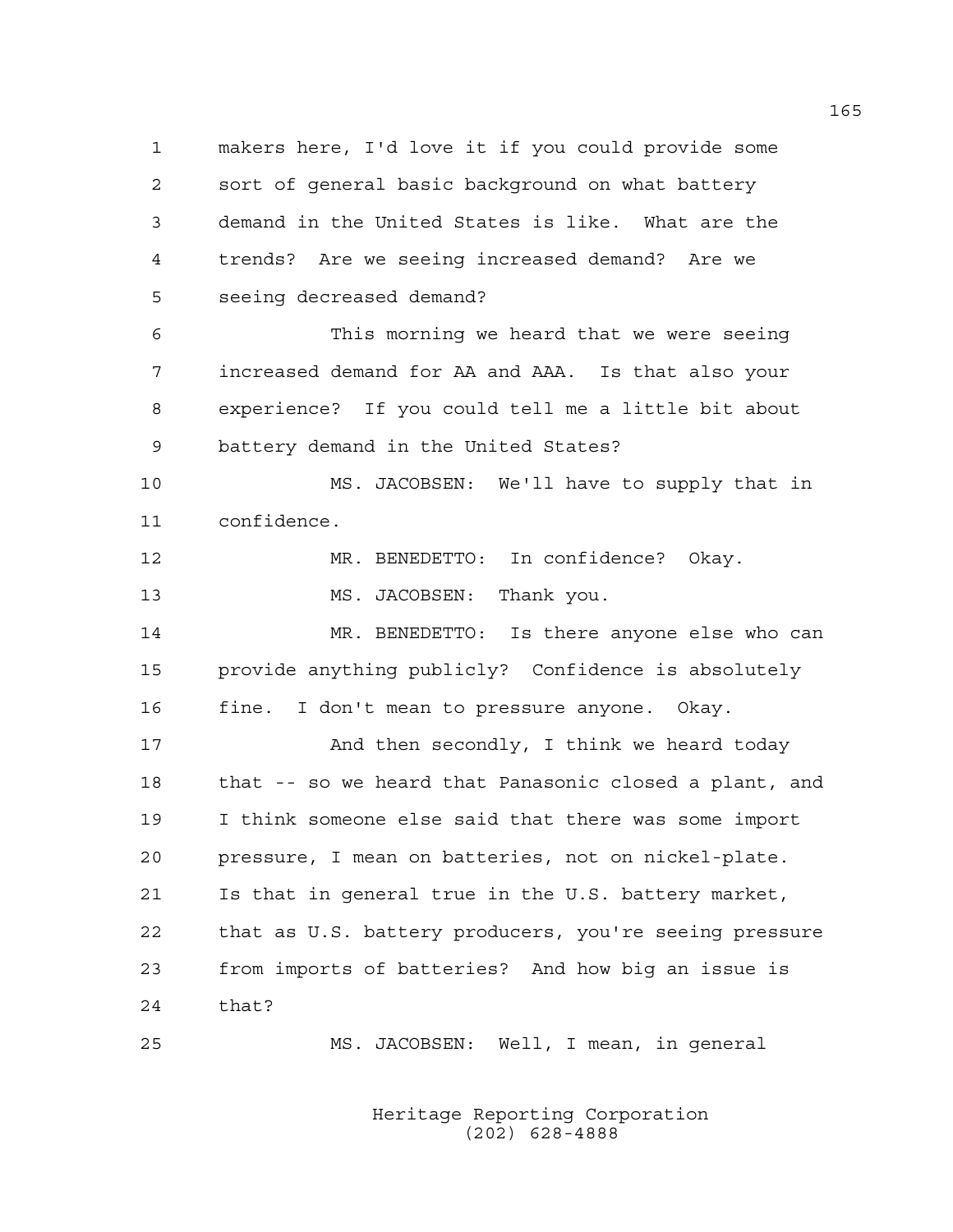1 there is a lot of competition. It's a very, very 2 challenging market, and we're constantly doing our 3 best to provide the best value to our consumers. So 4 we continue to do the best we can to provide what we 5 can. But, yeah, it's a tough market. It's a tough 6 market. And I think our competition would say the 7 same thing, to make sure that we continue to see 8 private label and all the folks really drive the 9 market and the -- what we have as far as the toy 10 market and what the consumers are really looking for 11 and what the types of batteries that they're looking 12 for is continually changing.

13 MR. BENEDETTO: Okay. Anything else you can 14 tell me in confidence I'd greatly appreciate.

15 MR. MEDEIROS: One thing, just to build on, 16 we do know that battery manufacturers that aren't 17 manufacturing in the United States are importing 18 batteries into the U.S. market. That's competing.

19 MR. BENEDETTO: Did anyone else have 20 anything to add? Okay. And then, Mr. Medeiros, you 21 suggested that we compare -- I think you were 22 suggesting that we compare the base pricing data if we 23 can. So you'd like us if possible to go back to 24 people and actually ask them to resupply the pricing 25 data at the base level, is your request?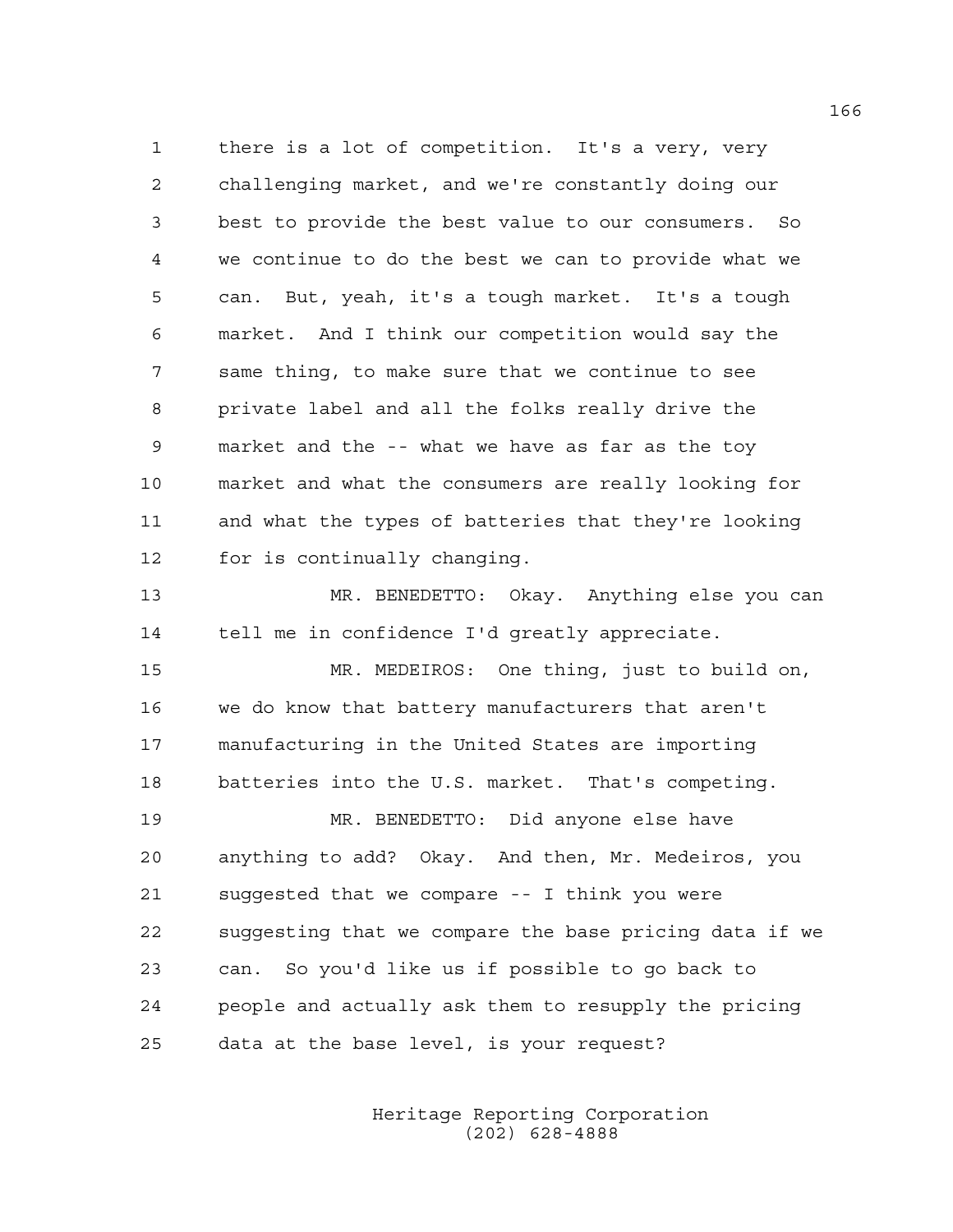1 MR. MEDEIROS: With our questionnaire we'll 2 respond, demonstrating if we were to take up different 3 mechanisms we have out of the price. You guys will be 4 able to see that clearly. 5 MR. BENEDETTO: In the post-conference 6 brief, okay. Okay. Thank you all very -- I'm sorry. 7 MR. GRACE: Actually, that will be in the 8 questionnaire response to the lost channels. 9 MR. BENEDETTO: Okay, okay. And fantastic 10 segue. Thank you very much for all your comments. 11 But the one last thing is I know that I've got some 12 lost sales, lost revenues faxes out with you all. So 13 getting that back to me will be very, very helpful, 14 and I would appreciate that. 15 Thank you very much for your time. 16 MS. DeFILIPPO: Thank you, Mr. Benedetto. 17 Mr. Boyland, questions for this panel? 18 MR. BOYLAND: Just one question. Mr. 19 Walton, you talked about the test of coils that you 20 used from Thomas during the period. And you indicated 21 that you were finding defects in those coils. 22 MR. WALTON: This is Carl from Panasonic. 23 Yes, that is correct. 24 MR. BOYLAND: Could you describe what the 25 nature of those defects were?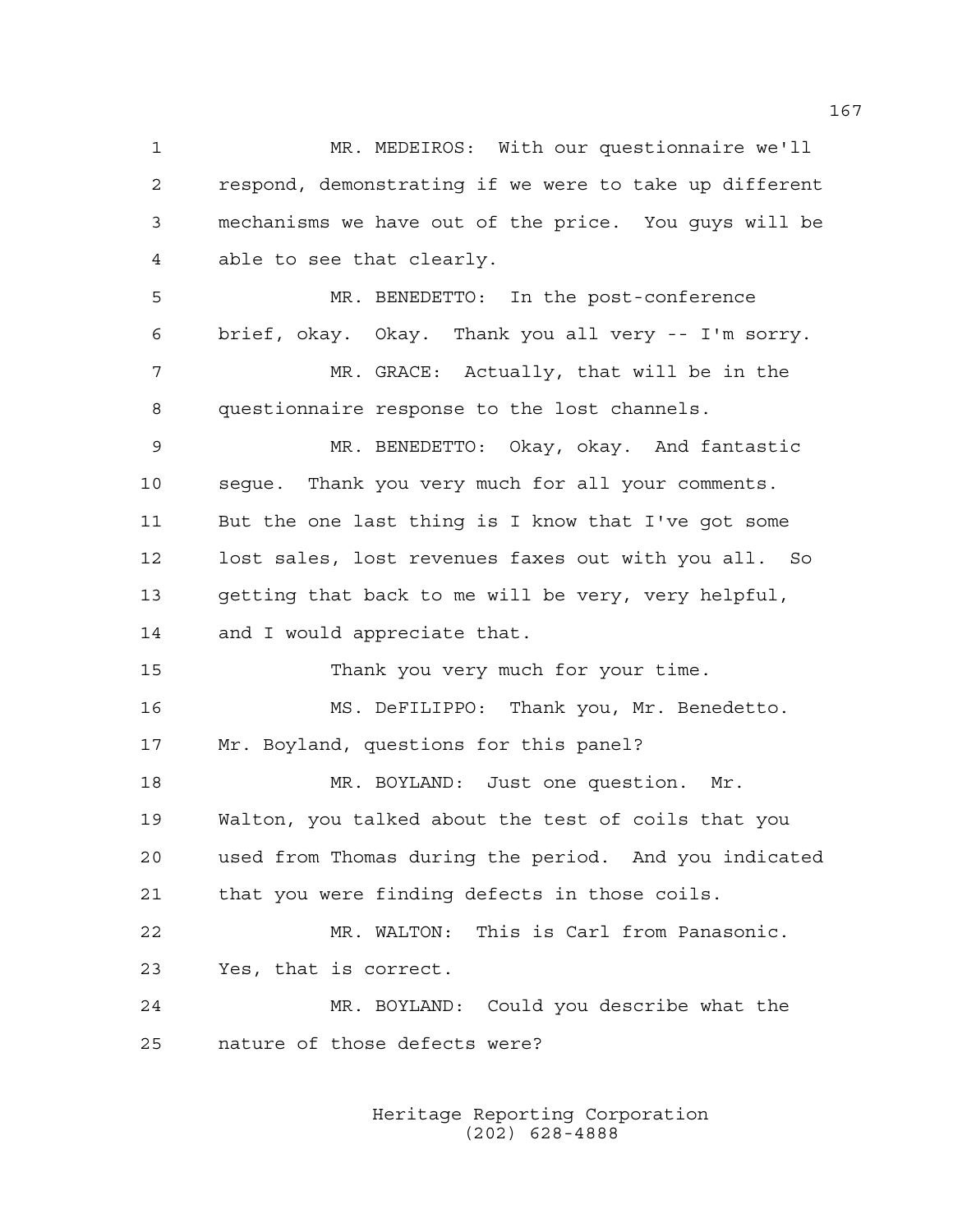1 MR. WALTON: Typical of the defects, they 2 could be appearance or cosmetic defects on the plating 3 itself, which unfortunately even for a customer 4 becomes a defect because they don't want their 5 batteries to have a strange-looking mark on their 6 battery. 7 In the most recent case, unfortunately, it 8 was a little bit more severe than that. There was 9 actually a hole in the steel during the test run that 10 we ran. 11 MR. BOYLAND: Okay. Thank you very much. I 12 have no further questions. 13 MR. DURLING: This is Jim Durling from 14 Curtis. We can collect documentation from the various 15 test runs and include that in the post-conference 16 submission. Obviously the specific details are 17 confidential, but we have documentary evidence for 18 both the 2010 testing and the 2012 testing, and we can 19 share that with you. 20 MR. BOYLAND: Thank you. 21 MS. DeFILIPPO: That was one of my 22 questions. Mr. Houck, questions from you? 23 MR. HOUCK: Thank you. I have no questions 24 for this panel. 25 MS. DeFILIPPO: Mr. Haberstroh, any from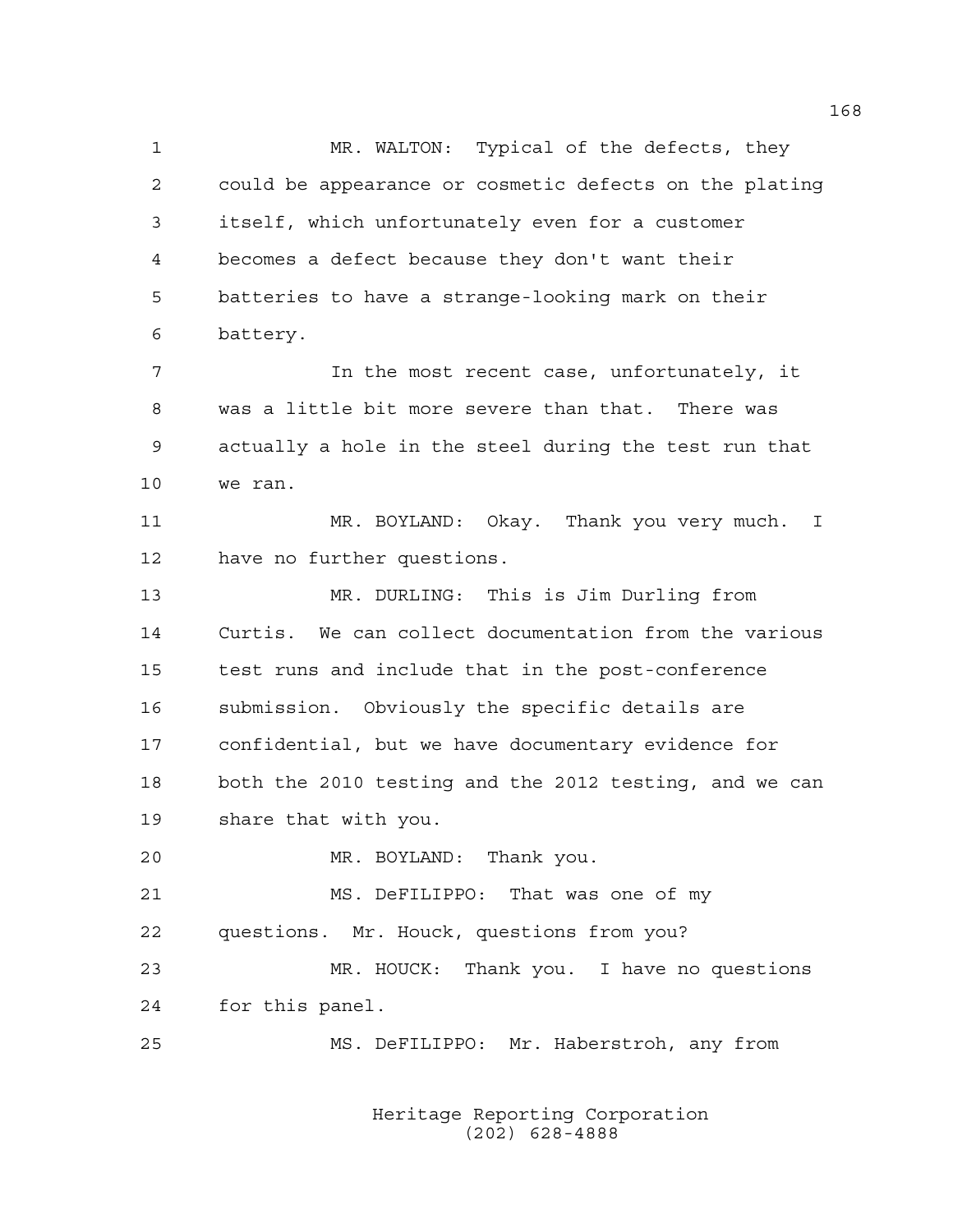1 you?

| 2  | MR. HABERSTROH: No, thanks.                            |
|----|--------------------------------------------------------|
| 3  | MS. DeFILIPPO: Mr. Corkran?                            |
| 4  | MR. CORKRAN: Douglas Corkran, Office of                |
| 5  | Investigations. First and foremost, thank you all      |
| 6  | very much for your appearance today. Your testimony    |
| 7  | and your answers to our questions have been extremely  |
| 8  | helpful.                                               |
| 9  | I do have a few followup questions. The                |
| 10 | first I believe would be addressed to Mr. Philipson    |
| 11 | and to Ms. Yamashita. Both of you in your testimony    |
| 12 | mentioned that you received feedback on prices for     |
| 13 | this product. I wondered if you could elaborate on     |
| 14 | what the nature of that feedback was, or how that      |
| 15 | feedback was conveyed to you in terms of the prices    |
| 16 | you were offering relative to your competitors?        |
| 17 | MR. SCHAEFER: Mr. Corkran, the mechanics of            |
| 18 | that conveyance and the substance of it as well are -- |
| 19 | Metal One considers to be extremely sensitive, so with |
| 20 | your permission we'd like to elaborate on that in the  |
| 21 | post-conference submission.                            |
| 22 | MR. CORKRAN: Most definitely. I understand             |
| 23 | that. And, Ms. Yamashita, is that similar for you?     |
| 24 | MR. WOOD: Well, this is Chris Wood.<br>$\mathbf{I}$    |
| 25 | mean, given that the direct interaction with the       |
|    |                                                        |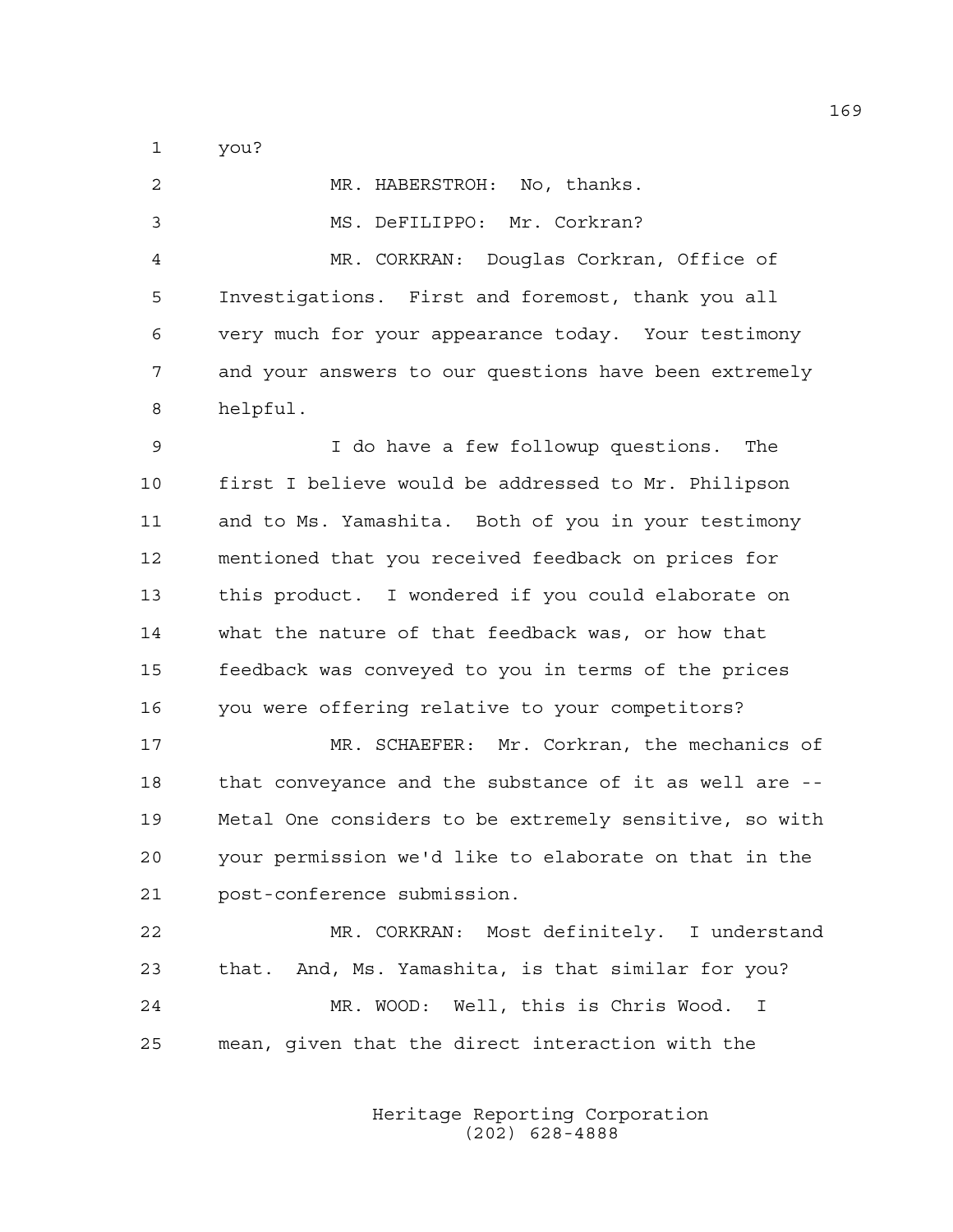1 customers for Toyo Kohan actually happens through 2 Metal One, I think we'd best not speak out of turn on 3 it.

4 MR. MEDEIROS: I think we can make a few 5 comments on just the way we operate. And as we said 6 before, we'll explain it in our response as well, 7 explain the different ways we issue bids. But 8 typically we said we do a first-bid/best-bid, RFQ, or 9 request for quotation. And that typically has the 10 suppliers give us their first price, their best price, 11 and we make our allocation decisions based on that. 12 And we will send award letters to the suppliers that 13 will say, based on our bid, you get X percentage of AA 14 can, AAA can, et cetera. And then we will give an 15 explanation to say the reason allocation shifted here 16 was this reason, blah, blah, blah, blah.

17 MR. NGUYEN: This is Thuyen Nguyen from 18 Procter & Gamble. In terms of giving a supplier 19 feedback on pricing, we do not compare or give direct 20 feedback about their price versus competition. We 21 will talk about their price relative to the targets 22 that we're trying to deliver, as well as maybe their 23 previous price.

24 So potentially, for example, if one comments 25 that we're giving a certain target, it might figure in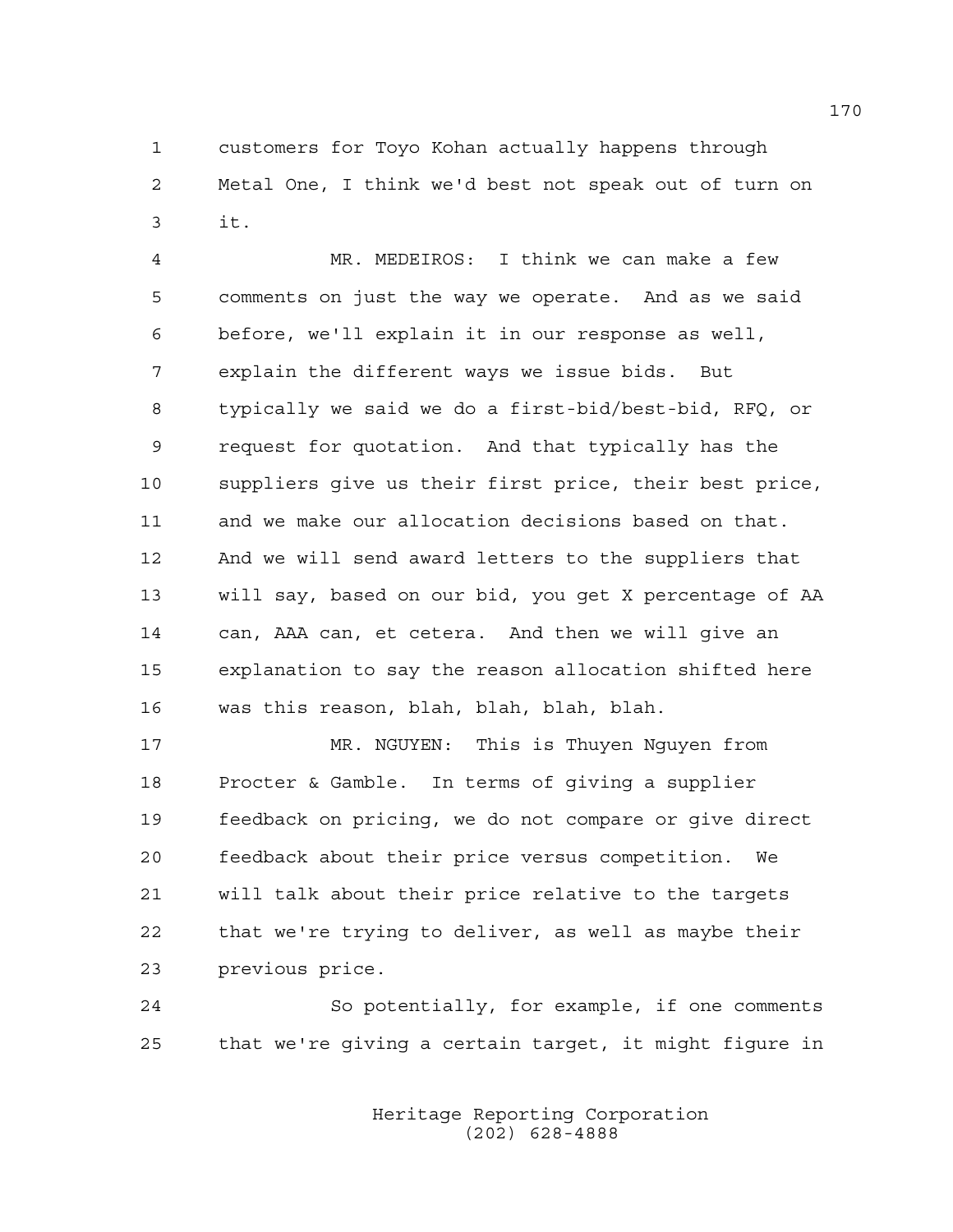1 by the fact that the content went up by that much 2 previously, and we're looking for the producer to come 3 up with creative ways to reduce costs and take that 4 previous price increase that were non-commodity-based 5 back down.

6 MS. NAKAI: This is Miki Nakai from 7 Panasonic. I also have submitted a system in the 8 pricing is submitted, but when we give the target, it 9 is not direct comparison, but it is target and based 10 on our cost structure and also customer's requirement.

11 MR. DURLING: This is Jim Durling from 12 Curtis. Mr. Corkran, I assume you would welcome any 13 additional information on this topic from anyone who 14 is available. Obviously, given the number of direct 15 competitors in the room, if we gave you too much 16 detail, your colleagues at the Department of Justice 17 would probably come down and cart us off because 18 parties who have been accused of price fixing have 19 tried to use the existence of the trade remedy laws as 20 a defense, and it has been universally rejected.

21 So until you get the Department of Justice 22 to give us immunity, we can't share this kind of stuff 23 with you, so sorry.

24 MR. NGUYEN: Sorry. This is TJ Nguyen. 25 I'll add one little more point in more general, but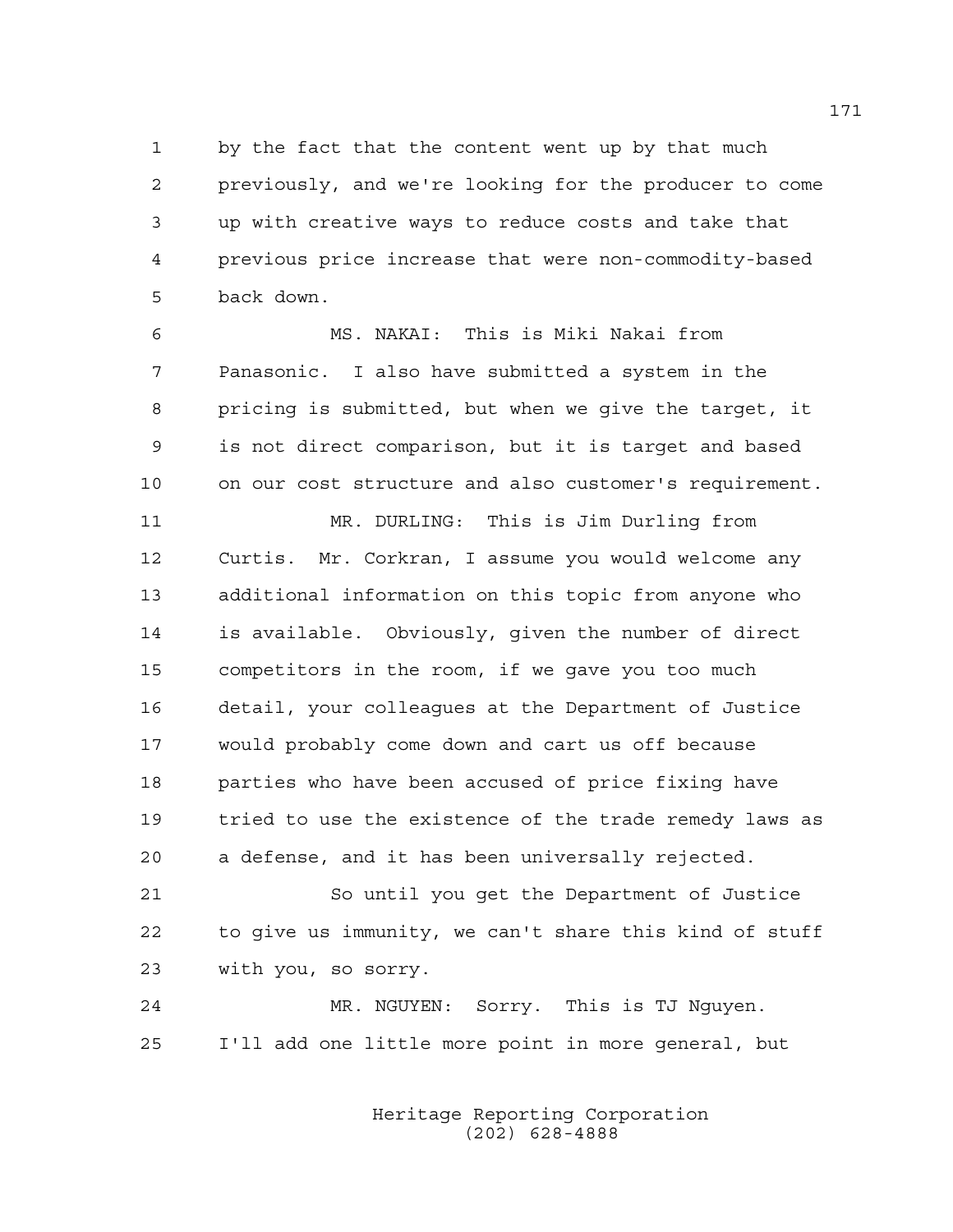1 it's public. So Procter & Gamble made a very clear 2 public announcement on February 2012 that we have a 3 \$10 billion cost reduction plan over the next few 4 years.

5 So from various public presentations that we 6 have shared that we will share with you in the post 7 brief, it will show clearly our overall raw material 8 spend in order to deliver that \$10 billion, how much 9 of that needs to come from raw materials, with the key 10 strategies being material organization and 11 synchronization, number one; number two being raw 12 material and packaging material reformulation; and 13 number three, strategic supply relationships.

14 MR. CORKRAN: Thank you all very much for 15 that information. The general information was 16 extremely helpful, and I appreciate any additional 17 details you can provide, and I understand the reason 18 why they need to be kept in confidence.

19 My next question may have both a general and 20 a specific component to it, mainly for the 21 representatives from Toyo and Nippon Steel. What has 22 been the impact of producing thinner gauge product in 23 terms of your overall production volumes and capacity? 24 Does that permit you to have greater throughput, or 25 does that slow your production runs? What is the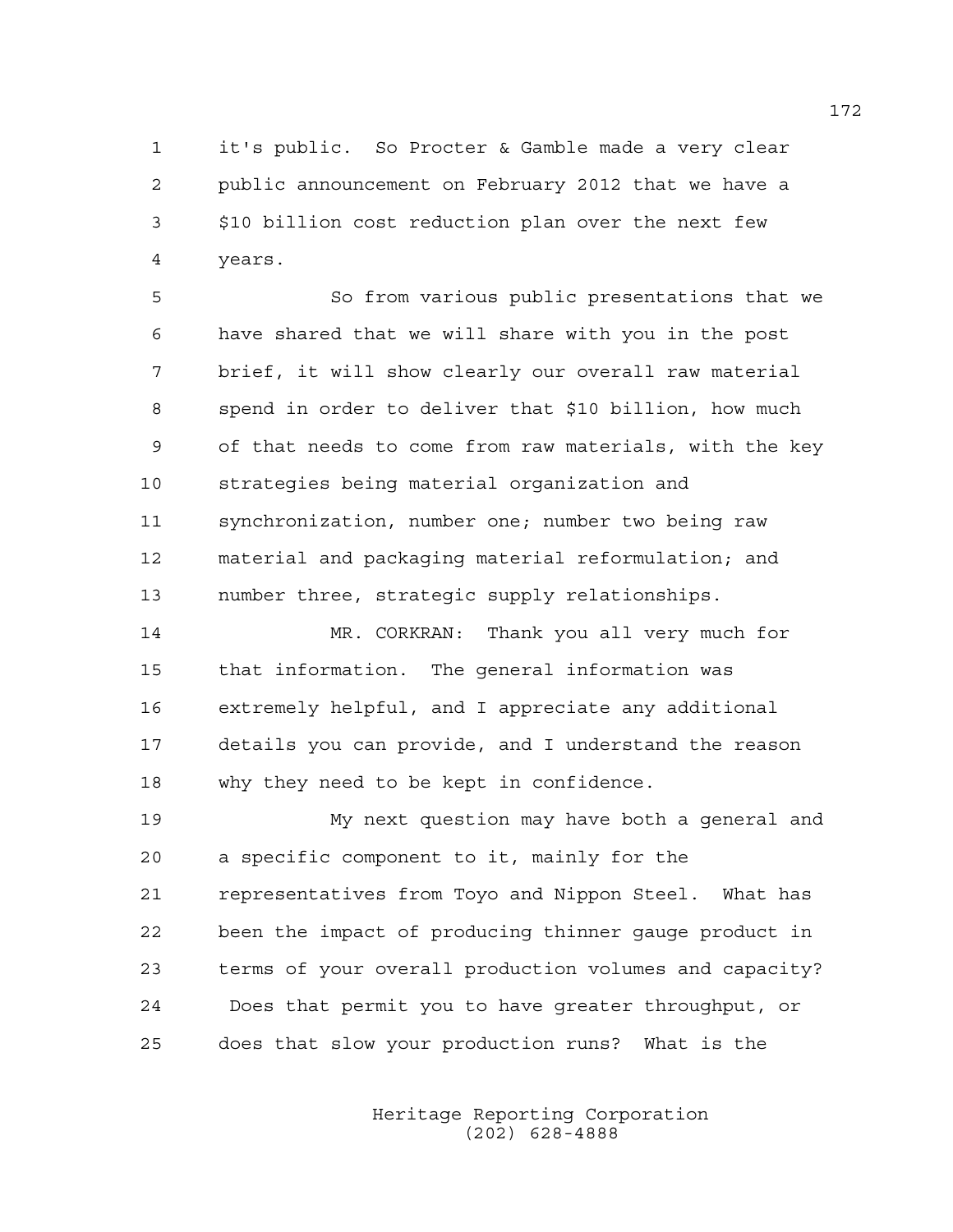1 impact of thinner gauge in this product?

2 MS. YAMASHITA: Okay. Motoko Yamashita, 3 Toyo Kohan. Generally, thinner gauge takes more time 4 than thicker gauge per ton. So the variable costs 5 increase because the time to -- because the time 6 become longer into the line, so more extra cost and 7 more labor cost and so on. 8 MR. CORKRAN: Thank you very much. That's 9 very helpful and a very useful explanation. The 10 next -- 11 MR. WALTON: Carl Walton from Panasonic. 12 Our experience as a can maker has been that with the 13 thinner gauge steel, it's more difficult to make the 14 steel, obviously. It's more difficult to run the 15 steel as well. 16 When you have thicker steel, if there is 17 defects in the steel, they kind of get hidden inside 18 that steel. But as you get thinner and thinner, then 19 they become more apparent. And so from the 20 battery/can maker side, it's more difficult as well. 21 MR. CORKRAN: Thank you. I appreciate that. 22 Mr. Porter? 23 MR. PORTER: Sorry, just one more point 24 about sort of the production of steel and the 25 difference between the production of steel and then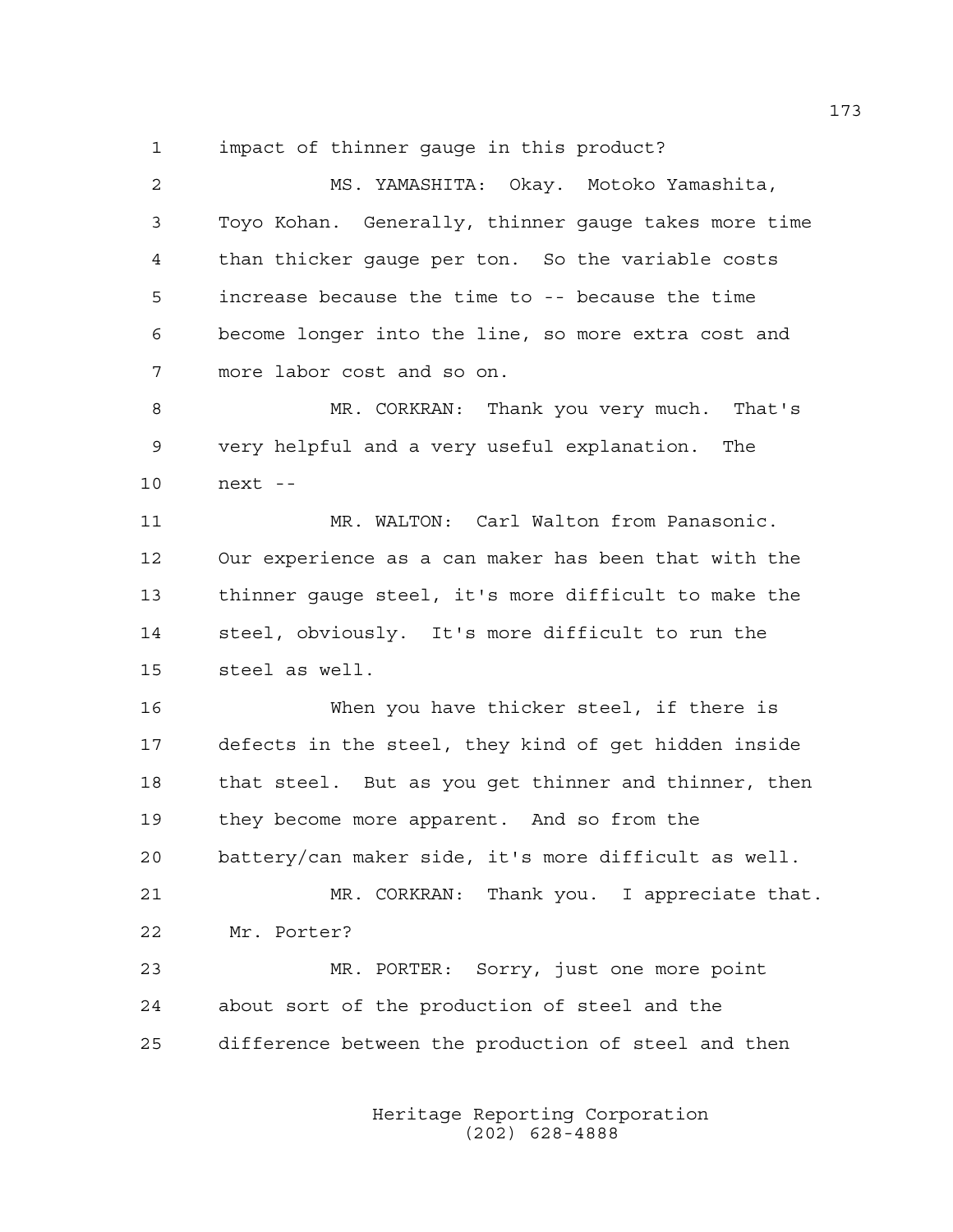1 from the can maker's standpoint. You talked about 2 thinness, but another component, an equally important 3 component, is how wide the steel is. From a can 4 maker's standpoint, if they're wider, it dramatically 5 increases the efficiency because you can stamp more in 6 one sort of press. And in general, the industry is 7 sort of tending wider and wider coils so that way it 8 allows the can makers to increase their efficiency and 9 thereby lower their price to the battery makers.

10 MR. CORKRAN: Thank you very much. That's a 11 very helpful addition.

12 Mr. Medeiros, I had a followup question for 13 you regarding Procter & Gamble's price analysis, and 14 that is at the end of the day when P&G is comparing 15 prices, what is the ultimate price that you are 16 looking to compare in your apples to apples 17 comparison? What is the bottom-line comparison that 18 you're looking for?

19 MR. MEDEIROS: So the first thing I'd say is 20 that P&G makes an allocation based on best total 21 value, and it's something we constantly reiterate in 22 all of the purchasers' training at P&G, just to make 23 sure decisions are based on maintaining supply, 24 quality, and other issues. But when focusing on price 25 and on our bid in particular, we typical have the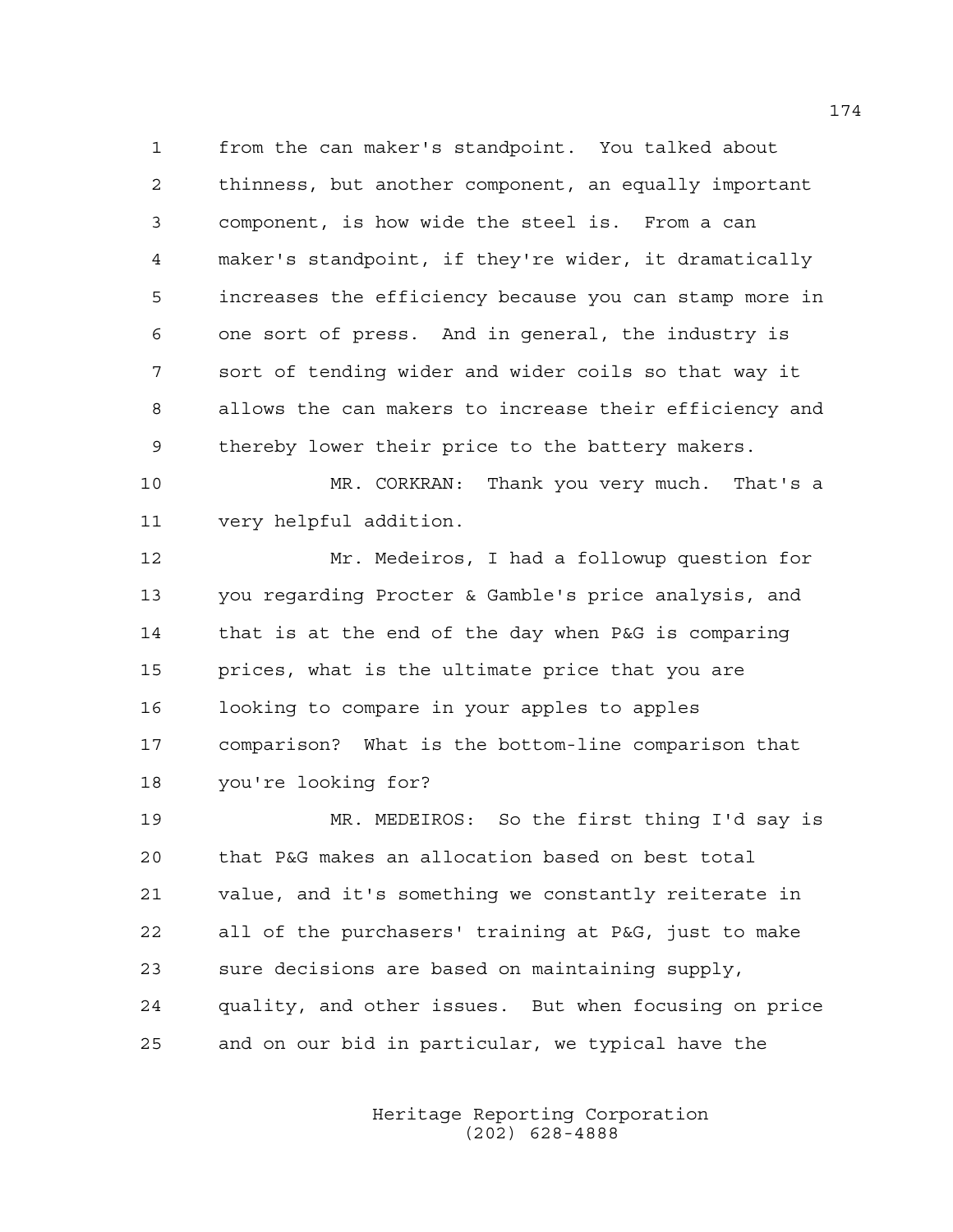1 suppliers quote with commodities that we will specify 2 so that we're not punishing one supplier for having a 3 slightly different mechanism or something. And that's 4 the price that we'll analyze.

5 So it's not the base price. It's their 6 quoted price with whatever commodities we asked them 7 to -- yeah, the delivered price.

8 MR. CORKRAN: Mr. Hori, you did touch on 9 this in your testimony, but I wonder if in looking at 10 the material -- the testimony from Mr. Hartman from 11 this morning, page 10 of his testimony -- he directly 12 discussed the qualification of Nippon Steel at one of 13 the U.S. customers and volumes that in the future are 14 likely to be directed toward Nippon Steel at least in 15 Thomas's view. Do you have any reaction to the 16 characterization of this bidding process and this 17 transaction? It appears as the next-to-last paragraph 18 on page 10.

19 MR. HORI: Yoshihiro Hori speaking, Nippon 20 Steel & Sumitomo. The end of that second to last 21 paragraph, this last series volume really commence in 22 July. But this is not the case. We just come back to 23 our original portion. We had only one item qualify, 24 and we have been doing with this item for three or 25 four years, and temporarily lost business due to some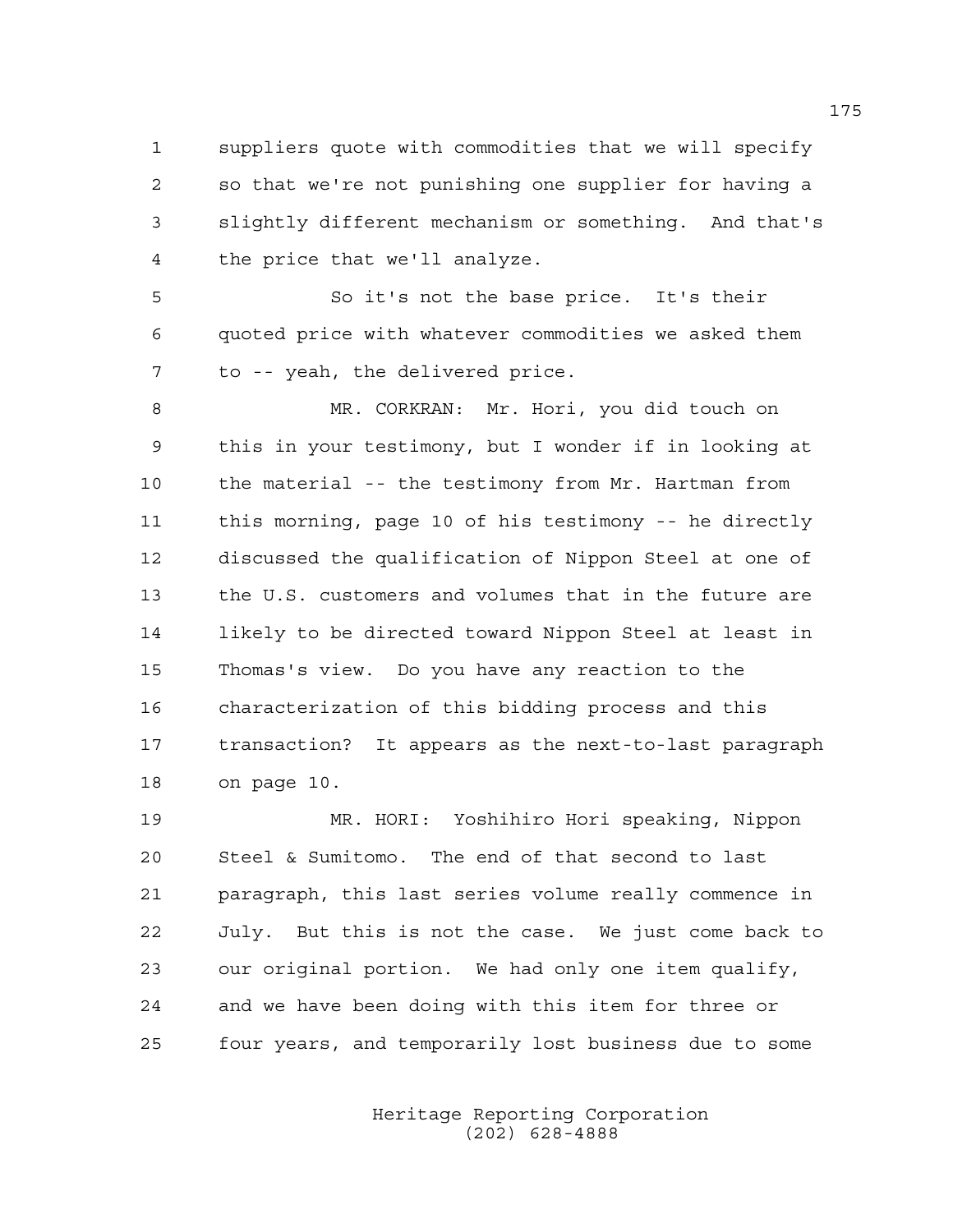1 technical issue. And after resolving that issue, the 2 small volume came back to us. So this doesn't mean 3 increase of volume to us. We had small volume, and we 4 lost -- and we get back those small quantity. 5 MR. CORKRAN: Before I turn to other 6 witnesses, let me just make sure that I follow that 7 exactly. Your testimony is that this in a sense was 8 not new volume. It was volume that your company had 9 been supplying at a previous earlier date. 10 MR. HORI: Exactly. We have only one item 11 qualified by our customer. 12 MR. CORKRAN: Thank you. That clarified it 13 a lot for me. Let me open it up to other witnesses, 14 though, because I think there is another -- somebody 15 else wanted to speak. 16 MR. MEDEIROS: One other thing I was just 17 going to say is that is one of the examples where upon 18 wanting some business back, we split the allocation so 19 that it didn't all go to one supplier or the other 20 with our dual sourcing strategy. 21 MR. GRACE: David Grace representing Procter 22 & Gamble. I mean, the key bottom line here is that -- 23 or I think that is that significant volume was split, 24 some of it going to the higher bidder. So in addition 25 to dual sourcing -- and it shows the importance of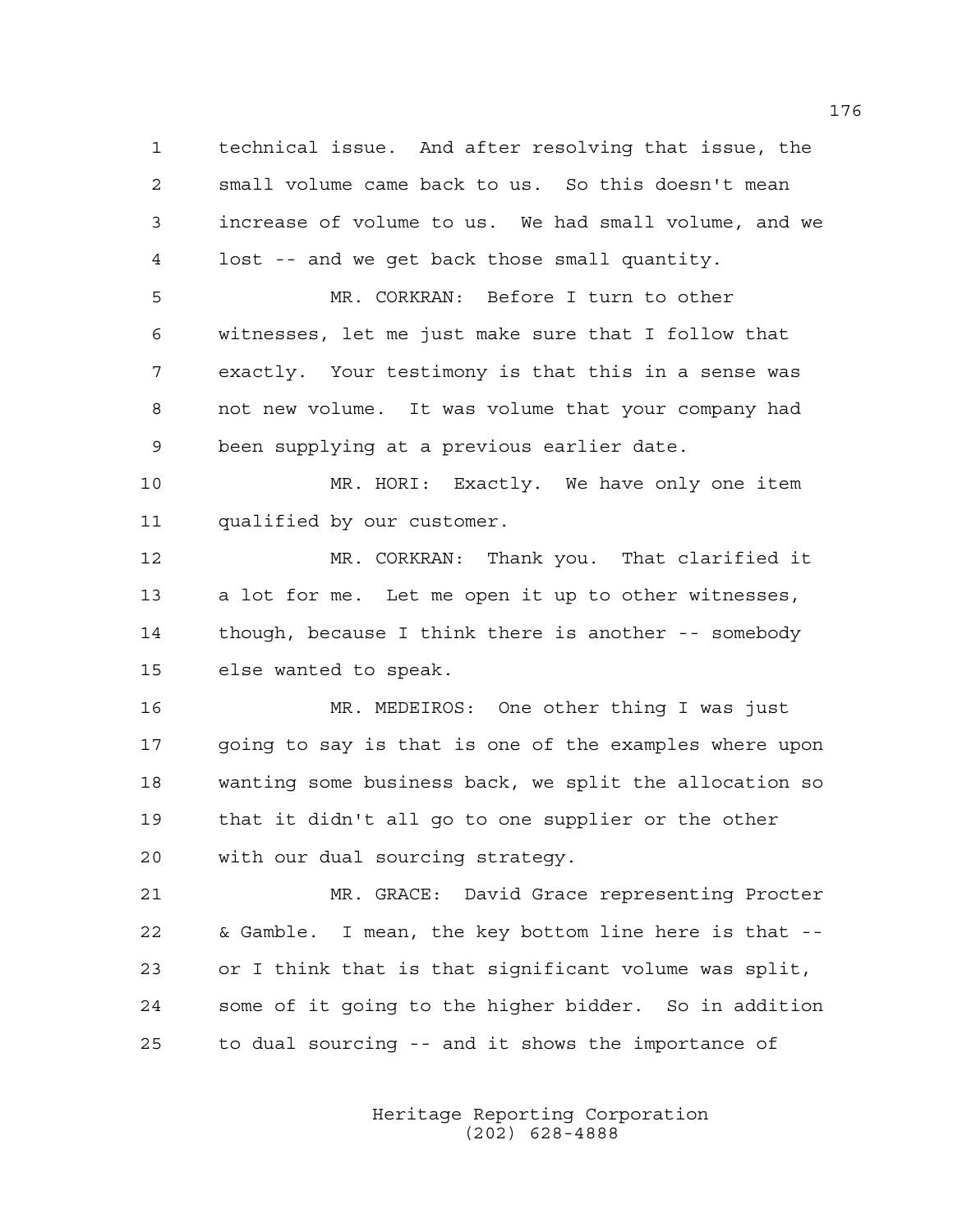1 dual sourcing. It also shows that price alone doesn't 2 determine who gets the business.

3 MR. CORKRAN: Very good. Well, I think that 4 is my last question. But I really do want to thank 5 you all very much for your testimony and the answers 6 to your question. I found them all to be very helpful. 7 Thank you once again.

8 MS. DeFILIPPO: Thank you, Mr. Corkran. I 9 only have a few clarification things, and I'm just 10 going to follow up with Duracell on the dual-sourcing 11 issue because I tried to take good notes, but I don't 12 think I did as well as I hoped.

13 Throughout the period that we're looking at, 14 were you dual-sourcing, and are you dual-sourcing? I 15 got confused when you were talking about the 16 importance of dual sourcing because you were having 17 trouble getting -- or Thomas was having trouble 18 getting hot-rolled band. Were you dual-sourcing at 19 that time?

20 MR. MEDEIROS: One thing I would say is we 21 have multiple specifications for all our different 22 battery types. And the qualification process is a 23 pretty expensive process and a timely process for us 24 to complete. So on some items we have the ability to 25 dual source, and we do do it where we can. But some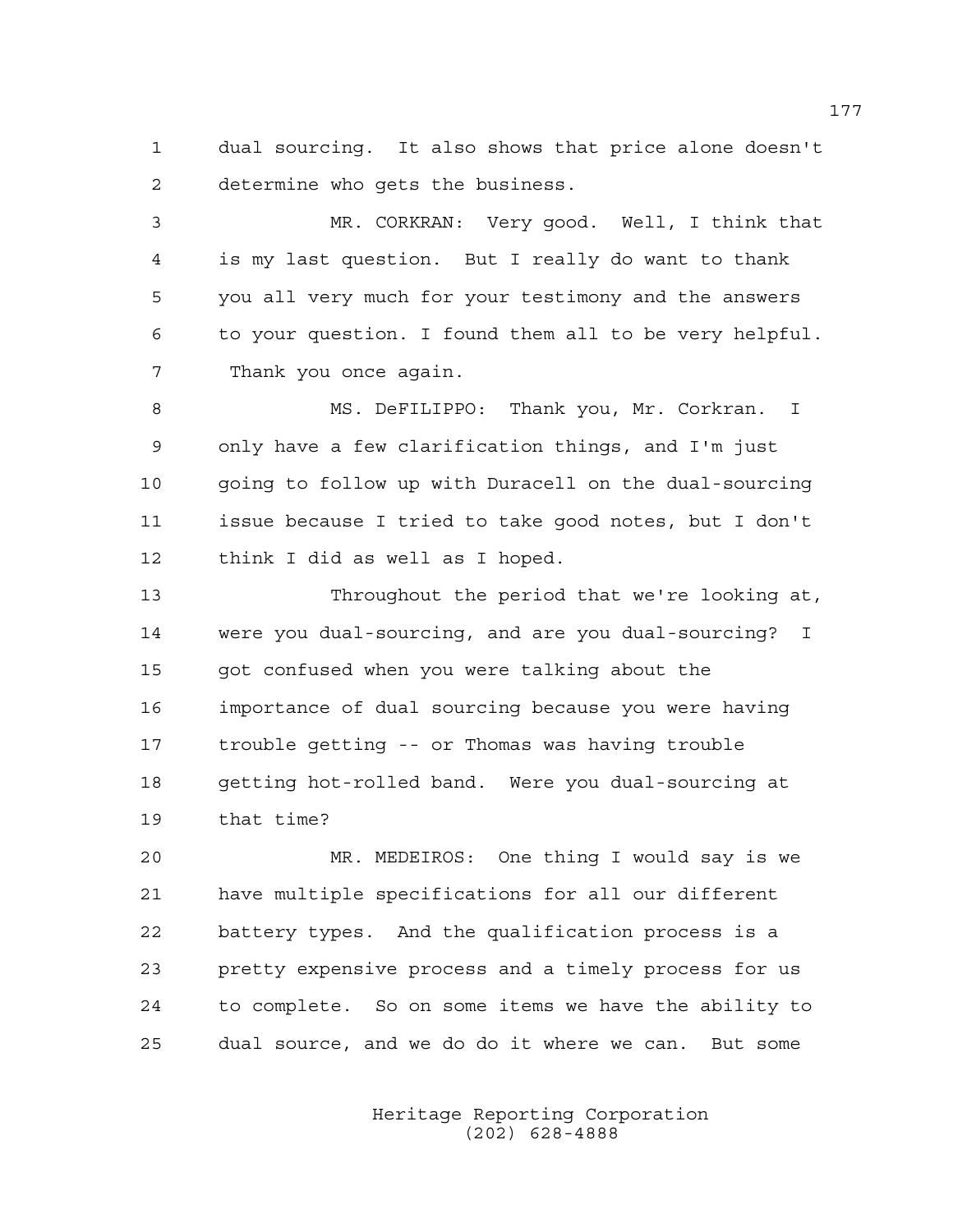1 items we just haven't invested the time and money yet 2 to have that completed.

3 MR. NGUYEN: This is Thuyen from Procter & 4 Gamble. We can share a little more details on our 5 confidence brief. But some of the choices that we 6 make could be to soften the blow of certain suppliers 7 losing business, as Mr. Medeiros mentioned, around -- 8 once we award business, if we know we're taking away 9 business in one region, we may still award -- 10 MS. DeFILIPPO: Balance it. 11 MR. NGUYEN: Correct, to balance out the 12 overall number for the tighter group. 13 MR. PORTER: Ms. DeFilippo, may I make one 14 comment? Sorry. Dan Porter with Curtis. Just I want 15 to kind of try to tie it back to the sort of statutory 16 analysis that the Commission needs to do. And I think 17 it's a critical point, is the point that a 18 manufacturer can be qualified for one specification, 19 but not another. And so if say the inference of 20 Petitioners were positing this, oh, Toyo Kohan, Nippon 21 Steel, they're quality producers. You know, they're 22 just going to come in and flood the market for all 23 specifications.

24 Well, that's simply not true. They're not 25 qualified for many specifications, even though they

> Heritage Reporting Corporation (202) 628-4888

178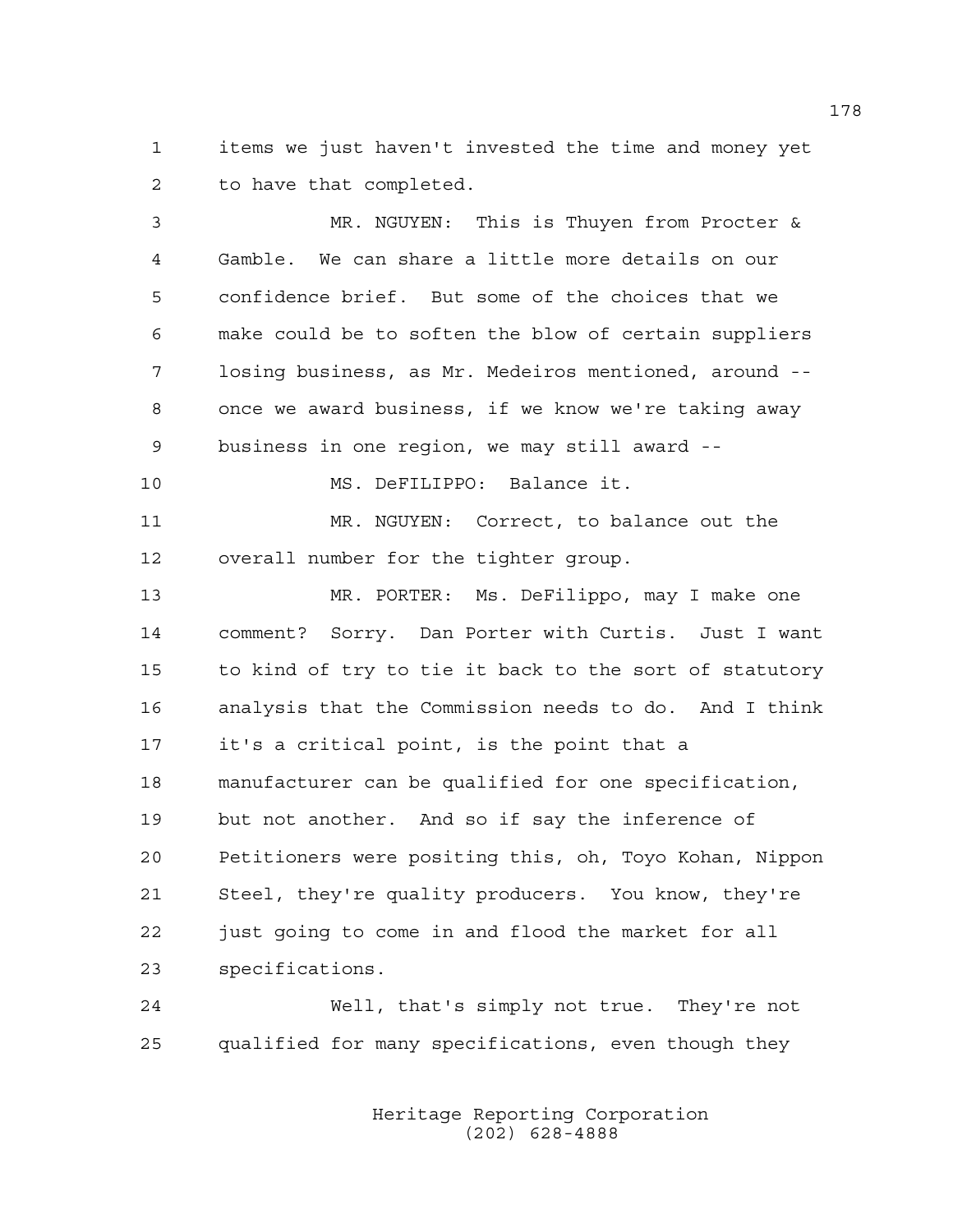1 are qualified for some.

| 2  | MS. DeFILIPPO: So how about in the post-               |
|----|--------------------------------------------------------|
| 3  | conference brief if you all could provide a listing by |
| 4  | -- I don't know how hard it is -- by battery type,     |
| 5  | where which suppliers you have qualified and which for |
| 6  | a given battery type, like AA, I have these people.    |
| 7  | MR. PORTER: Yes.                                       |
| 8  | MR. GRACE: This is David Grace. I think                |
| 9  | you're asking why --                                   |
| 10 | MR. MEDEIROS: Is that all right?                       |
| 11 | MR. GRACE: This is David Grace. I believe              |
| 12 | you're asking by the battery steel specifications as   |
| 13 | most of the end battery. Is that correct or --         |
| 14 | MR. MEDEIROS: I would just say for                     |
| 15 | Duracell, we look at it as AA, negative can, AA can,   |
| 16 | et cetera.                                             |
| 17 | MS. DeFILIPPO: Right. That's what I was                |
| 18 | thinking more of, what Mr. Medeiros was saying. So     |
| 19 | just really sort of just get some data to indicate     |
| 20 | what Mr. Porter was stating was that for each battery  |
| 21 | not everyone is -- a given supplier may not be         |
| 22 | qualified at all for battery type.                     |
| 23 | So to the extent that there is data that               |
| 24 | you all can provide on who is qualified on the battery |
| 25 | types, caps cans, that would be helpful.               |
|    |                                                        |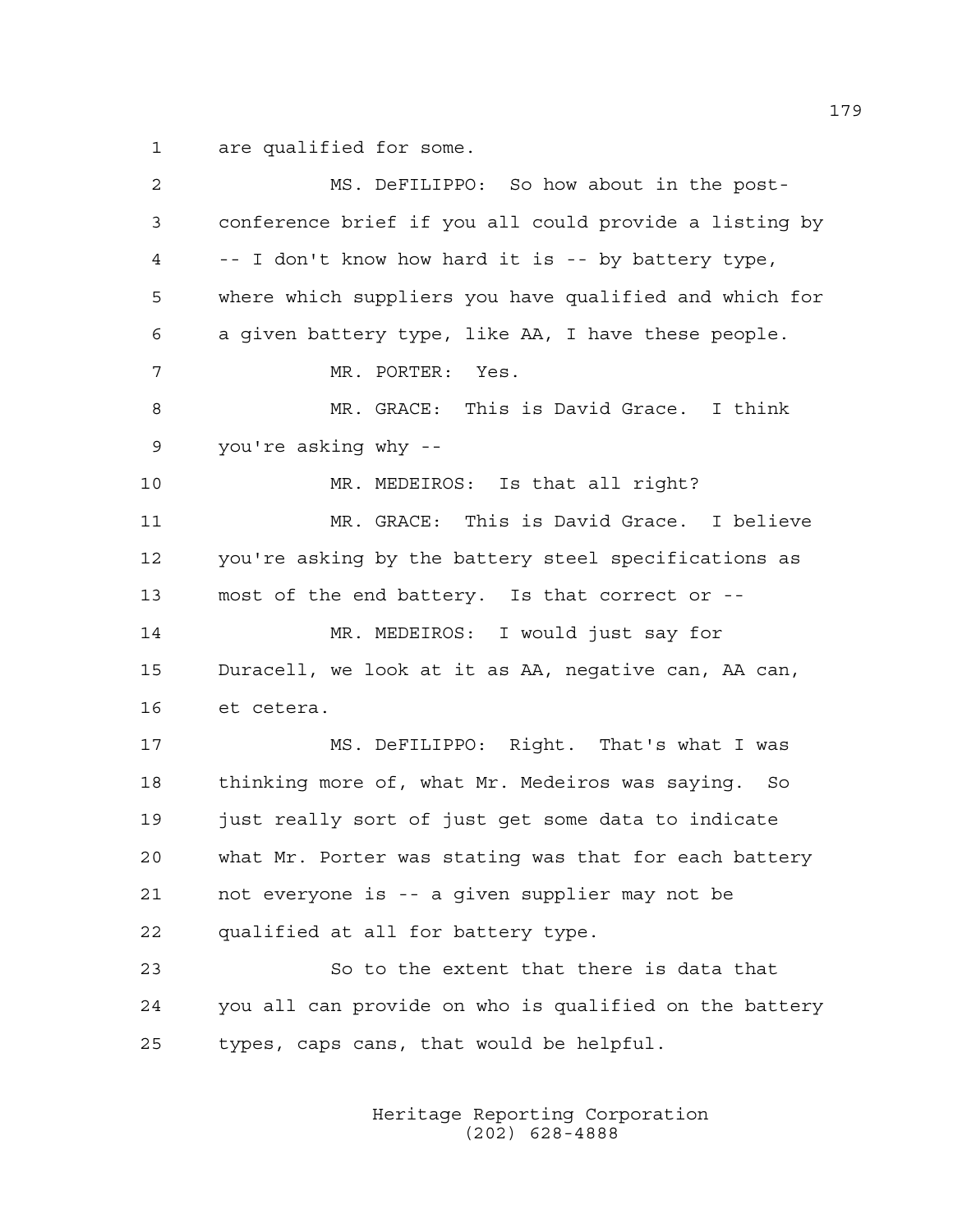1 And just a followup on that too because 2 we've talked a little bit about shifting to thinner 3 gauge. If a supplier of the battery steel is 4 qualified for certain battery size, if you were to 5 change to a different quarter gauge or other reasons 6 why you might have to recertify -- or is it not 7 necessarily done once they are so qualified? 8 MR. NGUYEN: This is TJ Nguyen from Proctor 9 & Gamble. Yes, we need to recertify for changes that 10 materially affect the production process or the 11 quality of the battery. 12 MS. DEFILIPPO: And would that be the same 13 process and cost as sort of an initial certification 14 or a little bit less because you have some experience 15 with that company for certain -- 16 MR. NGUYEN: I think the answer is for a 17 brand new company it's very expensive and lengthy or 18 even an incumbent it can be quite costly and lengthy 19 depending on the change that we're making. 20 MS. DEFILIPPO: Okay. 21 MS. JACOBSEN: One thing I'd like to 22 reinforce on going back to the qualification and 23 making sure that we have enough material, for 24 instance, if we have a split of say 90/10, and if a 25 supplier cannot provide say for going back to the

> Heritage Reporting Corporation (202) 628-4888

180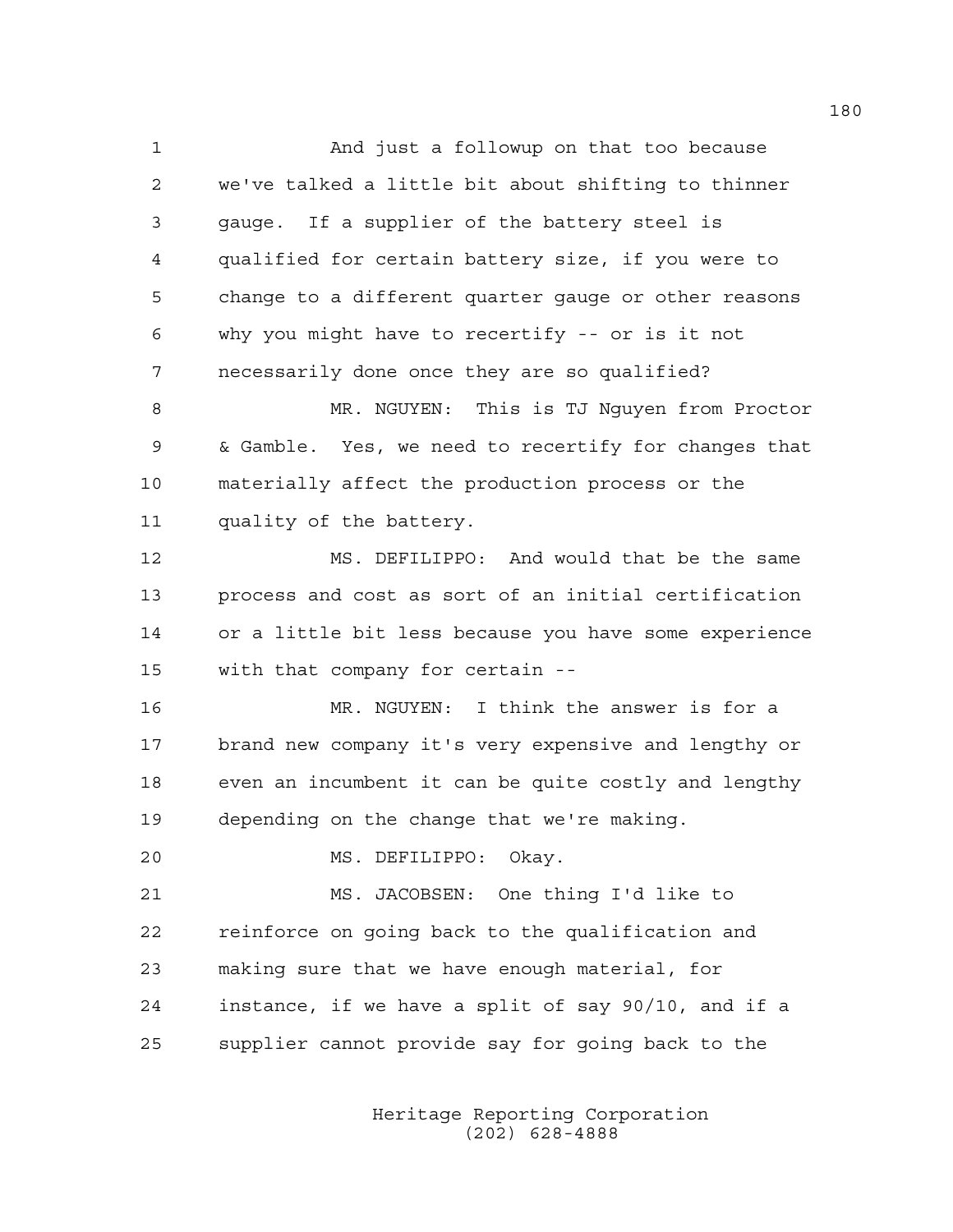1 Thomas example where they couldn't provide enough 2 material, having another supplier, having a dual 3 source was critical.

4 For instance, last year during the Sandy 5 hurricane, having a second supplier was critical or 6 our consumers would not have had supply during the 7 critical time period, so that's another example of 8 certainly a non-price related reason to have dual 9 sourcing it was critical, or our consumers would not 10 have had what they needed during the emergency, so I 11 just wanted to highlight that point

12 MR. NGUYEN: I'll add more context to that. 13 If we were not dual-sourced on other battery types, 14 we basically had to shift some -- not allocations, but 15 request our producers to use different sources of 16 steel in order to free up in order to make C and D 17 batteries because there was not sufficient management 18 of the supply chain, so I would say if we did not have 19 any or if anti-dumping is imposed, and there is less 20 Japanese supply going into the U.S. We will be at 21 higher risk of being off the shelf when the consumers 22 need it most.

23 MR. DURLING: Jim Durling, Curtis. Just one 24 loose end. This isn't a perfect chart, but it's a 25 roughly comparable chart. One of the major players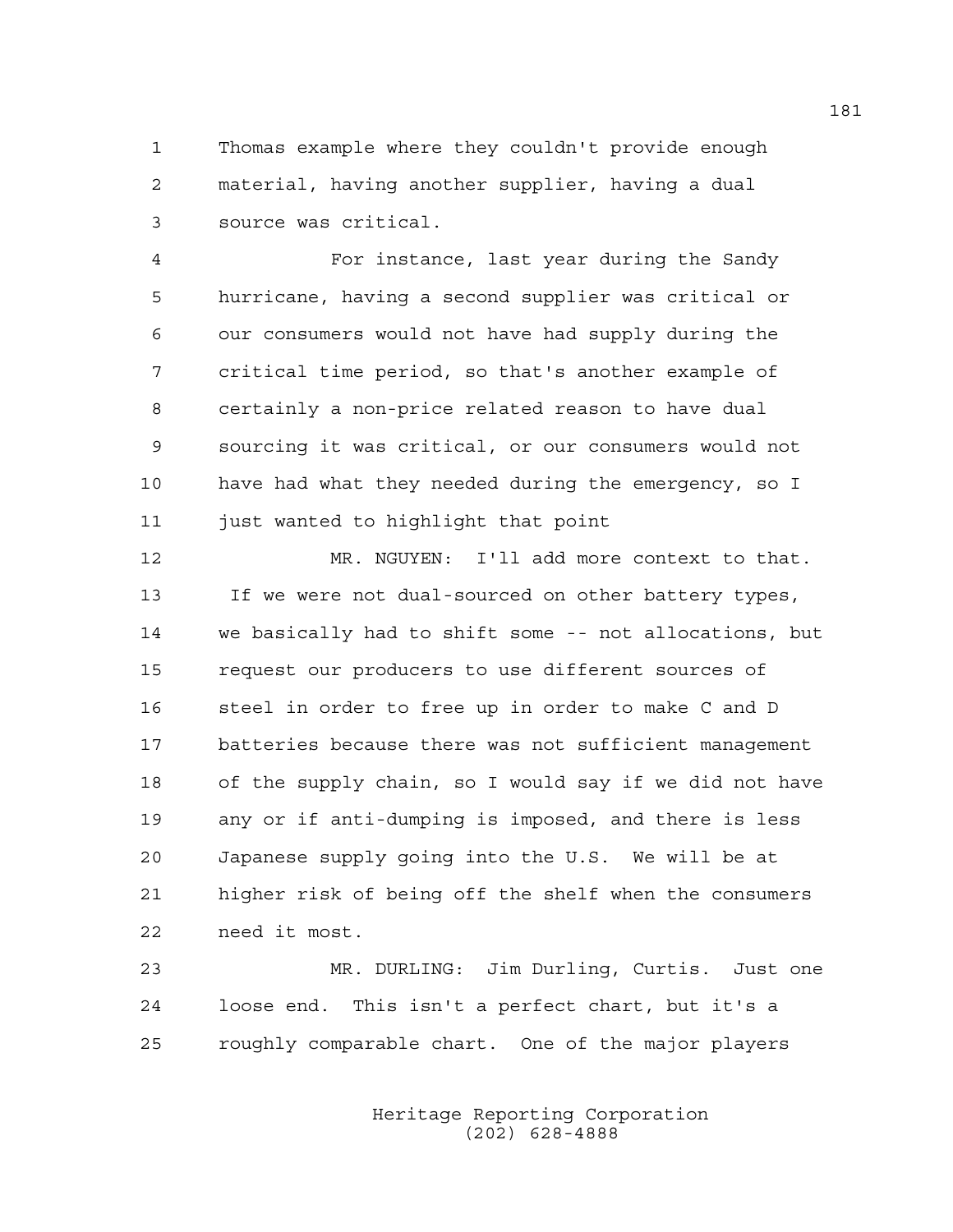1 has entered an appearance but isn't here today, so to 2 the extent you're gathering this information, you may 3 want to just make a particular outreach to the missing 4 player who has entered an appearance, so you do have a 5 point of contact, because this information will be a 6 lot more useful to the Commission if it includes the 7 person who isn't here today.

8 MS. DEFILIPPO: Okay. I think just sort of 9 along the line, but another angle on qualification and 10 testing for Mr. Walton. You had talked about the 11 testing procedures with Thomas and that you were 12 unable to qualify, and I guess we haven't talked about 13 the length of time for qualification, and feel free to 14 put this in a post-conference brief. Is it sort of a 15 you failed, sorry, go home, or is it a process where 16 you're working to try and say here's where it's wrong, 17 can you resubmit? Is there a continuation of the 18 certification, or is it sort of a one shot, here's my 19 product and sorry, it doesn't meet what we need?

20 MR. WALTON: Okay. Right. This is Carl 21 Walton from Panasonic. Certainly, it's a continuous 22 process. Oftentimes, it takes several times to try an 23 get things right. Now, at the same time, and I know 24 maybe the Duracell folks can speak a little bit better 25 about this, but in general, the battery makers, when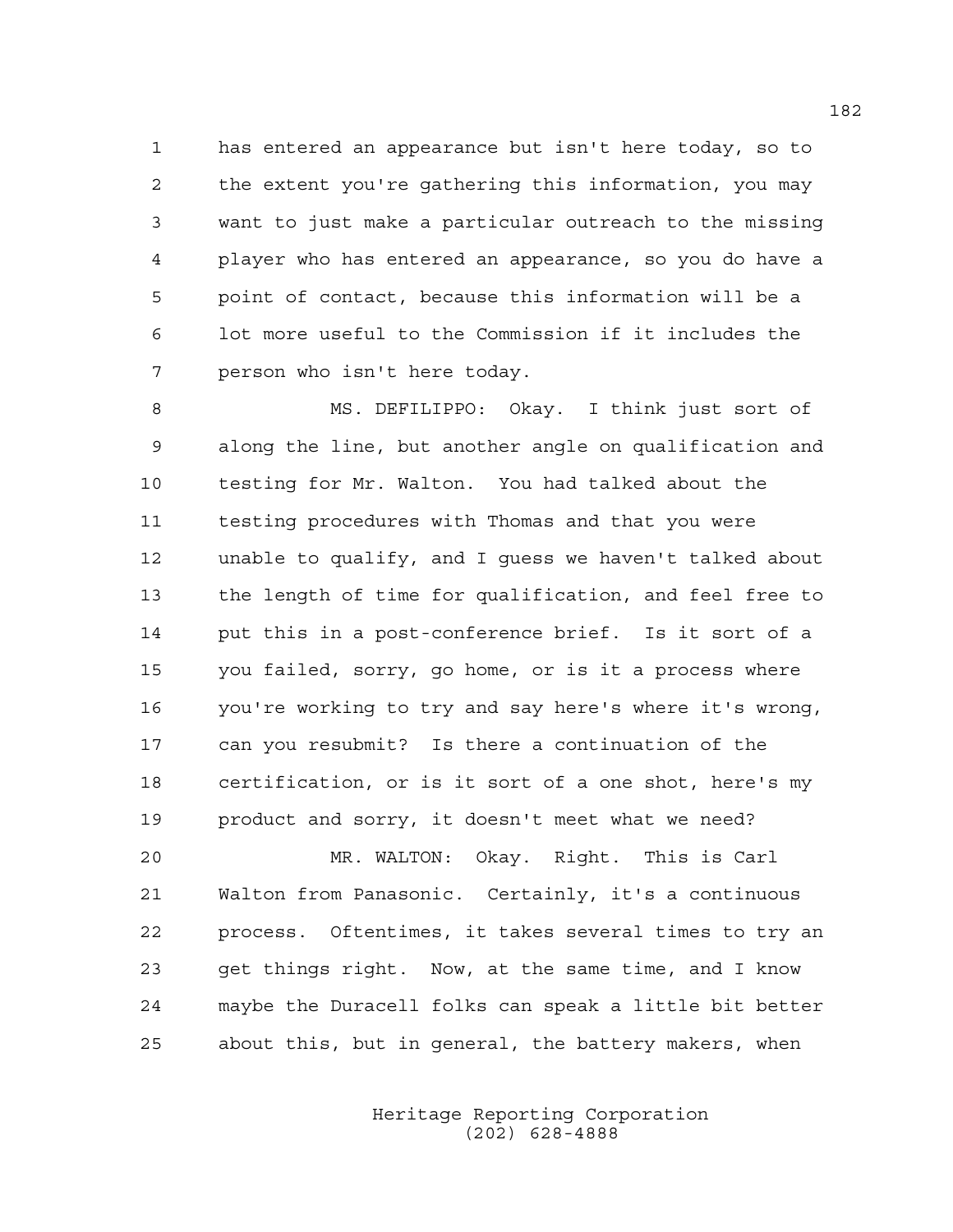1 you think about alkaline batteries, you think of just 2 little, simple, little devices, but they are very, 3 very complex.

4 There's a lot of technology involved with 5 those, and in general, the battery makers are very 6 conservative when they make any kind of changes not 7 only because of the personal injury risk and the 8 liability, but also because of the performance change 9 that could take place if they change the ingredients. 10 Even just the steel or specifications of the 11 different components of the battery.

12 Certainly, with a very tight, competitive 13 market, nobody wants to give up their competitive 14 edge, and so that qualification process is very 15 rigorous even for established suppliers. The process 16 is, in our experience, virtually unchanged when we 17 introduce a new product or a change in the design.

18 MS. DEFILIPPO: Just one followup question 19 for you was we were talking about the thinner-gauge 20 product, and you were indicating, I think, that there 21 have been or there could be more quality problems 22 because it's a thinner gauge so a problem could be 23 more evident in a thinner gauge than it would in a 24 thicker gauge?

25 MR. WALTON: That's correct, yes.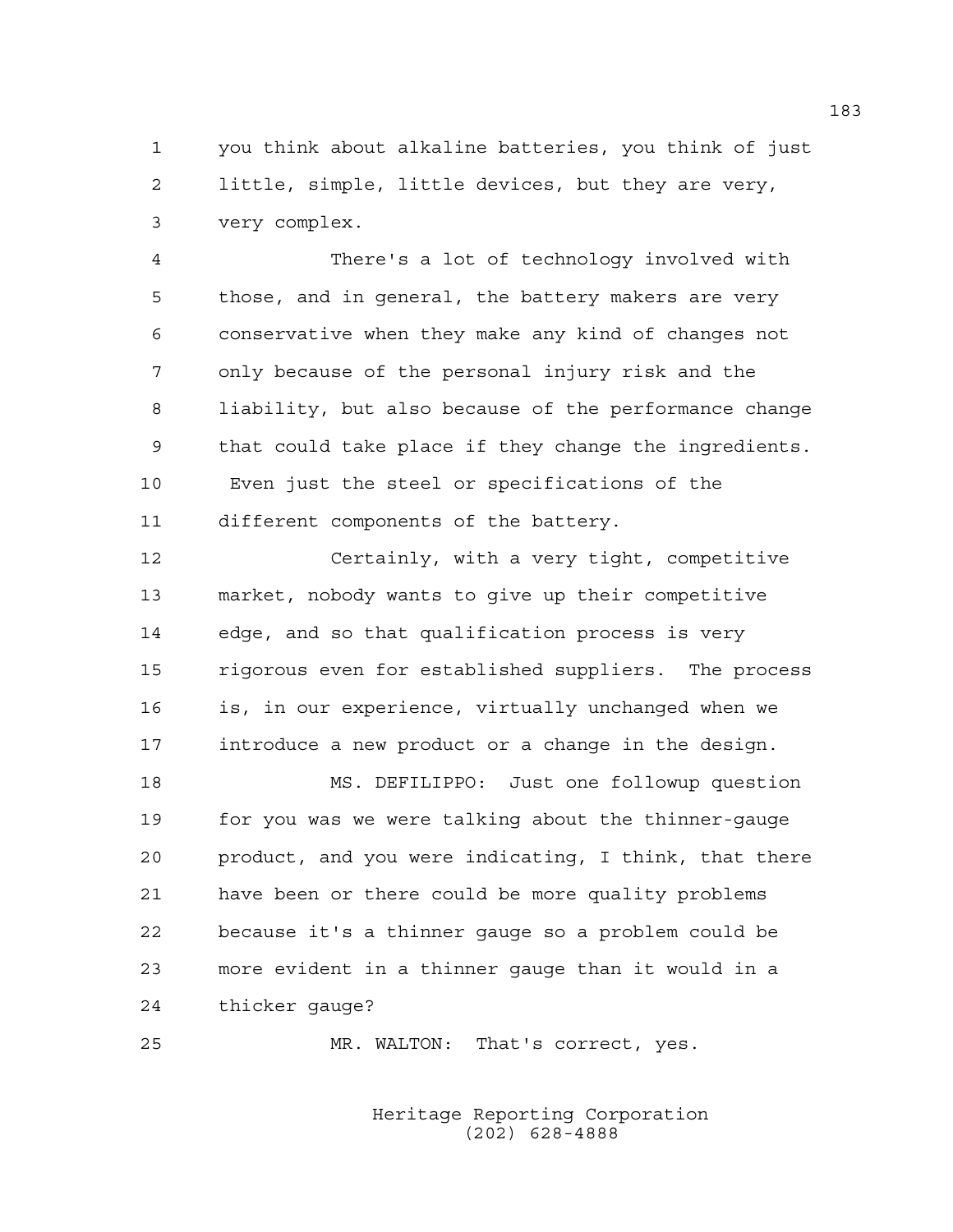1 MS. DEFILIPPO: Have you found that you have 2 with a thinner gauge needed to do more testing of the 3 product as it comes in whether it's visual or 4 mechanical testing just because there's potential for 5 greater problems to be visible? 6 MR. WALTON: As the extremes for the steel 7 become more commonplace, the challenges for can makers 8 become more rigorous, yes. 9 MS. DEFILIPPO: Okay. Looking up and down. 10 Ladies first. 11 MS. HUGHES: Okay. Beating the 12 qualification testing dead horse yet again. 13 MS. DEFILIPPO: That's interesting. 14 MS. HUGHES: Yes, it certainly is. Okay. I 15 think Mr. Medeiros may have said that it takes 12 to 16 18 months, or else I had zoned out or something. If 17 the purchasers could let us know, because I'm not 18 assuming that it's the same for all of you, how costly 19 the process is, how long it takes, if you need to 20 divide it by steps that would be helpful, and when 21 there's requalification done, if that's as costly, and 22 if that takes as long or maybe certain steps are 23 circumvented, that would be helpful. Post-conference 24 brief is great. Thank you. General estimates. You 25 don't have to be overly precise. Thank you.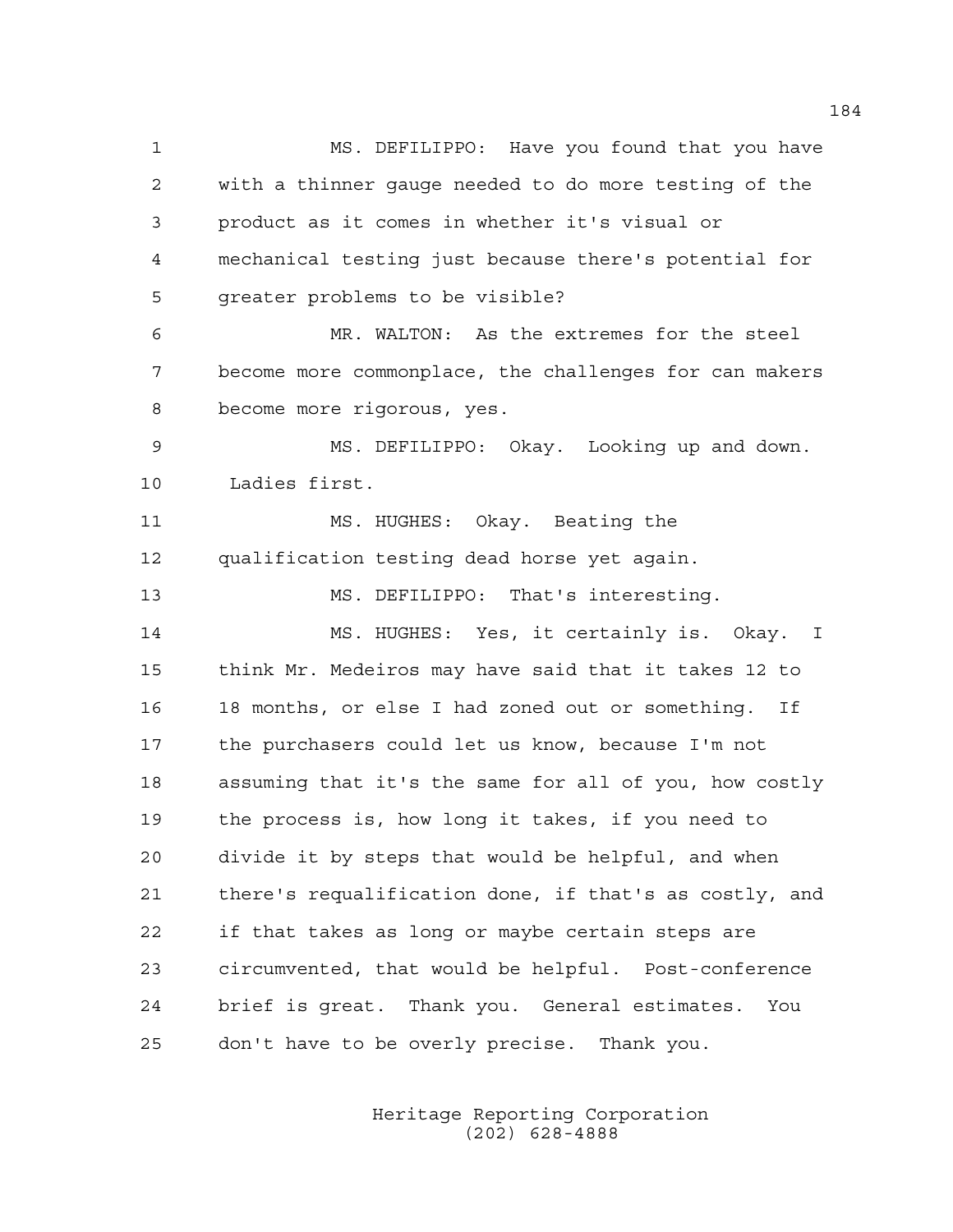1 MS. DEFILIPPO: Additional questions, Mr. 2 Comly?

3 MR. COMLY: But of course. I guess anybody 4 can address this one. Do you agree that there's 5 seasonality in the demand for diffusion-annealed 6 nickel-plated steel, and when does that normally 7 occur? Do you agree with the Petitioners' 8 characterization of that? 9 MR. NGUYEN: This is TJ Nguyen representing 10 Duracell. Yes, there is seasonality in the demand of 11 our products, which translates to seasonality in our 12 demand of battery steel. 13 MR. COMLY: And when is that for battery 14 steel specifically? Estimate 15 MR. NGUYEN: We start producing around the 16 summer. Sorry. Late spring, and then run full gear 17 for as long as the demand is there. 18 MR. COMLY: How long does it take for 19 imports to enter the U.S. once a contract is won? 20 What's the time delay or the lag there? For example, 21 if you're awarded in December in one year, how long 22 does it take for us to see the imports come into the 23 U.S.?

24 MR. PHILIPSON: For a December order, Steve 25 Philipson with Metal One, we typically would see that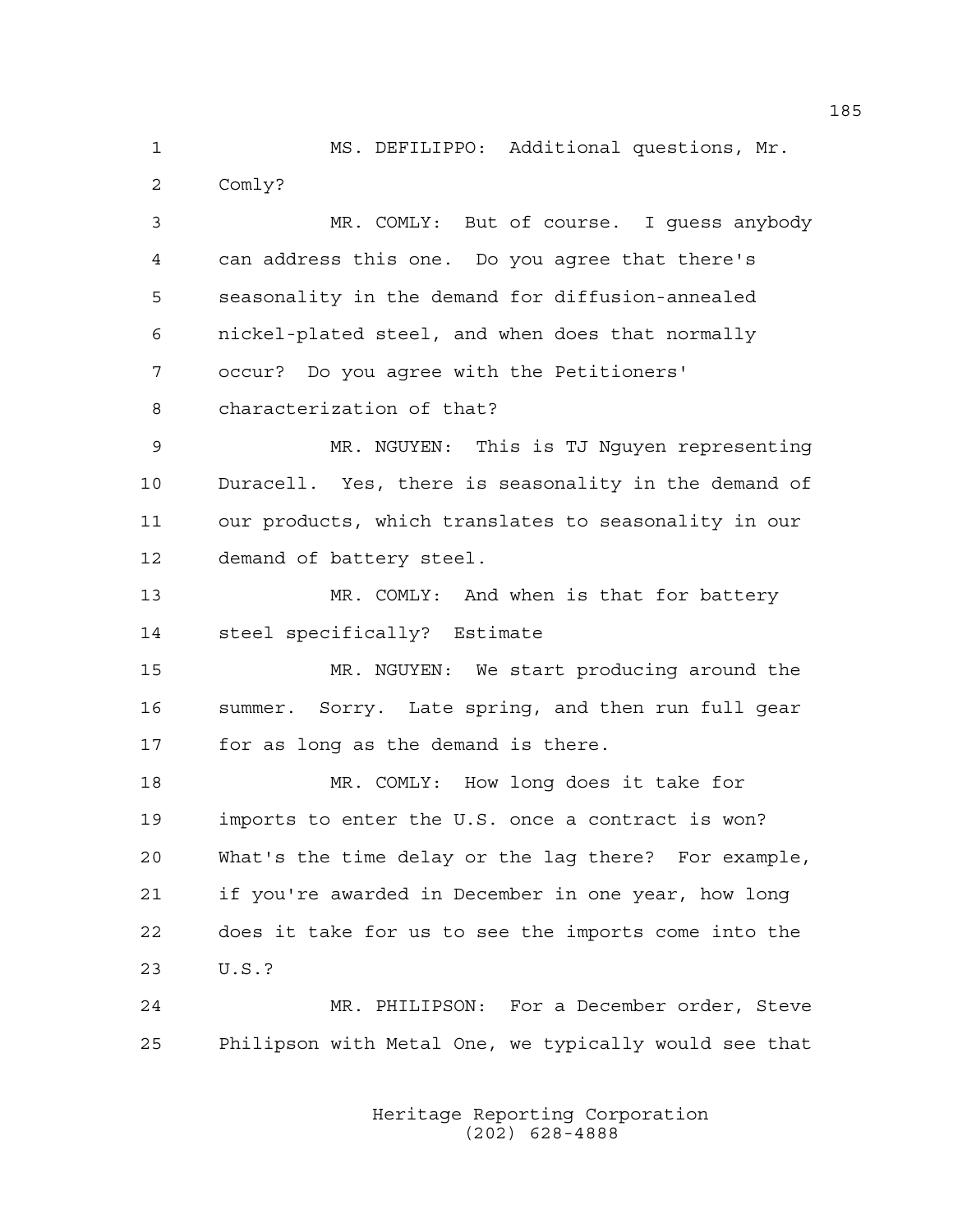1 material arrive the soonest the end of April and 2 possibly early June, so it depends on the ocean 3 vessels coming into the U.S. Four to six months, 4 typically around five though.

5 MR. COMLY: Okay. Thank you. I guess this 6 will be addressed to you as well. Does Metal One send 7 a division in annealed nickel-plated steel to 8 slitters, or are they just sent to can makers and 9 battery makers?

10 MR. WALTON: Steve again with Metal One. 11 Our orders are for a given size. We do not use a 12 service center to process material unless say a wide 13 coil were to come in, and it was damaged on the edge, 14 then we might process it, but shy of that, orders are 15 placed for the actual width.

16 MR. COMLY: Thank you

17 MR. NGUYEN: This is TJ Nguyen with Proctor 18 & Gamble adding a little color to that. There is a 19 reason why in the general steel market you have a very 20 large service center industry. That's driven because 21 the big steel makers do not want to also do the 22 slitting or other secondary operations. They want to 23 focus on their core business, and the volumes are too 24 small once you start slitting the product. With this 25 product, and the application is very high speed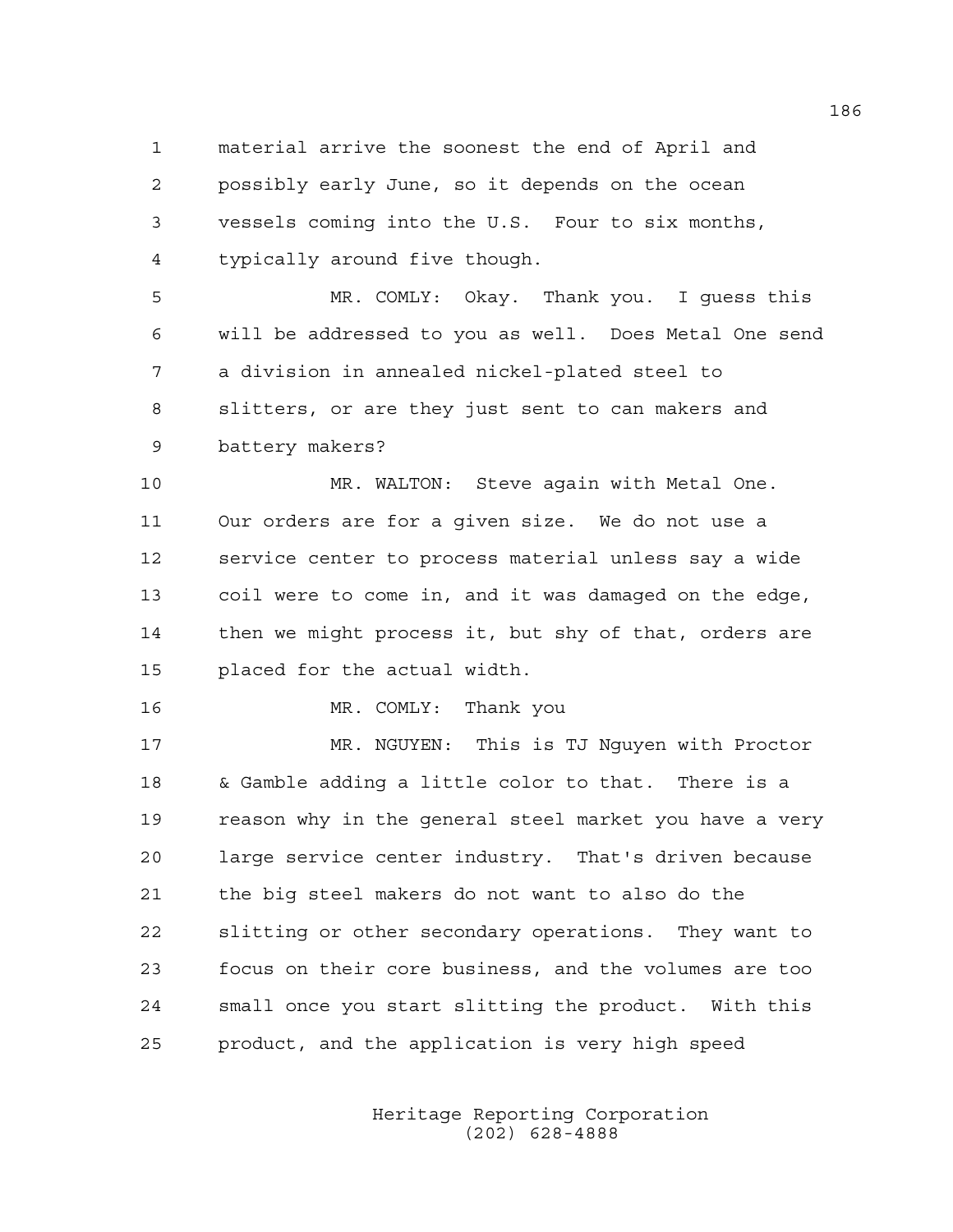1 forming. We cannot allow our qualified suppliers to 2 out source even a simple operation as slitting. 3 MR. COMLY: Is that true for Panasonic as 4 well? 5 MR. WALTON: Yes. Yes, that is. 6 MR. COMLY: Thank you. This is a question 7 for the purchasers, and particular P&G. Just for 8 point of clarification for me, when you do an RFQ, is 9 that a global RFQ, or is that a regional RFQ? How 10 does that play in? 11 MR. NGUYEN: This is TJ again from Proctor & 12 Gamble. During the period of interest, all the bid 13 types that we can describe in the confidence briefing 14 are done on a global basis. 15 MR. COMLY: And one final question for the 16 producers, I guess, it would be best addressed to. As 17 the thickness or rather the thinness of the product 18 trends, as you have a greater trend towards the 19 thinness, have you reached your limit or are you close 20 to reaching your limit of producing that type of 21 steel? 22 MS. YAMASHITA: The current thinness gauge 23 is not the limit. 24 MR. COMLY: Thank you. That's all the 25 questions I have. I'd like to thank all the witnesses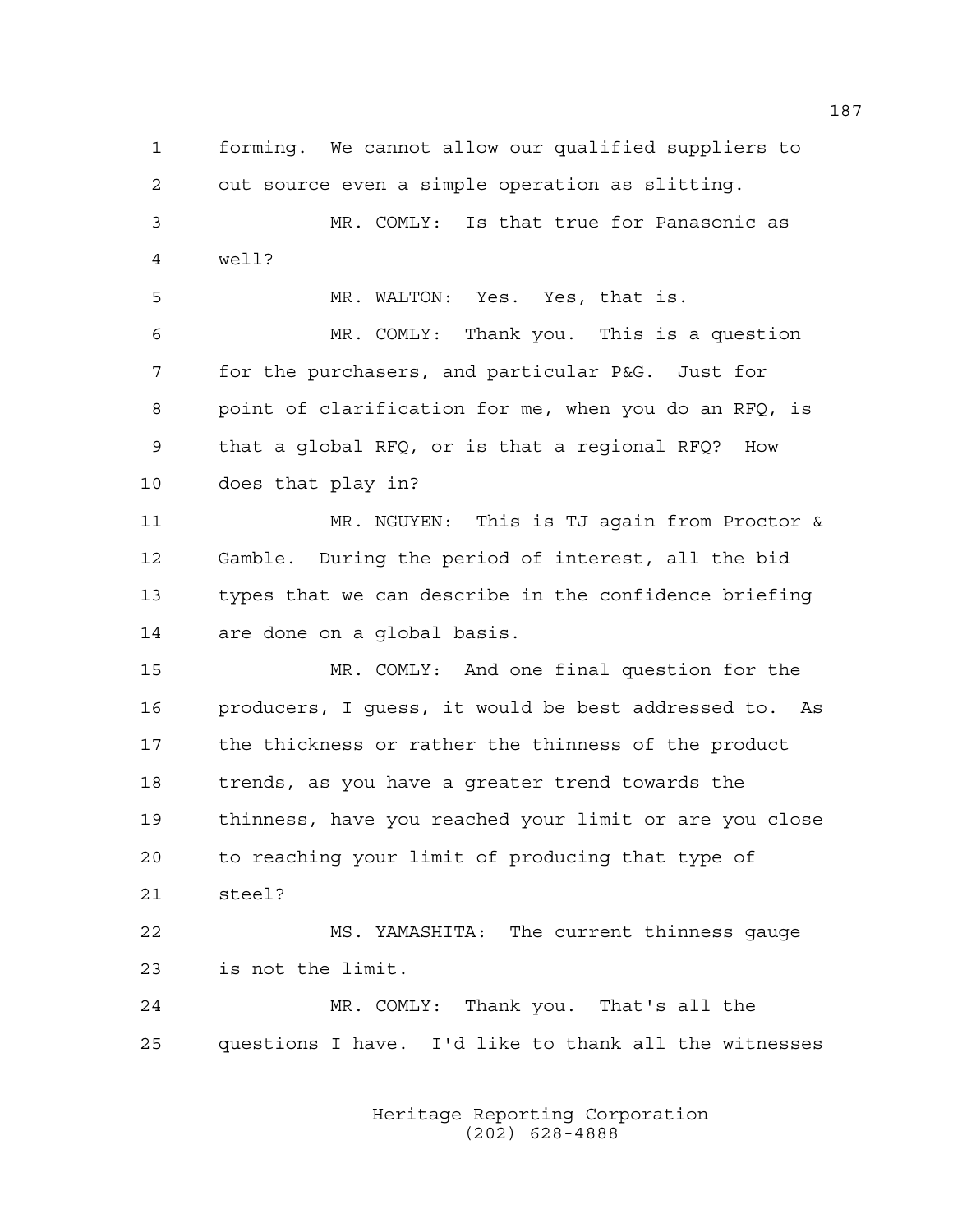1 today.

| 2           | MS. DEFILIPPO: I think that concludes our             |
|-------------|-------------------------------------------------------|
| 3           | questions for this panel. I thank you all very much   |
| 4           | for all of the very useful information that you       |
| 5           | provided and for coming here today. It has been very  |
| 6           | helpful, very interesting. We'll take 10 minutes to   |
| 7           | just let people sort of regroup and talk about what   |
| 8           | they want to do for closing statements, so at 2:10 we |
| $\mathsf 9$ | will reconvene for closing statements. Thank you.     |
| 10          | (Whereupon, a short recess was taken.)                |
| 11          | MS. DEFILIPPO: Is everyone back? I said               |
| 12          | two different things. I said 10 minutes. I said       |
| 13          | 2:10. I've got the red light. I've violated myself    |
| 14          | here. It looks like everyone's back, so if that is    |
| 15          | the case, Mr. Cannon, would you like to come and give |
| 16          | us your closing statement, please?                    |
| 17          | MR. CANNON: First of all, I'd like to                 |
| 18          | compliment the staff. You all are warriors. You're    |
| 19          | willing to allow lawyers to talk before you go to     |
| 20          | lunch. Seriously, so a lot was said about quality.    |
| 21          | We have to put that a little bit in perspective and   |
| 22          | the qualification process, right? There's a handful   |
| 23          | of producers in the world, it was confirmed, there's  |
| 24          | basically three people in the U.S. capable of making  |
| 25          | this product, so what's going to happen?              |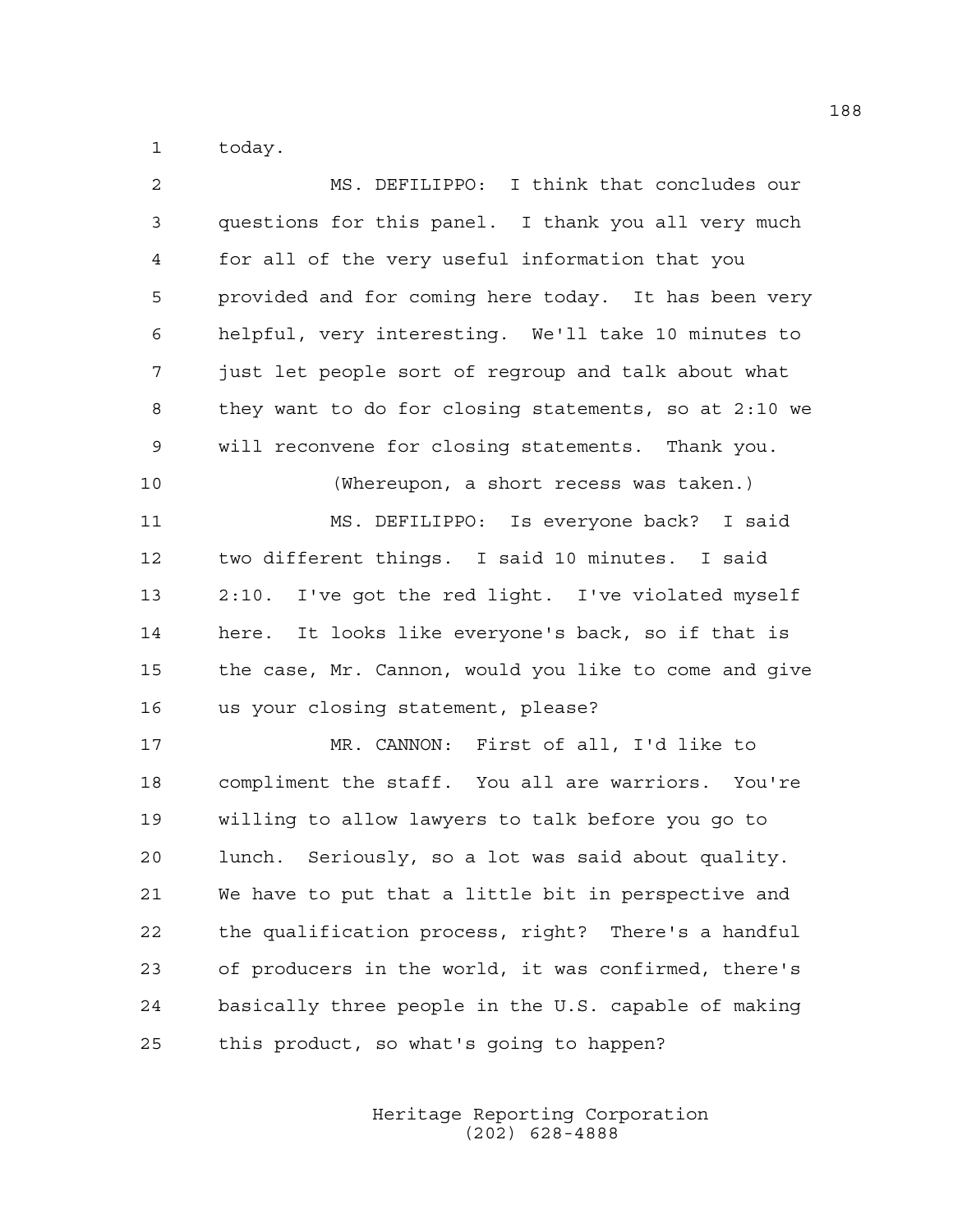1 Well, it's a steel product. There might be 2 inclusions from time to time. There might be surface 3 defects. Things happen. These are .3 reject rate on 4 our product. That is absolutely excellent quality. 5 Now, if you want to talk about the details, of course 6 we can find instances in which customers had some 7 problems. The problems are .3 percent. We can 8 equally find problems with the Japanese product, but 9 those problems were also minor.

10 In this market, among the producers that are 11 able to make this product, and granted, not everyone 12 is, they all supply a fine-quality product, but 13 specifically, to address some of the comments by 14 Panasonic, they argue we were not qualified, yet they 15 testified until 2008 we supplied 50 percent of all 16 their demand, 50 percent. All right. So clearly at 17 least until 2008, we were obviously qualified.

18 Secondly, they conceded that when supplies 19 got short and their Japanese producers were unable to 20 supply, they had to go somewhere else. Where did they 21 go? They bought from Thomas Steel in the fourth 22 quarter of 2011, in the first quarter of 2012, both 23 quarters. They bought substantial volumes directly 24 from Thomas Steel, no problems with our quality. 25 Thirdly, who did they sell to? They sell to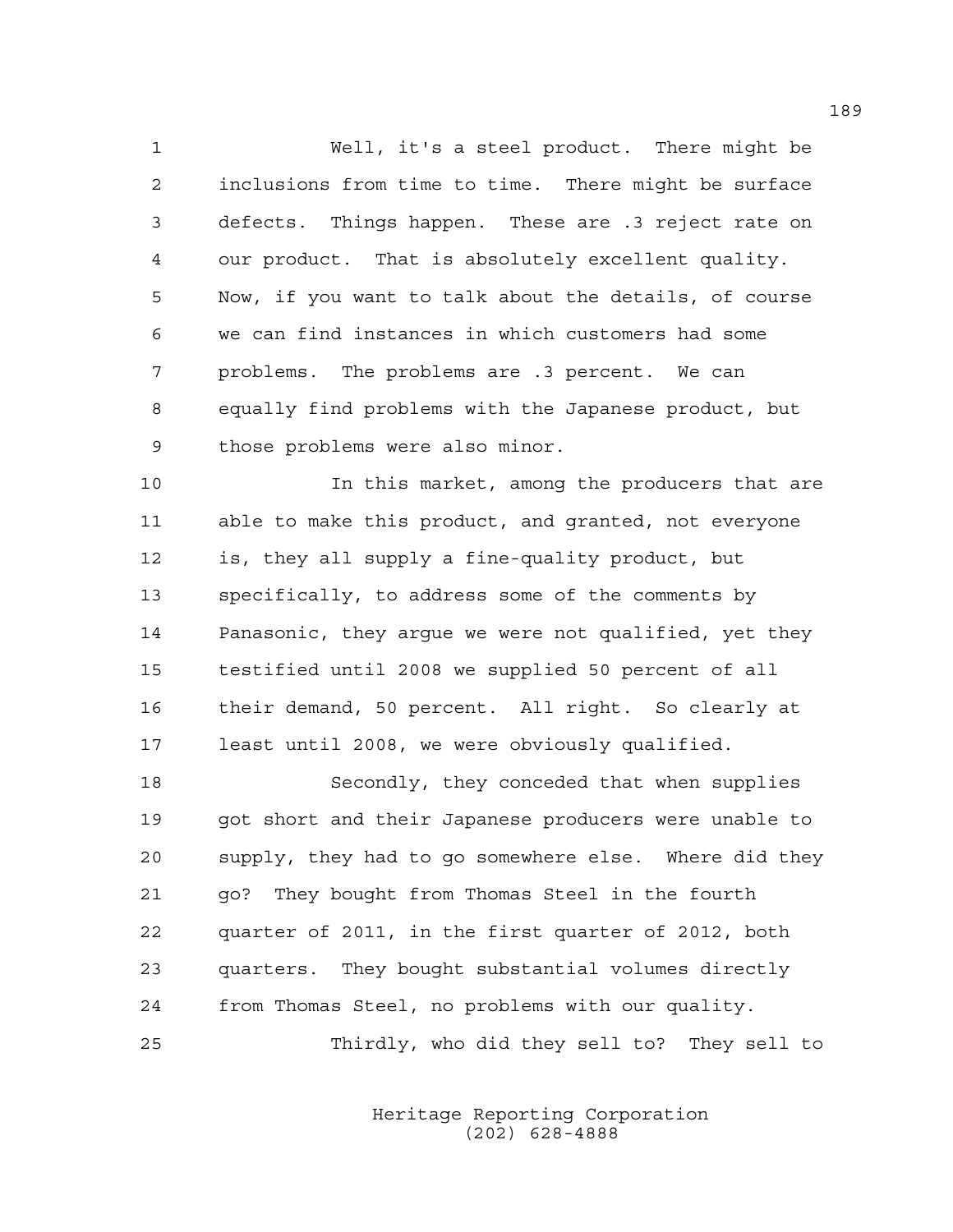1 a major manufacturer, one of the battery makers on the 2 board. That manufacturer buys steel directly from us. 3 The manufacturer that they sell to we are fully 4 qualified to supply can sizes to that manufacturer, so 5 indeed, there is no quality problem, and this issue 6 that they're raising isn't an issue. They're blowing 7 this out of perspective.

8 In fact, you heard different testimony from 9 different sides of the table. At one point, they were 10 arguing that not all the Japanese producers are 11 qualified everywhere. At another point today, they 12 were arguing that the Japanese producers produce a 13 better product than the U.S. producer. Well, which is 14 it? Is their product better or worse? This is a non-15 issue for the Commission. All three of these 16 producers are capable manufacturers. They all supply 17 globally. You heard about that, too.

18 Now, when we talk about qualification, the 19 last point I'd like to make is certainly the Japanese 20 producers were qualified to cherry-pick the AA 21 business from our largest customer, and they took that 22 business in 2011 and again in 2012, so if you want to 23 talk about qualification, our qualifications are we 24 were the incumbent supplier of that business with 80- 25 percent share and we shifted positions. We now have a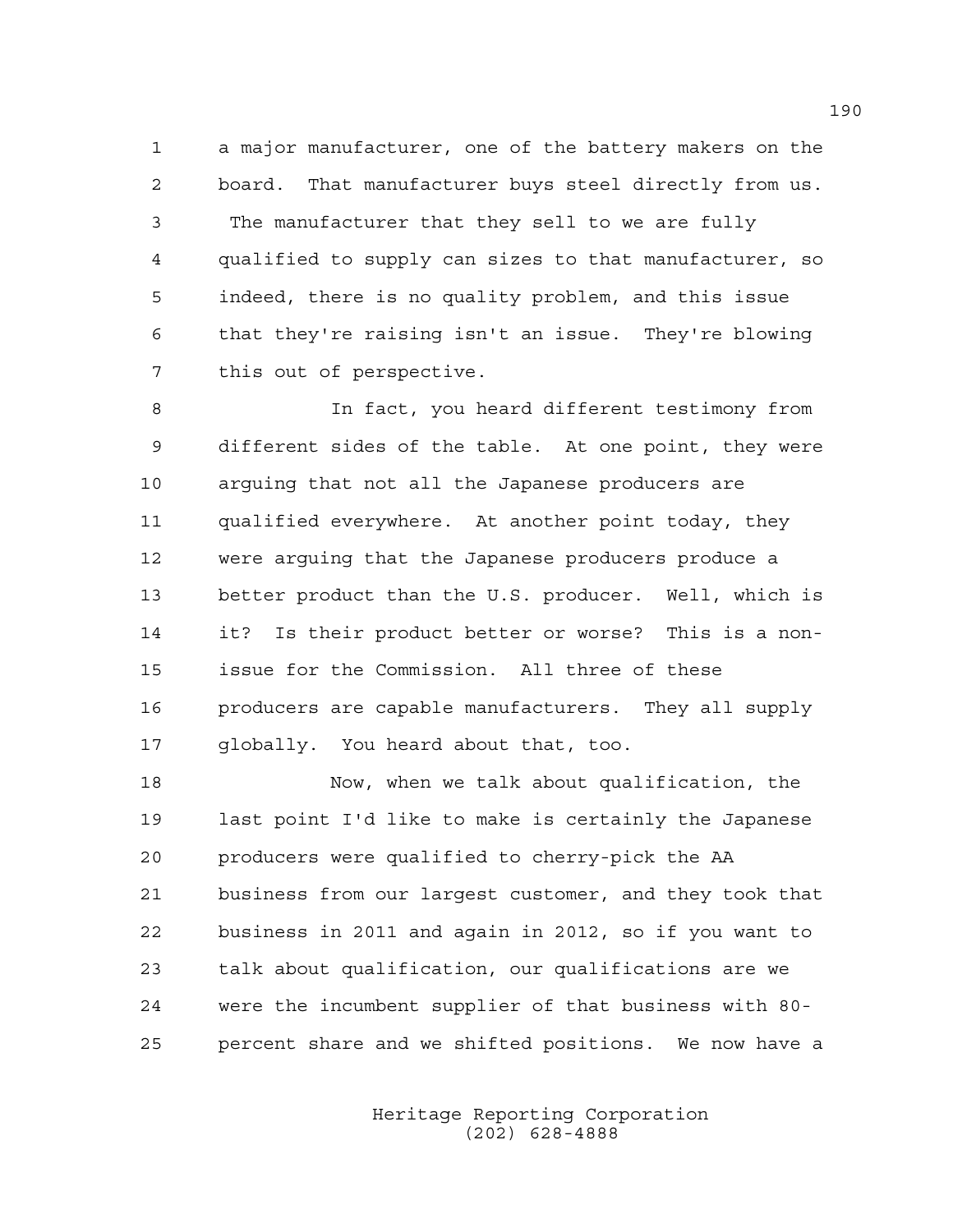1 20-percent share.

| 2           | Moving then to the merits, we heard some                |
|-------------|---------------------------------------------------------|
| 3           | discussion about how the market works, and over and     |
| 4           | over what you heard is that price matters. What you     |
| 5           | heard from Duracell is that they use a bid process.     |
| 6           | They make the producers submit prices that are apples   |
| 7           | to apples, and they have a \$10 billion cost reduction  |
| 8           | program in place. So what are you hearing? What you     |
| $\mathsf 9$ | are hearing is that they pit customers against each     |
| 10          | other and competition takes place on the base of        |
| 11          | price. You heard from Panasonic the same thing.<br>What |
| 12          | did they say?                                           |
| 13          | We used to dual source, but when our volumes            |
| 14          | went down, we decided to "utilize the leverage of       |
| 15          | Panasonic's global relationship with Toyo". What is     |
| 16          | the leverage of Panasonic's global relationship with    |
| 17          | Toyo? If they buy a bigger volume, they will get a      |
| 18          | lower price. They are telling you that price matters.   |
| 19          | In fact, Panasonic also said, "To remain competitive,   |

20 battery makers need to cut costs". Absolutely, they 21 need to cut costs, and that flows back to us, and they 22 put pressure on us by leveraging the Japanese price 23 against our price to force us to lower our price.

24 Finally, I'd like to address the point that 25 we're the price leader. That argument doesn't square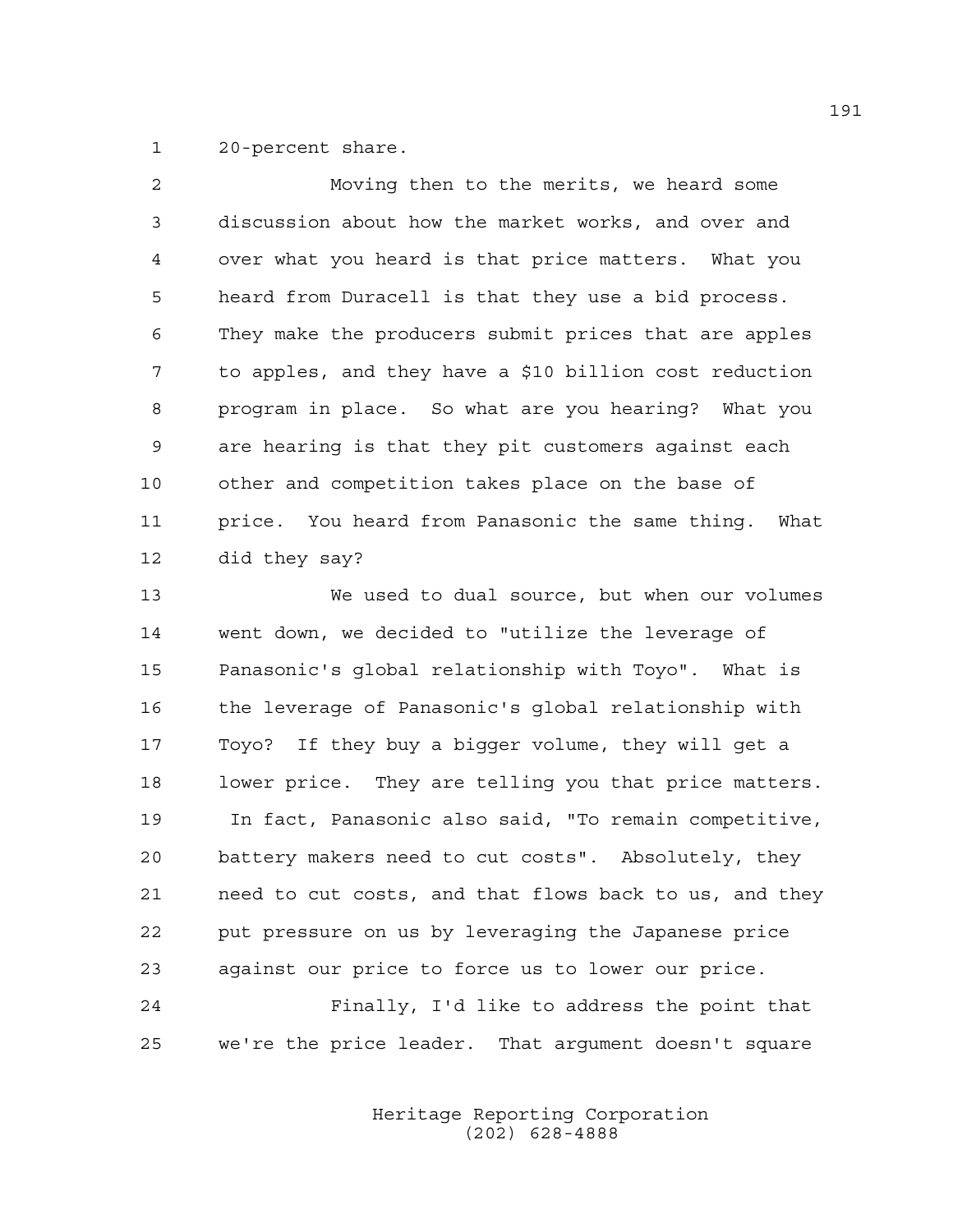1 with the record. We've alleged and shown you in our 2 documents, you will see that, based on the timing of 3 the offers and the lost sales allegations, and based 4 on the timing of the price moves, the imports arrived 5 in the market, cut prices, and we had to react. They 6 were the first to come and cherry pick the AA volume 7 from our largest customer.

8 They came and offered a lower price than we 9 did. We saw the quotes. The email will supply. One 10 of the emails was the import price was \$250 a ton 11 below our price, and they wanted another 100 ton six 12 months out. \$250 a ton is 10 percent. That's a 10- 13 percent price cut is what they're asking us for. Now, 14 I ask you in this scenario, what is credible about us 15 being the price leader? We were making profits. The 16 bar looked pretty good.

17 Are they suggesting that we voluntarily went 18 into the market, lowered our price so that we could 19 put ourselves into a loss position? That is absurd. 20 We absolutely did not lead the prices down, and the 21 facts belie that assertion. For all those reasons, I 22 think the Commission here should make an affirmative 23 decision. Thank you.

24 MS. DEFILIPPO: Thank you, Mr. Cannon. 25 Closing statements for Respondents will be done by?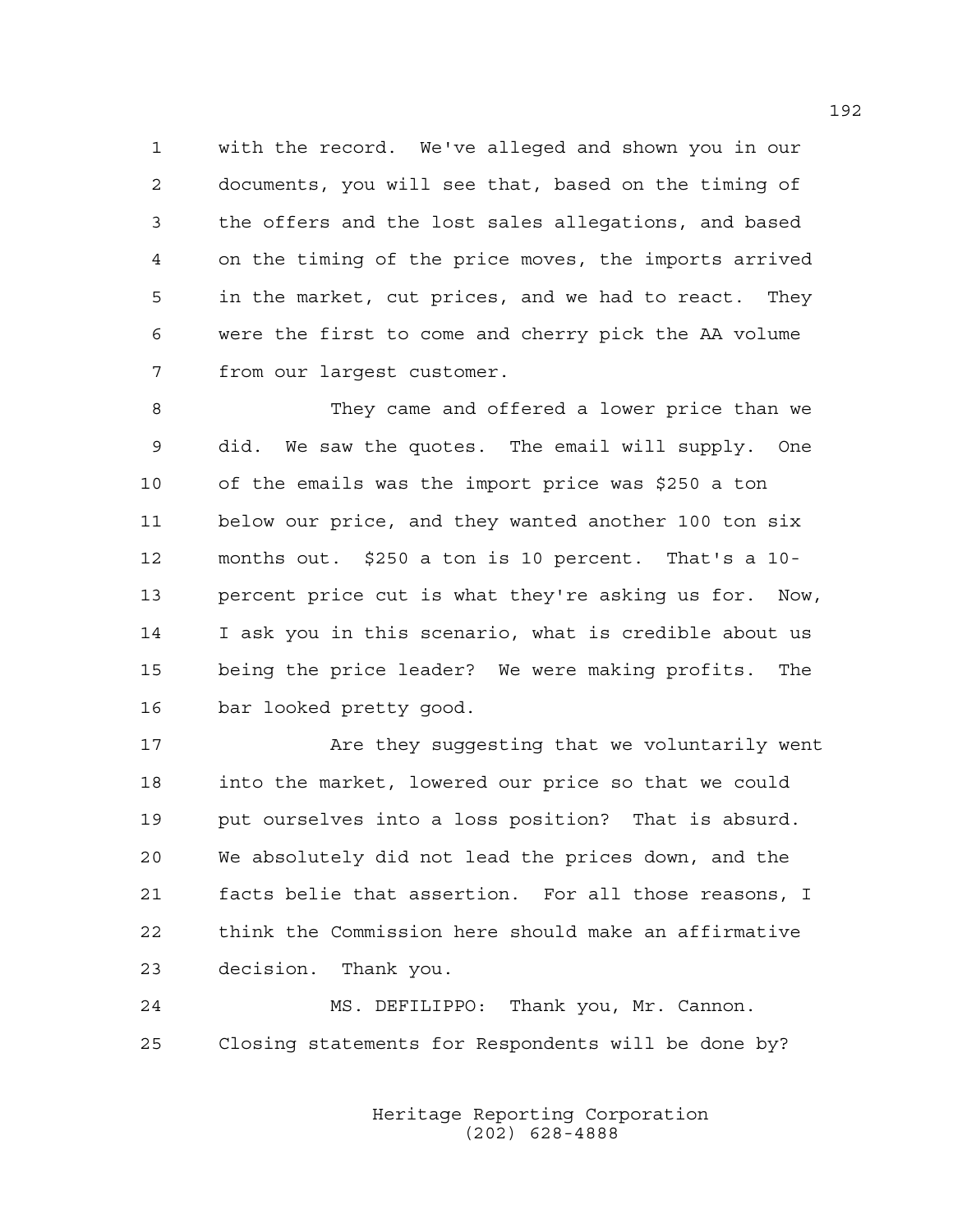1 MR. WOOD: I'm going to give the closing 2 statement. With the Staff's permission, I'm going to 3 give a minute or two to Mr. Porter to respond 4 specifically on behalf of Panasonic. 5 MS. DEFILIPPO: All right. 6 MR. PORTER: Thank you. Dan Porter with 7 Curtis, and this is rebuttal, and I do very much 8 appreciate the Commission Staff's indulgence. Just on 9 the qualification issue, it is a fact, as you heard, 10 there are three big customers. Two are here today. 11 Both said that you need to be qualified for a 12 specification, so that is a fact, Fact 1. Fact 2, you 13 also heard today that if someone wasn't there, you 14 need to be requalified even to do that same 15 specification.

16 Fact 3, with respect to the Panasonic issue 17 about requalifying after they wanted to start up 18 again, it was for a new specification. What Mr. 19 Walton said is when we went to requalify three, four 20 years later, our specs had changed. We went from four 21 millimeters to 3.5 millimeters. A fairly substantial 22 reduction in the increase in thinness of reduction, 23 the thickness of the steel that required a new 24 qualification, so again, the idea that because you 25 were qualified before necessarily means you're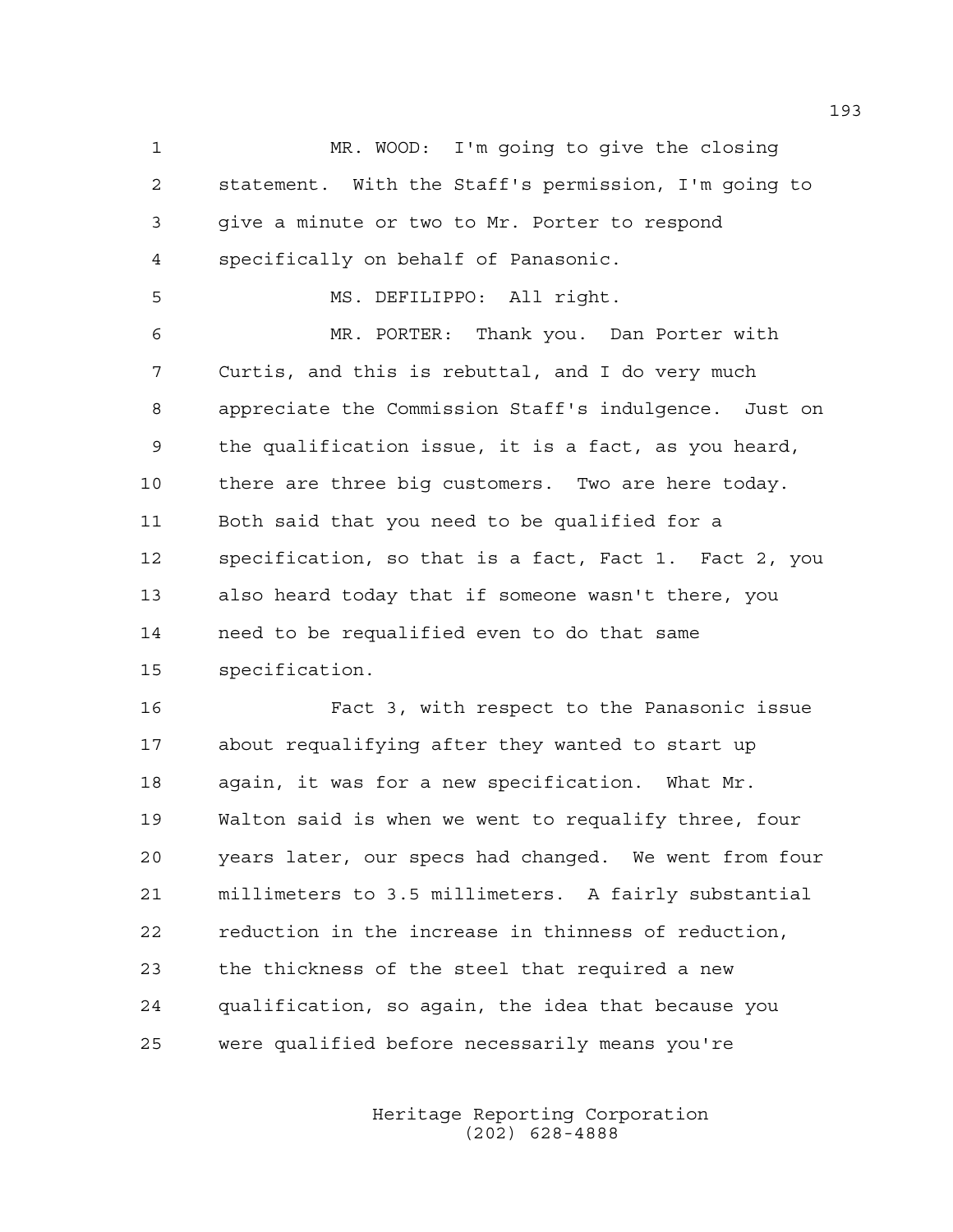1 qualified in perpetuity is simply not correct.

| $\mathfrak{D}$ | Again, Panasonic will supply a lot more                |
|----------------|--------------------------------------------------------|
| 3              | information on the test results in a post-conference   |
| 4              | submission. Thank you. I appreciate the opportunity.   |
| 5              | MR. WOOD: Okay. Chris Wood for Gibson Dunn             |
| 6              | again, and let me start by echoing Mr. Cannon's thanks |
| 7              | to the Staff for the obvious preparation and time that |
| 8              | everyone has put in to getting ready for this          |
| 9              | conference and the thoughtful questions that were      |
| 10             | posed to our witnesses. We very much appreciate the    |
| 11             | efforts. I'd also like to touch on a point that Mr.    |
| 12             | Schaefer mentioned at the beginning of his             |
| 13             | presentation. This is an unusual prelim in a lot of    |
| 14             | different ways.                                        |

15 It's not only the first time the Commission 16 is dealing with this rather unique steel product. 17 It's unique because you have the full plethora of the 18 industry at virtually every level of the production, 19 supply, consumption chain here before you, and we 20 think that gives you, much more so than in the 21 ordinary case, a chance to make a decision at the 22 preliminary stage based on a full record and one that 23 will be fully supported by the evidence.

24 Most importantly, you have representatives 25 from the two largest purchasers and really consumers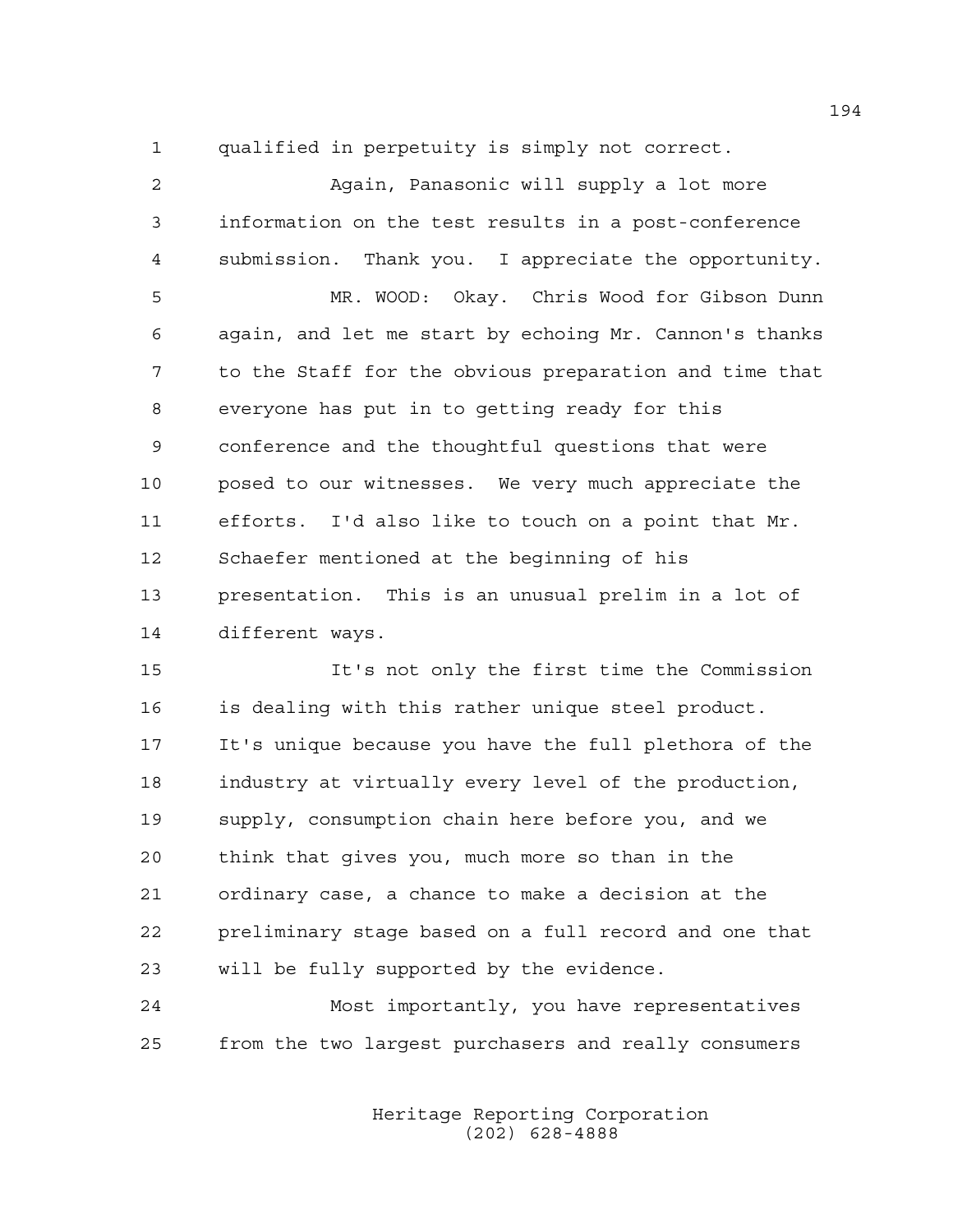1 of this material at issue that were here with you 2 today, and what did they say? Just as Mr. Porter 3 said, Panasonic explained that it buys from Toyo Kohan 4 because Thomas frankly is not qualified to supply it 5 at this point in time, and they can document that, and 6 they will.

7 From Duracell, which is a very large 8 customer in the U.S. market, you heard from Mr. 9 Medeiros about the importance of the non-price factors 10 in their decision making. You heard that they view 11 the battery steel market as a global market and that 12 they in fact negotiate with both Toyo and Tata on that 13 basis.

14 Importantly, you heard them say that Tata 15 has been the price leader in this market, that Tata in 16 fact took the initiative to introduce a new sort of 17 raw material -- we can call it a surcharge. We can 18 call it a pass through, but in any event, it is a 19 system that should insulate them from fluctuations in 20 raw materials, and it was introduced at their 21 initiative, and it affects the prices, so you've got 22 two purchasers telling you how they buy and what led 23 them to buy Japanese steel when they did.

24 The third purchaser that's not here is 25 frankly one that we don't supply at all, and so you've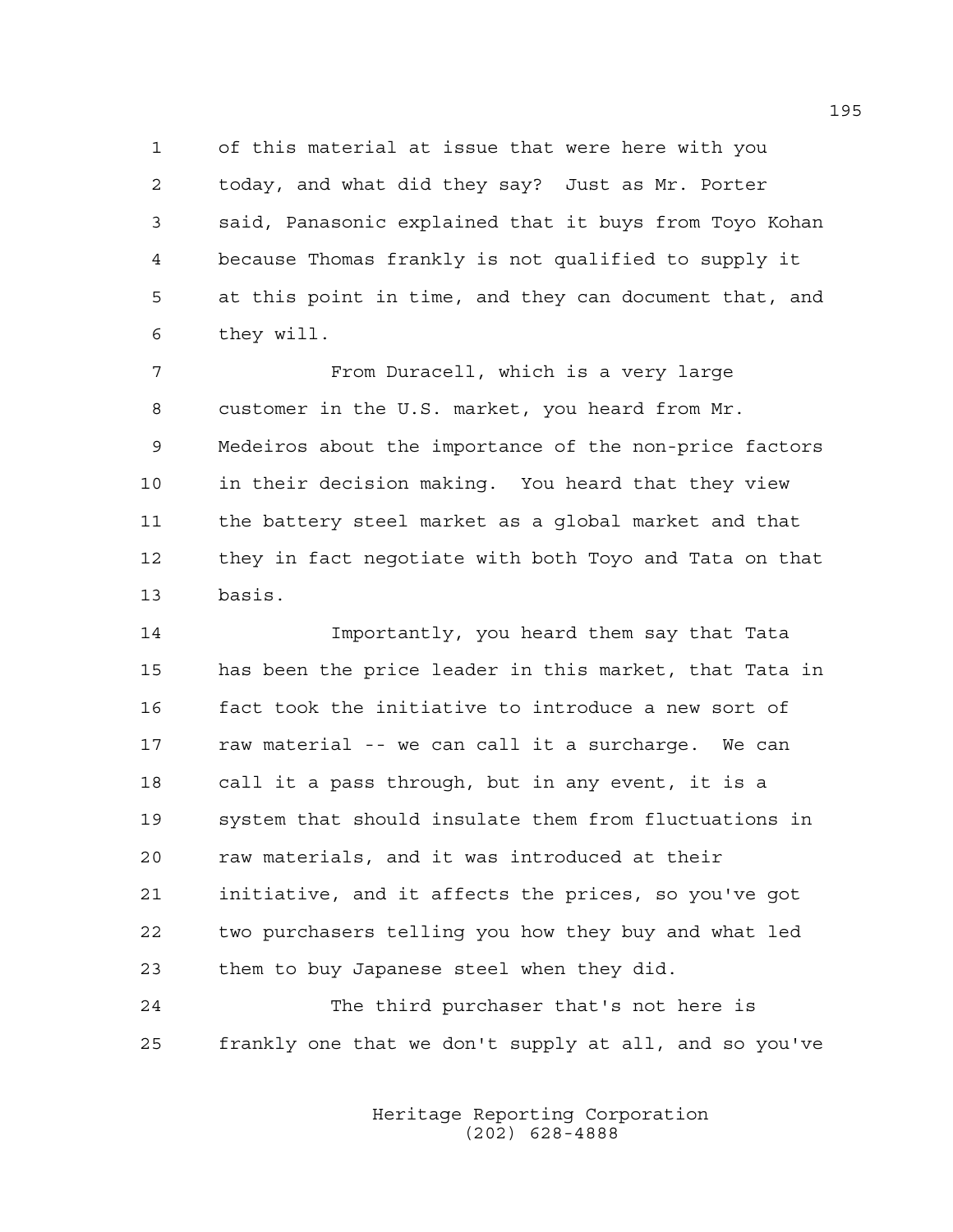1 got the market right here in front of you. I wanted 2 to spend just a moment, I thought that Jim actually 3 did a great job with this chart, and so I thought I'd 4 repurpose it a little bit for the purposes of the 5 closing statement here. I think there's a number of 6 things that are interesting when you look carefully at 7 the chart that Thomas used this morning.

8 First is let's look at the import volumes. 9 2010 to 2012, there's very little going on here. This 10 is not a case where you see some steep surge in 11 import, and everyone can tell why the dumping case 12 happened when it did. It's a very modest increase. 13 By comparison, if you look at what happened between 14 2008 to 2009, that's when the import numbers go up, 15 but we didn't have a case then. They weren't injured 16 then. If they were injured, they would have brought 17 the case. They didn't, but you look at what's 18 happened in the last three years, there's nothing 19 there.

20 Let me point out one other thing with this. 21 There's no claim that they were injured at the 22 beginning, that Thomas was suffering from material 23 injury at the beginning of the period. I mean, all 24 the focus today on losses related specifically to 25 2012, but if you look at the capacity utilization on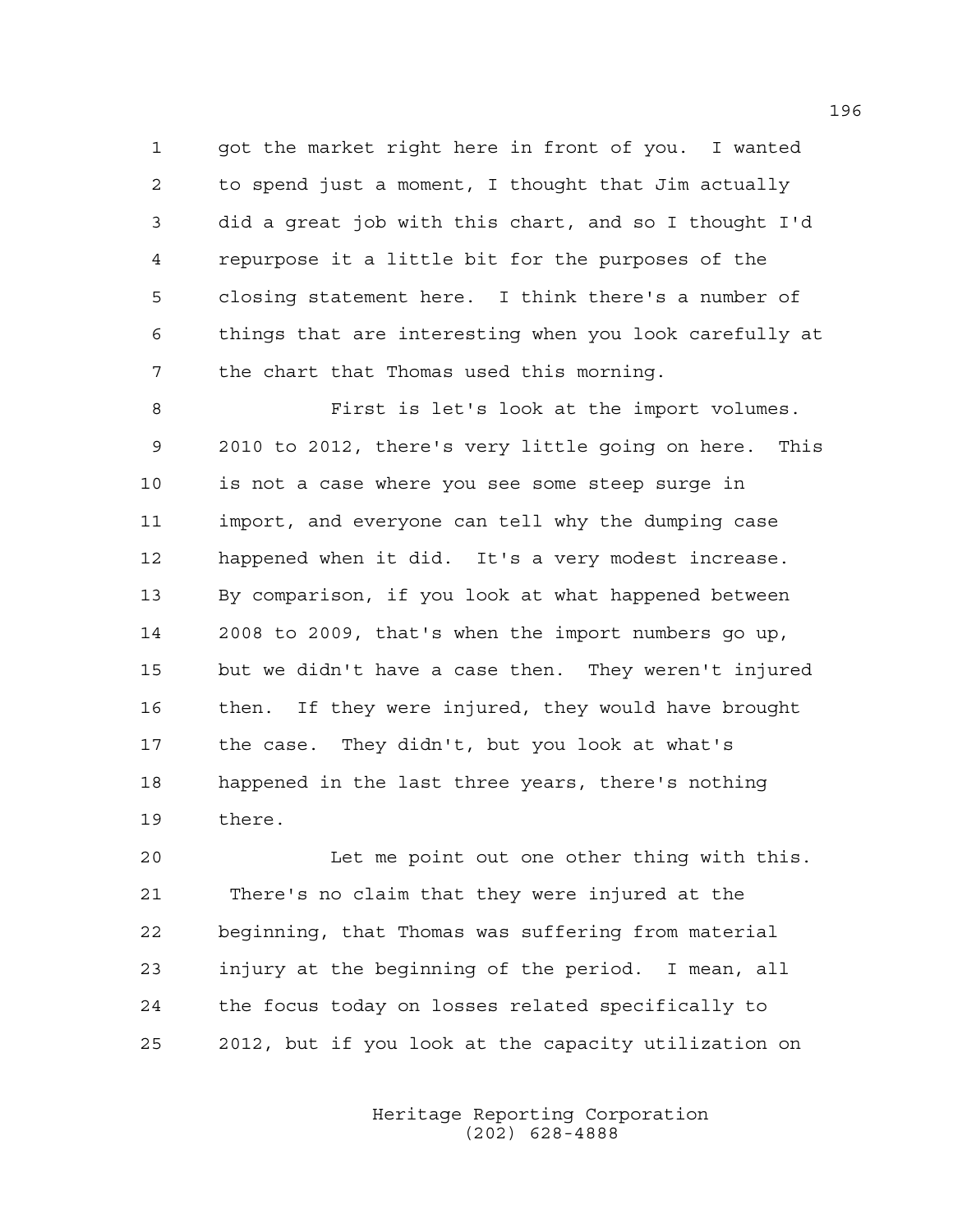1 the very next page, it's not materially different 2 between 2010 and 2012 when they tell you that you have 3 to operate at 95-percent capacity utilization or 80 or 4 whatever it was to make a profit. You know that's not 5 actually the case.

6 With respect to pricing, we heard a story 7 this morning of predatory Japanese pricing forcing 8 Thomas to reduce its prices. Obviously, the pricing 9 data is quite confidential because of the number of 10 participants in the markets. Suffice it to say that 11 we don't think the underselling data supports that, 12 and we think the trends in pricing that they presented 13 to you this morning for the pricing products are very 14 comparable with what you will see if you go out and 15 look at changes in hot-rolled pricing or iron ore 16 pricing or coal pricing over the period.

17 Again, there's nothing here to suggest sort 18 of predatory approach by the imports, so if it's not 19 volume, and it's not pricing, what is causing the loss 20 that they report seeing in 2012, and again, we will 21 deal with this more fully in our post-conference 22 brief, but I would suggest to you that cost is where 23 to look as you look very carefully at the cost data, 24 the cost trends in this case. Relative to that point, 25 and just two final notes if I may?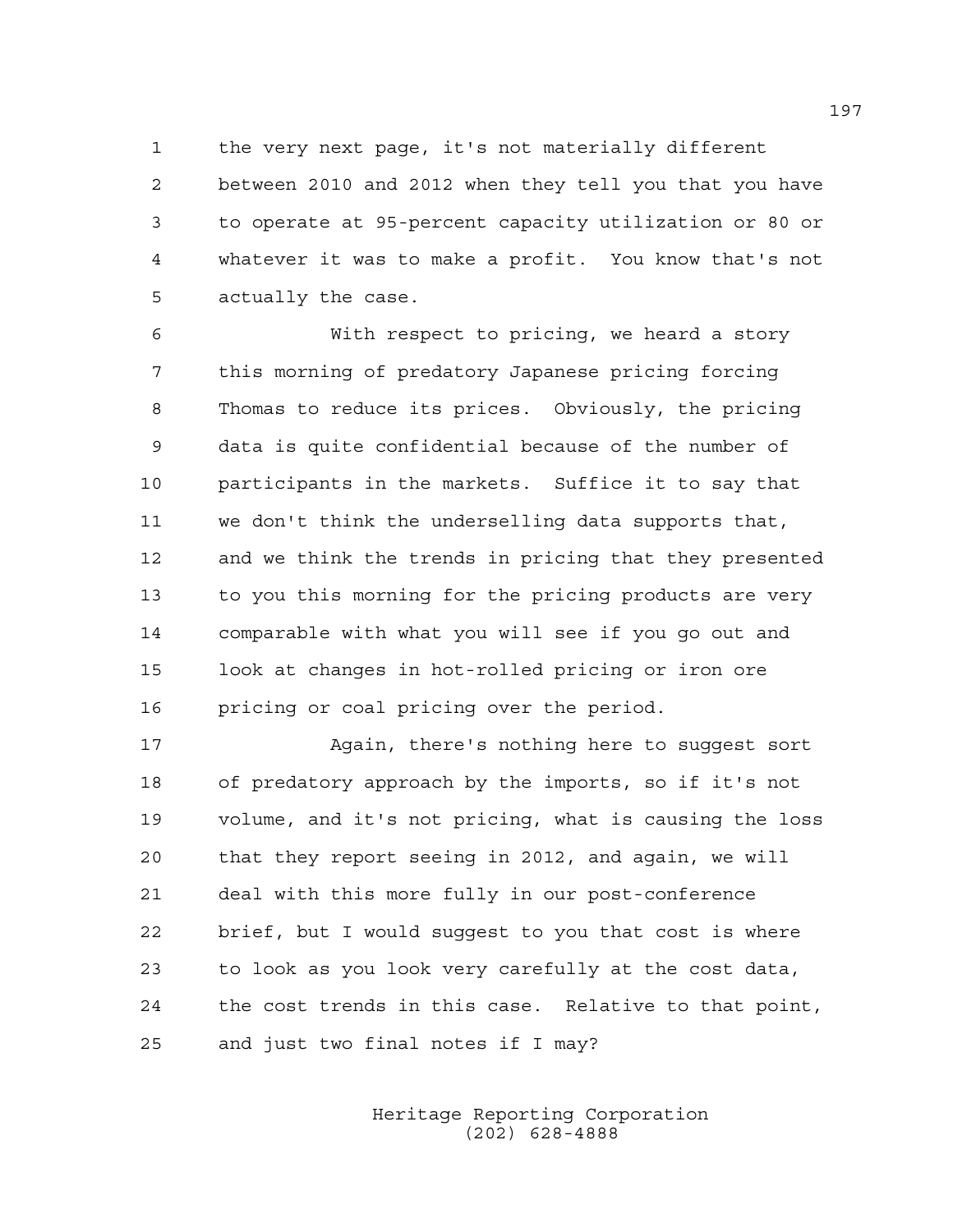1 One is that we made a request today for the 2 ability to show some of the confidential exhibits that 3 were presented to the purchasers who were the original 4 sponsors of those documents. We hope that you'll 5 reach a decision on that promptly and allow them to 6 see those documents, and finally, we submitted a 7 letter last Friday requesting the staff to gather 8 additional information from Thomas.

9 We think it's very easily obtainable 10 information. They should be able to produce it very 11 quickly. We think it will hep fill in the picture for 12 this preliminary record and allow the correct decision 13 to be reached. If we could get it by Friday, we would 14 actually be able to include comments on it in our 15 post-conference brief, and so we would respectfully 16 request that the Staff do that if it's at all 17 possible.

18 Just to conclude, again I think that you've 19 got a full record before you. I think that with the 20 benefit of the briefing where will go into the 21 confidential record more fully and the testimony heard 22 today that really the Commission has everything it 23 needs to close this investigation out now and reach a 24 negative determination without going to the final 25 phase, and we respectfully request that's what you do.

> Heritage Reporting Corporation (202) 628-4888

198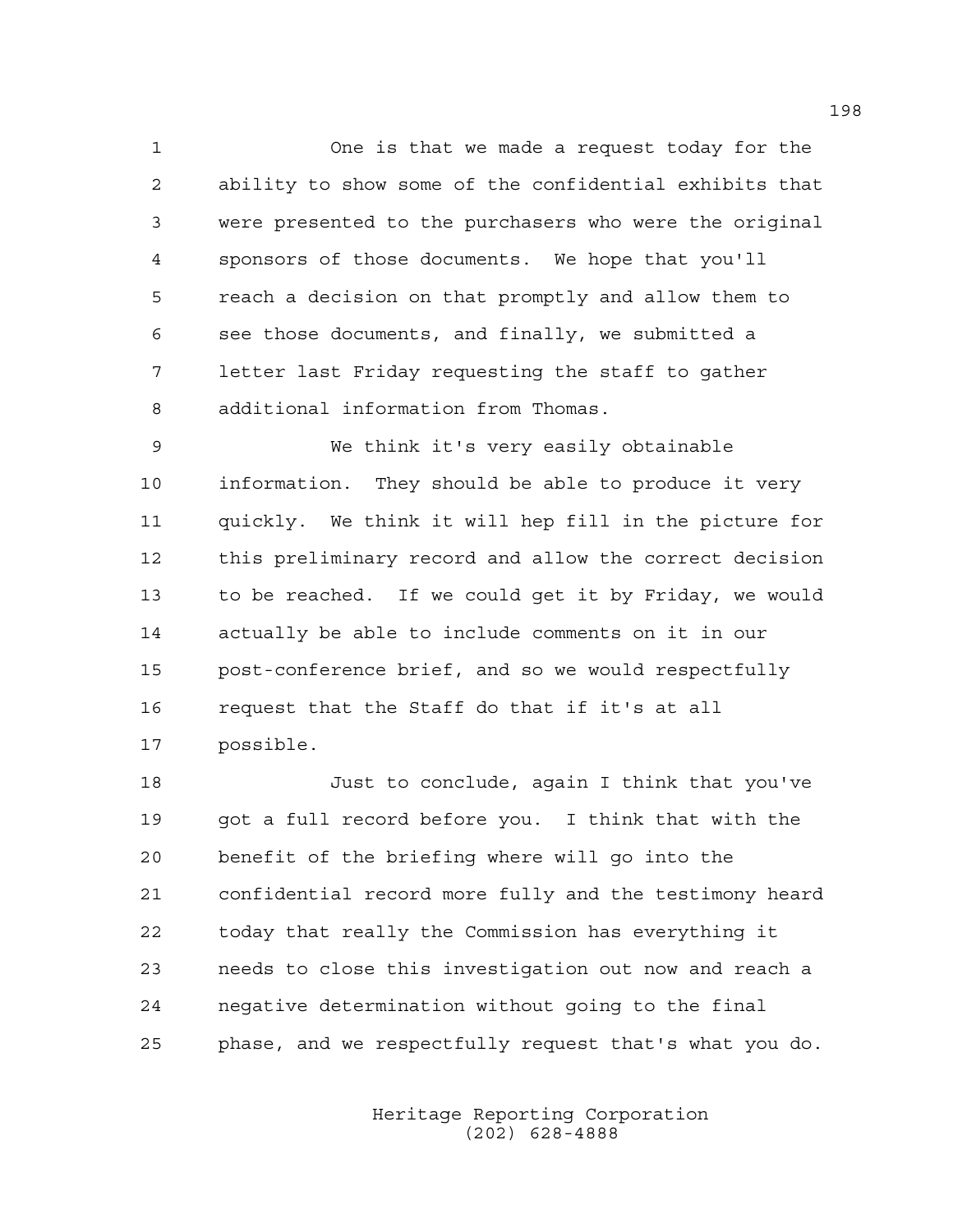1 Thank you.

| 2  | MS. DEFILIPPO: Thank you very much, Mr.                |
|----|--------------------------------------------------------|
| 3  | Porter and Mr. Wood. On behalf of the Commission and   |
| 4  | the staff, I would like to thank the witnesses who     |
| 5  | came here today as well as counsel for helping us gain |
| 6  | a better understanding of the product and the          |
| 7  | conditions of competition in the diffusion-annealed    |
| 8  | nickel-plated steel flat rolled industry. Before       |
| 9  | concluding, please let me mention a few dates to keep  |
| 10 | in mind.                                               |
| 11 | The deadline for submission of corrections             |
| 12 | to the transcript and for submission of post-          |
| 13 | conference briefs is Monday, April 22. If briefs       |
| 14 | contain business proprietary information, a public     |
| 15 | version is due on Tuesday, April 23. The Commission    |
| 16 | has tentatively scheduled its vote on this             |
| 17 | investigation for Friday, May 10, and it will report   |
| 18 | its determinations to the Secretary of the Department  |
| 19 | of Commerce on Monday, May 13. Commissioners'          |
| 20 | opinions will be transmitted to Commerce on Monday,    |
| 21 | May 20. Thank you again for coming to today's          |
| 22 | conference. With that, this conference is adjourned.   |
| 23 | (Whereupon, at 2:24 p.m., the preliminary              |
| 24 | conference in the above-entitled matter was            |
| 25 | concluded.)                                            |